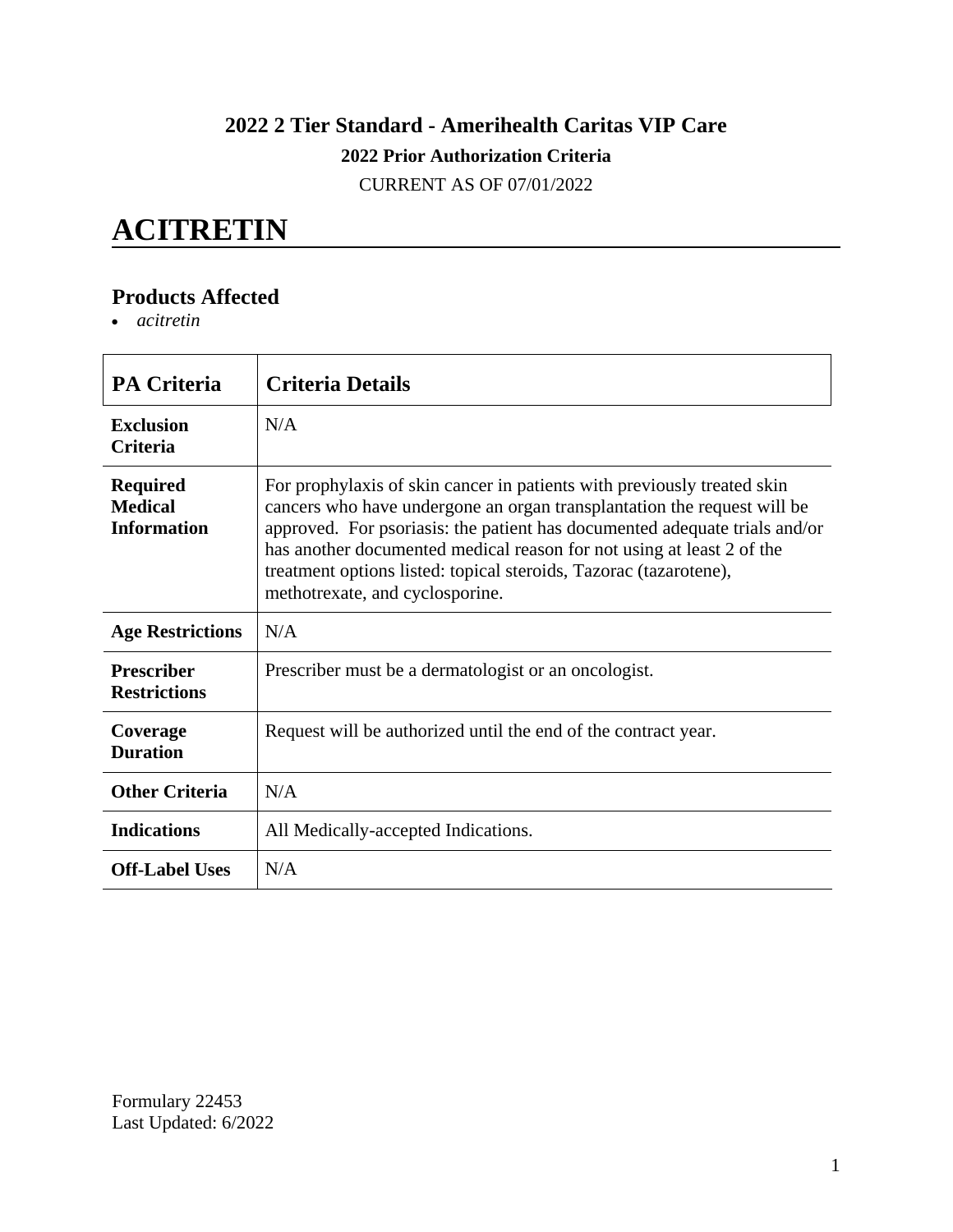# **Products Affected**

- ACTEMRA SUBCUTANEOUS

| <b>PA Criteria</b>                                      | <b>Criteria Details</b>                                                                                                                                                                                                                                                                                                                                                                                                                           |
|---------------------------------------------------------|---------------------------------------------------------------------------------------------------------------------------------------------------------------------------------------------------------------------------------------------------------------------------------------------------------------------------------------------------------------------------------------------------------------------------------------------------|
| <b>Exclusion</b><br><b>Criteria</b>                     | N/A                                                                                                                                                                                                                                                                                                                                                                                                                                               |
| <b>Required</b><br><b>Medical</b><br><b>Information</b> | N/A                                                                                                                                                                                                                                                                                                                                                                                                                                               |
| <b>Age Restrictions</b>                                 | N/A                                                                                                                                                                                                                                                                                                                                                                                                                                               |
| <b>Prescriber</b><br><b>Restrictions</b>                | Specialist for submitted diagnosis.                                                                                                                                                                                                                                                                                                                                                                                                               |
| Coverage<br><b>Duration</b>                             | Request will be authorized until the end of the contract year.                                                                                                                                                                                                                                                                                                                                                                                    |
| <b>Other Criteria</b>                                   | For RA: Either 1) Trial of, medical reason for not using, or contraindication<br>to 1 of the following: Enbrel or Humira or 2) If utilized within the past 120<br>days, approve for continuation of therapy. For pJIA: Either 1) Trial of,<br>medical reason for not using, or contraindication to 1 of the following:<br>Enbrel or Humira or 2) If utilized within the past 120 days, approve for<br>continuation of therapy. For sJIA: approve. |
| <b>Indications</b>                                      | All Medically-accepted Indications.                                                                                                                                                                                                                                                                                                                                                                                                               |
| <b>Off-Label Uses</b>                                   | N/A                                                                                                                                                                                                                                                                                                                                                                                                                                               |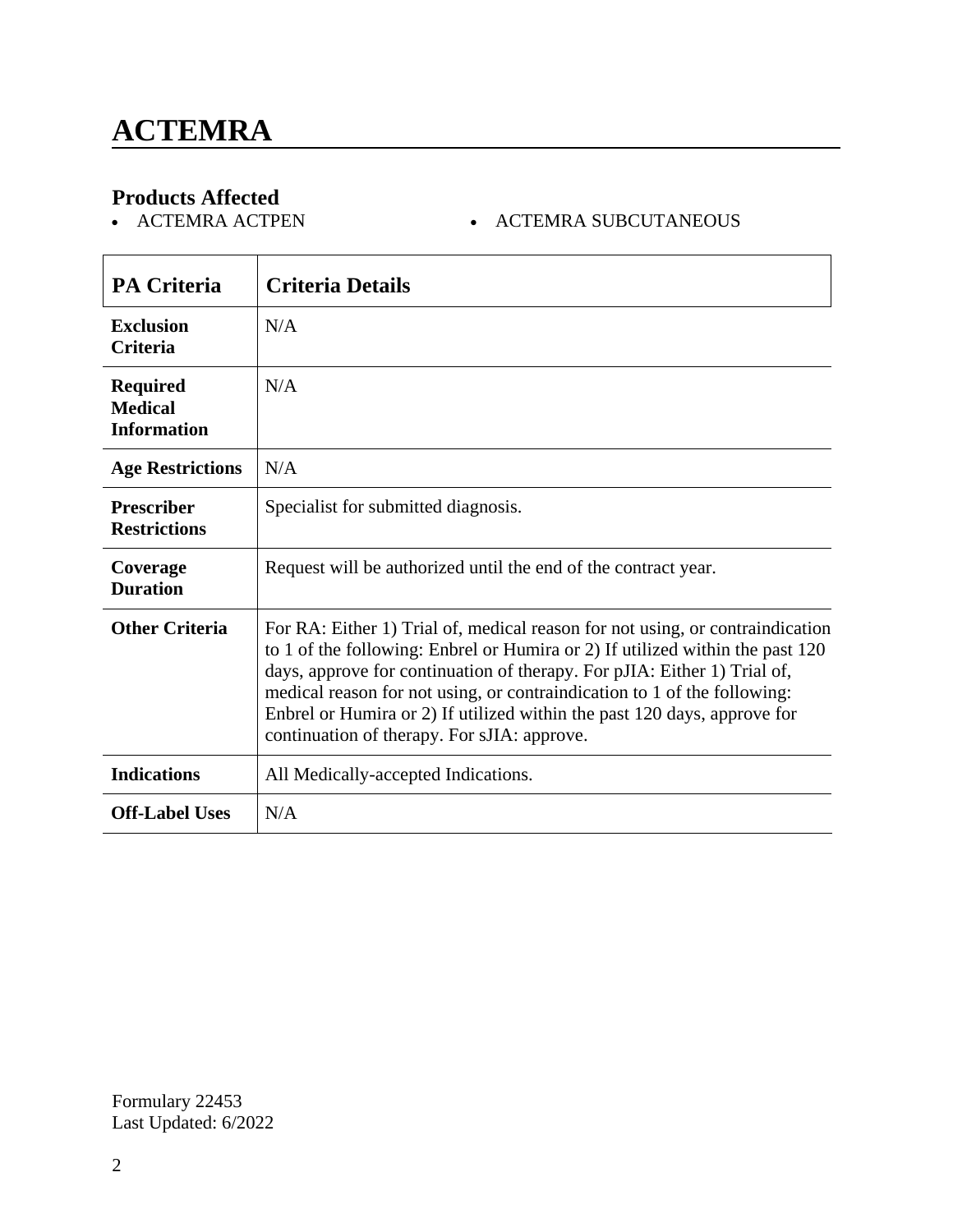# **ACTIMMUNE**

### **Products Affected**

• ACTIMMUNE

| <b>PA Criteria</b>                                      | <b>Criteria Details</b>                                        |
|---------------------------------------------------------|----------------------------------------------------------------|
| <b>Exclusion</b><br><b>Criteria</b>                     | N/A                                                            |
| <b>Required</b><br><b>Medical</b><br><b>Information</b> | N/A                                                            |
| <b>Age Restrictions</b>                                 | N/A                                                            |
| <b>Prescriber</b><br><b>Restrictions</b>                | N/A                                                            |
| Coverage<br><b>Duration</b>                             | Request will be authorized until the end of the contract year. |
| <b>Other Criteria</b>                                   | N/A                                                            |
| <b>Indications</b>                                      | All Medically-accepted Indications.                            |
| <b>Off-Label Uses</b>                                   | N/A                                                            |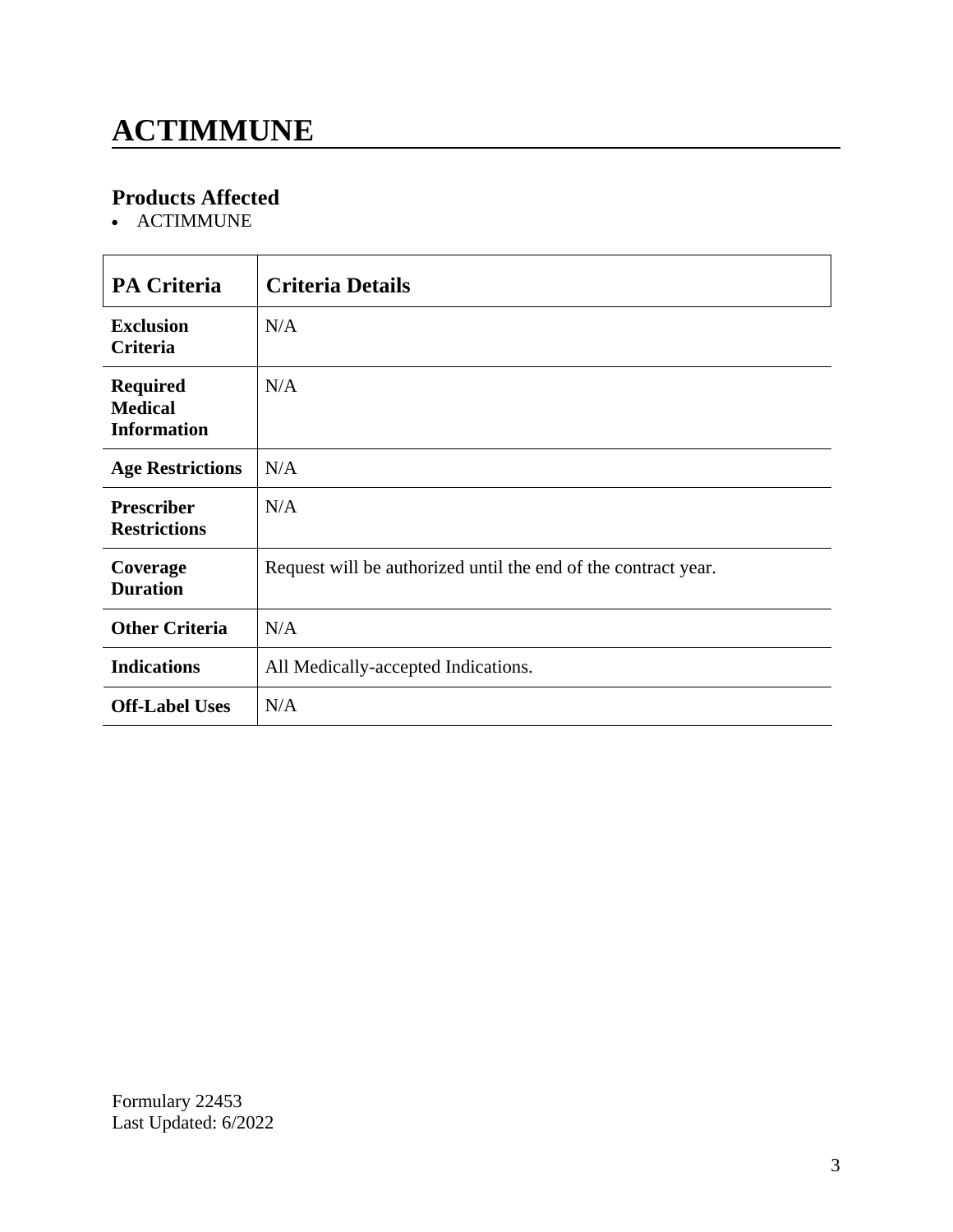## **ADEFOVIR**

### **Products Affected**

*adefovir dipivoxil*

| <b>PA Criteria</b>                                      | <b>Criteria Details</b>                                        |
|---------------------------------------------------------|----------------------------------------------------------------|
| <b>Exclusion</b><br>Criteria                            | N/A                                                            |
| <b>Required</b><br><b>Medical</b><br><b>Information</b> | N/A                                                            |
| <b>Age Restrictions</b>                                 | N/A                                                            |
| <b>Prescriber</b><br><b>Restrictions</b>                | N/A                                                            |
| Coverage<br><b>Duration</b>                             | Request will be authorized until the end of the contract year. |
| <b>Other Criteria</b>                                   | N/A                                                            |
| <b>Indications</b>                                      | All Medically-accepted Indications.                            |
| <b>Off-Label Uses</b>                                   | N/A                                                            |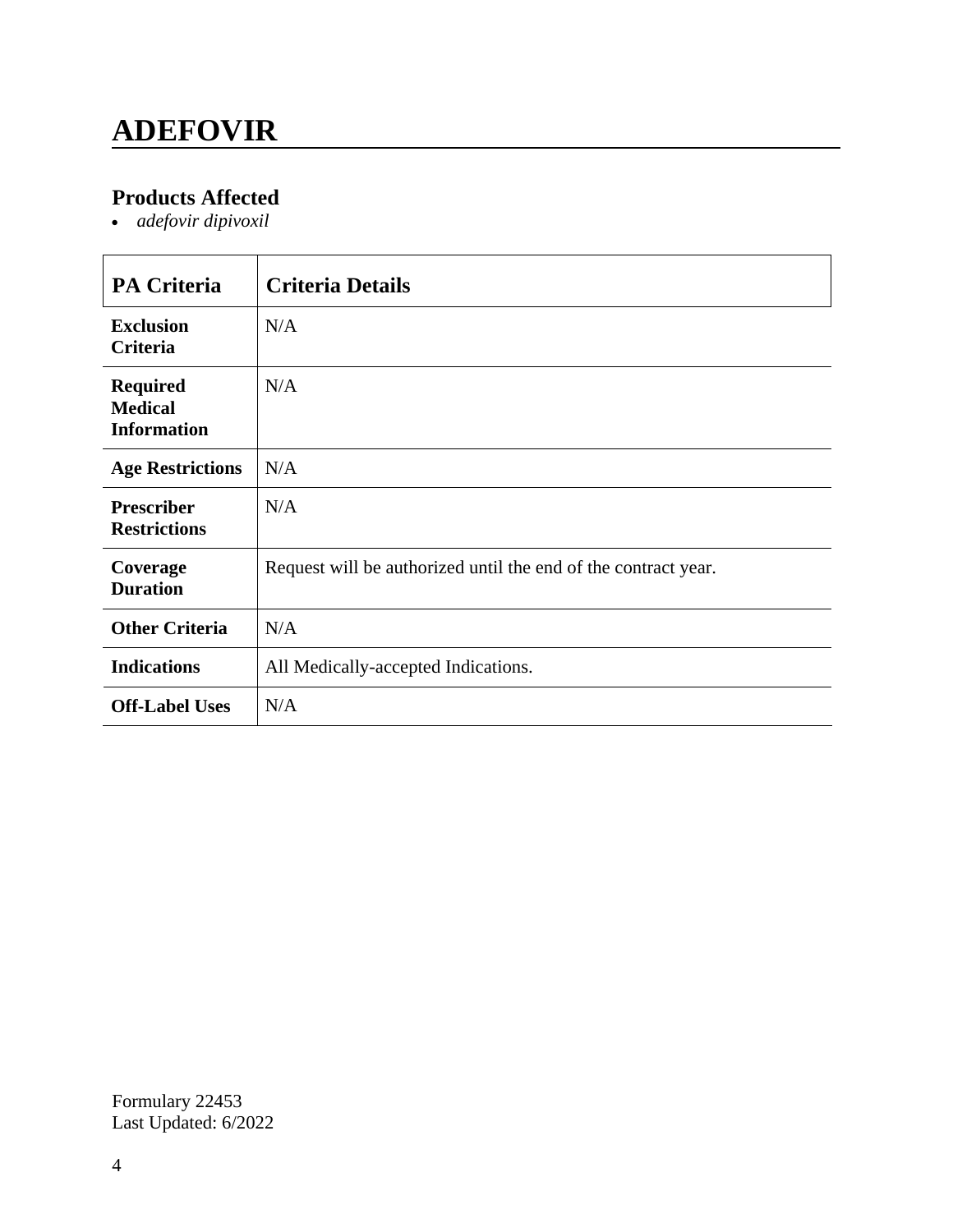### **ADEMPAS**

### **Products Affected**

• ADEMPAS

| <b>PA Criteria</b>                                      | <b>Criteria Details</b>                                                                                                                                                                                                                      |
|---------------------------------------------------------|----------------------------------------------------------------------------------------------------------------------------------------------------------------------------------------------------------------------------------------------|
| <b>Exclusion</b><br><b>Criteria</b>                     | Concomitant use with PDE inhibitor or nitrate therapy                                                                                                                                                                                        |
| <b>Required</b><br><b>Medical</b><br><b>Information</b> | Documentation of pulmonary arterial hypertension (PAH) WHO Group I<br>and IV classification and PAH Functional Class. Reviewer will verify<br>available patient claim history to confirm patient is not using PDE<br>inhibitors or nitrates. |
| <b>Age Restrictions</b>                                 | N/A                                                                                                                                                                                                                                          |
| <b>Prescriber</b><br><b>Restrictions</b>                | Prescriber must be a pulmonologist or cardiologist.                                                                                                                                                                                          |
| Coverage<br><b>Duration</b>                             | Request will be authorized until the end of the contract year.                                                                                                                                                                               |
| <b>Other Criteria</b>                                   | N/A                                                                                                                                                                                                                                          |
| <b>Indications</b>                                      | All Medically-accepted Indications.                                                                                                                                                                                                          |
| <b>Off-Label Uses</b>                                   | N/A                                                                                                                                                                                                                                          |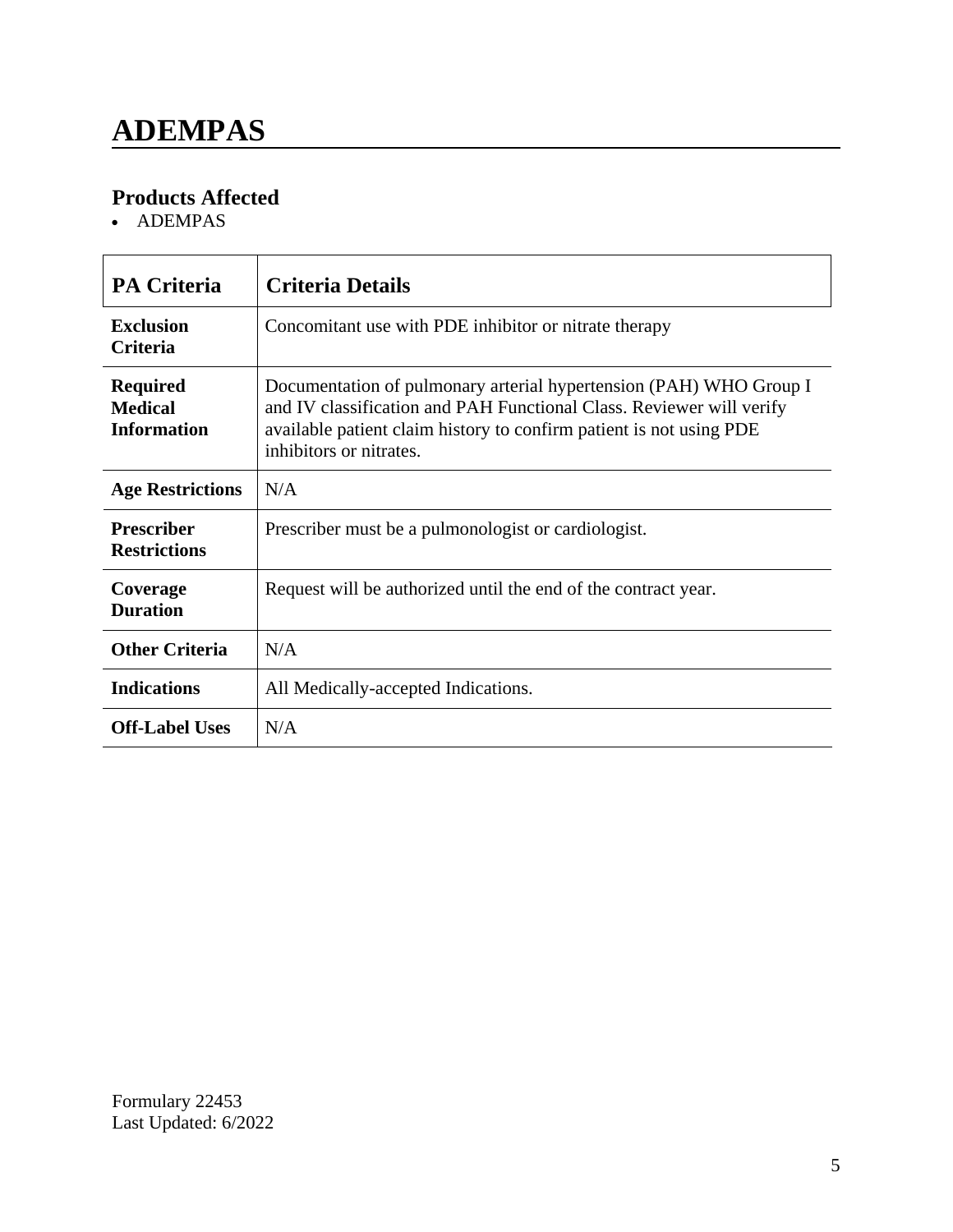# **ALPHA-1 PROTEINASE INHIBITORS**

#### **Products Affected**

- ARALAST NP INTRAVENOUS SOLUTION RECONSTITUTED 1000 MG, 500 MG
- GLASSIA
- PROLASTIN-C
- ZEMAIRA

| <b>PA Criteria</b>                                      | <b>Criteria Details</b>                                                                                                                                                                                                                                                                                                                                                                                                                                                                          |
|---------------------------------------------------------|--------------------------------------------------------------------------------------------------------------------------------------------------------------------------------------------------------------------------------------------------------------------------------------------------------------------------------------------------------------------------------------------------------------------------------------------------------------------------------------------------|
| <b>Exclusion</b><br><b>Criteria</b>                     | N/A                                                                                                                                                                                                                                                                                                                                                                                                                                                                                              |
| <b>Required</b><br><b>Medical</b><br><b>Information</b> | 1) Documentation of hereditary alpha1-antitrypsin deficiency as evident by<br>pretreatment serum AAT levels below 11 micrometer/L and progressive<br>FEV1 or FVC decline demonstrating symptomatic lung disease. AND 2) If<br>the medication request is for an Alpha1-Proteinase Inhibitor (human)<br>product other than Prolastin, the patient has a documented medical reason<br>(such as trial, intolerance or contraindication) for not using Prolastin to<br>treat their medical condition. |
| <b>Age Restrictions</b>                                 | N/A                                                                                                                                                                                                                                                                                                                                                                                                                                                                                              |
| <b>Prescriber</b><br><b>Restrictions</b>                | Prescriber must be a pulmonologist.                                                                                                                                                                                                                                                                                                                                                                                                                                                              |
| Coverage<br><b>Duration</b>                             | Request will be authorized until the end of the contract year.                                                                                                                                                                                                                                                                                                                                                                                                                                   |
| <b>Other Criteria</b>                                   | N/A                                                                                                                                                                                                                                                                                                                                                                                                                                                                                              |
| <b>Indications</b>                                      | All Medically-accepted Indications.                                                                                                                                                                                                                                                                                                                                                                                                                                                              |
| <b>Off-Label Uses</b>                                   | N/A                                                                                                                                                                                                                                                                                                                                                                                                                                                                                              |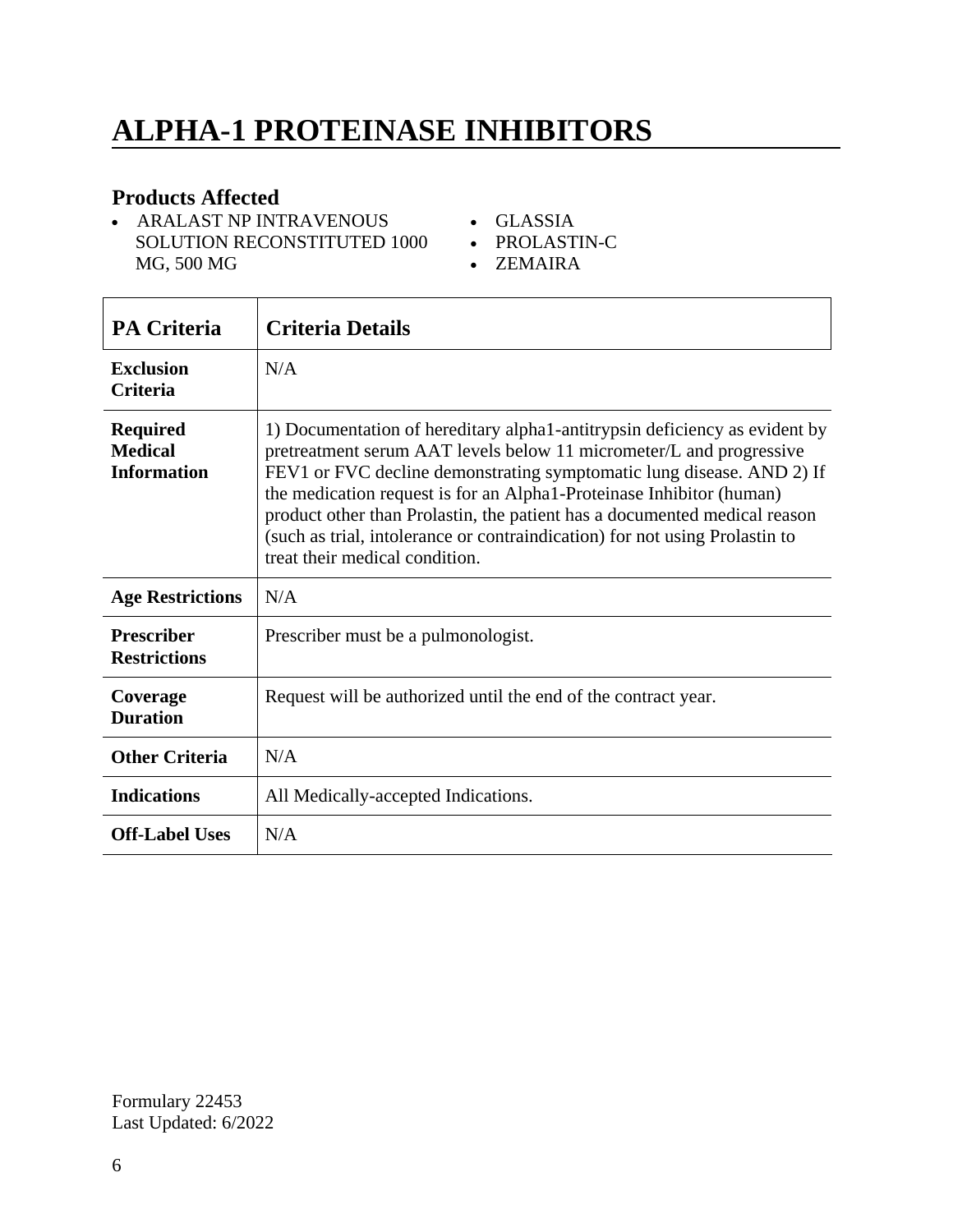# **AMBRISENTAN**

### **Products Affected**

*ambrisentan*

| <b>PA Criteria</b>                                      | <b>Criteria Details</b>                                                                                        |
|---------------------------------------------------------|----------------------------------------------------------------------------------------------------------------|
| <b>Exclusion</b><br><b>Criteria</b>                     | N/A                                                                                                            |
| <b>Required</b><br><b>Medical</b><br><b>Information</b> | Documentation of pulmonary arterial hypertension (PAH) WHO Group I<br>classification and PAH Functional Class. |
| <b>Age Restrictions</b>                                 | N/A                                                                                                            |
| <b>Prescriber</b><br><b>Restrictions</b>                | Prescriber must be a pulmonologist or cardiologist.                                                            |
| Coverage<br><b>Duration</b>                             | Request will be authorized until the end of the contract year.                                                 |
| <b>Other Criteria</b>                                   | N/A                                                                                                            |
| <b>Indications</b>                                      | All Medically-accepted Indications.                                                                            |
| <b>Off-Label Uses</b>                                   | N/A                                                                                                            |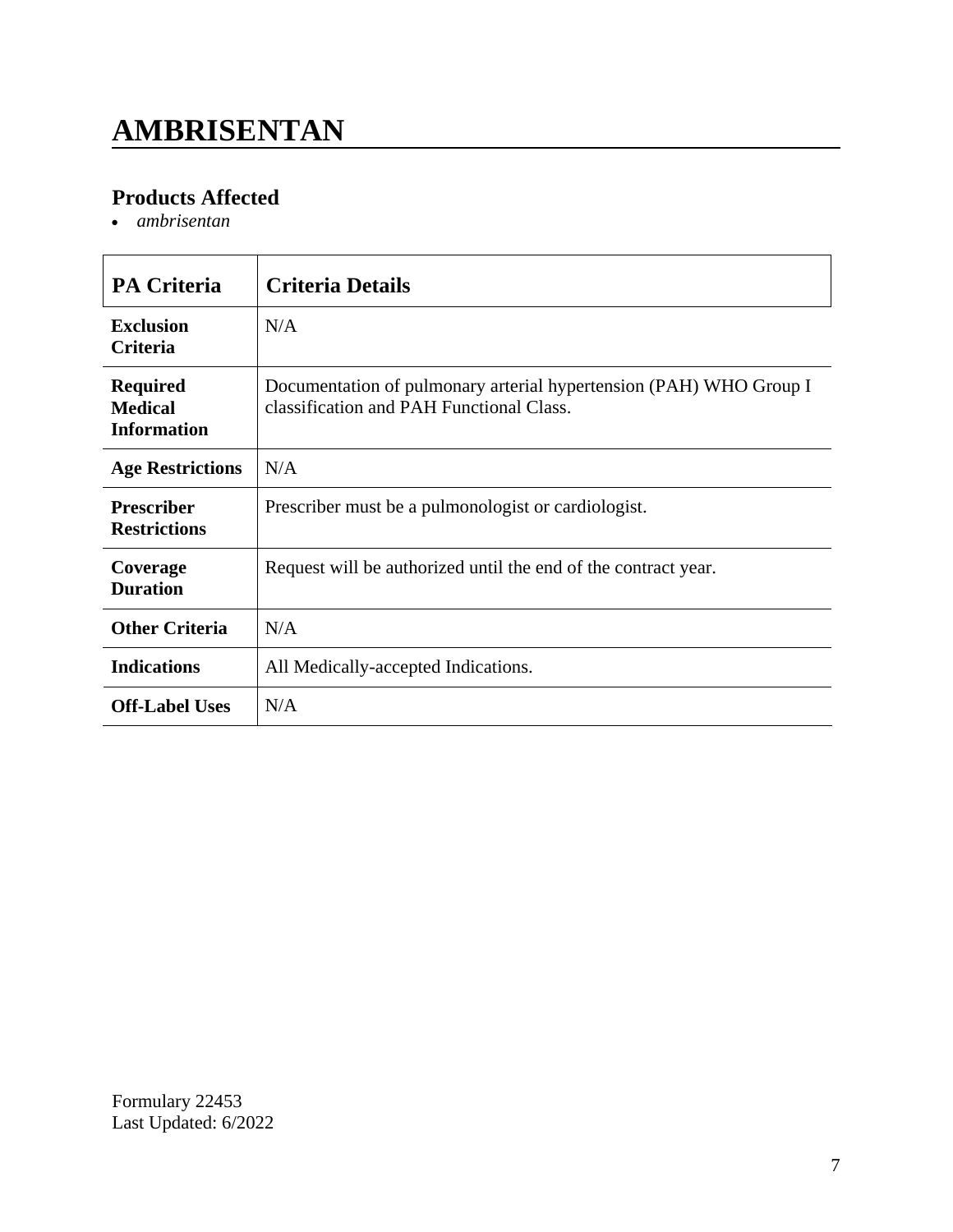### **APOKYN**

#### **Products Affected**

*apomorphine hcl subcutaneous*

| <b>PA Criteria</b>                                      | <b>Criteria Details</b>                                                                                                                                                                                                                                                                                                                                                                                       |
|---------------------------------------------------------|---------------------------------------------------------------------------------------------------------------------------------------------------------------------------------------------------------------------------------------------------------------------------------------------------------------------------------------------------------------------------------------------------------------|
| <b>Exclusion</b><br><b>Criteria</b>                     | Concomitant use with serotonin 5-HT3 receptor antagonists.                                                                                                                                                                                                                                                                                                                                                    |
| <b>Required</b><br><b>Medical</b><br><b>Information</b> | Reviewer will verify available patient claim history to confirm patient is<br>not using 5-HT3 receptor antagonists. If diagnosis is Parkinsons, the patient<br>must have a documented trial of, contraindication to, or medical reason for<br>not using two formulary alternatives such as entacapone, tolcapone,<br>rasagiline, selegiline, carbidopa/levodopa, bromocriptine, pramipexole or<br>ropinirole. |
| <b>Age Restrictions</b>                                 | N/A                                                                                                                                                                                                                                                                                                                                                                                                           |
| <b>Prescriber</b><br><b>Restrictions</b>                | Prescribed by or in consultation with a neurologist.                                                                                                                                                                                                                                                                                                                                                          |
| Coverage<br><b>Duration</b>                             | Request will be authorized until the end of the contract year.                                                                                                                                                                                                                                                                                                                                                |
| <b>Other Criteria</b>                                   | N/A                                                                                                                                                                                                                                                                                                                                                                                                           |
| <b>Indications</b>                                      | All Medically-accepted Indications.                                                                                                                                                                                                                                                                                                                                                                           |
| <b>Off-Label Uses</b>                                   | N/A                                                                                                                                                                                                                                                                                                                                                                                                           |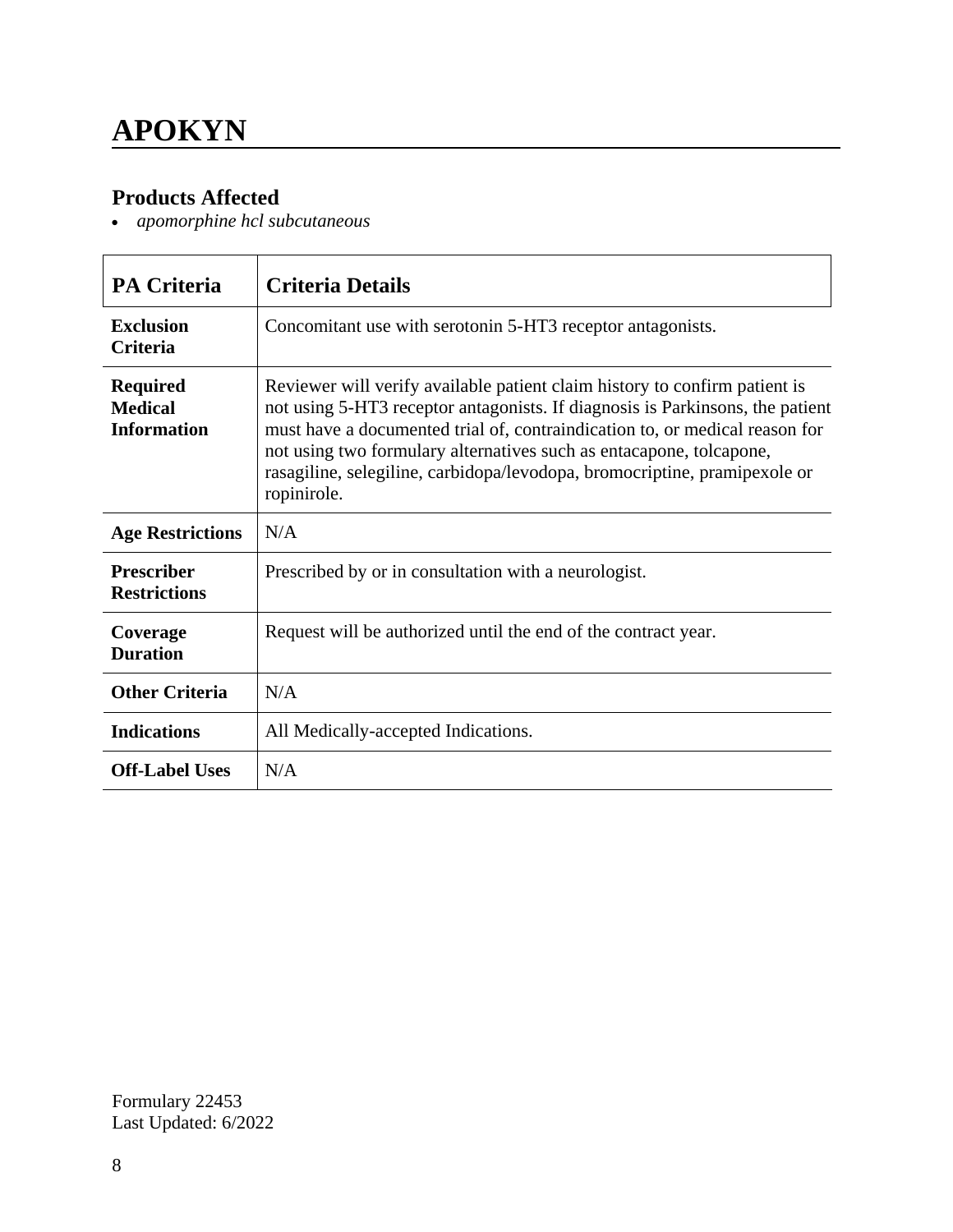## **ARCALYST**

### **Products Affected**

• ARCALYST

| <b>PA Criteria</b>                                      | <b>Criteria Details</b>                                        |
|---------------------------------------------------------|----------------------------------------------------------------|
| <b>Exclusion</b><br>Criteria                            | N/A                                                            |
| <b>Required</b><br><b>Medical</b><br><b>Information</b> | N/A                                                            |
| <b>Age Restrictions</b>                                 | N/A                                                            |
| <b>Prescriber</b><br><b>Restrictions</b>                | N/A                                                            |
| Coverage<br><b>Duration</b>                             | Request will be authorized until the end of the contract year. |
| <b>Other Criteria</b>                                   | N/A                                                            |
| <b>Indications</b>                                      | All Medically-accepted Indications.                            |
| <b>Off-Label Uses</b>                                   | N/A                                                            |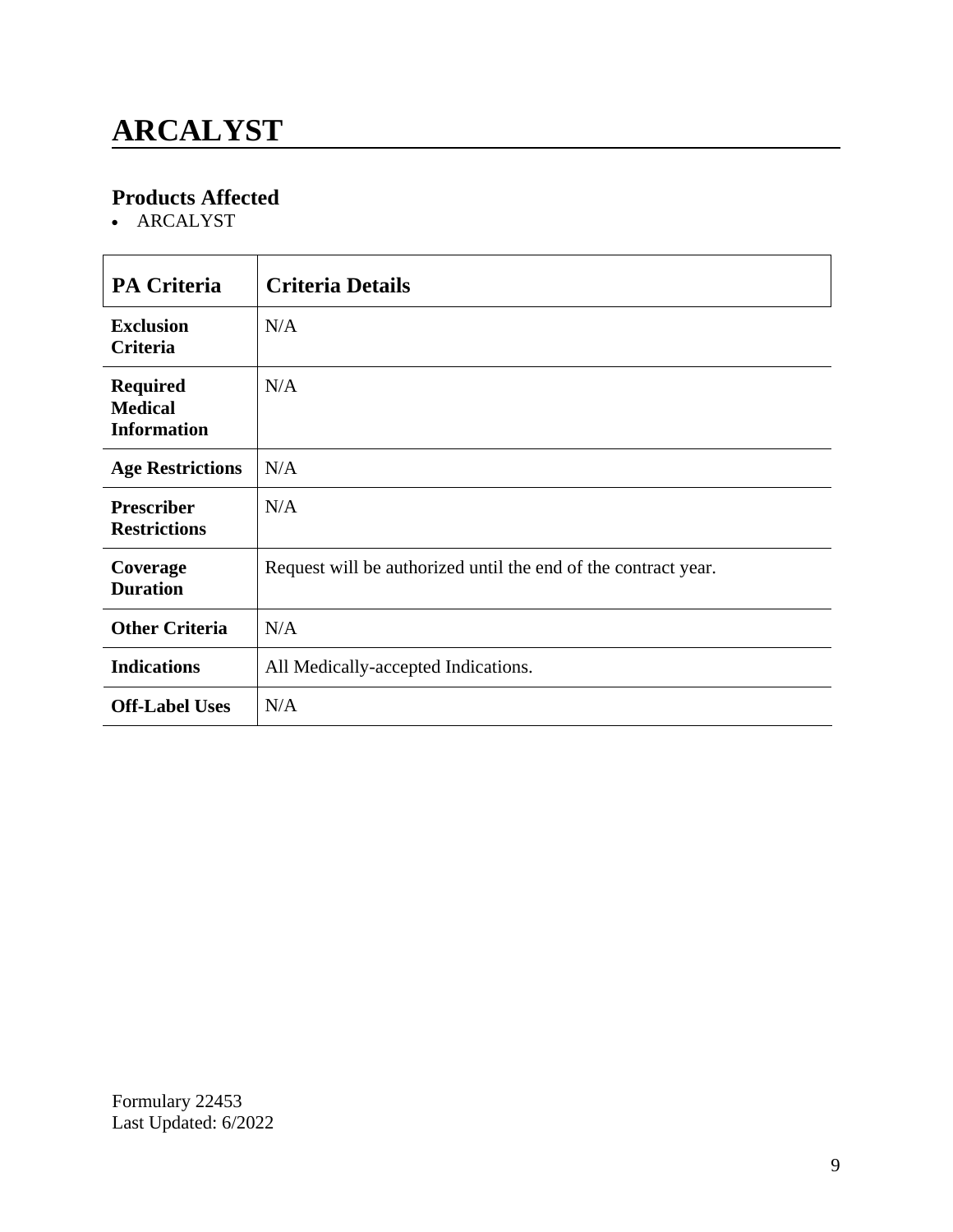# **ARIPIPRAZOLE LONG ACTING**

#### **Products Affected**

- ABILIFY MAINTENA INTRAMUSCULAR PREFILLED SYRINGE
- ABILIFY MAINTENA INTRAMUSCULAR SUSPENSION RECONSTITUTED ER
- ARISTADA INITIO
- ARISTADA INTRAMUSCULAR PREFILLED SYRINGE 1064 MG/3.9ML, 441 MG/1.6ML, 662 MG/2.4ML, 882 MG/3.2ML

| <b>PA Criteria</b>                                      | <b>Criteria Details</b>                                                                                                                                                                                                                                                                                                                                                                                   |
|---------------------------------------------------------|-----------------------------------------------------------------------------------------------------------------------------------------------------------------------------------------------------------------------------------------------------------------------------------------------------------------------------------------------------------------------------------------------------------|
| <b>Exclusion</b><br><b>Criteria</b>                     | N/A                                                                                                                                                                                                                                                                                                                                                                                                       |
| <b>Required</b><br><b>Medical</b><br><b>Information</b> | The member has a documented history of receiving oral aripiprazole<br>without any clinically significant side effects. Additionally, the member<br>has a documented trial and failure or medical reason (e.g. intolerance,<br>hypersensitivity or contraindication) for not utilizing one of these<br>therapies to manage their medical condition: Invega Sustenna, Invega<br>Trinza or Risperdal Consta. |
| <b>Age Restrictions</b>                                 | N/A                                                                                                                                                                                                                                                                                                                                                                                                       |
| <b>Prescriber</b><br><b>Restrictions</b>                | N/A                                                                                                                                                                                                                                                                                                                                                                                                       |
| Coverage<br><b>Duration</b>                             | Request will be authorized until the end of the contract year.                                                                                                                                                                                                                                                                                                                                            |
| <b>Other Criteria</b>                                   | N/A                                                                                                                                                                                                                                                                                                                                                                                                       |
| <b>Indications</b>                                      | All Medically-accepted Indications.                                                                                                                                                                                                                                                                                                                                                                       |
| <b>Off-Label Uses</b>                                   | N/A                                                                                                                                                                                                                                                                                                                                                                                                       |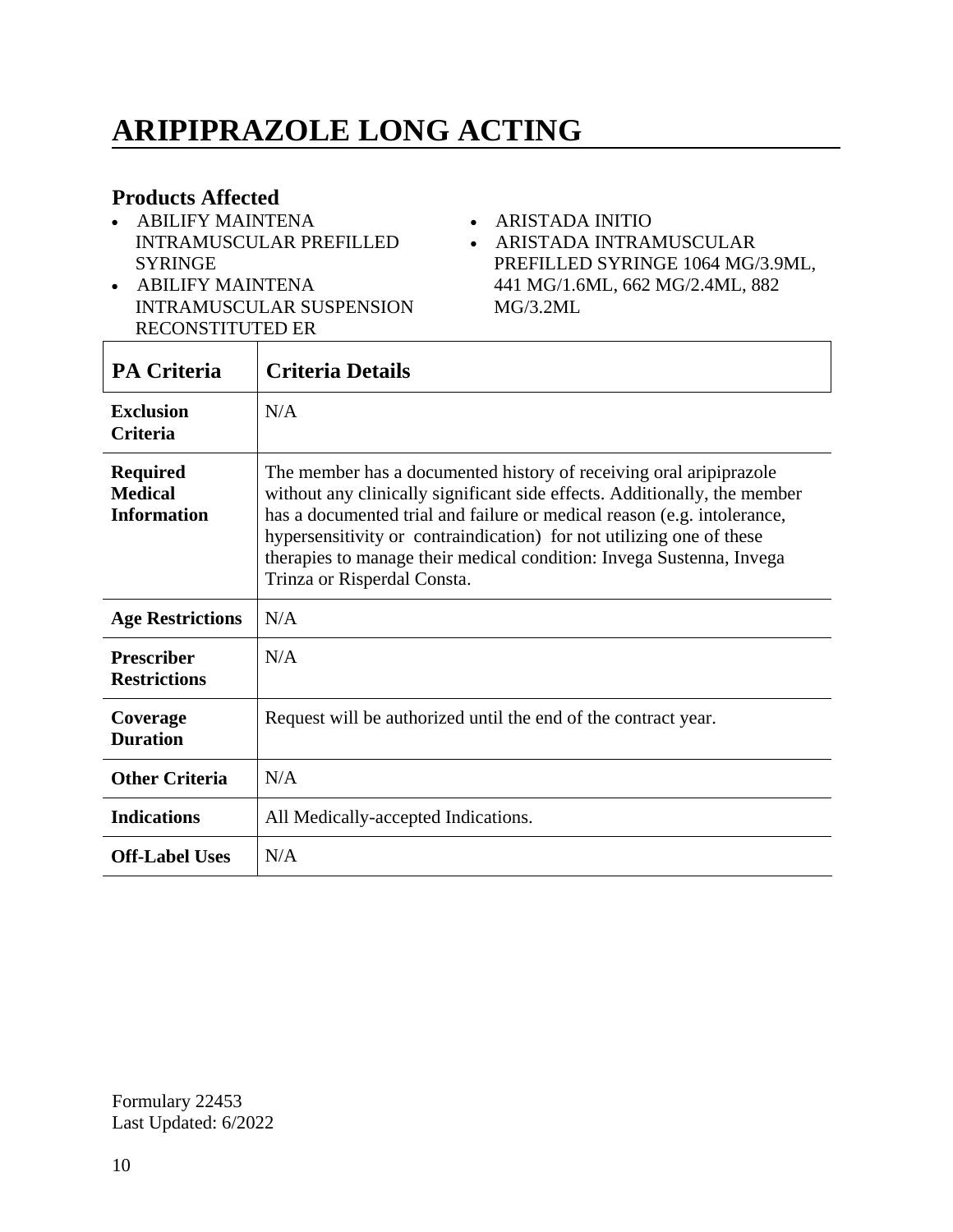#### **Products Affected**

- *rufinamide oral suspension rufinamide oral tablet*
	-

| <b>PA Criteria</b>                                      | <b>Criteria Details</b>                                                                                                                         |
|---------------------------------------------------------|-------------------------------------------------------------------------------------------------------------------------------------------------|
| <b>Exclusion</b><br><b>Criteria</b>                     | History of familial Short QT syndrome                                                                                                           |
| <b>Required</b><br><b>Medical</b><br><b>Information</b> | N/A                                                                                                                                             |
| <b>Age Restrictions</b>                                 | N/A                                                                                                                                             |
| <b>Prescriber</b><br><b>Restrictions</b>                | Prescriber must be a neurologist.                                                                                                               |
| Coverage<br><b>Duration</b>                             | Request will be authorized until the end of the contract year.                                                                                  |
| <b>Other Criteria</b>                                   | Trial of, contraindication to, or medical reason for not using one formulary<br>alternative generic anticonvulsant for appropriate indications. |
| <b>Indications</b>                                      | All Medically-accepted Indications.                                                                                                             |
| <b>Off-Label Uses</b>                                   | N/A                                                                                                                                             |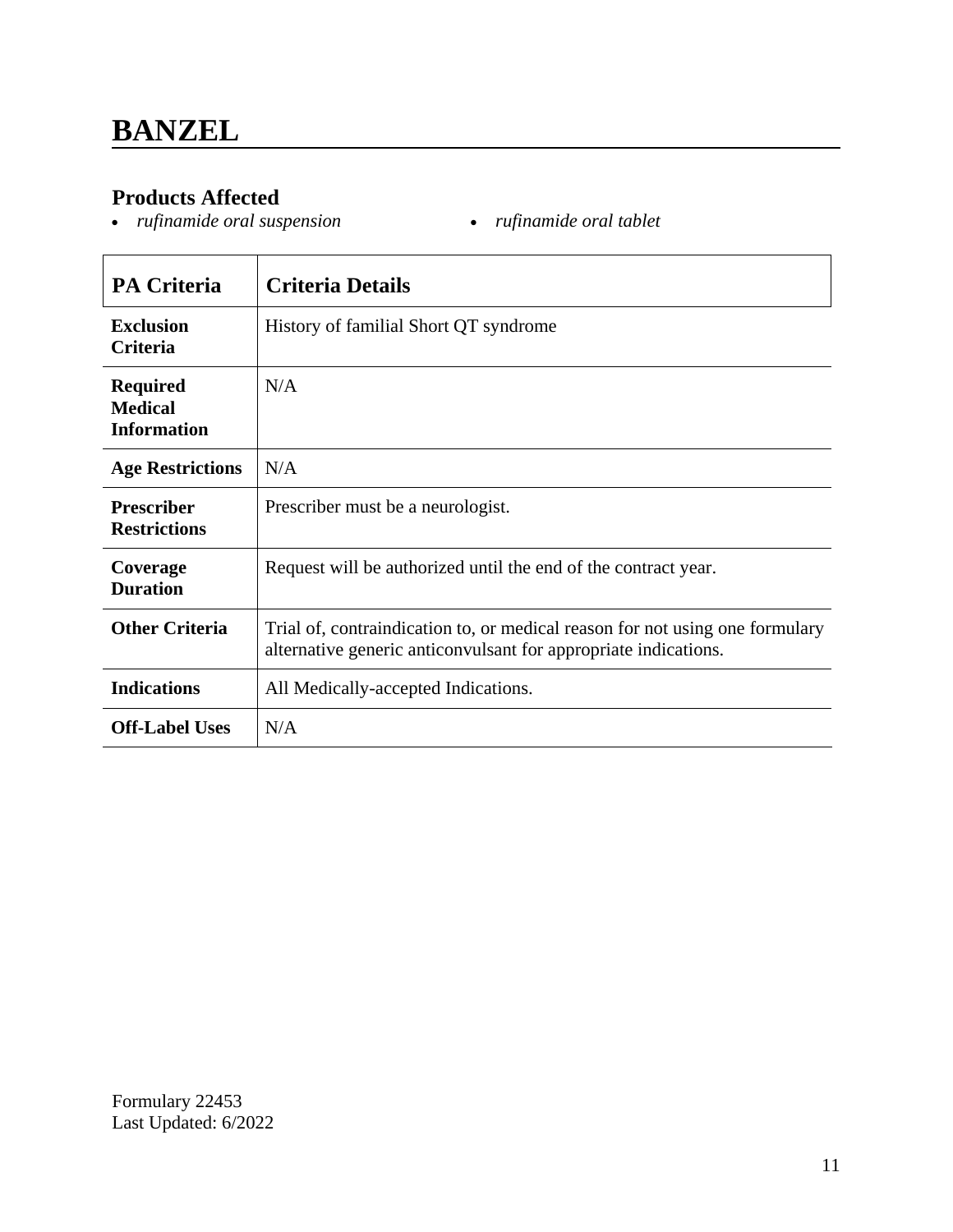### **BENLYSTA**

#### **Products Affected**

- BENLYSTA SUBCUTANEOUS

| <b>PA Criteria</b>                                      | <b>Criteria Details</b>                                                                                                                                                                                                                                                                                                                                                                                                                                                                                                                                                                                                                                                                                                                                                                                                                                                          |
|---------------------------------------------------------|----------------------------------------------------------------------------------------------------------------------------------------------------------------------------------------------------------------------------------------------------------------------------------------------------------------------------------------------------------------------------------------------------------------------------------------------------------------------------------------------------------------------------------------------------------------------------------------------------------------------------------------------------------------------------------------------------------------------------------------------------------------------------------------------------------------------------------------------------------------------------------|
| <b>Exclusion</b><br><b>Criteria</b>                     | N/A                                                                                                                                                                                                                                                                                                                                                                                                                                                                                                                                                                                                                                                                                                                                                                                                                                                                              |
| <b>Required</b><br><b>Medical</b><br><b>Information</b> | N/A                                                                                                                                                                                                                                                                                                                                                                                                                                                                                                                                                                                                                                                                                                                                                                                                                                                                              |
| <b>Age Restrictions</b>                                 | N/A                                                                                                                                                                                                                                                                                                                                                                                                                                                                                                                                                                                                                                                                                                                                                                                                                                                                              |
| <b>Prescriber</b><br><b>Restrictions</b>                | Prescriber must be a rheumatologist, nephrologist, or specialist in the<br>treatment of autoimmune disorders.                                                                                                                                                                                                                                                                                                                                                                                                                                                                                                                                                                                                                                                                                                                                                                    |
| Coverage<br><b>Duration</b>                             | New starts: 6 months. Cont of therapy or reauthorization: until end of<br>contract year.                                                                                                                                                                                                                                                                                                                                                                                                                                                                                                                                                                                                                                                                                                                                                                                         |
| <b>Other Criteria</b>                                   | For new starts for systemic lupus erythematosus (SLE): trial of two of the<br>following glucocorticoids, azathioprine, methotrexate, mycophenolate, or<br>hydroxychloroquine, chloroquine, and cyclophosphamide. For continuation<br>of therapy or reauthorization for SLE: documentation of clinical response<br>to therapy (i.e. fewer flares that required steroid treatment, lower average<br>daily oral prednisone dose, improved daily function either as measured<br>through a validated functional scale or through improved daily<br>performance documented at clinic visits, etc. For new starts for lupus<br>nephritis (LN): concurrent use of or medical reason for not using<br>background immunosuppressive therapy regimen. For continuation of<br>therapy or reauthorization for LN: Documentation of improvement in renal<br>function (i.e. reduction in UPCR). |
| <b>Indications</b>                                      | All Medically-accepted Indications.                                                                                                                                                                                                                                                                                                                                                                                                                                                                                                                                                                                                                                                                                                                                                                                                                                              |
| <b>Off-Label Uses</b>                                   | N/A                                                                                                                                                                                                                                                                                                                                                                                                                                                                                                                                                                                                                                                                                                                                                                                                                                                                              |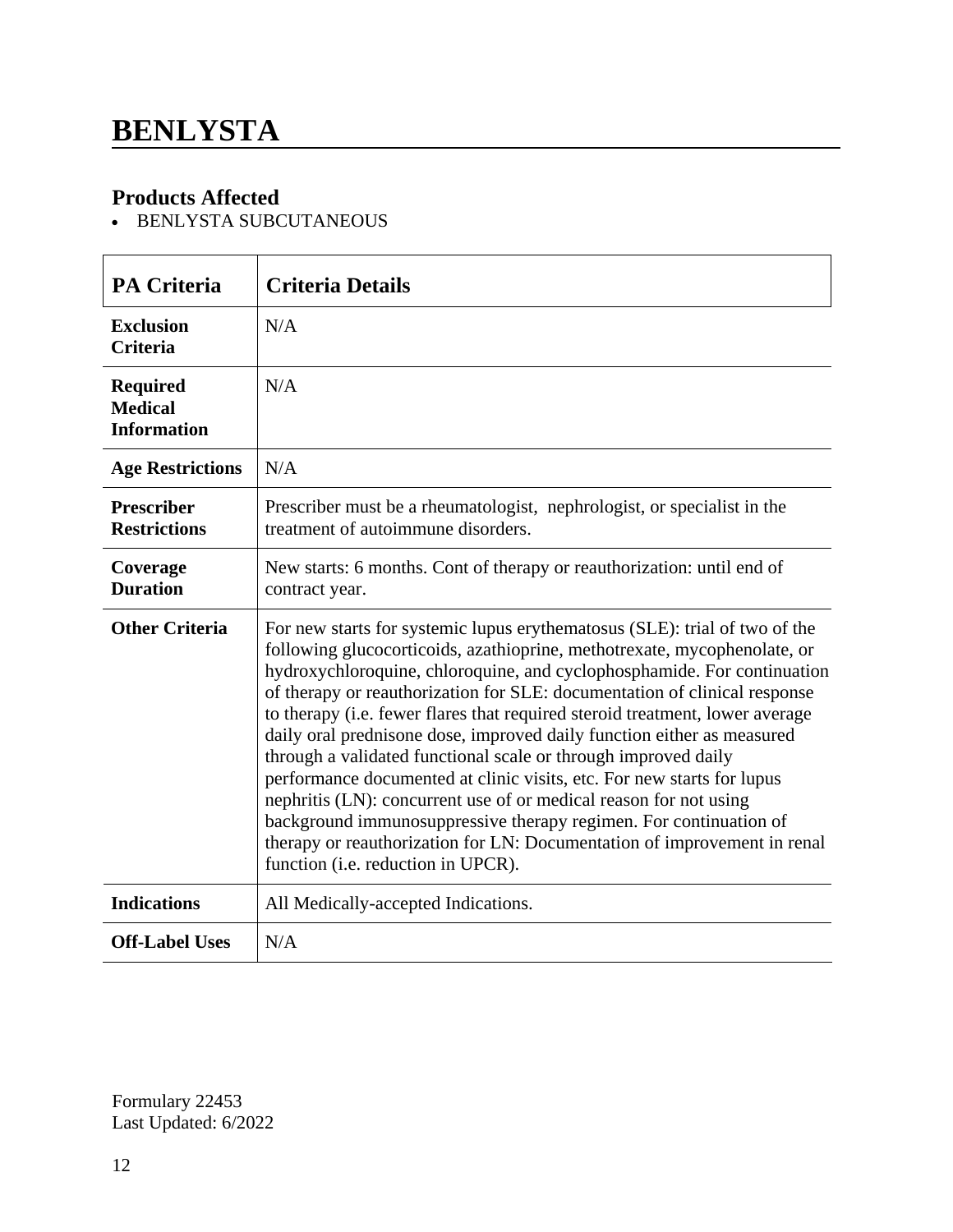## **BENZNIDAZOLE**

### **Products Affected**

*benznidazole*

| <b>PA Criteria</b>                                      | <b>Criteria Details</b>                                                                                                                                                                          |
|---------------------------------------------------------|--------------------------------------------------------------------------------------------------------------------------------------------------------------------------------------------------|
| <b>Exclusion</b><br><b>Criteria</b>                     | Patients who have used disulfiram within two weeks of initiation of<br>benznidazole                                                                                                              |
| <b>Required</b><br><b>Medical</b><br><b>Information</b> | Patient has not used disulfiram within two weeks prior to benznidazole<br>initiation per claims history for existing members or attestation from<br>provider for members new to the health plan. |
| <b>Age Restrictions</b>                                 | N/A                                                                                                                                                                                              |
| <b>Prescriber</b><br><b>Restrictions</b>                | Documentation of a consultation with an infectious disease specialist.                                                                                                                           |
| Coverage<br><b>Duration</b>                             | Request will be authorized for 80 days.                                                                                                                                                          |
| <b>Other Criteria</b>                                   | N/A                                                                                                                                                                                              |
| <b>Indications</b>                                      | All Medically-accepted Indications.                                                                                                                                                              |
| <b>Off-Label Uses</b>                                   | N/A                                                                                                                                                                                              |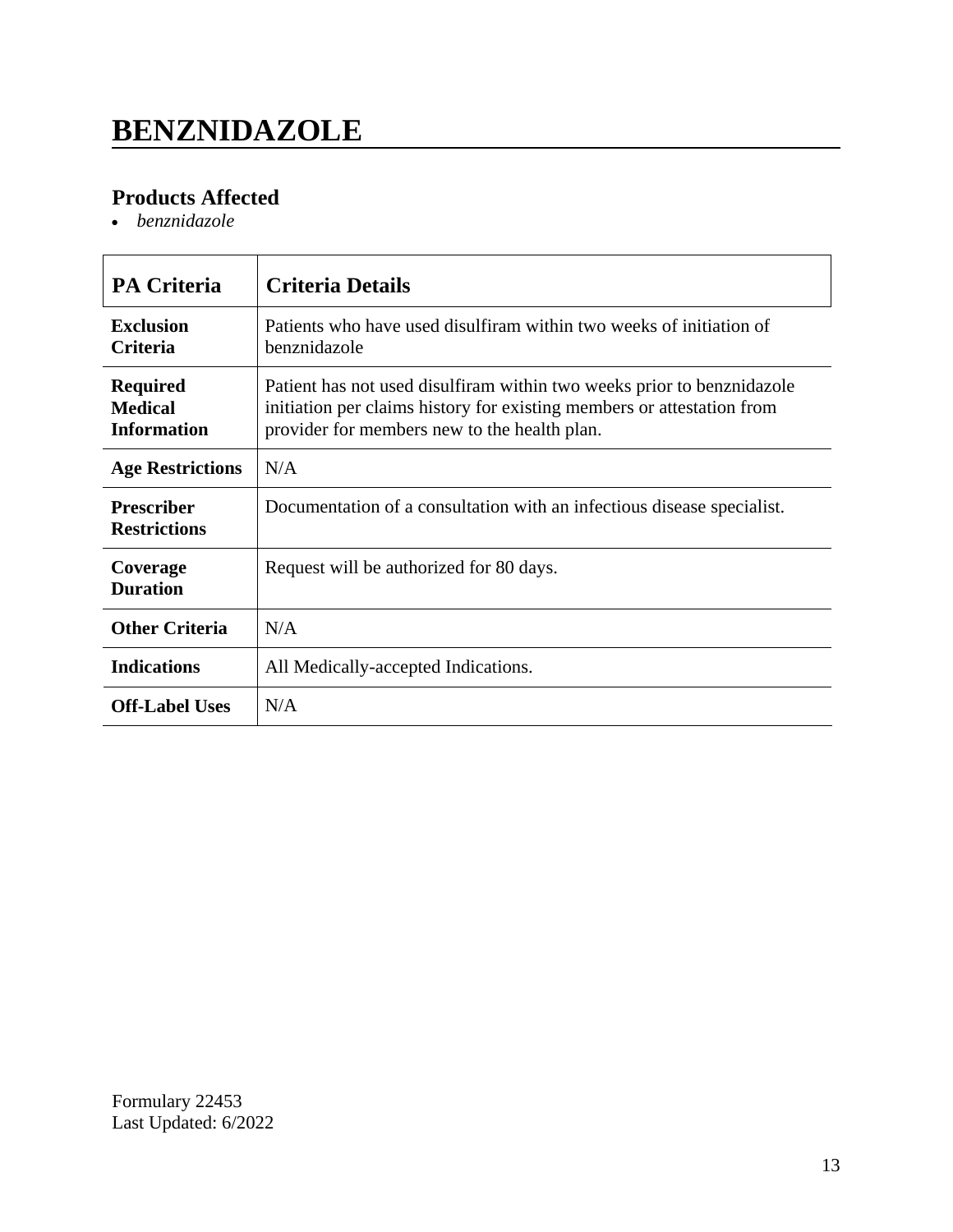### **BESREMI**

#### **Products Affected**

• BESREMI

| <b>PA Criteria</b>                                      | <b>Criteria Details</b>                                                                  |
|---------------------------------------------------------|------------------------------------------------------------------------------------------|
| <b>Exclusion</b><br><b>Criteria</b>                     | N/A                                                                                      |
| <b>Required</b><br><b>Medical</b><br><b>Information</b> | N/A                                                                                      |
| <b>Age Restrictions</b>                                 | N/A                                                                                      |
| <b>Prescriber</b><br><b>Restrictions</b>                | Prescriber must be a hematologist, oncologist, or specialist for submitted<br>diagnosis. |
| Coverage<br><b>Duration</b>                             | The request will be authorized until the end of the contract year.                       |
| <b>Other Criteria</b>                                   | N/A                                                                                      |
| <b>Indications</b>                                      | All Medically-accepted Indications.                                                      |
| <b>Off-Label Uses</b>                                   | N/A                                                                                      |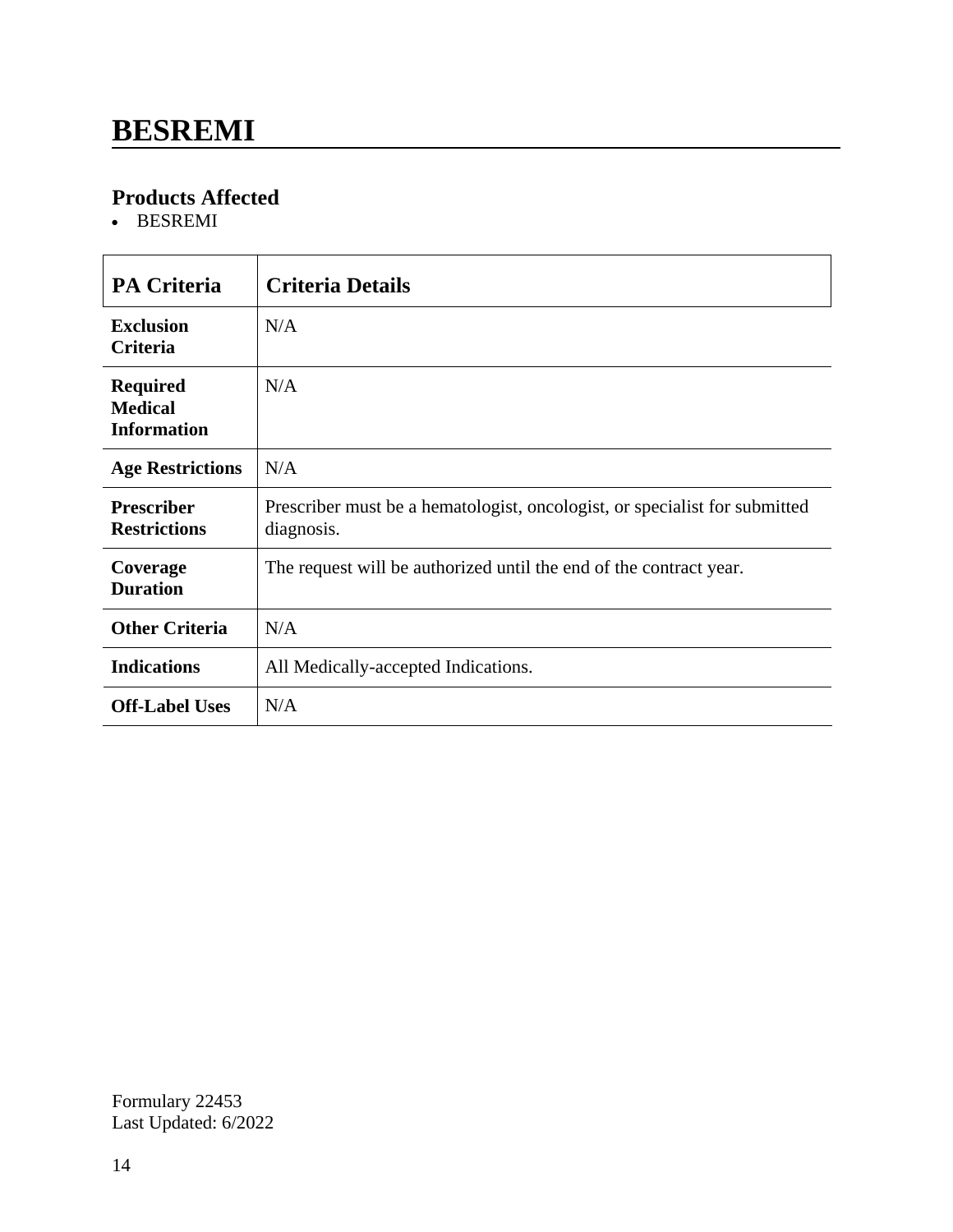### **BOSENTAN**

#### **Products Affected**

*bosentan*

| <b>PA Criteria</b>                                      | <b>Criteria Details</b>                                                                                        |
|---------------------------------------------------------|----------------------------------------------------------------------------------------------------------------|
| <b>Exclusion</b><br><b>Criteria</b>                     | N/A                                                                                                            |
| <b>Required</b><br><b>Medical</b><br><b>Information</b> | Documentation of pulmonary arterial hypertension (PAH) WHO Group I<br>classification and PAH Functional Class. |
| <b>Age Restrictions</b>                                 | N/A                                                                                                            |
| <b>Prescriber</b><br><b>Restrictions</b>                | Prescriber must be a pulmonologist or cardiologist.                                                            |
| Coverage<br><b>Duration</b>                             | Request will be authorized until the end of the contract year.                                                 |
| <b>Other Criteria</b>                                   | N/A                                                                                                            |
| <b>Indications</b>                                      | All Medically-accepted Indications.                                                                            |
| <b>Off-Label Uses</b>                                   | N/A                                                                                                            |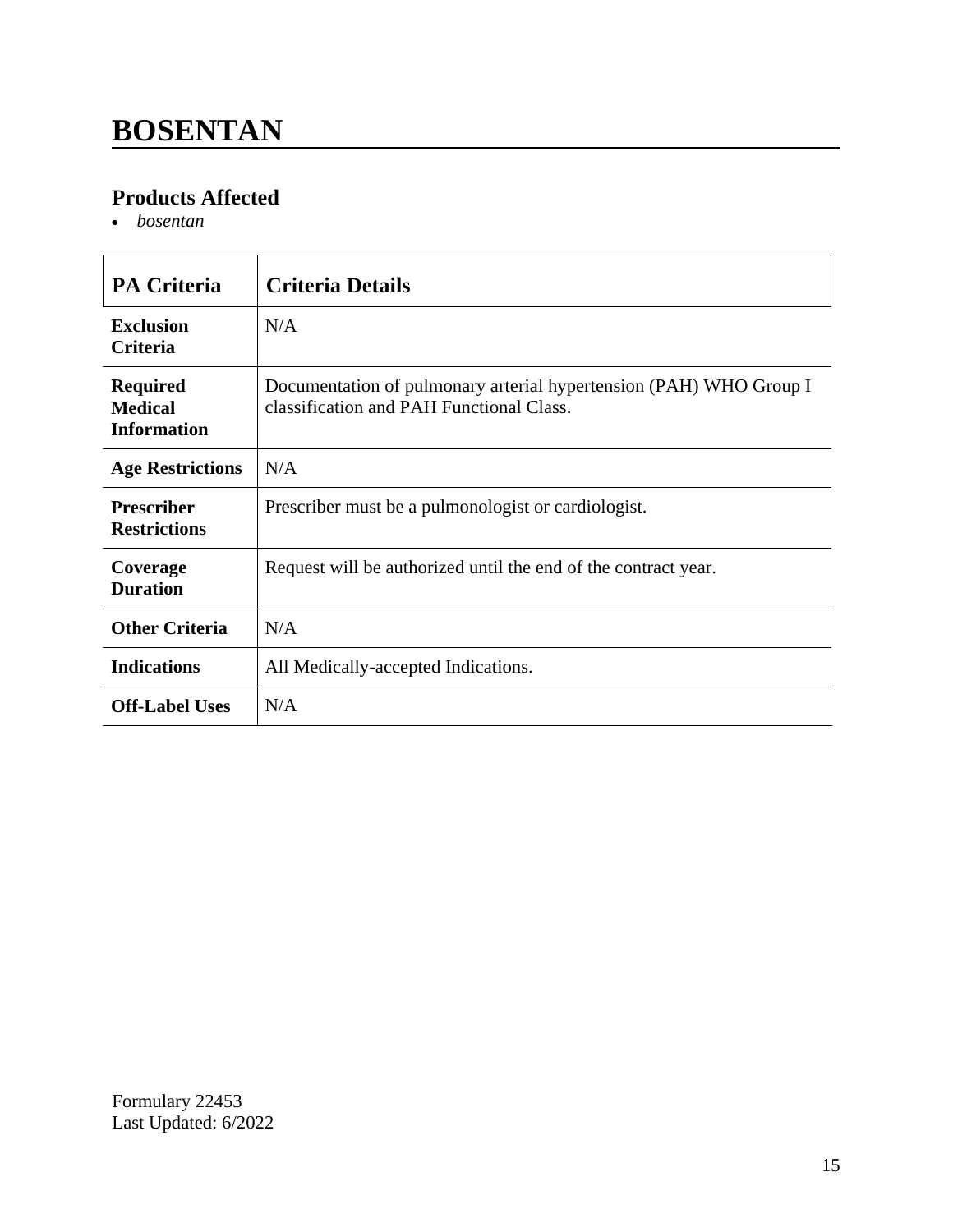### **BUDESONIDE ER 9 MG**

#### **Products Affected**

 *budesonide er oral tablet extended release 24 hour*

| <b>PA Criteria</b>                                      | <b>Criteria Details</b>                                                                                                                                        |
|---------------------------------------------------------|----------------------------------------------------------------------------------------------------------------------------------------------------------------|
| <b>Exclusion</b><br><b>Criteria</b>                     | N/A                                                                                                                                                            |
| <b>Required</b><br><b>Medical</b><br><b>Information</b> | N/A                                                                                                                                                            |
| <b>Age Restrictions</b>                                 | N/A                                                                                                                                                            |
| <b>Prescriber</b><br><b>Restrictions</b>                | N/A                                                                                                                                                            |
| Coverage<br><b>Duration</b>                             | Request will be authorized for 8 weeks.                                                                                                                        |
| <b>Other Criteria</b>                                   | Patient must have a documented trial of, contraindication to, or medical<br>reason for not using sulfasalazine, balsalazide, or an oral mesalamine<br>product. |
| <b>Indications</b>                                      | All Medically-accepted Indications.                                                                                                                            |
| <b>Off-Label Uses</b>                                   | N/A                                                                                                                                                            |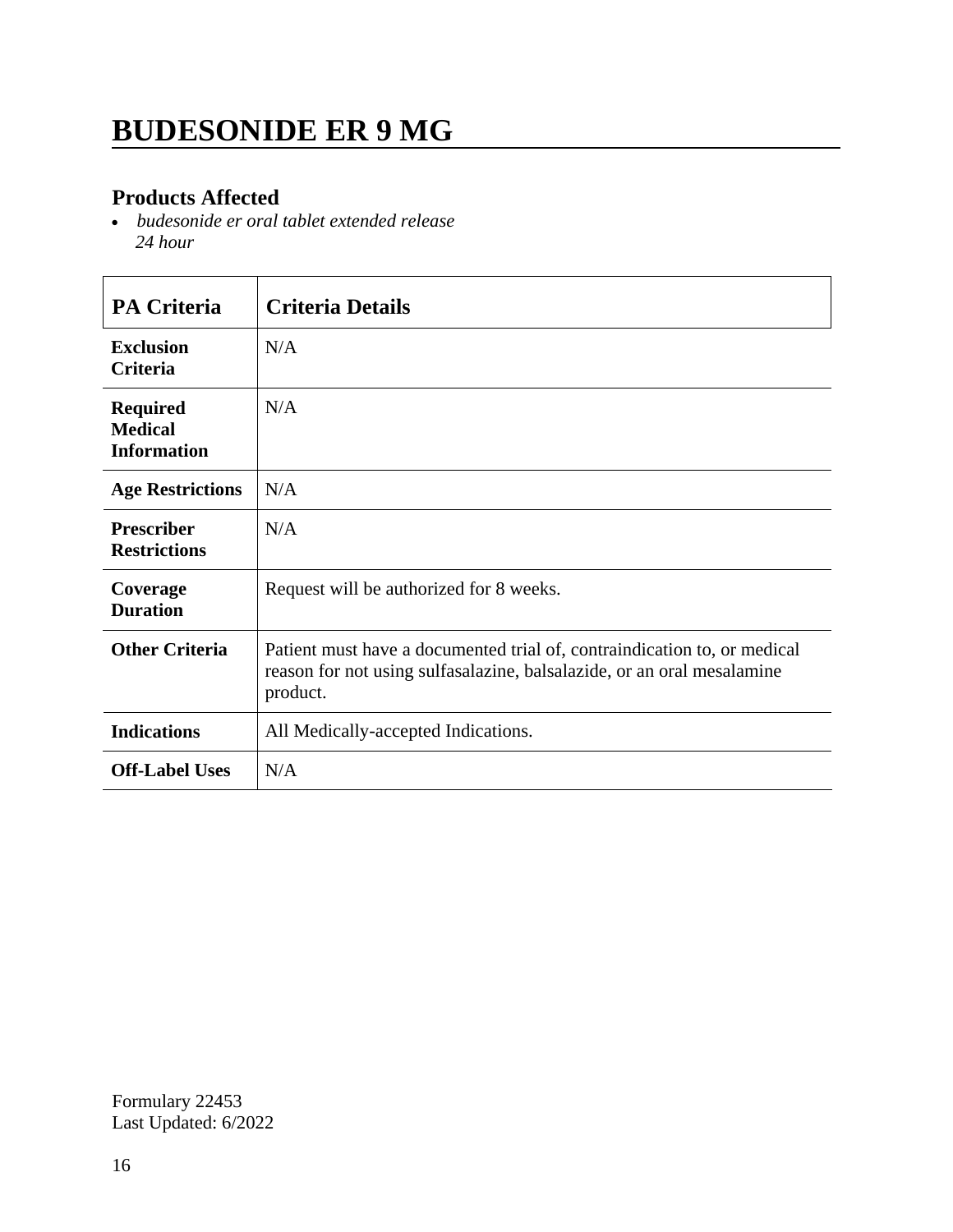## **C1 ESTERASE INHIBITOR**

# **Products Affected**

 $\bullet$  HAEGARDA

| <b>PA Criteria</b>                                      | <b>Criteria Details</b>                                                            |
|---------------------------------------------------------|------------------------------------------------------------------------------------|
| <b>Exclusion</b><br>Criteria                            | N/A                                                                                |
| <b>Required</b><br><b>Medical</b><br><b>Information</b> | N/A                                                                                |
| <b>Age Restrictions</b>                                 | N/A                                                                                |
| <b>Prescriber</b><br><b>Restrictions</b>                | Prescriber must be an allergist, immunologist, rheumatologist, or<br>hematologist. |
| Coverage<br><b>Duration</b>                             | Request will be authorized until the end of the contract year.                     |
| <b>Other Criteria</b>                                   | N/A                                                                                |
| <b>Indications</b>                                      | All Medically-accepted Indications.                                                |
| <b>Off-Label Uses</b>                                   | N/A                                                                                |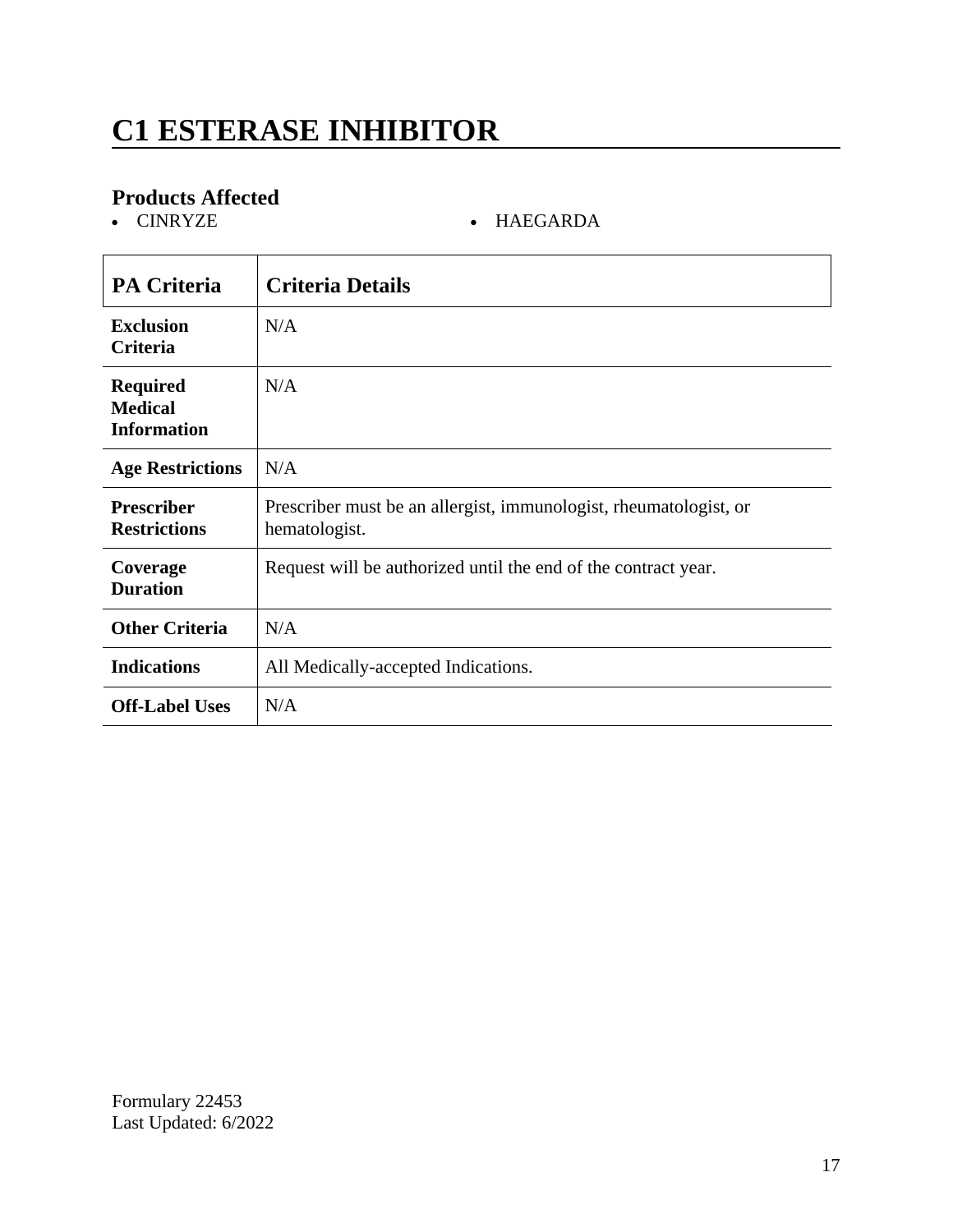# **CARBAGLU**

#### **Products Affected**

*carglumic acid oral tablet soluble*

| <b>PA Criteria</b>                                      | <b>Criteria Details</b>                                        |
|---------------------------------------------------------|----------------------------------------------------------------|
| <b>Exclusion</b><br><b>Criteria</b>                     | N/A                                                            |
| <b>Required</b><br><b>Medical</b><br><b>Information</b> | N/A                                                            |
| <b>Age Restrictions</b>                                 | N/A                                                            |
| <b>Prescriber</b><br><b>Restrictions</b>                | N/A                                                            |
| Coverage<br><b>Duration</b>                             | Request will be authorized until the end of the contract year. |
| <b>Other Criteria</b>                                   | N/A                                                            |
| <b>Indications</b>                                      | All Medically-accepted Indications.                            |
| <b>Off-Label Uses</b>                                   | N/A                                                            |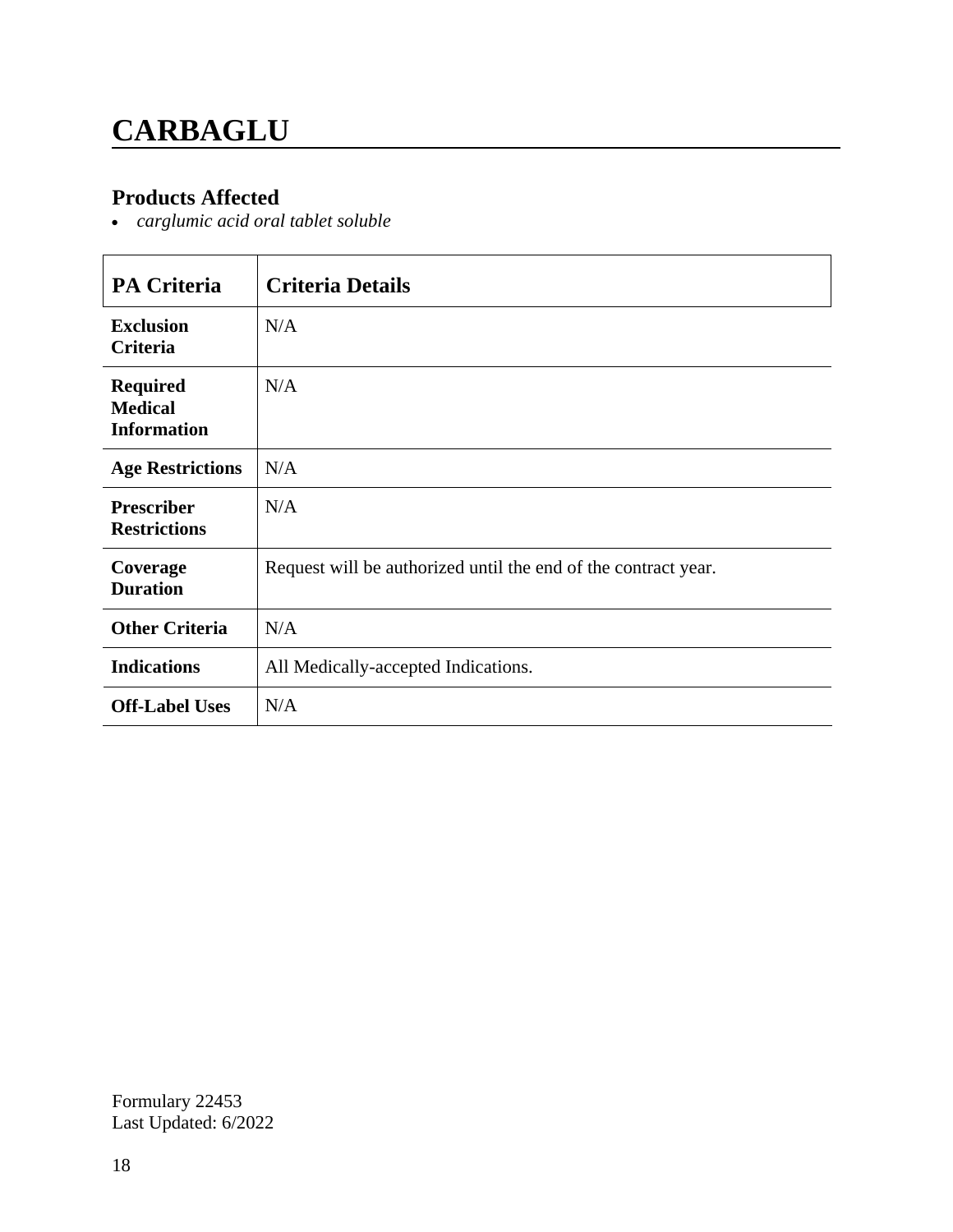# **CASPOFUNGIN**

### **Products Affected**

*caspofungin acetate*

| <b>PA Criteria</b>                                      | <b>Criteria Details</b>                                                |
|---------------------------------------------------------|------------------------------------------------------------------------|
| <b>Exclusion</b><br><b>Criteria</b>                     | N/A                                                                    |
| <b>Required</b><br><b>Medical</b><br><b>Information</b> | N/A                                                                    |
| <b>Age Restrictions</b>                                 | N/A                                                                    |
| <b>Prescriber</b><br><b>Restrictions</b>                | Documentation of a consultation with an infectious disease specialist. |
| Coverage<br><b>Duration</b>                             | Request will be authorized until the end of the contract year.         |
| <b>Other Criteria</b>                                   | N/A                                                                    |
| <b>Indications</b>                                      | All Medically-accepted Indications.                                    |
| <b>Off-Label Uses</b>                                   | N/A                                                                    |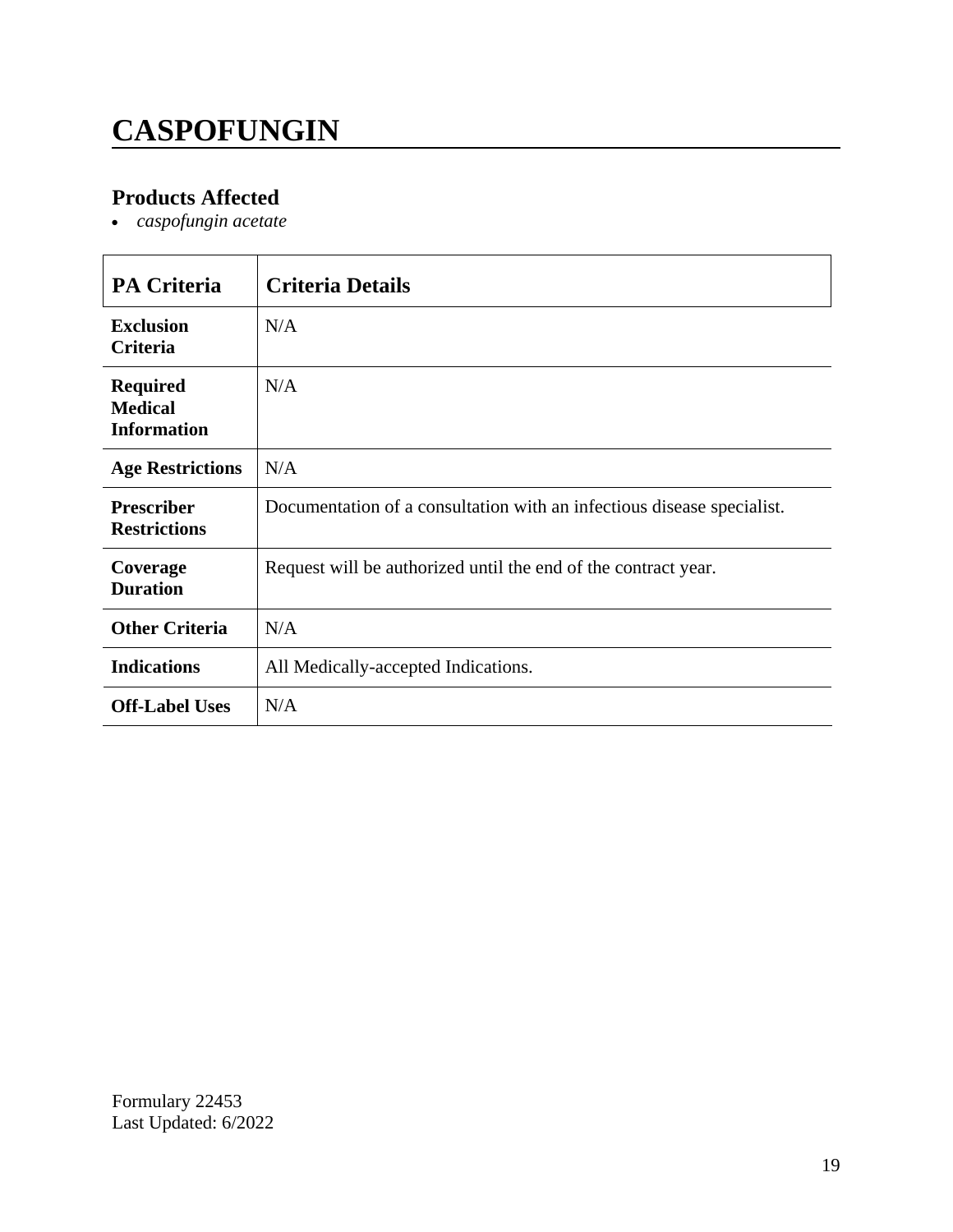### **CERDELGA**

### **Products Affected**

• CERDELGA

| <b>PA Criteria</b>                                      | <b>Criteria Details</b>                                                                                                                                                                                                                             |
|---------------------------------------------------------|-----------------------------------------------------------------------------------------------------------------------------------------------------------------------------------------------------------------------------------------------------|
| <b>Exclusion</b><br><b>Criteria</b>                     | Patients with undetermined CYP2D6 metabolizer status.                                                                                                                                                                                               |
| <b>Required</b><br><b>Medical</b><br><b>Information</b> | Patient's CYP2D6 metabolizer status, as determined by an FDA approved<br>test.                                                                                                                                                                      |
| <b>Age Restrictions</b>                                 | N/A                                                                                                                                                                                                                                                 |
| <b>Prescriber</b><br><b>Restrictions</b>                | N/A                                                                                                                                                                                                                                                 |
| Coverage<br><b>Duration</b>                             | Request will be authorized until the end of the contract year.                                                                                                                                                                                      |
| <b>Other Criteria</b>                                   | For reauthorization, documentation has been provided that patient has<br>obtained clinical benefit from medication (e.g. increased platelet count,<br>improvement in anemia, PFTs, improvement in radiographic scans,<br>improved quality of life). |
| <b>Indications</b>                                      | All Medically-accepted Indications.                                                                                                                                                                                                                 |
| <b>Off-Label Uses</b>                                   | N/A                                                                                                                                                                                                                                                 |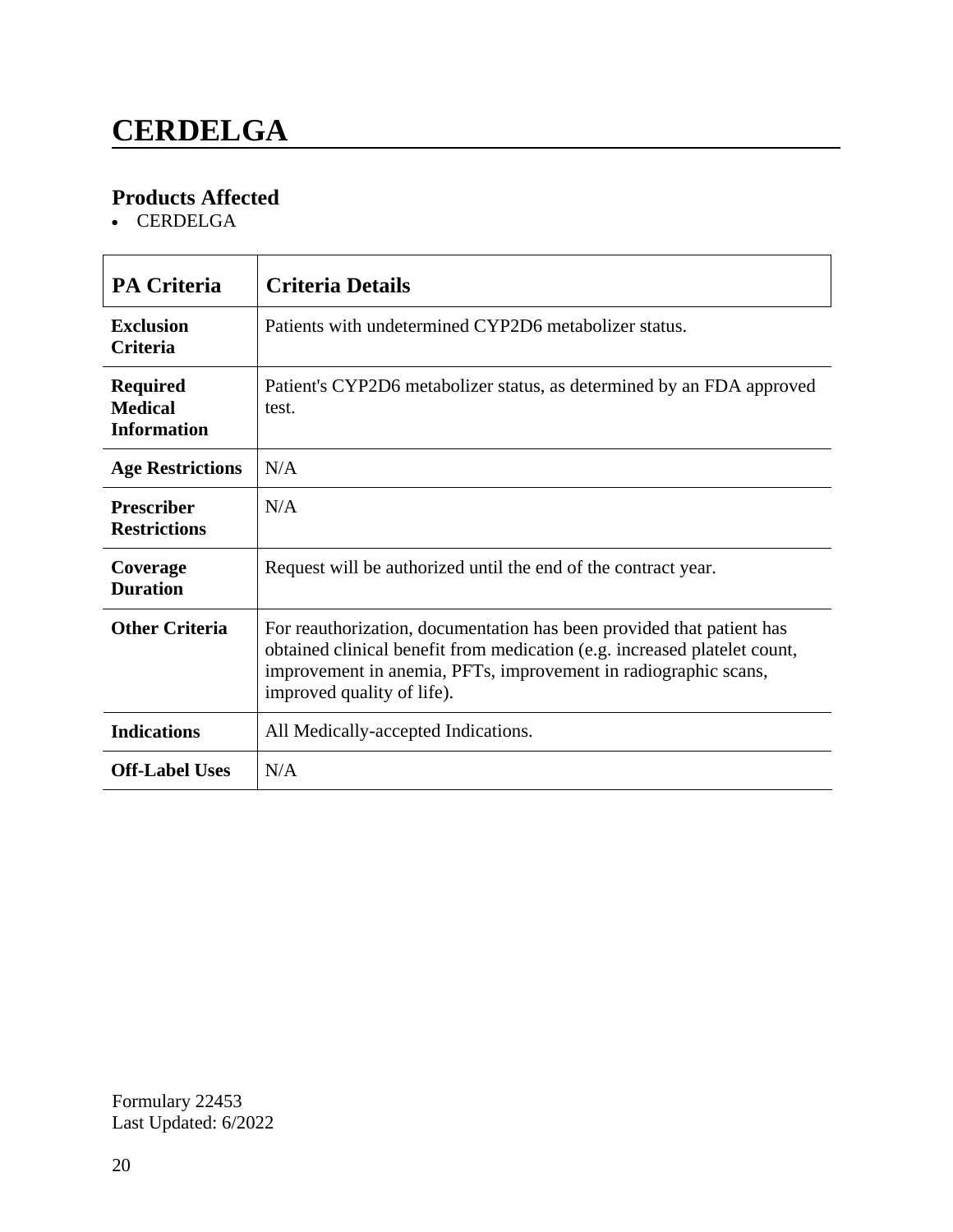### **CGRP ANTAGONISTS**

#### **Products Affected**

AIMOVIG

EMGALITY

**PA Criteria Criteria Details Exclusion Criteria** N/A **Required Medical Information** N/A **Age Restrictions** N/A **Prescriber Restrictions** Prescribed by or in consultation with a neurologist, headache specialist, or pain specialist. **Coverage Duration** New starts will be authorized for 6 months. Cont of therapy or reauth until end of contract year. **Other Criteria** New starts for migraine prophylaxis: 1) at least 4 migraine days per month or one or more severe migraines lasting for greater than 12 hours despite use of abortive therapy (e.g. triptans or NSAIDs) and 2) trial of, contraindication to, or medical reason for not using at least two of the following agents: a beta adrenergic blocker, an anti-epileptic agent, a tricyclic antidepressant, or a serotonin-norepinephrine reuptake inhibitor. For continuation of therapy or reauthorization for migraine prophylaxis (after 6 month start): reduction of at least 1 headache day per month from baseline. New starts on Emgality for episodic cluster headache: trial of, contraindication to, or medical reason for not using verapamil for at least 4 weeks at minimum effective doses. For continuation of therapy or reauthorization for Emgality for episodic cluster headache: reduction in the frequency of headaches (clinical benefit). **Indications** All Medically-accepted Indications. **Off-Label Uses** N/A

EMGALITY (300 MG DOSE)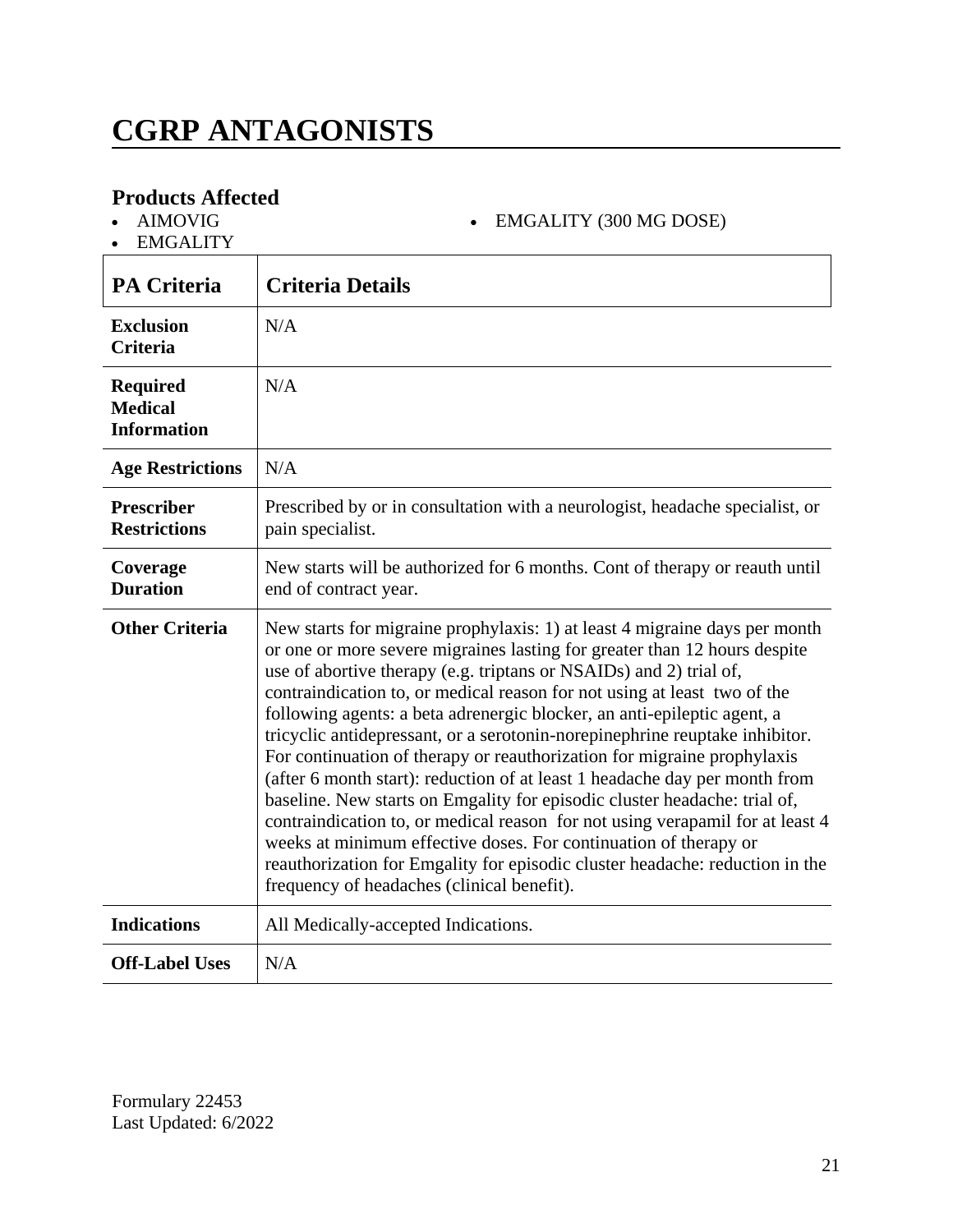### **CHOLBAM**

### **Products Affected**

CHOLBAM

| <b>PA Criteria</b>                                      | <b>Criteria Details</b>                                        |
|---------------------------------------------------------|----------------------------------------------------------------|
| <b>Exclusion</b><br><b>Criteria</b>                     | N/A                                                            |
| <b>Required</b><br><b>Medical</b><br><b>Information</b> | N/A                                                            |
| <b>Age Restrictions</b>                                 | N/A                                                            |
| <b>Prescriber</b><br><b>Restrictions</b>                | Prescriber must be a hepatologist or gastroenterologist.       |
| Coverage<br><b>Duration</b>                             | Request will be authorized until the end of the contract year. |
| <b>Other Criteria</b>                                   | N/A                                                            |
| <b>Indications</b>                                      | All Medically-accepted Indications.                            |
| <b>Off-Label Uses</b>                                   | N/A                                                            |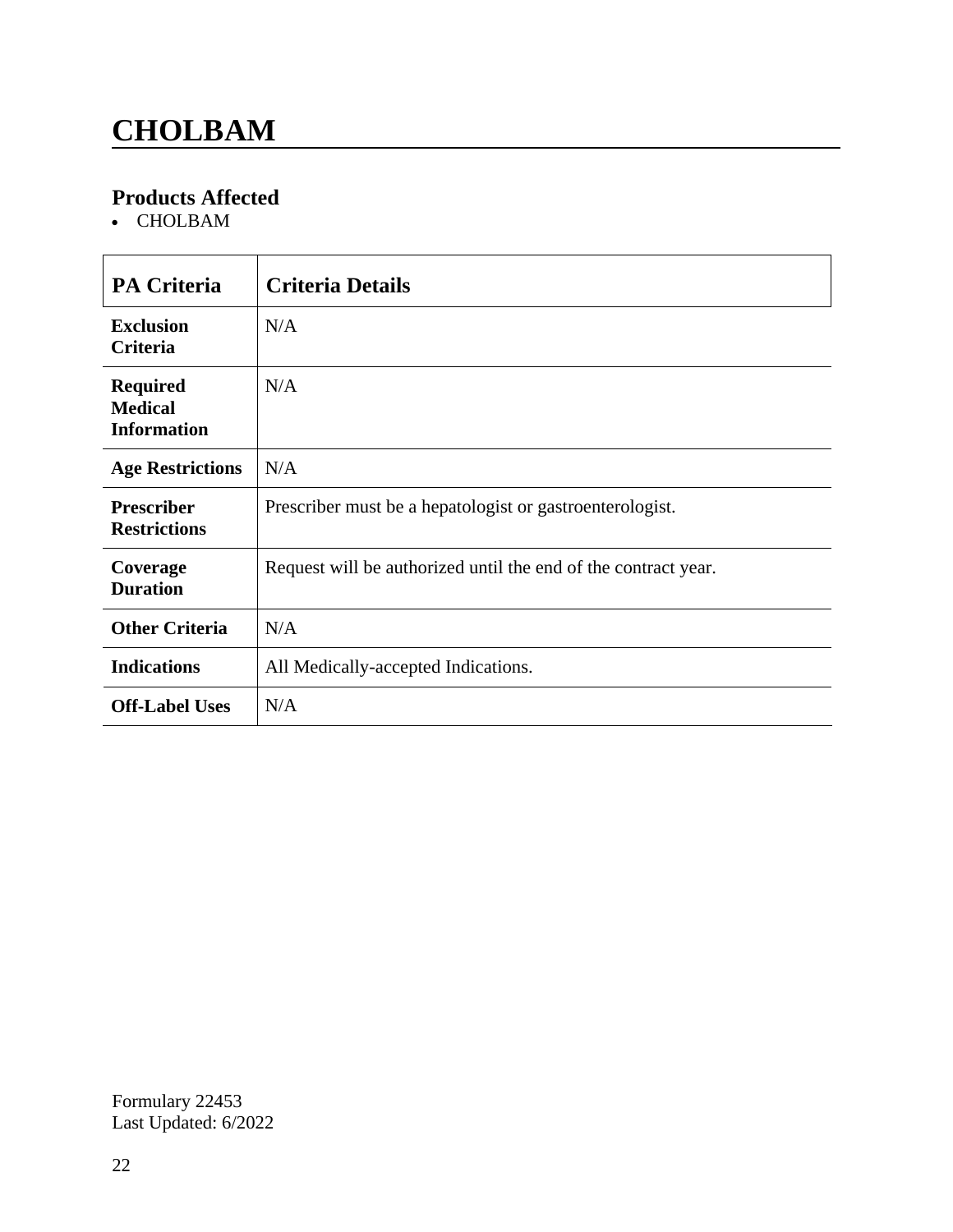# **CIBINQO**

#### **Products Affected**

CIBINQO

| <b>PA Criteria</b>                                      | <b>Criteria Details</b>                                                                          |
|---------------------------------------------------------|--------------------------------------------------------------------------------------------------|
| <b>Exclusion</b><br><b>Criteria</b>                     | N/A                                                                                              |
| <b>Required</b><br><b>Medical</b><br><b>Information</b> | N/A                                                                                              |
| <b>Age Restrictions</b>                                 | N/A                                                                                              |
| <b>Prescriber</b><br><b>Restrictions</b>                | Specialist for submitted diagnosis.                                                              |
| Coverage<br><b>Duration</b>                             | Request will be authorized until the end of the contract year.                                   |
| <b>Other Criteria</b>                                   | For atopic dermatitis: trial of, contraindication to, or medical reason for not<br>using Rinvoq. |
| <b>Indications</b>                                      | All Medically-accepted Indications.                                                              |
| <b>Off-Label Uses</b>                                   | N/A                                                                                              |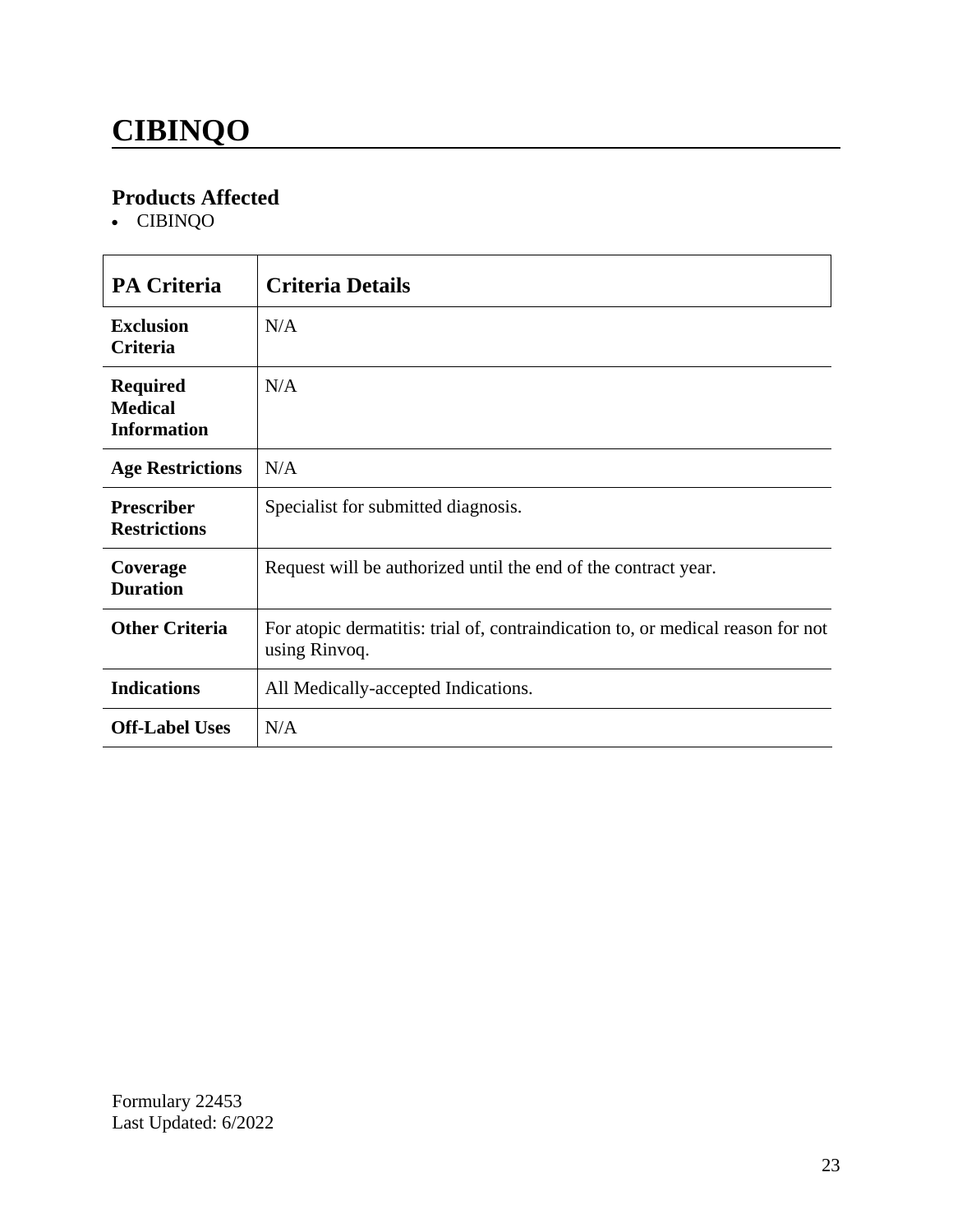#### **Products Affected**

- CIMZIA PREFILLED SUBCUTANEOUS PREFILLED SYRINGE KIT
- CIMZIA STARTER KIT SUBCUTANEOUS PREFILLED SYRINGE KIT
- CIMZIA SUBCUTANEOUS KIT 2 X 200 MG

| <b>PA Criteria</b>                                      | <b>Criteria Details</b>                                                                                                                                                                                                                                                                                                                                                                                                                                                                                                                                                                                                                                                                                                                                                                                                                                                                                                                                                                                                                                                                                                                                                                                                                                          |
|---------------------------------------------------------|------------------------------------------------------------------------------------------------------------------------------------------------------------------------------------------------------------------------------------------------------------------------------------------------------------------------------------------------------------------------------------------------------------------------------------------------------------------------------------------------------------------------------------------------------------------------------------------------------------------------------------------------------------------------------------------------------------------------------------------------------------------------------------------------------------------------------------------------------------------------------------------------------------------------------------------------------------------------------------------------------------------------------------------------------------------------------------------------------------------------------------------------------------------------------------------------------------------------------------------------------------------|
| <b>Exclusion</b><br><b>Criteria</b>                     | N/A                                                                                                                                                                                                                                                                                                                                                                                                                                                                                                                                                                                                                                                                                                                                                                                                                                                                                                                                                                                                                                                                                                                                                                                                                                                              |
| <b>Required</b><br><b>Medical</b><br><b>Information</b> | N/A                                                                                                                                                                                                                                                                                                                                                                                                                                                                                                                                                                                                                                                                                                                                                                                                                                                                                                                                                                                                                                                                                                                                                                                                                                                              |
| <b>Age Restrictions</b>                                 | N/A                                                                                                                                                                                                                                                                                                                                                                                                                                                                                                                                                                                                                                                                                                                                                                                                                                                                                                                                                                                                                                                                                                                                                                                                                                                              |
| <b>Prescriber</b><br><b>Restrictions</b>                | Specialist for submitted diagnosis.                                                                                                                                                                                                                                                                                                                                                                                                                                                                                                                                                                                                                                                                                                                                                                                                                                                                                                                                                                                                                                                                                                                                                                                                                              |
| Coverage<br><b>Duration</b>                             | Request will be authorized until the end of the contract year.                                                                                                                                                                                                                                                                                                                                                                                                                                                                                                                                                                                                                                                                                                                                                                                                                                                                                                                                                                                                                                                                                                                                                                                                   |
| <b>Other Criteria</b>                                   | For RA: Either 1) Trial of, medical reason for not using, or contraindication<br>to 1 of the following: Enbrel or Humira or 2) If utilized within the past 120<br>days, approve for continuation of therapy. For PsA: Either 1) Trial of,<br>medical reason for not using, or contraindication to 2 of the following<br>therapies: Cosentyx, Tremfya, Xeljanz, Rinvoq, Enbrel, or Humira, or 2) If<br>utilized within the past 120 days, approve for continuation of therapy. For<br>psoriasis: Either 1) Trial of, medical reason for not using, or<br>contraindication to 2 of the following therapies: Cosentyx, Skyrizi,<br>Tremfya, Enbrel, or Humira, or 2) If utilized within the past 120 days,<br>approve for continuation of therapy. For ankylosing spondylitis: Either 1)<br>Trial of, medical reason for not using, or contraindication to 2 of the<br>following therapies: Cosentyx, Enbrel, or Humira, or 2) If utilized within<br>the past 120 days, approve for continuation of therapy. For non-<br>radiographic axial spondyloarthritis: approve. For Crohns Disease: Either<br>1) Trial of, medical reason for not using, or contraindication to Humira, or<br>2) If utilized within the past 120 days, approve for continuation of therapy. |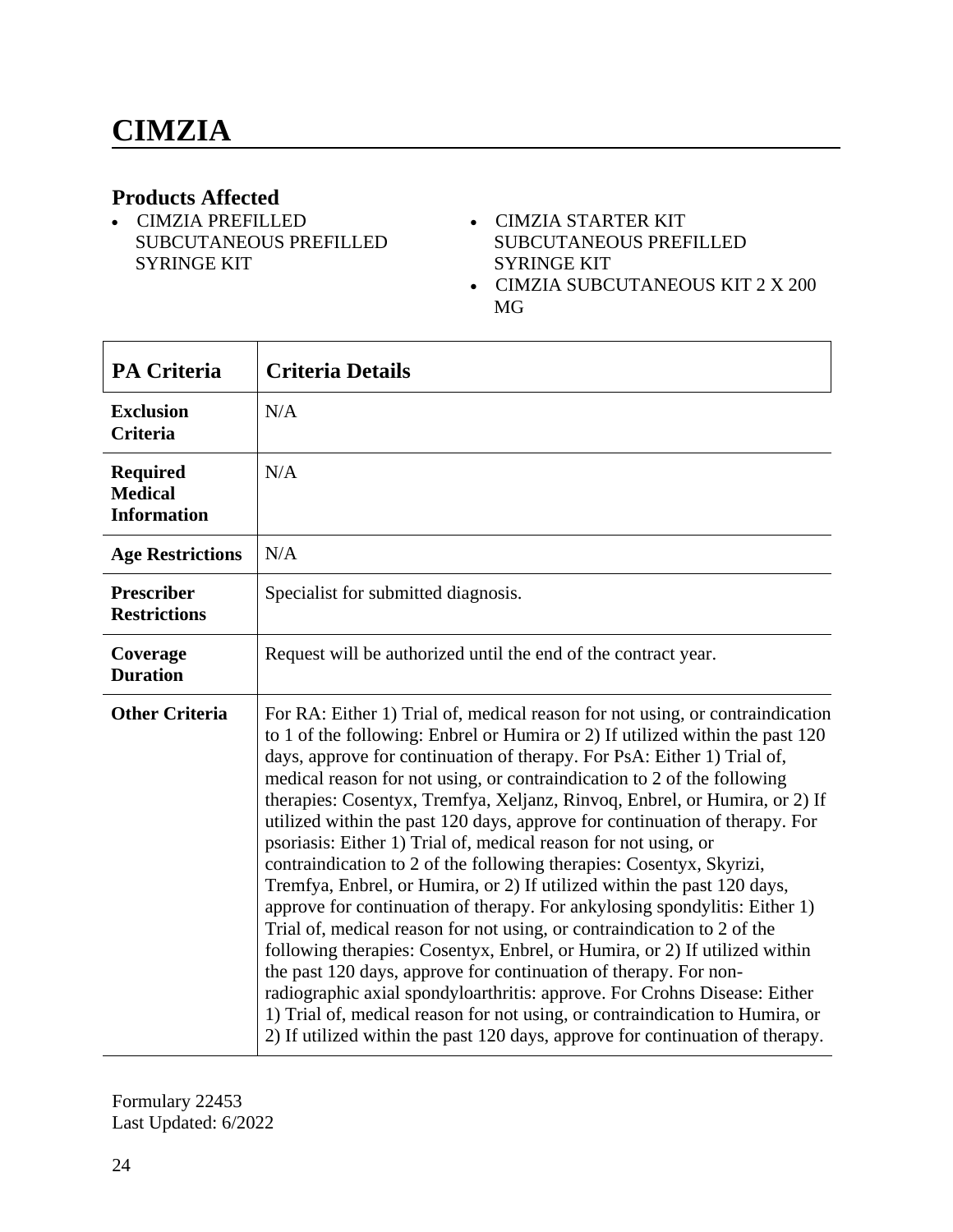| <b>PA Criteria</b>    | <b>Criteria Details</b>             |
|-----------------------|-------------------------------------|
| <b>Indications</b>    | All Medically-accepted Indications. |
| <b>Off-Label Uses</b> | N/A                                 |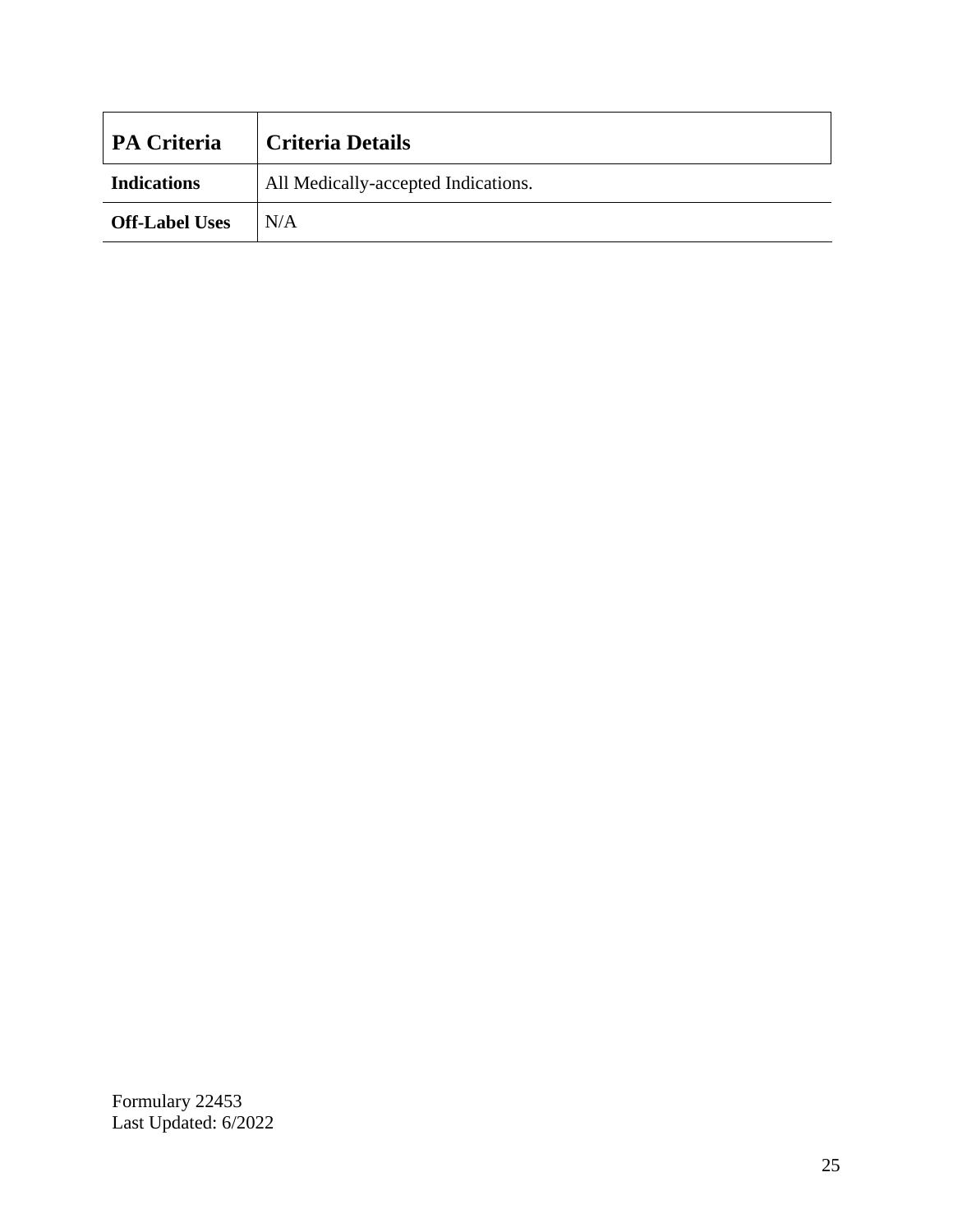#### **Products Affected**

*clobazam oral suspension*

SYMPAZAN

*clobazam oral tablet*

| <b>PA Criteria</b>                                      | <b>Criteria Details</b>                                                                                                                         |
|---------------------------------------------------------|-------------------------------------------------------------------------------------------------------------------------------------------------|
| <b>Exclusion</b><br><b>Criteria</b>                     | N/A                                                                                                                                             |
| <b>Required</b><br><b>Medical</b><br><b>Information</b> | N/A                                                                                                                                             |
| <b>Age Restrictions</b>                                 | N/A                                                                                                                                             |
| Prescriber<br><b>Restrictions</b>                       | Prescriber must be a neurologist.                                                                                                               |
| Coverage<br><b>Duration</b>                             | Request will be authorized until the end of the contract year.                                                                                  |
| <b>Other Criteria</b>                                   | Trial of, contraindication to, or medical reason for not using one formulary<br>alternative generic anticonvulsant for appropriate indications. |
| <b>Indications</b>                                      | All Medically-accepted Indications.                                                                                                             |
| <b>Off-Label Uses</b>                                   | N/A                                                                                                                                             |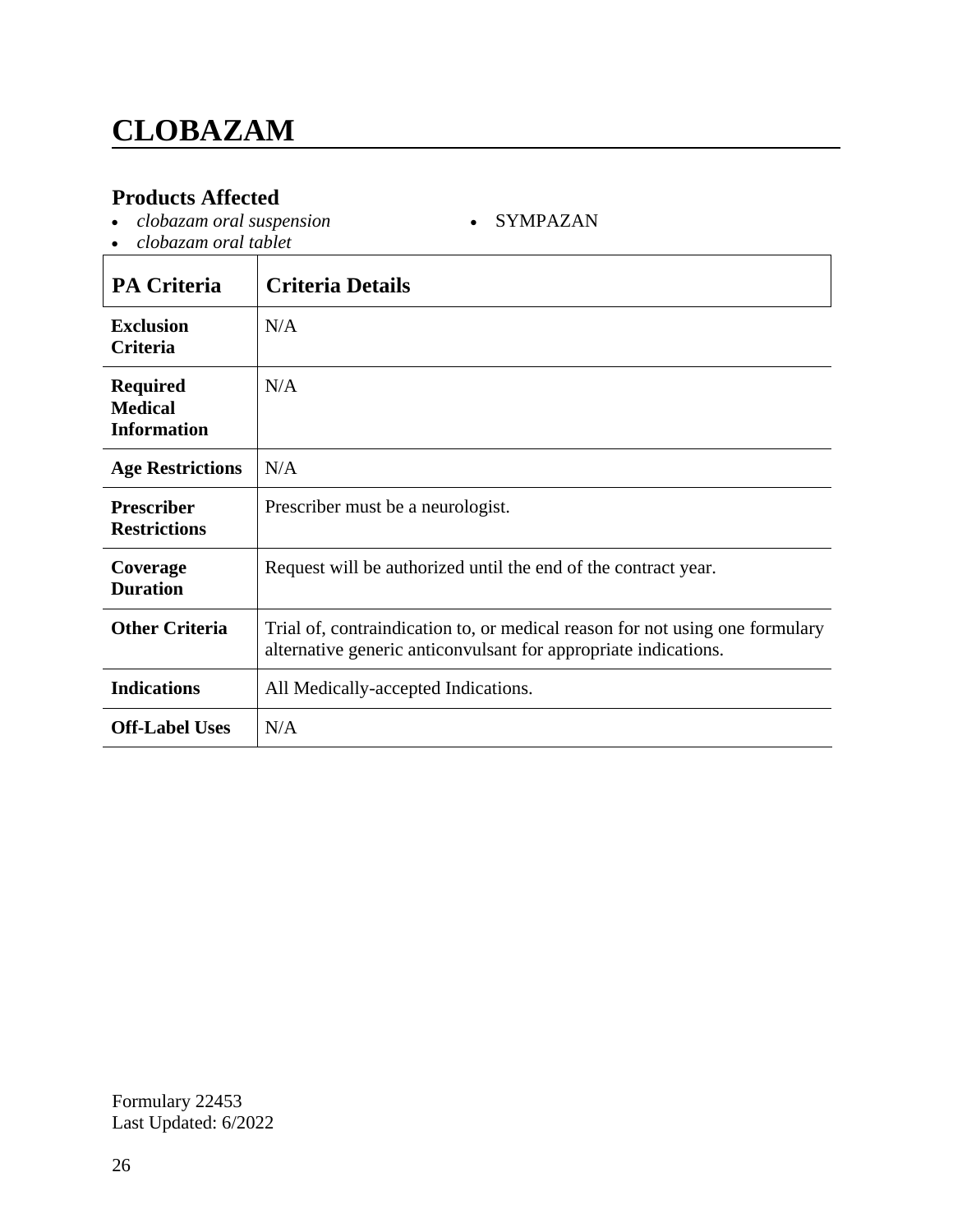# **CORLANOR**

### **Products Affected**

• CORLANOR

| <b>PA Criteria</b>                                      | <b>Criteria Details</b>                                                                                                                                                                                                                                                                                                              |
|---------------------------------------------------------|--------------------------------------------------------------------------------------------------------------------------------------------------------------------------------------------------------------------------------------------------------------------------------------------------------------------------------------|
| <b>Exclusion</b><br><b>Criteria</b>                     | Blood pressure less than 90/50 mmHg                                                                                                                                                                                                                                                                                                  |
| <b>Required</b><br><b>Medical</b><br><b>Information</b> | New starts for chronic heart failure must have all of the following: 1)<br>LVEF of 35% or less 2) Sinus rhythm and have resting heart rate greater<br>than or equal to 70 bpm 3) Blood pressure greater than or equal to 90/50<br>mmHg, and 4) Trial of, contraindication to, or medical reason for not<br>receiving a beta blocker. |
| <b>Age Restrictions</b>                                 | N/A                                                                                                                                                                                                                                                                                                                                  |
| <b>Prescriber</b><br><b>Restrictions</b>                | Prescriber must be a cardiologist.                                                                                                                                                                                                                                                                                                   |
| Coverage<br><b>Duration</b>                             | Request will be authorized until the end of the contract year.                                                                                                                                                                                                                                                                       |
| <b>Other Criteria</b>                                   | N/A                                                                                                                                                                                                                                                                                                                                  |
| <b>Indications</b>                                      | All Medically-accepted Indications.                                                                                                                                                                                                                                                                                                  |
| <b>Off-Label Uses</b>                                   | N/A                                                                                                                                                                                                                                                                                                                                  |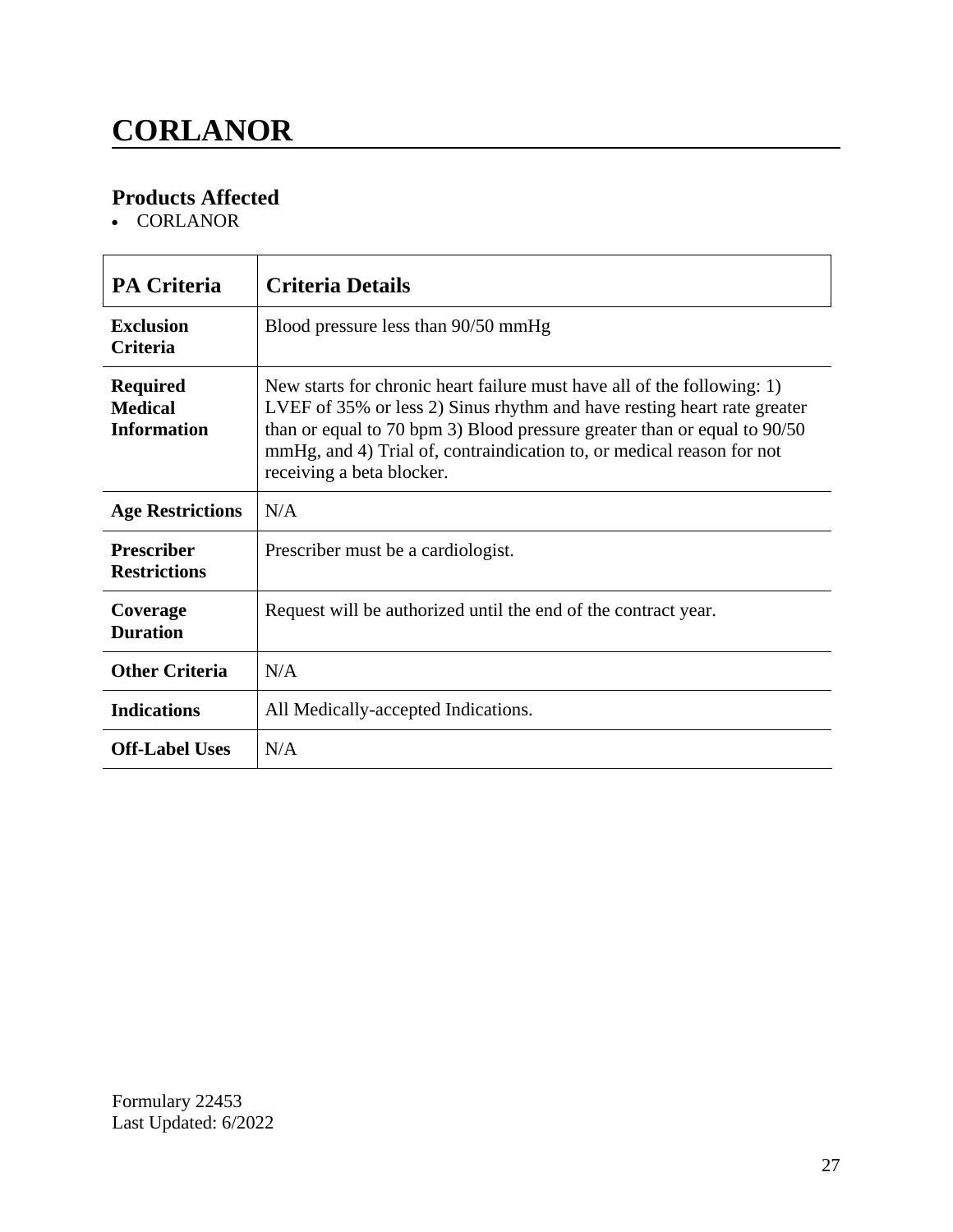### **CORTROPHIN**

### **Products Affected**

• CORTROPHIN

| <b>PA Criteria</b>                                      | <b>Criteria Details</b>                                                                                                                                                                                                                                                                                                                                                                                                                                                                                                                                                                                                                                                                                                                                                                              |
|---------------------------------------------------------|------------------------------------------------------------------------------------------------------------------------------------------------------------------------------------------------------------------------------------------------------------------------------------------------------------------------------------------------------------------------------------------------------------------------------------------------------------------------------------------------------------------------------------------------------------------------------------------------------------------------------------------------------------------------------------------------------------------------------------------------------------------------------------------------------|
| <b>Exclusion</b><br><b>Criteria</b>                     | N/A                                                                                                                                                                                                                                                                                                                                                                                                                                                                                                                                                                                                                                                                                                                                                                                                  |
| <b>Required</b><br><b>Medical</b><br><b>Information</b> | New starts for MS exacerbation, rheumatic disorders, collagen diseases,<br>dermatologic diseases, serum sickness, edematous state (e.g. nephrotic<br>syndrome without uremia), and respiratory diseases: trial of,<br>contraindication to, or medical reason for not using oral corticosteroids.<br>New starts for ophthalmic disease: trial of, contraindication to, or medical<br>reason for not using oral or ophthalmic corticosteroids. Continuation of<br>therapy or reauthorization for MS exacerbation: documentation of<br>symptom improvement and current use of a multiple sclerosis disease<br>modifying agent for maintenance therapy. Continuation of therapy or<br>reauthorization for all other conditions: documented evidence of response<br>to treatment and symptom improvement. |
| <b>Age Restrictions</b>                                 | N/A                                                                                                                                                                                                                                                                                                                                                                                                                                                                                                                                                                                                                                                                                                                                                                                                  |
| <b>Prescriber</b><br><b>Restrictions</b>                | Specialist for submitted diagnosis.                                                                                                                                                                                                                                                                                                                                                                                                                                                                                                                                                                                                                                                                                                                                                                  |
| Coverage<br><b>Duration</b>                             | MS exacerbation: 1 month. Other conditions: new start for 3 months and<br>reauth end of contract year.                                                                                                                                                                                                                                                                                                                                                                                                                                                                                                                                                                                                                                                                                               |
| <b>Other Criteria</b>                                   | N/A                                                                                                                                                                                                                                                                                                                                                                                                                                                                                                                                                                                                                                                                                                                                                                                                  |
| <b>Indications</b>                                      | All Medically-accepted Indications.                                                                                                                                                                                                                                                                                                                                                                                                                                                                                                                                                                                                                                                                                                                                                                  |
| <b>Off-Label Uses</b>                                   | N/A                                                                                                                                                                                                                                                                                                                                                                                                                                                                                                                                                                                                                                                                                                                                                                                                  |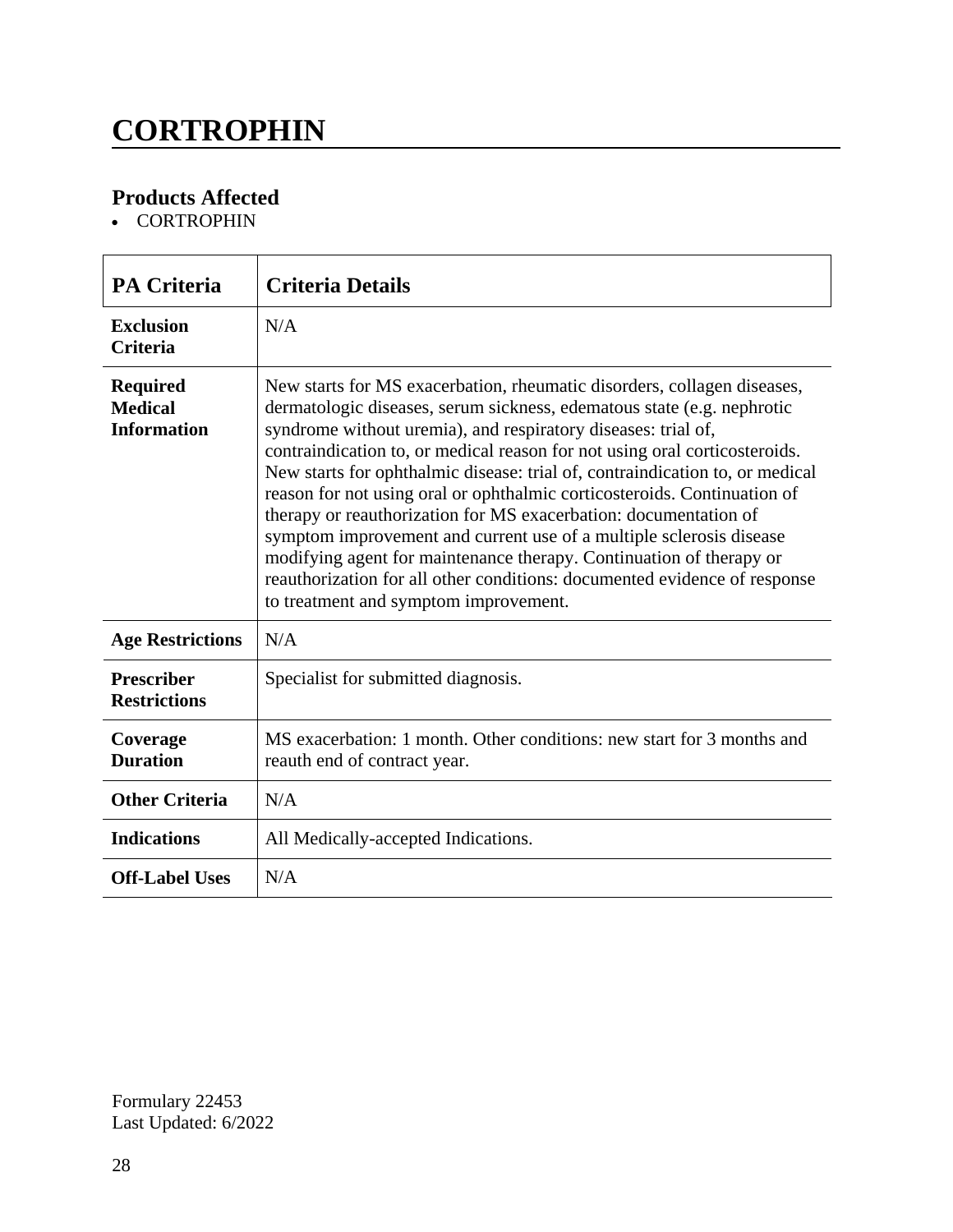#### **Products Affected**

- COSENTYX (300 MG DOSE)
- COSENTYX SENSOREADY (300 MG)
- COSENTYX SENSOREADY PEN
- COSENTYX SUBCUTANEOUS SOLUTION PREFILLED SYRINGE 150 MG/ML
- *cosentyx subcutaneous solution prefilled syringe 75 mg/0.5ml*

| <b>PA Criteria</b>                                      | <b>Criteria Details</b>                                                                                                                                                                                                                    |
|---------------------------------------------------------|--------------------------------------------------------------------------------------------------------------------------------------------------------------------------------------------------------------------------------------------|
| <b>Exclusion</b><br><b>Criteria</b>                     | N/A                                                                                                                                                                                                                                        |
| <b>Required</b><br><b>Medical</b><br><b>Information</b> | N/A                                                                                                                                                                                                                                        |
| <b>Age Restrictions</b>                                 | N/A                                                                                                                                                                                                                                        |
| <b>Prescriber</b><br><b>Restrictions</b>                | Specialist for submitted diagnosis.                                                                                                                                                                                                        |
| Coverage<br><b>Duration</b>                             | Request will be authorized until the end of the contract year.                                                                                                                                                                             |
| <b>Other Criteria</b>                                   | For PsA or psoriasis: approve. For ankylosing spondylitis: Trial of, medical<br>reason for not using, or contraindication to naproxen. For nonradiographic<br>axial spondyloarthritis: approve. For enthesitis-related arthritis: approve. |
| <b>Indications</b>                                      | All Medically-accepted Indications.                                                                                                                                                                                                        |
| <b>Off-Label Uses</b>                                   | N/A                                                                                                                                                                                                                                        |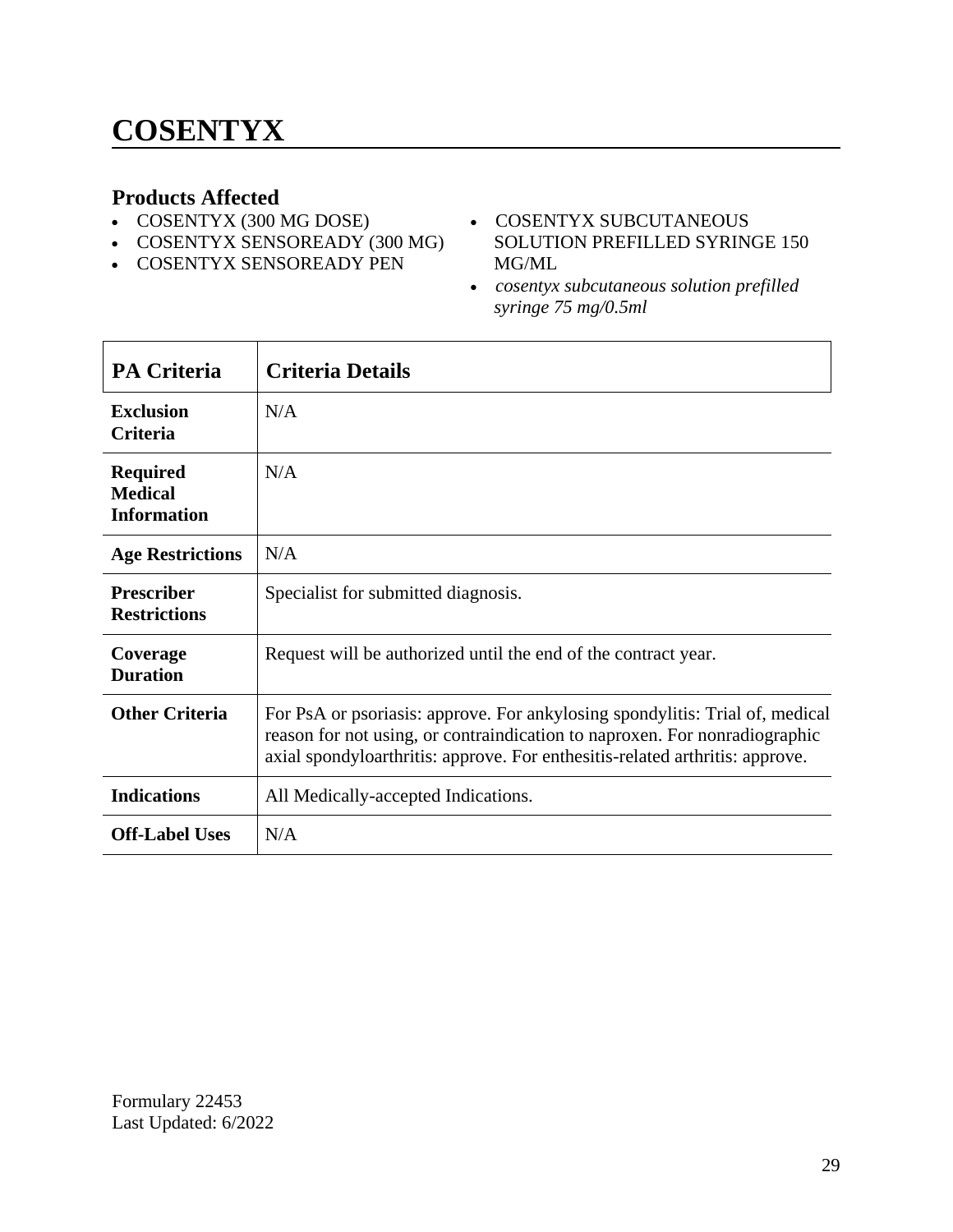### **CYSTAGON**

### **Products Affected**

• CYSTAGON

| <b>PA Criteria</b>                                      | <b>Criteria Details</b>                                        |
|---------------------------------------------------------|----------------------------------------------------------------|
| <b>Exclusion</b><br><b>Criteria</b>                     | N/A                                                            |
| <b>Required</b><br><b>Medical</b><br><b>Information</b> | N/A                                                            |
| <b>Age Restrictions</b>                                 | N/A                                                            |
| <b>Prescriber</b><br><b>Restrictions</b>                | N/A                                                            |
| Coverage<br><b>Duration</b>                             | Request will be authorized until the end of the contract year. |
| <b>Other Criteria</b>                                   | N/A                                                            |
| <b>Indications</b>                                      | All Medically-accepted Indications.                            |
| <b>Off-Label Uses</b>                                   | N/A                                                            |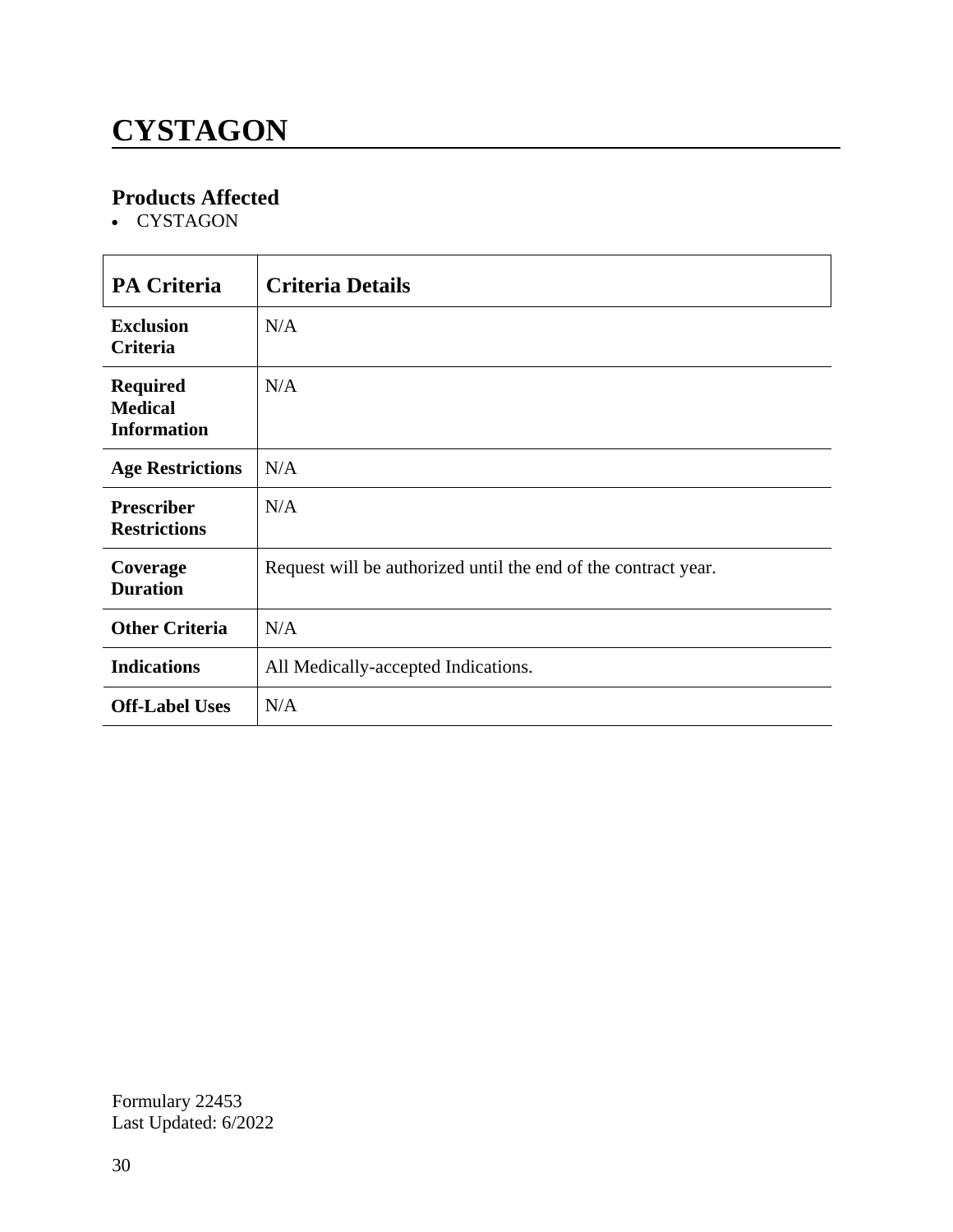# **DALFAMPRIDINE ER**

### **Products Affected**

*dalfampridine er*

| <b>PA Criteria</b>                                      | <b>Criteria Details</b>                                                                                                                                                                                                                                                                                                                                                                                                                                                                                                                                                                                                                                                                                             |
|---------------------------------------------------------|---------------------------------------------------------------------------------------------------------------------------------------------------------------------------------------------------------------------------------------------------------------------------------------------------------------------------------------------------------------------------------------------------------------------------------------------------------------------------------------------------------------------------------------------------------------------------------------------------------------------------------------------------------------------------------------------------------------------|
| <b>Exclusion</b><br><b>Criteria</b>                     | History of seizure or moderate/severe renal impairment (CrCl 50 mL/min<br>or less).                                                                                                                                                                                                                                                                                                                                                                                                                                                                                                                                                                                                                                 |
| <b>Required</b><br><b>Medical</b><br><b>Information</b> | For new starts: 1) Attestation that creatinine clearance (CrCl) greater than<br>50 mL/min was confirmed prior to initiation of therapy, AND 2)<br>Documentation has been provided that member is ambulatory (able to walk<br>at least 25 feet) and has a documented walking impairment, AND 3) For<br>appropriate indications, member is currently being treated with a disease<br>modifying agent (e.g. immunomodulator, interferon, etc.) or has a medical<br>reason why member is unable to use a disease modifying agent for their<br>condition. For continuation of therapy or re-authorization requests: 1)<br>Member must experience improvement in walking from baseline due to use<br>of dalfampridine ER. |
| <b>Age Restrictions</b>                                 | N/A                                                                                                                                                                                                                                                                                                                                                                                                                                                                                                                                                                                                                                                                                                                 |
| <b>Prescriber</b><br><b>Restrictions</b>                | Prescriber must be a neurologist.                                                                                                                                                                                                                                                                                                                                                                                                                                                                                                                                                                                                                                                                                   |
| Coverage<br><b>Duration</b>                             | Request will be authorized until the end of the contract year.                                                                                                                                                                                                                                                                                                                                                                                                                                                                                                                                                                                                                                                      |
| <b>Other Criteria</b>                                   | N/A                                                                                                                                                                                                                                                                                                                                                                                                                                                                                                                                                                                                                                                                                                                 |
| <b>Indications</b>                                      | All Medically-accepted Indications.                                                                                                                                                                                                                                                                                                                                                                                                                                                                                                                                                                                                                                                                                 |
| <b>Off-Label Uses</b>                                   | N/A                                                                                                                                                                                                                                                                                                                                                                                                                                                                                                                                                                                                                                                                                                                 |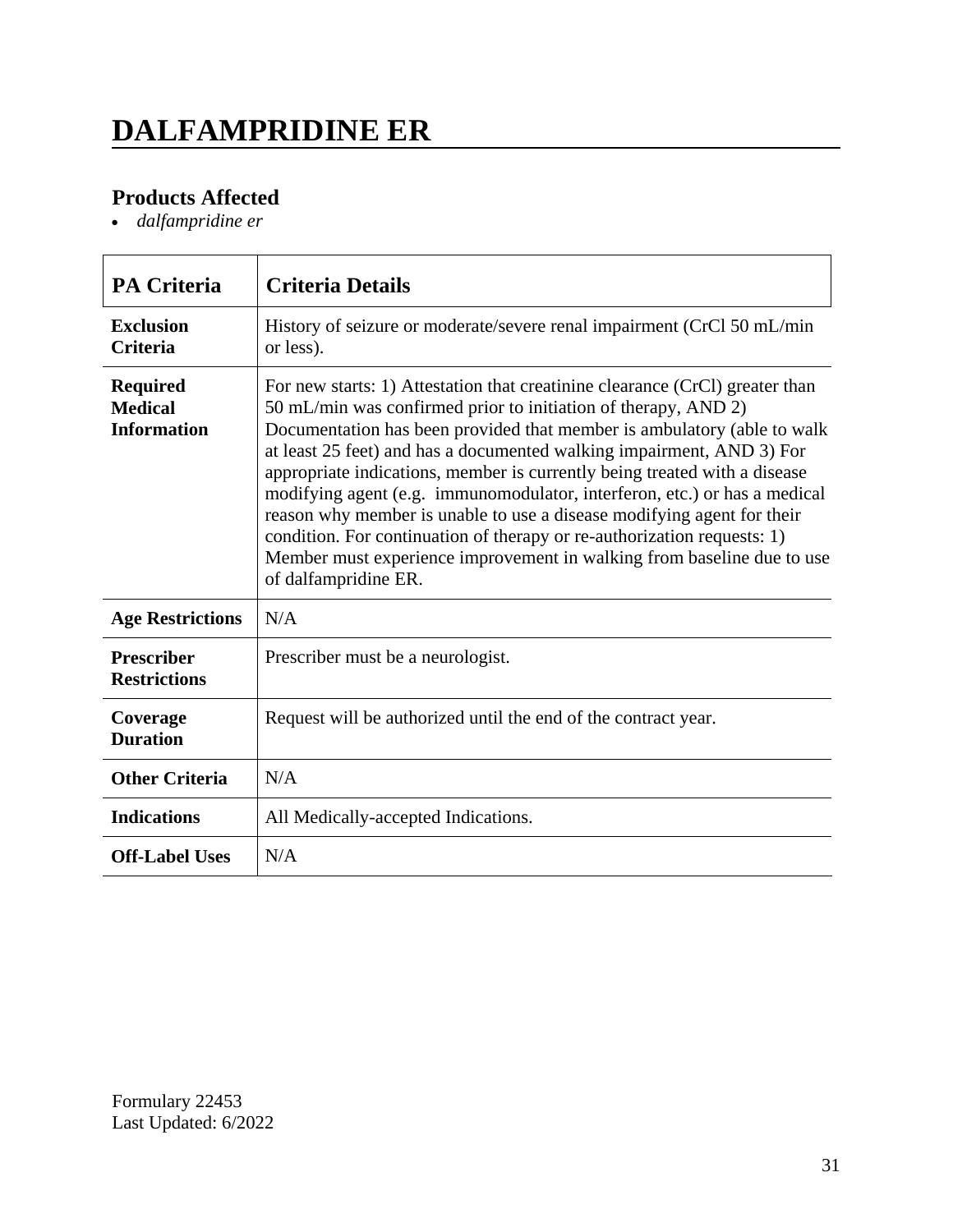### **DEFERASIROX**

# **Products Affected**

*deferasirox deferasirox granules*

| <b>PA Criteria</b>                                      | <b>Criteria Details</b>                                                                                                                                                                                                                                                                                                                                                                                                             |
|---------------------------------------------------------|-------------------------------------------------------------------------------------------------------------------------------------------------------------------------------------------------------------------------------------------------------------------------------------------------------------------------------------------------------------------------------------------------------------------------------------|
| <b>Exclusion</b><br><b>Criteria</b>                     | Patients with GFR less than 40 mL/min/1.73 m(2) or patients with platelet<br>counts less than 50,000/mm3.                                                                                                                                                                                                                                                                                                                           |
| <b>Required</b><br><b>Medical</b><br><b>Information</b> | For all indications: platelet count greater than 50,000/mm3 (within 30)<br>days) and GFR greater than 40 mL/min/1.73 m(2). For chronic iron<br>overload due to transfusions: serum ferritin concentration greater than<br>1000 mcg/L (lab result with 30 days). For chronic iron overload in non-<br>transfusion-dependent thalassemia syndromes: serum ferritin concentration<br>greater than 300 mcg/L (lab result with 30 days). |
| <b>Age Restrictions</b>                                 | N/A                                                                                                                                                                                                                                                                                                                                                                                                                                 |
| <b>Prescriber</b><br><b>Restrictions</b>                | N/A                                                                                                                                                                                                                                                                                                                                                                                                                                 |
| Coverage<br><b>Duration</b>                             | Request will be authorized until the end of the contract year.                                                                                                                                                                                                                                                                                                                                                                      |
| <b>Other Criteria</b>                                   | For deferasirox granules oral packets or deferasirox oral soluble tablets,<br>trial of, contradiction to, or medical reason for not using deferasirox tablets.                                                                                                                                                                                                                                                                      |
| <b>Indications</b>                                      | All Medically-accepted Indications.                                                                                                                                                                                                                                                                                                                                                                                                 |
| <b>Off-Label Uses</b>                                   | N/A                                                                                                                                                                                                                                                                                                                                                                                                                                 |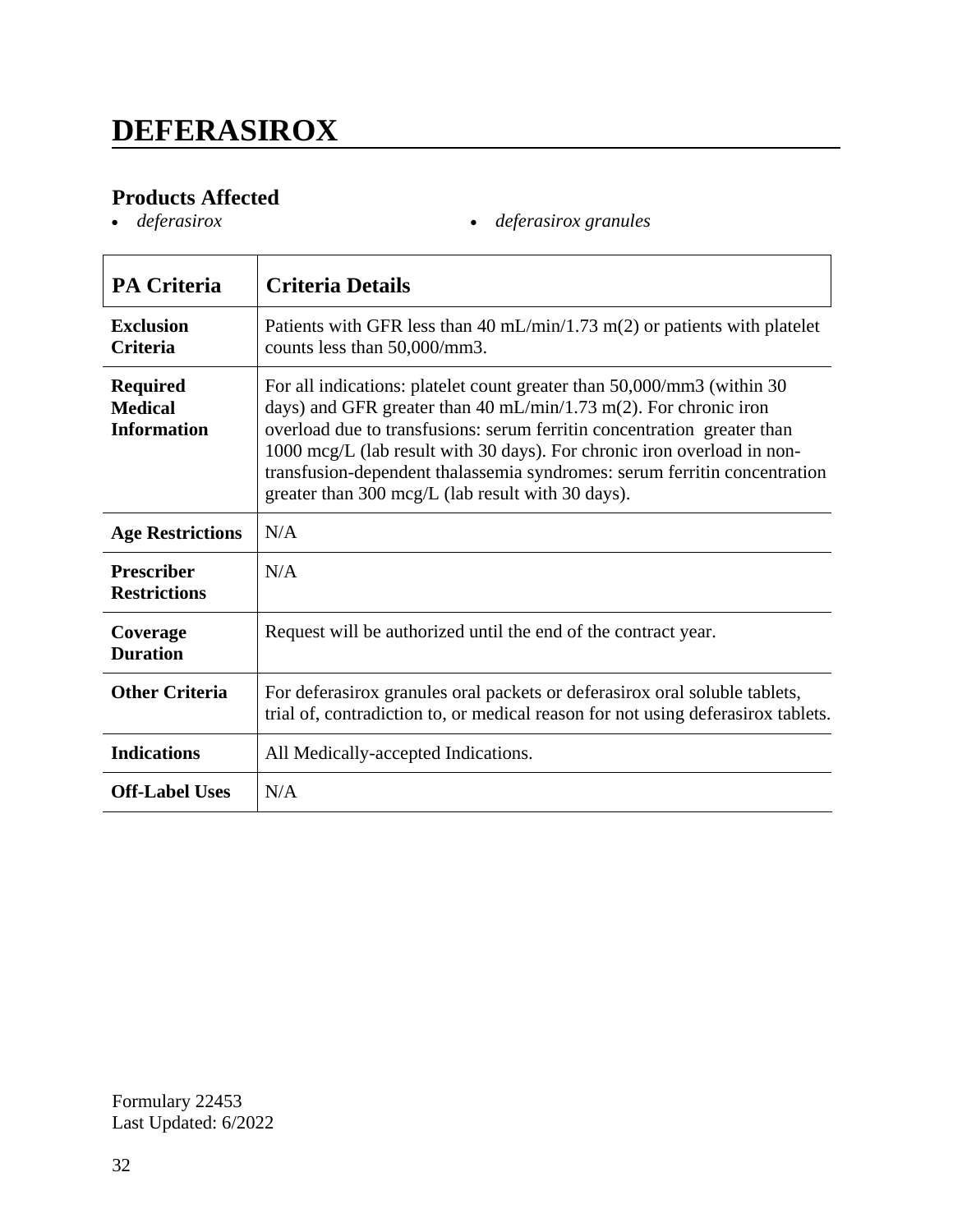#### **Products Affected**

*penicillamine oral tablet*

| <b>PA Criteria</b>                                      | <b>Criteria Details</b>                                                                                                                         |
|---------------------------------------------------------|-------------------------------------------------------------------------------------------------------------------------------------------------|
| <b>Exclusion</b><br>Criteria                            | N/A                                                                                                                                             |
| <b>Required</b><br><b>Medical</b><br><b>Information</b> | N/A                                                                                                                                             |
| <b>Age Restrictions</b>                                 | N/A                                                                                                                                             |
| <b>Prescriber</b><br><b>Restrictions</b>                | Specialist for submitted diagnosis.                                                                                                             |
| Coverage<br><b>Duration</b>                             | Request will be authorized until the end of the contract year.                                                                                  |
| <b>Other Criteria</b>                                   | For RA: Trial of, medical reason for not using, or contraindication to 1 of<br>the following: Enbrel or Humira. For other indications, approve. |
| <b>Indications</b>                                      | All Medically-accepted Indications.                                                                                                             |
| <b>Off-Label Uses</b>                                   | N/A                                                                                                                                             |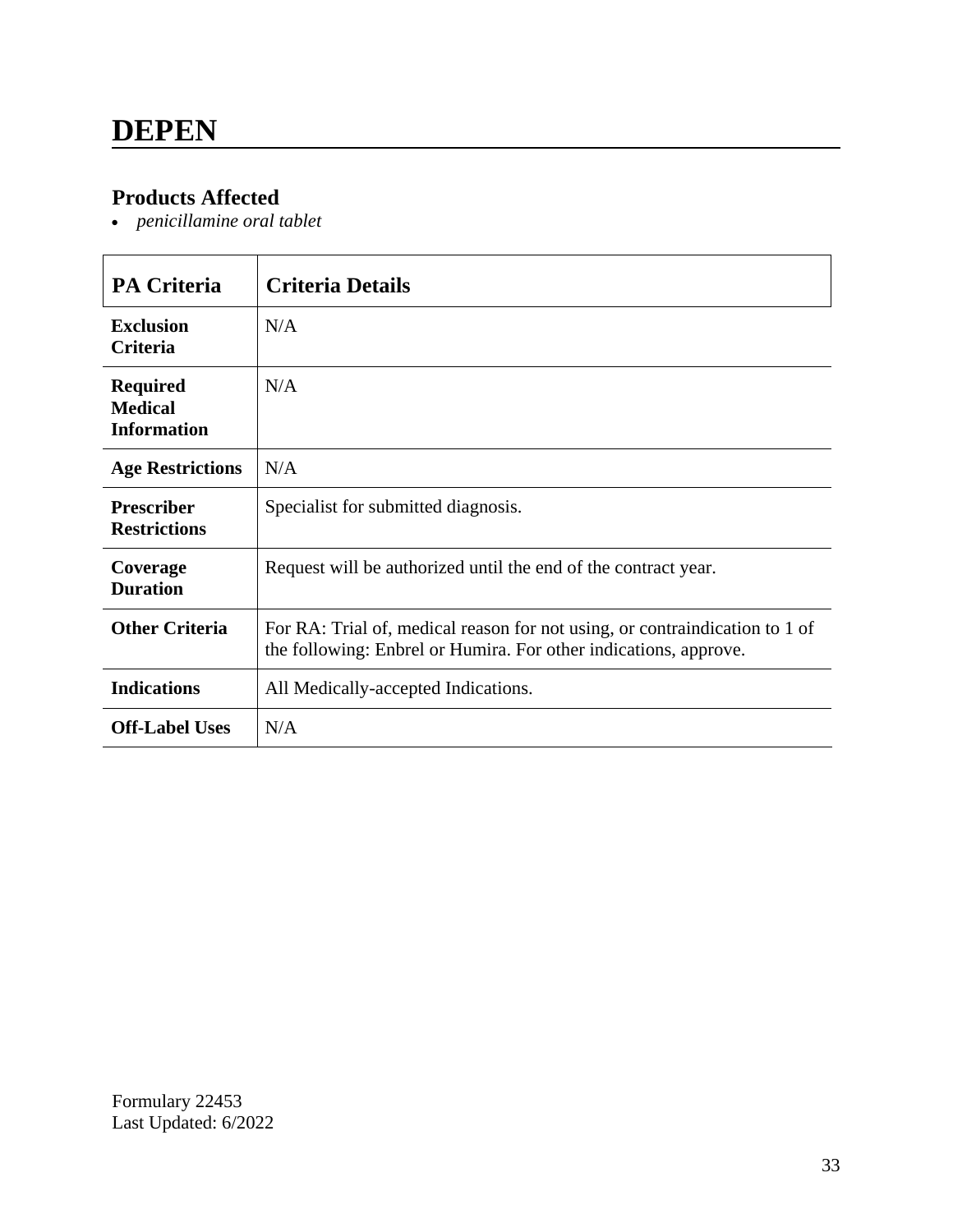### **DIACOMIT**

### **Products Affected**

DIACOMIT

| <b>PA Criteria</b>                                      | <b>Criteria Details</b>                                                                                                             |
|---------------------------------------------------------|-------------------------------------------------------------------------------------------------------------------------------------|
| <b>Exclusion</b><br><b>Criteria</b>                     | N/A                                                                                                                                 |
| <b>Required</b><br><b>Medical</b><br><b>Information</b> | N/A                                                                                                                                 |
| <b>Age Restrictions</b>                                 | N/A                                                                                                                                 |
| <b>Prescriber</b><br><b>Restrictions</b>                | Prescriber must be a neurologist.                                                                                                   |
| Coverage<br><b>Duration</b>                             | Request will be authorized until the end of the contract year.                                                                      |
| <b>Other Criteria</b>                                   | Trial of, contraindication to, or medical reason for not using one formulary<br>generic anticonvulsant for appropriate indications. |
| <b>Indications</b>                                      | All Medically-accepted Indications.                                                                                                 |
| <b>Off-Label Uses</b>                                   | N/A                                                                                                                                 |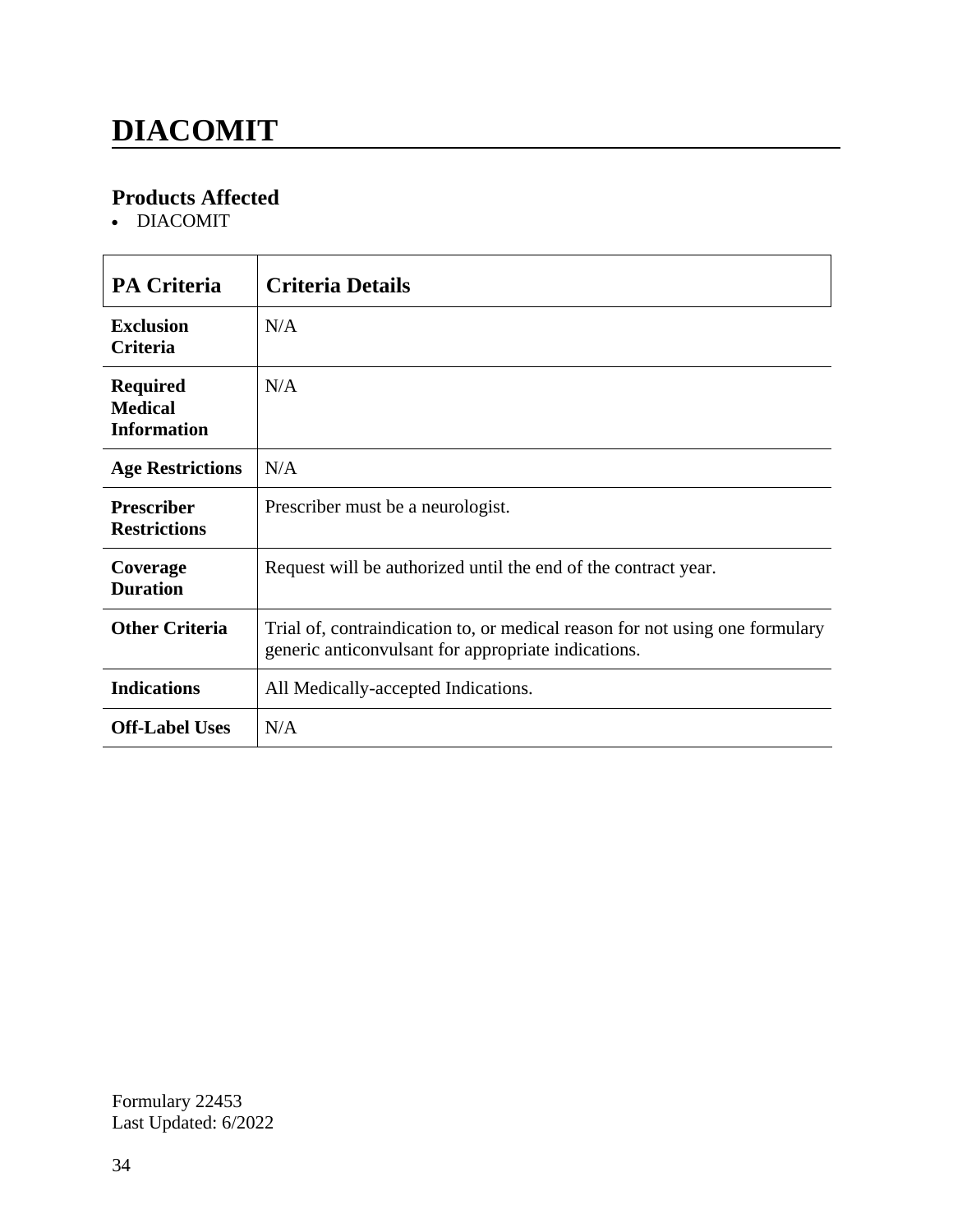# **DIFICID**

#### **Products Affected**

• DIFICID

| <b>PA Criteria</b>                                      | <b>Criteria Details</b>                                                                                           |
|---------------------------------------------------------|-------------------------------------------------------------------------------------------------------------------|
| <b>Exclusion</b><br><b>Criteria</b>                     | N/A                                                                                                               |
| <b>Required</b><br><b>Medical</b><br><b>Information</b> | N/A                                                                                                               |
| <b>Age Restrictions</b>                                 | N/A                                                                                                               |
| <b>Prescriber</b><br><b>Restrictions</b>                | N/A                                                                                                               |
| Coverage<br><b>Duration</b>                             | Request will be authorized for 10 days.                                                                           |
| <b>Other Criteria</b>                                   | Documentation of prior use, or a medical reason for being unable to use<br>oral vancomycin for current infection. |
| <b>Indications</b>                                      | All Medically-accepted Indications.                                                                               |
| <b>Off-Label Uses</b>                                   | N/A                                                                                                               |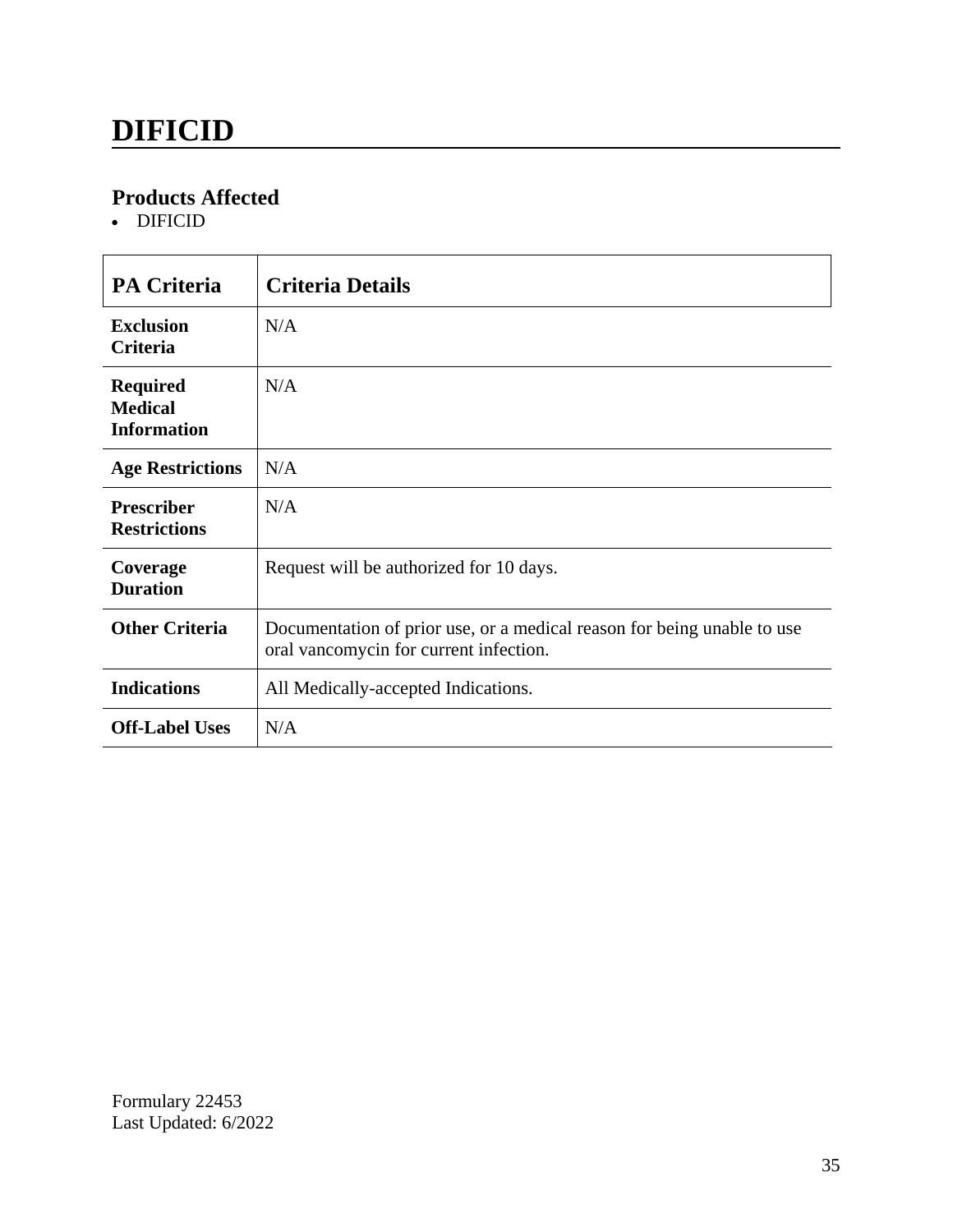### **DOPTELET**

### **Products Affected**

DOPTELET

| <b>PA Criteria</b>                                      | <b>Criteria Details</b>                                                                                                                                       |
|---------------------------------------------------------|---------------------------------------------------------------------------------------------------------------------------------------------------------------|
| <b>Exclusion</b><br><b>Criteria</b>                     | N/A                                                                                                                                                           |
| <b>Required</b><br><b>Medical</b><br><b>Information</b> | For new starts for chronic liver disease and chronic immune<br>thrombocytopenia (chronic ITP): documented baseline platelet count of<br>less than 50,000/mcL. |
| <b>Age Restrictions</b>                                 | N/A                                                                                                                                                           |
| <b>Prescriber</b><br><b>Restrictions</b>                | Prescribed by or in consultation with hematologist, hepatologist or surgeon.                                                                                  |
| Coverage<br><b>Duration</b>                             | For thrombocytopenia with CLD getting procedure: 5 days. For chronic<br>ITP: remainder of contract year                                                       |
| <b>Other Criteria</b>                                   | N/A                                                                                                                                                           |
| <b>Indications</b>                                      | All Medically-accepted Indications.                                                                                                                           |
| <b>Off-Label Uses</b>                                   | N/A                                                                                                                                                           |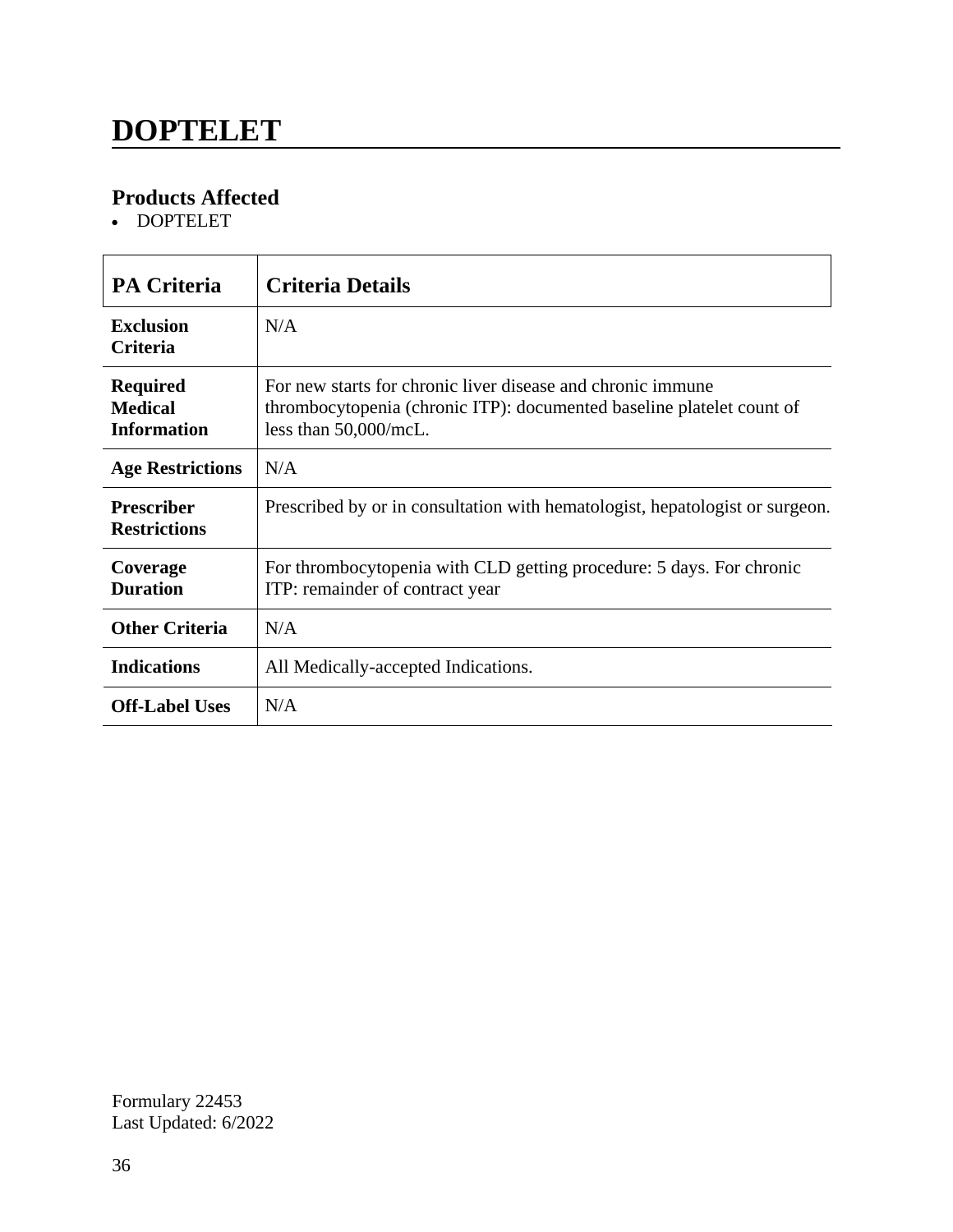# **DOXEPIN CREAM**

### **Products Affected**

*doxepin hcl external*

| <b>PA Criteria</b>                                      | <b>Criteria Details</b>                                                                                      |
|---------------------------------------------------------|--------------------------------------------------------------------------------------------------------------|
| <b>Exclusion</b><br><b>Criteria</b>                     | N/A                                                                                                          |
| <b>Required</b><br><b>Medical</b><br><b>Information</b> | Documentation of trial of, contraindication to, or medical reason for not<br>using a topical corticosteroid. |
| <b>Age Restrictions</b>                                 | N/A                                                                                                          |
| <b>Prescriber</b><br><b>Restrictions</b>                | N/A                                                                                                          |
| Coverage<br><b>Duration</b>                             | Request will be authorized until the end of the contract year.                                               |
| <b>Other Criteria</b>                                   | N/A                                                                                                          |
| <b>Indications</b>                                      | All Medically-accepted Indications.                                                                          |
| <b>Off-Label Uses</b>                                   | N/A                                                                                                          |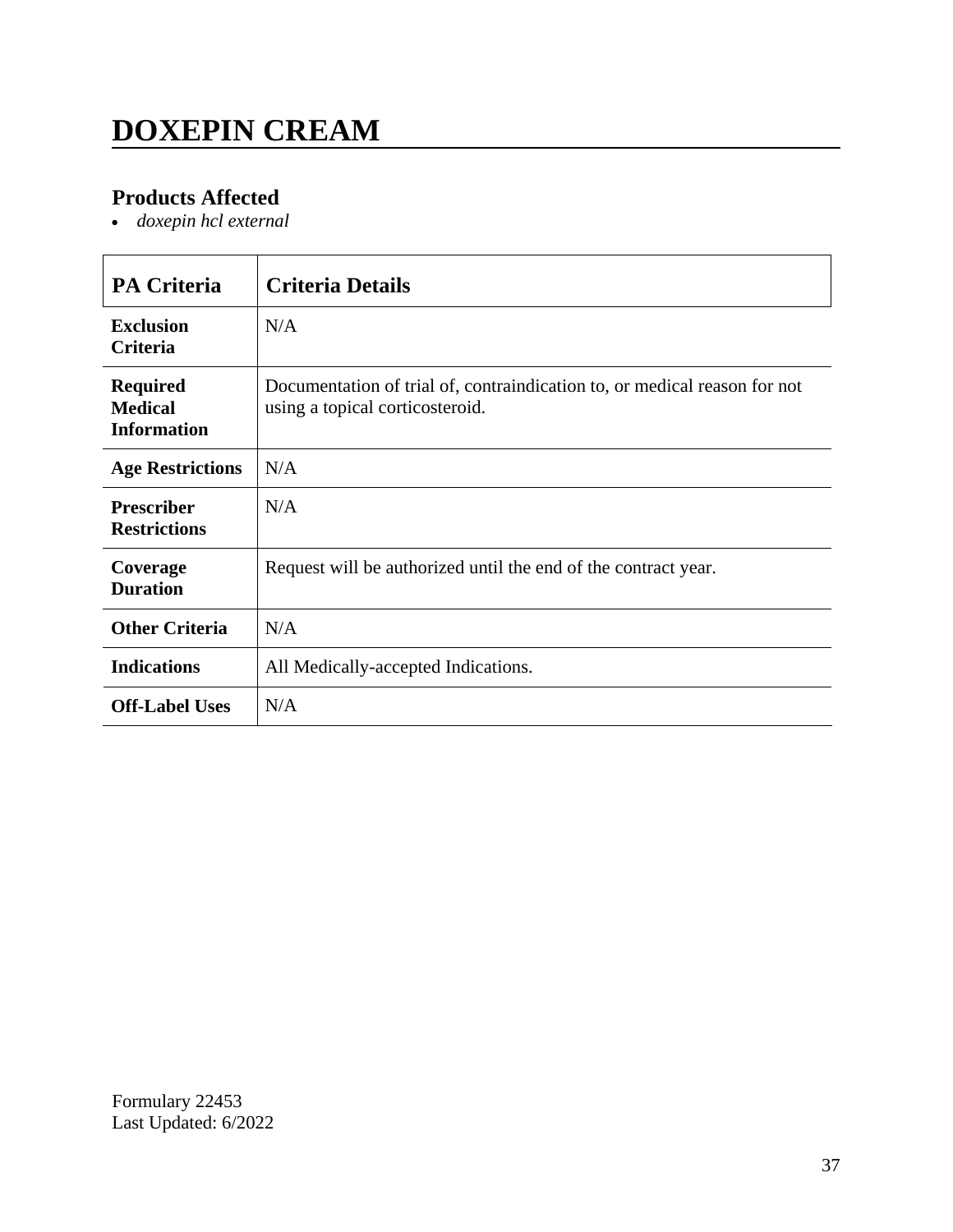### **DUPIXENT**

### **Products Affected**

DUPIXENT

| <b>PA Criteria</b>                                      | <b>Criteria Details</b>                                                                                                                                                                                                                                                                                                                                                                                                                                                                                                                                                                                                                                                                                                                                                                                                                                                                                                                                                                                                                                         |
|---------------------------------------------------------|-----------------------------------------------------------------------------------------------------------------------------------------------------------------------------------------------------------------------------------------------------------------------------------------------------------------------------------------------------------------------------------------------------------------------------------------------------------------------------------------------------------------------------------------------------------------------------------------------------------------------------------------------------------------------------------------------------------------------------------------------------------------------------------------------------------------------------------------------------------------------------------------------------------------------------------------------------------------------------------------------------------------------------------------------------------------|
| <b>Exclusion</b><br><b>Criteria</b>                     | N/A                                                                                                                                                                                                                                                                                                                                                                                                                                                                                                                                                                                                                                                                                                                                                                                                                                                                                                                                                                                                                                                             |
| <b>Required</b><br><b>Medical</b><br><b>Information</b> | N/A                                                                                                                                                                                                                                                                                                                                                                                                                                                                                                                                                                                                                                                                                                                                                                                                                                                                                                                                                                                                                                                             |
| <b>Age Restrictions</b>                                 | N/A                                                                                                                                                                                                                                                                                                                                                                                                                                                                                                                                                                                                                                                                                                                                                                                                                                                                                                                                                                                                                                                             |
| <b>Prescriber</b><br><b>Restrictions</b>                | Specialist for submitted diagnosis.                                                                                                                                                                                                                                                                                                                                                                                                                                                                                                                                                                                                                                                                                                                                                                                                                                                                                                                                                                                                                             |
| Coverage<br><b>Duration</b>                             | New starts will be approved for 6 months. Cont of therapy or reauth until<br>end of contract year.                                                                                                                                                                                                                                                                                                                                                                                                                                                                                                                                                                                                                                                                                                                                                                                                                                                                                                                                                              |
| <b>Other Criteria</b>                                   | New starts for atopic dermatitis: trial of, contraindication to, or medical<br>reason for not using: 1) topical tacrolimus or pimecrolimus and 2) Eucrisa.<br>New starts for asthma with eosinophilic phenotype: 1) blood eosinophil<br>count greater than or equal to 150 cells per microliter, and 2) symptoms<br>persist with at least 1 exacerbation in the last 12 months requiring<br>additional treatment (e.g. oral systemic steroids) while on a high dose<br>inhaled corticosteroid with a long-acting B2 agonist. New starts for oral<br>corticosteroid asthma: symptoms persist with at least 1 exacerbation in the<br>last 12 months requiring additional treatment, (e.g. oral systemic steroids)<br>while on a high dose inhaled corticosteroid with a long-acting B2 agonist.<br>New starts for chronic rhinosinusitis with nasal polyps: trial of,<br>contraindication to, or medical reason for not using nasal corticosteroids.<br>Continuation of therapy or reauthorization for all indications: clinical<br>benefit from use of the drug. |
| <b>Indications</b>                                      | All Medically-accepted Indications.                                                                                                                                                                                                                                                                                                                                                                                                                                                                                                                                                                                                                                                                                                                                                                                                                                                                                                                                                                                                                             |
| <b>Off-Label Uses</b>                                   | N/A                                                                                                                                                                                                                                                                                                                                                                                                                                                                                                                                                                                                                                                                                                                                                                                                                                                                                                                                                                                                                                                             |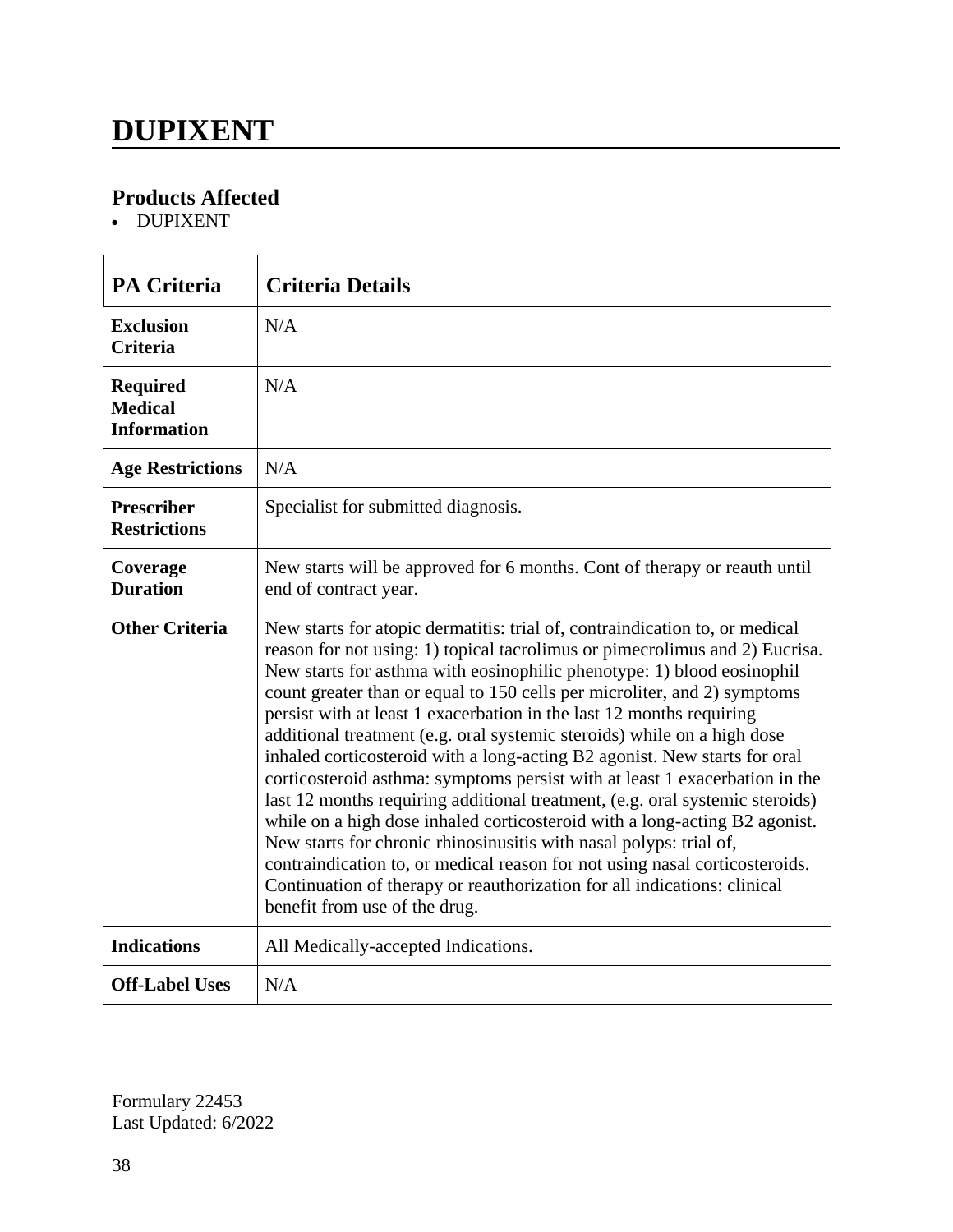### **EGRIFTA**

### **Products Affected**

EGRIFTA SV

| <b>PA Criteria</b>                                      | <b>Criteria Details</b>                                              |
|---------------------------------------------------------|----------------------------------------------------------------------|
| <b>Exclusion</b><br><b>Criteria</b>                     | N/A                                                                  |
| <b>Required</b><br><b>Medical</b><br><b>Information</b> | Documentation of active antiretroviral therapy for at least 8 weeks. |
| <b>Age Restrictions</b>                                 | N/A                                                                  |
| <b>Prescriber</b><br><b>Restrictions</b>                | N/A                                                                  |
| Coverage<br><b>Duration</b>                             | Request will be authorized until the end of the contract year.       |
| <b>Other Criteria</b>                                   | N/A                                                                  |
| <b>Indications</b>                                      | All Medically-accepted Indications.                                  |
| <b>Off-Label Uses</b>                                   | N/A                                                                  |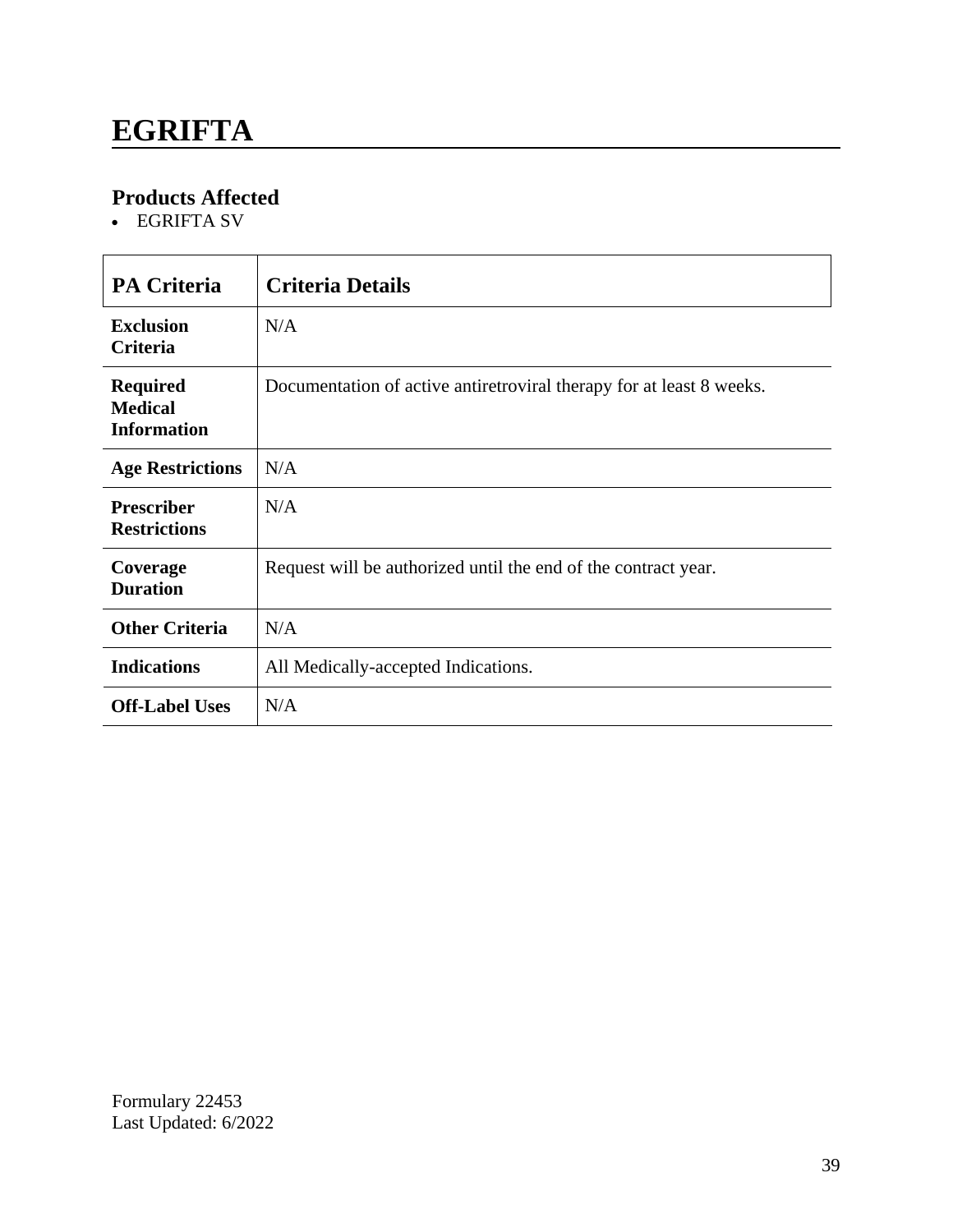### **EMPAVELI**

### **Products Affected**

EMPAVELI

| <b>PA Criteria</b>                                      | <b>Criteria Details</b>                                                                                                                                                                                                                                                                                                                                                                                                                                                                                                                                                                                                                                                                                                                                                                                                                                                                                                                               |
|---------------------------------------------------------|-------------------------------------------------------------------------------------------------------------------------------------------------------------------------------------------------------------------------------------------------------------------------------------------------------------------------------------------------------------------------------------------------------------------------------------------------------------------------------------------------------------------------------------------------------------------------------------------------------------------------------------------------------------------------------------------------------------------------------------------------------------------------------------------------------------------------------------------------------------------------------------------------------------------------------------------------------|
| <b>Exclusion</b><br><b>Criteria</b>                     | N/A                                                                                                                                                                                                                                                                                                                                                                                                                                                                                                                                                                                                                                                                                                                                                                                                                                                                                                                                                   |
| <b>Required</b><br><b>Medical</b><br><b>Information</b> | N/A                                                                                                                                                                                                                                                                                                                                                                                                                                                                                                                                                                                                                                                                                                                                                                                                                                                                                                                                                   |
| <b>Age Restrictions</b>                                 | N/A                                                                                                                                                                                                                                                                                                                                                                                                                                                                                                                                                                                                                                                                                                                                                                                                                                                                                                                                                   |
| <b>Prescriber</b><br><b>Restrictions</b>                | Prescriber must be a hematologist, nephrologist, oncologist, or other<br>appropriate specialist.                                                                                                                                                                                                                                                                                                                                                                                                                                                                                                                                                                                                                                                                                                                                                                                                                                                      |
| Coverage<br><b>Duration</b>                             | New starts: 3 months. Cont. of therapy or reauthorization: until end of<br>contract year.                                                                                                                                                                                                                                                                                                                                                                                                                                                                                                                                                                                                                                                                                                                                                                                                                                                             |
| <b>Other Criteria</b>                                   | For new starts, all of the following must be provided: 1) Documentation of<br>vaccination against meningococcal disease or a documented medical reason<br>why the patient cannot receive vaccination or vaccination needs to be<br>delayed, 2) Documentation that antimicrobial prophylaxis with oral<br>antibiotics (such as penicillin, macrolides, ciprofloxacin, etc.) for two<br>weeks has been provided if the meningococcal vaccine is administered less<br>than 2 weeks before starting therapy or a documented medical reason why<br>the patient cannot receive oral antibiotic prophylaxis, 3) Documentation of<br>diagnosis by high sensitivity flow cytometry, AND 4) Documentation of<br>Hemoglobin (Hgb) less than 10.5 g/dL. For continuation of therapy or<br>reauthorization, documentation of clinical response to therapy (e.g.,<br>increased Hgb, reduced need for blood transfusions, improvement in<br>quality of life scores). |
| <b>Indications</b>                                      | All Medically-accepted Indications.                                                                                                                                                                                                                                                                                                                                                                                                                                                                                                                                                                                                                                                                                                                                                                                                                                                                                                                   |
| <b>Off-Label Uses</b>                                   | N/A                                                                                                                                                                                                                                                                                                                                                                                                                                                                                                                                                                                                                                                                                                                                                                                                                                                                                                                                                   |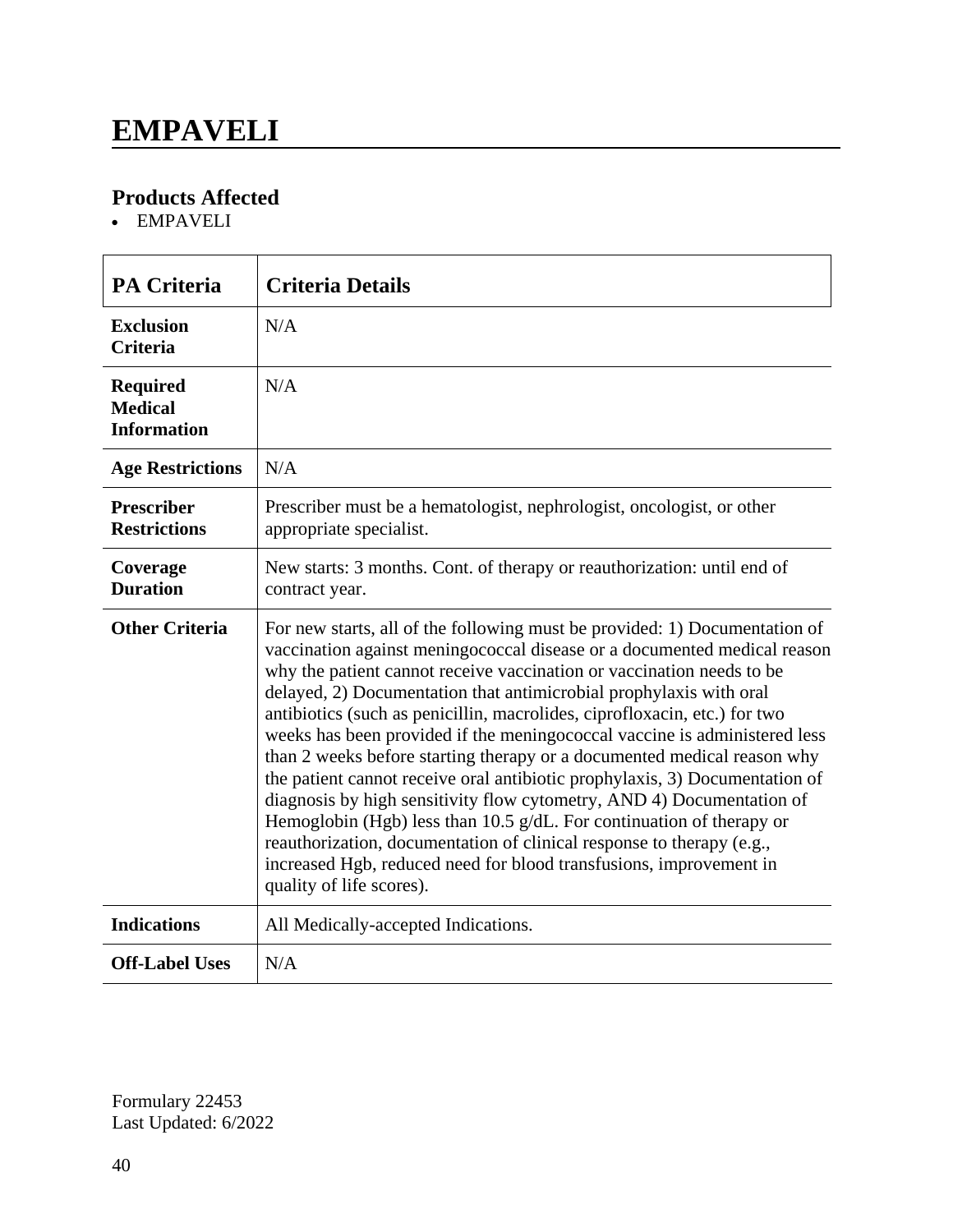#### **Products Affected**

- ENBREL MINI
- ENBREL SUBCUTANEOUS SOLUTION 25 MG/0.5ML
- ENBREL SUBCUTANEOUS SOLUTION PREFILLED SYRINGE
- ENBREL SUBCUTANEOUS SOLUTION RECONSTITUTED
- ENBREL SURECLICK SUBCUTANEOUS SOLUTION AUTO-INJECTOR

| <b>PA Criteria</b>                                      | <b>Criteria Details</b>                                                                                                                                                                                                                                                                                                                                                                                                                                  |
|---------------------------------------------------------|----------------------------------------------------------------------------------------------------------------------------------------------------------------------------------------------------------------------------------------------------------------------------------------------------------------------------------------------------------------------------------------------------------------------------------------------------------|
| <b>Exclusion</b><br><b>Criteria</b>                     | N/A                                                                                                                                                                                                                                                                                                                                                                                                                                                      |
| <b>Required</b><br><b>Medical</b><br><b>Information</b> | N/A                                                                                                                                                                                                                                                                                                                                                                                                                                                      |
| <b>Age Restrictions</b>                                 | N/A                                                                                                                                                                                                                                                                                                                                                                                                                                                      |
| <b>Prescriber</b><br><b>Restrictions</b>                | Specialist for submitted diagnosis.                                                                                                                                                                                                                                                                                                                                                                                                                      |
| Coverage<br><b>Duration</b>                             | Request will be authorized until the end of the contract year.                                                                                                                                                                                                                                                                                                                                                                                           |
| <b>Other Criteria</b>                                   | For RA: Trial of, medical reason for not using, or contraindication to 1<br>disease modifying antirheumatic drug (DMARD) (methotrexate,<br>leflunomide, or sulfasalazine). For pJIA: Trial of, medical reason for not<br>using, or contraindication to 1 of the following DMARDs: methotrexate or<br>leflunomide. For PsA or psoriasis: approve. For ankylosing spondylitis:<br>Trial of, medical reason for not using, or contraindication to naproxen. |
| <b>Indications</b>                                      | All Medically-accepted Indications.                                                                                                                                                                                                                                                                                                                                                                                                                      |
| <b>Off-Label Uses</b>                                   | N/A                                                                                                                                                                                                                                                                                                                                                                                                                                                      |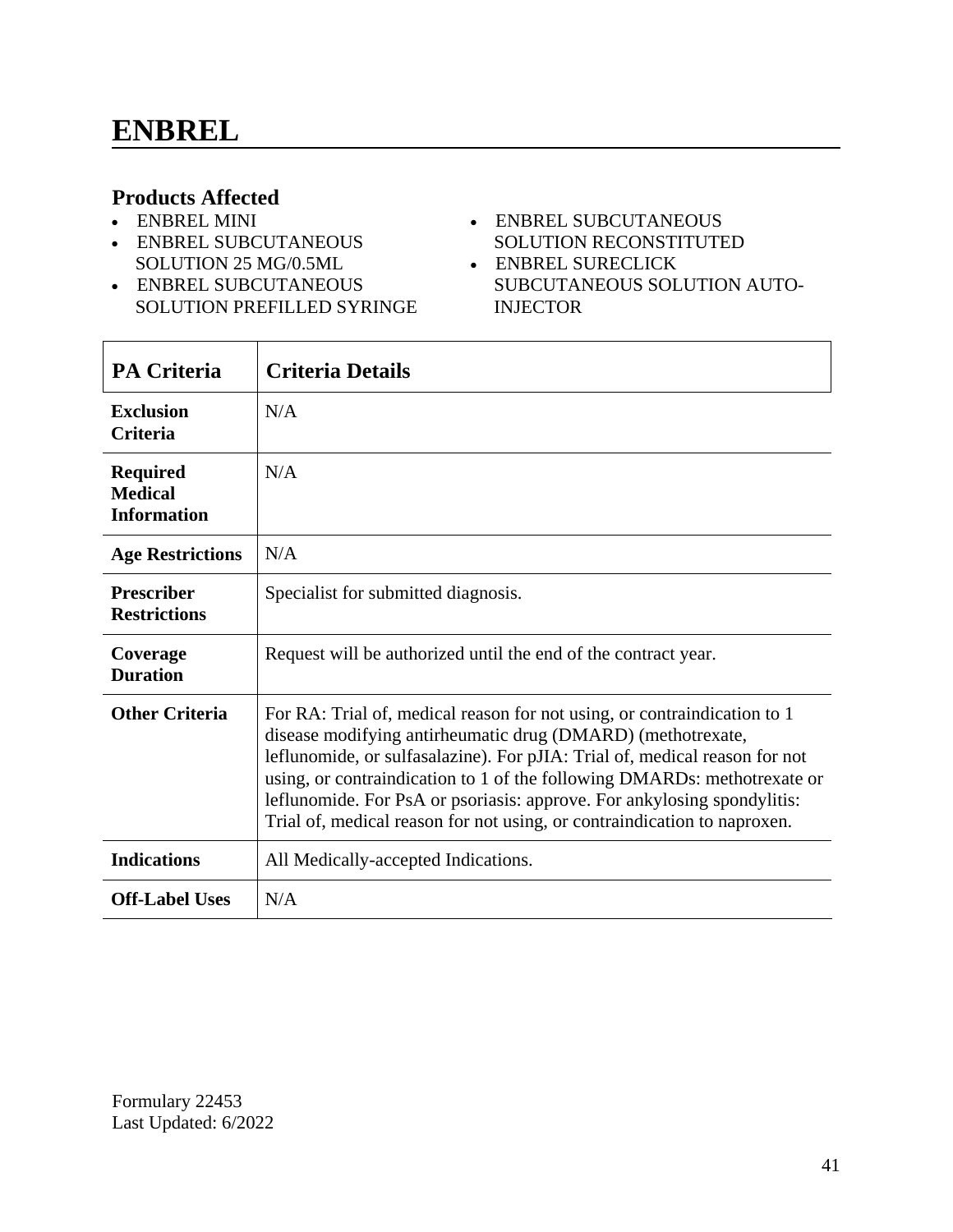### **Products Affected**

ENDARI

| <b>PA Criteria</b>                                      | <b>Criteria Details</b>                                                                                                                                                                                    |
|---------------------------------------------------------|------------------------------------------------------------------------------------------------------------------------------------------------------------------------------------------------------------|
| <b>Exclusion</b><br><b>Criteria</b>                     | N/A                                                                                                                                                                                                        |
| <b>Required</b><br><b>Medical</b><br><b>Information</b> | Documentation that two or more painful sickle cell crises have occurred in<br>the past 12 months. Trial of, contraindication to, or medical reason for not<br>using hydroxyurea for at least three months. |
| <b>Age Restrictions</b>                                 | N/A                                                                                                                                                                                                        |
| <b>Prescriber</b><br><b>Restrictions</b>                | Prescriber must be a hematologist.                                                                                                                                                                         |
| Coverage<br><b>Duration</b>                             | Request will be authorized until the end of the contract year.                                                                                                                                             |
| <b>Other Criteria</b>                                   | N/A                                                                                                                                                                                                        |
| <b>Indications</b>                                      | All Medically-accepted Indications.                                                                                                                                                                        |
| <b>Off-Label Uses</b>                                   | N/A                                                                                                                                                                                                        |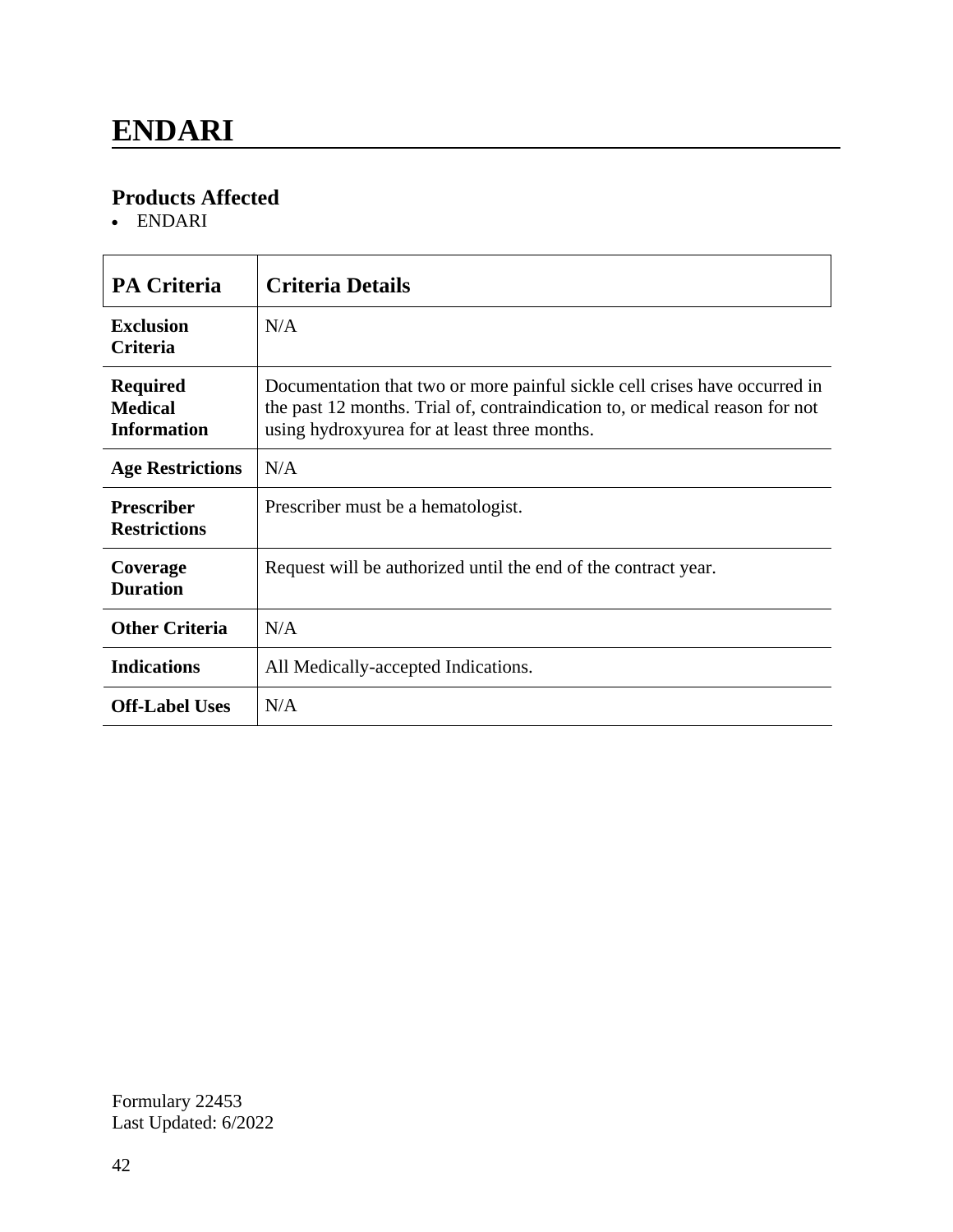### **EPIDIOLEX**

### **Products Affected**

EPIDIOLEX

| <b>PA Criteria</b>                                      | <b>Criteria Details</b>                                                                                                             |
|---------------------------------------------------------|-------------------------------------------------------------------------------------------------------------------------------------|
| <b>Exclusion</b><br><b>Criteria</b>                     | N/A                                                                                                                                 |
| <b>Required</b><br><b>Medical</b><br><b>Information</b> | N/A                                                                                                                                 |
| <b>Age Restrictions</b>                                 | N/A                                                                                                                                 |
| <b>Prescriber</b><br><b>Restrictions</b>                | Prescriber must be a neurologist.                                                                                                   |
| Coverage<br><b>Duration</b>                             | Request will be authorized until the end of the contract year.                                                                      |
| <b>Other Criteria</b>                                   | Trial of, contraindication to, or medical reason for not using one formulary<br>generic anticonvulsant for appropriate indications. |
| <b>Indications</b>                                      | All Medically-accepted Indications.                                                                                                 |
| <b>Off-Label Uses</b>                                   | N/A                                                                                                                                 |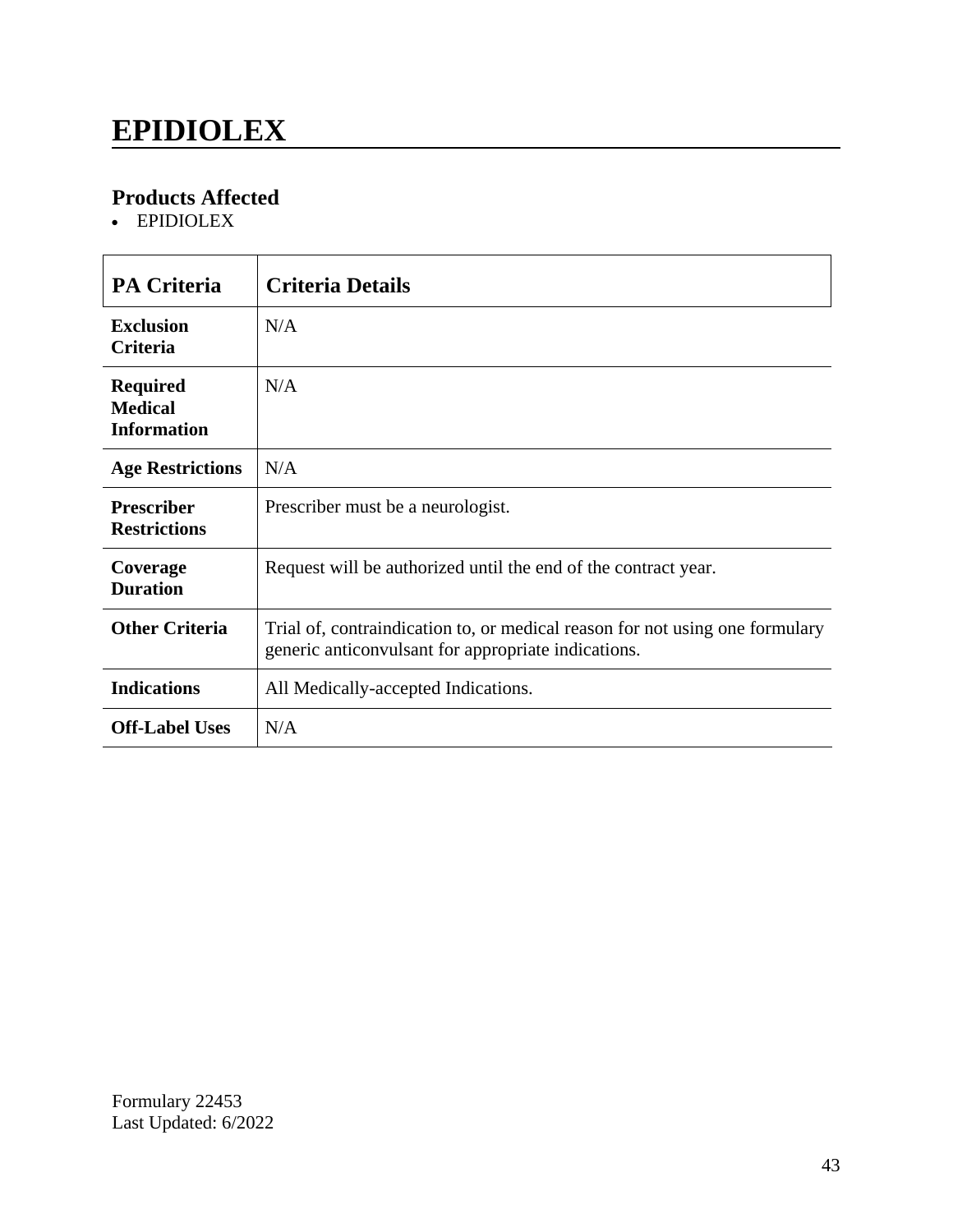### **EPRONTIA**

### **Products Affected**

EPRONTIA

| <b>PA Criteria</b>                                      | <b>Criteria Details</b>                                                                  |
|---------------------------------------------------------|------------------------------------------------------------------------------------------|
| <b>Exclusion</b><br><b>Criteria</b>                     | N/A                                                                                      |
| <b>Required</b><br><b>Medical</b><br><b>Information</b> | N/A                                                                                      |
| <b>Age Restrictions</b>                                 | N/A                                                                                      |
| <b>Prescriber</b><br><b>Restrictions</b>                | N/A                                                                                      |
| Coverage<br><b>Duration</b>                             | The request will be authorized until the end of the contract year.                       |
| <b>Other Criteria</b>                                   | Documented trial of, contraindication to, or medical reason for not using<br>topiramate. |
| <b>Indications</b>                                      | All Medically-accepted Indications.                                                      |
| <b>Off-Label Uses</b>                                   | N/A                                                                                      |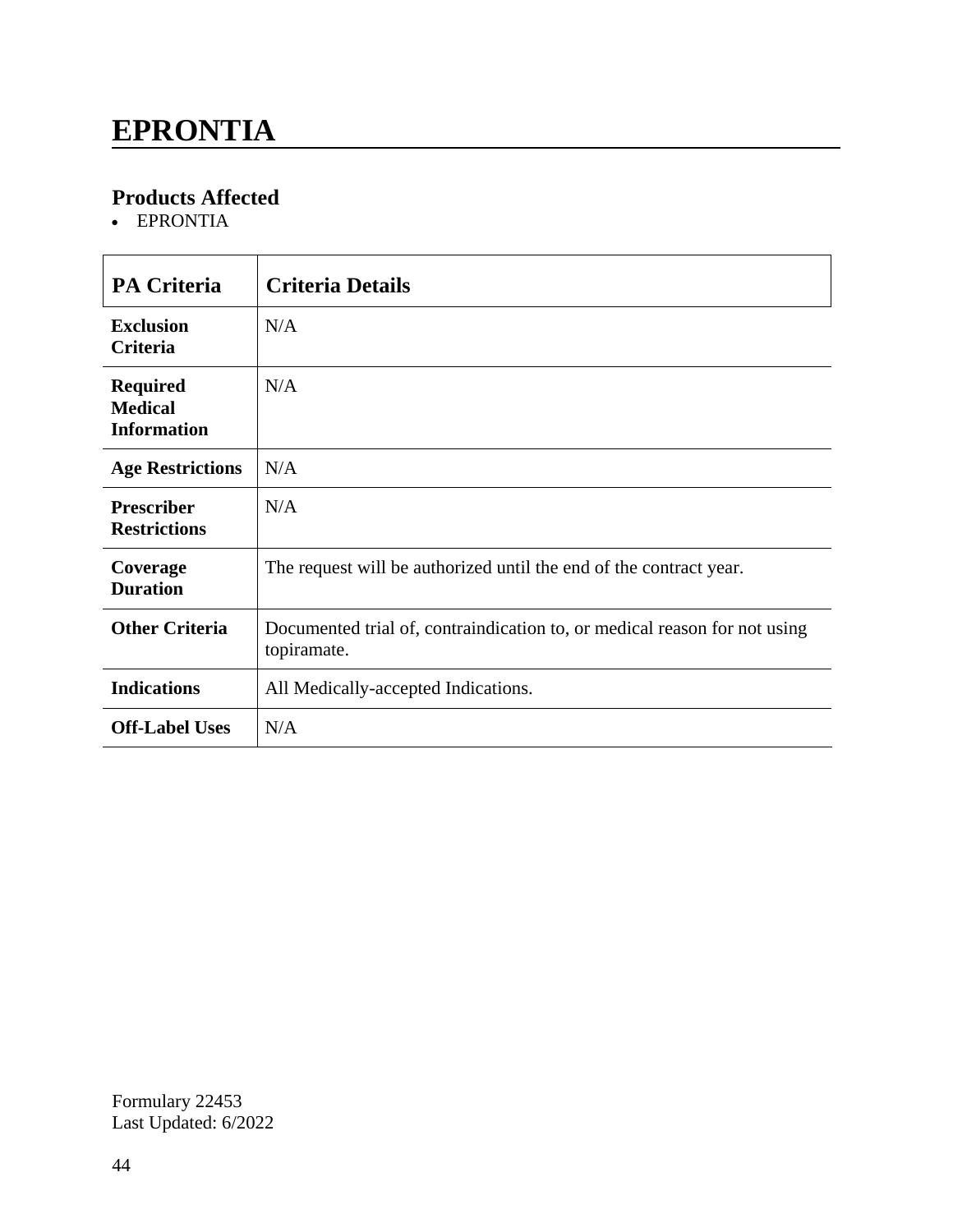### **ERYTHROPOETIN STIMULATING AGENTS**

#### **Products Affected**

- ARANESP (ALBUMIN FREE) INJECTION SOLUTION 100 MCG/ML, 200 MCG/ML, 25 MCG/ML, 40 MCG/ML, 60 MCG/ML
- ARANESP (ALBUMIN FREE) INJECTION SOLUTION PREFILLED SYRINGE
- EPOGEN INJECTION SOLUTION 10000 UNIT/ML, 2000 UNIT/ML, 20000

UNIT/ML, 3000 UNIT/ML, 4000 UNIT/ML

- PROCRIT
- RETACRIT INJECTION SOLUTION 10000 UNIT/ML, 10000 UNIT/ML(1ML), 2000 UNIT/ML, 20000 UNIT/ML, 3000 UNIT/ML, 4000 UNIT/ML, 40000 UNIT/ML

| <b>PA Criteria</b>                                      | <b>Criteria Details</b>                                                                                                                                                                                                                                                                                                                                                                                                                                                                                                                                                                                                                                            |
|---------------------------------------------------------|--------------------------------------------------------------------------------------------------------------------------------------------------------------------------------------------------------------------------------------------------------------------------------------------------------------------------------------------------------------------------------------------------------------------------------------------------------------------------------------------------------------------------------------------------------------------------------------------------------------------------------------------------------------------|
| <b>Exclusion</b><br><b>Criteria</b>                     | N/A                                                                                                                                                                                                                                                                                                                                                                                                                                                                                                                                                                                                                                                                |
| <b>Required</b><br><b>Medical</b><br><b>Information</b> | For new starts for all indications: Hgb less than $10 \text{ g}/dL$ or within<br>compendia range for treatment of the requested medical condition. If the<br>request for Epogen, Procrit, or Aranesp, trial of, contraindication to, or<br>medical reason for not using Retacrit for appropriate indications. For<br>continuation of therapy or re-authorization: Hgb must not exceed 10 g/dL<br>(anemia related to cancer), 11 g/dL (anemia of CKD), 12 g/dL (zidovudine-<br>related anemia in members with HIV and ribavirin-induced anemia), 13<br>g/dL (elective, noncardiac, nonvascular surgery needing red blood cell<br>allogeneic transfusion reduction). |
| <b>Age Restrictions</b>                                 | N/A                                                                                                                                                                                                                                                                                                                                                                                                                                                                                                                                                                                                                                                                |
| <b>Prescriber</b><br><b>Restrictions</b>                | N/A                                                                                                                                                                                                                                                                                                                                                                                                                                                                                                                                                                                                                                                                |
| Coverage<br><b>Duration</b>                             | Request will be authorized for 6 months.                                                                                                                                                                                                                                                                                                                                                                                                                                                                                                                                                                                                                           |
| <b>Other Criteria</b>                                   | N/A                                                                                                                                                                                                                                                                                                                                                                                                                                                                                                                                                                                                                                                                |
| <b>Indications</b>                                      | All Medically-accepted Indications.                                                                                                                                                                                                                                                                                                                                                                                                                                                                                                                                                                                                                                |
| <b>Off-Label Uses</b>                                   | N/A                                                                                                                                                                                                                                                                                                                                                                                                                                                                                                                                                                                                                                                                |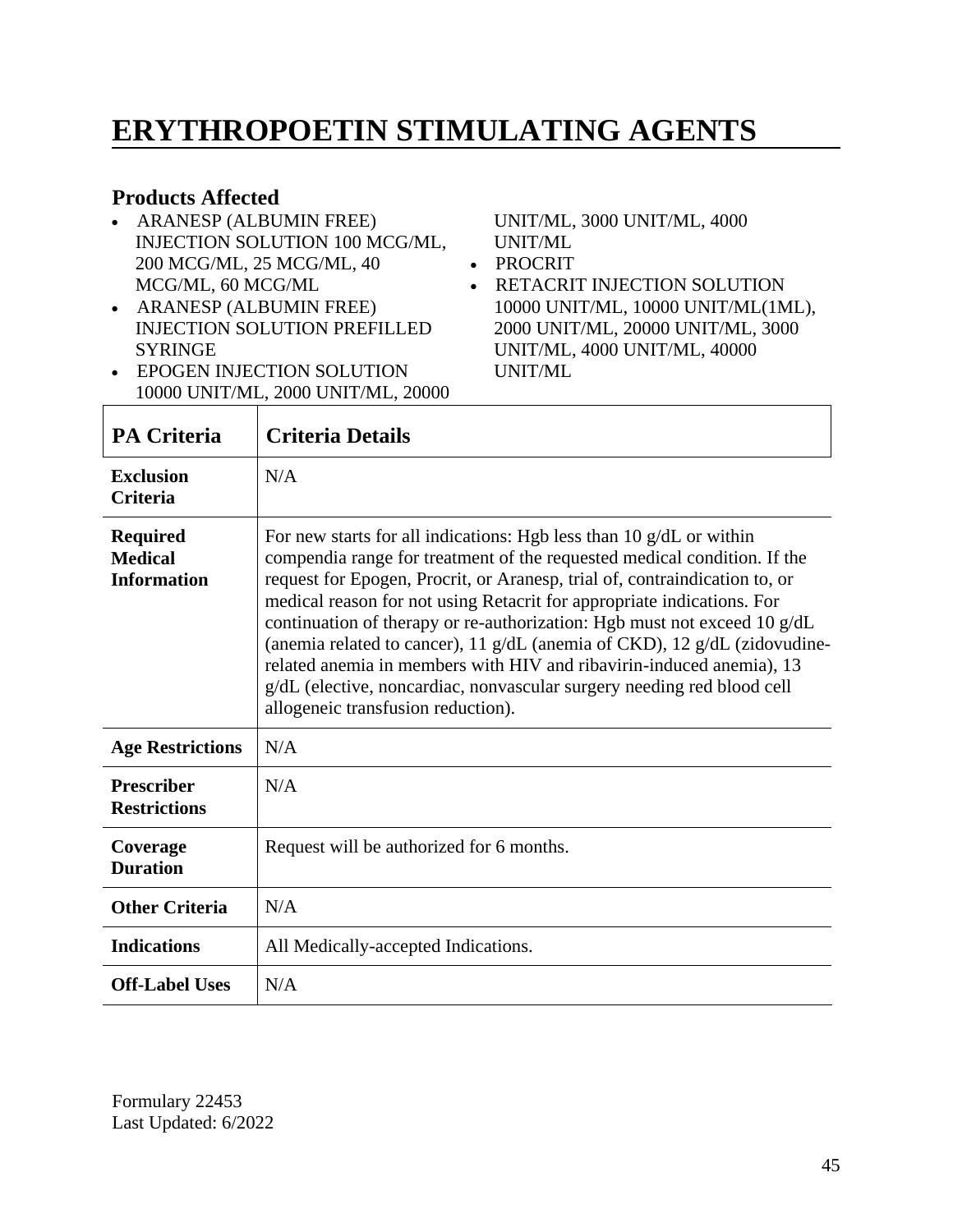# **Products Affected**

• *pirfenidone* 

| <b>PA Criteria</b>                                      | <b>Criteria Details</b>                                                                                                                             |
|---------------------------------------------------------|-----------------------------------------------------------------------------------------------------------------------------------------------------|
| <b>Exclusion</b><br><b>Criteria</b>                     | N/A                                                                                                                                                 |
| <b>Required</b><br><b>Medical</b><br><b>Information</b> | For diagnosis of idiopathic pulmonary fibrosis: documentation of<br>confirmation of diagnosis on high resolution CT scan or through lung<br>biopsy. |
| <b>Age Restrictions</b>                                 | N/A                                                                                                                                                 |
| <b>Prescriber</b><br><b>Restrictions</b>                | Prescriber must be a pulmonologist or lung transplant specialist.                                                                                   |
| Coverage<br><b>Duration</b>                             | Request will be authorized until the end of the contract year.                                                                                      |
| <b>Other Criteria</b>                                   | N/A                                                                                                                                                 |
| <b>Indications</b>                                      | All Medically-accepted Indications.                                                                                                                 |
| <b>Off-Label Uses</b>                                   | N/A                                                                                                                                                 |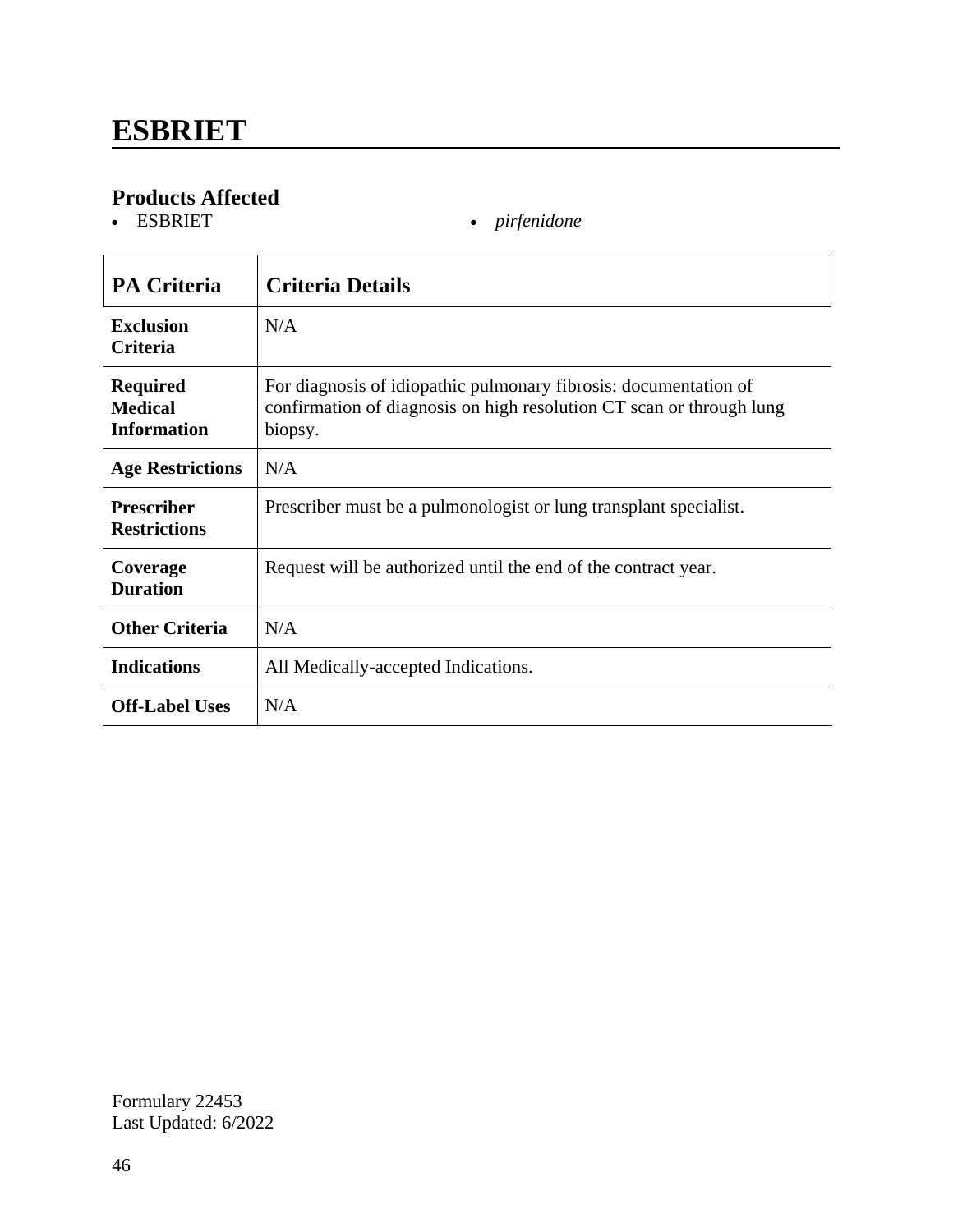### **EUCRISA**

### **Products Affected**

• EUCRISA

| <b>PA Criteria</b>                                      | <b>Criteria Details</b>                                                                               |
|---------------------------------------------------------|-------------------------------------------------------------------------------------------------------|
| <b>Exclusion</b><br><b>Criteria</b>                     | N/A                                                                                                   |
| <b>Required</b><br><b>Medical</b><br><b>Information</b> | N/A                                                                                                   |
| <b>Age Restrictions</b>                                 | N/A                                                                                                   |
| <b>Prescriber</b><br><b>Restrictions</b>                | Prescriber must be a dermatologist, immunologist or an allergist.                                     |
| Coverage<br><b>Duration</b>                             | Request will be authorized until the end of the contract year.                                        |
| <b>Other Criteria</b>                                   | Trial of, contraindication to, or medical reason for not using topical<br>tacrolimus or pimecrolimus. |
| <b>Indications</b>                                      | All Medically-accepted Indications.                                                                   |
| <b>Off-Label Uses</b>                                   | N/A                                                                                                   |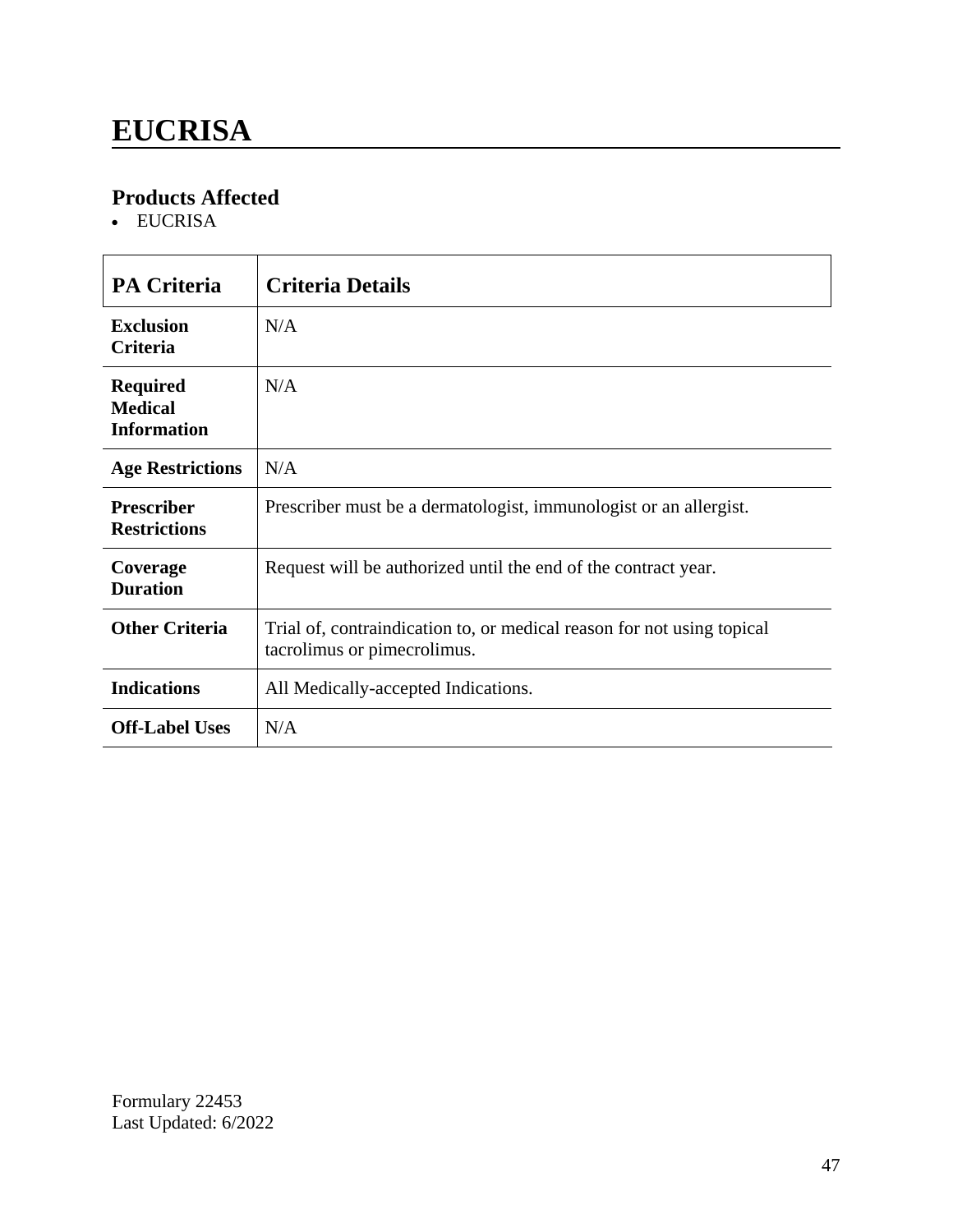### **EVRYSDI**

### **Products Affected**

EVRYSDI

| <b>PA Criteria</b>                                      | <b>Criteria Details</b>                                                                                                                                                                                                                                                                                                                                                                                                                                                                                                                                                                                                                                                                                                                                                                                                                                                                      |
|---------------------------------------------------------|----------------------------------------------------------------------------------------------------------------------------------------------------------------------------------------------------------------------------------------------------------------------------------------------------------------------------------------------------------------------------------------------------------------------------------------------------------------------------------------------------------------------------------------------------------------------------------------------------------------------------------------------------------------------------------------------------------------------------------------------------------------------------------------------------------------------------------------------------------------------------------------------|
| <b>Exclusion</b><br><b>Criteria</b>                     | N/A                                                                                                                                                                                                                                                                                                                                                                                                                                                                                                                                                                                                                                                                                                                                                                                                                                                                                          |
| <b>Required</b><br><b>Medical</b><br><b>Information</b> | N/A                                                                                                                                                                                                                                                                                                                                                                                                                                                                                                                                                                                                                                                                                                                                                                                                                                                                                          |
| <b>Age Restrictions</b>                                 | N/A                                                                                                                                                                                                                                                                                                                                                                                                                                                                                                                                                                                                                                                                                                                                                                                                                                                                                          |
| <b>Prescriber</b><br><b>Restrictions</b>                | Prescriber must be a neurologist.                                                                                                                                                                                                                                                                                                                                                                                                                                                                                                                                                                                                                                                                                                                                                                                                                                                            |
| Coverage<br><b>Duration</b>                             | New starts will be authorized for 6 months. Cont of therapy or reauth until<br>end of contract year.                                                                                                                                                                                                                                                                                                                                                                                                                                                                                                                                                                                                                                                                                                                                                                                         |
| <b>Other Criteria</b>                                   | For new starts, all of the following must be included: 1) Documentation of<br>genetic testing confirming diagnosis AND 2) Documentation of baseline<br>motor function or motor milestone achievement [e.g. CHOP Infant Test of<br>Neuromuscular Disorders (CHOP-INTEND) or Hammersmith Infant<br>Neurological Examination (HINE) for Type 1 or Hammersmith Functional<br>Motor Scale Expanded Scores (HFMSE) for Type II and Type III, or 6<br>minute walk test in subjects able to walk]. For continuation of therapy or<br>reauthorization, documentation of clinical response has been submitted<br>(e.g. improvement in motor function/motor milestone achievement scores<br>using CHOP-INTEND or HFMSE, 6 minute walk test or HINE<br>improvement in more categories of motor milestones than worsening,<br>patient remains permanent ventilation free if no prior ventilator support). |
| <b>Indications</b>                                      | All Medically-accepted Indications.                                                                                                                                                                                                                                                                                                                                                                                                                                                                                                                                                                                                                                                                                                                                                                                                                                                          |
| <b>Off-Label Uses</b>                                   | N/A                                                                                                                                                                                                                                                                                                                                                                                                                                                                                                                                                                                                                                                                                                                                                                                                                                                                                          |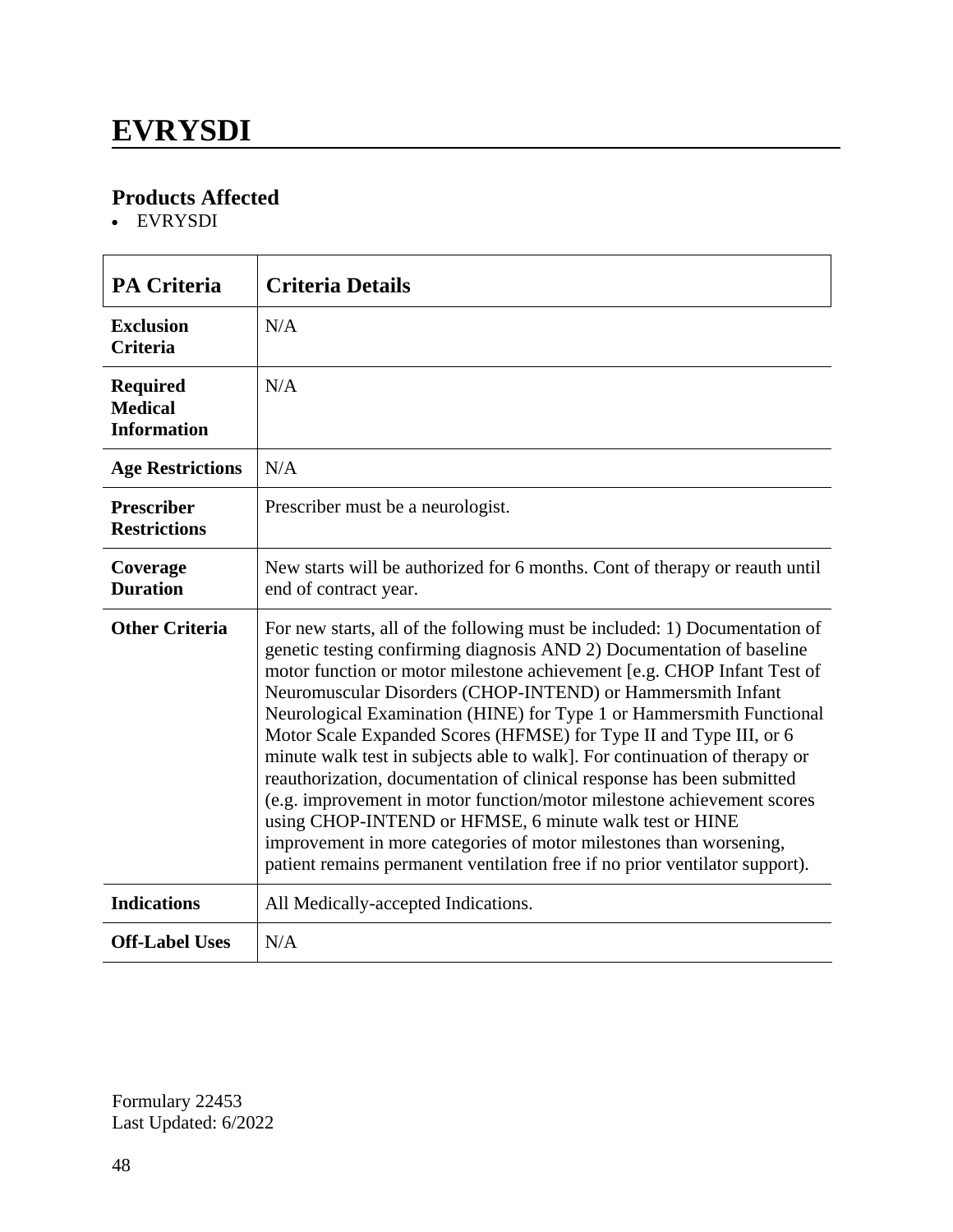# **Products Affected**

#### • FASENRA PEN

| <b>PA Criteria</b>                                      | <b>Criteria Details</b>                                                                                                                                                                                                                                                                                                                                                                                                                                                                                                                                                            |
|---------------------------------------------------------|------------------------------------------------------------------------------------------------------------------------------------------------------------------------------------------------------------------------------------------------------------------------------------------------------------------------------------------------------------------------------------------------------------------------------------------------------------------------------------------------------------------------------------------------------------------------------------|
| <b>Exclusion</b><br><b>Criteria</b>                     | N/A                                                                                                                                                                                                                                                                                                                                                                                                                                                                                                                                                                                |
| <b>Required</b><br><b>Medical</b><br><b>Information</b> | N/A                                                                                                                                                                                                                                                                                                                                                                                                                                                                                                                                                                                |
| <b>Age Restrictions</b>                                 | N/A                                                                                                                                                                                                                                                                                                                                                                                                                                                                                                                                                                                |
| <b>Prescriber</b><br><b>Restrictions</b>                | Specialist for submitted diagnosis.                                                                                                                                                                                                                                                                                                                                                                                                                                                                                                                                                |
| Coverage<br><b>Duration</b>                             | New starts will be approved for 6 months. Cont of therapy or reauth until<br>end of contract year.                                                                                                                                                                                                                                                                                                                                                                                                                                                                                 |
| <b>Other Criteria</b>                                   | New starts for severe asthma with an eosinophilic phenotype: 1) blood<br>eosinophil count greater than or equal to 150 cells per microliter within 6<br>weeks or 300 cells per microliter within 12 months, AND 2) symptoms<br>persist with at least 1 exacerbation in the last 12 months requiring<br>additional treatment (e.g. oral systemic steroids) while on a high dose<br>inhaled corticosteroid with a long-acting B2 agonist. Continuation of<br>therapy or re-authorization for severe asthma with an eosinophilic<br>phenotype: clinical benefit from use of the drug. |
| <b>Indications</b>                                      | All Medically-accepted Indications.                                                                                                                                                                                                                                                                                                                                                                                                                                                                                                                                                |
| <b>Off-Label Uses</b>                                   | N/A                                                                                                                                                                                                                                                                                                                                                                                                                                                                                                                                                                                |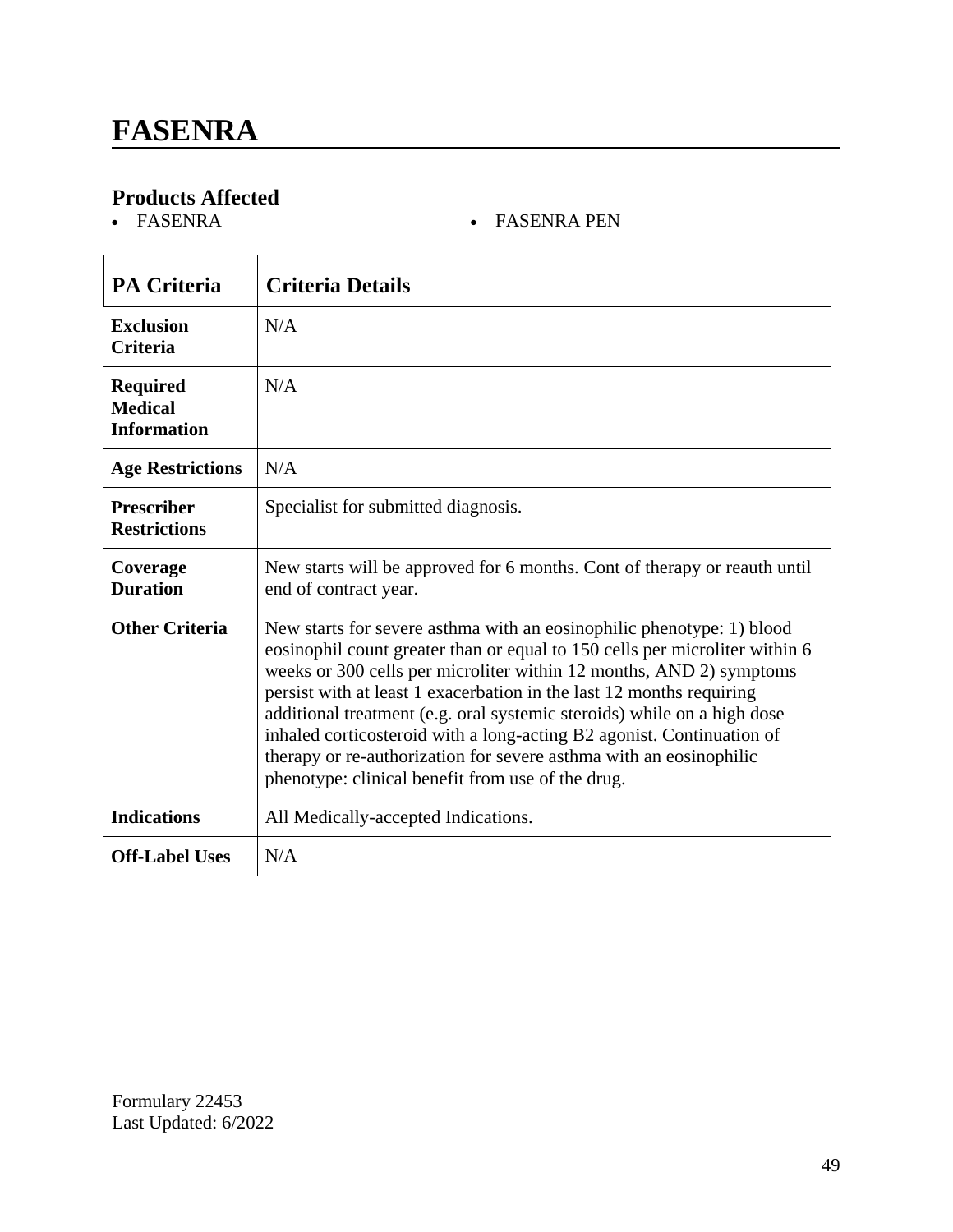# **FENTANYL CITRATE TRANSMUCOSAL PRODUCTS**

#### **Products Affected**

 *fentanyl citrate buccal lozenge on a handle*

| <b>PA Criteria</b>                                      | <b>Criteria Details</b>                                                                                                                                                                                                                                                   |
|---------------------------------------------------------|---------------------------------------------------------------------------------------------------------------------------------------------------------------------------------------------------------------------------------------------------------------------------|
| <b>Exclusion</b><br><b>Criteria</b>                     | N/A                                                                                                                                                                                                                                                                       |
| <b>Required</b><br><b>Medical</b><br><b>Information</b> | Documentation must be provided for the all of the following: 1) fentanyl<br>citrate oral transmucosal is being prescribed to treat cancer-related<br>breakthrough pain AND 2) Patient has been taking opioids at a dose equal<br>to 60 MME per day for at least one week. |
| <b>Age Restrictions</b>                                 | N/A                                                                                                                                                                                                                                                                       |
| <b>Prescriber</b><br><b>Restrictions</b>                | N/A                                                                                                                                                                                                                                                                       |
| Coverage<br><b>Duration</b>                             | Request will be authorized until the end of the contract year.                                                                                                                                                                                                            |
| <b>Other Criteria</b>                                   | N/A                                                                                                                                                                                                                                                                       |
| <b>Indications</b>                                      | All Medically-accepted Indications.                                                                                                                                                                                                                                       |
| <b>Off-Label Uses</b>                                   | N/A                                                                                                                                                                                                                                                                       |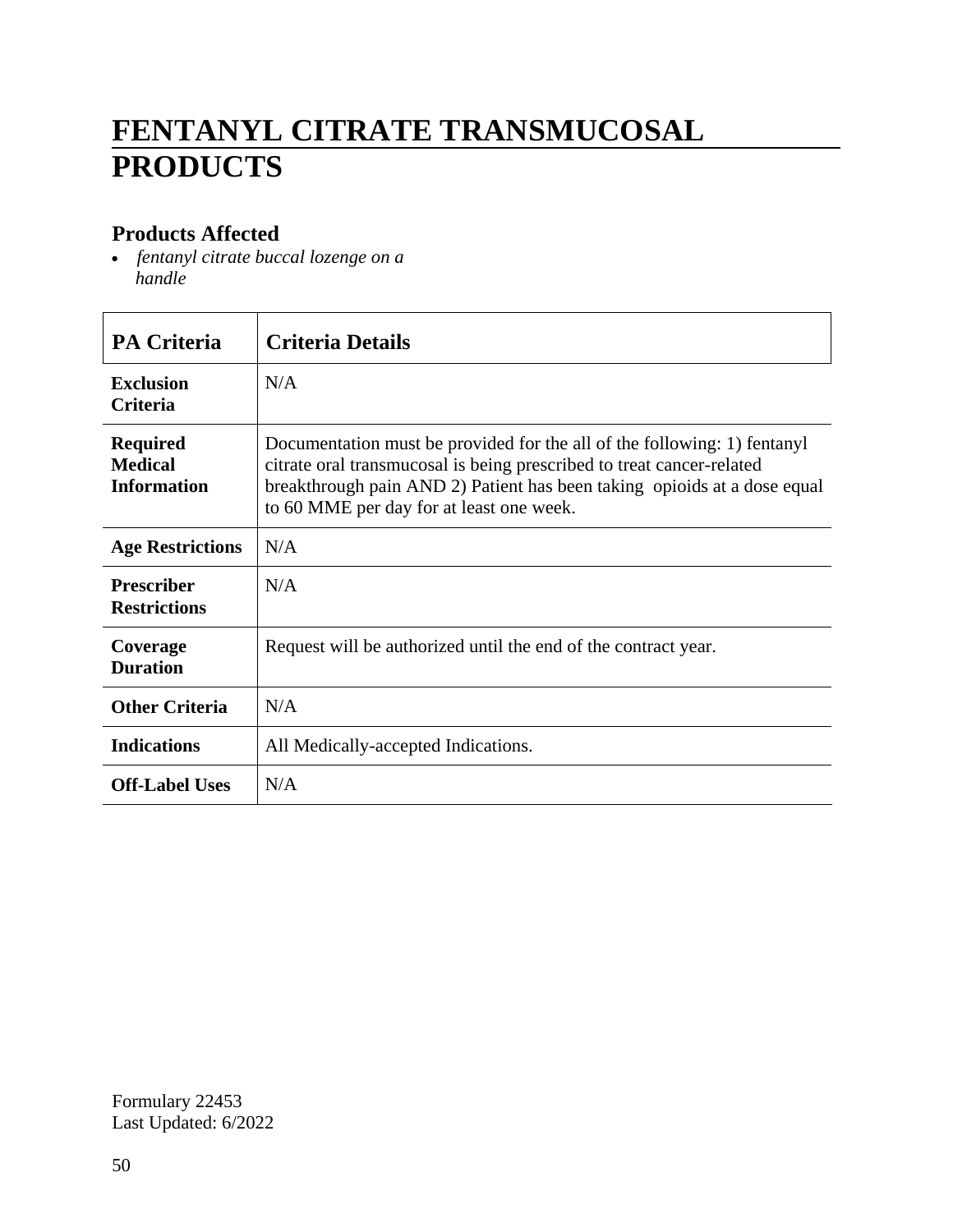### **FERRIPROX**

### **Products Affected**

*deferiprone*

| <b>PA Criteria</b>                                      | <b>Criteria Details</b>                                                                                                                                                                                                                                                                                                                                    |
|---------------------------------------------------------|------------------------------------------------------------------------------------------------------------------------------------------------------------------------------------------------------------------------------------------------------------------------------------------------------------------------------------------------------------|
| <b>Exclusion</b><br><b>Criteria</b>                     | N/A                                                                                                                                                                                                                                                                                                                                                        |
| <b>Required</b><br><b>Medical</b><br><b>Information</b> | N/A                                                                                                                                                                                                                                                                                                                                                        |
| <b>Age Restrictions</b>                                 | N/A                                                                                                                                                                                                                                                                                                                                                        |
| <b>Prescriber</b><br><b>Restrictions</b>                | N/A                                                                                                                                                                                                                                                                                                                                                        |
| Coverage<br><b>Duration</b>                             | Request will be authorized until the end of the contract year.                                                                                                                                                                                                                                                                                             |
| <b>Other Criteria</b>                                   | For new starts: 1) serum ferritin level above $1,000 \text{~mg/L}$ and absolute<br>neutrophil count (ANC) greater than 1.5x10^9/L within 30 days of request,<br>and 2) Trial of, contraindication to, or medical reason for not using<br>deferasirox tablets. For continuation of therapy or reauthorization, decrease<br>in serum ferritin from baseline. |
| <b>Indications</b>                                      | All Medically-accepted Indications.                                                                                                                                                                                                                                                                                                                        |
| <b>Off-Label Uses</b>                                   | N/A                                                                                                                                                                                                                                                                                                                                                        |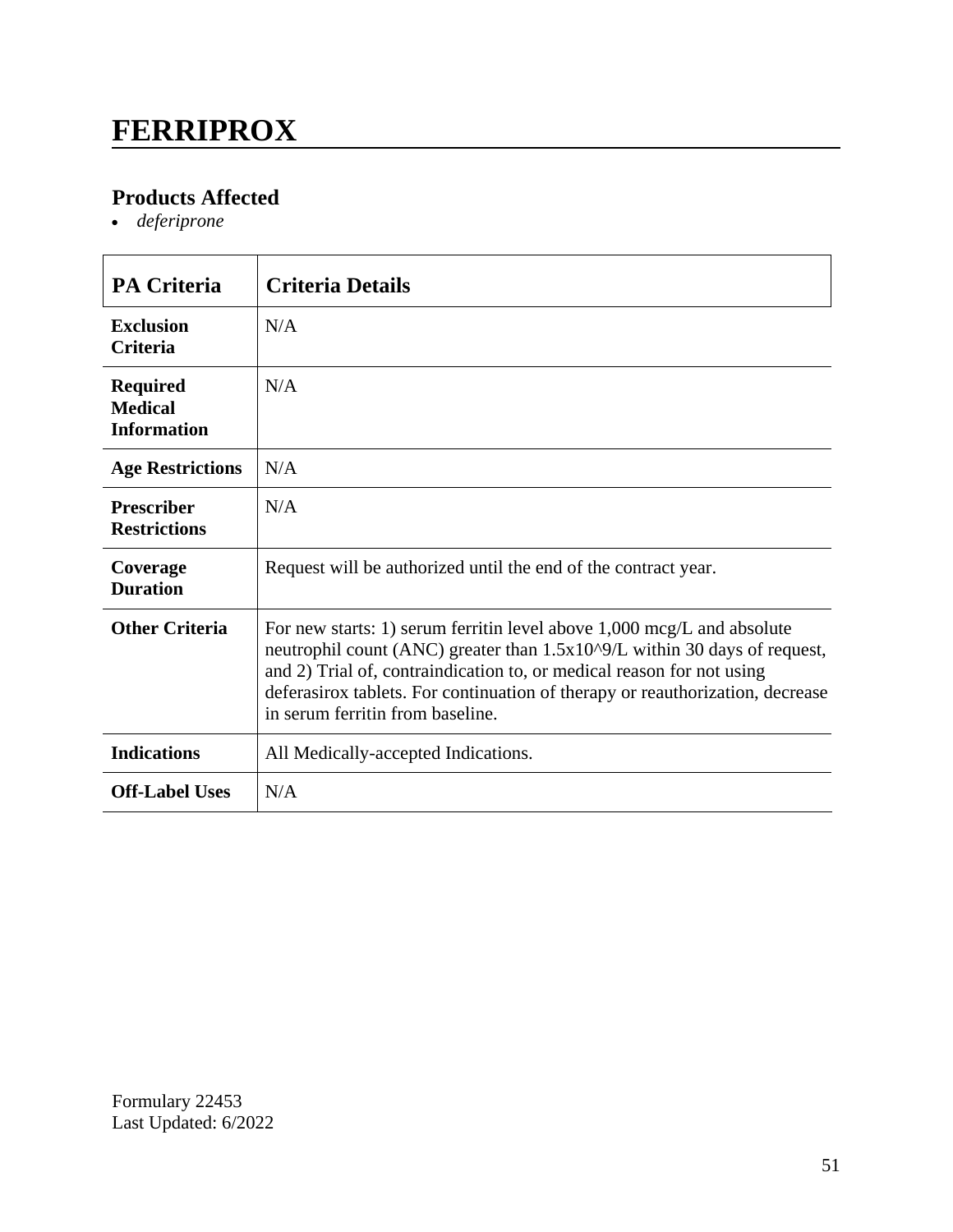### **FINTEPLA**

### **Products Affected**

FINTEPLA

| <b>PA Criteria</b>                                      | <b>Criteria Details</b>                                                                                                             |
|---------------------------------------------------------|-------------------------------------------------------------------------------------------------------------------------------------|
| <b>Exclusion</b><br><b>Criteria</b>                     | N/A                                                                                                                                 |
| <b>Required</b><br><b>Medical</b><br><b>Information</b> | N/A                                                                                                                                 |
| <b>Age Restrictions</b>                                 | N/A                                                                                                                                 |
| <b>Prescriber</b><br><b>Restrictions</b>                | Prescriber must be a neurologist.                                                                                                   |
| Coverage<br><b>Duration</b>                             | Request will be authorized until the end of the contract year.                                                                      |
| <b>Other Criteria</b>                                   | Trial of, contraindication to, or medical reason for not using one formulary<br>generic anticonvulsant for appropriate indications. |
| <b>Indications</b>                                      | All Medically-accepted Indications.                                                                                                 |
| <b>Off-Label Uses</b>                                   | N/A                                                                                                                                 |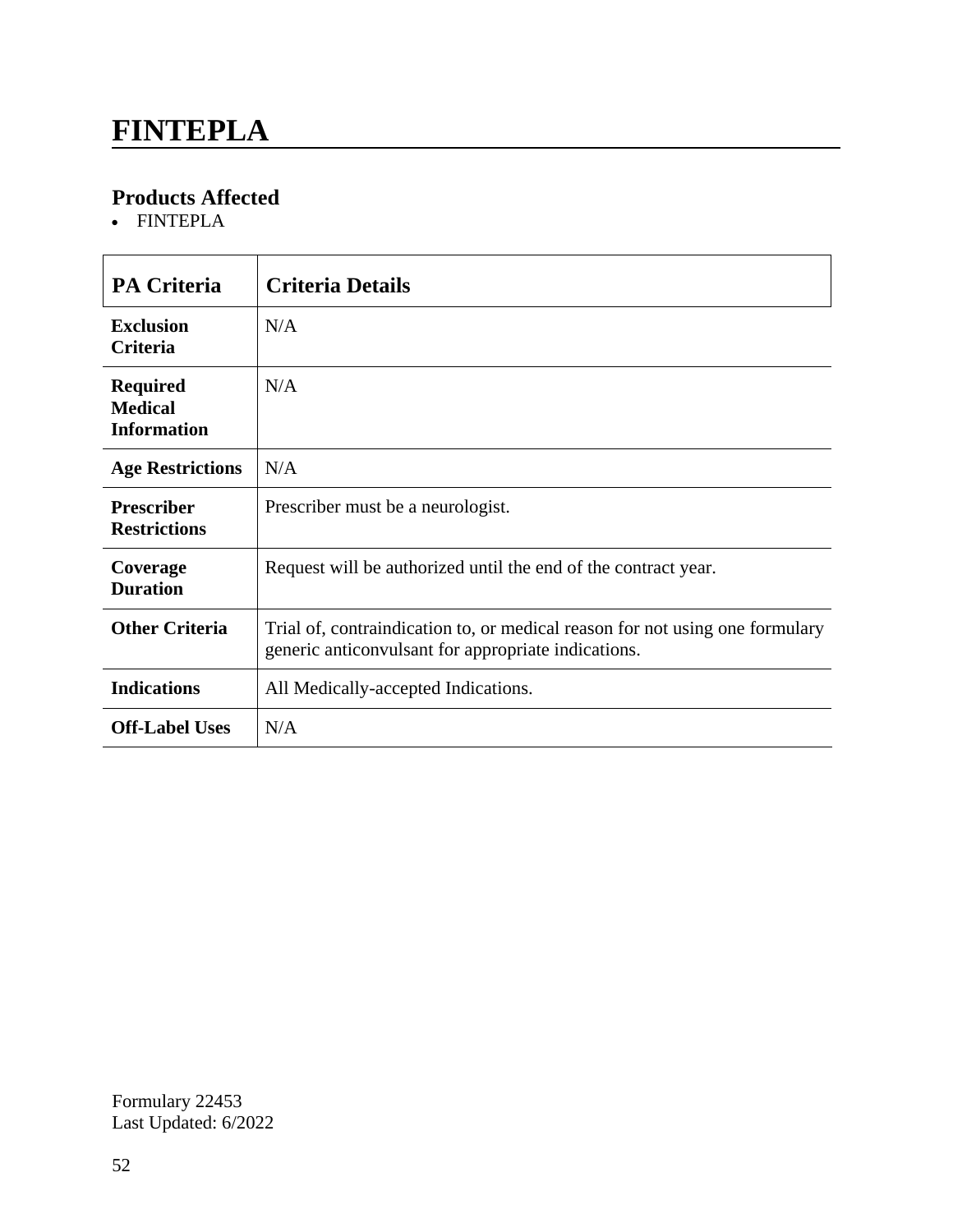### **FIRDAPSE**

### **Products Affected**

FIRDAPSE

| <b>PA Criteria</b>                                      | <b>Criteria Details</b>                                        |
|---------------------------------------------------------|----------------------------------------------------------------|
| <b>Exclusion</b><br>Criteria                            | History of seizures.                                           |
| <b>Required</b><br><b>Medical</b><br><b>Information</b> | N/A                                                            |
| <b>Age Restrictions</b>                                 | N/A                                                            |
| <b>Prescriber</b><br><b>Restrictions</b>                | Prescriber must be a neurologist.                              |
| Coverage<br><b>Duration</b>                             | Request will be authorized until the end of the contract year. |
| <b>Other Criteria</b>                                   | N/A                                                            |
| <b>Indications</b>                                      | All Medically-accepted Indications.                            |
| <b>Off-Label Uses</b>                                   | N/A                                                            |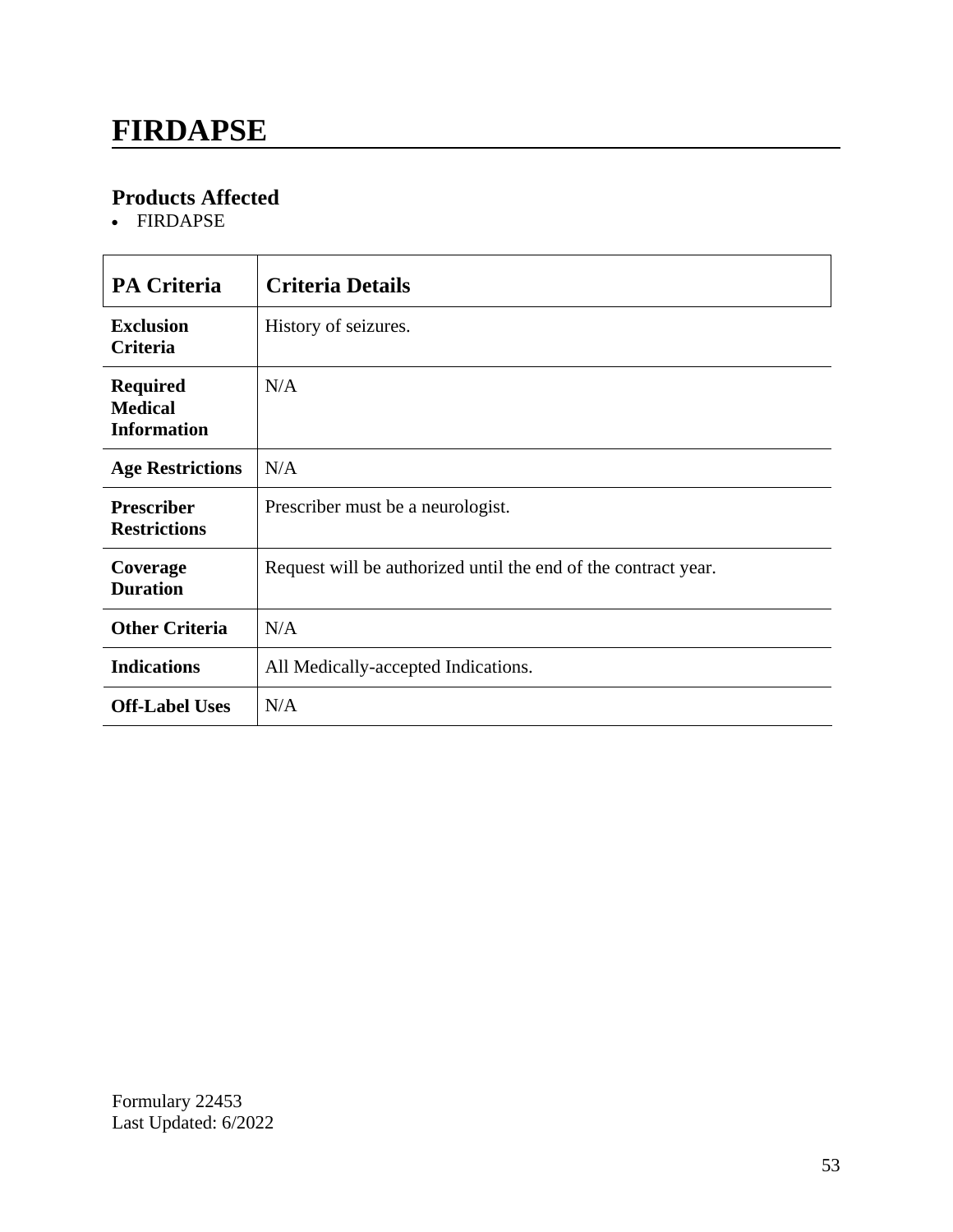# **GALAFOLD**

### **Products Affected**

GALAFOLD

| <b>PA Criteria</b>                                      | <b>Criteria Details</b>                                        |
|---------------------------------------------------------|----------------------------------------------------------------|
| <b>Exclusion</b><br>Criteria                            | N/A                                                            |
| <b>Required</b><br><b>Medical</b><br><b>Information</b> | N/A                                                            |
| <b>Age Restrictions</b>                                 | N/A                                                            |
| <b>Prescriber</b><br><b>Restrictions</b>                | N/A                                                            |
| Coverage<br><b>Duration</b>                             | Request will be authorized until the end of the contract year. |
| <b>Other Criteria</b>                                   | N/A                                                            |
| <b>Indications</b>                                      | All Medically-accepted Indications.                            |
| <b>Off-Label Uses</b>                                   | N/A                                                            |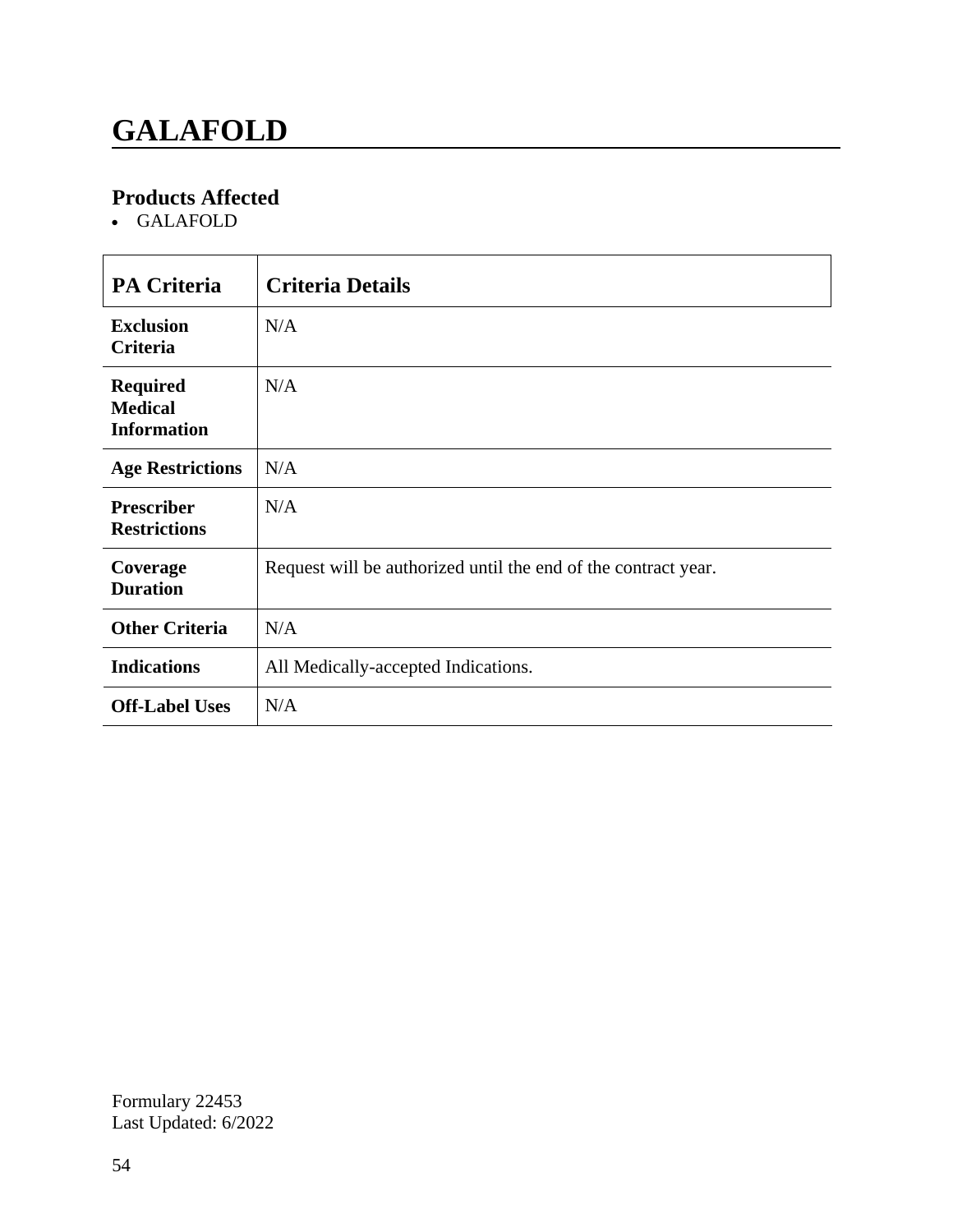### **GATTEX**

### **Products Affected**

GATTEX

| <b>PA Criteria</b>                                      | <b>Criteria Details</b>                                        |
|---------------------------------------------------------|----------------------------------------------------------------|
| <b>Exclusion</b><br><b>Criteria</b>                     | N/A                                                            |
| <b>Required</b><br><b>Medical</b><br><b>Information</b> | N/A                                                            |
| <b>Age Restrictions</b>                                 | N/A                                                            |
| <b>Prescriber</b><br><b>Restrictions</b>                | Provider is a gastroenterologist.                              |
| Coverage<br><b>Duration</b>                             | Request will be authorized until the end of the contract year. |
| <b>Other Criteria</b>                                   | N/A                                                            |
| <b>Indications</b>                                      | All Medically-accepted Indications.                            |
| <b>Off-Label Uses</b>                                   | N/A                                                            |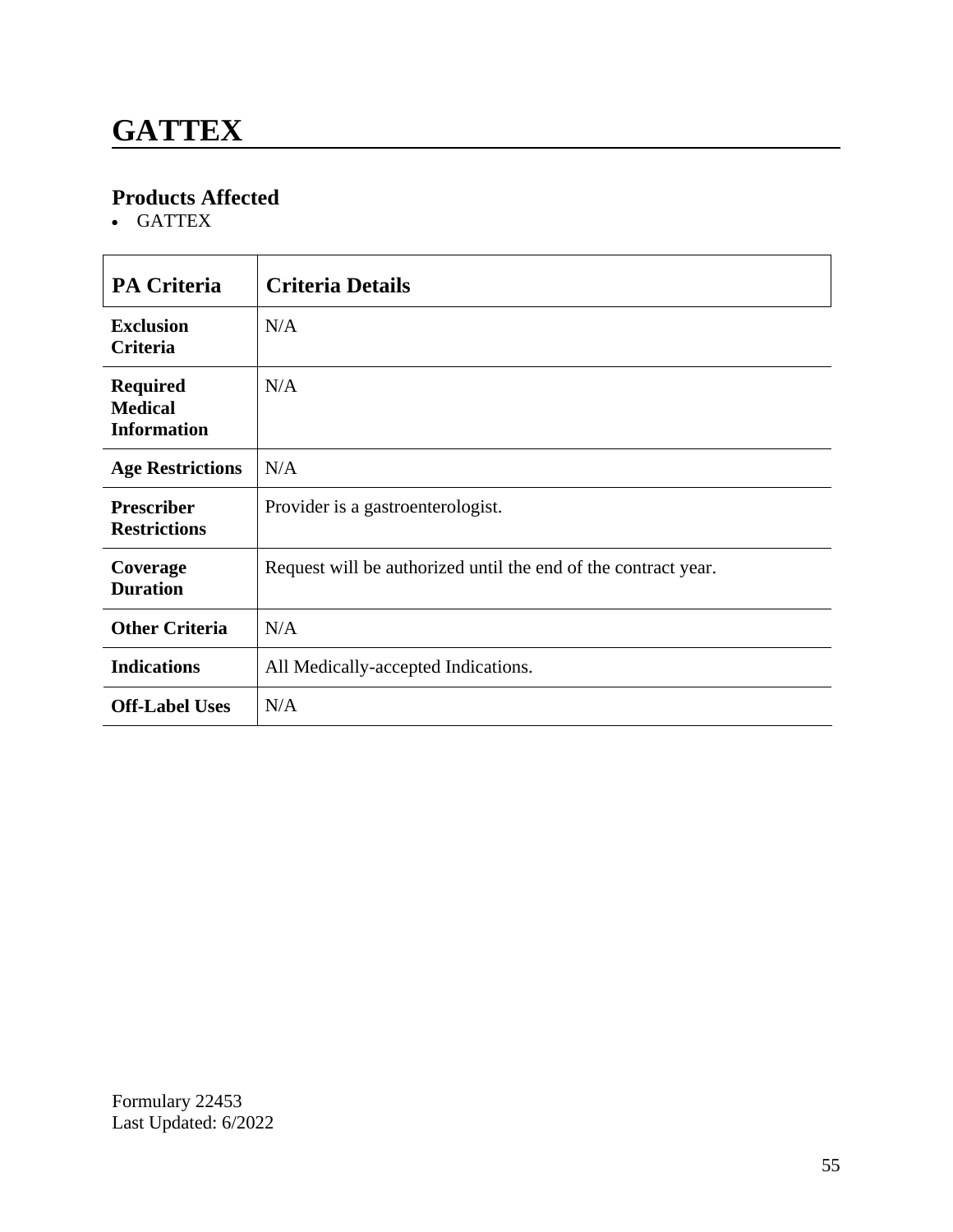# **GNRH AGONISTS**

#### **Products Affected**

- ELIGARD
- FIRMAGON (240 MG DOSE)
- FIRMAGON SUBCUTANEOUS SOLUTION RECONSTITUTED 80 MG
- LUPRON DEPOT (1-MONTH)
- LUPRON DEPOT (3-MONTH)
- LUPRON DEPOT (4-MONTH)
- LUPRON DEPOT (6-MONTH)
- LUPRON DEPOT-PED (1-MONTH) INTRAMUSCULAR KIT 7.5 MG
- LUPRON DEPOT-PED (3-MONTH) INTRAMUSCULAR KIT 11.25 MG (PED)
- TRELSTAR MIXJECT

| <b>PA Criteria</b>                                      | <b>Criteria Details</b>                                                                                                                                                                                                                                                                   |
|---------------------------------------------------------|-------------------------------------------------------------------------------------------------------------------------------------------------------------------------------------------------------------------------------------------------------------------------------------------|
| <b>Exclusion</b><br><b>Criteria</b>                     | N/A                                                                                                                                                                                                                                                                                       |
| <b>Required</b><br><b>Medical</b><br><b>Information</b> | If the medication request is for the treatment of prostate cancer and if the<br>request is for any other GnRH agonist other than Eligard, the patient must<br>have a documented trial of, contraindication to, or medical reason for not<br>using Eligard to treat their prostate cancer. |
| <b>Age Restrictions</b>                                 | N/A                                                                                                                                                                                                                                                                                       |
| <b>Prescriber</b><br><b>Restrictions</b>                | N/A                                                                                                                                                                                                                                                                                       |
| Coverage<br><b>Duration</b>                             | Request will be authorized until the end of the contract year.                                                                                                                                                                                                                            |
| <b>Other Criteria</b>                                   | N/A                                                                                                                                                                                                                                                                                       |
| <b>Indications</b>                                      | All Medically-accepted Indications.                                                                                                                                                                                                                                                       |
| <b>Off-Label Uses</b>                                   | N/A                                                                                                                                                                                                                                                                                       |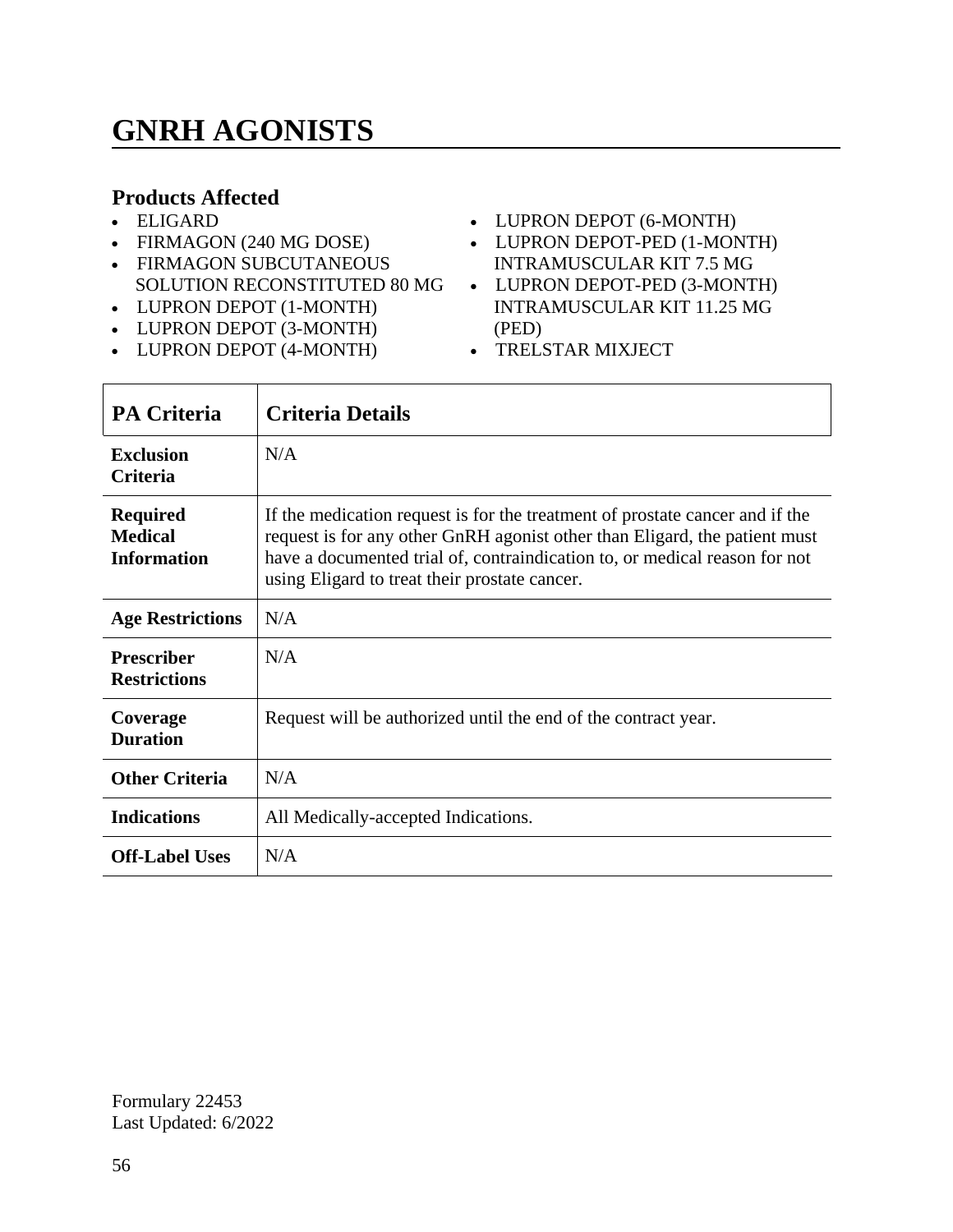# **GOCOVRI**

### **Products Affected**

GOCOVRI

| <b>PA Criteria</b>                                      | <b>Criteria Details</b>                                                                                                                                                                                                                                               |
|---------------------------------------------------------|-----------------------------------------------------------------------------------------------------------------------------------------------------------------------------------------------------------------------------------------------------------------------|
| <b>Exclusion</b><br><b>Criteria</b>                     | N/A                                                                                                                                                                                                                                                                   |
| <b>Required</b><br><b>Medical</b><br><b>Information</b> | New starts: trial of, contraindication to, or medical reason for not using<br>generic amantadine. Continuation of therapy or reauthorization: Member<br>demonstrates clinical benefit (i.e. improvement in levodopa-induced<br>dyskinesia or decreased off episodes). |
| <b>Age Restrictions</b>                                 | N/A                                                                                                                                                                                                                                                                   |
| <b>Prescriber</b><br><b>Restrictions</b>                | Prescribed by or in consultation with a neurologist.                                                                                                                                                                                                                  |
| Coverage<br><b>Duration</b>                             | New starts will be authorized for 3 months. Cont of therapy or reauth until<br>end of contract year.                                                                                                                                                                  |
| <b>Other Criteria</b>                                   | N/A                                                                                                                                                                                                                                                                   |
| <b>Indications</b>                                      | All Medically-accepted Indications.                                                                                                                                                                                                                                   |
| <b>Off-Label Uses</b>                                   | N/A                                                                                                                                                                                                                                                                   |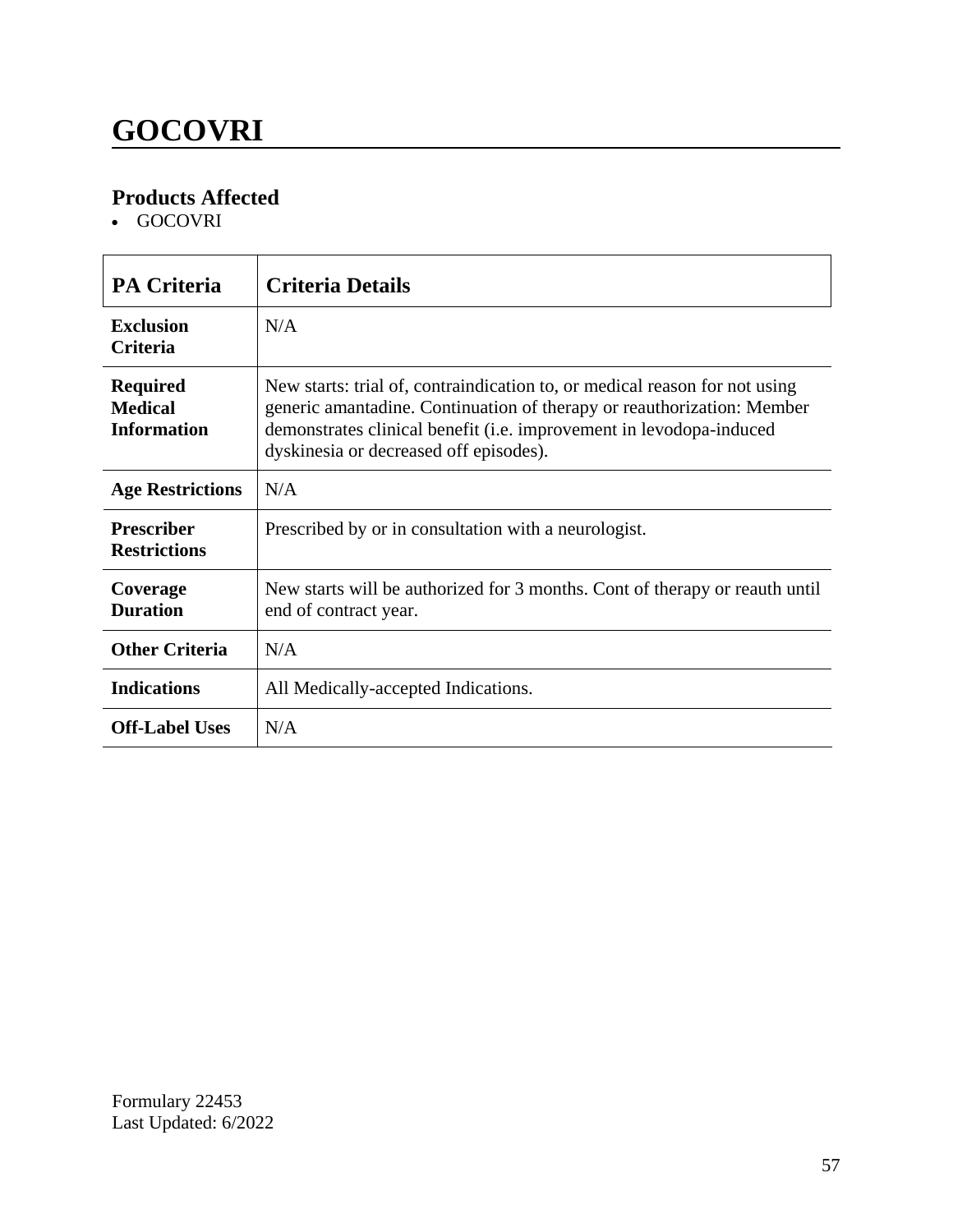# **GROWTH HORMONES**

#### **Products Affected**

- GENOTROPIN MINIQUICK SUBCUTANEOUS PREFILLED **SYRINGE**
- GENOTROPIN SUBCUTANEOUS CARTRIDGE
- HUMATROPE INJECTION **CARTRIDGE**

• NUTROPIN AQ NUSPIN 10

• NORDITROPIN FLEXPRO SUBCUTANEOUS SOLUTION PEN-INJECTOR

SUBCUTANEOUS SOLUTION PEN-

- NUTROPIN AQ NUSPIN 20 SUBCUTANEOUS SOLUTION PEN-INJECTOR
- NUTROPIN AQ NUSPIN 5 SUBCUTANEOUS SOLUTION PEN-INJECTOR
- OMNITROPE SUBCUTANEOUS SOLUTION CARTRIDGE
- OMNITROPE SUBCUTANEOUS SOLUTION RECONSTITUTED
- SKYTROFA
- INJECTOR **PA Criteria Criteria Details Exclusion Criteria** N/A **Required Medical Information** For new starts for growth hormone deficiency: 1) If the request is not for Genotropin, trial of, contraindication to, or medical reason for not using Genotropin, 2) documentation showing bone age testing, height, weight, and Growth Hormone Stimulation Test results OR Insulin Growth Factor 1 level. For continuation of therapy or reauthorization for growth hormone deficiency: documentation (medical records) showing positive response to treatment. For requests for all other medically accepted indications other than growth hormone deficiency, the request will be approved for products other than Skytrofa. **Age Restrictions** N/A **Prescriber Restrictions** Prescriber must be an endocrinologist or nephrologist. **Coverage Duration** New starts will be authorized for 6 months. Cont of therapy or reauth until end of contract year. **Other Criteria** N/A **Indications** | All Medically-accepted Indications. **Off-Label Uses** N/A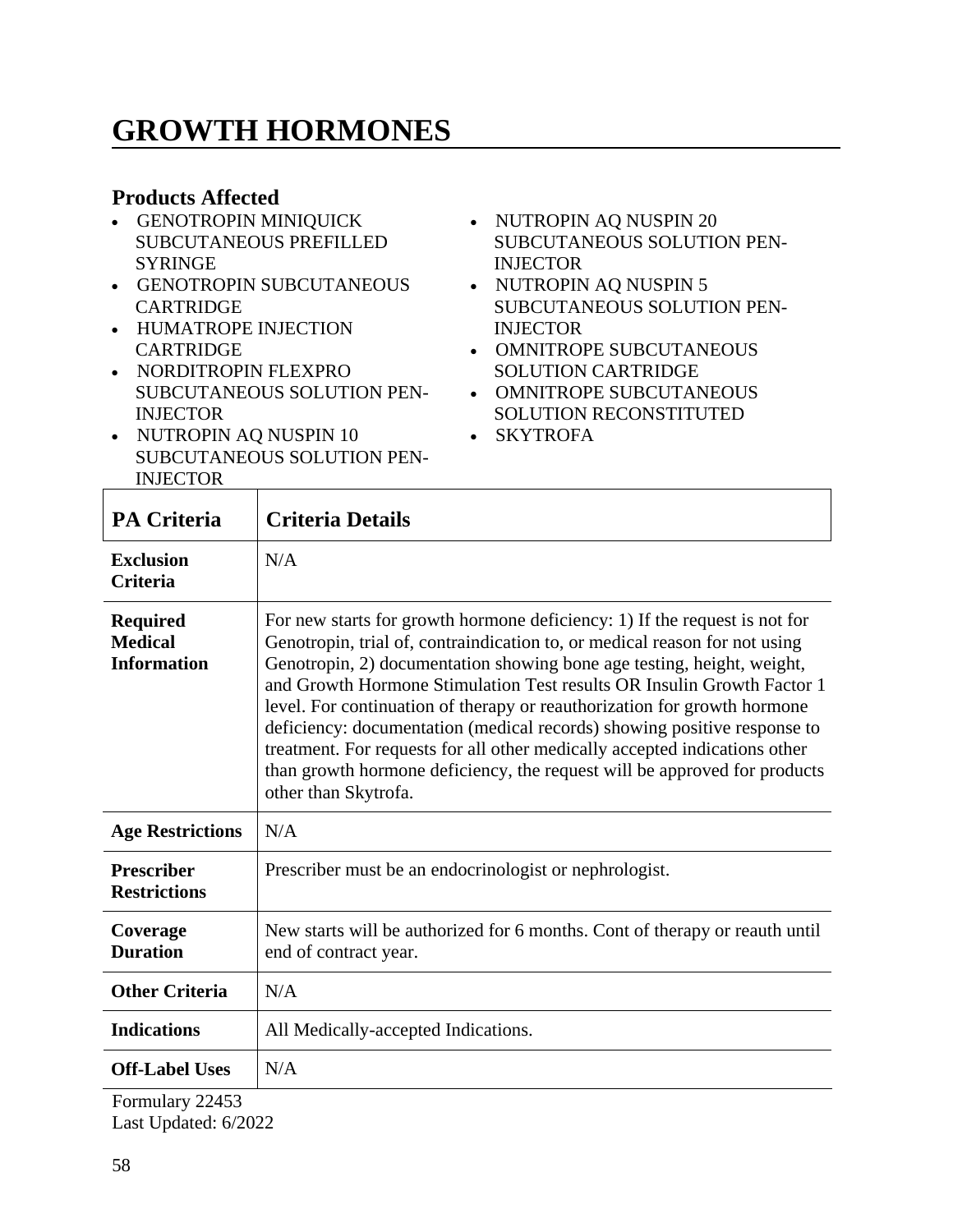# **H. P. ACTHAR**

### **Products Affected**

• ACTHAR

| <b>PA Criteria</b>                                      | <b>Criteria Details</b>                                                                                                                                                                                                                                                                                                                                                                                                                                                                                                                                                                                                                                                                                                                                                                              |
|---------------------------------------------------------|------------------------------------------------------------------------------------------------------------------------------------------------------------------------------------------------------------------------------------------------------------------------------------------------------------------------------------------------------------------------------------------------------------------------------------------------------------------------------------------------------------------------------------------------------------------------------------------------------------------------------------------------------------------------------------------------------------------------------------------------------------------------------------------------------|
| <b>Exclusion</b><br><b>Criteria</b>                     | N/A                                                                                                                                                                                                                                                                                                                                                                                                                                                                                                                                                                                                                                                                                                                                                                                                  |
| <b>Required</b><br><b>Medical</b><br><b>Information</b> | New starts for MS exacerbation, rheumatic disorders, collagen diseases,<br>dermatologic diseases, serum sickness, edematous state (e.g. nephrotic<br>syndrome without uremia), and respiratory diseases: trial of,<br>contraindication to, or medical reason for not using oral corticosteroids.<br>New starts for ophthalmic disease: trial of, contraindication to, or medical<br>reason for not using oral or ophthalmic corticosteroids. Continuation of<br>therapy or reauthorization for MS exacerbation: documentation of<br>symptom improvement and current use of a multiple sclerosis disease<br>modifying agent for maintenance therapy. Continuation of therapy or<br>reauthorization for all other conditions: documented evidence of response<br>to treatment and symptom improvement. |
| <b>Age Restrictions</b>                                 | N/A                                                                                                                                                                                                                                                                                                                                                                                                                                                                                                                                                                                                                                                                                                                                                                                                  |
| <b>Prescriber</b><br><b>Restrictions</b>                | Specialist for submitted diagnosis.                                                                                                                                                                                                                                                                                                                                                                                                                                                                                                                                                                                                                                                                                                                                                                  |
| Coverage<br><b>Duration</b>                             | MS exacerbation: 1 month. Other conditions: new start for 3 months and<br>reauth end of contract year.                                                                                                                                                                                                                                                                                                                                                                                                                                                                                                                                                                                                                                                                                               |
| <b>Other Criteria</b>                                   | N/A                                                                                                                                                                                                                                                                                                                                                                                                                                                                                                                                                                                                                                                                                                                                                                                                  |
| <b>Indications</b>                                      | All Medically-accepted Indications.                                                                                                                                                                                                                                                                                                                                                                                                                                                                                                                                                                                                                                                                                                                                                                  |
| <b>Off-Label Uses</b>                                   | N/A                                                                                                                                                                                                                                                                                                                                                                                                                                                                                                                                                                                                                                                                                                                                                                                                  |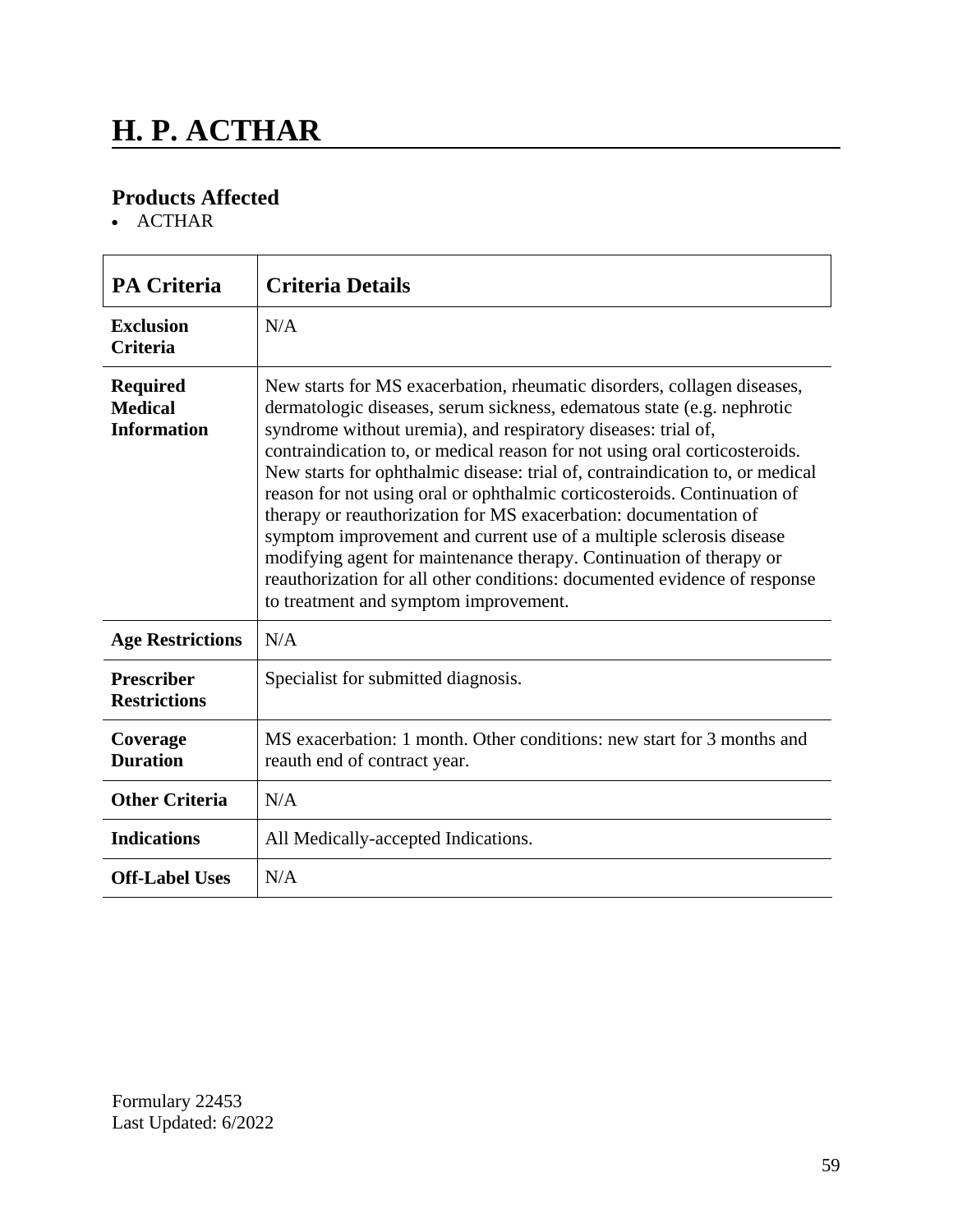# **Products Affected**

#### • HETLIOZ LQ

| <b>PA Criteria</b>                                      | <b>Criteria Details</b>                                        |
|---------------------------------------------------------|----------------------------------------------------------------|
| <b>Exclusion</b><br>Criteria                            | N/A                                                            |
| <b>Required</b><br><b>Medical</b><br><b>Information</b> | N/A                                                            |
| <b>Age Restrictions</b>                                 | N/A                                                            |
| <b>Prescriber</b><br><b>Restrictions</b>                | Provider is a sleep specialist or neurologist.                 |
| Coverage<br><b>Duration</b>                             | Request will be authorized until the end of the contract year. |
| <b>Other Criteria</b>                                   | N/A                                                            |
| <b>Indications</b>                                      | All Medically-accepted Indications.                            |
| <b>Off-Label Uses</b>                                   | N/A                                                            |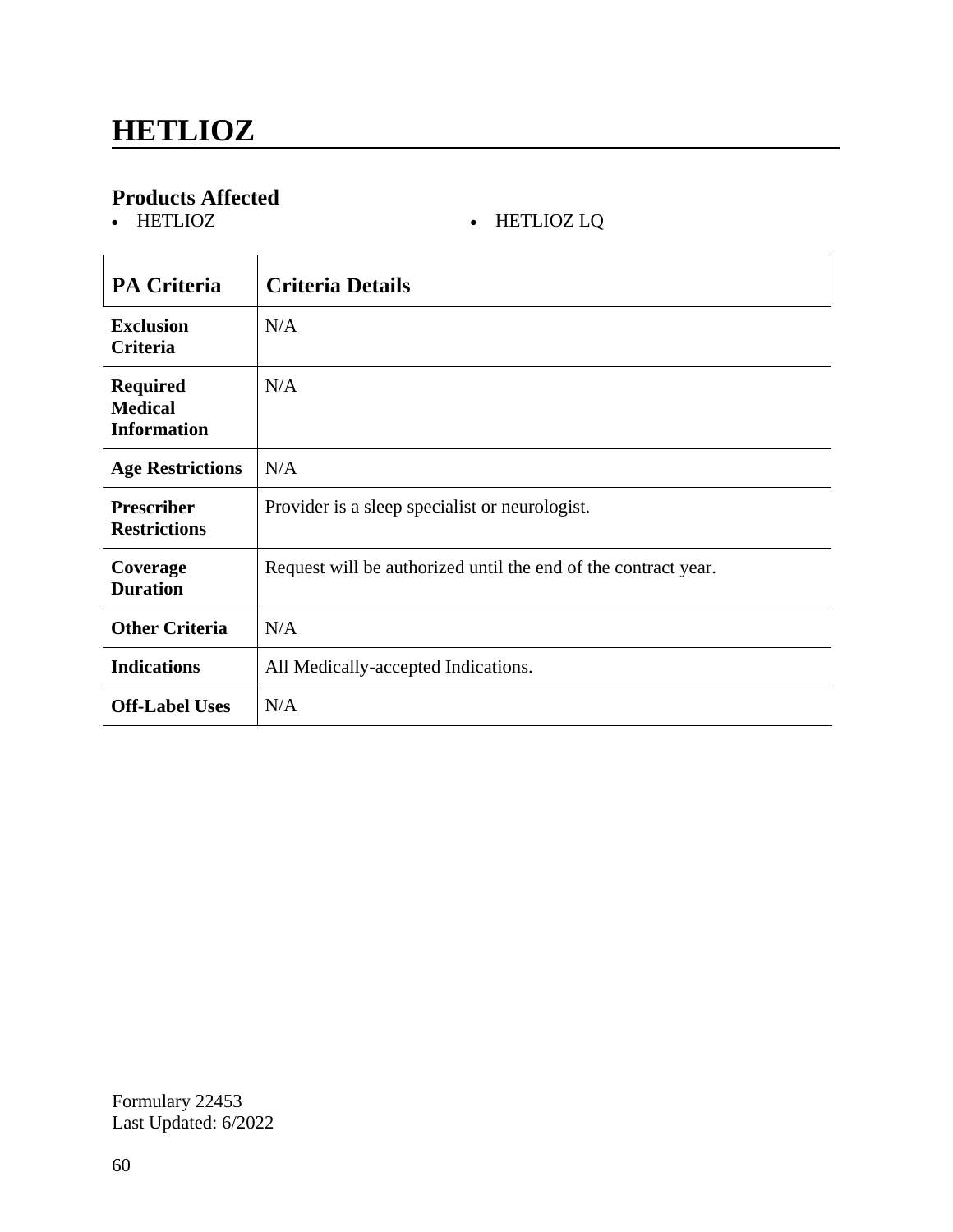# **HIGH DOSE OPIOID**

#### **Products Affected**

- *fentanyl transdermal patch 72 hour 100 mcg/hr*
- *methadone hcl oral tablet 10 mg*
- *morphine sulfate er oral tablet extended release 100 mg, 200 mg*
- *oxycodone hcl er oral tablet er 12 hour abuse-deterrent*

| <b>PA Criteria</b>                                      | <b>Criteria Details</b>                                                                                                                                                                                                                                                                                                                                                                                                                                                                                                                                                                                                                                                                                                                                                                                                                                                                                                                                                                                                                                                                                                                |
|---------------------------------------------------------|----------------------------------------------------------------------------------------------------------------------------------------------------------------------------------------------------------------------------------------------------------------------------------------------------------------------------------------------------------------------------------------------------------------------------------------------------------------------------------------------------------------------------------------------------------------------------------------------------------------------------------------------------------------------------------------------------------------------------------------------------------------------------------------------------------------------------------------------------------------------------------------------------------------------------------------------------------------------------------------------------------------------------------------------------------------------------------------------------------------------------------------|
| <b>Exclusion</b><br><b>Criteria</b>                     | N/A                                                                                                                                                                                                                                                                                                                                                                                                                                                                                                                                                                                                                                                                                                                                                                                                                                                                                                                                                                                                                                                                                                                                    |
| <b>Required</b><br><b>Medical</b><br><b>Information</b> | N/A                                                                                                                                                                                                                                                                                                                                                                                                                                                                                                                                                                                                                                                                                                                                                                                                                                                                                                                                                                                                                                                                                                                                    |
| <b>Age Restrictions</b>                                 | N/A                                                                                                                                                                                                                                                                                                                                                                                                                                                                                                                                                                                                                                                                                                                                                                                                                                                                                                                                                                                                                                                                                                                                    |
| <b>Prescriber</b><br><b>Restrictions</b>                | N/A                                                                                                                                                                                                                                                                                                                                                                                                                                                                                                                                                                                                                                                                                                                                                                                                                                                                                                                                                                                                                                                                                                                                    |
| Coverage<br><b>Duration</b>                             | Request will be authorized until the end of the contract year.                                                                                                                                                                                                                                                                                                                                                                                                                                                                                                                                                                                                                                                                                                                                                                                                                                                                                                                                                                                                                                                                         |
| <b>Other Criteria</b>                                   | Members being treated for active cancer diagnoses, sickle cell diagnoses,<br>those in hospice care, or receiving palliative care will be approved. For new<br>starts, ALL of the following are required: (1) Taking opioids at a dose<br>equal to 60 MME per day for at least one week, (2) Current regimen is the<br>lowest possible effective dose of opioid therapy, (3) If member is on<br>concurrent benzodiazepines and/or muscle relaxant therapy, the prescriber<br>attests that concurrent therapy is medically necessary (4) Member is not<br>being treated for substance abuse with buprenorphine-containing products.<br>For continuing therapy, ALL of the following are required: (1) Member's<br>pain has been assessed within the last 6 months, (2) Member has<br>demonstrated clinical improvement in pain and function on current<br>medication regimen, (3) If member is on concurrent benzodiazepines<br>and/or muscle relaxant therapy, the prescriber attests that concurrent<br>therapy is medically necessary, (4) Member is not being treated for<br>substance abuse with buprenorphine-containing products. |
| <b>Indications</b>                                      | All Medically-accepted Indications.                                                                                                                                                                                                                                                                                                                                                                                                                                                                                                                                                                                                                                                                                                                                                                                                                                                                                                                                                                                                                                                                                                    |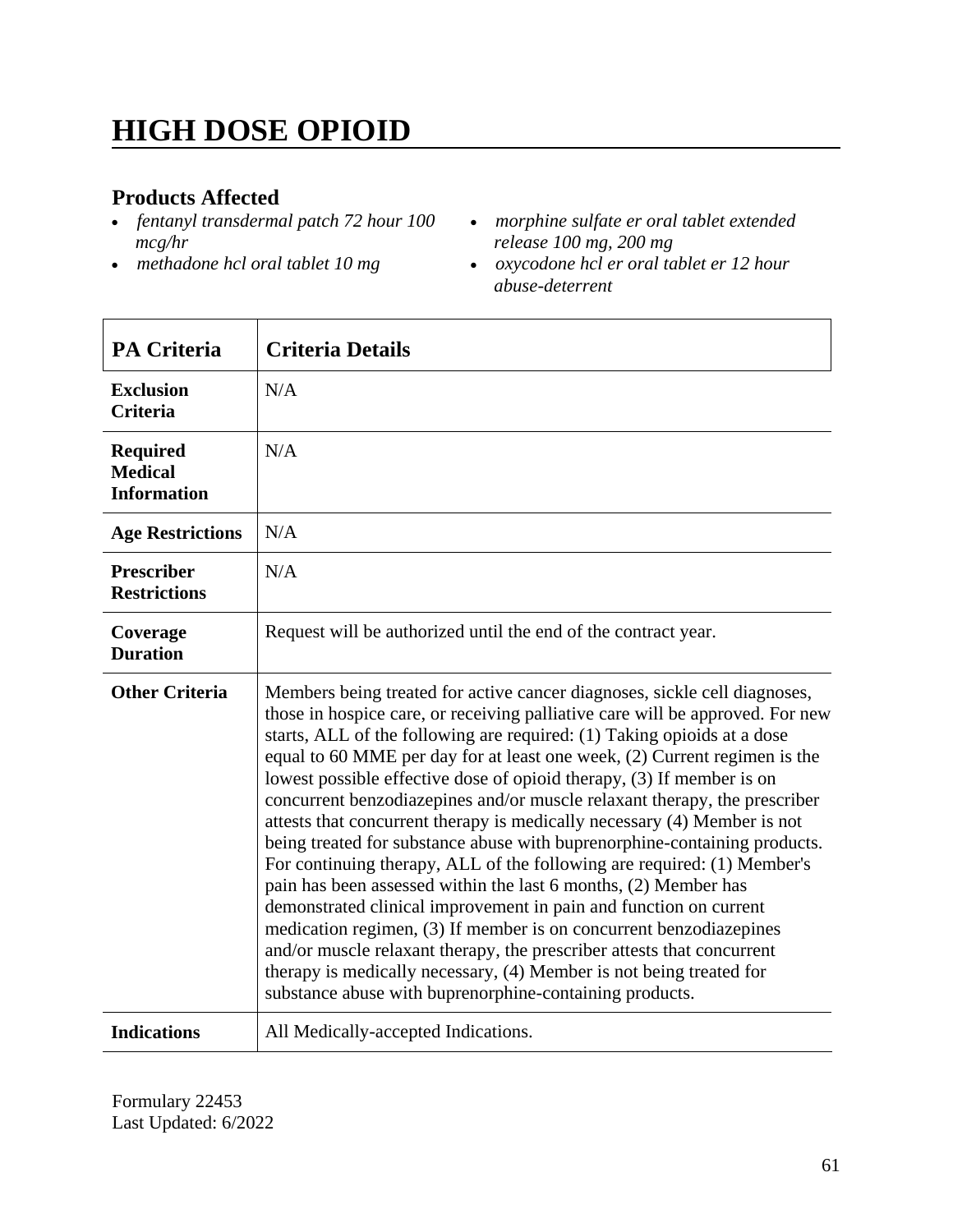| <b>PA Criteria</b>        | Criteria Details |
|---------------------------|------------------|
| <b>Off-Label Uses</b> N/A |                  |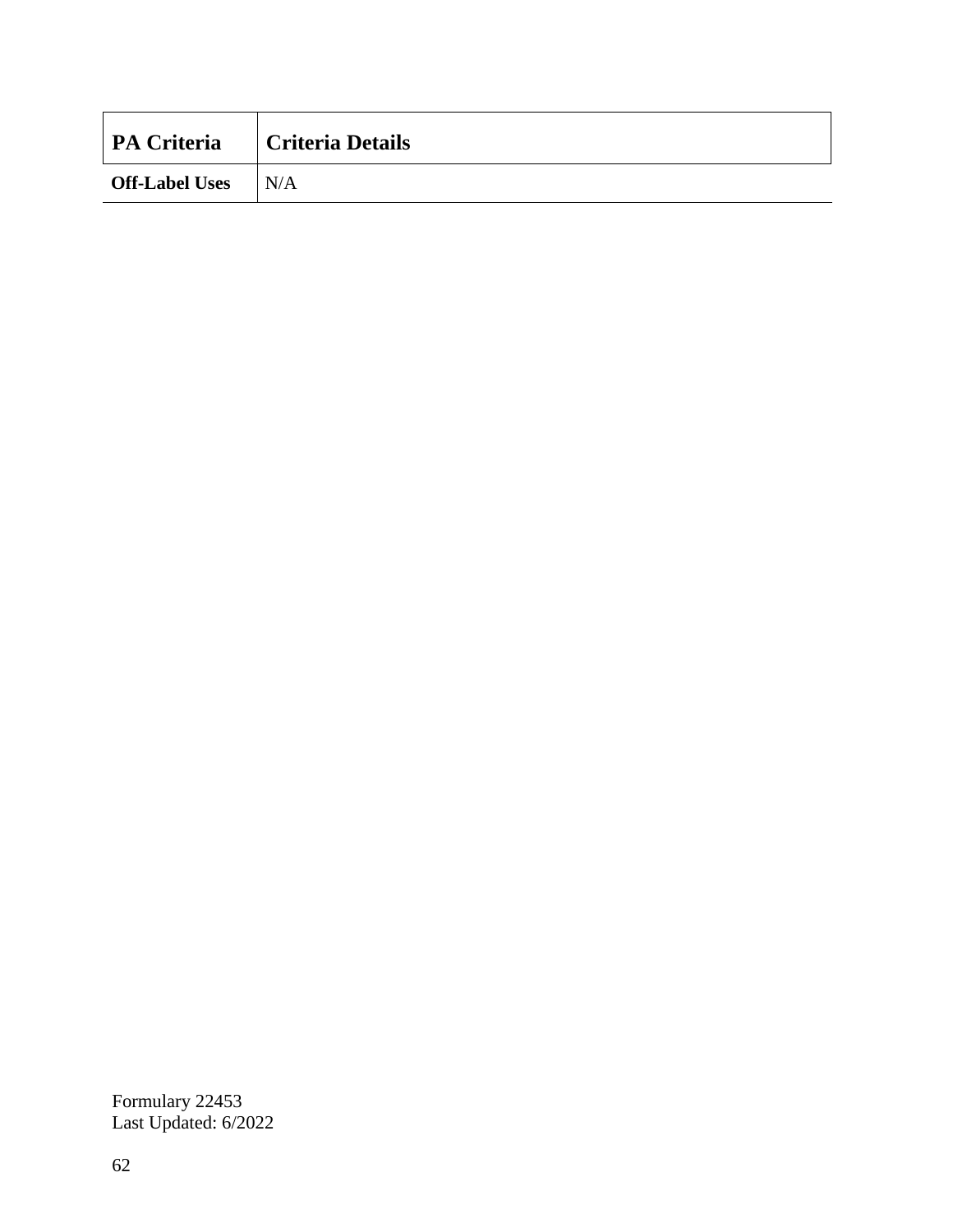# **HIGH RISK MEDICATION**

#### **Products Affected**

- *clemastine fumarate oral tablet 2.68 mg*
- *cyproheptadine hcl oral*
- *dipyridamole oral*
- *disopyramide phosphate oral*
- *ergoloid mesylates oral*
- *glyburide micronized oral tablet 1.5 mg, 3 mg, 6 mg*
- *glyburide oral tablet 1.25 mg, 2.5 mg, 5 mg*
- *glyburide-metformin oral tablet 1.25-250 mg, 2.5-500 mg*
- *glyburide-metformin oral tablet 5-500 mg*
- *guanfacine hcl er*
- *guanfacine hcl oral*
- *hydroxyzine hcl oral syrup*
- *hydroxyzine hcl oral tablet 25 mg, 50 mg*
- *hydroxyzine pamoate oral*
- *indomethacin er*
- *indomethacin oral capsule 25 mg, 50 mg*
- *ketorolac tromethamine oral*
- *megestrol acetate oral suspension 40 mg/ml, 400 mg/10ml, 625 mg/5ml*
- *meperidine hcl oral solution*
- *meperidine hcl oral tablet 50 mg*
- *methyldopa oral*
- *nifedipine oral*
- NORPACE CR
- *pentazocine-naloxone hcl*
- *promethazine hcl oral*
- *promethazine hcl rectal suppository 12.5 mg, 25 mg*
- *promethazine vc*
- *promethazine-phenylephrine*
- PROMETHEGAN RECTAL SUPPOSITORY 50 MG
- *trihexyphenidyl hcl*

| <b>PA Criteria</b>                                      | <b>Criteria Details</b>                                                                                                                                                                                                                                                        |
|---------------------------------------------------------|--------------------------------------------------------------------------------------------------------------------------------------------------------------------------------------------------------------------------------------------------------------------------------|
| <b>Exclusion</b><br><b>Criteria</b>                     | N/A                                                                                                                                                                                                                                                                            |
| <b>Required</b><br><b>Medical</b><br><b>Information</b> | For patients 65 years old and older the prescriber has documented: 1) the<br>benefits of treatment with the drug outweigh the potential risks identified<br>for people 65 years old and older, and 2) the risks and side effects have<br>been discussed and will be monitored. |
| <b>Age Restrictions</b>                                 | Prior authorization only applies to members 65 years old or older.                                                                                                                                                                                                             |
| <b>Prescriber</b><br><b>Restrictions</b>                | N/A                                                                                                                                                                                                                                                                            |
| Coverage<br><b>Duration</b>                             | Request will be authorized until the end of the contract year.                                                                                                                                                                                                                 |
| <b>Other Criteria</b>                                   | N/A                                                                                                                                                                                                                                                                            |
| <b>Indications</b>                                      | All Medically-accepted Indications.                                                                                                                                                                                                                                            |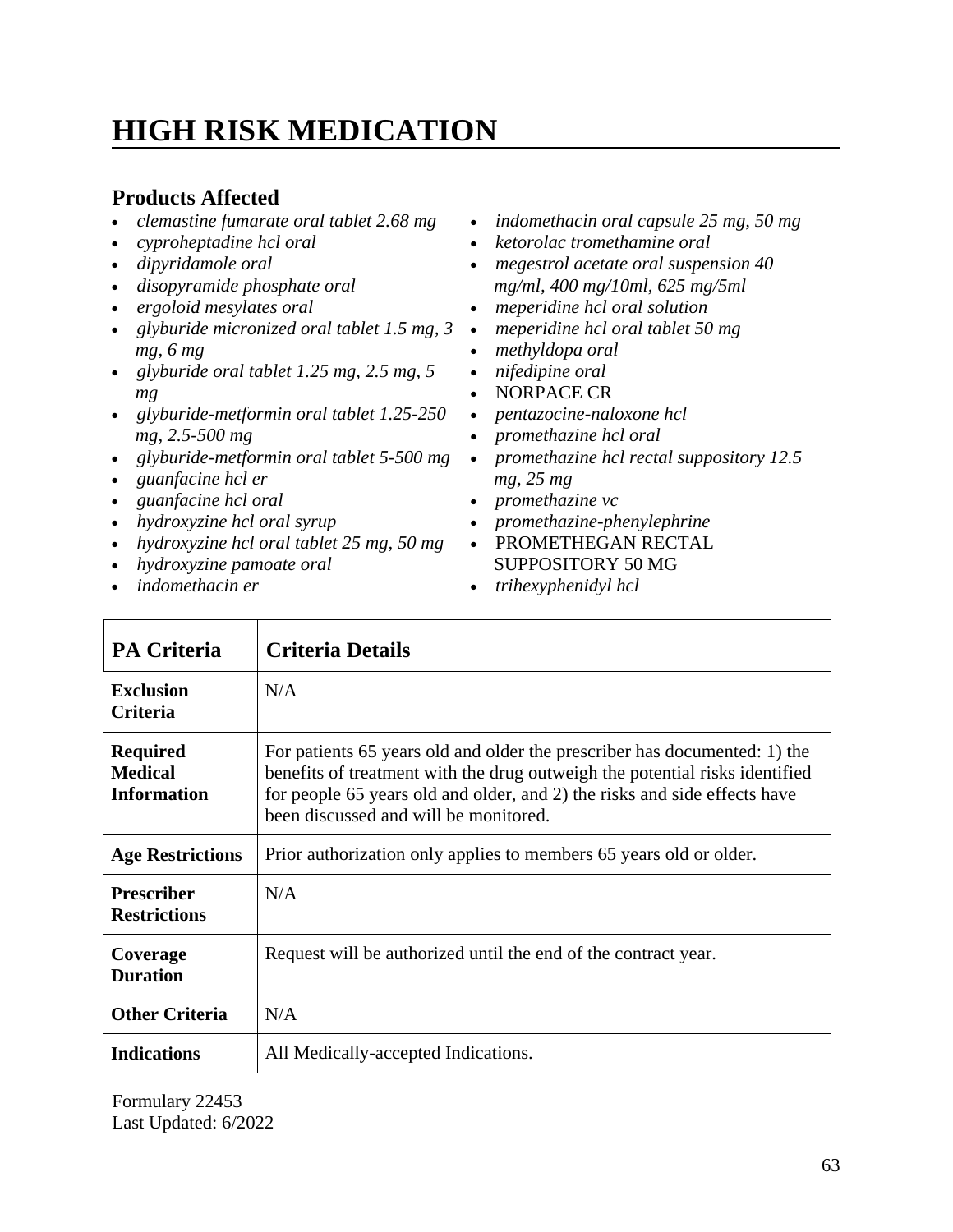| <b>PA Criteria</b>        | Criteria Details |
|---------------------------|------------------|
| <b>Off-Label Uses</b> N/A |                  |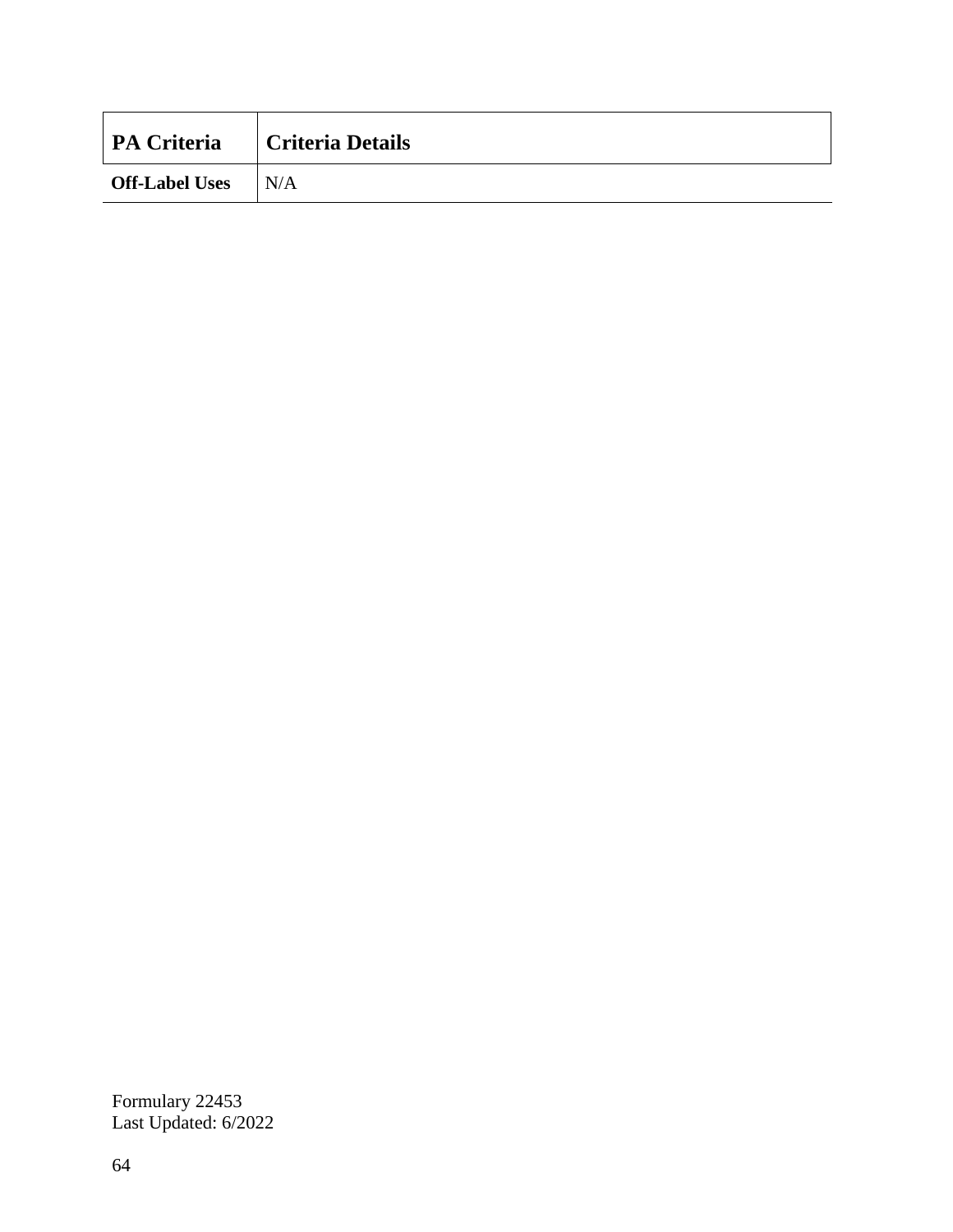## **HIGH RISK MEDICATION - PROTECTED CLASS DRUGS**

#### **Products Affected**

- *amitriptyline hcl oral*
- *amoxapine*
- *clomipramine hcl oral*
- *doxepin hcl oral capsule*
- *doxepin hcl oral concentrate*
- *imipramine hcl oral*
- *imipramine pamoate*
- *megestrol acetate oral tablet*
- MENEST ORAL TABLET 0.3 MG, 0.625 MG, 1.25 MG
- *perphenazine-amitriptyline*
- *phenobarbital oral elixir*
- *phenobarbital oral tablet*
- *protriptyline hcl*
- *trimipramine maleate oral*

| <b>PA Criteria</b>                                      | <b>Criteria Details</b>                                                                                                                                                                                                                                                        |
|---------------------------------------------------------|--------------------------------------------------------------------------------------------------------------------------------------------------------------------------------------------------------------------------------------------------------------------------------|
| <b>Exclusion</b><br><b>Criteria</b>                     | N/A                                                                                                                                                                                                                                                                            |
| <b>Required</b><br><b>Medical</b><br><b>Information</b> | For patients 65 years old and older the prescriber has documented: 1) the<br>benefits of treatment with the drug outweigh the potential risks identified<br>for people 65 years old and older, and 2) the risks and side effects have<br>been discussed and will be monitored. |
| <b>Age Restrictions</b>                                 | Prior authorization only applies to members 65 years old or older.                                                                                                                                                                                                             |
| <b>Prescriber</b><br><b>Restrictions</b>                | N/A                                                                                                                                                                                                                                                                            |
| Coverage<br><b>Duration</b>                             | Request will be authorized until the end of the contract year.                                                                                                                                                                                                                 |
| <b>Other Criteria</b>                                   | N/A                                                                                                                                                                                                                                                                            |
| <b>Indications</b>                                      | All Medically-accepted Indications.                                                                                                                                                                                                                                            |
| <b>Off-Label Uses</b>                                   | N/A                                                                                                                                                                                                                                                                            |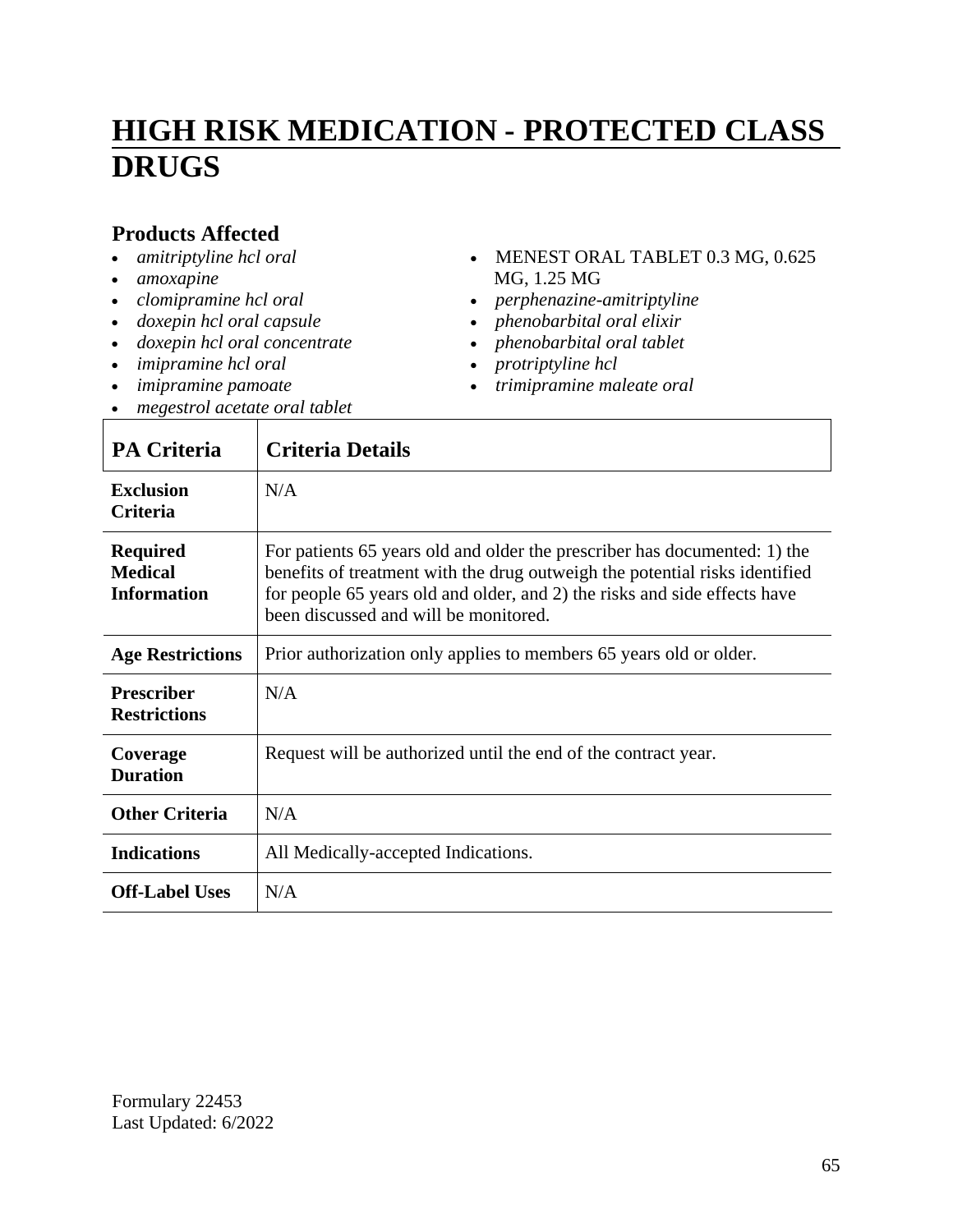# **HIGH RISK MEDICATION, BUTALBITAL**

### **Products Affected**

- ASCOMP-CODEINE
- $-BAC$

 $\mathsf{r}$ 

- *butalbital-acetaminophen oral tablet 50- 325 mg*
- *butalbital-apap-caff-cod oral capsule 50- 325-40-30 mg*
- *butalbital-apap-caffeine oral capsule 50- 325-40 mg*
- *butalbital-apap-caffeine oral tablet 50- 325-40 mg*
- *butalbital-asa-caff-codeine*
- *butalbital-asa-caffeine*
- *butalbital-aspirin-caffeine oral capsule*

| <b>PA Criteria</b>                                      | <b>Criteria Details</b>                                                                                                                                                                                                                                                        |
|---------------------------------------------------------|--------------------------------------------------------------------------------------------------------------------------------------------------------------------------------------------------------------------------------------------------------------------------------|
| <b>Exclusion</b><br><b>Criteria</b>                     | N/A                                                                                                                                                                                                                                                                            |
| <b>Required</b><br><b>Medical</b><br><b>Information</b> | For patients 65 years old and older the prescriber has documented: 1) the<br>benefits of treatment with the drug outweigh the potential risks identified<br>for people 65 years old and older, and 2) the risks and side effects have<br>been discussed and will be monitored. |
| <b>Age Restrictions</b>                                 | Prior authorization only applies to members 65 years old or older.                                                                                                                                                                                                             |
| <b>Prescriber</b><br><b>Restrictions</b>                | N/A                                                                                                                                                                                                                                                                            |
| Coverage<br><b>Duration</b>                             | Request will be authorized until the end of the contract year.                                                                                                                                                                                                                 |
| <b>Other Criteria</b>                                   | N/A                                                                                                                                                                                                                                                                            |
| <b>Indications</b>                                      | All Medically-accepted Indications.                                                                                                                                                                                                                                            |
| <b>Off-Label Uses</b>                                   | N/A                                                                                                                                                                                                                                                                            |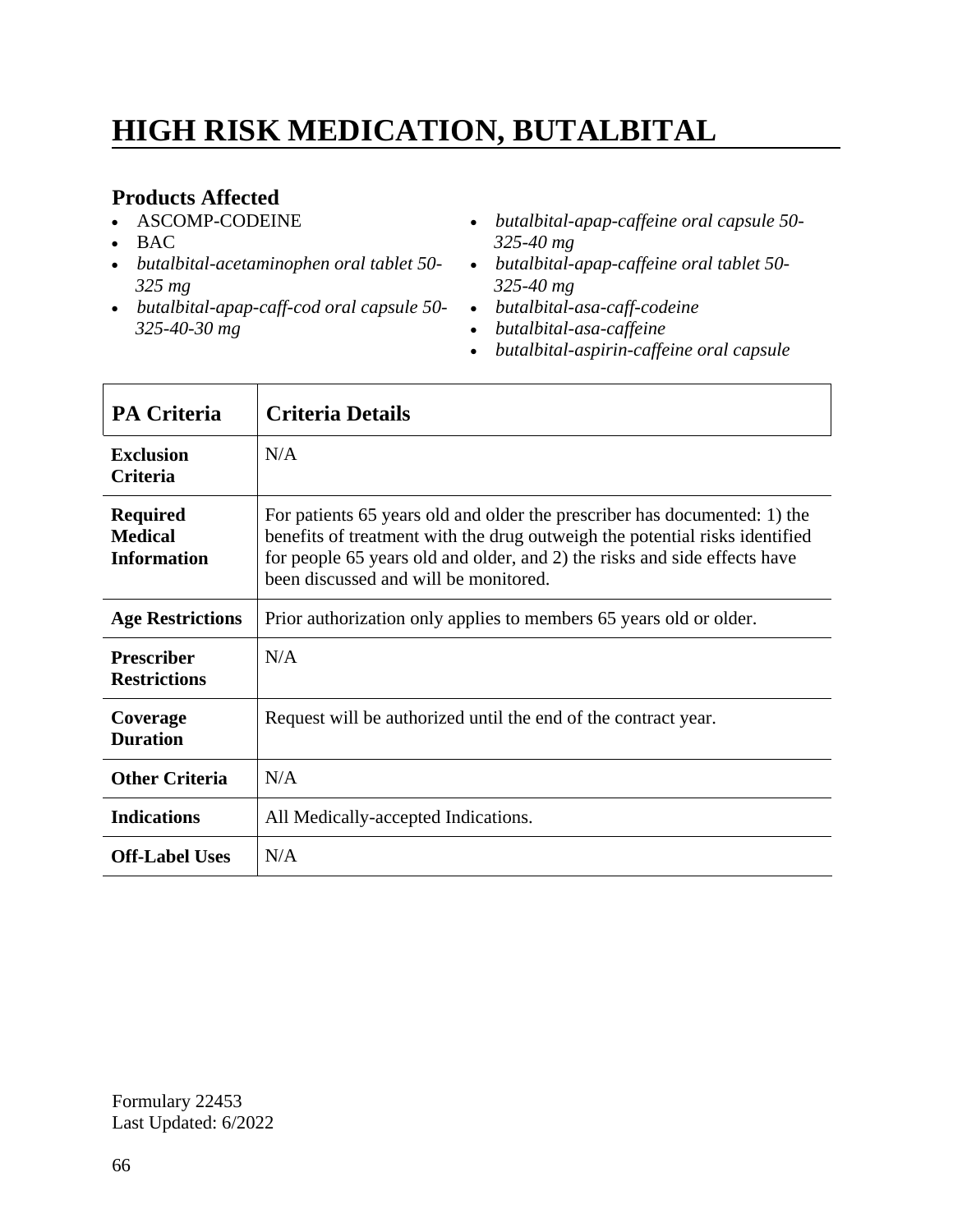# **HIGH RISK MEDICATION, DIGOXIN**

#### **Products Affected**

- DIGITEK ORAL TABLET 250 MCG
- *digoxin oral solution*
- DIGOX ORAL TABLET 250 MCG
- *digoxin oral tablet 250 mcg*

| <b>PA Criteria</b>                                      | <b>Criteria Details</b>                                                                                                                                                                                                                                                                                                                                             |
|---------------------------------------------------------|---------------------------------------------------------------------------------------------------------------------------------------------------------------------------------------------------------------------------------------------------------------------------------------------------------------------------------------------------------------------|
| <b>Exclusion</b><br>Criteria                            | N/A                                                                                                                                                                                                                                                                                                                                                                 |
| <b>Required</b><br><b>Medical</b><br><b>Information</b> | For patients 65 years old and older the prescriber has documented: 1) the<br>benefits of treatment with the drug outweigh the potential risks identified<br>for people 65 years old and older, 2) the risks and side effects have been<br>discussed and will be monitored, and 3) trial of or medical reason for not<br>using digoxin doses up to 0.125 mg per day. |
| <b>Age Restrictions</b>                                 | Prior authorization only applies to members 65 years old or older.                                                                                                                                                                                                                                                                                                  |
| <b>Prescriber</b><br><b>Restrictions</b>                | N/A                                                                                                                                                                                                                                                                                                                                                                 |
| Coverage<br><b>Duration</b>                             | Request will be authorized until the end of the contract year.                                                                                                                                                                                                                                                                                                      |
| <b>Other Criteria</b>                                   | N/A                                                                                                                                                                                                                                                                                                                                                                 |
| <b>Indications</b>                                      | All Medically-accepted Indications.                                                                                                                                                                                                                                                                                                                                 |
| <b>Off-Label Uses</b>                                   | N/A                                                                                                                                                                                                                                                                                                                                                                 |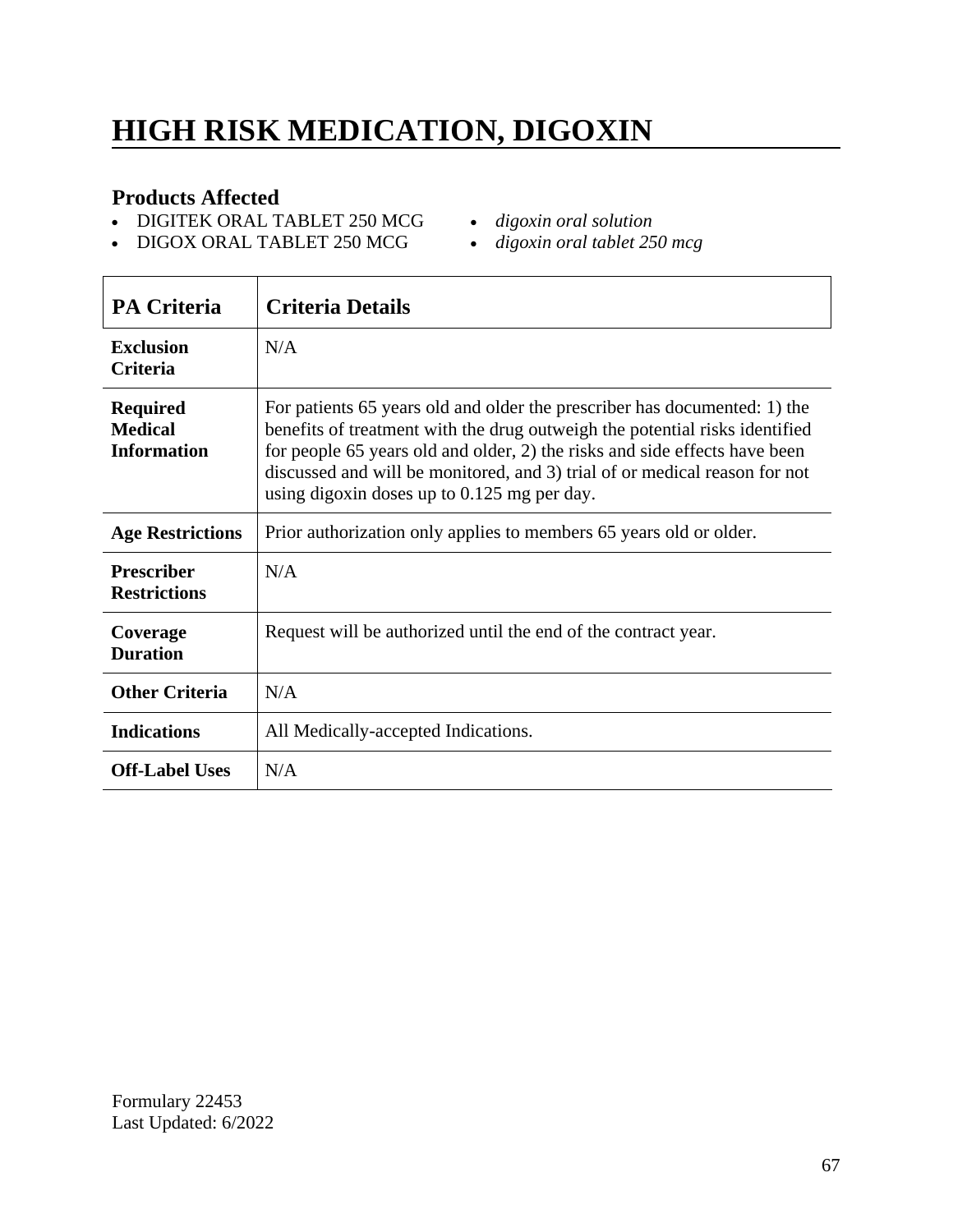# **HIGH RISK MEDICATION, SHORT TERM MUSCLE RELAXANT**

#### **Products Affected**

- *carisoprodol oral*
- *carisoprodol-aspirin-codeine*
- *chlorzoxazone oral tablet 500 mg*
- *cyclobenzaprine hcl oral tablet 10 mg, 5 mg*
- *metaxalone oral tablet 800 mg*
- *methocarbamol oral*
- *orphenadrine citrate er*

| <b>PA Criteria</b>                                      | <b>Criteria Details</b>                                                                                                                                                                                                                                                        |
|---------------------------------------------------------|--------------------------------------------------------------------------------------------------------------------------------------------------------------------------------------------------------------------------------------------------------------------------------|
| <b>Exclusion</b><br><b>Criteria</b>                     | N/A                                                                                                                                                                                                                                                                            |
| <b>Required</b><br><b>Medical</b><br><b>Information</b> | For patients 65 years old and older the prescriber has documented: 1) the<br>benefits of treatment with the drug outweigh the potential risks identified<br>for people 65 years old and older, and 2) the risks and side effects have<br>been discussed and will be monitored. |
| <b>Age Restrictions</b>                                 | Prior authorization only applies to members 65 years old or older.                                                                                                                                                                                                             |
| <b>Prescriber</b><br><b>Restrictions</b>                | N/A                                                                                                                                                                                                                                                                            |
| Coverage<br><b>Duration</b>                             | New starts will be authorized for 30 days. Continuation of therapy or<br>reauth will be for 90 days.                                                                                                                                                                           |
| <b>Other Criteria</b>                                   | N/A                                                                                                                                                                                                                                                                            |
| <b>Indications</b>                                      | All Medically-accepted Indications.                                                                                                                                                                                                                                            |
| <b>Off-Label Uses</b>                                   | N/A                                                                                                                                                                                                                                                                            |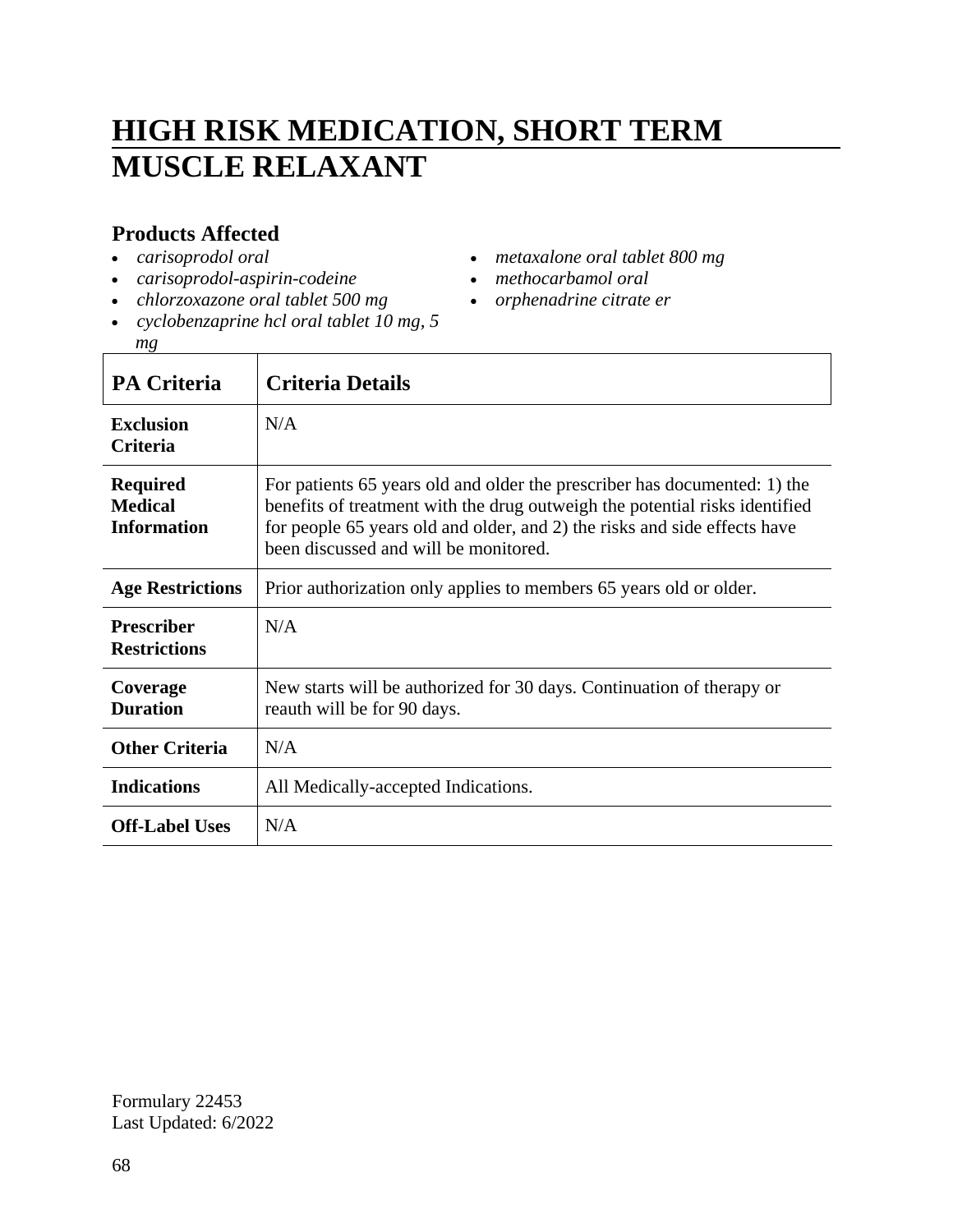# **HIGH RISK MEDICATION, SLEEP AGENTS**

*zolpidem tartrate er*

*zolpidem tartrate oral tablet 10 mg*

#### **Products Affected**

- *eszopiclone*
- *temazepam*
- *zaleplon*
- **PA Criteria Criteria Details Exclusion Criteria** N/A **Required Medical Information** For patients 65 years old and older the prescriber has documented: 1) the benefits of treatment with the drug outweigh the potential risks identified for people 65 years old and older, and 2) the risks and side effects have been discussed and will be monitored. For zolpidem immediate release 10mg and zolpidem ER: trial of or medical reason for not using zolpidem immediate release 5mg. Age Restrictions **Prior** authorization only applies to members 65 years old or older. **Prescriber Restrictions** N/A **Coverage Duration** Request will be authorized until the end of the contract year. **Other Criteria** N/A **Indications** All Medically-accepted Indications. **Off-Label Uses** N/A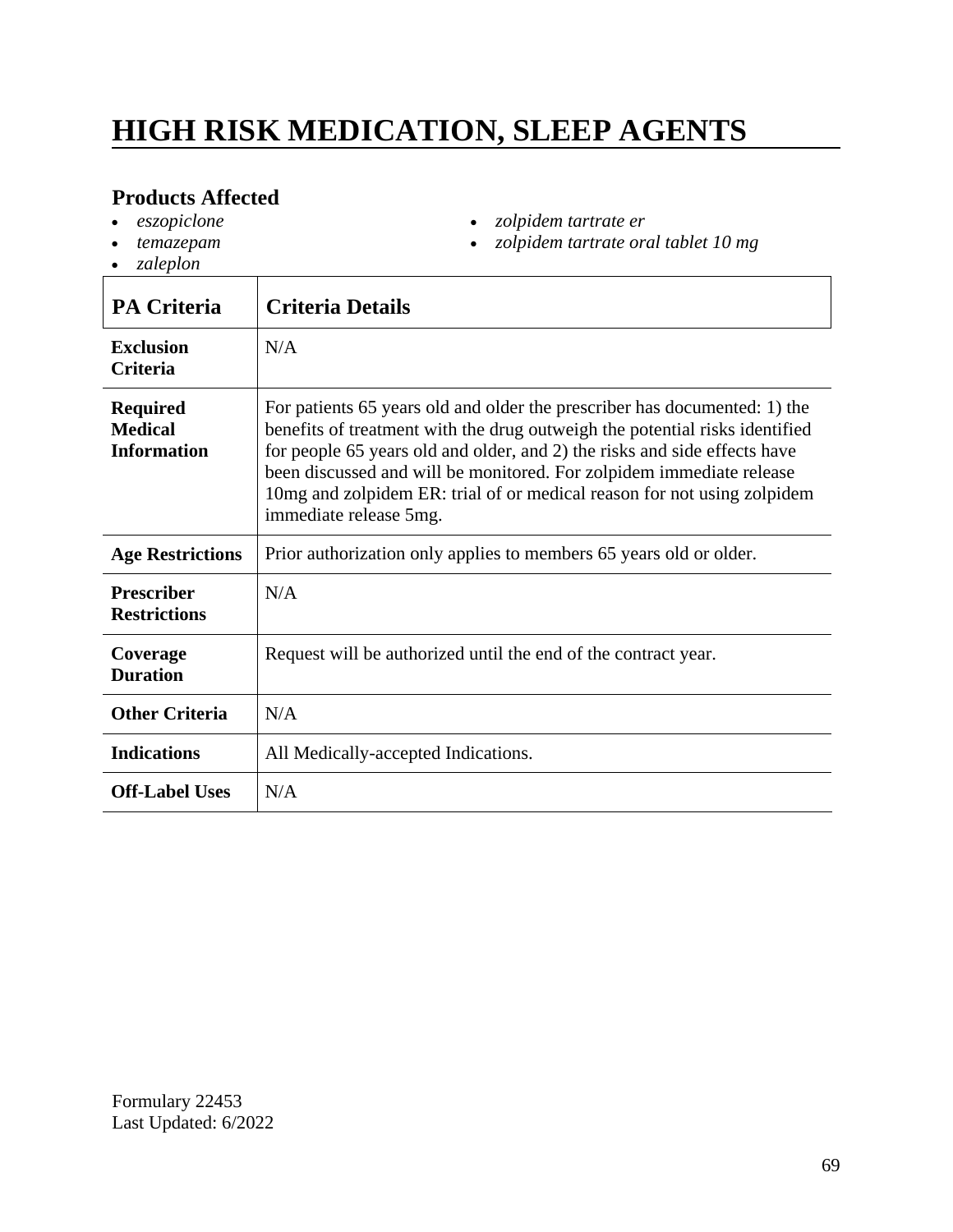#### **Products Affected**

- HUMIRA PEDIATRIC CROHNS START SUBCUTANEOUS PREFILLED SYRINGE KIT 80 MG/0.8ML, 80 MG/0.8ML & 40MG/0.4ML
- HUMIRA PEN SUBCUTANEOUS PEN- INJECTOR KIT
- HUMIRA PEN-CD/UC/HS STARTER
- HUMIRA PEN-PEDIATRIC UC START
- HUMIRA PEN-PS/UV/ADOL HS START SUBCUTANEOUS PEN-INJECTOR KIT 40 MG/0.8ML
- HUMIRA PEN-PSOR/UVEIT STARTER
- HUMIRA SUBCUTANEOUS PREFILLED SYRINGE KIT 10 MG/0.1ML, 20 MG/0.2ML, 40 MG/0.4ML, 40 MG/0.8ML

| <b>PA Criteria</b>                                      | <b>Criteria Details</b>                                                                                                                                                                                                                                                                                                                                                                                                                                                                                                                                                                                                                                                                                                                                                                                                                                                                                                                                                          |
|---------------------------------------------------------|----------------------------------------------------------------------------------------------------------------------------------------------------------------------------------------------------------------------------------------------------------------------------------------------------------------------------------------------------------------------------------------------------------------------------------------------------------------------------------------------------------------------------------------------------------------------------------------------------------------------------------------------------------------------------------------------------------------------------------------------------------------------------------------------------------------------------------------------------------------------------------------------------------------------------------------------------------------------------------|
| <b>Exclusion</b><br><b>Criteria</b>                     | N/A                                                                                                                                                                                                                                                                                                                                                                                                                                                                                                                                                                                                                                                                                                                                                                                                                                                                                                                                                                              |
| <b>Required</b><br><b>Medical</b><br><b>Information</b> | N/A                                                                                                                                                                                                                                                                                                                                                                                                                                                                                                                                                                                                                                                                                                                                                                                                                                                                                                                                                                              |
| <b>Age Restrictions</b>                                 | N/A                                                                                                                                                                                                                                                                                                                                                                                                                                                                                                                                                                                                                                                                                                                                                                                                                                                                                                                                                                              |
| <b>Prescriber</b><br><b>Restrictions</b>                | Specialist for submitted diagnosis.                                                                                                                                                                                                                                                                                                                                                                                                                                                                                                                                                                                                                                                                                                                                                                                                                                                                                                                                              |
| Coverage<br><b>Duration</b>                             | Request will be authorized until the end of the contract year.                                                                                                                                                                                                                                                                                                                                                                                                                                                                                                                                                                                                                                                                                                                                                                                                                                                                                                                   |
| <b>Other Criteria</b>                                   | For RA: Trial of, medical reason for not using, or contraindication to 1<br>disease modifying antirheumatic drug (DMARD) (methotrexate,<br>leflunomide, or sulfasalazine). For pJIA: Trial of, medical reason for not<br>using, or contraindication to 1 of the following DMARDs: methotrexate or<br>leflunomide. For ankylosing spondylitis: Trial of, medical reason for not<br>using, or contraindication to naproxen. For Crohns Disease: Trial of,<br>medical reason for not using, or contraindication to 1 of the following:<br>mercaptopurine, azathioprine, or corticosteroid (e.g., prednisone,<br>methylprednisolone). For UC: Trial of, medical reason for not using, or<br>contraindication to 1 of the following conventional therapies:<br>mercaptopurine, an aminosalicylate (i.e. mesalamine, sulfasalazine,<br>azathioprine), or a corticosteroid (i.e. prednisone, methylprednisolone). For<br>PsA, psoriasis, Hidradenitis Suppurativa, or Uveitis: approve. |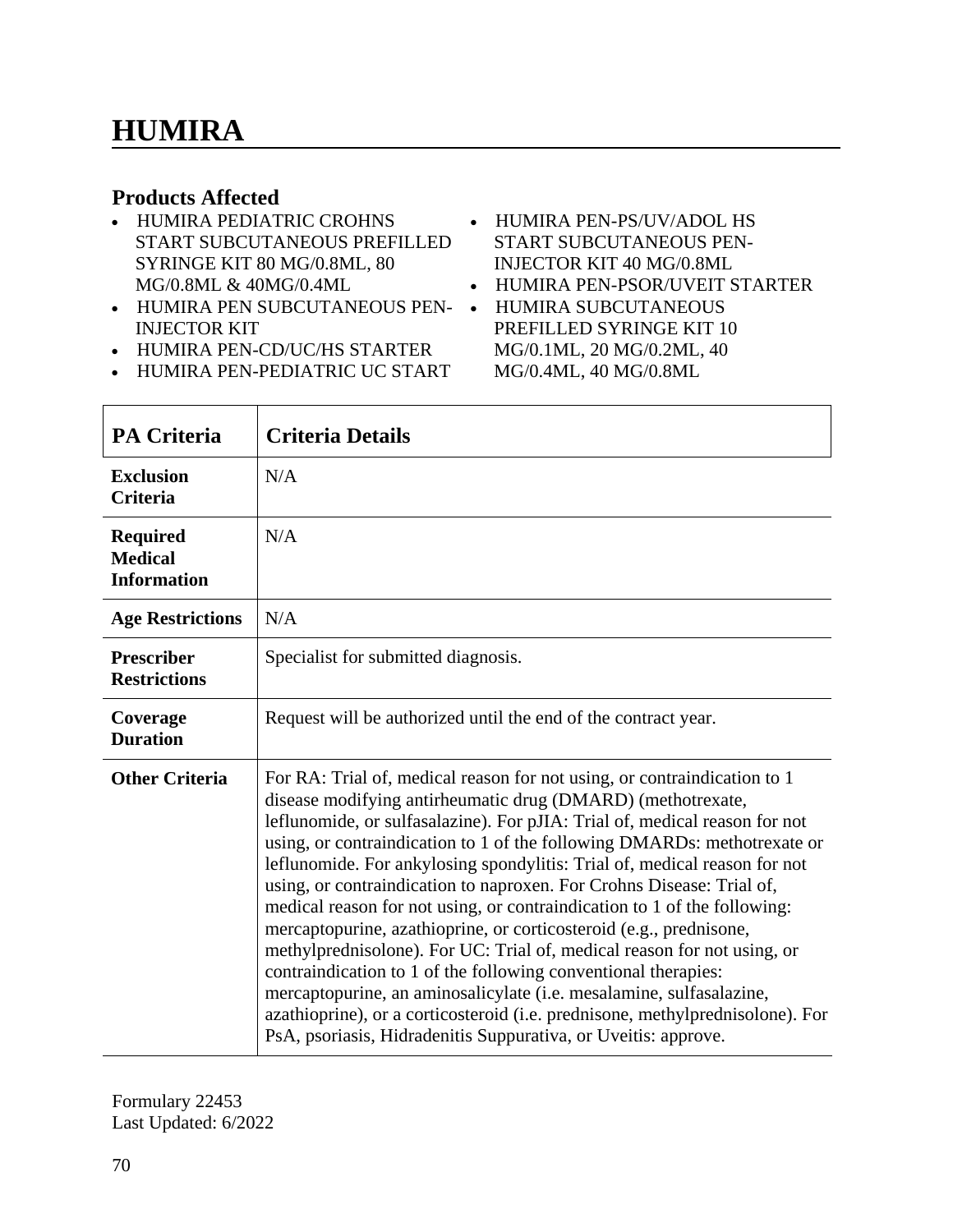| <b>PA Criteria</b>    | <b>Criteria Details</b>             |
|-----------------------|-------------------------------------|
| <b>Indications</b>    | All Medically-accepted Indications. |
| <b>Off-Label Uses</b> | N/A                                 |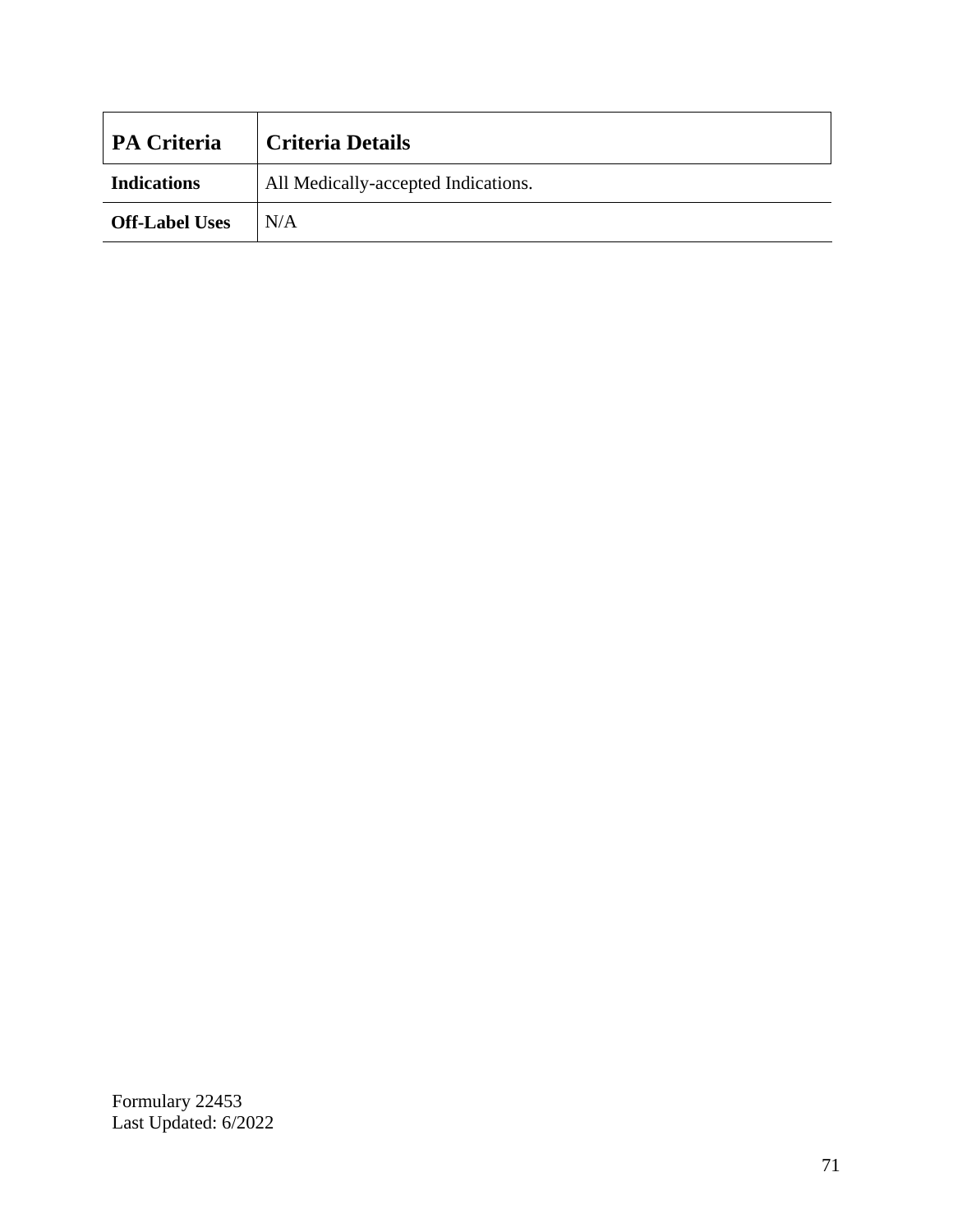# **ICATIBANT**

### **Products Affected**

*icatibant acetate*

| <b>PA Criteria</b>                                      | <b>Criteria Details</b>                                                            |
|---------------------------------------------------------|------------------------------------------------------------------------------------|
| <b>Exclusion</b><br><b>Criteria</b>                     | N/A                                                                                |
| <b>Required</b><br><b>Medical</b><br><b>Information</b> | N/A                                                                                |
| <b>Age Restrictions</b>                                 | N/A                                                                                |
| <b>Prescriber</b><br><b>Restrictions</b>                | Prescriber must be an immunologist, allergist, rheumatologist, or<br>hematologist. |
| Coverage<br><b>Duration</b>                             | Request will be authorized until the end of the contract year.                     |
| <b>Other Criteria</b>                                   | N/A                                                                                |
| <b>Indications</b>                                      | All Medically-accepted Indications.                                                |
| <b>Off-Label Uses</b>                                   | N/A                                                                                |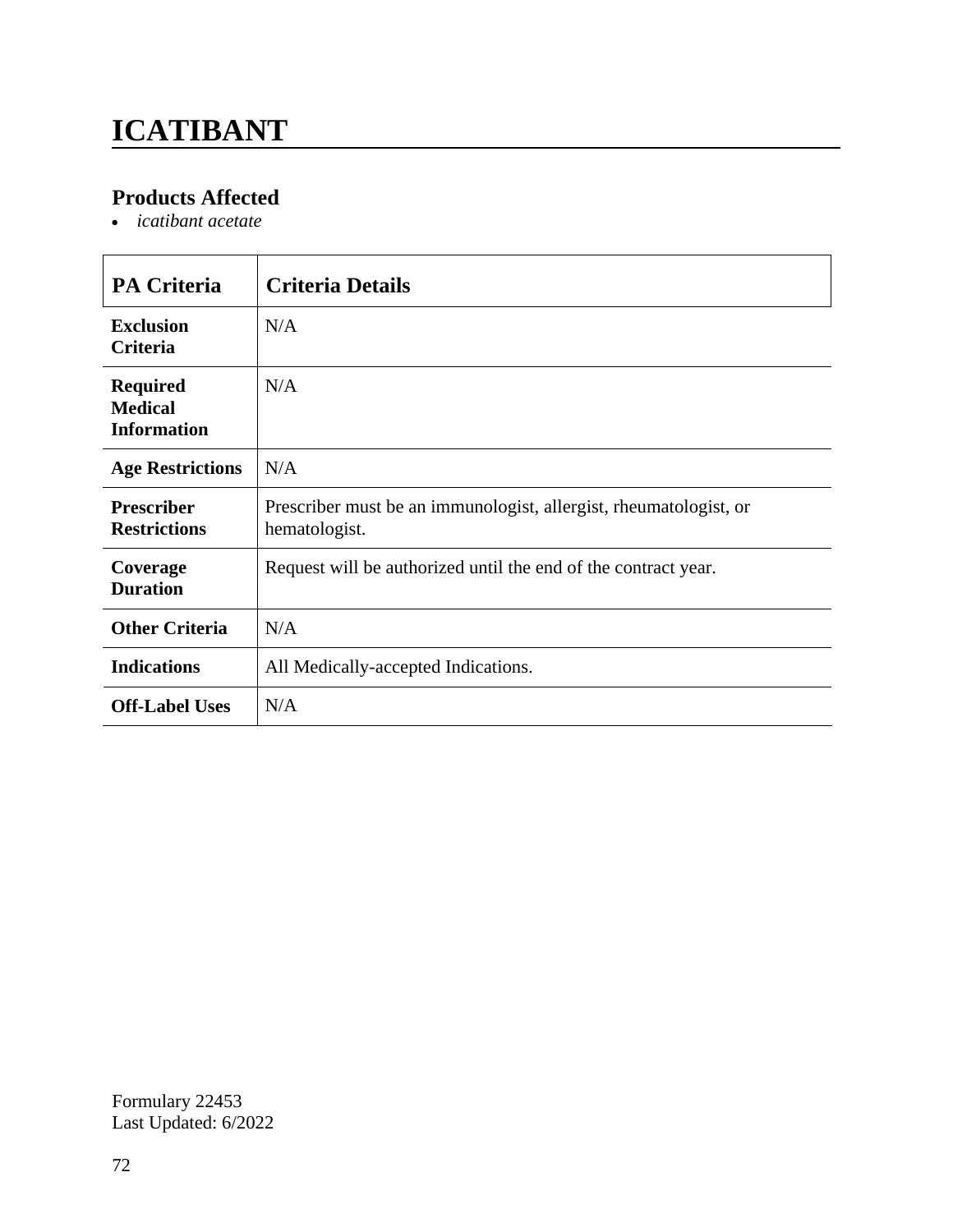#### **Products Affected**

- ILARIS SUBCUTANEOUS SOLUTION

| <b>PA Criteria</b>                                      | <b>Criteria Details</b>                                        |
|---------------------------------------------------------|----------------------------------------------------------------|
| <b>Exclusion</b><br><b>Criteria</b>                     | N/A                                                            |
| <b>Required</b><br><b>Medical</b><br><b>Information</b> | N/A                                                            |
| <b>Age Restrictions</b>                                 | N/A                                                            |
| <b>Prescriber</b><br><b>Restrictions</b>                | Specialist for submitted diagnosis.                            |
| Coverage<br><b>Duration</b>                             | Request will be authorized until the end of the contract year. |
| <b>Other Criteria</b>                                   | For sJIA: approve.                                             |
| <b>Indications</b>                                      | All Medically-accepted Indications.                            |
| <b>Off-Label Uses</b>                                   | N/A                                                            |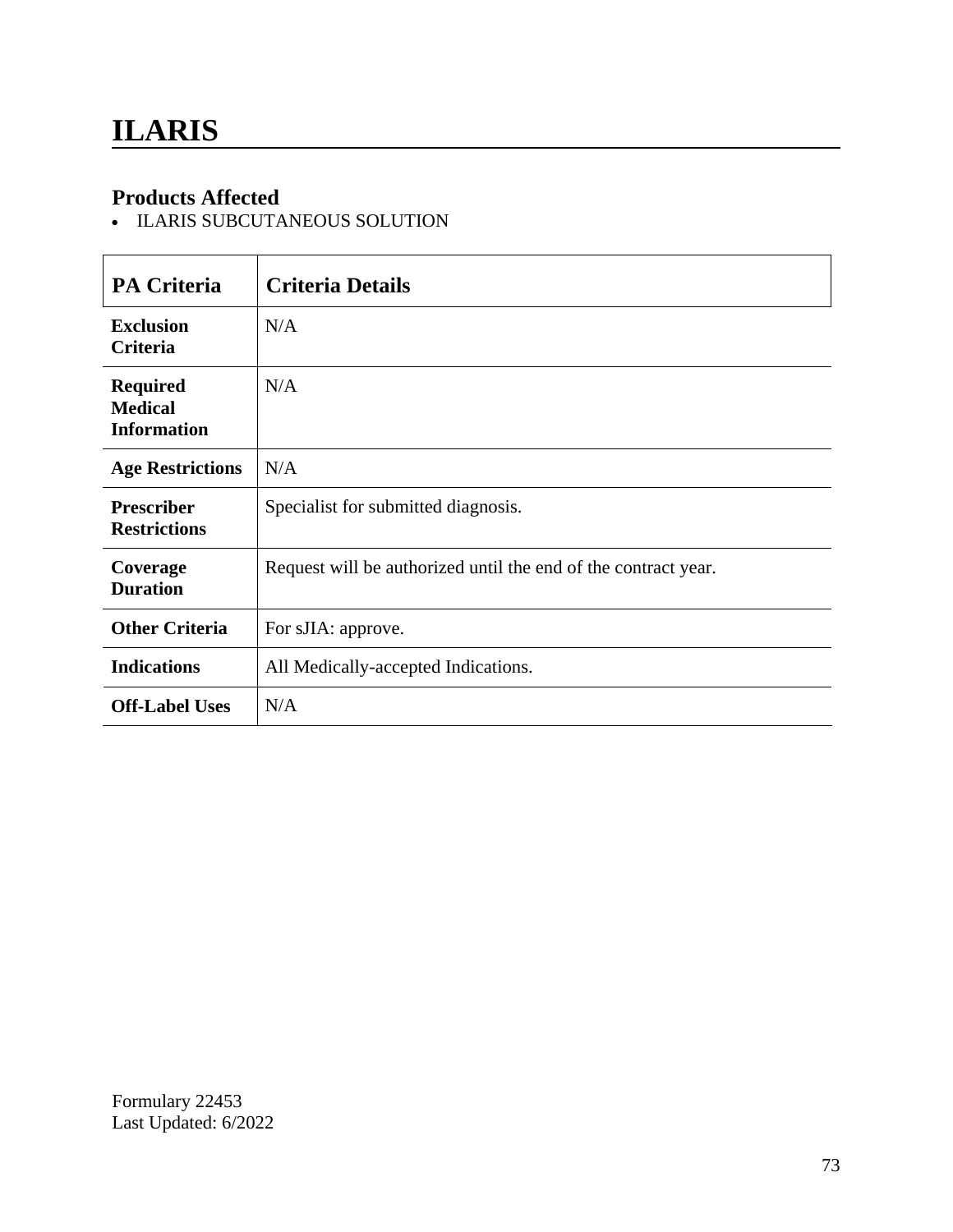#### **Products Affected**

ILUMYA

| <b>PA Criteria</b>                                      | <b>Criteria Details</b>                                                                                                                                                                                                                                        |
|---------------------------------------------------------|----------------------------------------------------------------------------------------------------------------------------------------------------------------------------------------------------------------------------------------------------------------|
| <b>Exclusion</b><br><b>Criteria</b>                     | N/A                                                                                                                                                                                                                                                            |
| <b>Required</b><br><b>Medical</b><br><b>Information</b> | N/A                                                                                                                                                                                                                                                            |
| <b>Age Restrictions</b>                                 | N/A                                                                                                                                                                                                                                                            |
| <b>Prescriber</b><br><b>Restrictions</b>                | Specialist for submitted diagnosis.                                                                                                                                                                                                                            |
| Coverage<br><b>Duration</b>                             | Request will be authorized until the end of the contract year.                                                                                                                                                                                                 |
| <b>Other Criteria</b>                                   | For psoriasis: Either 1) Trial of, medical reason for not using, or<br>contraindication to 2 of the following therapies: Cosentyx, Skyrizi,<br>Tremfya, Enbrel, or Humira, or 2) If utilized within the past 120 days,<br>approve for continuation of therapy. |
| <b>Indications</b>                                      | All Medically-accepted Indications.                                                                                                                                                                                                                            |
| <b>Off-Label Uses</b>                                   | N/A                                                                                                                                                                                                                                                            |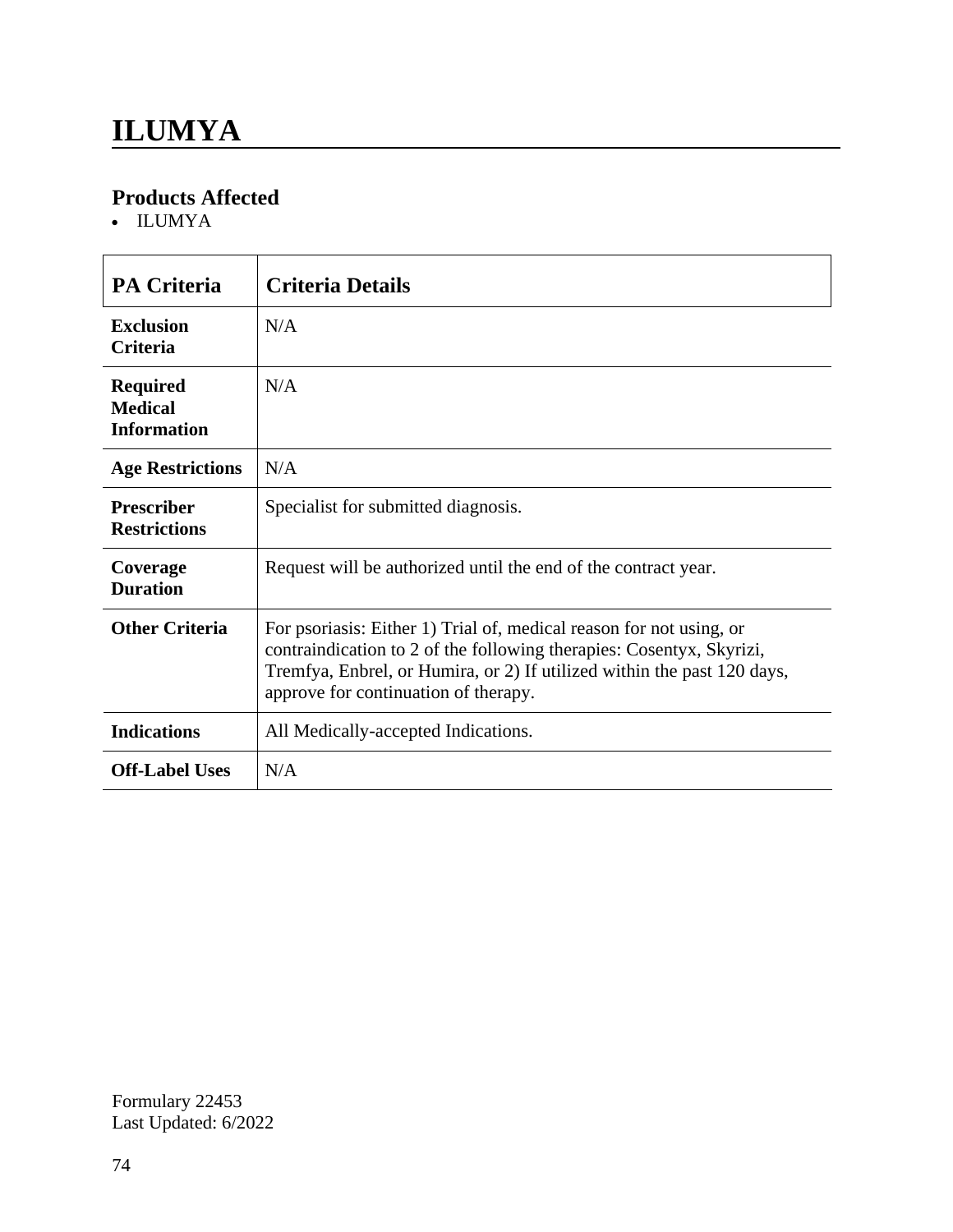### **INCRELEX**

#### **Products Affected**

• INCRELEX

| <b>PA Criteria</b>                                      | <b>Criteria Details</b>                                            |
|---------------------------------------------------------|--------------------------------------------------------------------|
| <b>Exclusion</b><br><b>Criteria</b>                     | N/A                                                                |
| <b>Required</b><br><b>Medical</b><br><b>Information</b> | N/A                                                                |
| <b>Age Restrictions</b>                                 | N/A                                                                |
| <b>Prescriber</b><br><b>Restrictions</b>                | Prescribed by or in consultation with a pediatric endocrinologist. |
| Coverage<br><b>Duration</b>                             | Request will be authorized until the end of the contract year.     |
| <b>Other Criteria</b>                                   | N/A                                                                |
| <b>Indications</b>                                      | All Medically-accepted Indications.                                |
| <b>Off-Label Uses</b>                                   | N/A                                                                |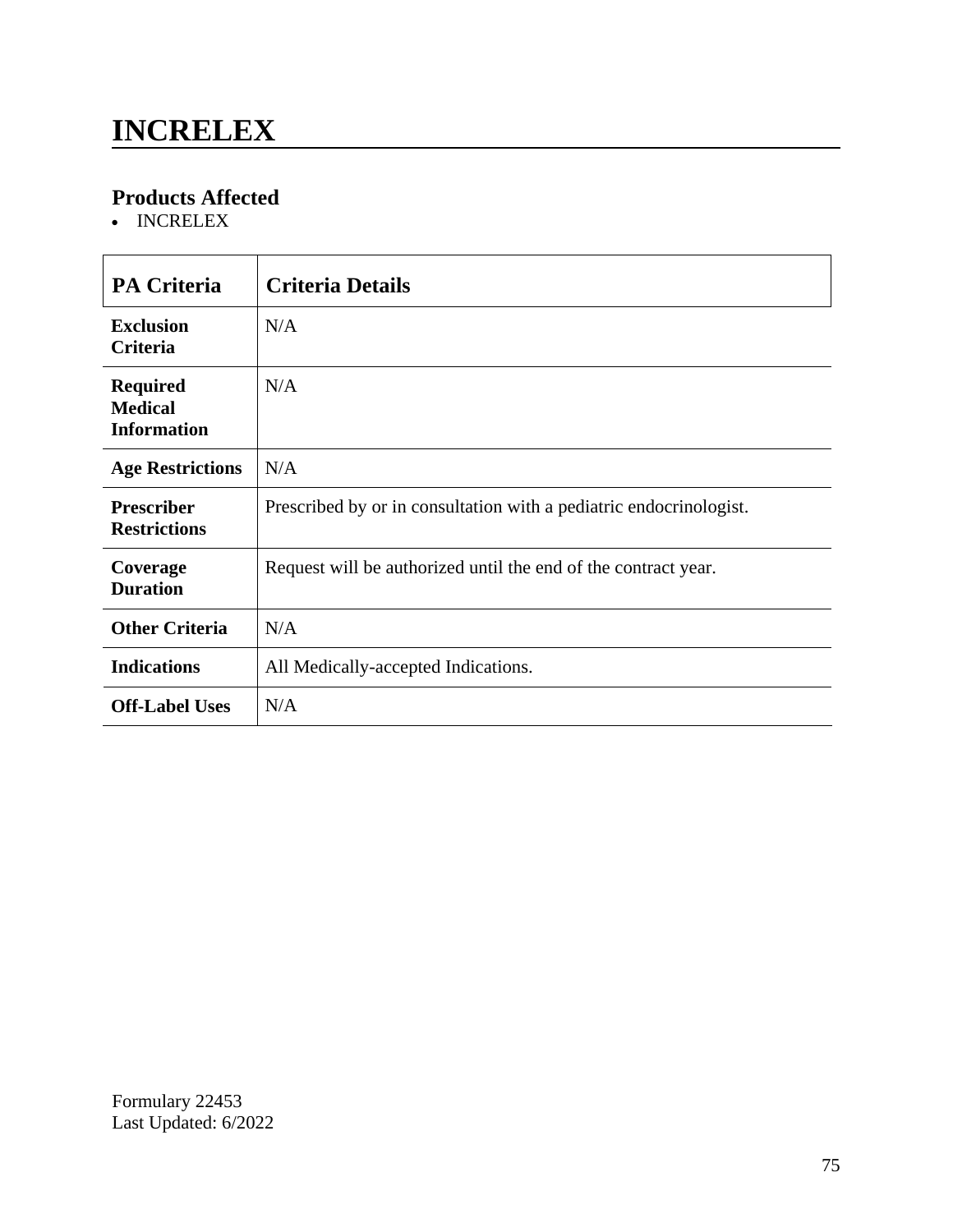### **INTRON-A**

#### **Products Affected**

• INTRON A

| <b>PA Criteria</b>                                      | <b>Criteria Details</b>                                        |
|---------------------------------------------------------|----------------------------------------------------------------|
| <b>Exclusion</b><br>Criteria                            | N/A                                                            |
| <b>Required</b><br><b>Medical</b><br><b>Information</b> | N/A                                                            |
| <b>Age Restrictions</b>                                 | N/A                                                            |
| <b>Prescriber</b><br><b>Restrictions</b>                | N/A                                                            |
| Coverage<br><b>Duration</b>                             | Request will be authorized until the end of the contract year. |
| <b>Other Criteria</b>                                   | N/A                                                            |
| <b>Indications</b>                                      | All Medically-accepted Indications.                            |
| <b>Off-Label Uses</b>                                   | N/A                                                            |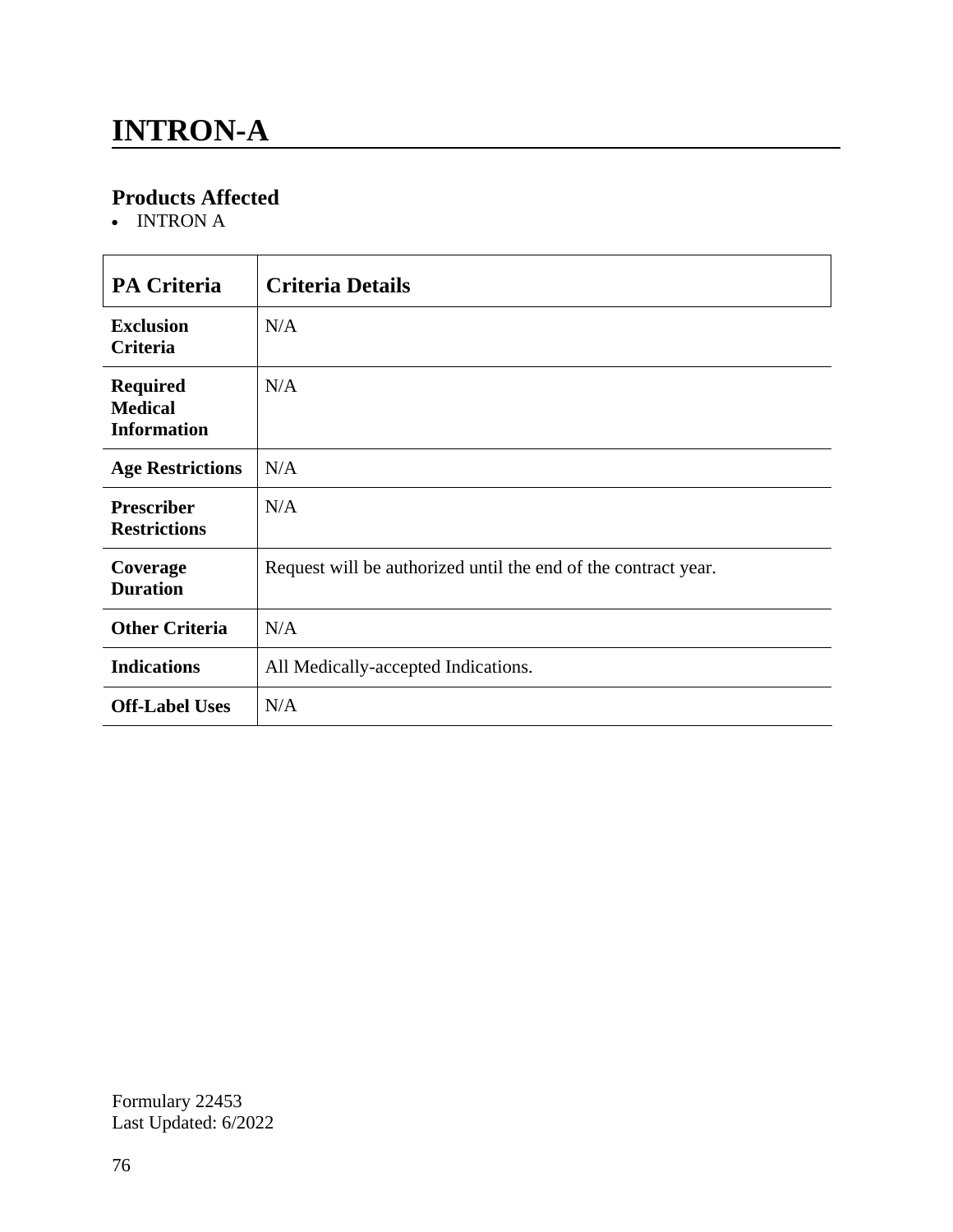#### **Products Affected**

• INVEGA TRINZA INTRAMUSCULAR SUSPENSION PREFILLED SYRINGE

273 MG/0.88ML, 410 MG/1.32ML, 546 MG/1.75ML, 819 MG/2.63ML

| <b>PA Criteria</b>                                      | <b>Criteria Details</b>                                          |
|---------------------------------------------------------|------------------------------------------------------------------|
| <b>Exclusion</b><br>Criteria                            | N/A                                                              |
| <b>Required</b><br><b>Medical</b><br><b>Information</b> | Documented treatment with Invega Sustenna for at least 4 months. |
| <b>Age Restrictions</b>                                 | N/A                                                              |
| <b>Prescriber</b><br><b>Restrictions</b>                | N/A                                                              |
| Coverage<br><b>Duration</b>                             | Request will be authorized until the end of the contract year.   |
| <b>Other Criteria</b>                                   | N/A                                                              |
| <b>Indications</b>                                      | All Medically-accepted Indications.                              |
| <b>Off-Label Uses</b>                                   | N/A                                                              |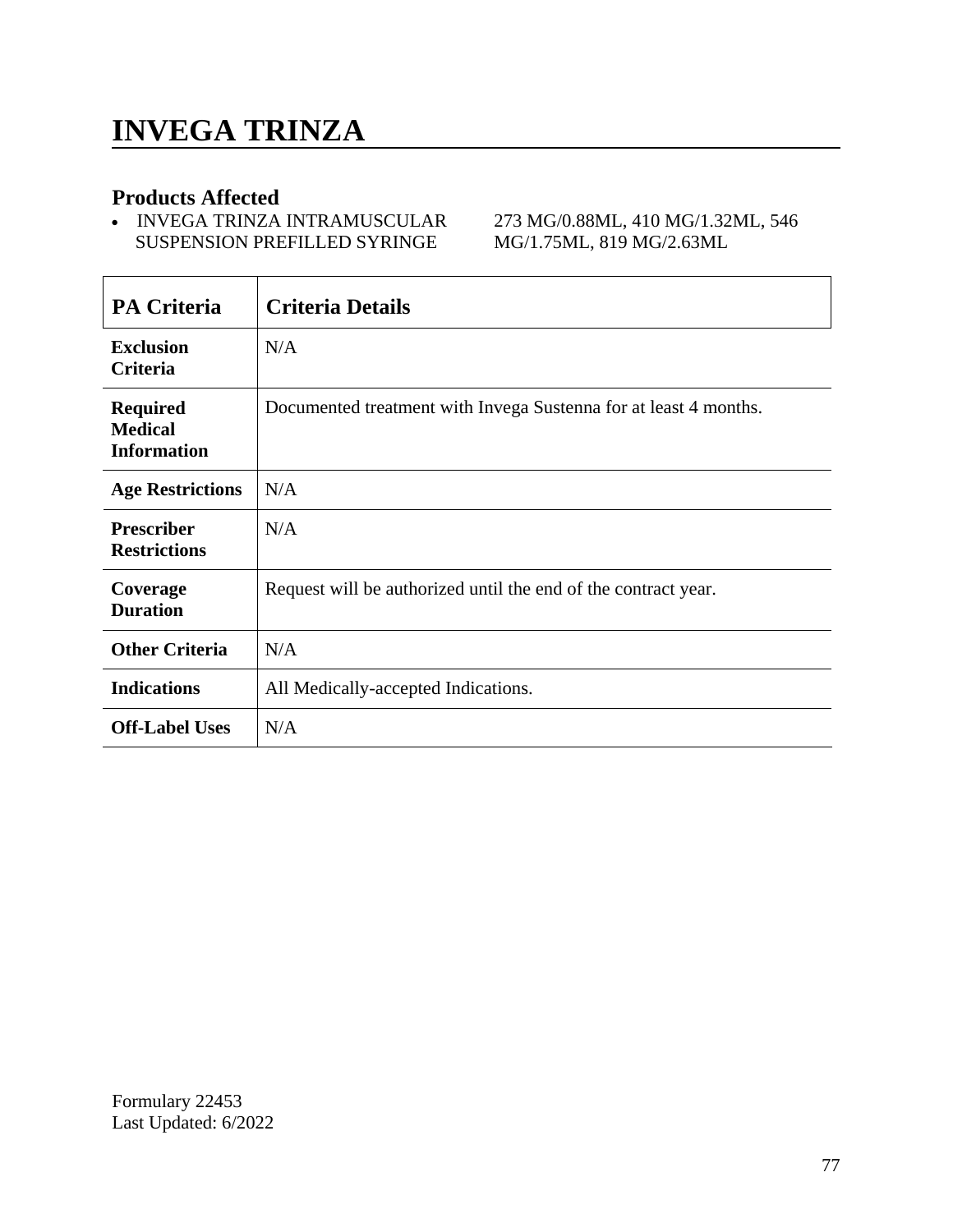# **KALYDECO**

### **Products Affected**

• KALYDECO

| <b>PA Criteria</b>                                      | Criteria Details                                                                        |
|---------------------------------------------------------|-----------------------------------------------------------------------------------------|
| <b>Exclusion</b><br><b>Criteria</b>                     | Combination use with Orkambi, Symdeko, or Trikafta.                                     |
| <b>Required</b><br><b>Medical</b><br><b>Information</b> | Documentation of CFTR gene that is responsive to ivacaftor treatment.                   |
| <b>Age Restrictions</b>                                 | N/A                                                                                     |
| <b>Prescriber</b><br><b>Restrictions</b>                | Prescriber must be a pulmonologist or an expert in the treatment of cystic<br>fibrosis. |
| Coverage<br><b>Duration</b>                             | Request will be authorized until the end of the contract year.                          |
| <b>Other Criteria</b>                                   | N/A                                                                                     |
| <b>Indications</b>                                      | All Medically-accepted Indications.                                                     |
| <b>Off-Label Uses</b>                                   | N/A                                                                                     |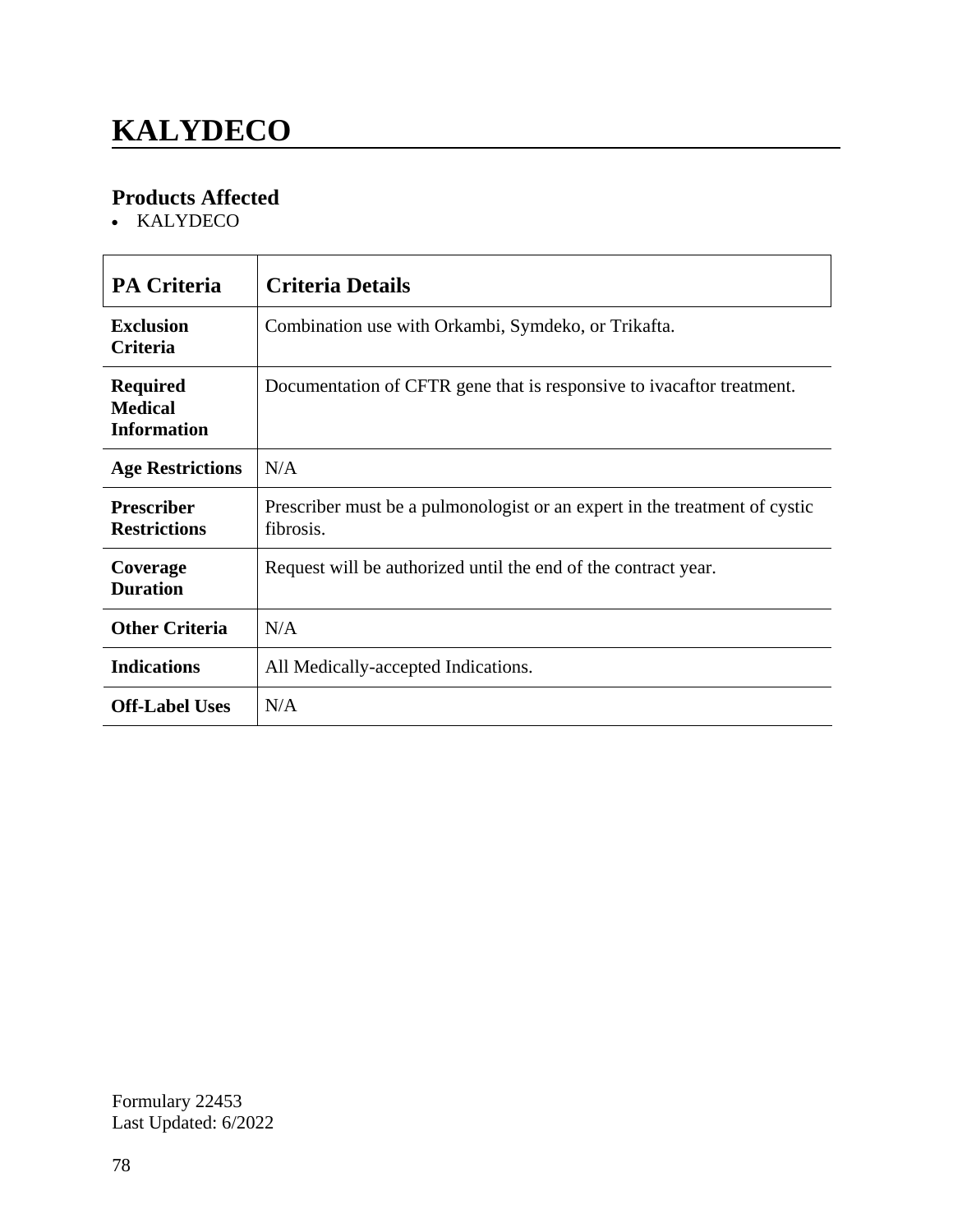### **KEVEYIS**

### **Products Affected**

• KEVEYIS

| <b>PA Criteria</b>                                      | <b>Criteria Details</b>                                                                                                                                                                         |
|---------------------------------------------------------|-------------------------------------------------------------------------------------------------------------------------------------------------------------------------------------------------|
| <b>Exclusion</b><br><b>Criteria</b>                     | N/A                                                                                                                                                                                             |
| <b>Required</b><br><b>Medical</b><br><b>Information</b> | New starts: trial of, contraindication to, or medical reason for not using<br>acetazolamide. Continuation of therapy or reauthorization: documentation<br>of clinical improvement with therapy. |
| <b>Age Restrictions</b>                                 | N/A                                                                                                                                                                                             |
| <b>Prescriber</b><br><b>Restrictions</b>                | Prescribed by or in consultation with a geneticist, neurologist, or<br>endocrinologist.                                                                                                         |
| Coverage<br><b>Duration</b>                             | New starts will be authorized for 2 months. Cont of therapy or reauth until<br>end of contract year.                                                                                            |
| <b>Other Criteria</b>                                   | N/A                                                                                                                                                                                             |
| <b>Indications</b>                                      | All Medically-accepted Indications.                                                                                                                                                             |
| <b>Off-Label Uses</b>                                   | N/A                                                                                                                                                                                             |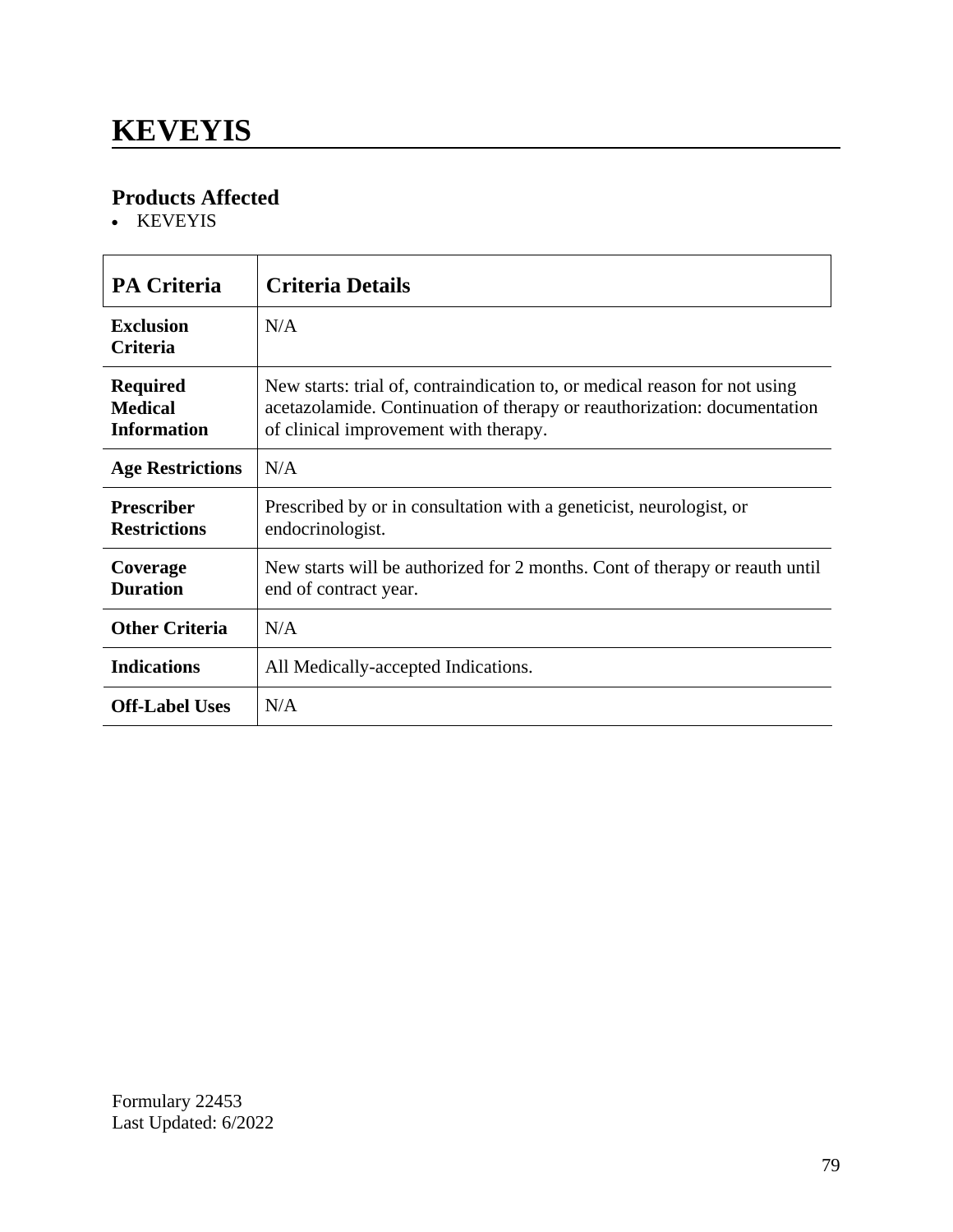### **KEVZARA**

#### **Products Affected**

KEVZARA

| <b>PA Criteria</b>                                      | <b>Criteria Details</b>                                                                                                                                                                                      |
|---------------------------------------------------------|--------------------------------------------------------------------------------------------------------------------------------------------------------------------------------------------------------------|
| <b>Exclusion</b><br>Criteria                            | N/A                                                                                                                                                                                                          |
| <b>Required</b><br><b>Medical</b><br><b>Information</b> | N/A                                                                                                                                                                                                          |
| <b>Age Restrictions</b>                                 | N/A                                                                                                                                                                                                          |
| <b>Prescriber</b><br><b>Restrictions</b>                | Specialist for submitted diagnosis.                                                                                                                                                                          |
| Coverage<br><b>Duration</b>                             | Request will be authorized until the end of the contract year.                                                                                                                                               |
| <b>Other Criteria</b>                                   | For RA: Either 1) Trial of, medical reason for not using, or contraindication<br>to 1 of the following: Enbrel or Humira or 2) If utilized within the past 120<br>days, approve for continuation of therapy. |
| <b>Indications</b>                                      | All Medically-accepted Indications.                                                                                                                                                                          |
| <b>Off-Label Uses</b>                                   | N/A                                                                                                                                                                                                          |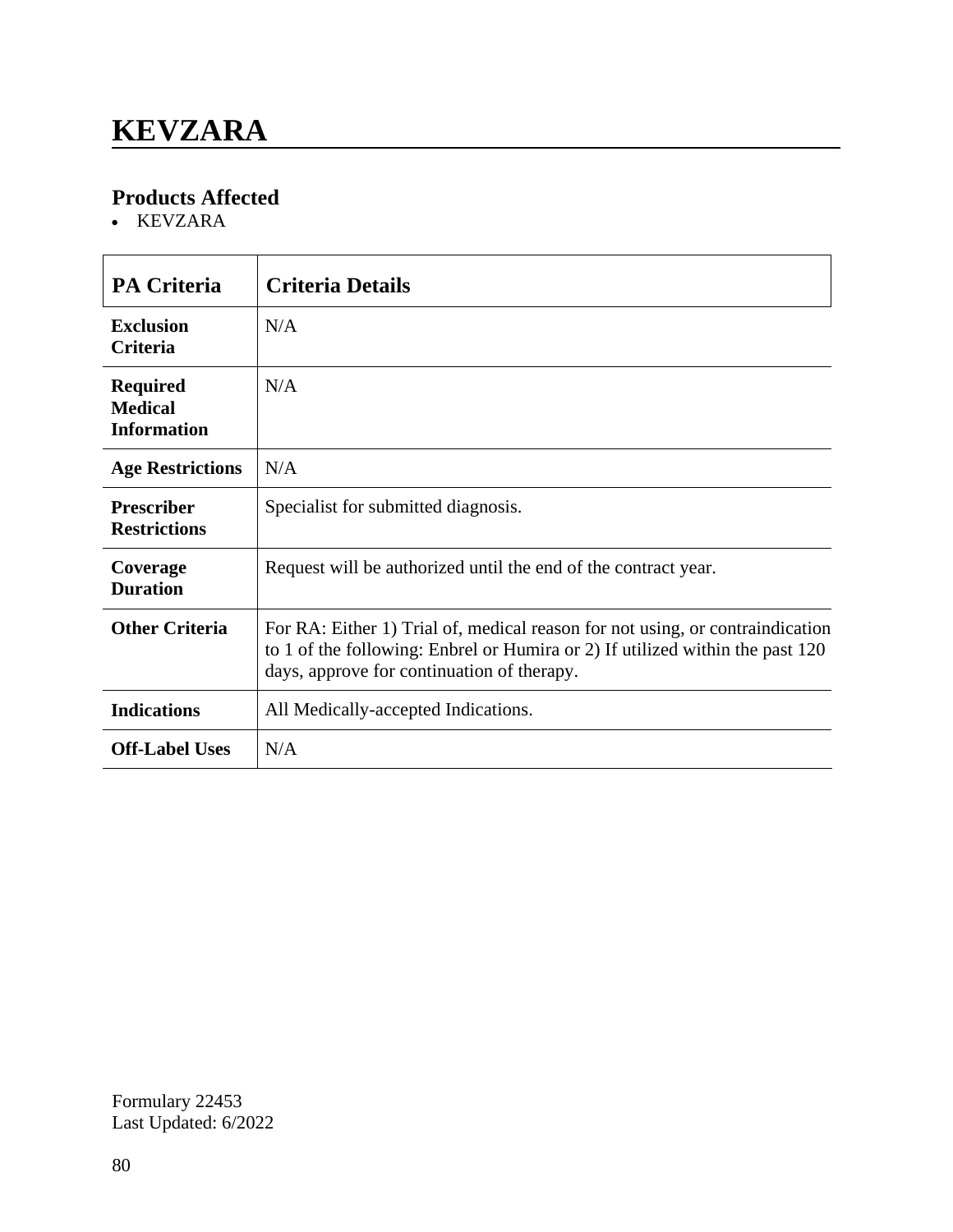### **Products Affected**

- KINERET SUBCUTANEOUS SOLUTION PREFILLED SYRINGE

| <b>PA Criteria</b>                                      | <b>Criteria Details</b>                                                                                                                                                                                      |
|---------------------------------------------------------|--------------------------------------------------------------------------------------------------------------------------------------------------------------------------------------------------------------|
| <b>Exclusion</b><br><b>Criteria</b>                     | N/A                                                                                                                                                                                                          |
| <b>Required</b><br><b>Medical</b><br><b>Information</b> | N/A                                                                                                                                                                                                          |
| <b>Age Restrictions</b>                                 | N/A                                                                                                                                                                                                          |
| <b>Prescriber</b><br><b>Restrictions</b>                | Specialist for submitted diagnosis.                                                                                                                                                                          |
| Coverage<br><b>Duration</b>                             | Request will be authorized until the end of the contract year.                                                                                                                                               |
| <b>Other Criteria</b>                                   | For RA: Either 1) Trial of, medical reason for not using, or contraindication<br>to 1 of the following: Enbrel or Humira or 2) If utilized within the past 120<br>days, approve for continuation of therapy. |
| <b>Indications</b>                                      | All Medically-accepted Indications.                                                                                                                                                                          |
| <b>Off-Label Uses</b>                                   | N/A                                                                                                                                                                                                          |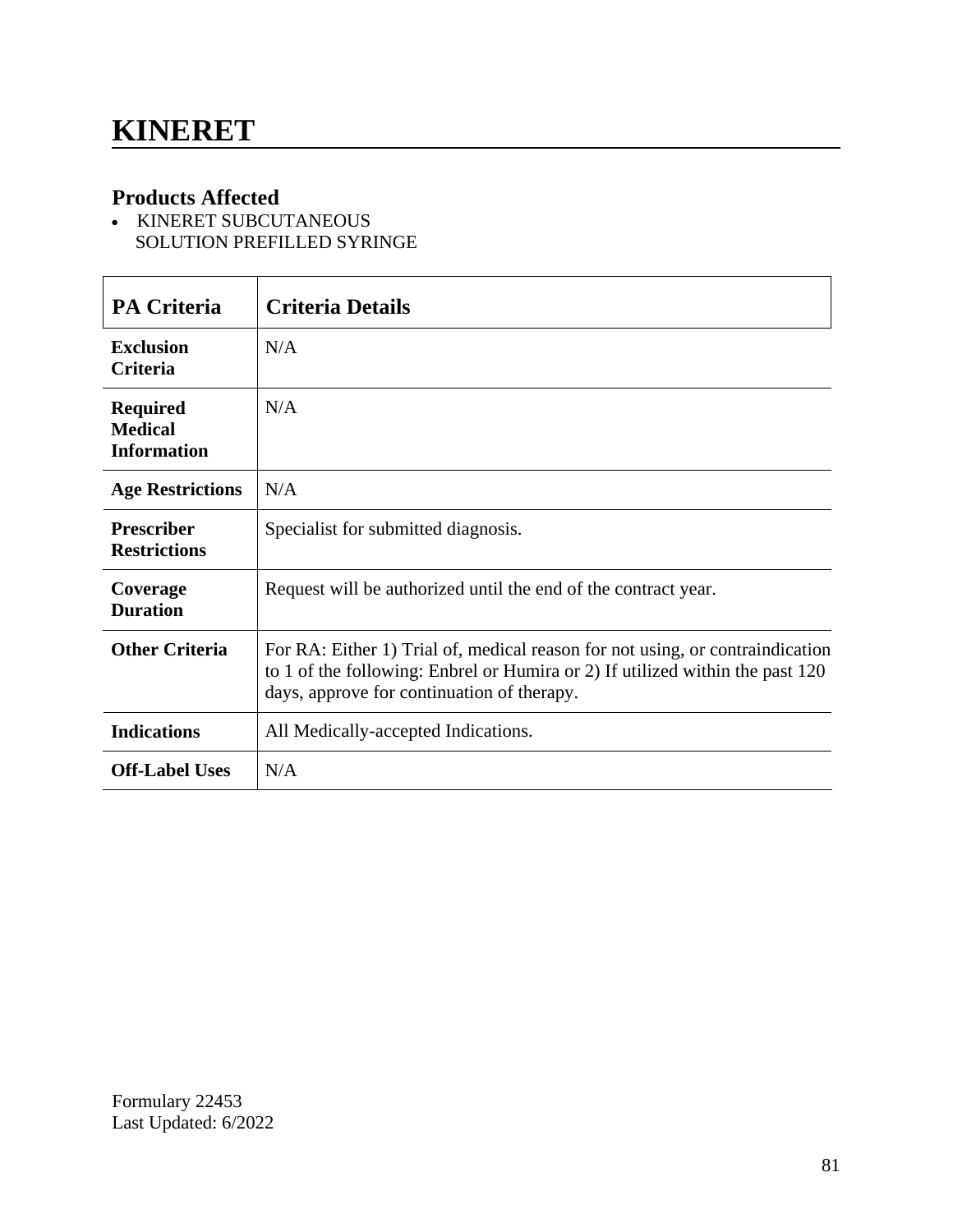### **KORLYM**

### **Products Affected**

KORLYM

| <b>PA Criteria</b>                                      | <b>Criteria Details</b>                                                                                                                                                                                                                      |
|---------------------------------------------------------|----------------------------------------------------------------------------------------------------------------------------------------------------------------------------------------------------------------------------------------------|
| <b>Exclusion</b><br><b>Criteria</b>                     | For all members patient must not be currently on simvastatin, lovastatin,<br>cyclosporine, dihydroergotamine, ergotamine, fentanyl, pimozide,<br>quinidine, sirolimus, and tacrolimus.                                                       |
| <b>Required</b><br><b>Medical</b><br><b>Information</b> | Reviewer will verify available claim history to confirm member is not<br>taking simvastatin, lovastatin, cyclosporine, dihydroergotamine,<br>ergotamine, fentanyl, pimozide, quinidine, sirolimus or tacrolimus<br>concurrently with Korlym. |
| <b>Age Restrictions</b>                                 | N/A                                                                                                                                                                                                                                          |
| <b>Prescriber</b><br><b>Restrictions</b>                | N/A                                                                                                                                                                                                                                          |
| Coverage<br><b>Duration</b>                             | Request will be authorized until the end of the contract year.                                                                                                                                                                               |
| <b>Other Criteria</b>                                   | N/A                                                                                                                                                                                                                                          |
| <b>Indications</b>                                      | All Medically-accepted Indications.                                                                                                                                                                                                          |
| <b>Off-Label Uses</b>                                   | N/A                                                                                                                                                                                                                                          |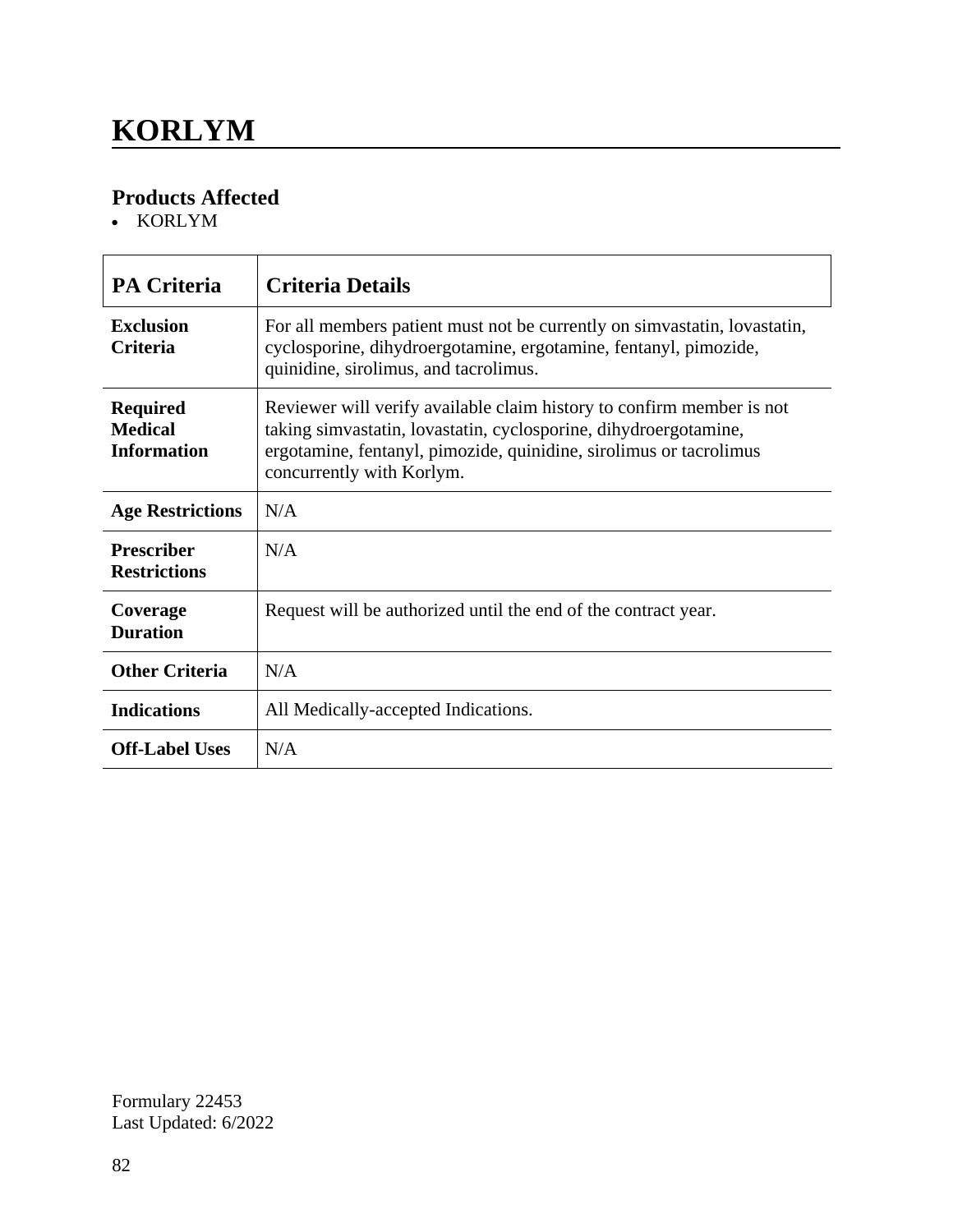### **KYNMOBI**

### **Products Affected**

• KYNMOBI

| <b>PA Criteria</b>                                      | <b>Criteria Details</b>                                                                                                                                                                                                                                                                                                                                     |
|---------------------------------------------------------|-------------------------------------------------------------------------------------------------------------------------------------------------------------------------------------------------------------------------------------------------------------------------------------------------------------------------------------------------------------|
| <b>Exclusion</b><br><b>Criteria</b>                     | Kynmobi (apomorphine hydrochloride) is contraindicated in concomitant<br>use with serotonin 5-HT3 receptor antagonists.                                                                                                                                                                                                                                     |
| <b>Required</b><br><b>Medical</b><br><b>Information</b> | Reviewer will verify available patient claim history to confirm patient is<br>not using 5-HT3 receptor antagonists. For Parkinsons: trial of,<br>contraindication to, or medical reason for not using two formulary<br>alternatives such as entacapone, tolcapone, rasagiline, selegiline,<br>carbidopa/levodopa, bromocriptine, pramipexole or ropinirole. |
| <b>Age Restrictions</b>                                 | N/A                                                                                                                                                                                                                                                                                                                                                         |
| <b>Prescriber</b><br><b>Restrictions</b>                | Prescribed by or in consultation with a neurologist.                                                                                                                                                                                                                                                                                                        |
| Coverage<br><b>Duration</b>                             | Request will be authorized until the end of the contract year.                                                                                                                                                                                                                                                                                              |
| <b>Other Criteria</b>                                   | N/A                                                                                                                                                                                                                                                                                                                                                         |
| <b>Indications</b>                                      | All Medically-accepted Indications.                                                                                                                                                                                                                                                                                                                         |
| <b>Off-Label Uses</b>                                   | N/A                                                                                                                                                                                                                                                                                                                                                         |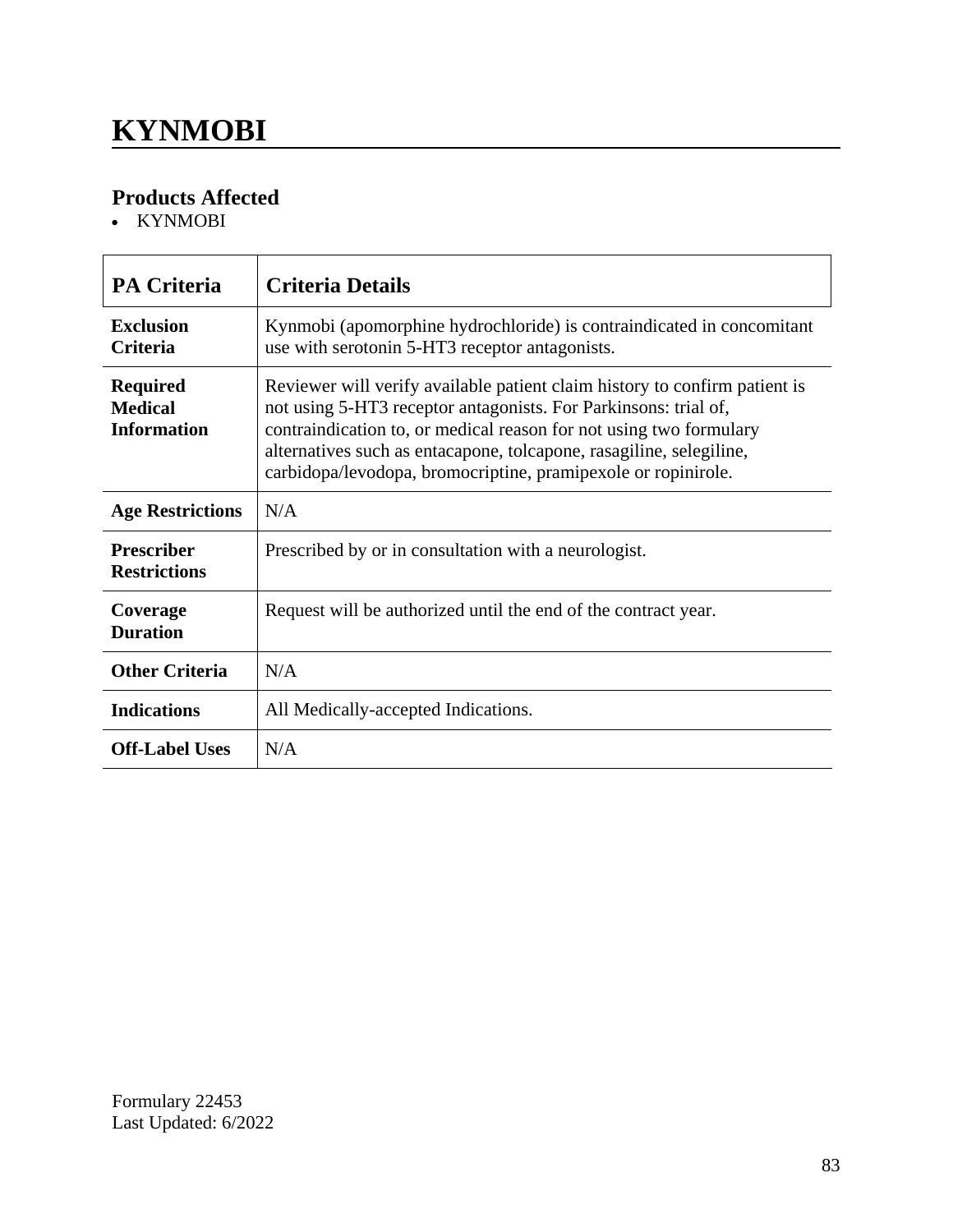### **LAMPIT**

#### **Products Affected**

LAMPIT

| <b>PA Criteria</b>                                      | <b>Criteria Details</b>                                                |
|---------------------------------------------------------|------------------------------------------------------------------------|
| <b>Exclusion</b><br><b>Criteria</b>                     | N/A                                                                    |
| <b>Required</b><br><b>Medical</b><br><b>Information</b> | N/A                                                                    |
| <b>Age Restrictions</b>                                 | N/A                                                                    |
| <b>Prescriber</b><br><b>Restrictions</b>                | Documentation of a consultation with an infectious disease specialist. |
| Coverage<br><b>Duration</b>                             | Request will be authorized for 90 days.                                |
| <b>Other Criteria</b>                                   | N/A                                                                    |
| <b>Indications</b>                                      | All Medically-accepted Indications.                                    |
| <b>Off-Label Uses</b>                                   | N/A                                                                    |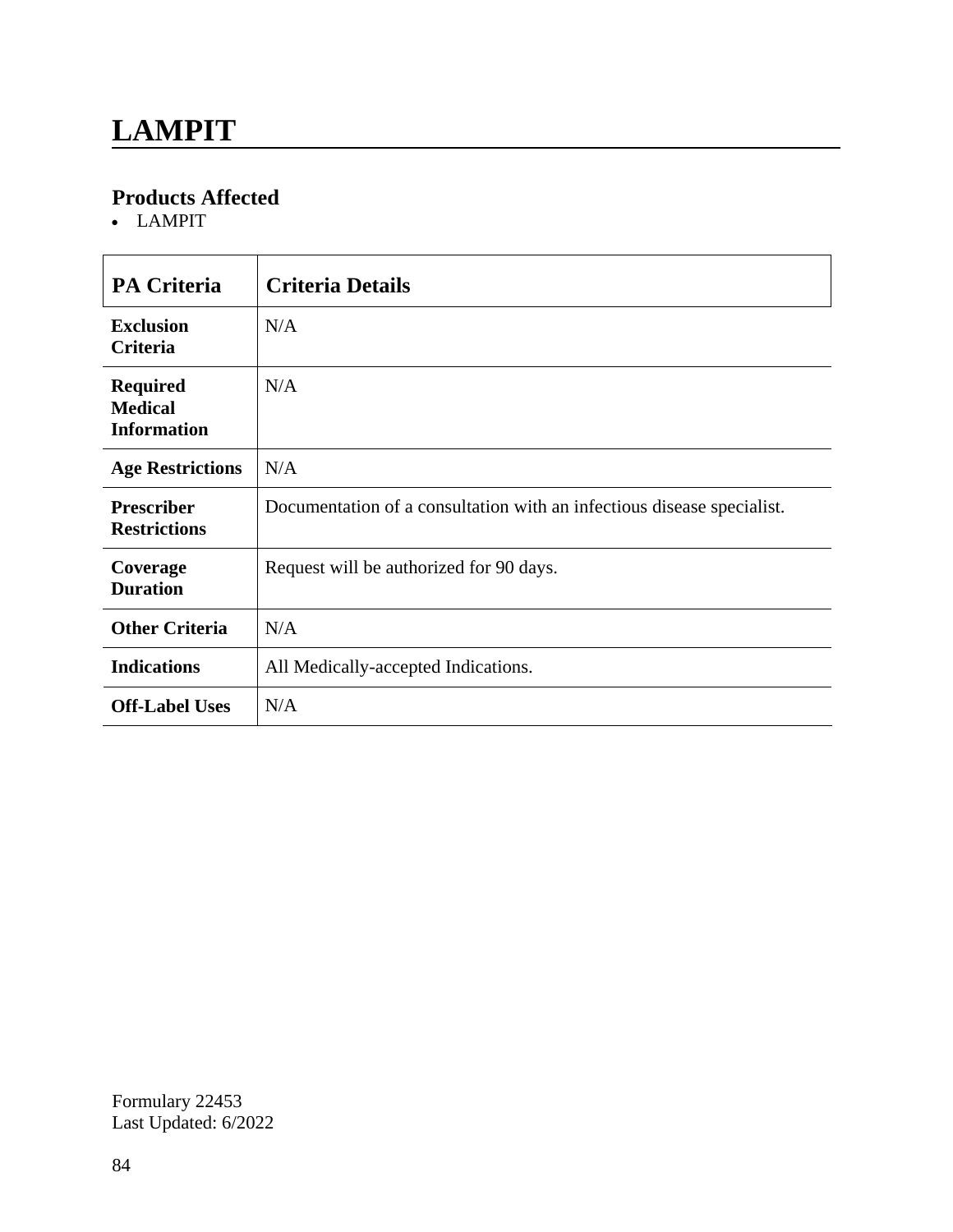### **LIVMARLI**

### **Products Affected**

LIVMARLI

| <b>PA Criteria</b>                                      | <b>Criteria Details</b>                                                                                                                                                                                                                                                                                                                                                                                                                                                                                                                                                                                                                                                                                                                                                                                                                                    |
|---------------------------------------------------------|------------------------------------------------------------------------------------------------------------------------------------------------------------------------------------------------------------------------------------------------------------------------------------------------------------------------------------------------------------------------------------------------------------------------------------------------------------------------------------------------------------------------------------------------------------------------------------------------------------------------------------------------------------------------------------------------------------------------------------------------------------------------------------------------------------------------------------------------------------|
| <b>Exclusion</b><br><b>Criteria</b>                     | N/A                                                                                                                                                                                                                                                                                                                                                                                                                                                                                                                                                                                                                                                                                                                                                                                                                                                        |
| <b>Required</b><br><b>Medical</b><br><b>Information</b> | N/A                                                                                                                                                                                                                                                                                                                                                                                                                                                                                                                                                                                                                                                                                                                                                                                                                                                        |
| <b>Age Restrictions</b>                                 | N/A                                                                                                                                                                                                                                                                                                                                                                                                                                                                                                                                                                                                                                                                                                                                                                                                                                                        |
| <b>Prescriber</b><br><b>Restrictions</b>                | Prescribed by or in consultation with a gastroenterologist or hepatologist.                                                                                                                                                                                                                                                                                                                                                                                                                                                                                                                                                                                                                                                                                                                                                                                |
| Coverage<br><b>Duration</b>                             | New starts will be authorized for 6 months. Cont of therapy or reauth until<br>end of contract year.                                                                                                                                                                                                                                                                                                                                                                                                                                                                                                                                                                                                                                                                                                                                                       |
| <b>Other Criteria</b>                                   | For new starts: 1) Trial of, contraindication to, or medical reason for not<br>using both of the following: cholestyramine AND rifampin. 2) Prescriber<br>attests that the member has cholestasis 3) Baseline serum bile acid level is<br>provided. 4) Documentation of patients weight. For continuation of therapy<br>or reauthorization: 1) Documentation submitted indicating the member has<br>had all of the following: an improvement in pruritis (e.g. improved<br>observed scratching, decreased sleep disturbances/nighttime awakenings<br>due to scratching, etc.) AND reduction in serum bile acid level from<br>baseline. 2) Prescriber attests that patient has had no evidence of hepatic<br>decompensation (e.g. variceal hemorrhage, ascites, hepatic encephalopathy,<br>portal hypertension, etc.). 3) Documentation of patients weight. |
| <b>Indications</b>                                      | All Medically-accepted Indications.                                                                                                                                                                                                                                                                                                                                                                                                                                                                                                                                                                                                                                                                                                                                                                                                                        |
| <b>Off-Label Uses</b>                                   | N/A                                                                                                                                                                                                                                                                                                                                                                                                                                                                                                                                                                                                                                                                                                                                                                                                                                                        |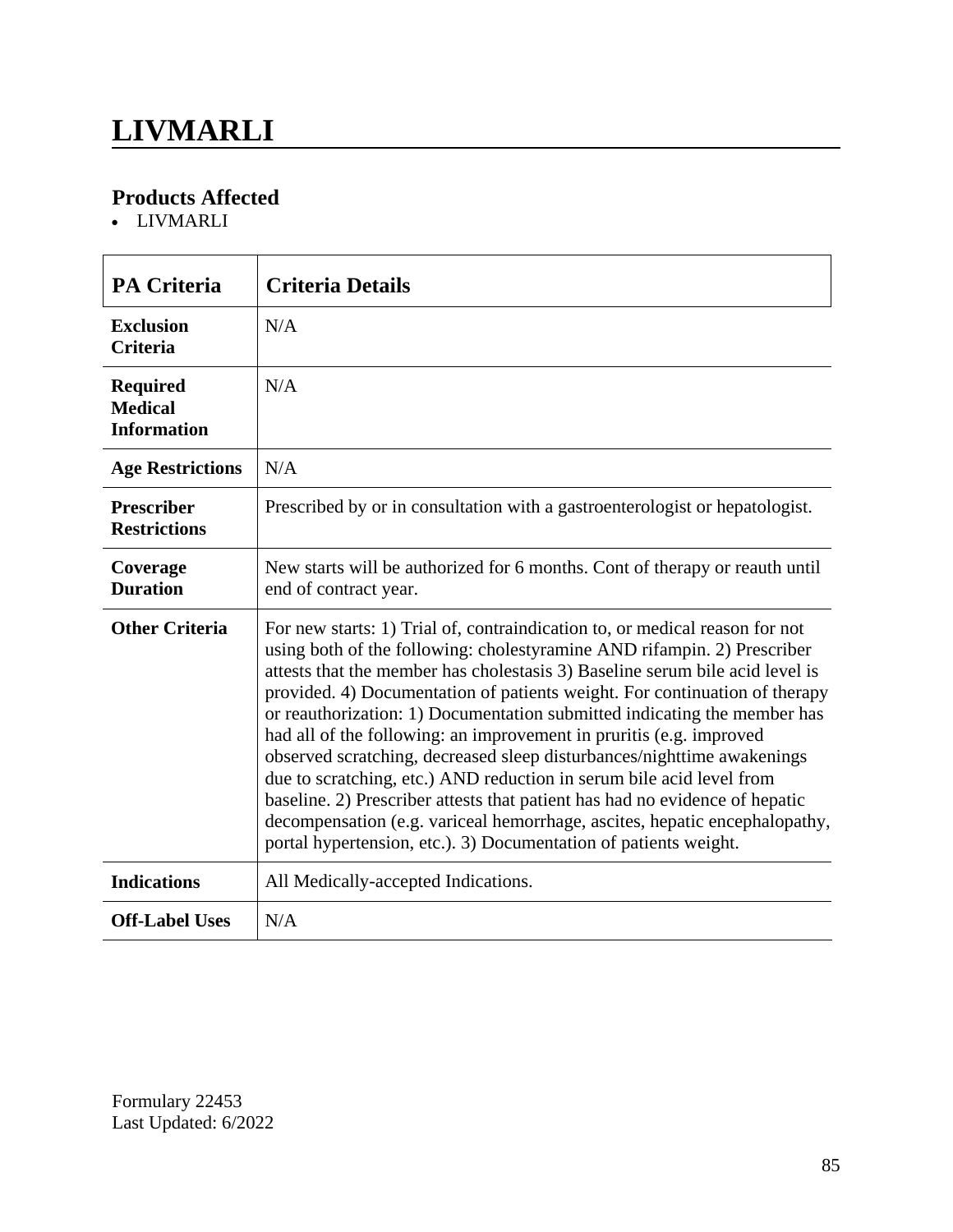# **LUCEMYRA**

### **Products Affected**

• LUCEMYRA

| <b>PA Criteria</b>                                      | <b>Criteria Details</b>                                                                                                                                                                                                 |
|---------------------------------------------------------|-------------------------------------------------------------------------------------------------------------------------------------------------------------------------------------------------------------------------|
| <b>Exclusion</b><br><b>Criteria</b>                     | N/A                                                                                                                                                                                                                     |
| <b>Required</b><br><b>Medical</b><br><b>Information</b> | For initial therapy, patient must have documented trial of, contraindication<br>to, or medical reason for not using clonidine. Reauthorization criteria: chart<br>notes that show positive response to prior treatment. |
| <b>Age Restrictions</b>                                 | N/A                                                                                                                                                                                                                     |
| <b>Prescriber</b><br><b>Restrictions</b>                | N/A                                                                                                                                                                                                                     |
| Coverage<br><b>Duration</b>                             | Request will be authorized for 14 days.                                                                                                                                                                                 |
| <b>Other Criteria</b>                                   | N/A                                                                                                                                                                                                                     |
| <b>Indications</b>                                      | All Medically-accepted Indications.                                                                                                                                                                                     |
| <b>Off-Label Uses</b>                                   | N/A                                                                                                                                                                                                                     |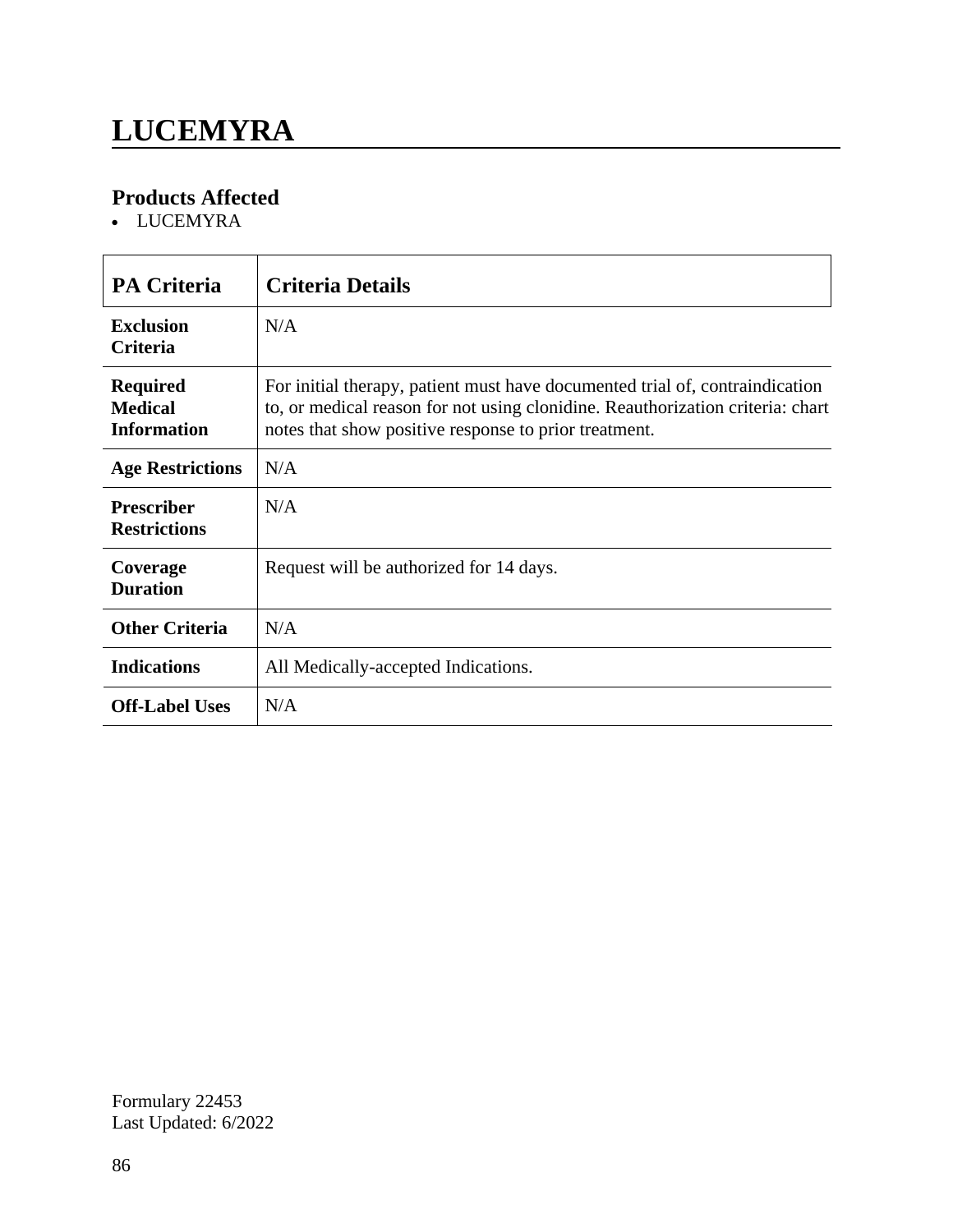### **LUPKYNIS**

#### **Products Affected**

LUPKYNIS

| <b>PA Criteria</b>                                      | <b>Criteria Details</b>                                                                                                                                                                                                                                                                                                                                                                                                                                                                                                                                              |
|---------------------------------------------------------|----------------------------------------------------------------------------------------------------------------------------------------------------------------------------------------------------------------------------------------------------------------------------------------------------------------------------------------------------------------------------------------------------------------------------------------------------------------------------------------------------------------------------------------------------------------------|
| <b>Exclusion</b><br><b>Criteria</b>                     | Concurrent use with cyclophosphamide.                                                                                                                                                                                                                                                                                                                                                                                                                                                                                                                                |
| <b>Required</b><br><b>Medical</b><br><b>Information</b> | N/A                                                                                                                                                                                                                                                                                                                                                                                                                                                                                                                                                                  |
| <b>Age Restrictions</b>                                 | N/A                                                                                                                                                                                                                                                                                                                                                                                                                                                                                                                                                                  |
| <b>Prescriber</b><br><b>Restrictions</b>                | Prescriber must be rheumatologist, nephrologist, or other specialist in the<br>treatment of autoimmune disorders.                                                                                                                                                                                                                                                                                                                                                                                                                                                    |
| Coverage<br><b>Duration</b>                             | New starts: 6 months. Cont. of therapy or reauthorization: until end of<br>contract year.                                                                                                                                                                                                                                                                                                                                                                                                                                                                            |
| <b>Other Criteria</b>                                   | For new starts: 1) Documentation of urine protein/creatinine ratio (UPCR),<br>2) Documentation that the member has a baseline eGFR greater than 45<br>mL/min/1.73m2 or that benefit outweighs risk of using this medication at<br>current eGFR, and 3) Concurrent use of or medical reason for not using<br>background immunosuppressive therapy regimen. For continuation of<br>therapy or reauthorization: Documentation of improvement in renal<br>function (i.e. reduction in UPCR or no confirmed decrease from baseline<br>eGFR greater than or equal to 20%). |
| <b>Indications</b>                                      | All Medically-accepted Indications.                                                                                                                                                                                                                                                                                                                                                                                                                                                                                                                                  |
| <b>Off-Label Uses</b>                                   | N/A                                                                                                                                                                                                                                                                                                                                                                                                                                                                                                                                                                  |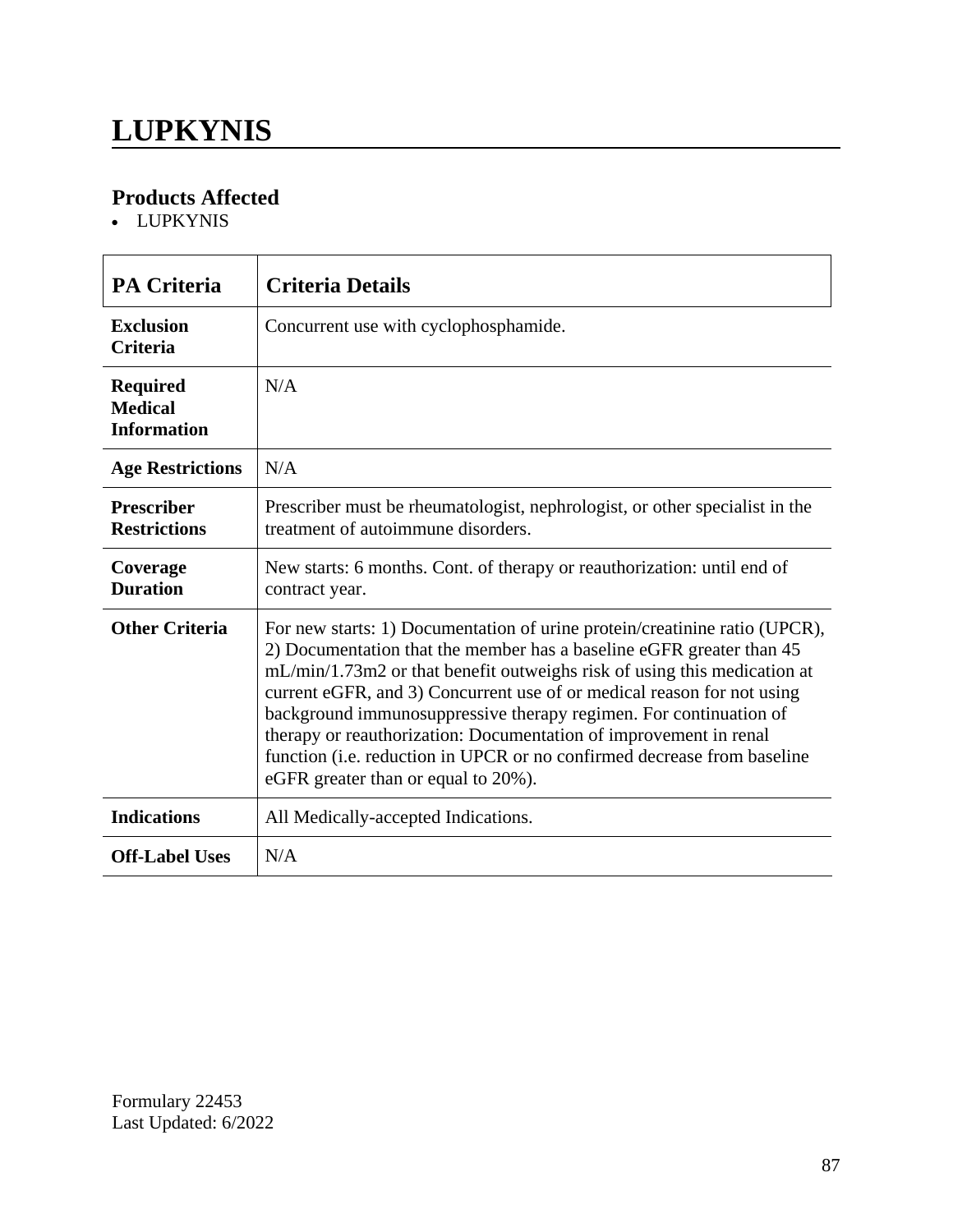### **LYBALVI**

#### **Products Affected**

*lybalvi*

| <b>PA Criteria</b>                                      | <b>Criteria Details</b>                                                                                                                                                                                                                                                                                                                                                                                   |
|---------------------------------------------------------|-----------------------------------------------------------------------------------------------------------------------------------------------------------------------------------------------------------------------------------------------------------------------------------------------------------------------------------------------------------------------------------------------------------|
| <b>Exclusion</b><br><b>Criteria</b>                     | Concomitant use with opioids.                                                                                                                                                                                                                                                                                                                                                                             |
| <b>Required</b><br><b>Medical</b><br><b>Information</b> | N/A                                                                                                                                                                                                                                                                                                                                                                                                       |
| <b>Age Restrictions</b>                                 | N/A                                                                                                                                                                                                                                                                                                                                                                                                       |
| <b>Prescriber</b><br><b>Restrictions</b>                | N/A                                                                                                                                                                                                                                                                                                                                                                                                       |
| Coverage<br><b>Duration</b>                             | Request will be authorized until the end of the contract year.                                                                                                                                                                                                                                                                                                                                            |
| <b>Other Criteria</b>                                   | 1) Attestation from the provider that the member has had an opioid-free<br>period of a minimum of 7 days after last use of shorting-acting opioids and<br>14 days from last use of long-acting opioids before initiating Lybalvi, AND<br>2) Documented trial of, contraindication to, or medical reason for not using<br>at least two generic antipsychotics, one of which must be generic<br>olanzapine. |
| <b>Indications</b>                                      | All Medically-accepted Indications.                                                                                                                                                                                                                                                                                                                                                                       |
| <b>Off-Label Uses</b>                                   | N/A                                                                                                                                                                                                                                                                                                                                                                                                       |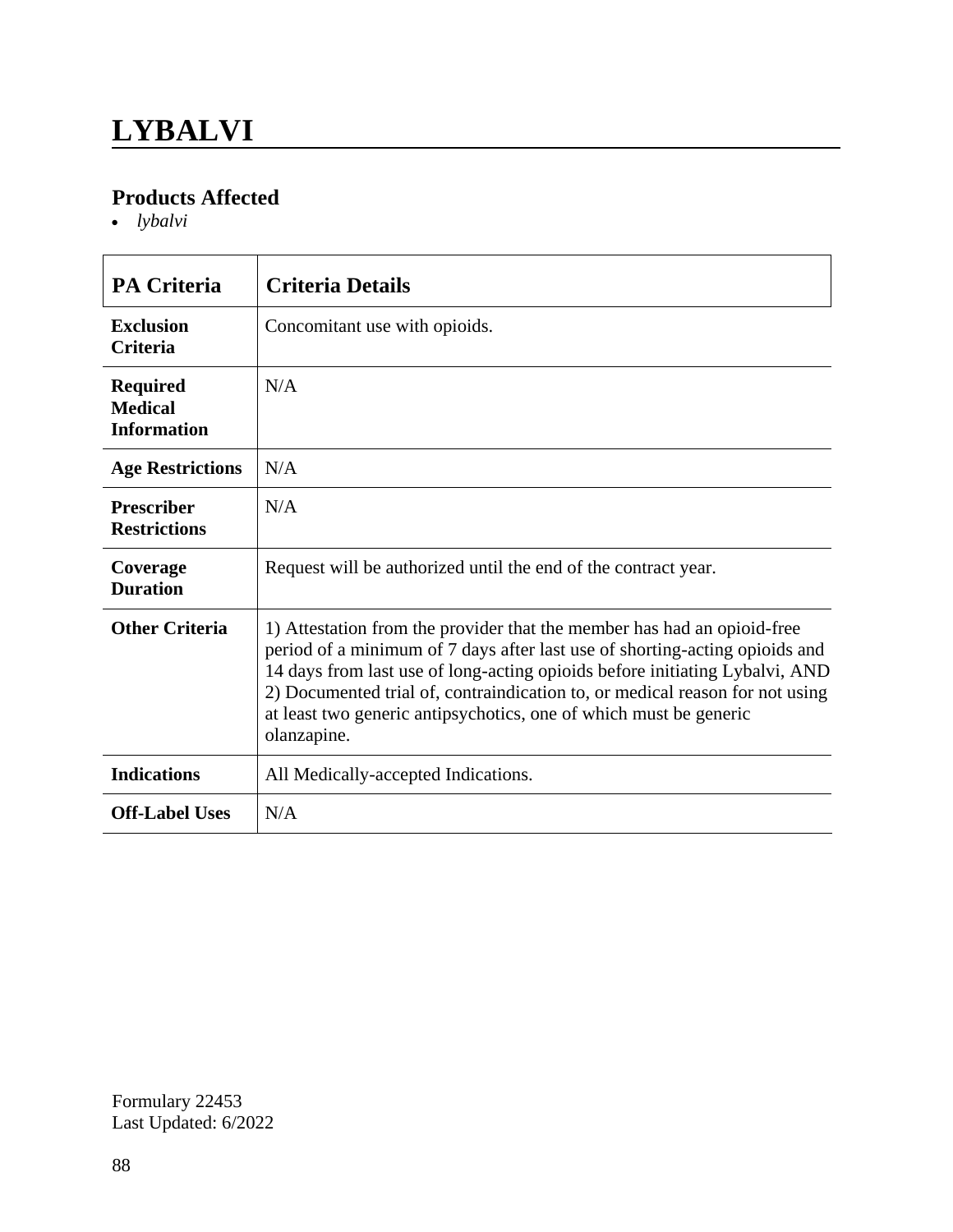# **Products Affected**<br>• *mavyret oral packet*

#### *mavyret oral packet* MAVYRET ORAL TABLET

| <b>PA Criteria</b>                                      | <b>Criteria Details</b>                                                                                                                                                                                                                                                                                                                                                      |
|---------------------------------------------------------|------------------------------------------------------------------------------------------------------------------------------------------------------------------------------------------------------------------------------------------------------------------------------------------------------------------------------------------------------------------------------|
| <b>Exclusion</b><br><b>Criteria</b>                     | N/A                                                                                                                                                                                                                                                                                                                                                                          |
| <b>Required</b><br><b>Medical</b><br><b>Information</b> | Labs within 3 months of request: liver function tests, detectable HCV RNA<br>viral load. In addition, documentation of genotype, treatment history, and if<br>cirrhotic, documentation of compensated or decompensated cirrhosis.<br>Prescriber attests to completing HBV screening and agrees to monitor for<br>HBV reactivation if patient has a history of HBV infection. |
| <b>Age Restrictions</b>                                 | N/A                                                                                                                                                                                                                                                                                                                                                                          |
| <b>Prescriber</b><br><b>Restrictions</b>                | Prescriber must be a hepatologist, gastroenterologist, infectious disease<br>specialist, or transplant specialist.                                                                                                                                                                                                                                                           |
| Coverage<br><b>Duration</b>                             | Request will be authorized for 8-16 weeks as per AASLD-IDSA guidance.                                                                                                                                                                                                                                                                                                        |
| <b>Other Criteria</b>                                   | N/A                                                                                                                                                                                                                                                                                                                                                                          |
| <b>Indications</b>                                      | All Medically-accepted Indications.                                                                                                                                                                                                                                                                                                                                          |
| <b>Off-Label Uses</b>                                   | N/A                                                                                                                                                                                                                                                                                                                                                                          |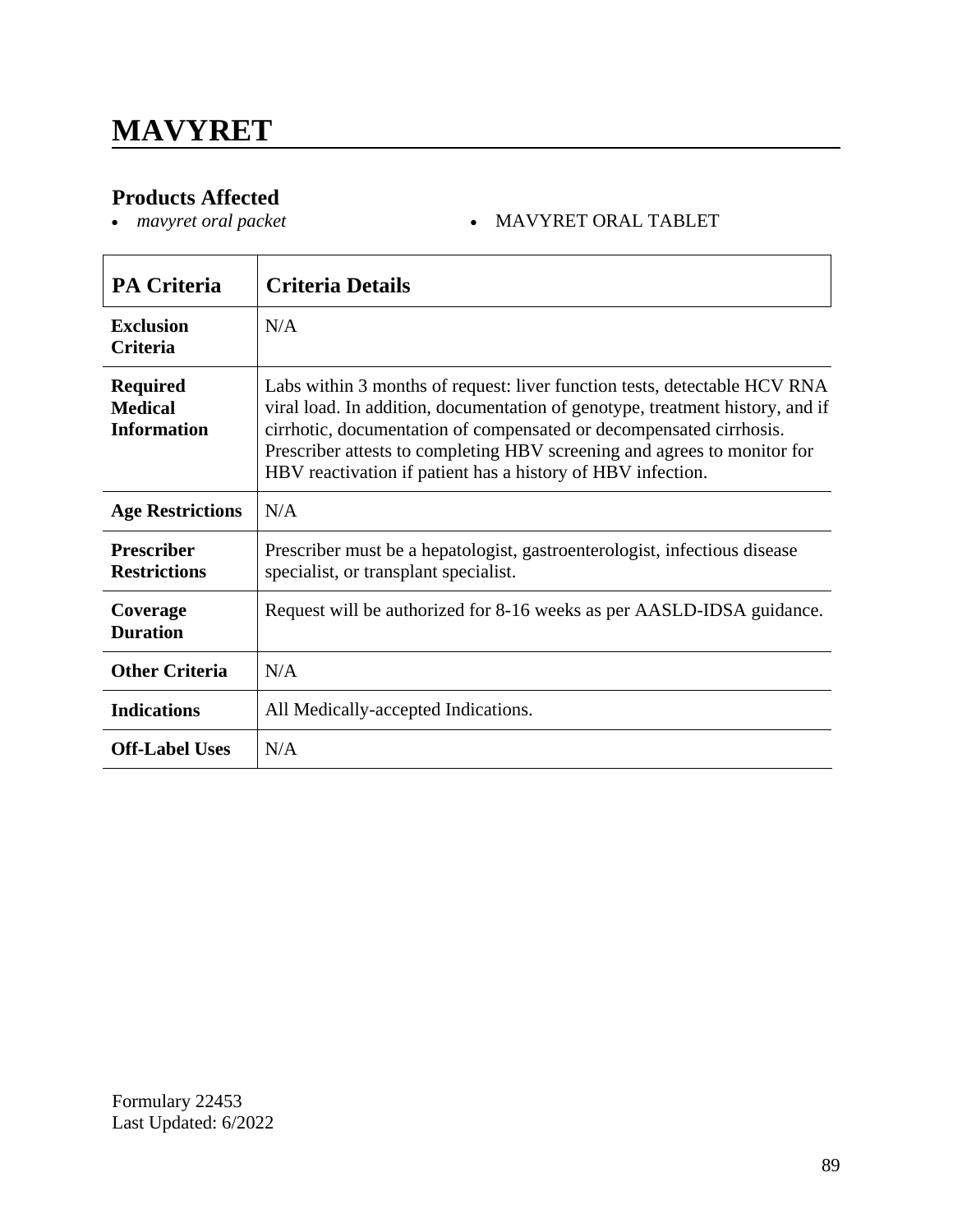# **METHOXSALEN**

### **Products Affected**

*methoxsalen rapid*

| <b>PA Criteria</b>                                      | <b>Criteria Details</b>                                        |
|---------------------------------------------------------|----------------------------------------------------------------|
| <b>Exclusion</b><br>Criteria                            | N/A                                                            |
| <b>Required</b><br><b>Medical</b><br><b>Information</b> | N/A                                                            |
| <b>Age Restrictions</b>                                 | N/A                                                            |
| <b>Prescriber</b><br><b>Restrictions</b>                | N/A                                                            |
| Coverage<br><b>Duration</b>                             | Request will be authorized until the end of the contract year. |
| <b>Other Criteria</b>                                   | N/A                                                            |
| <b>Indications</b>                                      | All Medically-accepted Indications.                            |
| <b>Off-Label Uses</b>                                   | N/A                                                            |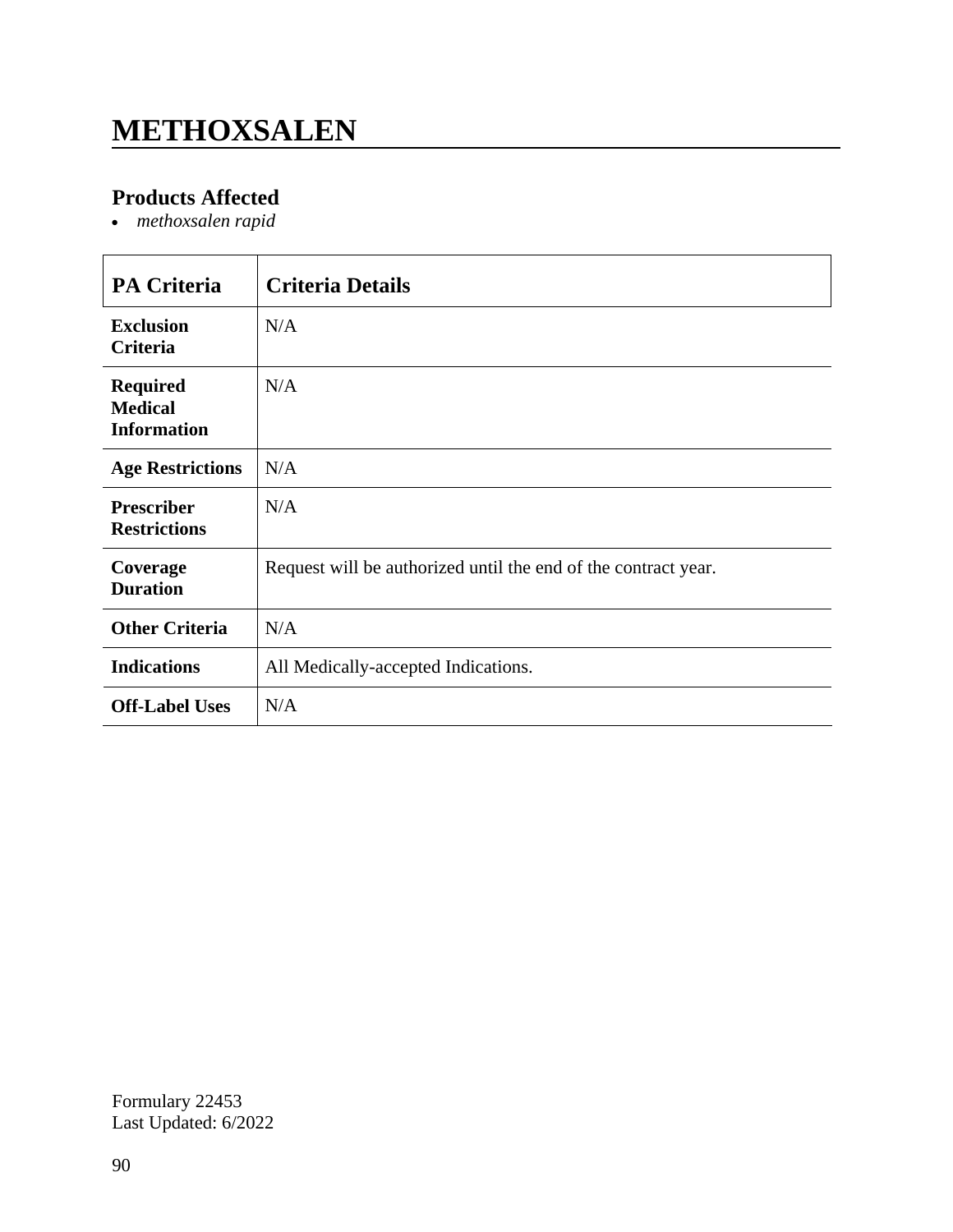# **METHYLTESTOSTERONE**

### **Products Affected**

*methyltestosterone oral*

| <b>PA Criteria</b>                                      | <b>Criteria Details</b>                                        |
|---------------------------------------------------------|----------------------------------------------------------------|
| <b>Exclusion</b><br><b>Criteria</b>                     | N/A                                                            |
| <b>Required</b><br><b>Medical</b><br><b>Information</b> | N/A                                                            |
| <b>Age Restrictions</b>                                 | N/A                                                            |
| <b>Prescriber</b><br><b>Restrictions</b>                | N/A                                                            |
| Coverage<br><b>Duration</b>                             | Request will be authorized until the end of the contract year. |
| <b>Other Criteria</b>                                   | N/A                                                            |
| <b>Indications</b>                                      | All Medically-accepted Indications.                            |
| <b>Off-Label Uses</b>                                   | N/A                                                            |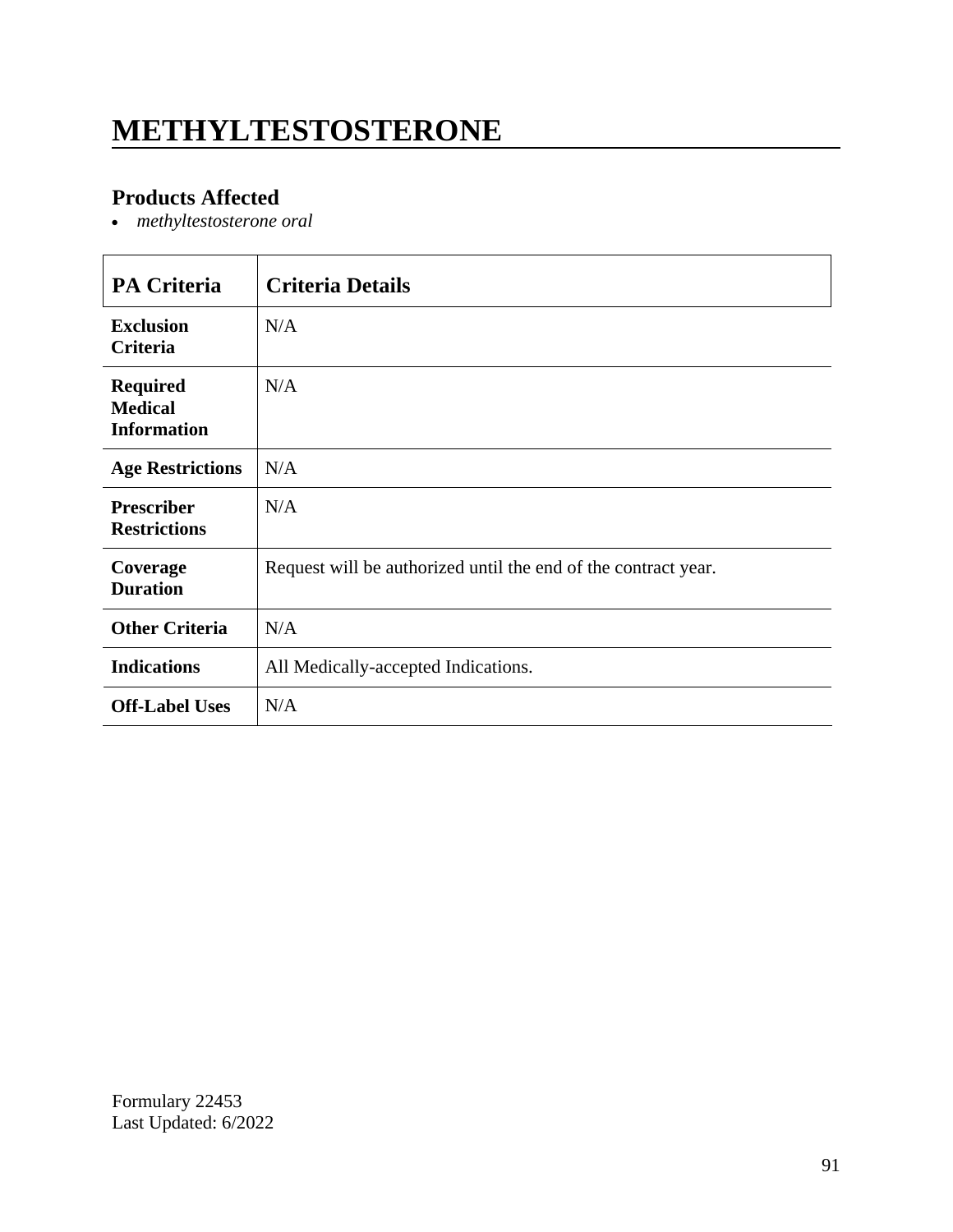### **METYROSINE**

#### **Products Affected**

*metyrosine*

| <b>PA Criteria</b>                                      | <b>Criteria Details</b>                                                                                                                                                                                                                                                          |
|---------------------------------------------------------|----------------------------------------------------------------------------------------------------------------------------------------------------------------------------------------------------------------------------------------------------------------------------------|
| <b>Exclusion</b><br><b>Criteria</b>                     | N/A                                                                                                                                                                                                                                                                              |
| <b>Required</b><br><b>Medical</b><br><b>Information</b> | Documentation of one of the following: 1) Concurrent use of alpha<br>adrenergic blockers, 2) Medical reason for being unable to use an alpha<br>adrenergic blocker, OR 3) Patient is not a candidate for surgical resection<br>and requires long term treatment with metyrosine. |
| <b>Age Restrictions</b>                                 | N/A                                                                                                                                                                                                                                                                              |
| <b>Prescriber</b><br><b>Restrictions</b>                | N/A                                                                                                                                                                                                                                                                              |
| Coverage<br><b>Duration</b>                             | Request will be authorized until the end of the contract year.                                                                                                                                                                                                                   |
| <b>Other Criteria</b>                                   | N/A                                                                                                                                                                                                                                                                              |
| <b>Indications</b>                                      | All Medically-accepted Indications.                                                                                                                                                                                                                                              |
| <b>Off-Label Uses</b>                                   | N/A                                                                                                                                                                                                                                                                              |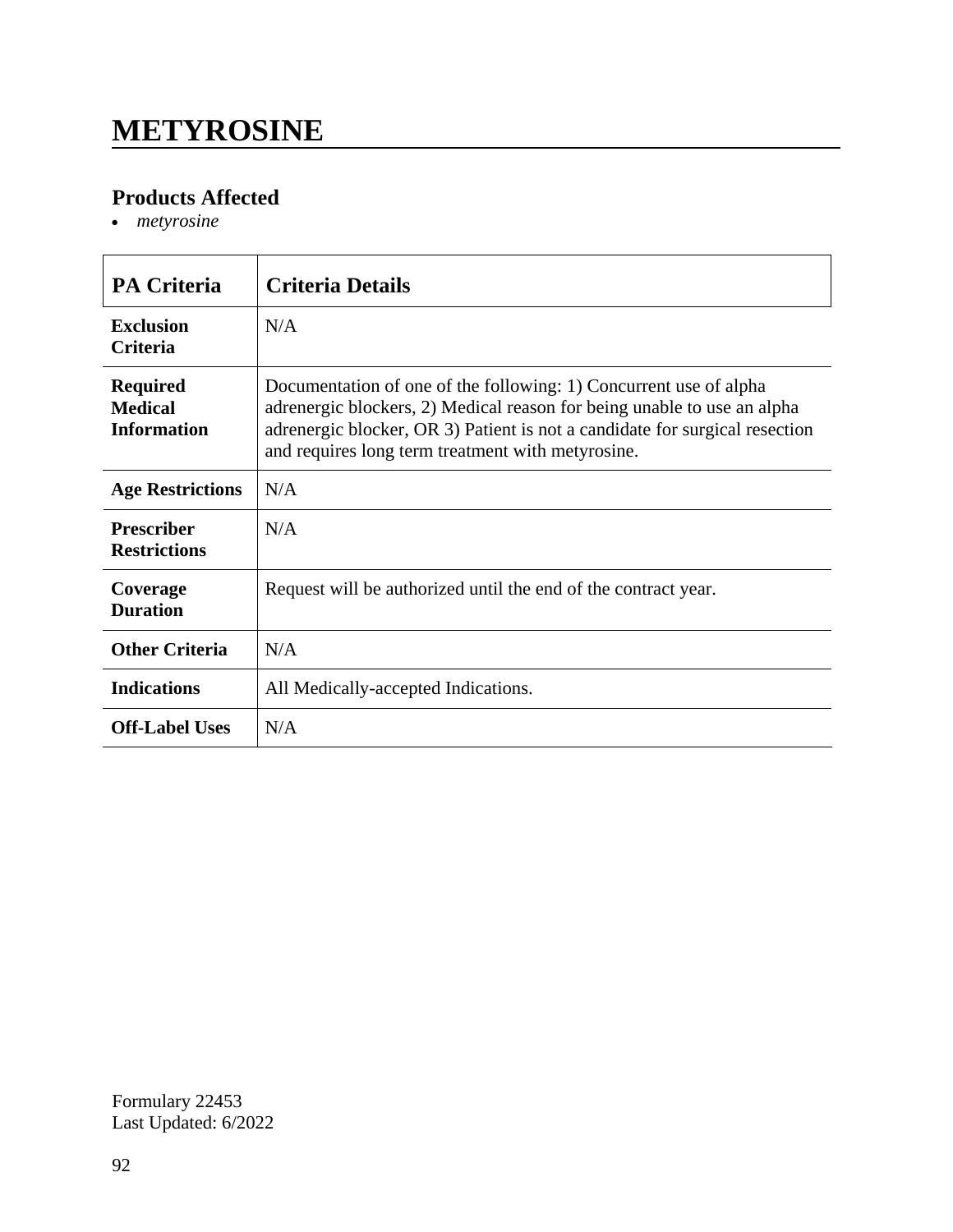# **MIGLUSTAT**

### **Products Affected**

*miglustat*

| <b>PA Criteria</b>                                      | <b>Criteria Details</b>                                                                                                                                                                                                                                                                                                                        |
|---------------------------------------------------------|------------------------------------------------------------------------------------------------------------------------------------------------------------------------------------------------------------------------------------------------------------------------------------------------------------------------------------------------|
| <b>Exclusion</b><br><b>Criteria</b>                     | N/A                                                                                                                                                                                                                                                                                                                                            |
| <b>Required</b><br><b>Medical</b><br><b>Information</b> | For new starts, documentation of diagnosis for mild to moderate type 1<br>Gaucher disease. For continuation of therapy or reauthorization:<br>documentation of clinical benefit from use of the drug ( <i>i.e.</i> increased<br>platelet count, improvement in anemia, PFT's, improvement in<br>radiographic scans, improved quality of life). |
| <b>Age Restrictions</b>                                 | N/A                                                                                                                                                                                                                                                                                                                                            |
| <b>Prescriber</b><br><b>Restrictions</b>                | Prescribed by or in consultation with a specialist in treatment of Gaucher's<br>disease.                                                                                                                                                                                                                                                       |
| Coverage<br><b>Duration</b>                             | Request will be authorized for 6 months.                                                                                                                                                                                                                                                                                                       |
| <b>Other Criteria</b>                                   | N/A                                                                                                                                                                                                                                                                                                                                            |
| <b>Indications</b>                                      | All Medically-accepted Indications.                                                                                                                                                                                                                                                                                                            |
| <b>Off-Label Uses</b>                                   | N/A                                                                                                                                                                                                                                                                                                                                            |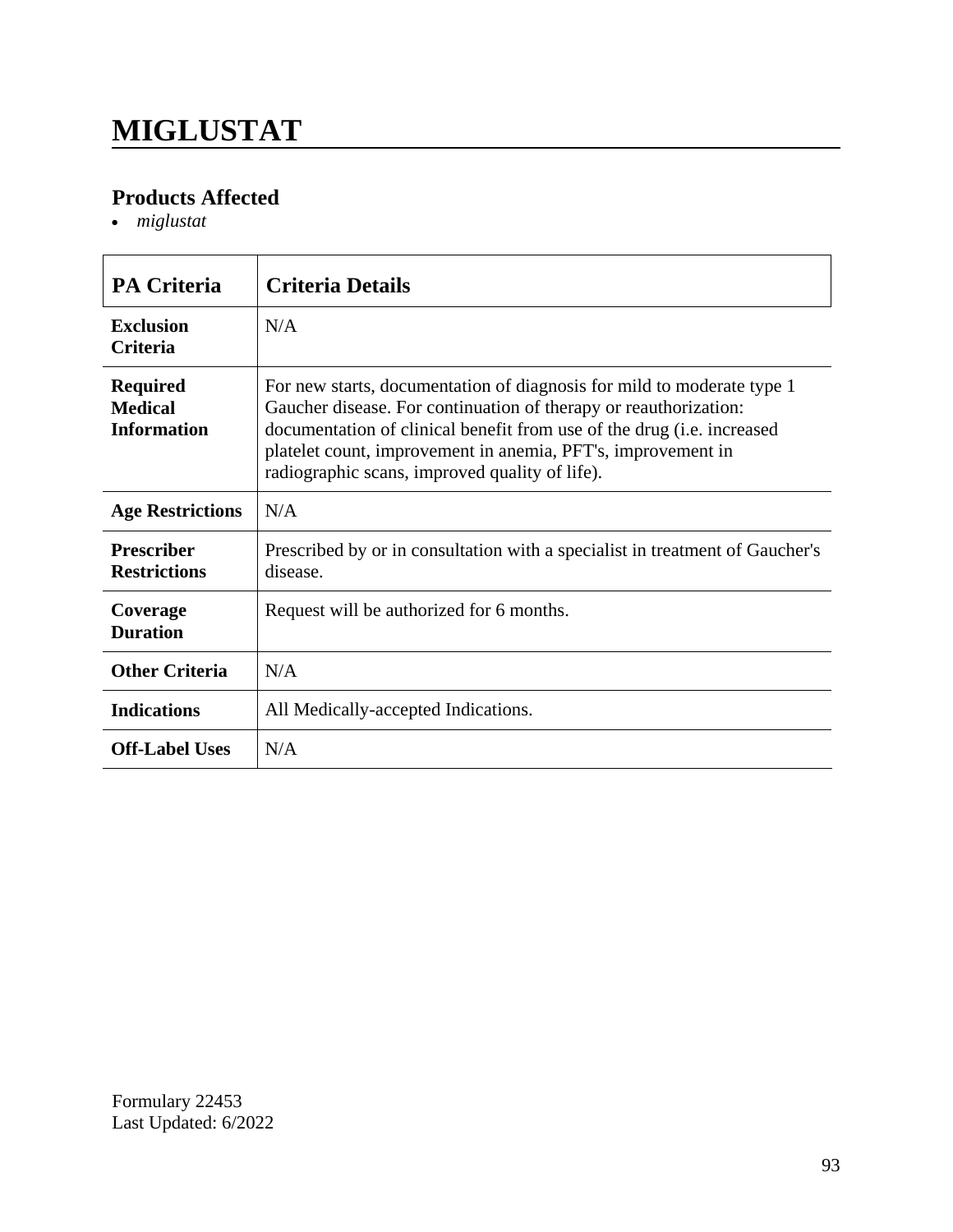# **MULTIPLE SCLEROSIS AGENTS**

#### **Products Affected**

- AUBAGIO
- BAFIERTAM
- **BETASERON SUBCUTANEOUS KIT**
- *dimethyl fumarate oral*
- *dimethyl fumarate starter pack*
- EXTAVIA SUBCUTANEOUS KIT
- GILENYA ORAL CAPSULE 0.5 MG
- *glatiramer acetate*
- GLATOPA
- KESIMPTA
- MAYZENT
- MAYZENT STARTER PACK
- PONVORY
- **PONVORY STARTER PACK**
- REBIF REBIDOSE SUBCUTANEOUS SOLUTION AUTO-INJECTOR
- REBIF REBIDOSE TITRATION PACK SUBCUTANEOUS SOLUTION AUTO-INJECTOR
- REBIF SUBCUTANEOUS SOLUTION PREFILLED SYRINGE
- REBIF TITRATION PACK SUBCUTANEOUS SOLUTION PREFILLED SYRINGE
- ZEPOSIA
- ZEPOSIA 7-DAY STARTER PACK
- ZEPOSIA STARTER KIT

| <b>PA Criteria</b>                                      | <b>Criteria Details</b>                                                                                                                                                                                                                                                                                                                                                                                                                                                                                                                                                                            |
|---------------------------------------------------------|----------------------------------------------------------------------------------------------------------------------------------------------------------------------------------------------------------------------------------------------------------------------------------------------------------------------------------------------------------------------------------------------------------------------------------------------------------------------------------------------------------------------------------------------------------------------------------------------------|
| <b>Exclusion</b><br>Criteria                            | N/A                                                                                                                                                                                                                                                                                                                                                                                                                                                                                                                                                                                                |
| <b>Required</b><br><b>Medical</b><br><b>Information</b> | If the medication request is for glatiramer, Glatopa, or dimethyl fumarate,<br>the request will be approved. If the request is not for glatiramer, Glatopa, or<br>dimethyl fumarate for multiple sclerosis, the member must have a<br>documented trial of, contraindication to or a medical reason for not using<br>both dimethyl fumarate AND glatiramer or Glatopa. If the request is for<br>Zeposia for ulcerative colitis: Either 1) Trial of, medical reason for not<br>using, or contraindication Humira or 2) If utilized within the past 120 days,<br>approve for continuation of therapy. |
| <b>Age Restrictions</b>                                 | N/A                                                                                                                                                                                                                                                                                                                                                                                                                                                                                                                                                                                                |
| <b>Prescriber</b><br><b>Restrictions</b>                | Specialist for submitted diagnosis.                                                                                                                                                                                                                                                                                                                                                                                                                                                                                                                                                                |
| Coverage<br><b>Duration</b>                             | Request will be authorized until the end of the contract year.                                                                                                                                                                                                                                                                                                                                                                                                                                                                                                                                     |
| <b>Other Criteria</b>                                   | N/A                                                                                                                                                                                                                                                                                                                                                                                                                                                                                                                                                                                                |
| <b>Indications</b>                                      | All Medically-accepted Indications.                                                                                                                                                                                                                                                                                                                                                                                                                                                                                                                                                                |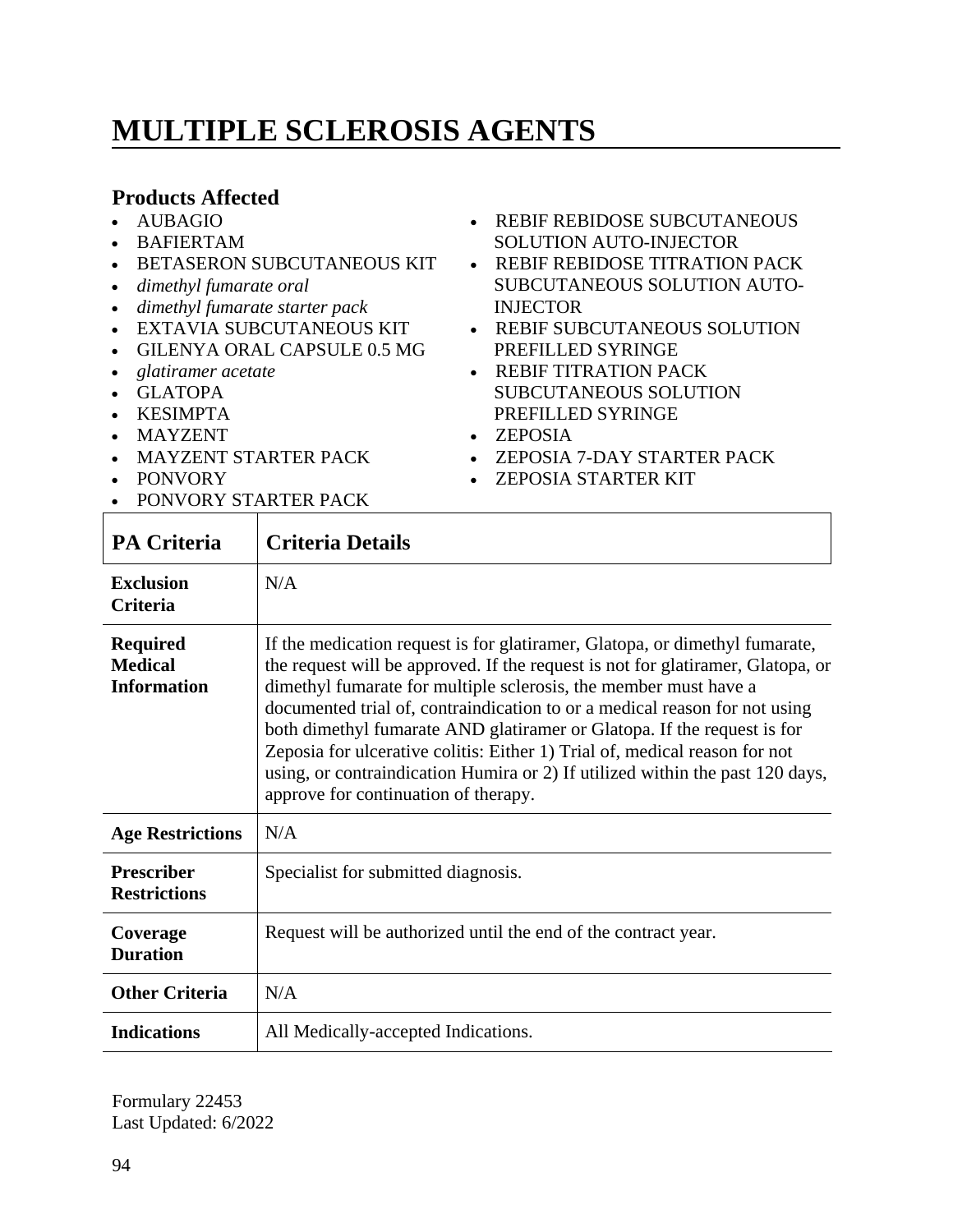| <b>PA Criteria</b>    | <b>Criteria Details</b> |
|-----------------------|-------------------------|
| <b>Off-Label Uses</b> | IN/A                    |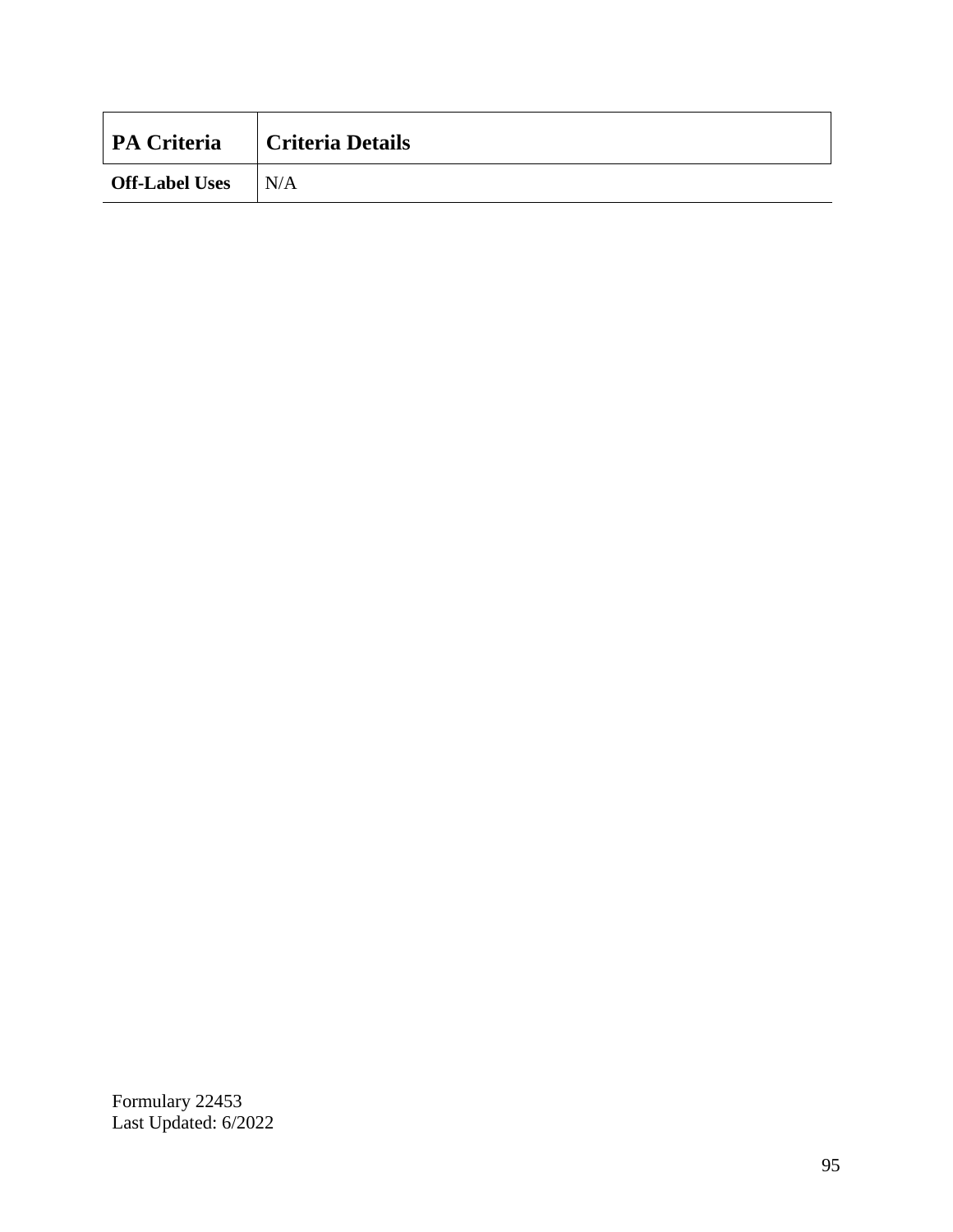### **MYFEMBREE**

### **Products Affected**

MYFEMBREE

| <b>PA Criteria</b>                                      | <b>Criteria Details</b>                                                                                                                                                                                                                                                                                                                                                                                                                                                                                                                                                                                                                                                                                |
|---------------------------------------------------------|--------------------------------------------------------------------------------------------------------------------------------------------------------------------------------------------------------------------------------------------------------------------------------------------------------------------------------------------------------------------------------------------------------------------------------------------------------------------------------------------------------------------------------------------------------------------------------------------------------------------------------------------------------------------------------------------------------|
| <b>Exclusion</b><br><b>Criteria</b>                     | Patient has history of osteoporosis or hepatic impairment.                                                                                                                                                                                                                                                                                                                                                                                                                                                                                                                                                                                                                                             |
| <b>Required</b><br><b>Medical</b><br><b>Information</b> | N/A                                                                                                                                                                                                                                                                                                                                                                                                                                                                                                                                                                                                                                                                                                    |
| <b>Age Restrictions</b>                                 | N/A                                                                                                                                                                                                                                                                                                                                                                                                                                                                                                                                                                                                                                                                                                    |
| <b>Prescriber</b><br><b>Restrictions</b>                | Prescriber must be an obstetrician-gynecologist.                                                                                                                                                                                                                                                                                                                                                                                                                                                                                                                                                                                                                                                       |
| Coverage<br><b>Duration</b>                             | New starts: 6 months. Cont. of therapy or reauthorization: until end of<br>contract year.                                                                                                                                                                                                                                                                                                                                                                                                                                                                                                                                                                                                              |
| <b>Other Criteria</b>                                   | For new starts: Trial of, contraindication to, or medical reason for not using<br>an estrogen-progestin contraceptive therapy. For new starts if one of the<br>following drugs has been tried previously, a trial of estrogen-progestin<br>contraceptive therapy is not required: gonadotropin-releasing hormone<br>(GnRH) agonists or tranexamic acid. For continuation of therapy or<br>reauthorization both of the following are required: 1) Treatment does not<br>exceed the eligible maximum lifetime treatment duration of 2 years, and 2)<br>Documentation has been provided that the member has obtained clinical<br>benefit from medication (e.g. reduced menstrual bleeding from baseline). |
| <b>Indications</b>                                      | All Medically-accepted Indications.                                                                                                                                                                                                                                                                                                                                                                                                                                                                                                                                                                                                                                                                    |
| <b>Off-Label Uses</b>                                   | N/A                                                                                                                                                                                                                                                                                                                                                                                                                                                                                                                                                                                                                                                                                                    |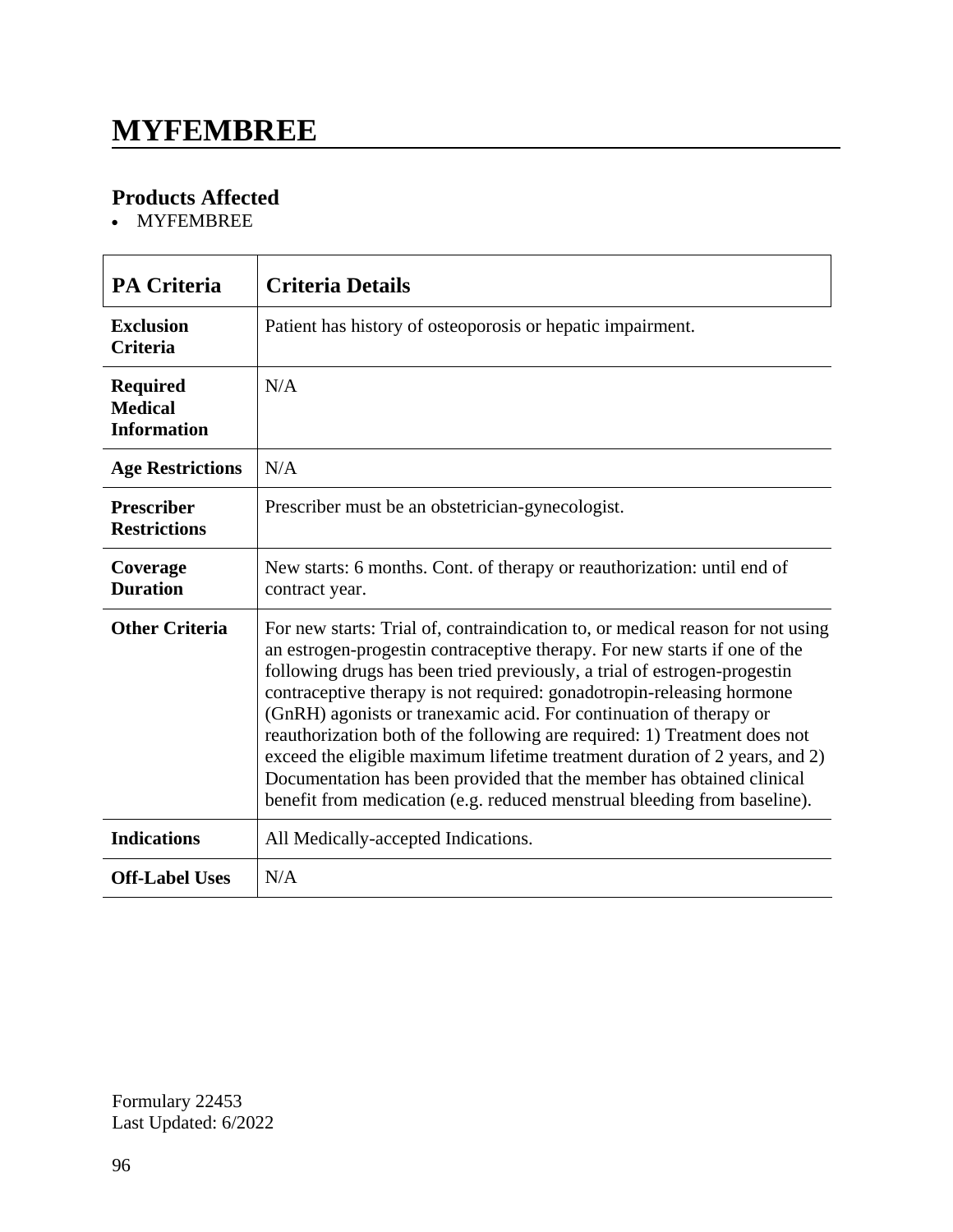# **NASAL ANTISEIZURE AGENTS**

#### **Products Affected**

- NAYZILAM
- VALTOCO 10 MG DOSE
- VALTOCO 20 MG DOSE VALTOCO 5 MG DOSE
- VALTOCO 15 MG DOSE

| <b>PA Criteria</b>                                      | <b>Criteria Details</b>                                        |
|---------------------------------------------------------|----------------------------------------------------------------|
| <b>Exclusion</b><br>Criteria                            | N/A                                                            |
| <b>Required</b><br><b>Medical</b><br><b>Information</b> | Provider attests that diazepam rectal gel cannot be used.      |
| <b>Age Restrictions</b>                                 | N/A                                                            |
| <b>Prescriber</b><br><b>Restrictions</b>                | N/A                                                            |
| Coverage<br><b>Duration</b>                             | Request will be authorized until the end of the contract year. |
| <b>Other Criteria</b>                                   | N/A                                                            |
| <b>Indications</b>                                      | All Medically-accepted Indications.                            |
| <b>Off-Label Uses</b>                                   | N/A                                                            |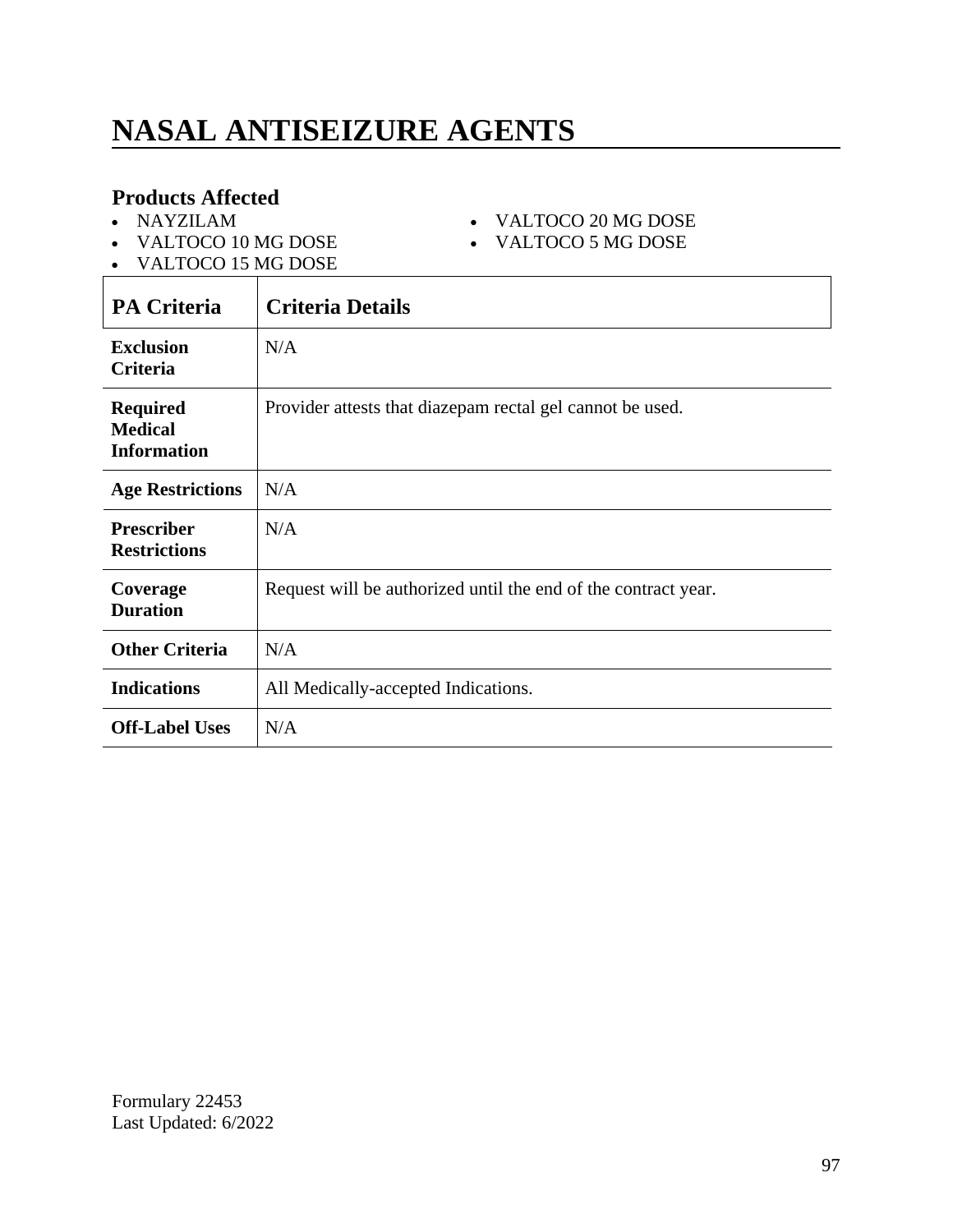### **NATPARA**

### **Products Affected**

NATPARA

| <b>PA Criteria</b>                                      | <b>Criteria Details</b>                                                                                   |
|---------------------------------------------------------|-----------------------------------------------------------------------------------------------------------|
| <b>Exclusion</b><br><b>Criteria</b>                     | N/A                                                                                                       |
| <b>Required</b><br><b>Medical</b><br><b>Information</b> | Documentation of serum calcium greater than 7.5 mg/dL and vitamin D<br>level (within 30 days of request). |
| <b>Age Restrictions</b>                                 | N/A                                                                                                       |
| <b>Prescriber</b><br><b>Restrictions</b>                | Provider is an endocrinologist.                                                                           |
| Coverage<br><b>Duration</b>                             | Request will be authorized until the end of the contract year.                                            |
| <b>Other Criteria</b>                                   | N/A                                                                                                       |
| <b>Indications</b>                                      | All Medically-accepted Indications.                                                                       |
| <b>Off-Label Uses</b>                                   | N/A                                                                                                       |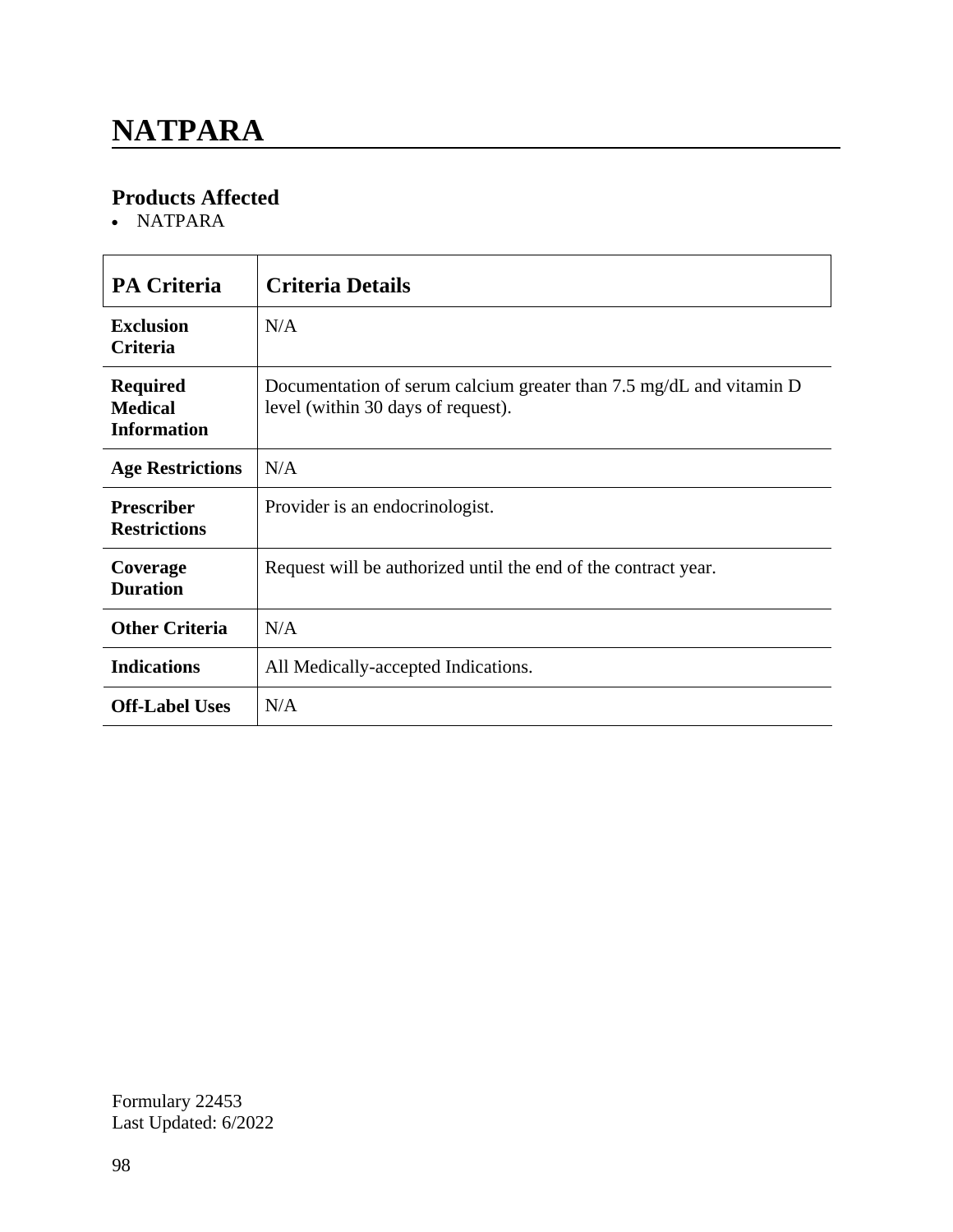### **NEXLETOL**

### **Products Affected**

NEXLETOL

| <b>PA Criteria</b>                                      | <b>Criteria Details</b>                                                                                                                                                                                                                                                                                                                                                                                                                                                                                                                                                                                                                                                                                                                                                                                                                                                                                                                                                                                                                                                                                                                                                                                                                                                                                                                                                                                                                                                                                                                                                                             |
|---------------------------------------------------------|-----------------------------------------------------------------------------------------------------------------------------------------------------------------------------------------------------------------------------------------------------------------------------------------------------------------------------------------------------------------------------------------------------------------------------------------------------------------------------------------------------------------------------------------------------------------------------------------------------------------------------------------------------------------------------------------------------------------------------------------------------------------------------------------------------------------------------------------------------------------------------------------------------------------------------------------------------------------------------------------------------------------------------------------------------------------------------------------------------------------------------------------------------------------------------------------------------------------------------------------------------------------------------------------------------------------------------------------------------------------------------------------------------------------------------------------------------------------------------------------------------------------------------------------------------------------------------------------------------|
| <b>Exclusion</b><br><b>Criteria</b>                     | N/A                                                                                                                                                                                                                                                                                                                                                                                                                                                                                                                                                                                                                                                                                                                                                                                                                                                                                                                                                                                                                                                                                                                                                                                                                                                                                                                                                                                                                                                                                                                                                                                                 |
| <b>Required</b><br><b>Medical</b><br><b>Information</b> | N/A                                                                                                                                                                                                                                                                                                                                                                                                                                                                                                                                                                                                                                                                                                                                                                                                                                                                                                                                                                                                                                                                                                                                                                                                                                                                                                                                                                                                                                                                                                                                                                                                 |
| <b>Age Restrictions</b>                                 | N/A                                                                                                                                                                                                                                                                                                                                                                                                                                                                                                                                                                                                                                                                                                                                                                                                                                                                                                                                                                                                                                                                                                                                                                                                                                                                                                                                                                                                                                                                                                                                                                                                 |
| <b>Prescriber</b><br><b>Restrictions</b>                | Prescriber must be a cardiologist, endocrinologist, or a specialist in<br>treatment of lipid disorders.                                                                                                                                                                                                                                                                                                                                                                                                                                                                                                                                                                                                                                                                                                                                                                                                                                                                                                                                                                                                                                                                                                                                                                                                                                                                                                                                                                                                                                                                                             |
| Coverage<br><b>Duration</b>                             | New starts will be authorized for 4 months. Cont of therapy or reauth until<br>end of contract year.                                                                                                                                                                                                                                                                                                                                                                                                                                                                                                                                                                                                                                                                                                                                                                                                                                                                                                                                                                                                                                                                                                                                                                                                                                                                                                                                                                                                                                                                                                |
| <b>Other Criteria</b>                                   | For new starts ALL of the following must be provided: 1) Documentation<br>of baseline low density lipoprotein cholesterol (LDL-C) 2) Member has<br>tried and failed a high-intensity statin (i.e. atorvastatin 40-80 mg,<br>rosuvastatin 20-40 mg) at maximum tolerated dose for 3 months via claim<br>history or chart notes OR documentation has been provided that the<br>member is not able to tolerate a statin 3) Member has tried and failed<br>ezetimibe at a maximum tolerated dose or documentation has been<br>provided that the patient is not able to tolerate ezetimibe AND 4) Member<br>will continue on maximum tolerated statin dose and ezetimibe dose while<br>receiving Nexletol or documentation has been provided that the member is<br>not able to tolerate a statin and/or ezetimibe. In addition to the initial<br>criteria above if the new start is for the diagnosis of hyperlipidemia and<br>atherosclerotic cardiovascular disease (ASCVD), the following are<br>required: 1) Documentation of history of least one of the following:<br>myocardial infarction or acute coronary syndrome, stroke or transient<br>ischemic attack, coronary artery disease with stable angina, coronary or<br>other arterial revascularization, peripheral vascular disease, or aortic<br>aneurysm AND 2) Member must have a fasting LDL-C greater than or<br>equal to 70 mg/dL. For continuation of therapy or reauthorization requests<br>for all indications: 1) Documentation provided that the member has<br>obtained clinical benefit from medication (e.g. LDL-C lowering from |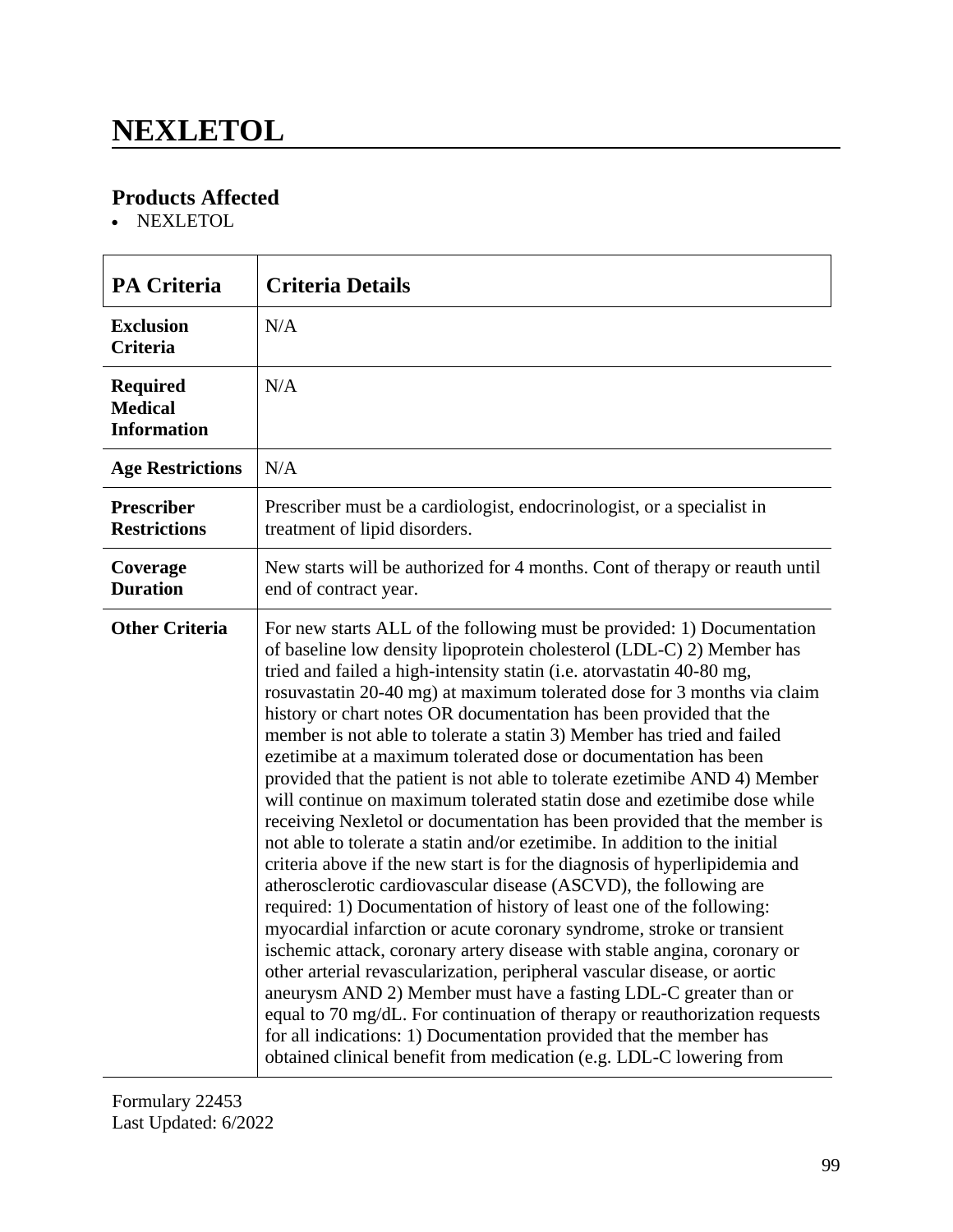| <b>PA Criteria</b>    | <b>Criteria Details</b>                                                                                                                                                                                                   |
|-----------------------|---------------------------------------------------------------------------------------------------------------------------------------------------------------------------------------------------------------------------|
|                       | baseline) AND 2) Member will continue on maximum tolerated statin and<br>ezetimibe dose while receiving Nexletol or documentation has been<br>provided that the member is not able to tolerate a statin and/or ezetimibe. |
| <b>Indications</b>    | All Medically-accepted Indications.                                                                                                                                                                                       |
| <b>Off-Label Uses</b> | N/A                                                                                                                                                                                                                       |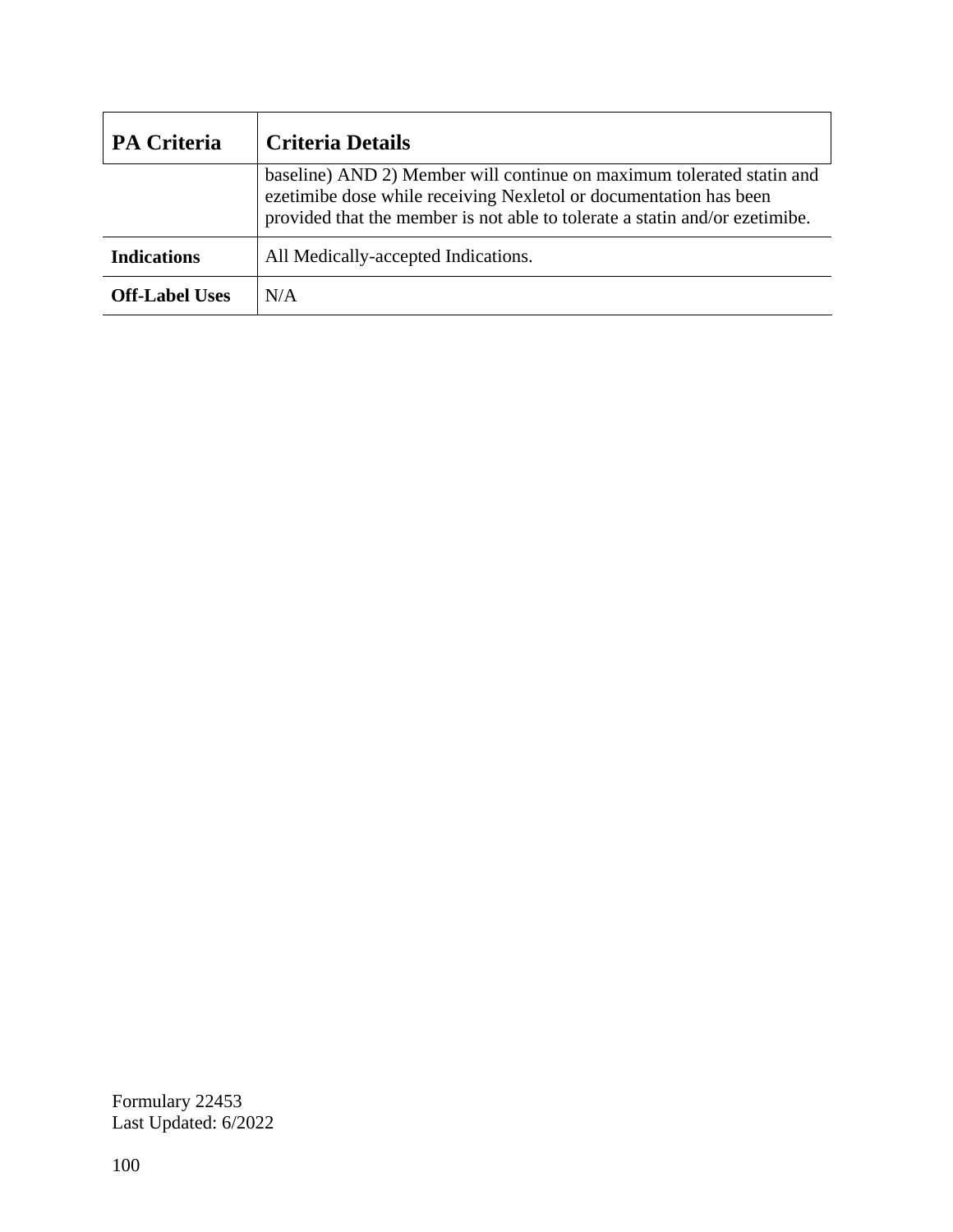### **NEXLIZET**

#### **Products Affected**

NEXLIZET

| <b>PA Criteria</b>                                      | <b>Criteria Details</b>                                                                                                                                                                                                                                                                                                                                                                                                                                                                                                                                                                                                                                                                                                                                                                                                                                                                                                                                                                                                                                                                                                                                                                                                                                                                                                                                                                                                                                                                                                                                                                  |
|---------------------------------------------------------|------------------------------------------------------------------------------------------------------------------------------------------------------------------------------------------------------------------------------------------------------------------------------------------------------------------------------------------------------------------------------------------------------------------------------------------------------------------------------------------------------------------------------------------------------------------------------------------------------------------------------------------------------------------------------------------------------------------------------------------------------------------------------------------------------------------------------------------------------------------------------------------------------------------------------------------------------------------------------------------------------------------------------------------------------------------------------------------------------------------------------------------------------------------------------------------------------------------------------------------------------------------------------------------------------------------------------------------------------------------------------------------------------------------------------------------------------------------------------------------------------------------------------------------------------------------------------------------|
| <b>Exclusion</b><br><b>Criteria</b>                     | N/A                                                                                                                                                                                                                                                                                                                                                                                                                                                                                                                                                                                                                                                                                                                                                                                                                                                                                                                                                                                                                                                                                                                                                                                                                                                                                                                                                                                                                                                                                                                                                                                      |
| <b>Required</b><br><b>Medical</b><br><b>Information</b> | N/A                                                                                                                                                                                                                                                                                                                                                                                                                                                                                                                                                                                                                                                                                                                                                                                                                                                                                                                                                                                                                                                                                                                                                                                                                                                                                                                                                                                                                                                                                                                                                                                      |
| <b>Age Restrictions</b>                                 | N/A                                                                                                                                                                                                                                                                                                                                                                                                                                                                                                                                                                                                                                                                                                                                                                                                                                                                                                                                                                                                                                                                                                                                                                                                                                                                                                                                                                                                                                                                                                                                                                                      |
| <b>Prescriber</b><br><b>Restrictions</b>                | Prescriber must be a cardiologist, endocrinologist, or a specialist in<br>treatment of lipid disorders.                                                                                                                                                                                                                                                                                                                                                                                                                                                                                                                                                                                                                                                                                                                                                                                                                                                                                                                                                                                                                                                                                                                                                                                                                                                                                                                                                                                                                                                                                  |
| Coverage<br><b>Duration</b>                             | New starts will be authorized for 4 months. Cont of therapy or reauth until<br>end of contract year.                                                                                                                                                                                                                                                                                                                                                                                                                                                                                                                                                                                                                                                                                                                                                                                                                                                                                                                                                                                                                                                                                                                                                                                                                                                                                                                                                                                                                                                                                     |
| <b>Other Criteria</b>                                   | For new starts ALL of the following must be provided: 1) Documentation<br>of baseline low density lipoprotein cholesterol (LDL-C), 2) Member has<br>tried and failed a high-intensity statin (i.e. atorvastatin 40-80 mg,<br>rosuvastatin 20-40 mg) at maximum tolerated dose for 3 months via claim<br>history or chart notes OR documentation has been provided that the<br>member is not able to tolerate a statin, AND 3) Member will continue on<br>maximum tolerated statin dose while receiving Nexlizet or documentation<br>has been provided that the member is not able to tolerate a statin. In<br>addition to the initial criteria above if the new start is for the diagnosis of<br>hyperlipidemia and atherosclerotic cardiovascular disease (ASCVD), the<br>following are required: 1) Documentation of history of least one of the<br>following: myocardial infarction or acute coronary syndrome, stroke or<br>transient ischemic attack, coronary artery disease with stable angina,<br>coronary or other arterial revascularization, peripheral vascular disease, or<br>aortic aneurysm, AND 2) Member must have a fasting LDL-C greater than<br>or equal to 70 mg/dL. For continuation of therapy or reauthorization<br>requests for all indications: 1) Documentation provided that the member<br>has obtained clinical benefit from medication (e.g. LDL-C lowering from<br>baseline), AND 2) Member will continue on maximum tolerated statin<br>while receiving Nexlizet or documentation has been provided that the<br>member is not able to tolerate a statin. |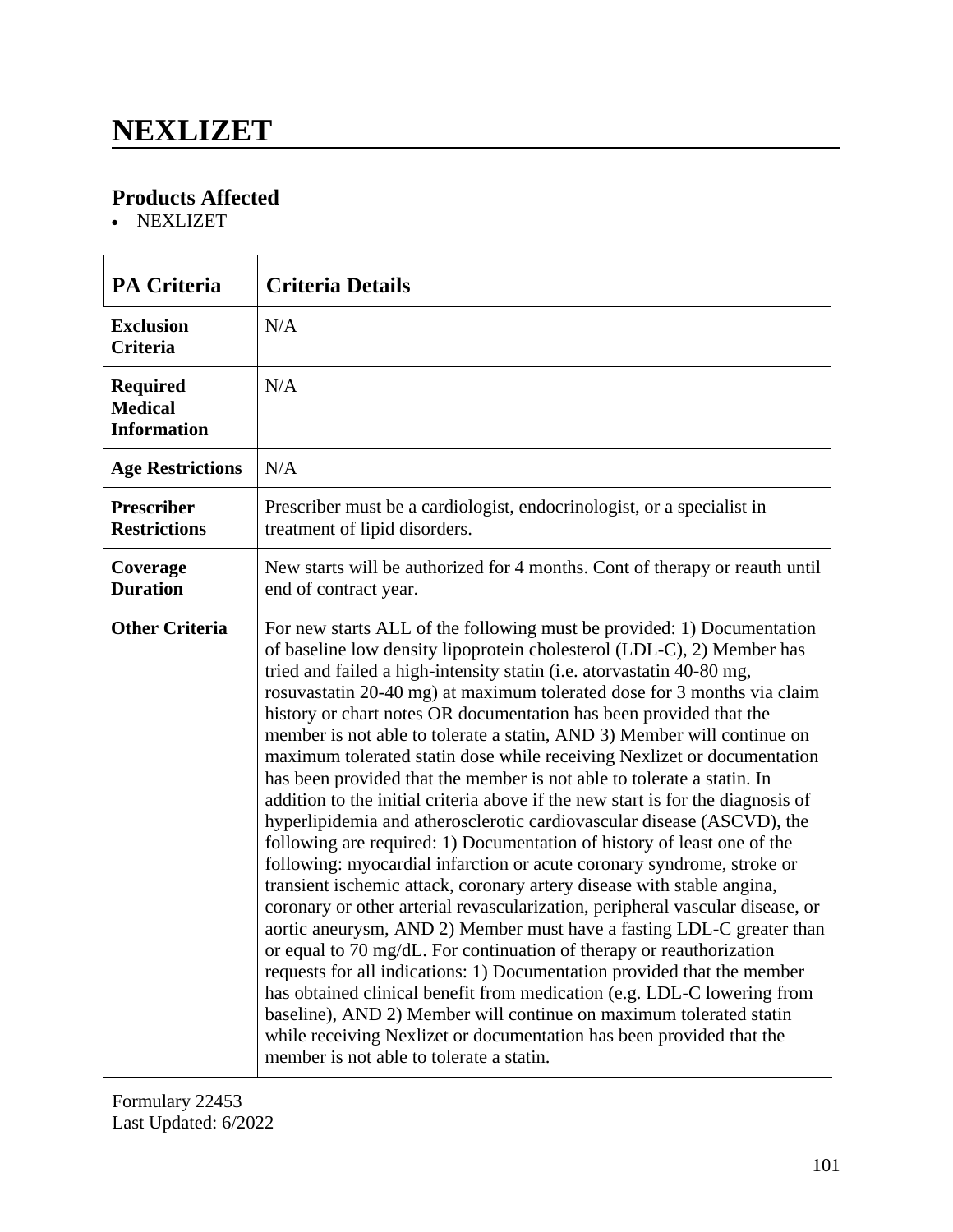| <b>PA Criteria</b>    | <b>Criteria Details</b>             |
|-----------------------|-------------------------------------|
| <b>Indications</b>    | All Medically-accepted Indications. |
| <b>Off-Label Uses</b> | N/A                                 |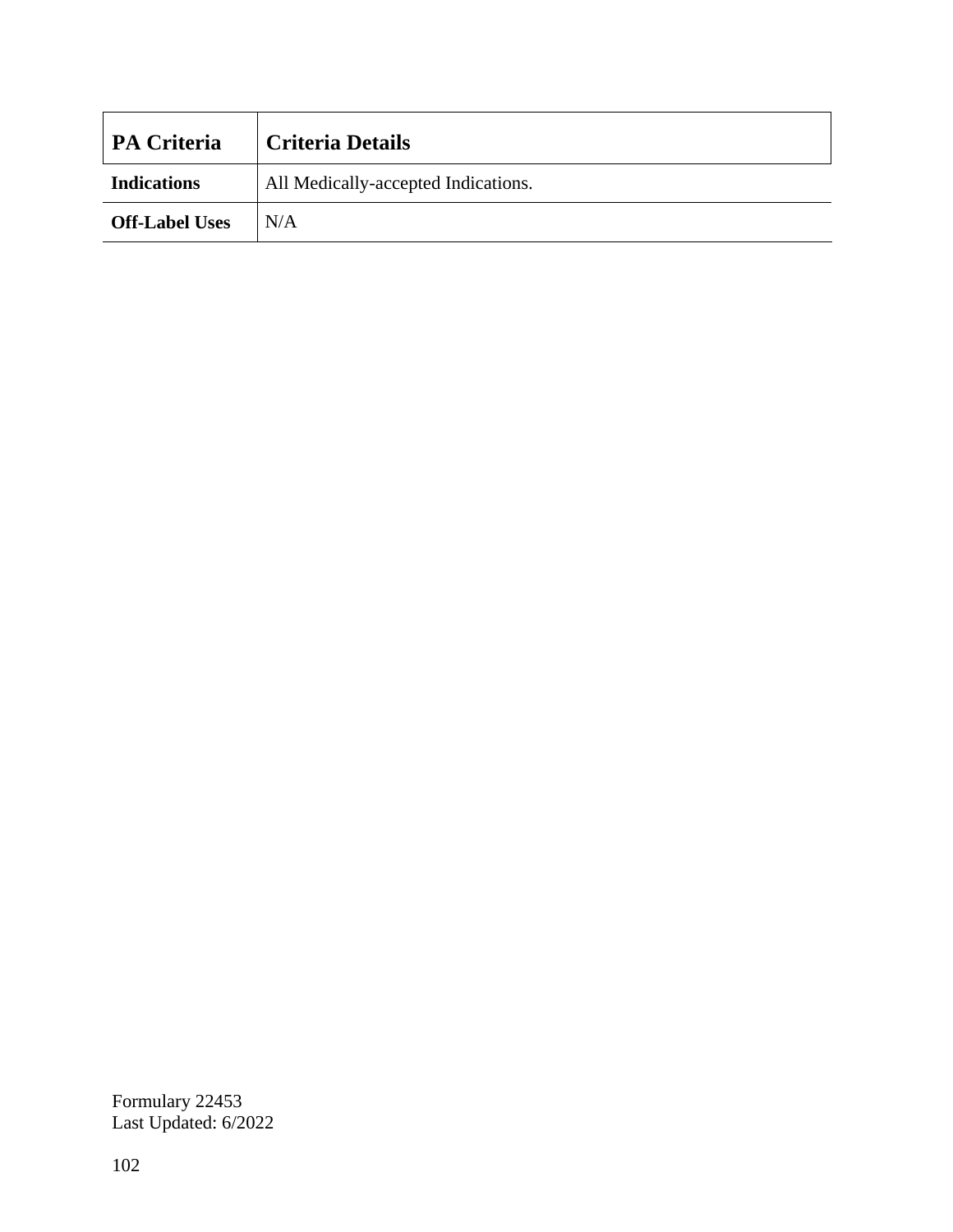### **NITISINONE**

#### **Products Affected**

| <b>Products Affected</b><br>ORFADIN ORAL SUSPENSION<br>nitisinone<br>$\bullet$<br>• ORFADIN ORAL CAPSULE 20 MG |                                                                                                         |
|----------------------------------------------------------------------------------------------------------------|---------------------------------------------------------------------------------------------------------|
| <b>PA Criteria</b>                                                                                             | <b>Criteria Details</b>                                                                                 |
| <b>Exclusion</b><br>Criteria                                                                                   | N/A                                                                                                     |
| Required<br><b>Medical</b><br>Information                                                                      | N/A                                                                                                     |
| <b>Age Restrictions</b>                                                                                        | N/A                                                                                                     |
| Prescriber<br><b>Restrictions</b>                                                                              | Prescriber must be a geneticist, metabolic specialist, hepatologist, or liver<br>transplant specialist. |
| Coverage<br><b>Duration</b>                                                                                    | Request will be authorized until the end of the contract year.                                          |
| <b>Other Criteria</b>                                                                                          | N/A                                                                                                     |
| <b>Indications</b>                                                                                             | All Medically-accepted Indications.                                                                     |

Formulary 22453 Last Updated: 6/2022

**Off-Label Uses** N/A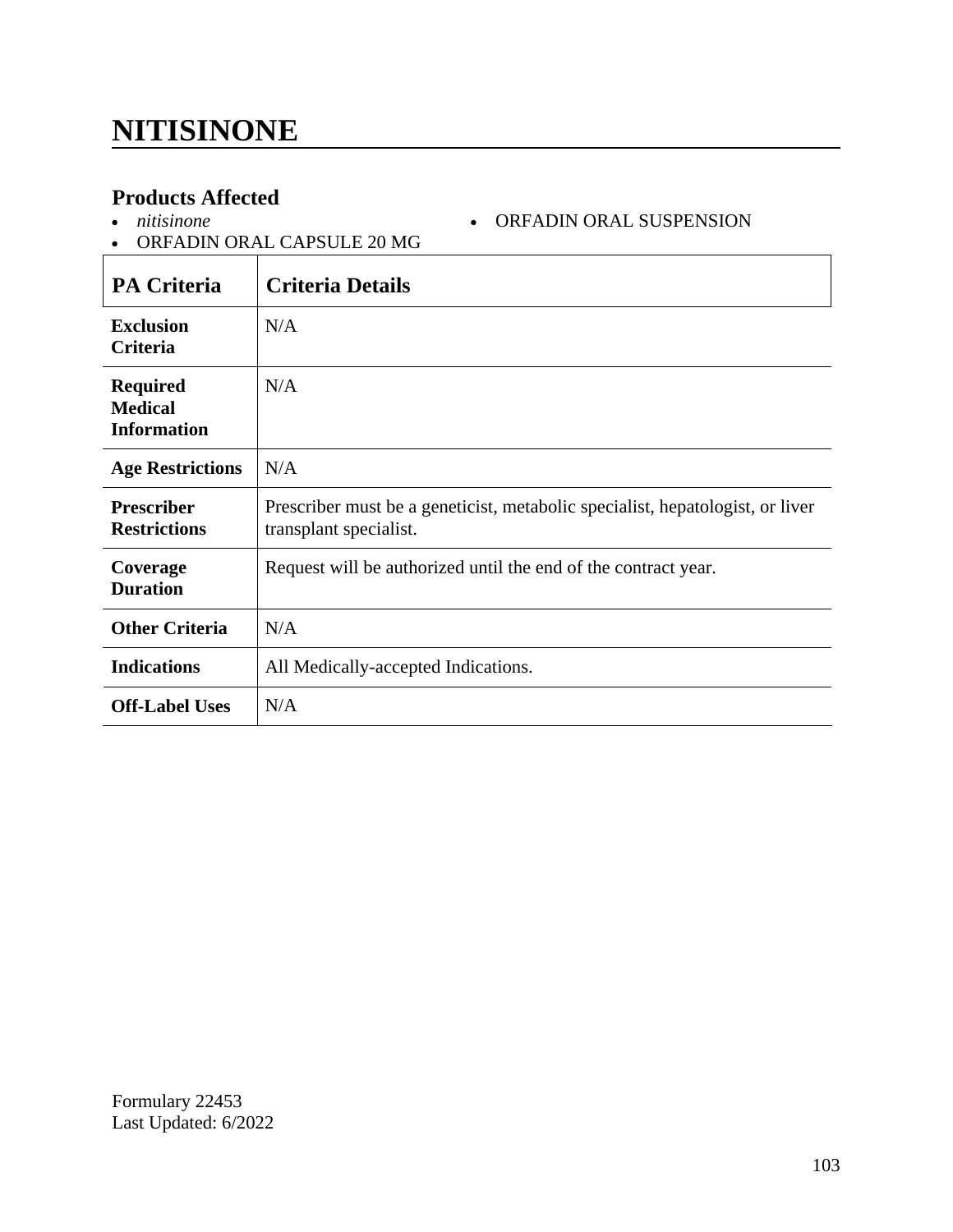### **NITYR**

#### **Products Affected**

NITYR

| <b>PA Criteria</b>                                      | <b>Criteria Details</b>                                                                                 |
|---------------------------------------------------------|---------------------------------------------------------------------------------------------------------|
| <b>Exclusion</b><br><b>Criteria</b>                     | N/A                                                                                                     |
| <b>Required</b><br><b>Medical</b><br><b>Information</b> | N/A                                                                                                     |
| <b>Age Restrictions</b>                                 | N/A                                                                                                     |
| <b>Prescriber</b><br><b>Restrictions</b>                | Prescriber must be a geneticist, metabolic specialist, hepatologist, or liver<br>transplant specialist. |
| Coverage<br><b>Duration</b>                             | Request will be authorized until the end of the contract year.                                          |
| <b>Other Criteria</b>                                   | N/A                                                                                                     |
| <b>Indications</b>                                      | All Medically-accepted Indications.                                                                     |
| <b>Off-Label Uses</b>                                   | N/A                                                                                                     |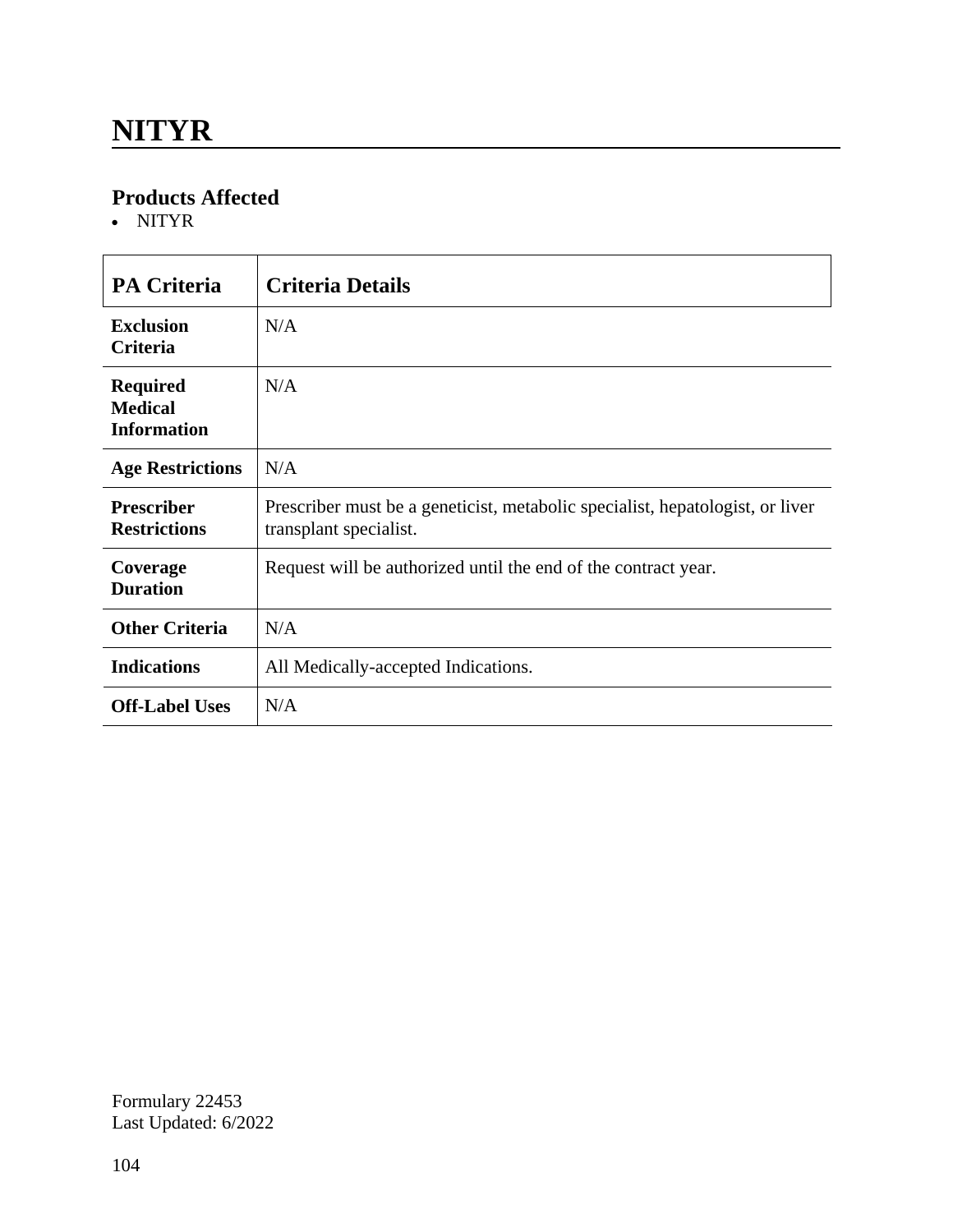# **NON-AMPHETAMINE CENTRAL NERVOUS SYSTEM AGENTS**

#### **Products Affected**

• *armodafinil* • *modafinil* 

| <b>PA Criteria</b>                                      | <b>Criteria Details</b>                                        |
|---------------------------------------------------------|----------------------------------------------------------------|
| <b>Exclusion</b><br>Criteria                            | N/A                                                            |
| <b>Required</b><br><b>Medical</b><br><b>Information</b> | N/A                                                            |
| <b>Age Restrictions</b>                                 | N/A                                                            |
| <b>Prescriber</b><br><b>Restrictions</b>                | N/A                                                            |
| Coverage<br><b>Duration</b>                             | Request will be authorized until the end of the contract year. |
| <b>Other Criteria</b>                                   | N/A                                                            |
| <b>Indications</b>                                      | All Medically-accepted Indications.                            |
| <b>Off-Label Uses</b>                                   | N/A                                                            |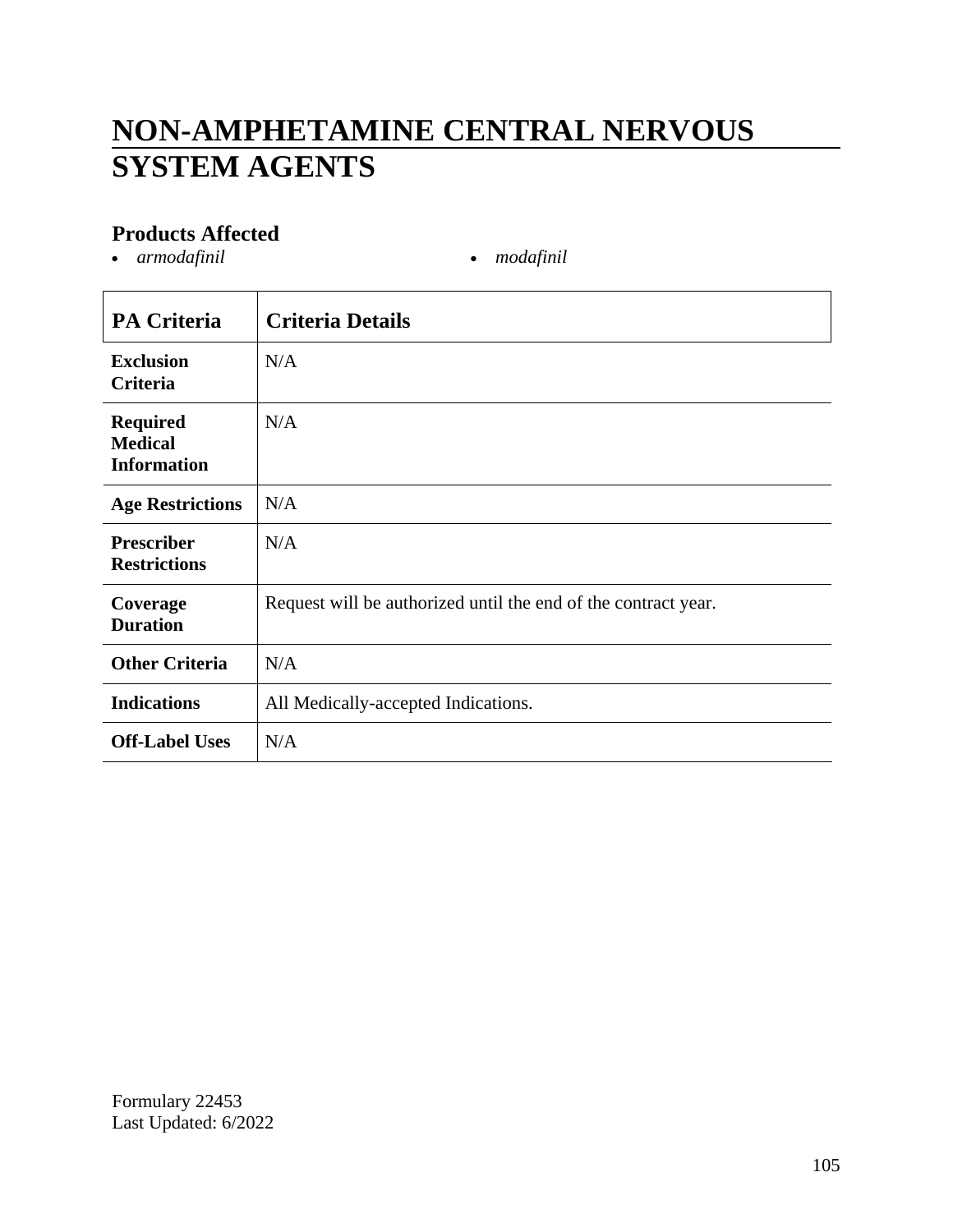#### **Products Affected**

NOXAFIL ORAL SUSPENSION *posaconazole*

| <b>PA Criteria</b>                                      | <b>Criteria Details</b>                                                                                                                                                                                                                                                                                                      |
|---------------------------------------------------------|------------------------------------------------------------------------------------------------------------------------------------------------------------------------------------------------------------------------------------------------------------------------------------------------------------------------------|
| <b>Exclusion</b><br><b>Criteria</b>                     | N/A                                                                                                                                                                                                                                                                                                                          |
| <b>Required</b><br><b>Medical</b><br><b>Information</b> | N/A                                                                                                                                                                                                                                                                                                                          |
| <b>Age Restrictions</b>                                 | N/A                                                                                                                                                                                                                                                                                                                          |
| <b>Prescriber</b><br><b>Restrictions</b>                | Documentation of a consultation with an infectious disease specialist.                                                                                                                                                                                                                                                       |
| Coverage<br><b>Duration</b>                             | 28 days for oropharyngeal candidiasis, end of contract year for other<br>indications                                                                                                                                                                                                                                         |
| <b>Other Criteria</b>                                   | For treatment of oropharyngeal candidiasis: trial of, contraindication to, or<br>medical reason for not using fluconazole or itraconazole. For prophylaxis<br>of invasive aspergillus infections due to being severely<br>immunocompromised: trial of, contraindication to, or medical reason for<br>not using voriconazole. |
| <b>Indications</b>                                      | All Medically-accepted Indications.                                                                                                                                                                                                                                                                                          |
| <b>Off-Label Uses</b>                                   | N/A                                                                                                                                                                                                                                                                                                                          |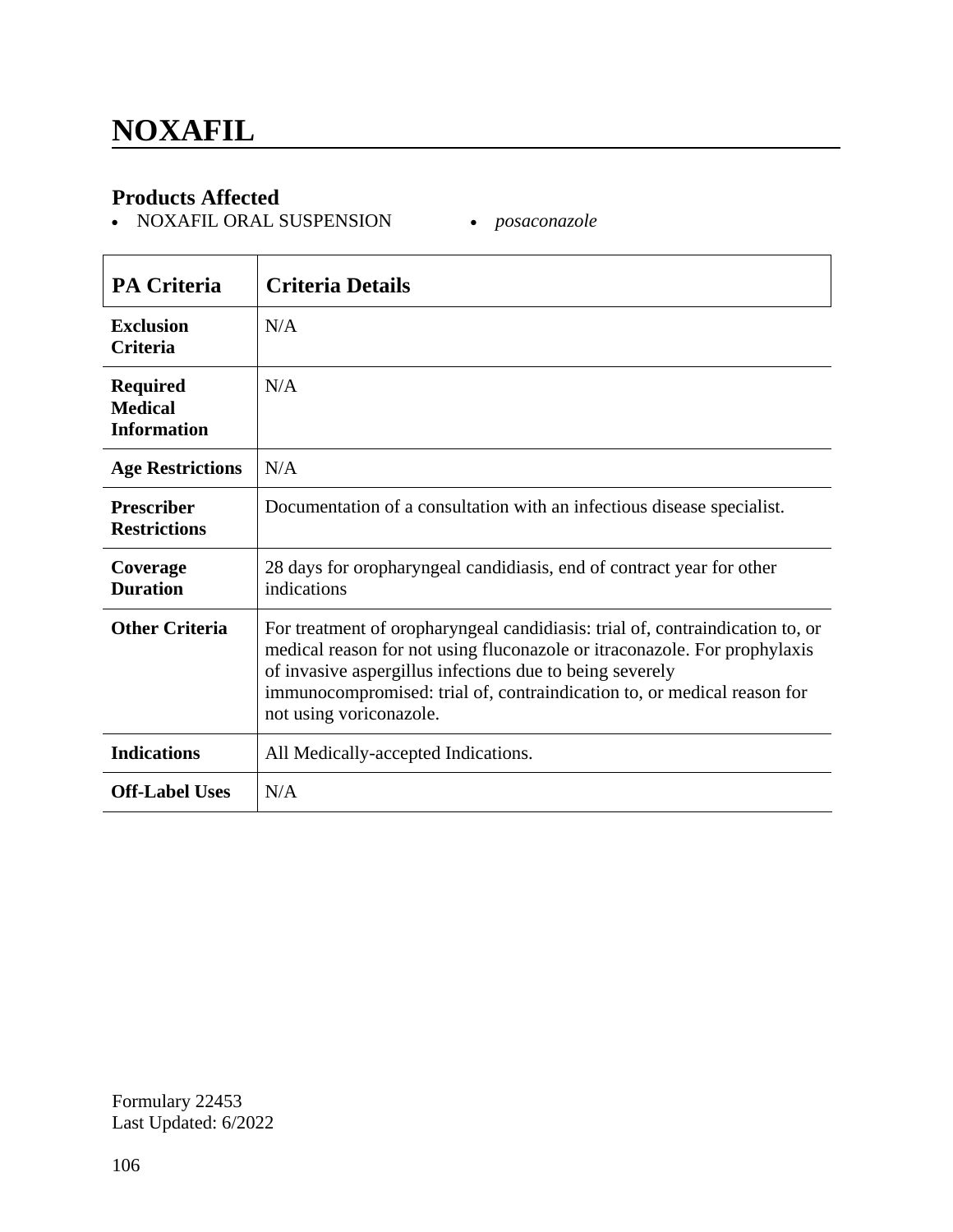$\mathbf{r}$ 

#### **Products Affected**

• NUCALA SUBCUTANEOUS SOLUTION AUTO-INJECTOR

#### - NUCALA SUBCUTANEOUS SOLUTION RECONSTITUTED

• NUCALA SUBCUTANEOUS SOLUTION PREFILLED SYRINGE 100 MG/ML

| <b>PA Criteria</b>                                      | <b>Criteria Details</b>                                                                                                                                                                                                                                                                                                                                                                                                                                                                                                                                                                                                                                                                                                                                                                                                                                                                                                                                                                                                                                                                                                                                                |
|---------------------------------------------------------|------------------------------------------------------------------------------------------------------------------------------------------------------------------------------------------------------------------------------------------------------------------------------------------------------------------------------------------------------------------------------------------------------------------------------------------------------------------------------------------------------------------------------------------------------------------------------------------------------------------------------------------------------------------------------------------------------------------------------------------------------------------------------------------------------------------------------------------------------------------------------------------------------------------------------------------------------------------------------------------------------------------------------------------------------------------------------------------------------------------------------------------------------------------------|
| <b>Exclusion</b><br><b>Criteria</b>                     | N/A                                                                                                                                                                                                                                                                                                                                                                                                                                                                                                                                                                                                                                                                                                                                                                                                                                                                                                                                                                                                                                                                                                                                                                    |
| <b>Required</b><br><b>Medical</b><br><b>Information</b> | N/A                                                                                                                                                                                                                                                                                                                                                                                                                                                                                                                                                                                                                                                                                                                                                                                                                                                                                                                                                                                                                                                                                                                                                                    |
| <b>Age Restrictions</b>                                 | N/A                                                                                                                                                                                                                                                                                                                                                                                                                                                                                                                                                                                                                                                                                                                                                                                                                                                                                                                                                                                                                                                                                                                                                                    |
| <b>Prescriber</b><br><b>Restrictions</b>                | Specialist for submitted diagnosis.                                                                                                                                                                                                                                                                                                                                                                                                                                                                                                                                                                                                                                                                                                                                                                                                                                                                                                                                                                                                                                                                                                                                    |
| Coverage<br><b>Duration</b>                             | New starts will be approved for 6 months. Cont of therapy or reauth until<br>end of contract year.                                                                                                                                                                                                                                                                                                                                                                                                                                                                                                                                                                                                                                                                                                                                                                                                                                                                                                                                                                                                                                                                     |
| <b>Other Criteria</b>                                   | New starts for severe asthma: 1) blood eosinophil count greater than or<br>equal to 150 cells per microliter within 6 weeks or 300 cells per microliter<br>within 12 months, AND 2) symptoms with equal to or greater than 1<br>exacerbations in the previous 12 months requiring additional medical<br>treatment, (e.g. oral systemic steroids) while on a high-dose inhaled<br>corticosteroid with a long-acting B2 agonist. New starts for eosinophilic<br>granulomatosis with polyangiitis (EGPA): trial of, contraindication to, or<br>medical reason for not using one of the following medications:<br>cyclophosphamide or methotrexate. New starts for hypereosinophilic<br>syndrome without an identifiable non-hematologic secondary cause: 1) 2 or<br>more flares within the past 12 months AND 2) trial of, contraindication to,<br>or medical reason for not using oral corticosteroids. New starts for chronic<br>rhinosinusitis with nasal polyps: trial of, contraindication to, or medical<br>reason for not using nasal corticosteroids. Continuation of therapy or re-<br>authorization for all indications: clinical benefit from use of the drug. |
| <b>Indications</b>                                      | All Medically-accepted Indications.                                                                                                                                                                                                                                                                                                                                                                                                                                                                                                                                                                                                                                                                                                                                                                                                                                                                                                                                                                                                                                                                                                                                    |
| <b>Off-Label Uses</b>                                   | N/A                                                                                                                                                                                                                                                                                                                                                                                                                                                                                                                                                                                                                                                                                                                                                                                                                                                                                                                                                                                                                                                                                                                                                                    |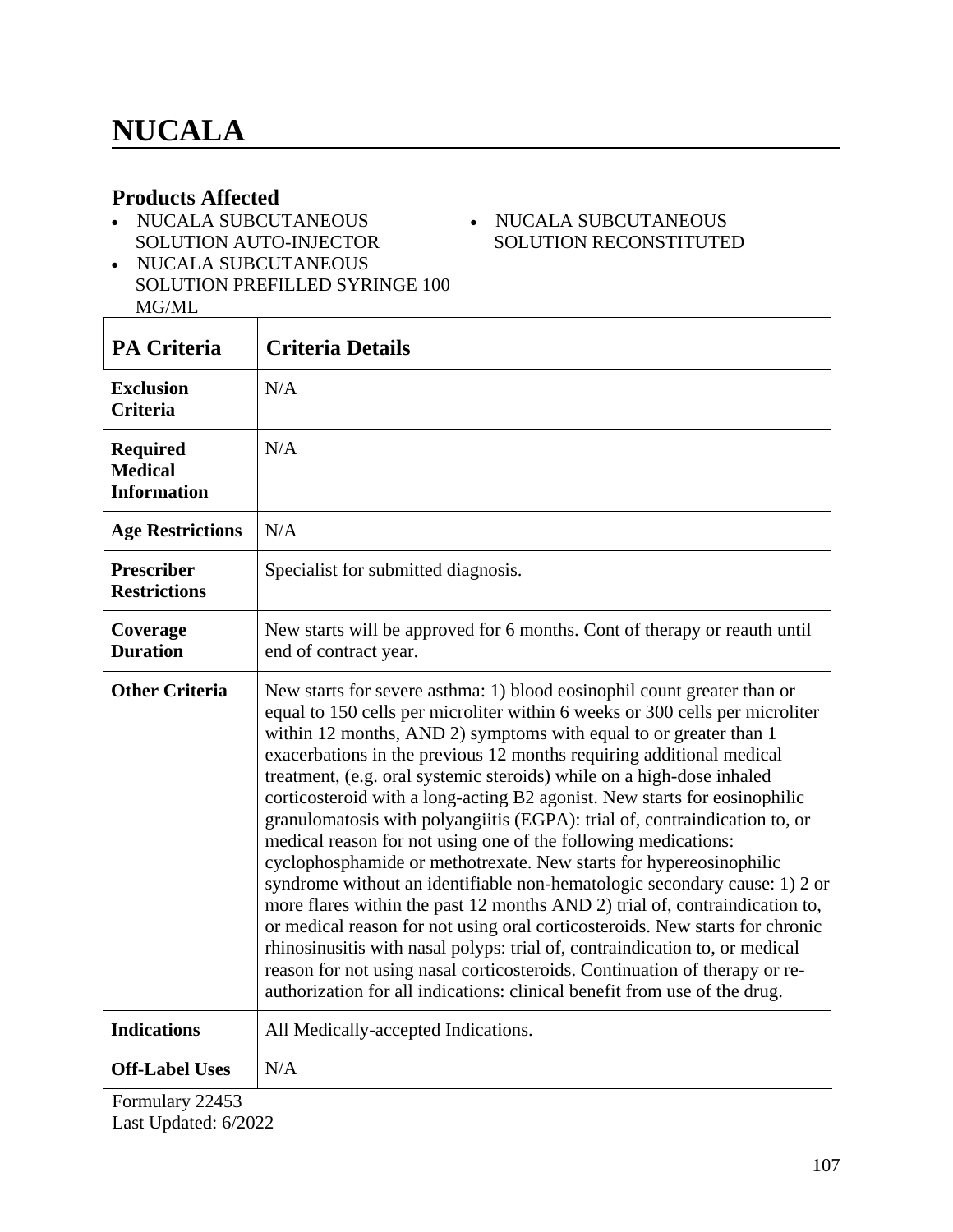### **NUEDEXTA**

### **Products Affected**

• NUEDEXTA

| <b>PA Criteria</b>                                      | <b>Criteria Details</b>                                                                                                                                                                                                                                                                                                                                                                                                                                                          |
|---------------------------------------------------------|----------------------------------------------------------------------------------------------------------------------------------------------------------------------------------------------------------------------------------------------------------------------------------------------------------------------------------------------------------------------------------------------------------------------------------------------------------------------------------|
| <b>Exclusion</b><br><b>Criteria</b>                     | Complete atrioventricular (AV) block without implanted pacemaker, or at<br>high risk of complete AV block. History of heart failure. Concomitant use<br>with MAOIs or use of MAOIs within 14 days. Concomitant use with drugs<br>containing quinidine, quinine, or mefloquine. History of quinine-,<br>mefloquine-, dextromethorphan/quinidine-, or quinidine-induced<br>thrombocytopenia, hepatitis, bone marrow depression, or lupus-like<br>syndrome. Non-Part D indications. |
| <b>Required</b><br><b>Medical</b><br><b>Information</b> | Confirmation diagnosis is for Part D indication.                                                                                                                                                                                                                                                                                                                                                                                                                                 |
| <b>Age Restrictions</b>                                 | N/A                                                                                                                                                                                                                                                                                                                                                                                                                                                                              |
| <b>Prescriber</b><br><b>Restrictions</b>                | N/A                                                                                                                                                                                                                                                                                                                                                                                                                                                                              |
| Coverage<br><b>Duration</b>                             | Request will be authorized until the end of the contract year.                                                                                                                                                                                                                                                                                                                                                                                                                   |
| <b>Other Criteria</b>                                   | N/A                                                                                                                                                                                                                                                                                                                                                                                                                                                                              |
| <b>Indications</b>                                      | All Medically-accepted Indications.                                                                                                                                                                                                                                                                                                                                                                                                                                              |
| <b>Off-Label Uses</b>                                   | N/A                                                                                                                                                                                                                                                                                                                                                                                                                                                                              |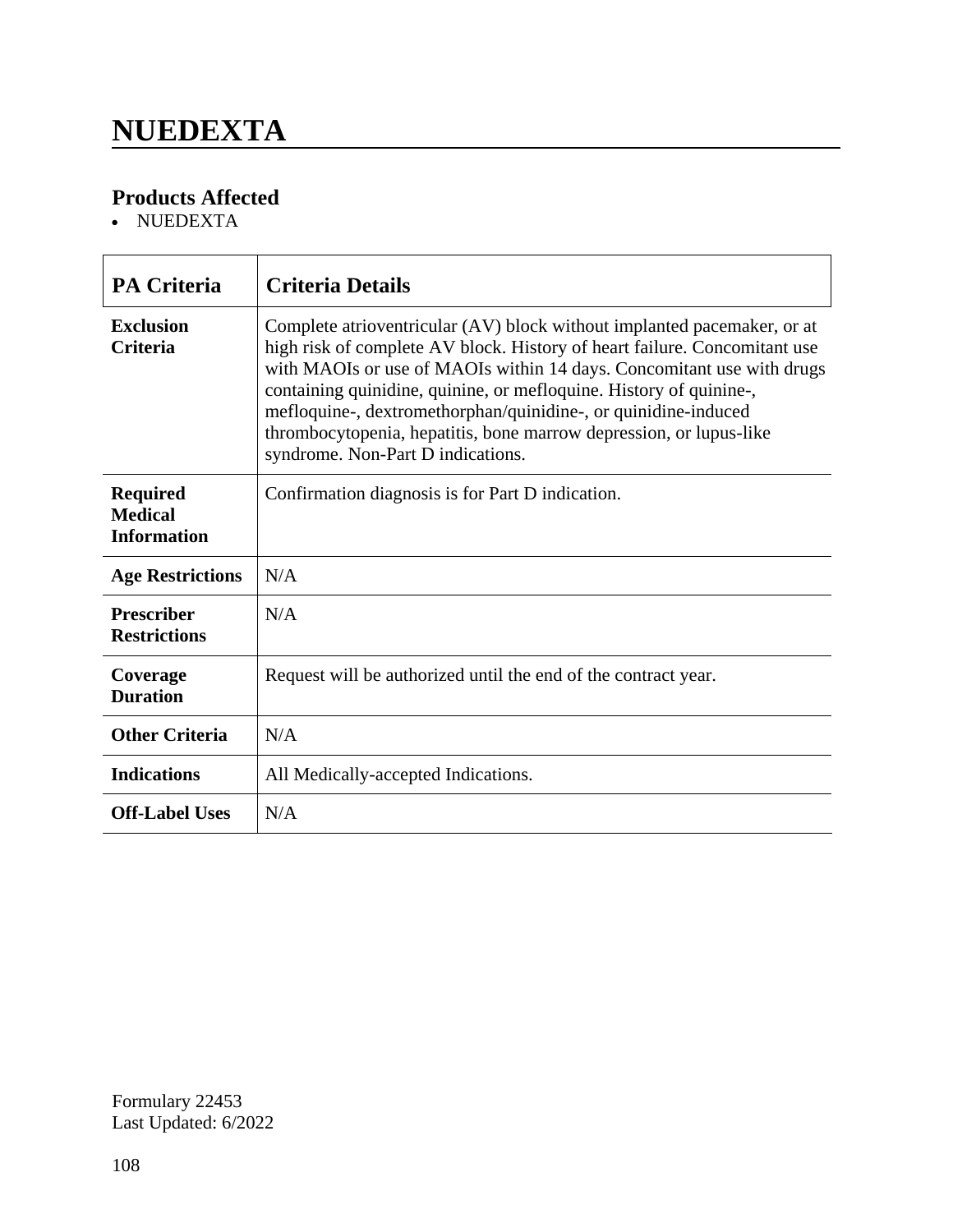- NUPLAZID ORAL CAPSULE - NUPLAZID ORAL TABLET 10 MG

| <b>PA Criteria</b>                                      | <b>Criteria Details</b>                                        |
|---------------------------------------------------------|----------------------------------------------------------------|
| <b>Exclusion</b><br>Criteria                            | N/A                                                            |
| <b>Required</b><br><b>Medical</b><br><b>Information</b> | N/A                                                            |
| <b>Age Restrictions</b>                                 | N/A                                                            |
| <b>Prescriber</b><br><b>Restrictions</b>                | N/A                                                            |
| Coverage<br><b>Duration</b>                             | Request will be authorized until the end of the contract year. |
| <b>Other Criteria</b>                                   | N/A                                                            |
| <b>Indications</b>                                      | All Medically-accepted Indications.                            |
| <b>Off-Label Uses</b>                                   | N/A                                                            |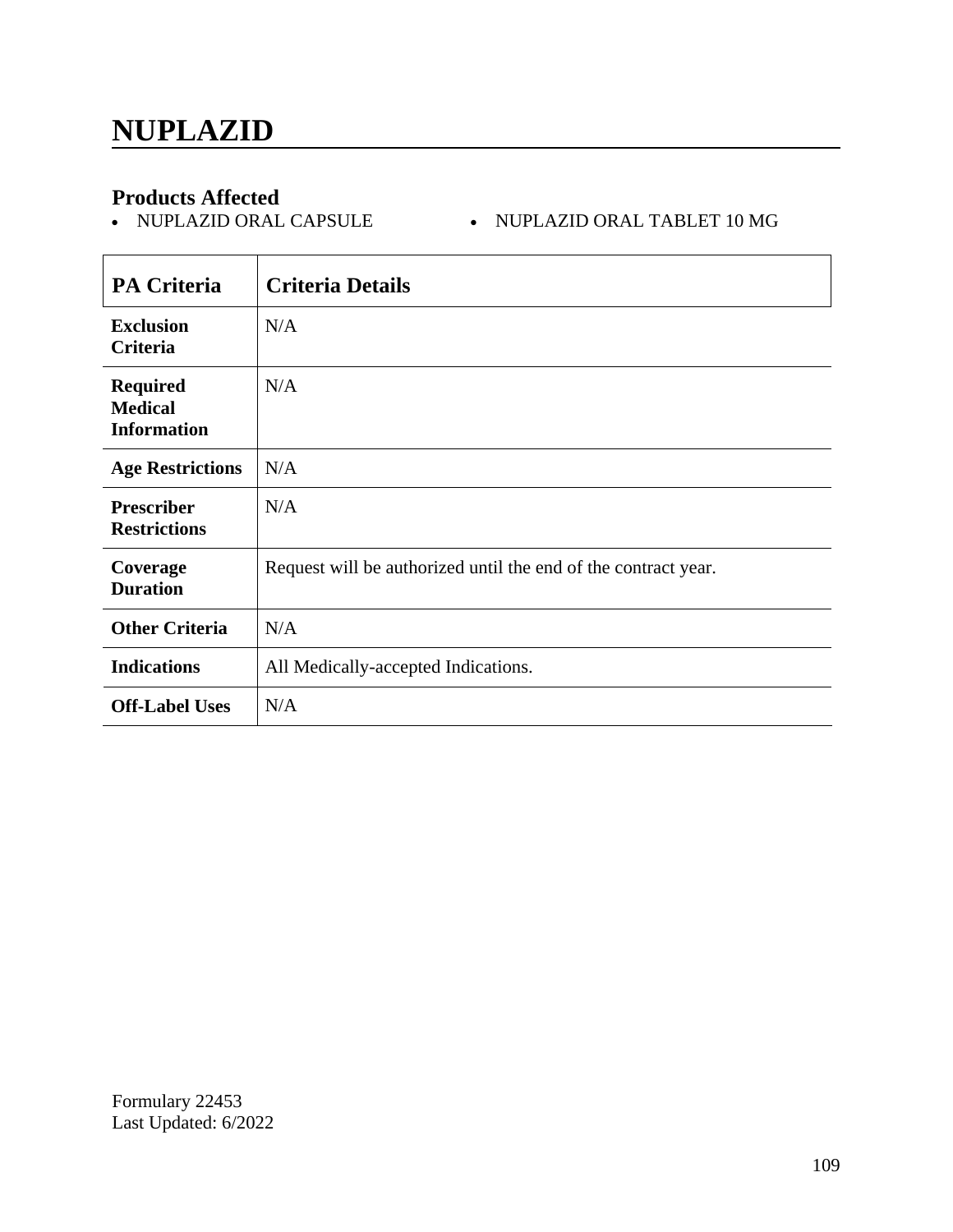### **NURTEC**

### **Products Affected**

• NURTEC

| <b>PA Criteria</b>                                      | <b>Criteria Details</b>                                                                                                                                                                                                                                                                                                                                                                                                                   |
|---------------------------------------------------------|-------------------------------------------------------------------------------------------------------------------------------------------------------------------------------------------------------------------------------------------------------------------------------------------------------------------------------------------------------------------------------------------------------------------------------------------|
| <b>Exclusion</b><br><b>Criteria</b>                     | N/A                                                                                                                                                                                                                                                                                                                                                                                                                                       |
| <b>Required</b><br><b>Medical</b><br><b>Information</b> | N/A                                                                                                                                                                                                                                                                                                                                                                                                                                       |
| <b>Age Restrictions</b>                                 | N/A                                                                                                                                                                                                                                                                                                                                                                                                                                       |
| <b>Prescriber</b><br><b>Restrictions</b>                | Prescribed by or in consultation with a neurologist, headache specialist or<br>pain specialist.                                                                                                                                                                                                                                                                                                                                           |
| Coverage<br><b>Duration</b>                             | New starts will be approved for 6 months. Cont of therapy or reauth until<br>end of contract year.                                                                                                                                                                                                                                                                                                                                        |
| <b>Other Criteria</b>                                   | For new starts for acute treatment of migraines: trial of, contraindication to,<br>or medical reason for not using 2 triptans. For new starts for prevention of<br>episodic migraine: trial of, contraindication to, or medical reason for not<br>using Emgality or Aimovig. For continuation of therapy or reauthorization<br>requests: documentation of improvement in pain and symptom(s) (e.g.,<br>photophobia, nausea, phonophobia). |
| <b>Indications</b>                                      | All Medically-accepted Indications.                                                                                                                                                                                                                                                                                                                                                                                                       |
| <b>Off-Label Uses</b>                                   | N/A                                                                                                                                                                                                                                                                                                                                                                                                                                       |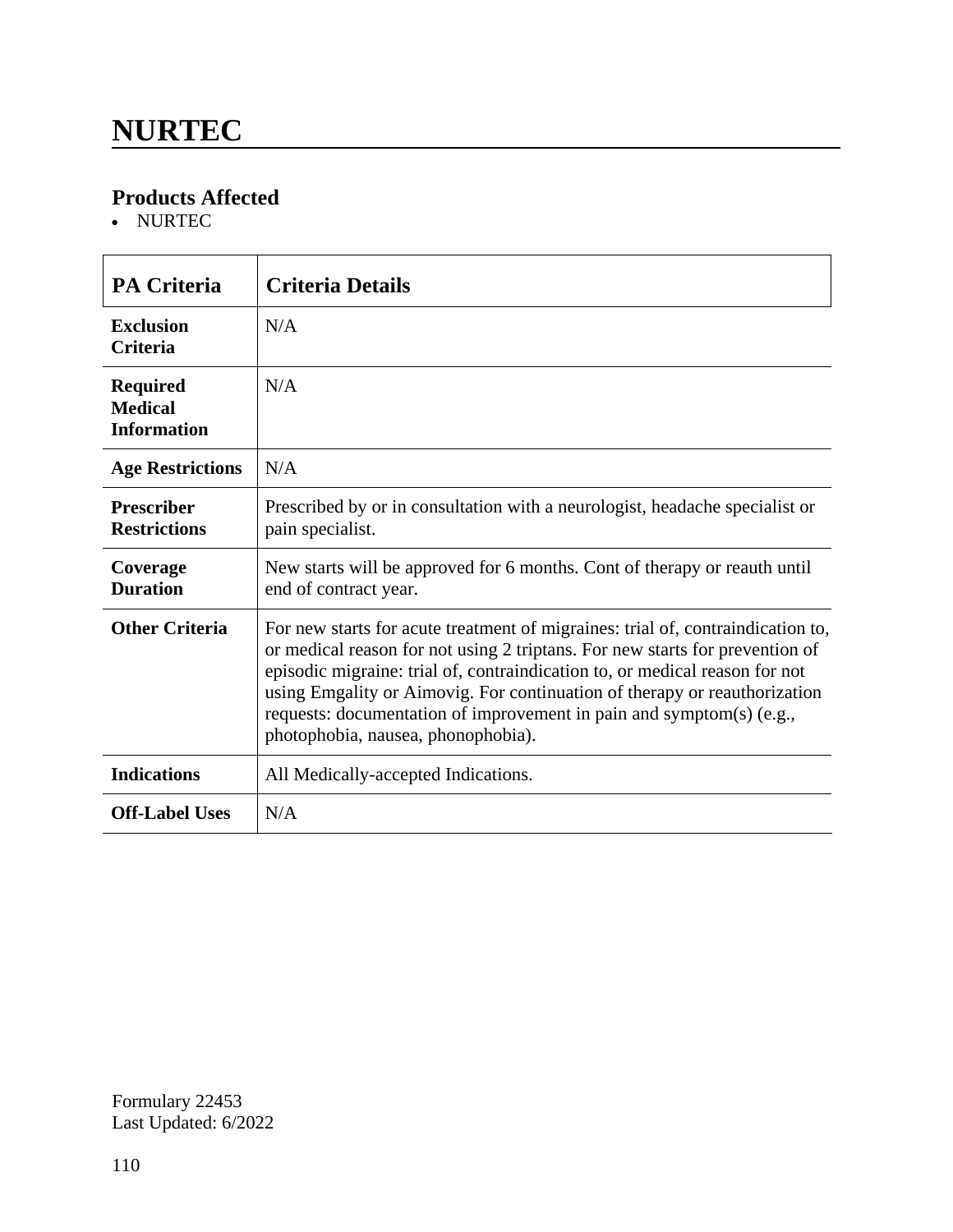# **OCALIVA**

### **Products Affected**

• OCALIVA

| <b>PA Criteria</b>                                      | <b>Criteria Details</b>                                                                                                                                                                                                                                                                                                                                                                                                                                                                                                           |
|---------------------------------------------------------|-----------------------------------------------------------------------------------------------------------------------------------------------------------------------------------------------------------------------------------------------------------------------------------------------------------------------------------------------------------------------------------------------------------------------------------------------------------------------------------------------------------------------------------|
| <b>Exclusion</b><br><b>Criteria</b>                     | Members with complete biliary obstruction.                                                                                                                                                                                                                                                                                                                                                                                                                                                                                        |
| <b>Required</b><br><b>Medical</b><br><b>Information</b> | For new starts: 1) Attestation that the member has failed at least a 12 month<br>trial of ursodiol, or has a medical reason (e.g. intolerance, hypersensitivity)<br>for being unable to tolerate ursodiol AND 2) lab results for baseline<br>ALT/AST, alkaline phosphatase (ALP), and bilirubin within 90 days of<br>request. For continuation of therapy or reauthorization: Documentation that<br>that the member has responded to Ocaliva (e.g. improved biochemical<br>markers (e.g., ALP, bilirubin, GGT, AST, ALT levels)). |
| <b>Age Restrictions</b>                                 | N/A                                                                                                                                                                                                                                                                                                                                                                                                                                                                                                                               |
| <b>Prescriber</b><br><b>Restrictions</b>                | Prescriber must be a gastroenterologist, hepatologist, or transplant<br>specialist.                                                                                                                                                                                                                                                                                                                                                                                                                                               |
| Coverage<br><b>Duration</b>                             | New starts will be authorized for 4 months. Cont of therapy or reauth until<br>end of contract year.                                                                                                                                                                                                                                                                                                                                                                                                                              |
| <b>Other Criteria</b>                                   | N/A                                                                                                                                                                                                                                                                                                                                                                                                                                                                                                                               |
| <b>Indications</b>                                      | All Medically-accepted Indications.                                                                                                                                                                                                                                                                                                                                                                                                                                                                                               |
| <b>Off-Label Uses</b>                                   | N/A                                                                                                                                                                                                                                                                                                                                                                                                                                                                                                                               |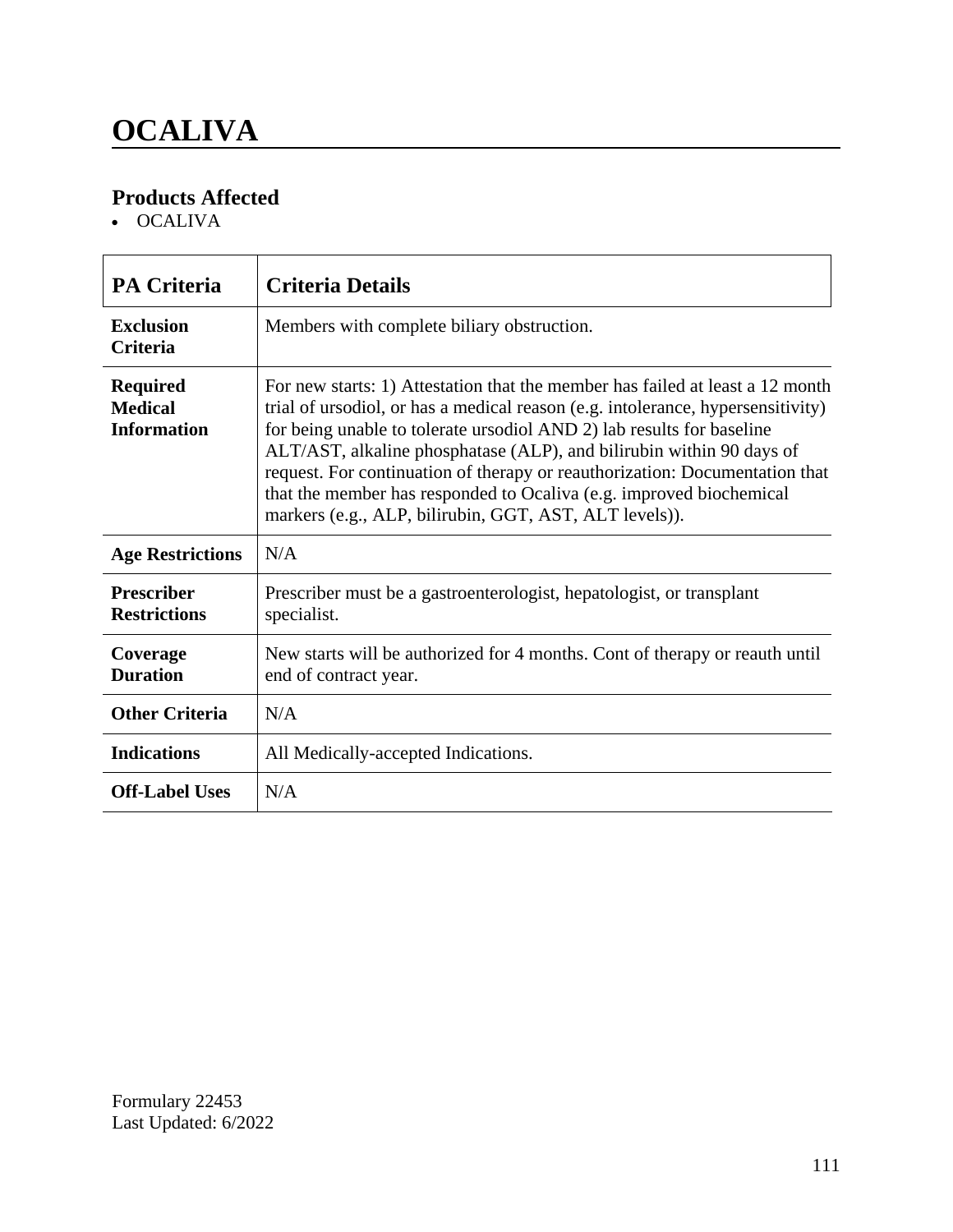OFEV

| <b>PA Criteria</b>                                      | <b>Criteria Details</b>                                                                                                                                                                                                                                                                                                                                                                                                                                                                                                                                                                                                             |
|---------------------------------------------------------|-------------------------------------------------------------------------------------------------------------------------------------------------------------------------------------------------------------------------------------------------------------------------------------------------------------------------------------------------------------------------------------------------------------------------------------------------------------------------------------------------------------------------------------------------------------------------------------------------------------------------------------|
| <b>Exclusion</b><br><b>Criteria</b>                     | N/A                                                                                                                                                                                                                                                                                                                                                                                                                                                                                                                                                                                                                                 |
| <b>Required</b><br><b>Medical</b><br><b>Information</b> | For a diagnosis of idiopathic pulmonary fibrosis: 1) Documentation of<br>disease as demonstrated on a high resolution CT scan or through lung<br>biopsy and 2) Documented trial of, contraindication to, or medical reason<br>for not using Esbriet. For a diagnosis of systemic sclerosis-associated<br>interstitial lung disease (SSc-ILD): documented trial of, contraindication to,<br>or medical reason for not using mycophenolate mofetil or<br>cyclophosphamide. For a diagnosis of chronic fibrosing interstitial lung<br>diseases (ILDs) with a progressive phenotype: documentation is provided<br>confirming diagnosis. |
| <b>Age Restrictions</b>                                 | N/A                                                                                                                                                                                                                                                                                                                                                                                                                                                                                                                                                                                                                                 |
| <b>Prescriber</b><br><b>Restrictions</b>                | Prescriber must be a pulmonologist or lung transplant specialist.                                                                                                                                                                                                                                                                                                                                                                                                                                                                                                                                                                   |
| Coverage<br><b>Duration</b>                             | Request will be authorized until the end of the contract year.                                                                                                                                                                                                                                                                                                                                                                                                                                                                                                                                                                      |
| <b>Other Criteria</b>                                   | N/A                                                                                                                                                                                                                                                                                                                                                                                                                                                                                                                                                                                                                                 |
| <b>Indications</b>                                      | All Medically-accepted Indications.                                                                                                                                                                                                                                                                                                                                                                                                                                                                                                                                                                                                 |
| <b>Off-Label Uses</b>                                   | N/A                                                                                                                                                                                                                                                                                                                                                                                                                                                                                                                                                                                                                                 |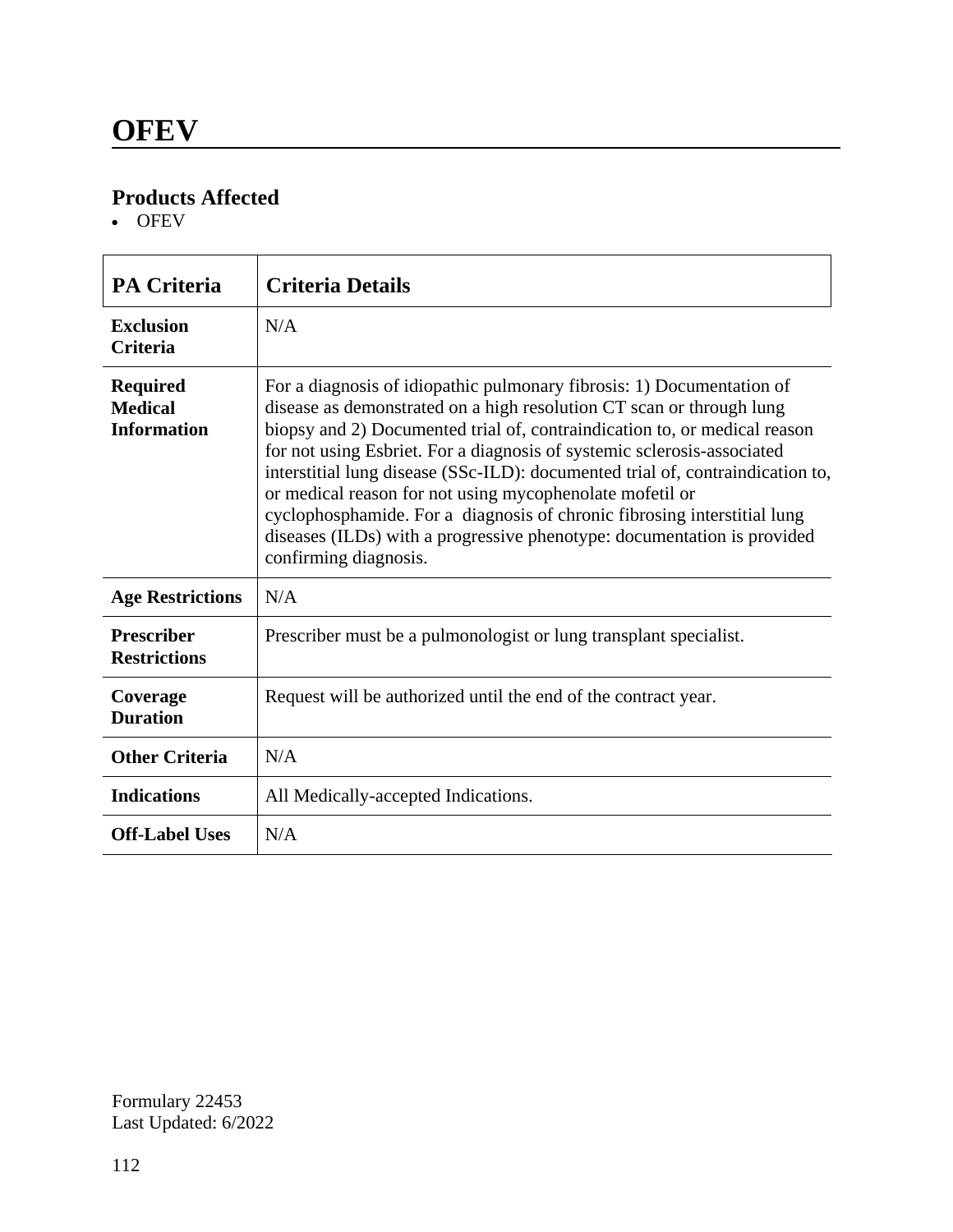# **OLUMIANT**

### **Products Affected**

OLUMIANT

| <b>PA Criteria</b>                                      | <b>Criteria Details</b>                                                                                                                                                                                                         |
|---------------------------------------------------------|---------------------------------------------------------------------------------------------------------------------------------------------------------------------------------------------------------------------------------|
| <b>Exclusion</b><br><b>Criteria</b>                     | N/A                                                                                                                                                                                                                             |
| <b>Required</b><br><b>Medical</b><br><b>Information</b> | N/A                                                                                                                                                                                                                             |
| <b>Age Restrictions</b>                                 | N/A                                                                                                                                                                                                                             |
| <b>Prescriber</b><br><b>Restrictions</b>                | Specialist for submitted diagnosis.                                                                                                                                                                                             |
| Coverage<br><b>Duration</b>                             | Request will be authorized until the end of the contract year.                                                                                                                                                                  |
| <b>Other Criteria</b>                                   | For RA: Either 1) Trial of, medical reason for not using, or contraindication<br>to 2 of the following: Enbrel, Humira, Rinvoq, or Xeljanz, or 2) If utilized<br>within the past 120 days, approve for continuation of therapy. |
| <b>Indications</b>                                      | All Medically-accepted Indications.                                                                                                                                                                                             |
| <b>Off-Label Uses</b>                                   | N/A                                                                                                                                                                                                                             |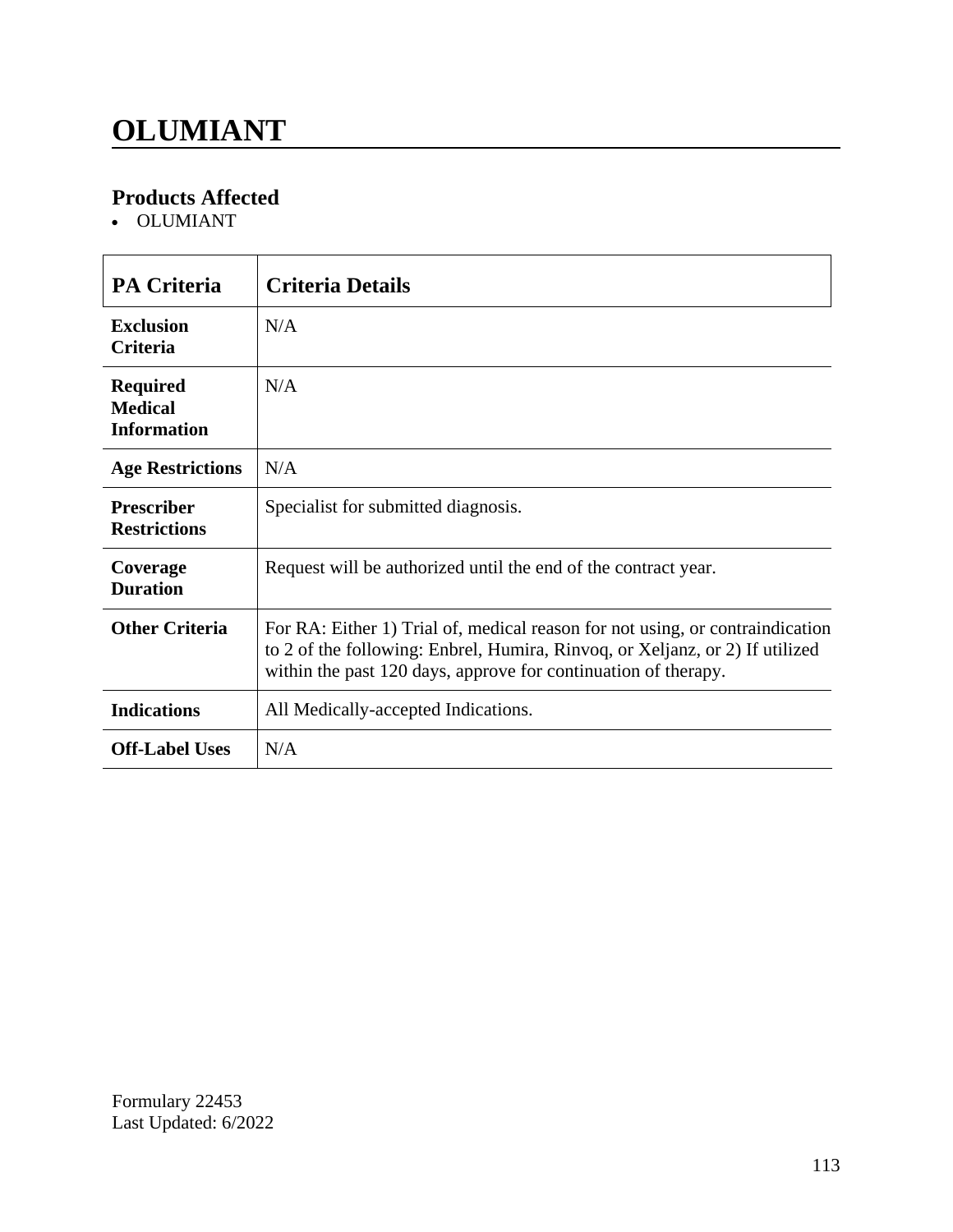# **ORAL ANTINEOPLASTIC AGENTS**

### **Products Affected**

- *abiraterone acetate*
- ALECENSA
- ALUNBRIG
- AYVAKIT
- BALVERSA
- BOSULIF
- BRAFTOVI ORAL CAPSULE 75 MG
- BRUKINSA
- CABOMETYX
- CALQUENCE
- CAPRELSA
- COMETRIQ (100 MG DAILY DOSE) ORAL KIT 80 & 20 MG
- COMETRIQ (140 MG DAILY DOSE) ORAL KIT 3 X 20 MG & 80 MG
- COMETRIQ (60 MG DAILY DOSE)
- COPIKTRA
- COTELLIC
- DAURISMO
- ERIVEDGE
- ERLEADA
- *erlotinib hcl*
- *everolimus oral tablet 10 mg, 2.5 mg, 5 mg, 7.5 mg*
- *everolimus oral tablet soluble*
- EXKIVITY
- FOTIVDA
- GAVRETO
- GILOTRIF
- IBRANCE
- ICLUSIG
- **IDHIFA**
- *imatinib mesylate*
- IMBRUVICA
- INLYTA
- INOOVI
- INREBIC
- IRESSA
- JAKAFI
- KISQALI (200 MG DOSE)
- KISQALI (400 MG DOSE)

Formulary 22453

Last Updated: 6/2022

- KISQALI (600 MG DOSE)
- KISQALI FEMARA (400 MG DOSE)
- KISQALI FEMARA (600 MG DOSE)
- KISQALI FEMARA(200 MG DOSE)
- KOSELUGO
- *lapatinib ditosylate*
- *lenalidomide*
- LENVIMA (10 MG DAILY DOSE)
- LENVIMA (12 MG DAILY DOSE)
- LENVIMA (14 MG DAILY DOSE)
- LENVIMA (18 MG DAILY DOSE)
- LENVIMA (20 MG DAILY DOSE)
- LENVIMA (24 MG DAILY DOSE)
- LENVIMA (4 MG DAILY DOSE)
- LENVIMA (8 MG DAILY DOSE)
- LONSURF
- LORBRENA
- LUMAKRAS
- LYNPARZA ORAL TABLET
- MEKINIST
- MEKTOVI
- NERLYNX
- NEXAVAR
- NINLARO
- NUBEQA
- ODOMZO
- ONUREG
- ORGOVYX
- PEMAZYRE
- PIORAY (200 MG DAILY DOSE)
- PIQRAY (250 MG DAILY DOSE)
- PIQRAY (300 MG DAILY DOSE)
- POMALYST
- **QINLOCK**
- RETEVMO
- REVLIMID ORAL CAPSULE 2.5 MG, 20 MG
- ROZLYTREK
- RUBRACA
- RYDAPT
- SCEMBLIX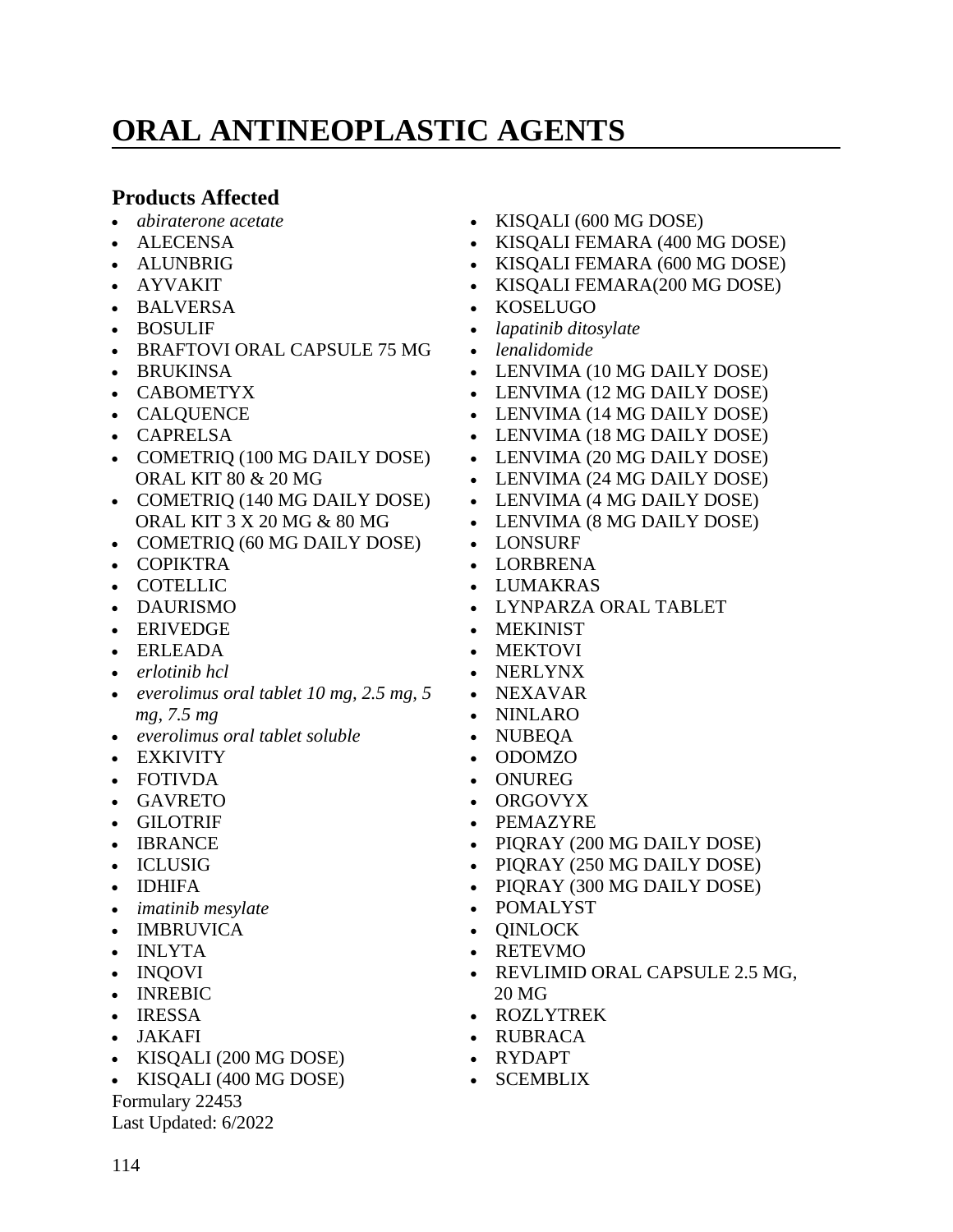|           | <b>SPRYCEL</b>                            |           | <b>VENCLEXTA STARTING PACK</b> |
|-----------|-------------------------------------------|-----------|--------------------------------|
|           | <b>STIVARGA</b>                           |           | <b>VERZENIO</b>                |
|           | sunitinib malate                          |           | <b>VITRAKVI</b>                |
|           | <b>TABLOID</b>                            |           | <b>VIZIMPRO</b>                |
|           | <b>TABRECTA</b>                           |           | <b>VONJO</b>                   |
|           | <b>TAFINLAR</b>                           |           | <b>VOTRIENT</b>                |
|           | <b>TAGRISSO</b>                           |           | welireg                        |
|           | TALZENNA ORAL CAPSULE 0.25 MG,            |           | <b>XALKORI</b>                 |
|           | 1 MG                                      | $\bullet$ | <b>XOSPATA</b>                 |
|           | talzenna oral capsule $0.5$ mg, $0.75$ mg | $\bullet$ | XPOVIO (100 MG ONCE WEEKLY)    |
|           | <b>TASIGNA</b>                            | $\bullet$ | XPOVIO (40 MG ONCE WEEKLY)     |
|           | <b>TAZVERIK</b>                           | $\bullet$ | XPOVIO (40 MG TWICE WEEKLY)    |
|           | <b>TEPMETKO</b>                           | $\bullet$ | XPOVIO (60 MG ONCE WEEKLY)     |
|           | <b>THALOMID</b>                           |           | XPOVIO (60 MG TWICE WEEKLY)    |
|           | <b>TIBSOVO</b>                            | $\bullet$ |                                |
|           |                                           | $\bullet$ | XPOVIO (80 MG ONCE WEEKLY)     |
|           | toremifene citrate                        | $\bullet$ | XPOVIO (80 MG TWICE WEEKLY)    |
|           | truseltiq (100mg daily dose)              |           | <b>XTANDI</b>                  |
|           | truseltiq (125mg daily dose)              | $\bullet$ | <b>YONSA</b>                   |
| $\bullet$ | truseltiq (50mg daily dose)               | $\bullet$ | <b>ZEJULA</b>                  |
|           | truseltiq (75mg daily dose)               |           | ZELBORAF                       |
|           | TUKYSA                                    | $\bullet$ | <b>ZOLINZA</b>                 |
|           | <b>TURALIO</b>                            |           | <b>ZYDELIG</b>                 |
|           | <b>UKONIQ</b>                             |           | ZYKADIA ORAL TABLET            |
|           | <b>VENCLEXTA</b>                          |           |                                |

| <b>PA Criteria</b>                                      | Criteria Details                                                                                                                                                                                                                                                                                       |
|---------------------------------------------------------|--------------------------------------------------------------------------------------------------------------------------------------------------------------------------------------------------------------------------------------------------------------------------------------------------------|
| <b>Exclusion</b><br><b>Criteria</b>                     | N/A                                                                                                                                                                                                                                                                                                    |
| <b>Required</b><br><b>Medical</b><br><b>Information</b> | N/A                                                                                                                                                                                                                                                                                                    |
| <b>Age Restrictions</b>                                 | N/A                                                                                                                                                                                                                                                                                                    |
| <b>Prescriber</b><br><b>Restrictions</b>                | Prescriber must be an oncologist or specialist for submitted diagnosis.                                                                                                                                                                                                                                |
| Coverage<br><b>Duration</b>                             | Request will be authorized until the end of the contract year.                                                                                                                                                                                                                                         |
| <b>Other Criteria</b>                                   | For new starts of Jakafi and Imbruvica for treatment of graft-versus-host<br>disease (GVHD): documented trial of, contraindication to, or medical<br>reason for not using a systemic corticosteroid. For continuation of therapy<br>of Jakafi and Imbruvica for treatment of Graft-Versus-Host Disease |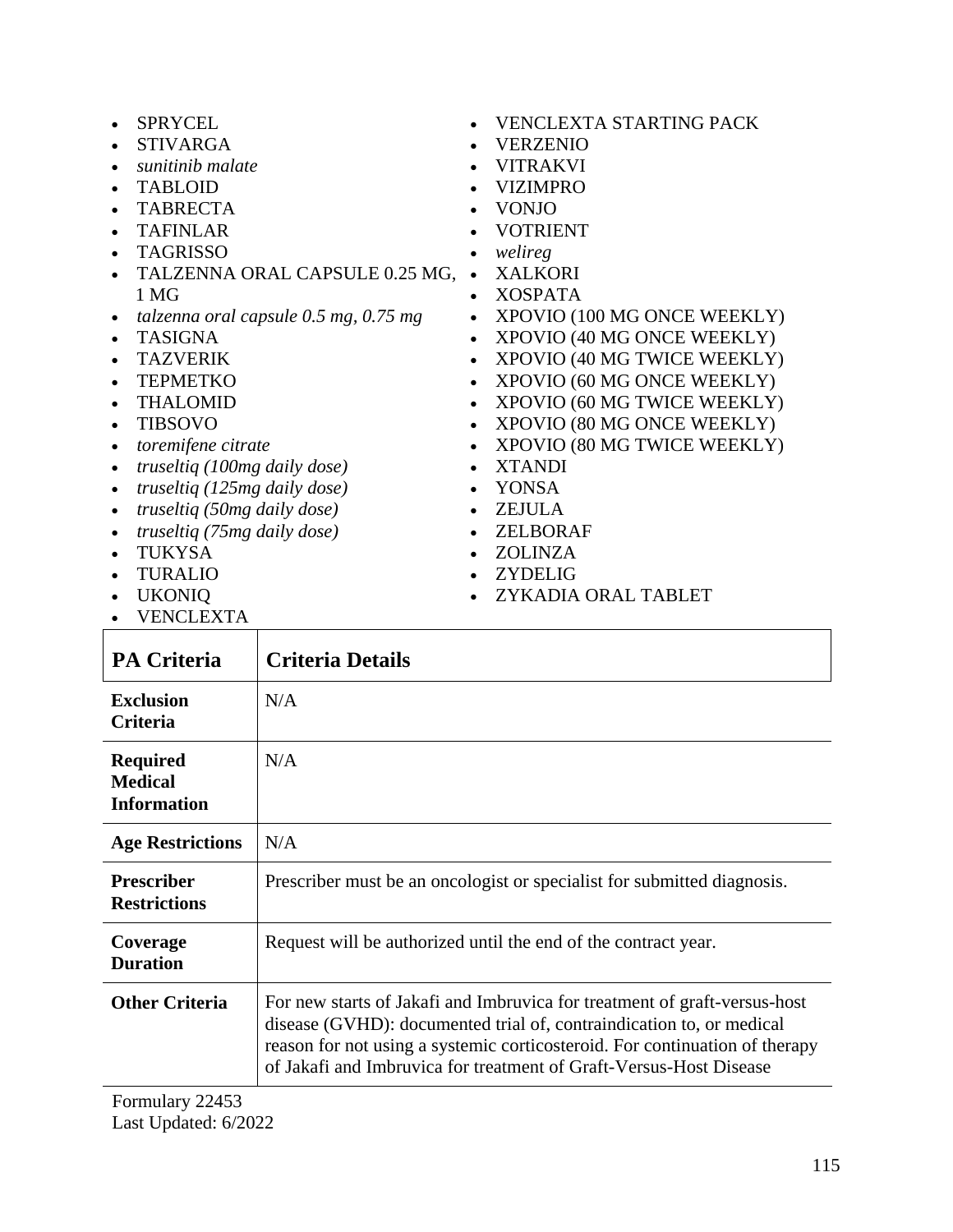| <b>PA Criteria</b>    | <b>Criteria Details</b>                                                                                                                                                                         |
|-----------------------|-------------------------------------------------------------------------------------------------------------------------------------------------------------------------------------------------|
|                       | (GVHD): documentation of clinical benefit from use of the drug (i.e.<br>symptom improvement, reduction in corticosteroid dose). For Jakafi and<br>Imbruvica for all other indications, approve. |
| <b>Indications</b>    | All Medically-accepted Indications.                                                                                                                                                             |
| <b>Off-Label Uses</b> | N/A                                                                                                                                                                                             |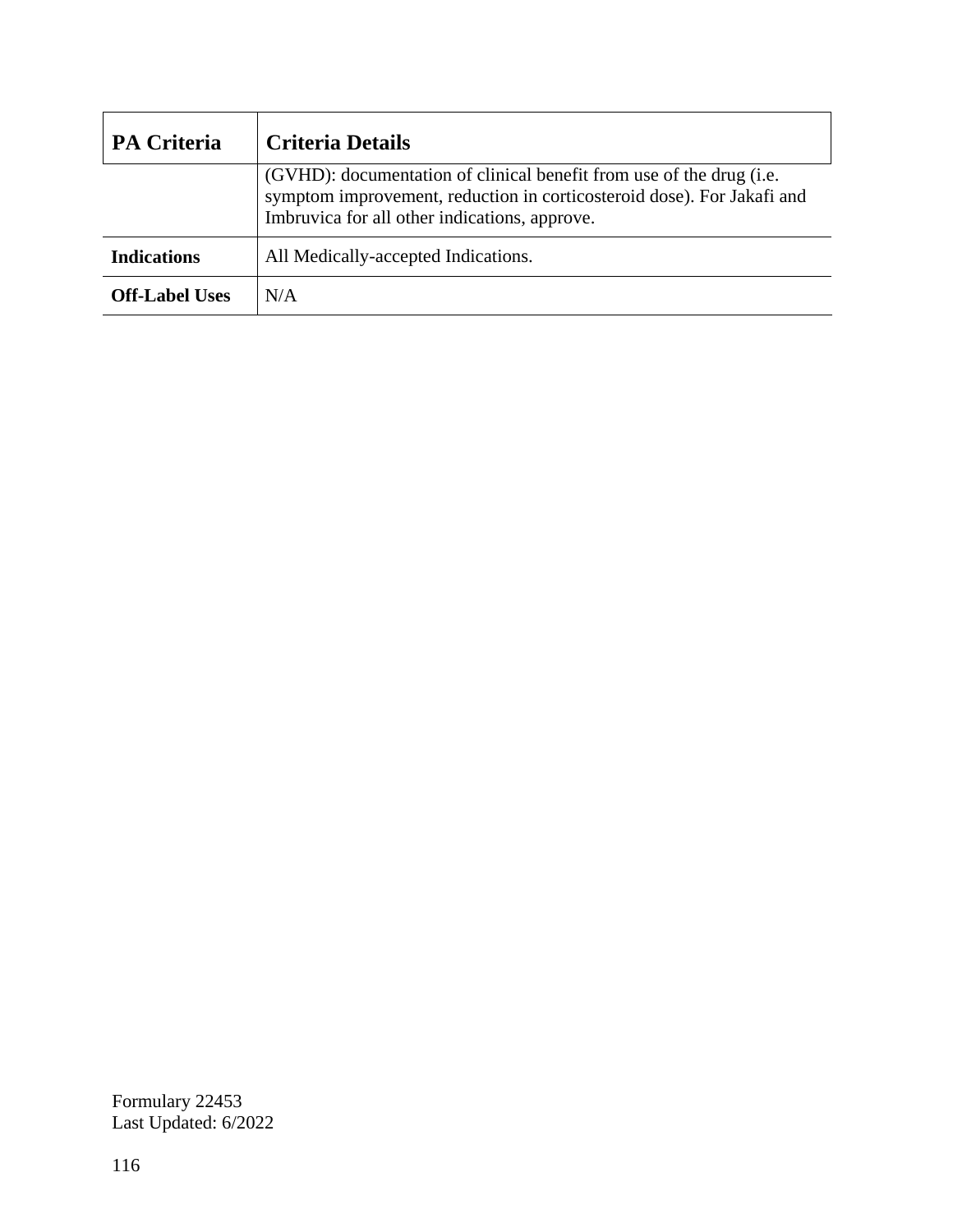# **ORAL ANTIPSYCHOTICS**

### **Products Affected**

- CAPLYTA
- FANAPT
- FANAPT TITRATION PACK

#### VRAYLAR ORAL CAPSULE

 VRAYLAR ORAL CAPSULE THERAPY PACK

| <b>PA Criteria</b>                                      | <b>Criteria Details</b>                                                                                                                                                                                                                                                                                                                                                        |
|---------------------------------------------------------|--------------------------------------------------------------------------------------------------------------------------------------------------------------------------------------------------------------------------------------------------------------------------------------------------------------------------------------------------------------------------------|
| <b>Exclusion</b><br><b>Criteria</b>                     | N/A                                                                                                                                                                                                                                                                                                                                                                            |
| <b>Required</b><br><b>Medical</b><br><b>Information</b> | For schizophrenia and manic or mixed episodes associated with bipolar 1<br>disorder: trial of, contraindication to, or medical reason for not using one<br>formulary generic antipsychotic. For major depressive disorder associated<br>with bipolar l or II disorder: trial of, contraindication to, or medical reason<br>for not using two formulary generic antipsychotics. |
| <b>Age Restrictions</b>                                 | N/A                                                                                                                                                                                                                                                                                                                                                                            |
| <b>Prescriber</b><br><b>Restrictions</b>                | N/A                                                                                                                                                                                                                                                                                                                                                                            |
| Coverage<br><b>Duration</b>                             | Request will be authorized until the end of the contract year.                                                                                                                                                                                                                                                                                                                 |
| <b>Other Criteria</b>                                   | N/A                                                                                                                                                                                                                                                                                                                                                                            |
| <b>Indications</b>                                      | All Medically-accepted Indications.                                                                                                                                                                                                                                                                                                                                            |
| <b>Off-Label Uses</b>                                   | N/A                                                                                                                                                                                                                                                                                                                                                                            |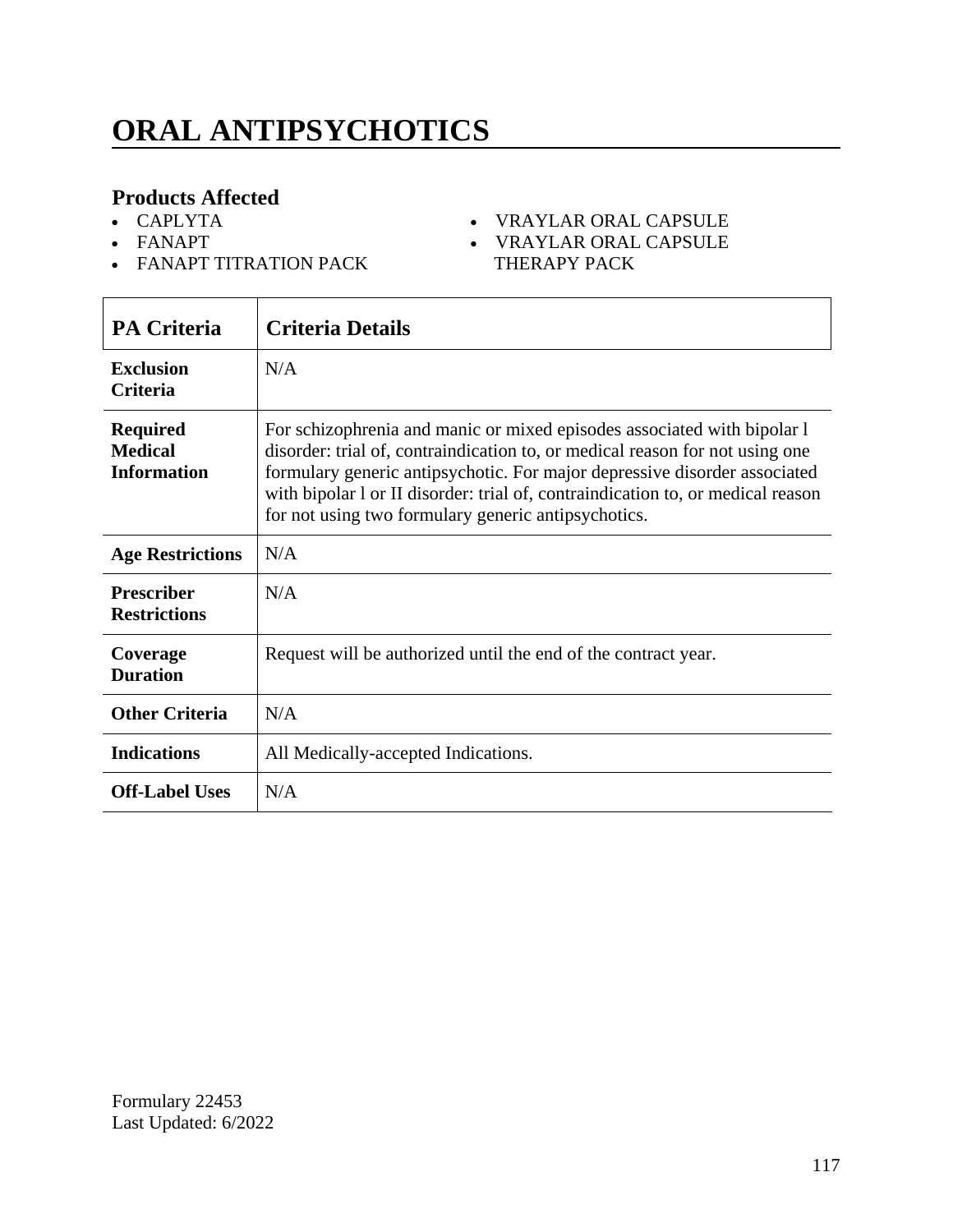- ORENCIA CLICKJECT
- ORENCIA INTRAVENOUS

#### ORENCIA SUBCUTANEOUS SOLUTION PREFILLED SYRINGE

| <b>PA Criteria</b>                                      | <b>Criteria Details</b>                                                                                                                                                                                                                                                                                                                                                                                                                                                                                                                                                                                                                                                                                                                                                                                                               |
|---------------------------------------------------------|---------------------------------------------------------------------------------------------------------------------------------------------------------------------------------------------------------------------------------------------------------------------------------------------------------------------------------------------------------------------------------------------------------------------------------------------------------------------------------------------------------------------------------------------------------------------------------------------------------------------------------------------------------------------------------------------------------------------------------------------------------------------------------------------------------------------------------------|
| <b>Exclusion</b><br><b>Criteria</b>                     | N/A                                                                                                                                                                                                                                                                                                                                                                                                                                                                                                                                                                                                                                                                                                                                                                                                                                   |
| <b>Required</b><br><b>Medical</b><br><b>Information</b> | N/A                                                                                                                                                                                                                                                                                                                                                                                                                                                                                                                                                                                                                                                                                                                                                                                                                                   |
| <b>Age Restrictions</b>                                 | N/A                                                                                                                                                                                                                                                                                                                                                                                                                                                                                                                                                                                                                                                                                                                                                                                                                                   |
| <b>Prescriber</b><br><b>Restrictions</b>                | Specialist for submitted diagnosis.                                                                                                                                                                                                                                                                                                                                                                                                                                                                                                                                                                                                                                                                                                                                                                                                   |
| Coverage<br><b>Duration</b>                             | Request will be authorized until the end of the contract year.                                                                                                                                                                                                                                                                                                                                                                                                                                                                                                                                                                                                                                                                                                                                                                        |
| <b>Other Criteria</b>                                   | For RA: Either 1) Trial of, medical reason for not using, or contraindication<br>to 1 of the following: Enbrel or Humira or 2) If utilized within the past 120<br>days, approve for continuation of therapy. For pJIA: Either 1) Trial of,<br>medical reason for not using, or contraindication to 1 of the following:<br>Enbrel or Humira or 2) If utilized within the past 120 days, approve for<br>continuation of therapy. For PsA: Either 1) Trial of, medical reason for not<br>using, or contraindication to 2 of the following therapies: Cosentyx,<br>Tremfya, Xeljanz, Rinvoq, Enbrel, or Humira, or 2) If utilized within the<br>past 120 days, approve for continuation of therapy. For acute graft versus<br>host disease: attestation member is taking in combination with a calcineurin<br>inhibitor and methotrexate. |
| <b>Indications</b>                                      | All Medically-accepted Indications.                                                                                                                                                                                                                                                                                                                                                                                                                                                                                                                                                                                                                                                                                                                                                                                                   |
| <b>Off-Label Uses</b>                                   | N/A                                                                                                                                                                                                                                                                                                                                                                                                                                                                                                                                                                                                                                                                                                                                                                                                                                   |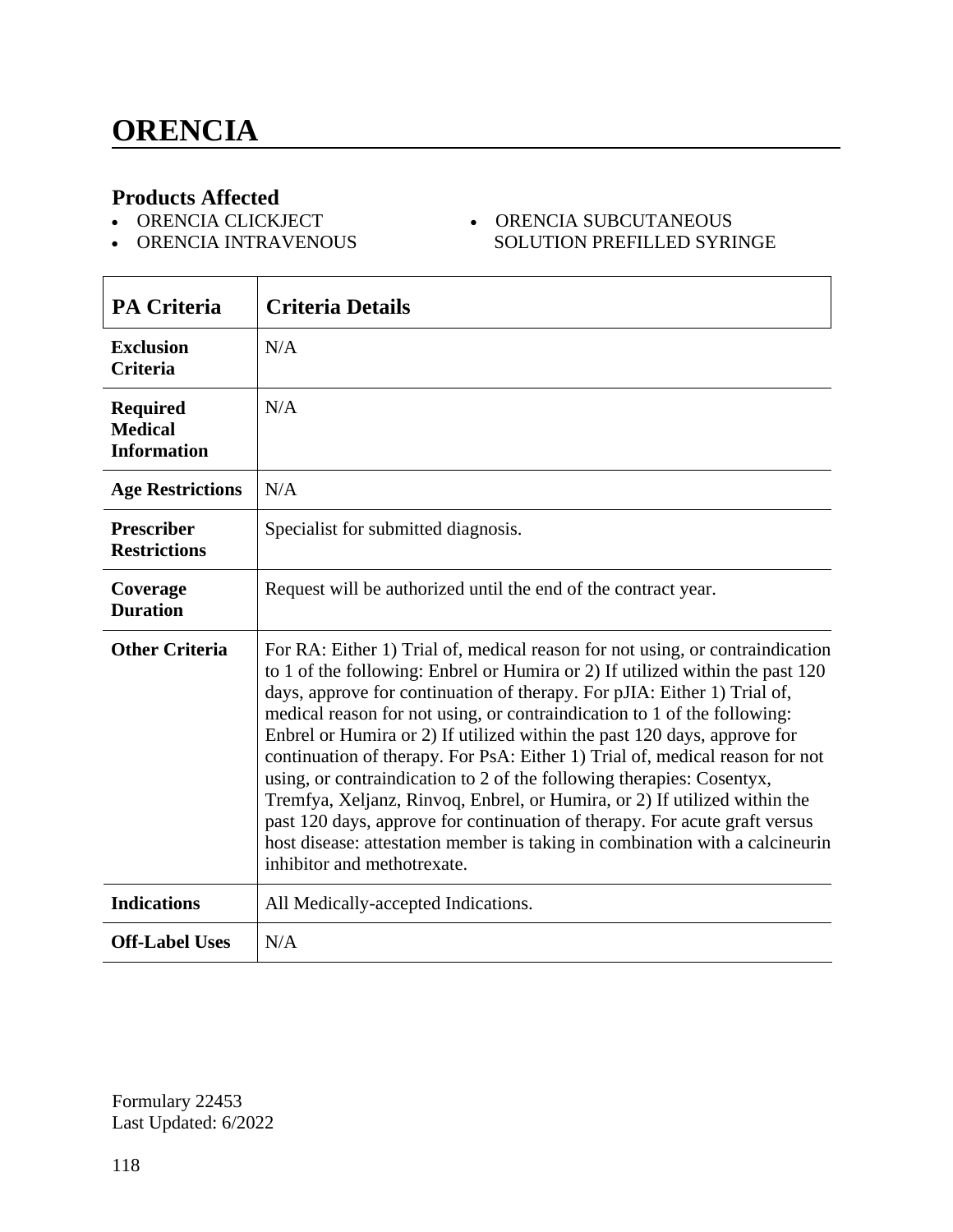# **ORILISSA**

### **Products Affected**

ORILISSA

| <b>PA Criteria</b>                                      | <b>Criteria Details</b>                                                                                                                                                                                                                                                                                                                                                                                                                                  |
|---------------------------------------------------------|----------------------------------------------------------------------------------------------------------------------------------------------------------------------------------------------------------------------------------------------------------------------------------------------------------------------------------------------------------------------------------------------------------------------------------------------------------|
| <b>Exclusion</b><br><b>Criteria</b>                     | Patient has osteoporosis or severe hepatic impairment.                                                                                                                                                                                                                                                                                                                                                                                                   |
| <b>Required</b><br><b>Medical</b><br><b>Information</b> | Trial of, contraindication to, or medical reason for not using the following<br>concurrently for endometriosis: analgesic pain reliever (e.g. NSAIDs,<br>COX-2 inhibitors) AND either combined estrogen-progestin oral<br>contraceptive, progestin (e.g. medroxyprogesterone acetate, norethindrone),<br>gonadotropin-releasing hormone (GnRH) agonists (e.g. Lupron Depot), OR<br>danazol. For reauthorization, continued benefit with use of the drug. |
| <b>Age Restrictions</b>                                 | N/A                                                                                                                                                                                                                                                                                                                                                                                                                                                      |
| <b>Prescriber</b><br><b>Restrictions</b>                | Prescriber must be an OB/GYN.                                                                                                                                                                                                                                                                                                                                                                                                                            |
| Coverage<br><b>Duration</b>                             | Request will be authorized until the end of the contract year.                                                                                                                                                                                                                                                                                                                                                                                           |
| <b>Other Criteria</b>                                   | N/A                                                                                                                                                                                                                                                                                                                                                                                                                                                      |
| <b>Indications</b>                                      | All Medically-accepted Indications.                                                                                                                                                                                                                                                                                                                                                                                                                      |
| <b>Off-Label Uses</b>                                   | N/A                                                                                                                                                                                                                                                                                                                                                                                                                                                      |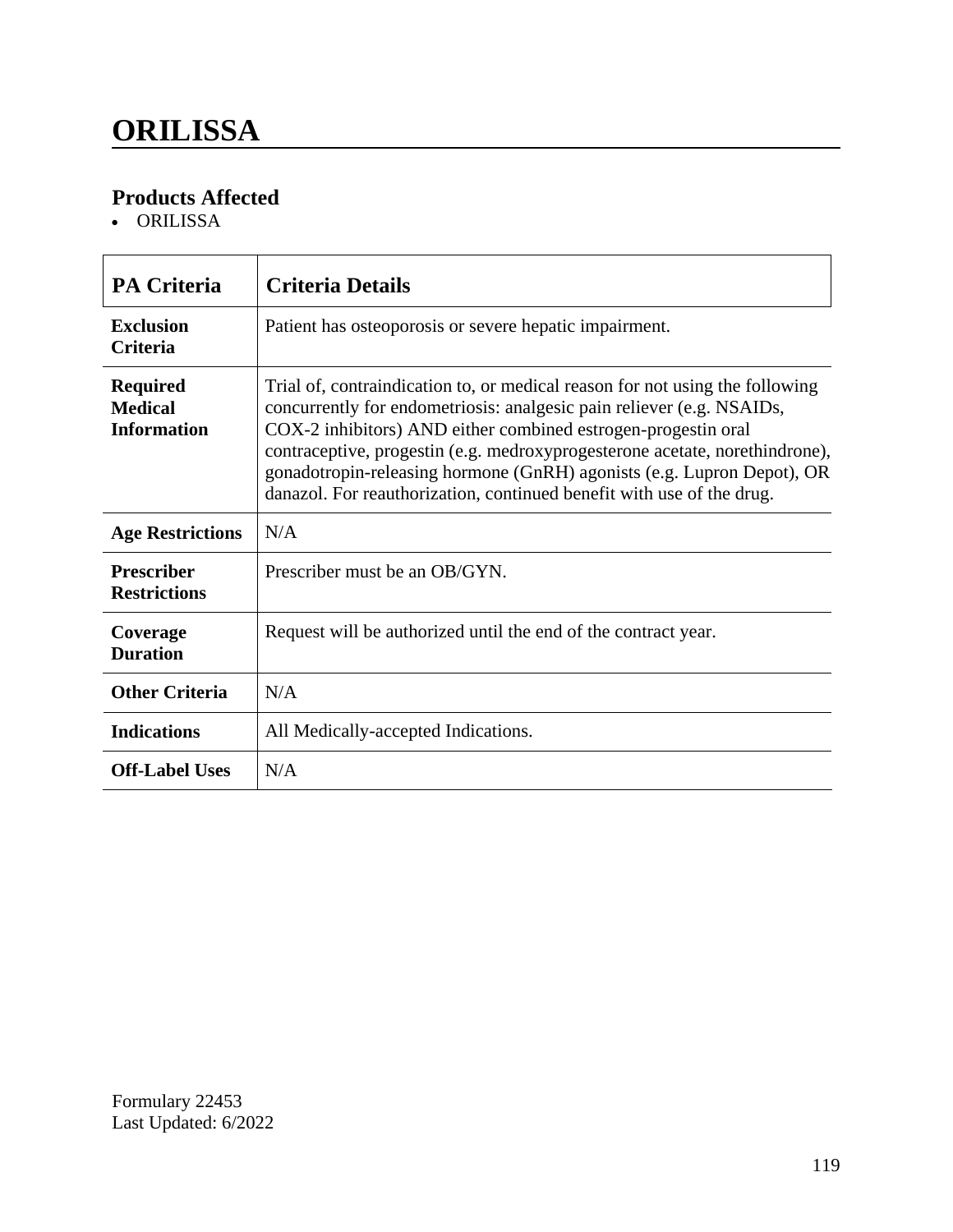# **ORKAMBI**

### **Products Affected**

ORKAMBI

| <b>PA Criteria</b>                                      | <b>Criteria Details</b>                                                                 |
|---------------------------------------------------------|-----------------------------------------------------------------------------------------|
| <b>Exclusion</b><br><b>Criteria</b>                     | Combination use with Kalydeco, Symdeko, or Trikafta.                                    |
| <b>Required</b><br><b>Medical</b><br><b>Information</b> | Documentation of CFTR gene that is responsive to lumacaftor-ivacaftor<br>treatment.     |
| <b>Age Restrictions</b>                                 | N/A                                                                                     |
| <b>Prescriber</b><br><b>Restrictions</b>                | Prescriber must be a pulmonologist or an expert in the treatment of cystic<br>fibrosis. |
| Coverage<br><b>Duration</b>                             | Request will be authorized until the end of the contract year.                          |
| <b>Other Criteria</b>                                   | N/A                                                                                     |
| <b>Indications</b>                                      | All Medically-accepted Indications.                                                     |
| <b>Off-Label Uses</b>                                   | N/A                                                                                     |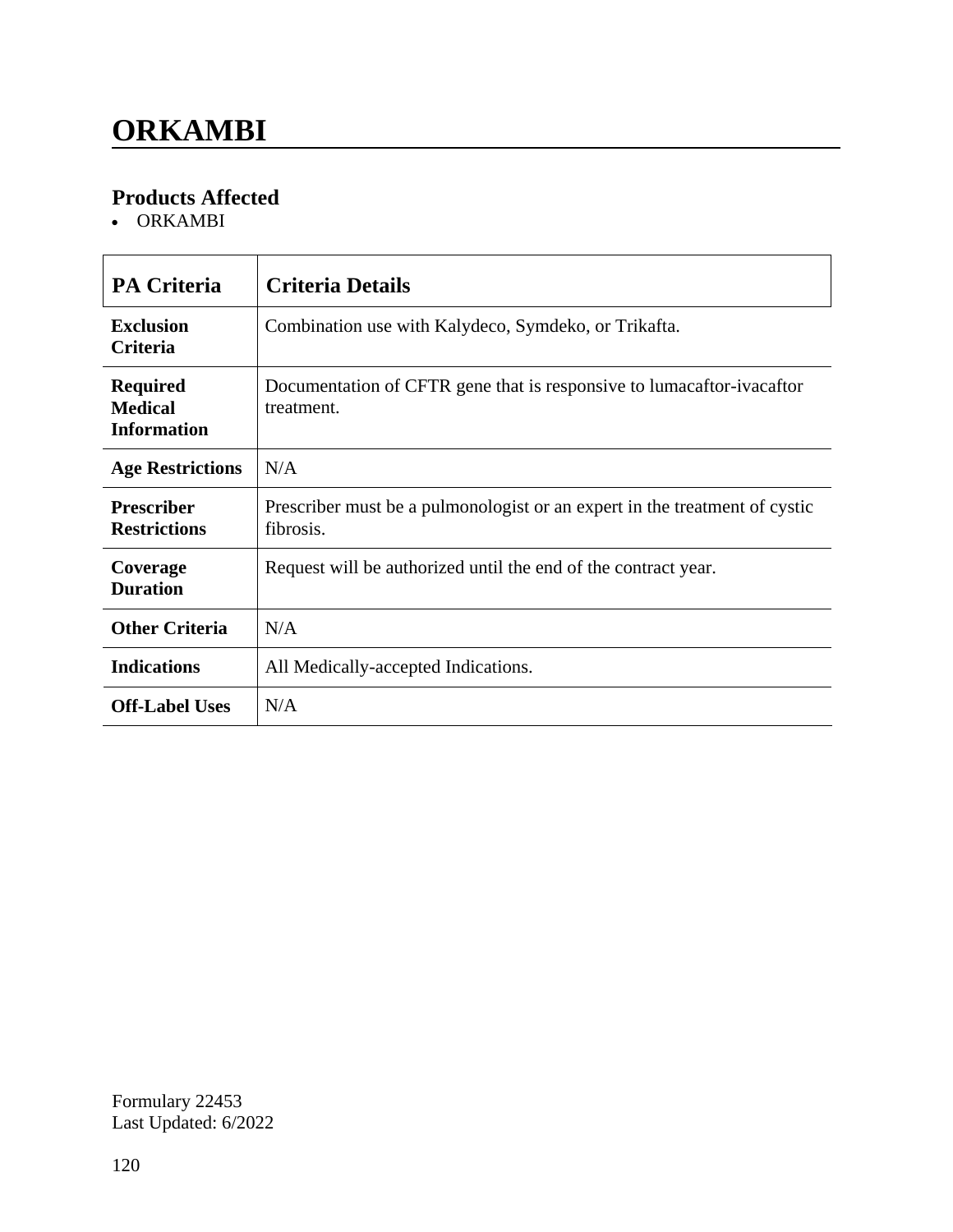# **ORLADEYO**

### **Products Affected**

ORLADEYO

| <b>PA Criteria</b>                                      | <b>Criteria Details</b>                                                           |
|---------------------------------------------------------|-----------------------------------------------------------------------------------|
| <b>Exclusion</b><br><b>Criteria</b>                     | N/A                                                                               |
| <b>Required</b><br><b>Medical</b><br><b>Information</b> | N/A                                                                               |
| <b>Age Restrictions</b>                                 | N/A                                                                               |
| <b>Prescriber</b><br><b>Restrictions</b>                | Prescriber must be an allergist, immunologist, rheumatologist or<br>hematologist. |
| Coverage<br><b>Duration</b>                             | Request will be authorized until the end of the contract year.                    |
| <b>Other Criteria</b>                                   | N/A                                                                               |
| <b>Indications</b>                                      | All Medically-accepted Indications.                                               |
| <b>Off-Label Uses</b>                                   | N/A                                                                               |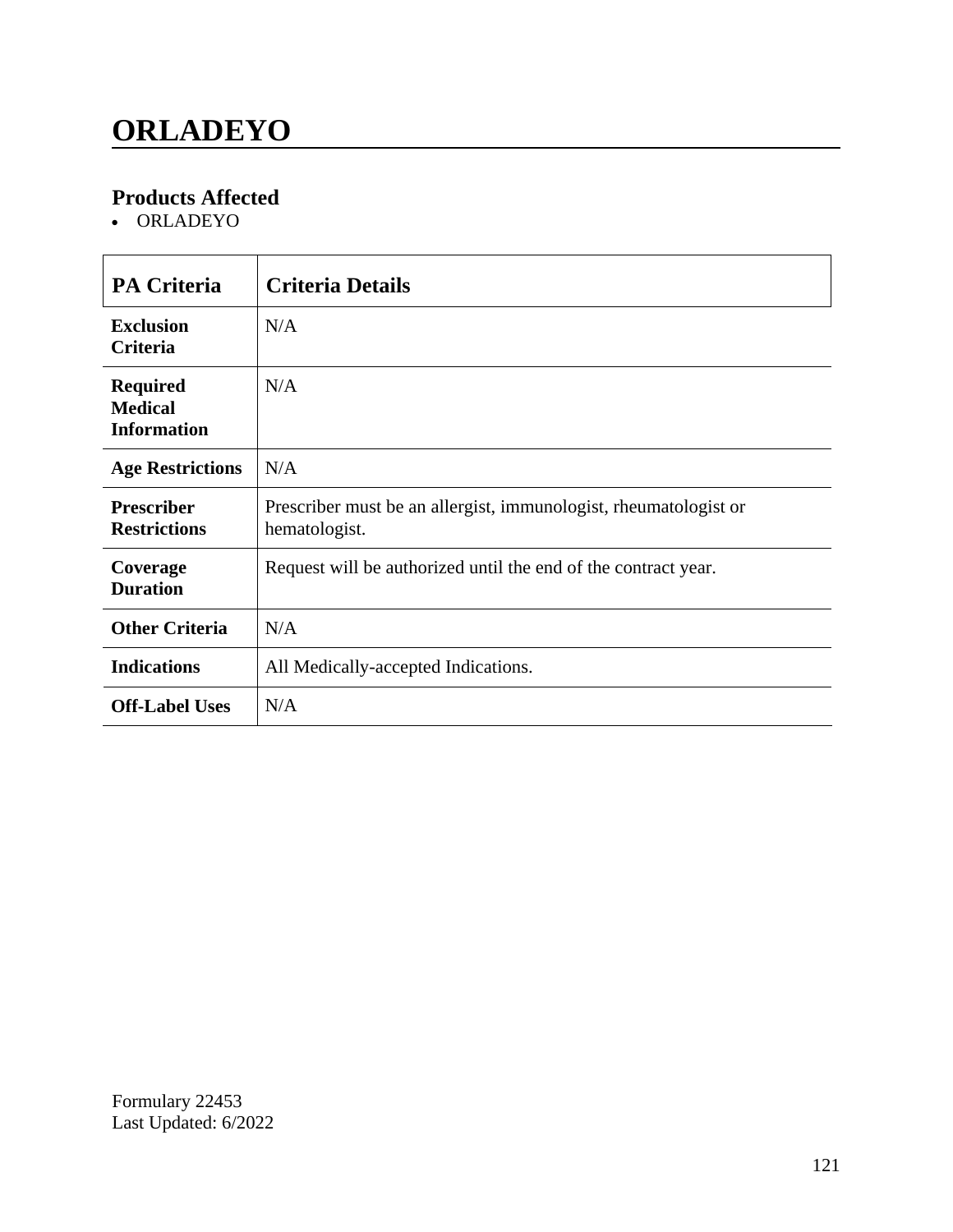• OTEZLA

| <b>PA Criteria</b>                                      | <b>Criteria Details</b>                                                                                                                                                                                                                                                                                                                                                                                                                                                                                                         |
|---------------------------------------------------------|---------------------------------------------------------------------------------------------------------------------------------------------------------------------------------------------------------------------------------------------------------------------------------------------------------------------------------------------------------------------------------------------------------------------------------------------------------------------------------------------------------------------------------|
| <b>Exclusion</b><br><b>Criteria</b>                     | N/A                                                                                                                                                                                                                                                                                                                                                                                                                                                                                                                             |
| <b>Required</b><br><b>Medical</b><br><b>Information</b> | N/A                                                                                                                                                                                                                                                                                                                                                                                                                                                                                                                             |
| <b>Age Restrictions</b>                                 | N/A                                                                                                                                                                                                                                                                                                                                                                                                                                                                                                                             |
| <b>Prescriber</b><br><b>Restrictions</b>                | Specialist for submitted diagnosis.                                                                                                                                                                                                                                                                                                                                                                                                                                                                                             |
| Coverage<br><b>Duration</b>                             | Request will be authorized until the end of the contract year.                                                                                                                                                                                                                                                                                                                                                                                                                                                                  |
| <b>Other Criteria</b>                                   | For PsA: Either 1) Trial of, medical reason for not using, or<br>contraindication to 2 of the following therapies: Cosentyx, Tremfya,<br>Xeljanz, Rinvoq, Enbrel, or Humira, or 2) If utilized within the past 120<br>days, approve for continuation of therapy. For psoriasis: Either 1) Trial of,<br>medical reason for not using, or contraindication to 2 of the following<br>therapies: Cosentyx, Skyrizi, Tremfya, Enbrel, or Humira, or 2) If utilized<br>within the past 120 days, approve for continuation of therapy. |
| <b>Indications</b>                                      | All Medically-accepted Indications.                                                                                                                                                                                                                                                                                                                                                                                                                                                                                             |
| <b>Off-Label Uses</b>                                   | N/A                                                                                                                                                                                                                                                                                                                                                                                                                                                                                                                             |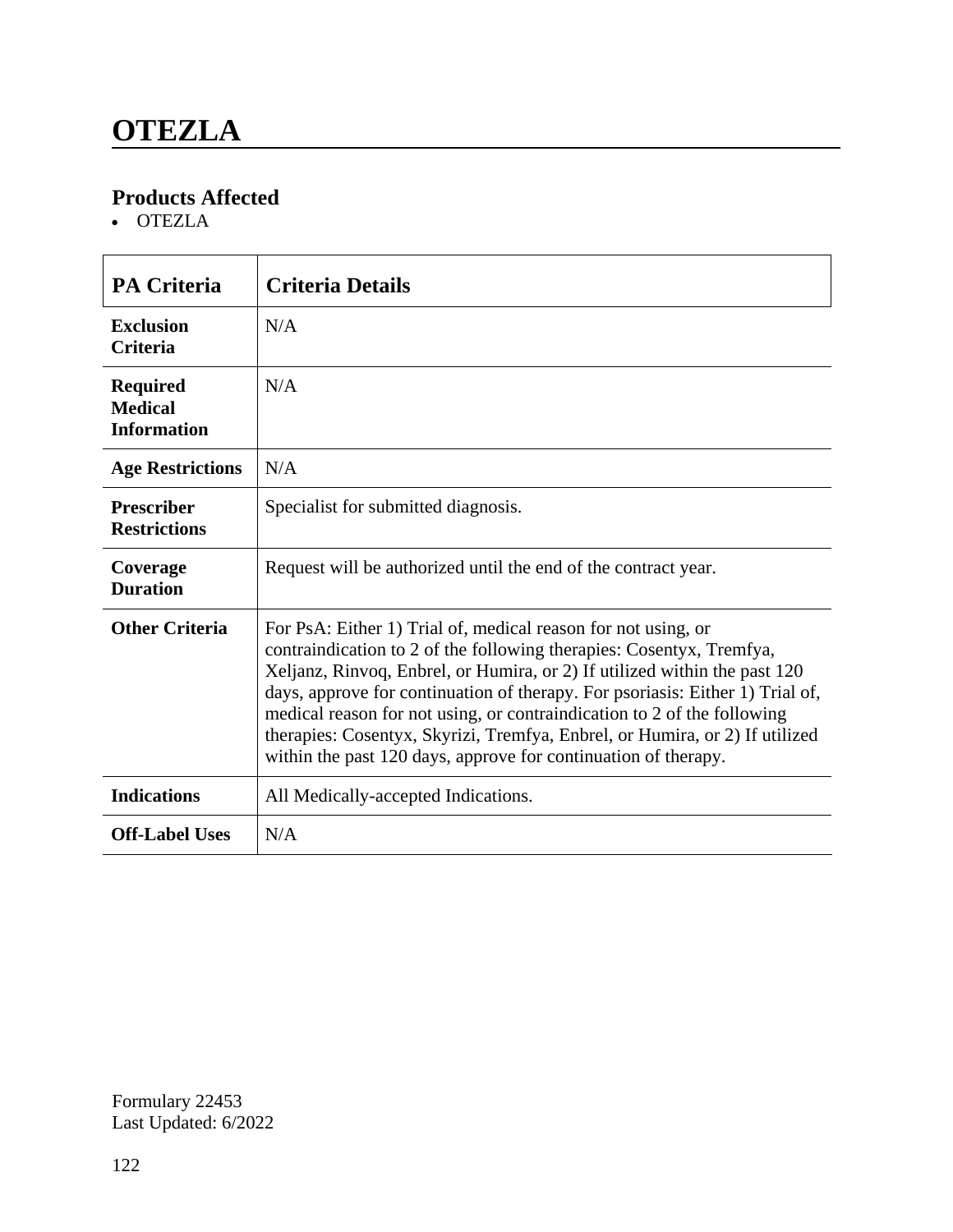# **OXBRYTA**

### **Products Affected**

OXBRYTA

| <b>PA Criteria</b>                                      | <b>Criteria Details</b>                                                                                                                                                                                                                                                                                                                                                                                                                                                                                                                                                                                                                                                                                                                                                                                                                                                                                                                                                                                                                                                                                                                                                                                                           |
|---------------------------------------------------------|-----------------------------------------------------------------------------------------------------------------------------------------------------------------------------------------------------------------------------------------------------------------------------------------------------------------------------------------------------------------------------------------------------------------------------------------------------------------------------------------------------------------------------------------------------------------------------------------------------------------------------------------------------------------------------------------------------------------------------------------------------------------------------------------------------------------------------------------------------------------------------------------------------------------------------------------------------------------------------------------------------------------------------------------------------------------------------------------------------------------------------------------------------------------------------------------------------------------------------------|
| <b>Exclusion</b><br><b>Criteria</b>                     | N/A                                                                                                                                                                                                                                                                                                                                                                                                                                                                                                                                                                                                                                                                                                                                                                                                                                                                                                                                                                                                                                                                                                                                                                                                                               |
| <b>Required</b><br><b>Medical</b><br><b>Information</b> | N/A                                                                                                                                                                                                                                                                                                                                                                                                                                                                                                                                                                                                                                                                                                                                                                                                                                                                                                                                                                                                                                                                                                                                                                                                                               |
| <b>Age Restrictions</b>                                 | N/A                                                                                                                                                                                                                                                                                                                                                                                                                                                                                                                                                                                                                                                                                                                                                                                                                                                                                                                                                                                                                                                                                                                                                                                                                               |
| <b>Prescriber</b><br><b>Restrictions</b>                | Prescriber must be a hematologist.                                                                                                                                                                                                                                                                                                                                                                                                                                                                                                                                                                                                                                                                                                                                                                                                                                                                                                                                                                                                                                                                                                                                                                                                |
| Coverage<br><b>Duration</b>                             | New starts will be authorized for 6 months. Cont of therapy or reauth until<br>end of contract year.                                                                                                                                                                                                                                                                                                                                                                                                                                                                                                                                                                                                                                                                                                                                                                                                                                                                                                                                                                                                                                                                                                                              |
| <b>Other Criteria</b>                                   | New starts: Baseline labs have been submitted for the following:<br>Hemoglobin (Hb), Indirect bilirubin, Reticulocytes. Documentation was<br>provided that the member has had 1 or more pain crises in the last 12<br>months. Member has a baseline Hb level less than 10.5 g/dL.<br>Documentation was provided that the member has been taking hydroxyurea<br>at the maximum tolerated dose (or a medical reason was provided why the<br>patient is unable to use hydroxyurea). For Oxbryta soluble tablets, medical<br>reason for not using Oxbryta tablets. Continuation of therapy or<br>reauthorization: Documentation submitted indicates clinical benefit at 6<br>months from initiation, and continued clinical benefit at subsequent 12-<br>month intervals defined as the following: Documentation of one of the<br>following: Hb increase from baseline (at 6 months from initiation) or<br>maintenance of such Hb increase (at 12-month intervals thereafter) Or<br>documentation of reduced number of vaso-occlusive/pain crises since<br>Oxbryta was started Or documentation of one of the following: Decrease in<br>indirect bilirubin from baseline Or decrease in percentage of reticulocytes<br>from baseline. |
| <b>Indications</b>                                      | All Medically-accepted Indications.                                                                                                                                                                                                                                                                                                                                                                                                                                                                                                                                                                                                                                                                                                                                                                                                                                                                                                                                                                                                                                                                                                                                                                                               |
| <b>Off-Label Uses</b>                                   | N/A                                                                                                                                                                                                                                                                                                                                                                                                                                                                                                                                                                                                                                                                                                                                                                                                                                                                                                                                                                                                                                                                                                                                                                                                                               |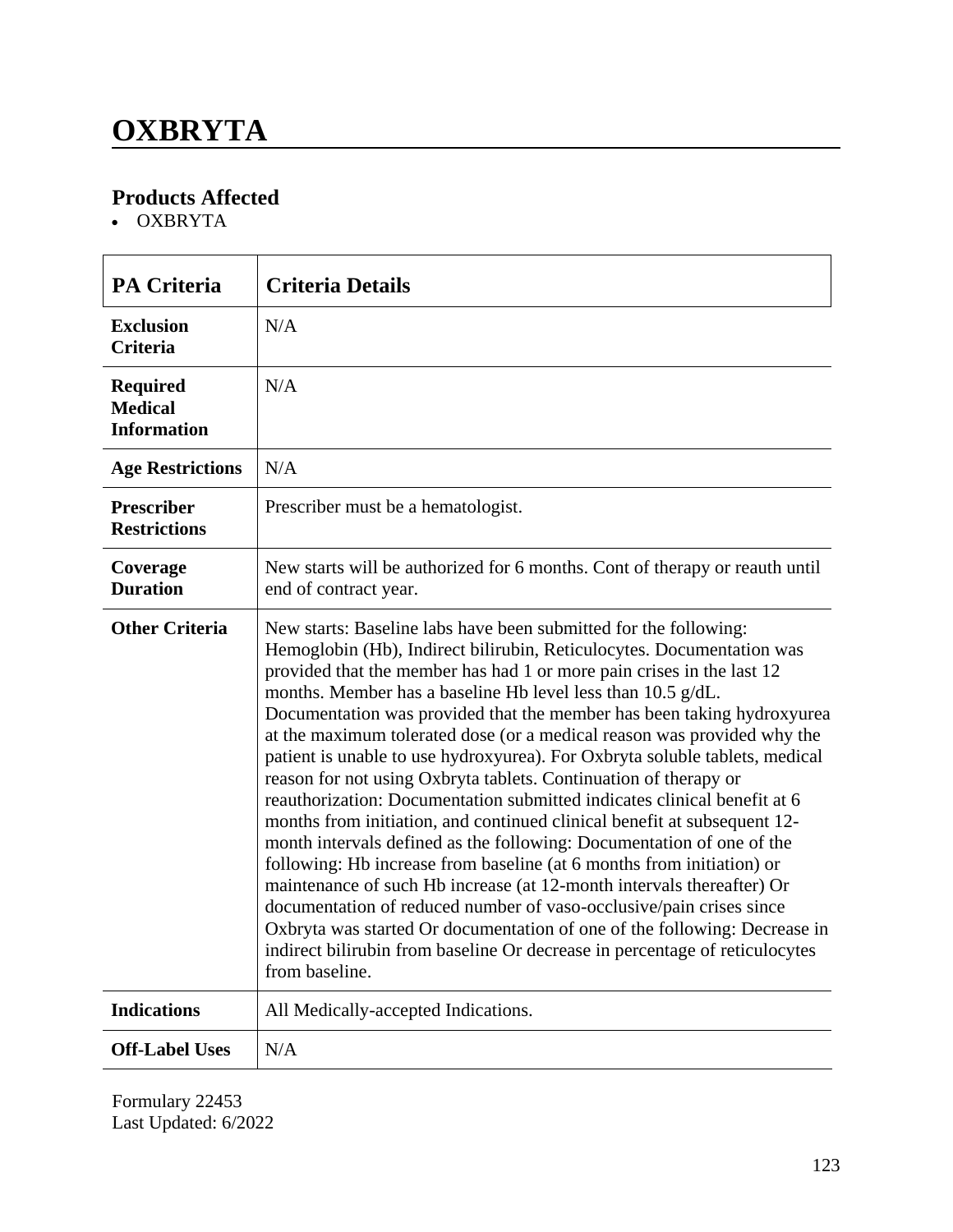# **OXERVATE**

### **Products Affected**

OXERVATE

| <b>PA Criteria</b>                                      | <b>Criteria Details</b>                 |
|---------------------------------------------------------|-----------------------------------------|
|                                                         |                                         |
| <b>Exclusion</b><br>Criteria                            | N/A                                     |
| <b>Required</b><br><b>Medical</b><br><b>Information</b> | N/A                                     |
| <b>Age Restrictions</b>                                 | N/A                                     |
| <b>Prescriber</b><br><b>Restrictions</b>                | Prescriber must be an ophthalmologist.  |
| Coverage<br><b>Duration</b>                             | Request will be authorized for 8 weeks. |
| <b>Other Criteria</b>                                   | N/A                                     |
| <b>Indications</b>                                      | All Medically-accepted Indications.     |
| <b>Off-Label Uses</b>                                   | N/A                                     |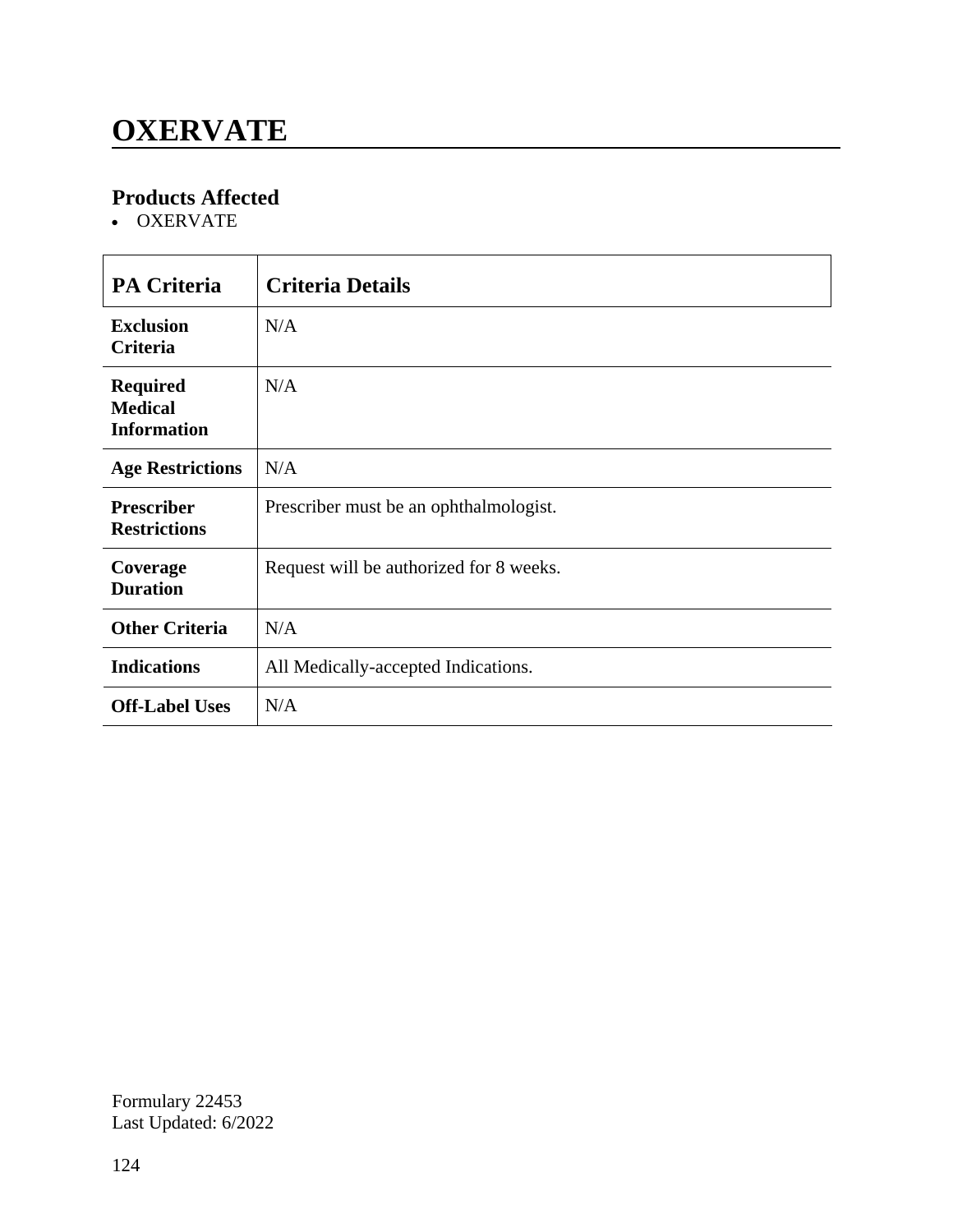# **OXYCODONE ER**

### **Products Affected**

 *oxycodone hcl er oral tablet er 12 hour abuse-deterrent*

| <b>PA Criteria</b>                                      | <b>Criteria Details</b>                                                                                                                                                                                                                                                                                                                                                                                                                                                                                                                                                                                                                                                                                                                                                                                                                                                                                                                                                                                                                                                                                                                                                                                                        |
|---------------------------------------------------------|--------------------------------------------------------------------------------------------------------------------------------------------------------------------------------------------------------------------------------------------------------------------------------------------------------------------------------------------------------------------------------------------------------------------------------------------------------------------------------------------------------------------------------------------------------------------------------------------------------------------------------------------------------------------------------------------------------------------------------------------------------------------------------------------------------------------------------------------------------------------------------------------------------------------------------------------------------------------------------------------------------------------------------------------------------------------------------------------------------------------------------------------------------------------------------------------------------------------------------|
| <b>Exclusion</b><br><b>Criteria</b>                     | N/A                                                                                                                                                                                                                                                                                                                                                                                                                                                                                                                                                                                                                                                                                                                                                                                                                                                                                                                                                                                                                                                                                                                                                                                                                            |
| <b>Required</b><br><b>Medical</b><br><b>Information</b> | N/A                                                                                                                                                                                                                                                                                                                                                                                                                                                                                                                                                                                                                                                                                                                                                                                                                                                                                                                                                                                                                                                                                                                                                                                                                            |
| <b>Age Restrictions</b>                                 | N/A                                                                                                                                                                                                                                                                                                                                                                                                                                                                                                                                                                                                                                                                                                                                                                                                                                                                                                                                                                                                                                                                                                                                                                                                                            |
| <b>Prescriber</b><br><b>Restrictions</b>                | N/A                                                                                                                                                                                                                                                                                                                                                                                                                                                                                                                                                                                                                                                                                                                                                                                                                                                                                                                                                                                                                                                                                                                                                                                                                            |
| Coverage<br><b>Duration</b>                             | Request will be authorized until the end of the contract year.                                                                                                                                                                                                                                                                                                                                                                                                                                                                                                                                                                                                                                                                                                                                                                                                                                                                                                                                                                                                                                                                                                                                                                 |
| <b>Other Criteria</b>                                   | Members being treated for active cancer diagnoses, sickle cell diagnoses,<br>those in hospice care, or receiving palliative care will be excluded from the<br>concurrent benzodiazepine and muscle relaxant therapy requirement. For<br>new starts, ALL of the following are required: (1) Member has documented<br>history of receiving an immediate-release opioid, (2) Member has a<br>documented trial of or intolerance to long-acting morphine sulfate, (3) If<br>member is on concurrent benzodiazepines and/or muscle relaxant therapy,<br>the prescriber attests that concurrent therapy is medically necessary, (4)<br>Member is not being treated for substance abuse with buprenorphine-<br>containing products. For continuing therapy, ALL of the following are<br>required: (1) Member's pain has been assessed within the last 6 months, (2)<br>Member has demonstrated clinical improvement in pain and function on<br>current medication regimen, (3) If member is on concurrent<br>benzodiazepines and/or muscle relaxant therapy, the prescriber attests that<br>concurrent therapy is medically necessary, (4) Member is not being treated<br>for substance abuse with buprenorphine-containing products. |
| <b>Indications</b>                                      | All Medically-accepted Indications.                                                                                                                                                                                                                                                                                                                                                                                                                                                                                                                                                                                                                                                                                                                                                                                                                                                                                                                                                                                                                                                                                                                                                                                            |
| <b>Off-Label Uses</b>                                   | N/A                                                                                                                                                                                                                                                                                                                                                                                                                                                                                                                                                                                                                                                                                                                                                                                                                                                                                                                                                                                                                                                                                                                                                                                                                            |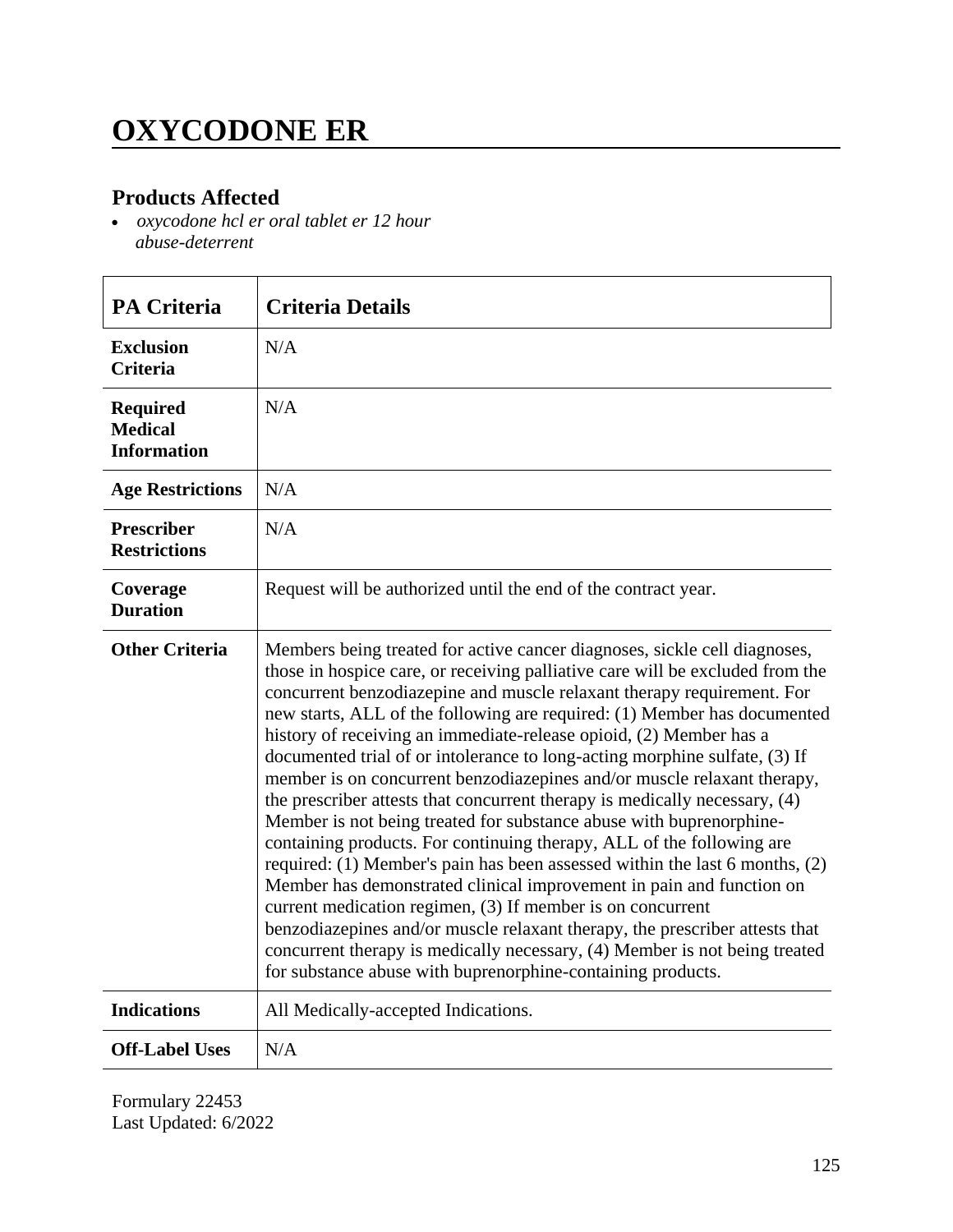### **PALIPERIDONE**

### **Products Affected**

 *paliperidone er oral tablet extended release 24 hour 1.5 mg, 3 mg, 6 mg, 9 mg*

| <b>PA Criteria</b>                                      | <b>Criteria Details</b>                                                                                                                                            |
|---------------------------------------------------------|--------------------------------------------------------------------------------------------------------------------------------------------------------------------|
| <b>Exclusion</b><br><b>Criteria</b>                     | N/A                                                                                                                                                                |
| <b>Required</b><br><b>Medical</b><br><b>Information</b> | N/A                                                                                                                                                                |
| <b>Age Restrictions</b>                                 | N/A                                                                                                                                                                |
| <b>Prescriber</b><br><b>Restrictions</b>                | N/A                                                                                                                                                                |
| Coverage<br><b>Duration</b>                             | Request will be authorized until the end of the contract year.                                                                                                     |
| <b>Other Criteria</b>                                   | For schizophrenia: trial of, contraindication to, or medical reason for not<br>using an alternative generic formulary second generation atypical<br>antipsychotic. |
| <b>Indications</b>                                      | All Medically-accepted Indications.                                                                                                                                |
| <b>Off-Label Uses</b>                                   | N/A                                                                                                                                                                |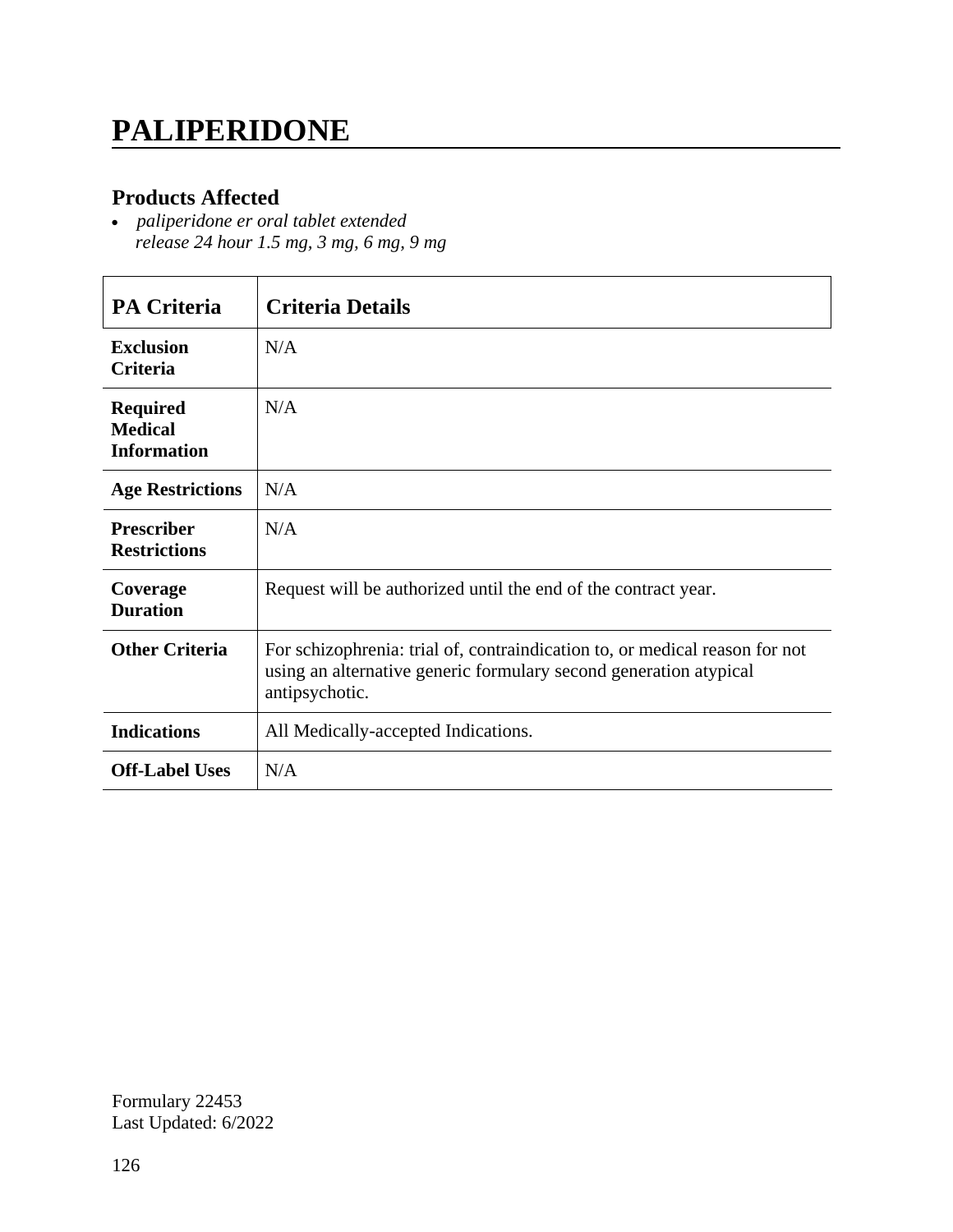# **PCSK9 INHIBITORS**

### **Products Affected**

- PRALUENT SUBCUTANEOUS SOLUTION AUTO-INJECTOR
- REPATHA PUSHTRONEX SYSTEM • REPATHA SURECLICK

REPATHA

'n

| <b>PA Criteria</b>                                      | <b>Criteria Details</b>                                                                                                                                                                                                                                                                                                                                                                                                                                                                                                                                                                                                                                                                                                                                                                                                                                                                                                                                                                                                                                                                                                                                                                                                                                                                                                                                                                                                                                                                                                                           |
|---------------------------------------------------------|---------------------------------------------------------------------------------------------------------------------------------------------------------------------------------------------------------------------------------------------------------------------------------------------------------------------------------------------------------------------------------------------------------------------------------------------------------------------------------------------------------------------------------------------------------------------------------------------------------------------------------------------------------------------------------------------------------------------------------------------------------------------------------------------------------------------------------------------------------------------------------------------------------------------------------------------------------------------------------------------------------------------------------------------------------------------------------------------------------------------------------------------------------------------------------------------------------------------------------------------------------------------------------------------------------------------------------------------------------------------------------------------------------------------------------------------------------------------------------------------------------------------------------------------------|
| <b>Exclusion</b><br><b>Criteria</b>                     | N/A                                                                                                                                                                                                                                                                                                                                                                                                                                                                                                                                                                                                                                                                                                                                                                                                                                                                                                                                                                                                                                                                                                                                                                                                                                                                                                                                                                                                                                                                                                                                               |
| <b>Required</b><br><b>Medical</b><br><b>Information</b> | N/A                                                                                                                                                                                                                                                                                                                                                                                                                                                                                                                                                                                                                                                                                                                                                                                                                                                                                                                                                                                                                                                                                                                                                                                                                                                                                                                                                                                                                                                                                                                                               |
| <b>Age Restrictions</b>                                 | N/A                                                                                                                                                                                                                                                                                                                                                                                                                                                                                                                                                                                                                                                                                                                                                                                                                                                                                                                                                                                                                                                                                                                                                                                                                                                                                                                                                                                                                                                                                                                                               |
| <b>Prescriber</b><br><b>Restrictions</b>                | Prescriber must be a cardiologist, endocrinologist, or a specialist in<br>treatment of lipid disorders.                                                                                                                                                                                                                                                                                                                                                                                                                                                                                                                                                                                                                                                                                                                                                                                                                                                                                                                                                                                                                                                                                                                                                                                                                                                                                                                                                                                                                                           |
| Coverage<br><b>Duration</b>                             | New starts will be authorized for 4 months. Cont of therapy or reauth until<br>end of contract year.                                                                                                                                                                                                                                                                                                                                                                                                                                                                                                                                                                                                                                                                                                                                                                                                                                                                                                                                                                                                                                                                                                                                                                                                                                                                                                                                                                                                                                              |
| <b>Other Criteria</b>                                   | For ALL diagnoses (including primary hyperlipidemia) for new starts: 1)<br>documentation (copy of dated lab results required) of two fasting lipid<br>panel reports within the past 12 months with abnormal LDL cholesterol<br>results (above 70mg/dL) after treatment for a minimum of 3 months with<br>two high potency statins (atorvastatin and rosuvastatin) or a medical reason<br>(contraindication or intolerance) has been provided as to why the patient is<br>unable to use these therapies, and 2) If patient experiences statin<br>intolerance, trial of statin re-challenge with maximally tolerated dose of<br>statins with continued abnormal LDL cholesterol results (above 70mg/dL)<br>or with documented return of side effects. For familial<br>hypercholesterolemia (FH), TWO of the following: 1) genetic testing (copy<br>of dated lab results required) confirming FH diagnosis, 2) clinical<br>manifestations of FH such as xanthomas or inflamed tendons, 3) a clinical<br>diagnosis of FH using the Dutch Lipid Clinic Diagnostic criteria (total<br>score greater than 8 points), OR Simon-Broome Diagnostic criteria (total<br>cholesterol greater than 290 mg/dL or LDL-C greater than 190 mg/dL, plus<br>tendon xanthoma in patient, first-degree parent, sibling or child) or second-<br>degree relative (grandparent, uncle or aunt). For ASCVD, additional<br>documentation has been provided that includes history of acute coronary<br>syndromes, history of MI, stable or unstable angina, coronary or other |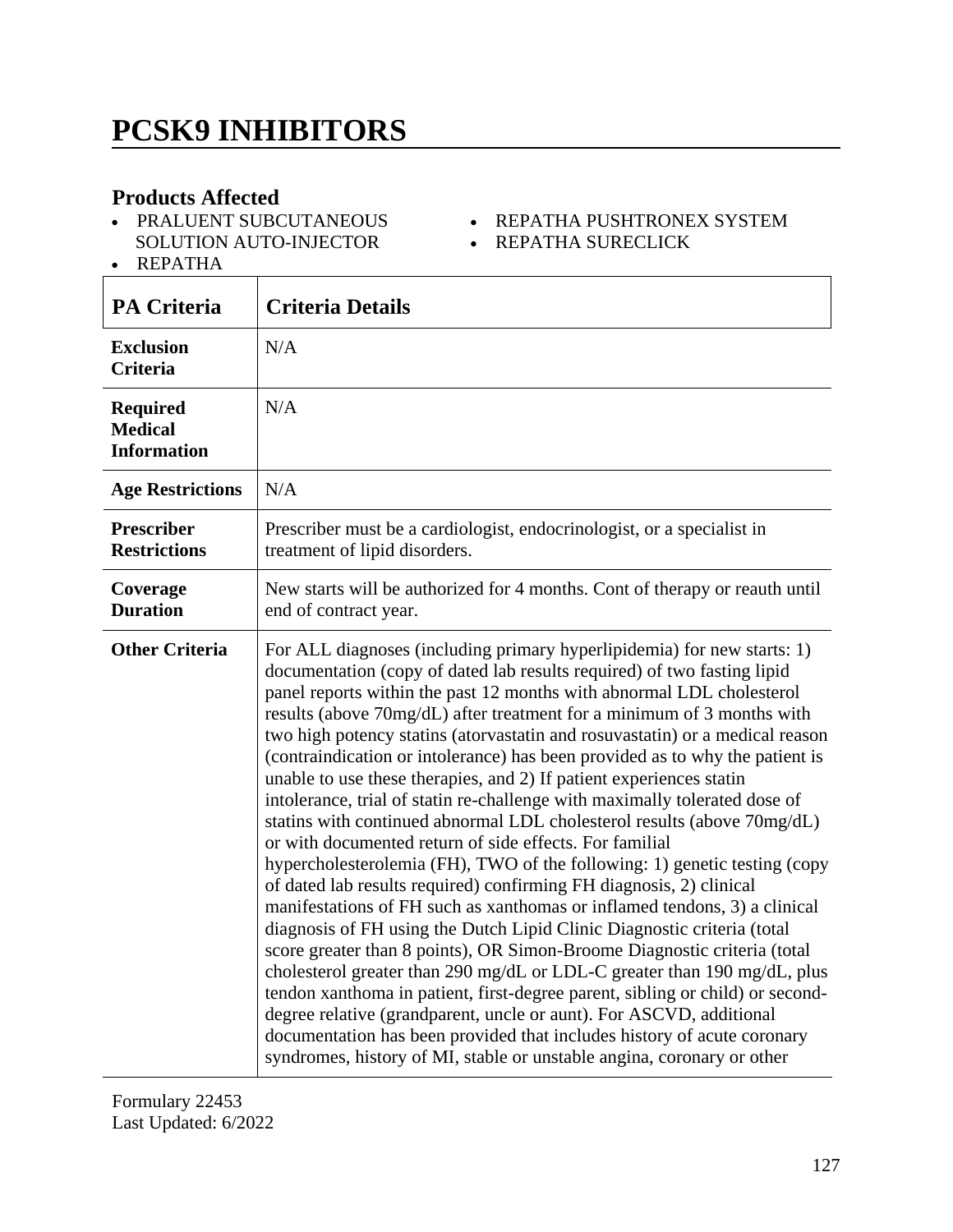| <b>PA Criteria</b>    | <b>Criteria Details</b>                                                                                                                                                                                                                                                                                   |
|-----------------------|-----------------------------------------------------------------------------------------------------------------------------------------------------------------------------------------------------------------------------------------------------------------------------------------------------------|
|                       | arterial revascularization, stroke, TIA, or peripheral arterial disease<br>presumed to be of atherosclerotic origin. For ALL diagnoses for<br>continuation of therapy or reauthorization: repeat LDL cholesterol lab<br>(copy of dated lab result required) showing improvement in LDL from new<br>start. |
| <b>Indications</b>    | All Medically-accepted Indications.                                                                                                                                                                                                                                                                       |
| <b>Off-Label Uses</b> | N/A                                                                                                                                                                                                                                                                                                       |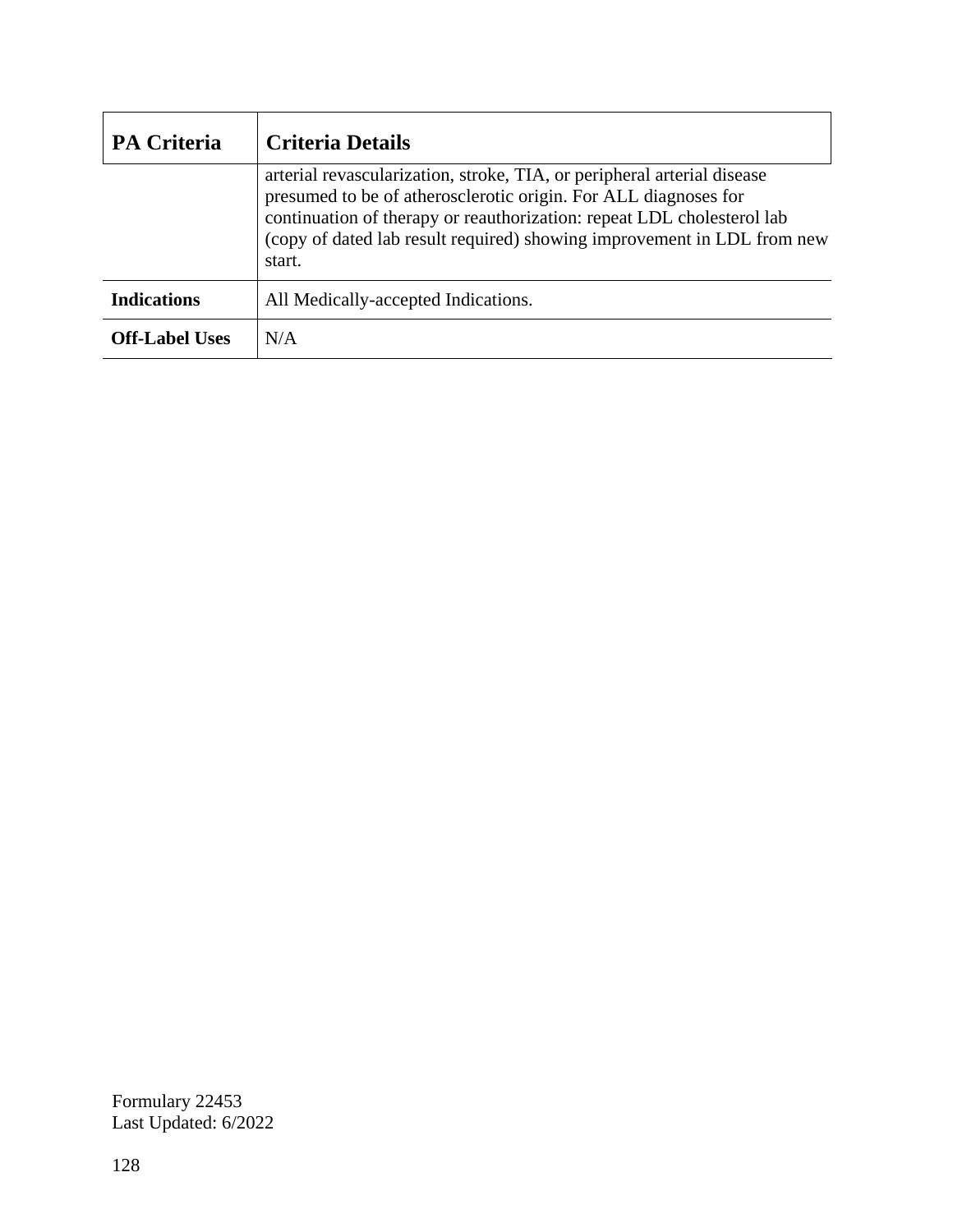PEGASYS SUBCUTANEOUS SOLUTION 180 MCG/ML

 $\overline{\phantom{a}}$ 

 *pegasys subcutaneous solution prefilled syringe*

| <b>PA Criteria</b>                                      | <b>Criteria Details</b>                                                                                                                                                                                                                                                                                                                 |
|---------------------------------------------------------|-----------------------------------------------------------------------------------------------------------------------------------------------------------------------------------------------------------------------------------------------------------------------------------------------------------------------------------------|
| <b>Exclusion</b><br><b>Criteria</b>                     | N/A                                                                                                                                                                                                                                                                                                                                     |
| <b>Required</b><br><b>Medical</b><br><b>Information</b> | For Hepatitis C: 1) Labs within 3 months of request: liver function tests<br>and detectable HCV RNA viral load. 2) Documentation of genotype,<br>treatment history, and if cirrhotic, documentation of compensated or<br>decompensated cirrhosis. For Hepatitis B: 1) Labs within 3 months of<br>request: ALT/AST, and 2) HBeAg status. |
| <b>Age Restrictions</b>                                 | N/A                                                                                                                                                                                                                                                                                                                                     |
| <b>Prescriber</b><br><b>Restrictions</b>                | Prescriber must be a gastroenterologist, hepatologist, infectious disease<br>doctor or transplant specialist.                                                                                                                                                                                                                           |
| Coverage<br><b>Duration</b>                             | Request will be authorized for 24 to 48 weeks as defined by compendia.                                                                                                                                                                                                                                                                  |
| <b>Other Criteria</b>                                   | N/A                                                                                                                                                                                                                                                                                                                                     |
| <b>Indications</b>                                      | All Medically-accepted Indications.                                                                                                                                                                                                                                                                                                     |
| <b>Off-Label Uses</b>                                   | N/A                                                                                                                                                                                                                                                                                                                                     |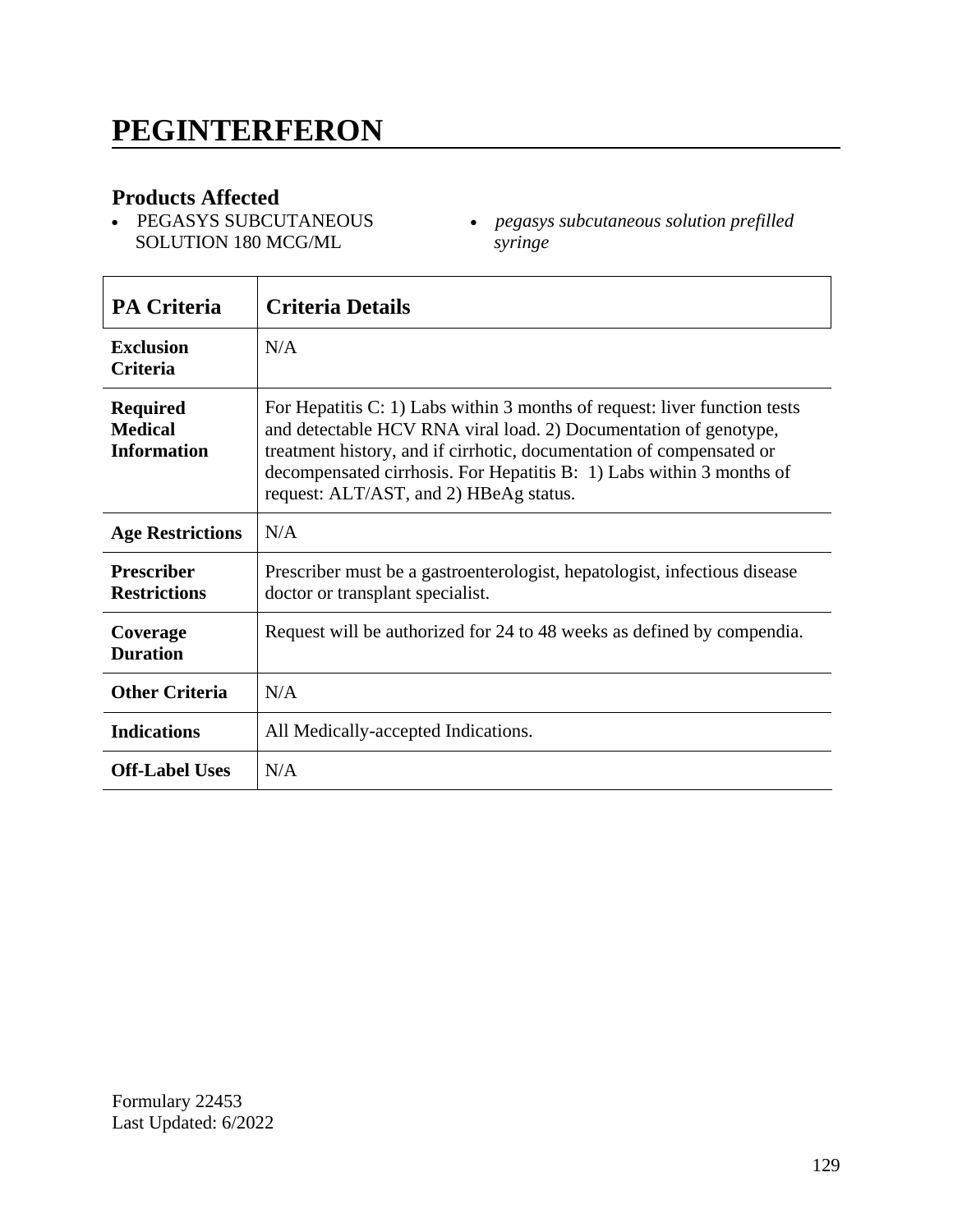# **PENTAMIDINE SOLUTION FOR INJECTION**

### **Products Affected**

*pentamidine isethionate injection*

| PA Criteria                                             | <b>Criteria Details</b>                                        |
|---------------------------------------------------------|----------------------------------------------------------------|
| <b>Exclusion</b><br>Criteria                            | N/A                                                            |
| <b>Required</b><br><b>Medical</b><br><b>Information</b> | N/A                                                            |
| <b>Age Restrictions</b>                                 | N/A                                                            |
| <b>Prescriber</b><br><b>Restrictions</b>                | N/A                                                            |
| Coverage<br><b>Duration</b>                             | Request will be authorized until the end of the contract year. |
| <b>Other Criteria</b>                                   | N/A                                                            |
| <b>Indications</b>                                      | All Medically-accepted Indications.                            |
| <b>Off-Label Uses</b>                                   | N/A                                                            |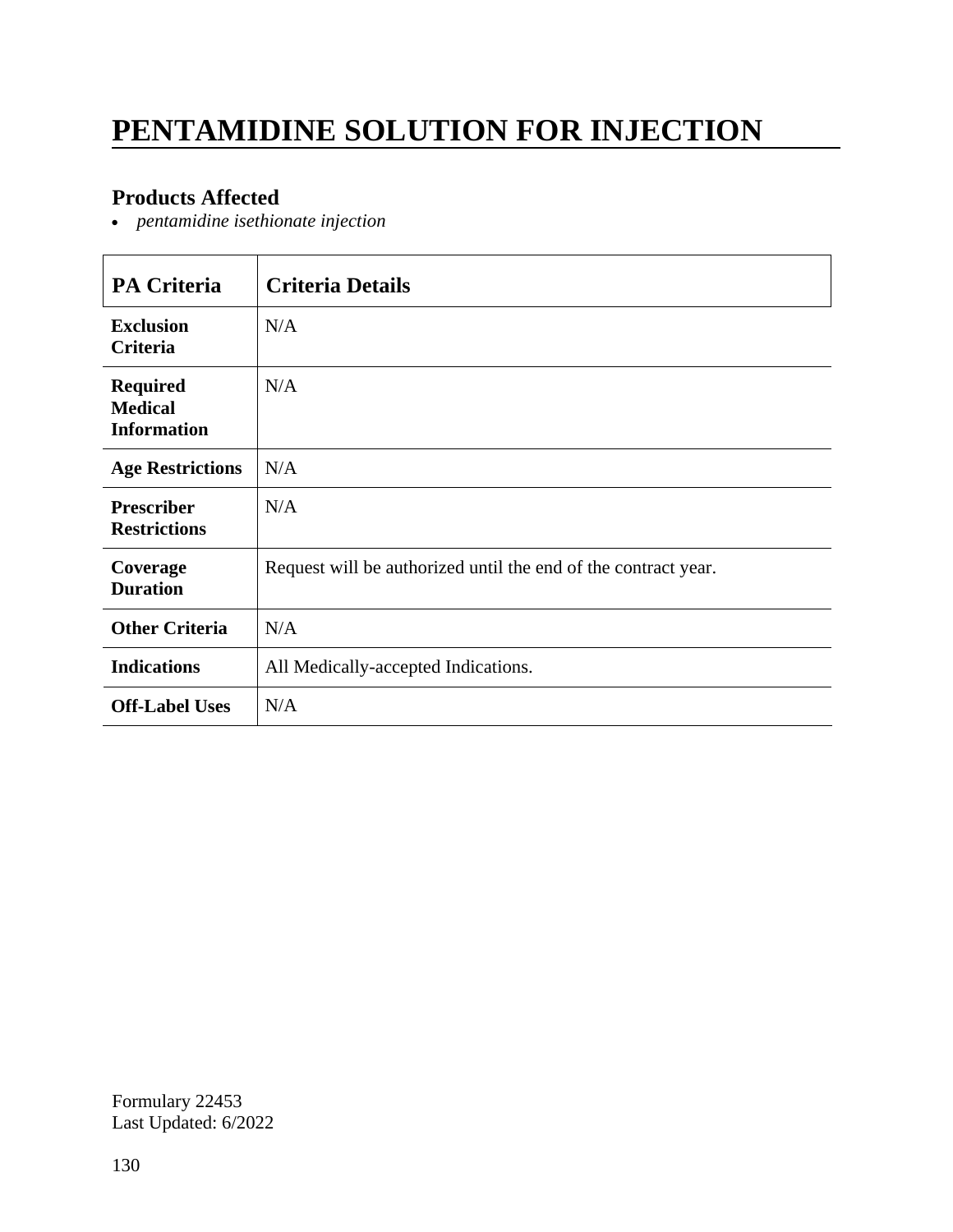### **PERSERIS**

### **Products Affected**

• PERSERIS

| <b>PA Criteria</b>                                      | <b>Criteria Details</b>                                                                                                                                                                                                                                                                                                                                                                           |
|---------------------------------------------------------|---------------------------------------------------------------------------------------------------------------------------------------------------------------------------------------------------------------------------------------------------------------------------------------------------------------------------------------------------------------------------------------------------|
| <b>Exclusion</b><br><b>Criteria</b>                     | N/A                                                                                                                                                                                                                                                                                                                                                                                               |
| <b>Required</b><br><b>Medical</b><br><b>Information</b> | The member has a documented history of receiving oral risperidone<br>without any clinically significant side effects. Additionally, the member<br>has a documented trial and failure or medical reason (e.g. intolerance,<br>hypersensitivity or contraindication) for not utilizing these therapies to<br>manage their medical condition: Invega Sustenna, Invega Trinza or<br>Risperdal Consta. |
| <b>Age Restrictions</b>                                 | N/A                                                                                                                                                                                                                                                                                                                                                                                               |
| <b>Prescriber</b><br><b>Restrictions</b>                | N/A                                                                                                                                                                                                                                                                                                                                                                                               |
| Coverage<br><b>Duration</b>                             | Request will be authorized until the end of the contract year.                                                                                                                                                                                                                                                                                                                                    |
| <b>Other Criteria</b>                                   | N/A                                                                                                                                                                                                                                                                                                                                                                                               |
| <b>Indications</b>                                      | All Medically-accepted Indications.                                                                                                                                                                                                                                                                                                                                                               |
| <b>Off-Label Uses</b>                                   | N/A                                                                                                                                                                                                                                                                                                                                                                                               |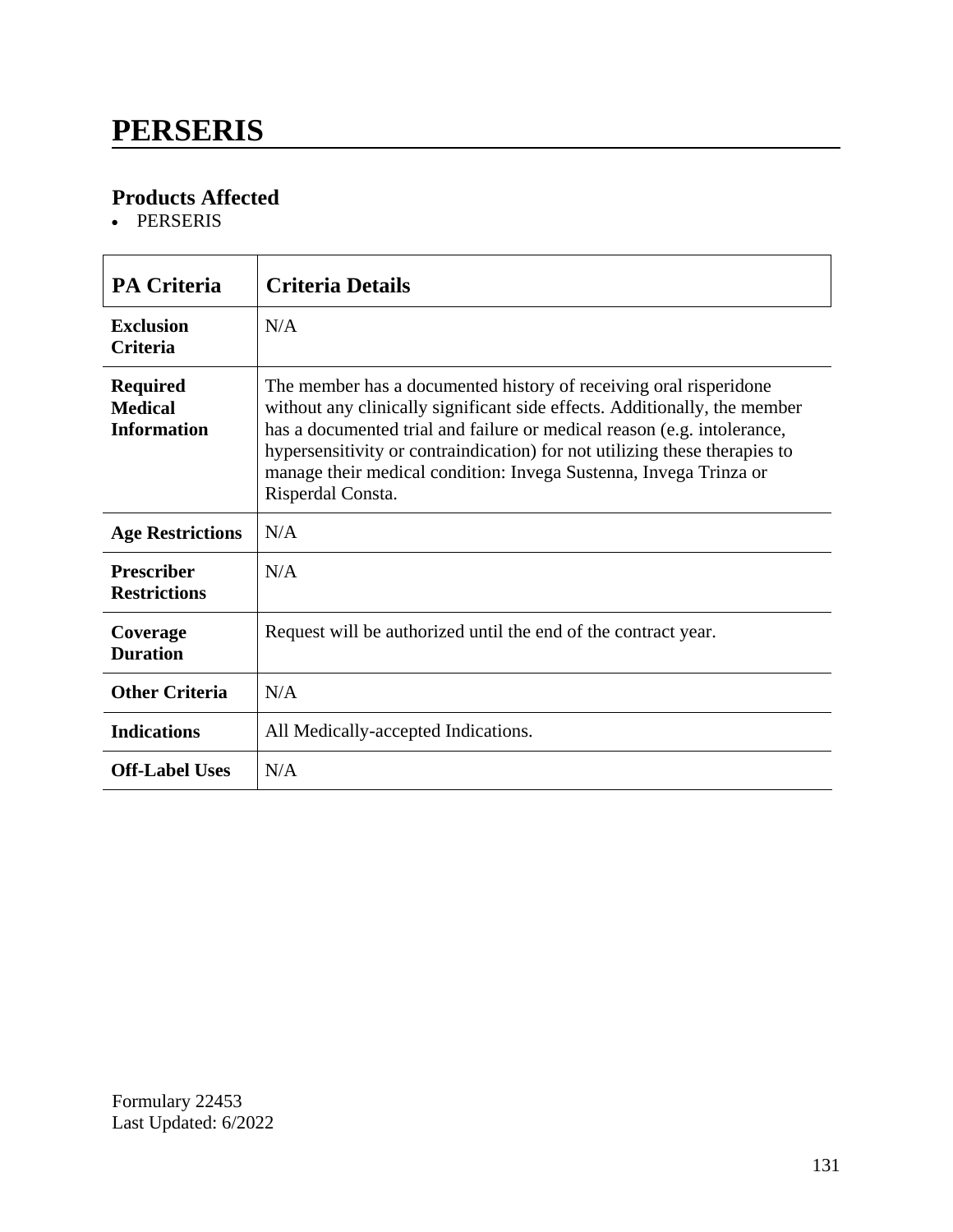# **PHENOXYBENZAMINE**

### **Products Affected**

*phenoxybenzamine hcl oral*

| <b>PA Criteria</b>                                      | <b>Criteria Details</b>                                                   |
|---------------------------------------------------------|---------------------------------------------------------------------------|
| <b>Exclusion</b><br>Criteria                            | N/A                                                                       |
| <b>Required</b><br><b>Medical</b><br><b>Information</b> | Trial of, contraindication to, or medical reason for not using doxazosin. |
| <b>Age Restrictions</b>                                 | N/A                                                                       |
| <b>Prescriber</b><br><b>Restrictions</b>                | N/A                                                                       |
| Coverage<br><b>Duration</b>                             | Request will be authorized until the end of the contract year.            |
| <b>Other Criteria</b>                                   | N/A                                                                       |
| <b>Indications</b>                                      | All Medically-accepted Indications.                                       |
| <b>Off-Label Uses</b>                                   | N/A                                                                       |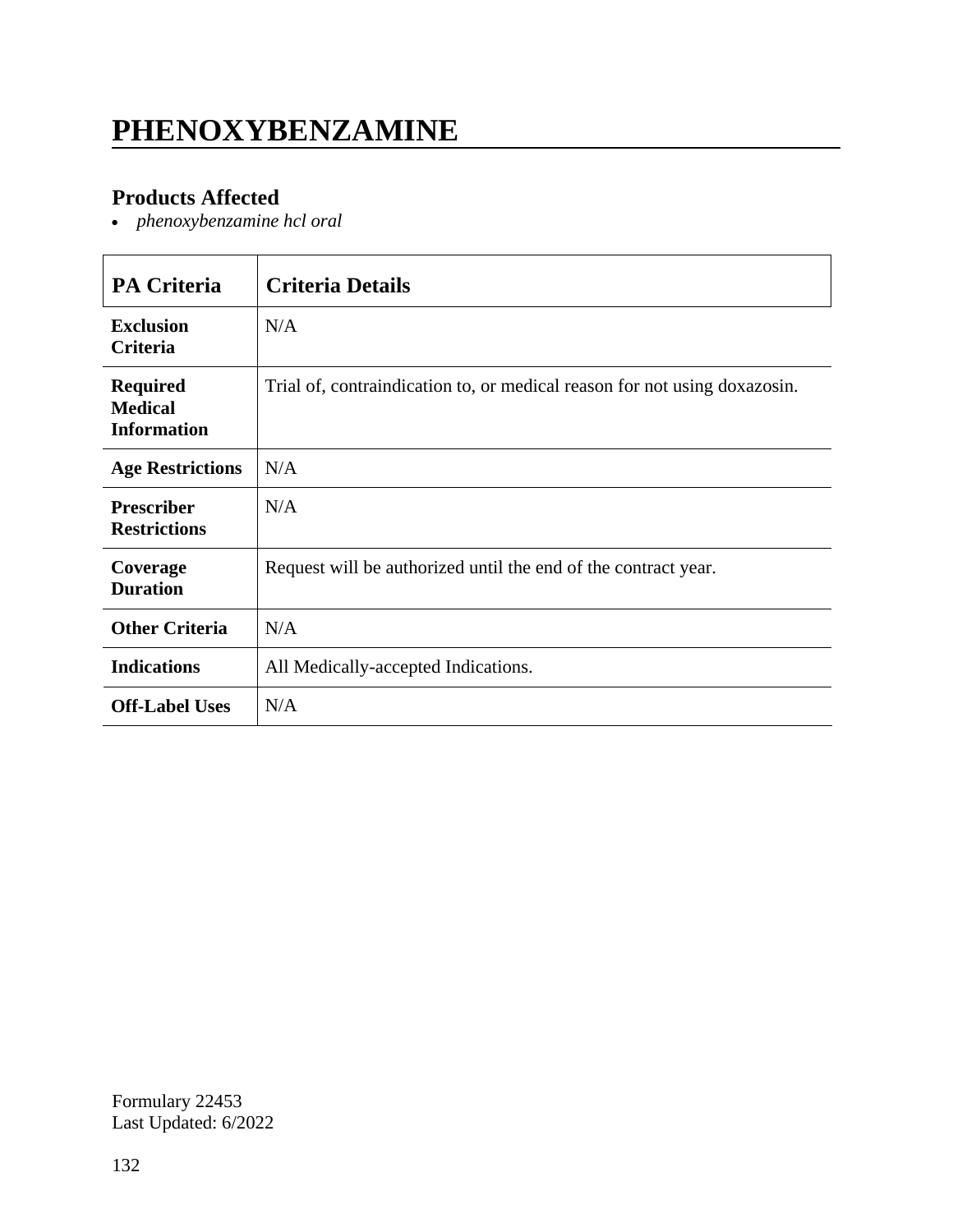# **PRETOMANID**

### **Products Affected**

*pretomanid*

| <b>PA Criteria</b>                                      | <b>Criteria Details</b>                                                                                                                             |
|---------------------------------------------------------|-----------------------------------------------------------------------------------------------------------------------------------------------------|
| <b>Exclusion</b><br><b>Criteria</b>                     | MDR-TB that is not treatment-intolerant or nonresponsive to standard<br>therapy                                                                     |
| <b>Required</b><br><b>Medical</b><br><b>Information</b> | Documentation of use in combination with bedaquiline and linezolid.<br>Laboratory confirmed pulmonary MDR-TB resistant to isoniazid and<br>rifampin |
| <b>Age Restrictions</b>                                 | N/A                                                                                                                                                 |
| <b>Prescriber</b><br><b>Restrictions</b>                | Documentation of a consultation with an infectious disease specialist.                                                                              |
| Coverage<br><b>Duration</b>                             | Request will be authorized for 26 weeks.                                                                                                            |
| <b>Other Criteria</b>                                   | N/A                                                                                                                                                 |
| <b>Indications</b>                                      | All Medically-accepted Indications.                                                                                                                 |
| <b>Off-Label Uses</b>                                   | N/A                                                                                                                                                 |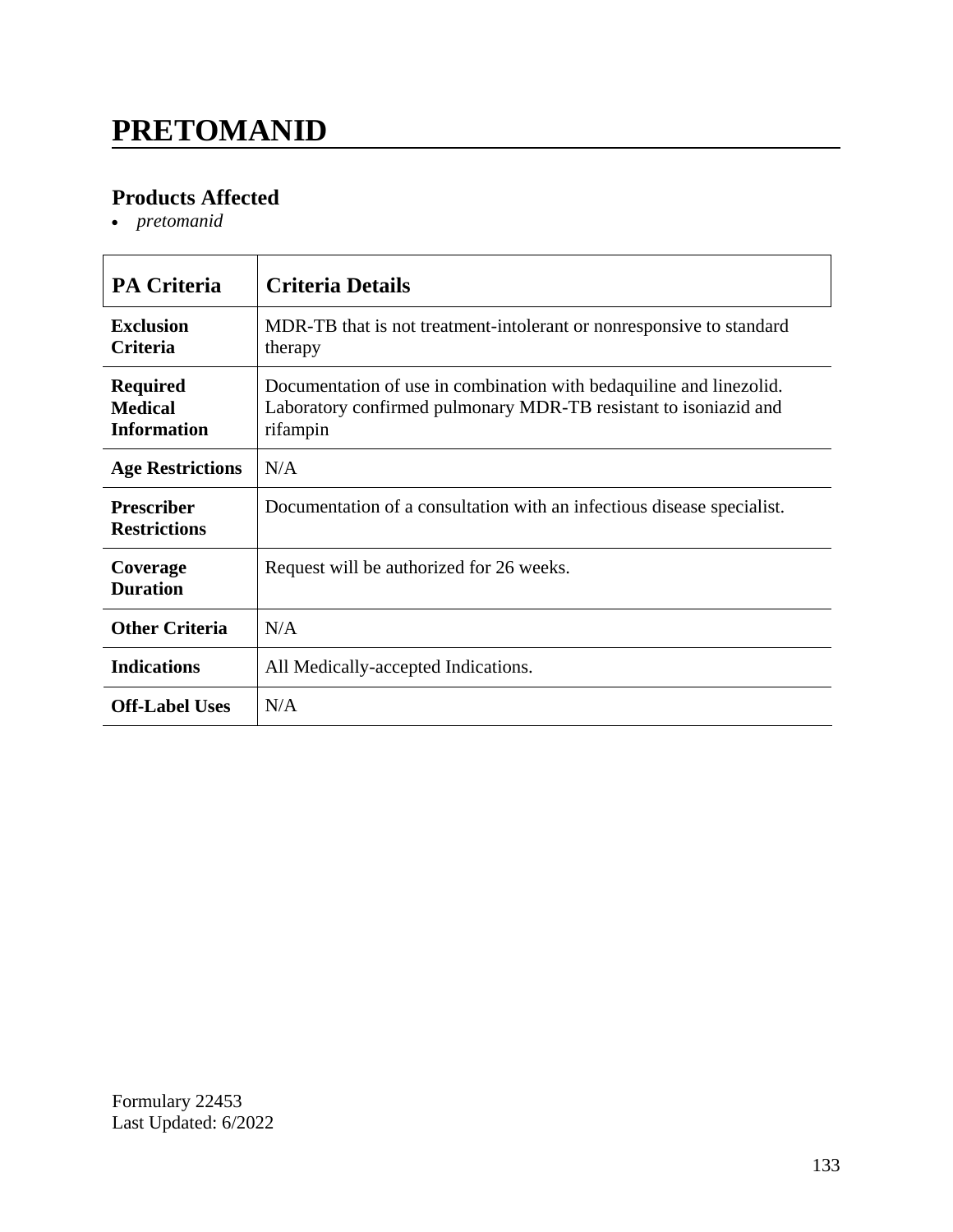### **PREVYMIS**

### **Products Affected**

• PREVYMIS ORAL

| <b>PA Criteria</b>                                      | <b>Criteria Details</b>                                                                         |
|---------------------------------------------------------|-------------------------------------------------------------------------------------------------|
| <b>Exclusion</b><br><b>Criteria</b>                     | N/A                                                                                             |
| <b>Required</b><br><b>Medical</b><br><b>Information</b> | N/A                                                                                             |
| <b>Age Restrictions</b>                                 | N/A                                                                                             |
| <b>Prescriber</b><br><b>Restrictions</b>                | Prescriber must be a hematologist, oncologist, infectious disease, or<br>transplant specialist. |
| Coverage<br><b>Duration</b>                             | Request will be authorized for 6 months.                                                        |
| <b>Other Criteria</b>                                   | N/A                                                                                             |
| <b>Indications</b>                                      | All Medically-accepted Indications.                                                             |
| <b>Off-Label Uses</b>                                   | N/A                                                                                             |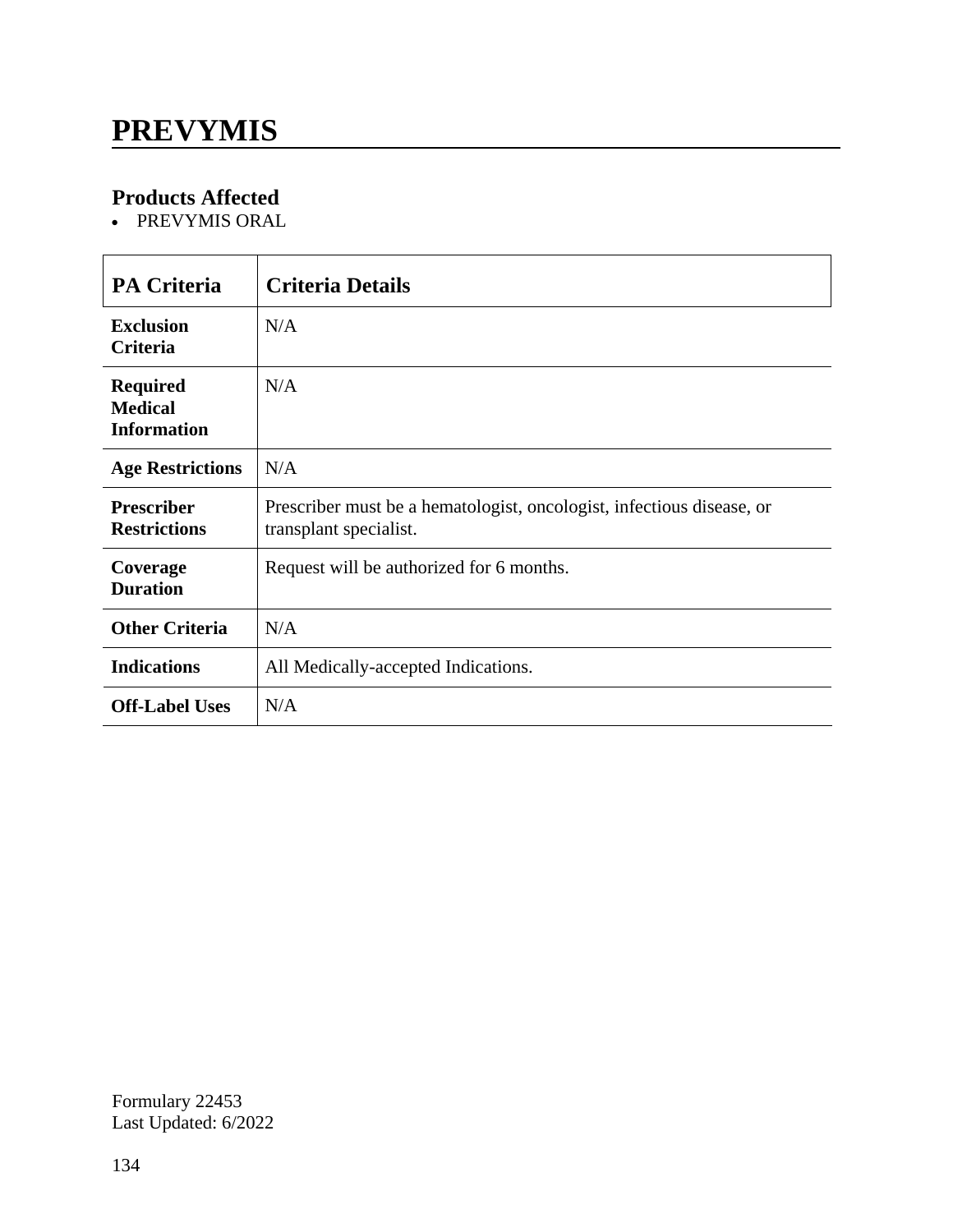• PROLIA SUBCUTANEOUS SOLUTION PREFILLED SYRINGE

| <b>PA Criteria</b>                                      | <b>Criteria Details</b>                                                                                                                                                                                                                                                                                                                                                                                                                                                                                                                                                                                                             |
|---------------------------------------------------------|-------------------------------------------------------------------------------------------------------------------------------------------------------------------------------------------------------------------------------------------------------------------------------------------------------------------------------------------------------------------------------------------------------------------------------------------------------------------------------------------------------------------------------------------------------------------------------------------------------------------------------------|
| <b>Exclusion</b><br><b>Criteria</b>                     | N/A                                                                                                                                                                                                                                                                                                                                                                                                                                                                                                                                                                                                                                 |
| <b>Required</b><br><b>Medical</b><br><b>Information</b> | For a diagnosis of osteoporosis: Documentation showing patient falls into<br>one of the following categories: Postmenopausal woman or a male patient<br>who has a bone mineral density (BMD) value consistent with osteoporosis<br>(i.e., T-scores equal to or less than - 2.5) or who has had an osteoporotic<br>fracture. Postmenopausal woman or man with a T-score between -1 and -<br>2.5 at the femoral neck or spine and a 10 year hip fracture probability<br>greater than 3% or a 10 year major osteoporosis-related fracture probability<br>greater than 20% based on the US-adapted WHO absolute fracture risk<br>model. |
| <b>Age Restrictions</b>                                 | N/A                                                                                                                                                                                                                                                                                                                                                                                                                                                                                                                                                                                                                                 |
| <b>Prescriber</b><br><b>Restrictions</b>                | N/A                                                                                                                                                                                                                                                                                                                                                                                                                                                                                                                                                                                                                                 |
| Coverage<br><b>Duration</b>                             | Request will be authorized until the end of the contract year.                                                                                                                                                                                                                                                                                                                                                                                                                                                                                                                                                                      |
| <b>Other Criteria</b>                                   | The following criteria is also applicable: trial of, contraindication to, or<br>medical reason for not using an oral bisphosphonate.                                                                                                                                                                                                                                                                                                                                                                                                                                                                                                |
| <b>Indications</b>                                      | All Medically-accepted Indications.                                                                                                                                                                                                                                                                                                                                                                                                                                                                                                                                                                                                 |
| <b>Off-Label Uses</b>                                   | N/A                                                                                                                                                                                                                                                                                                                                                                                                                                                                                                                                                                                                                                 |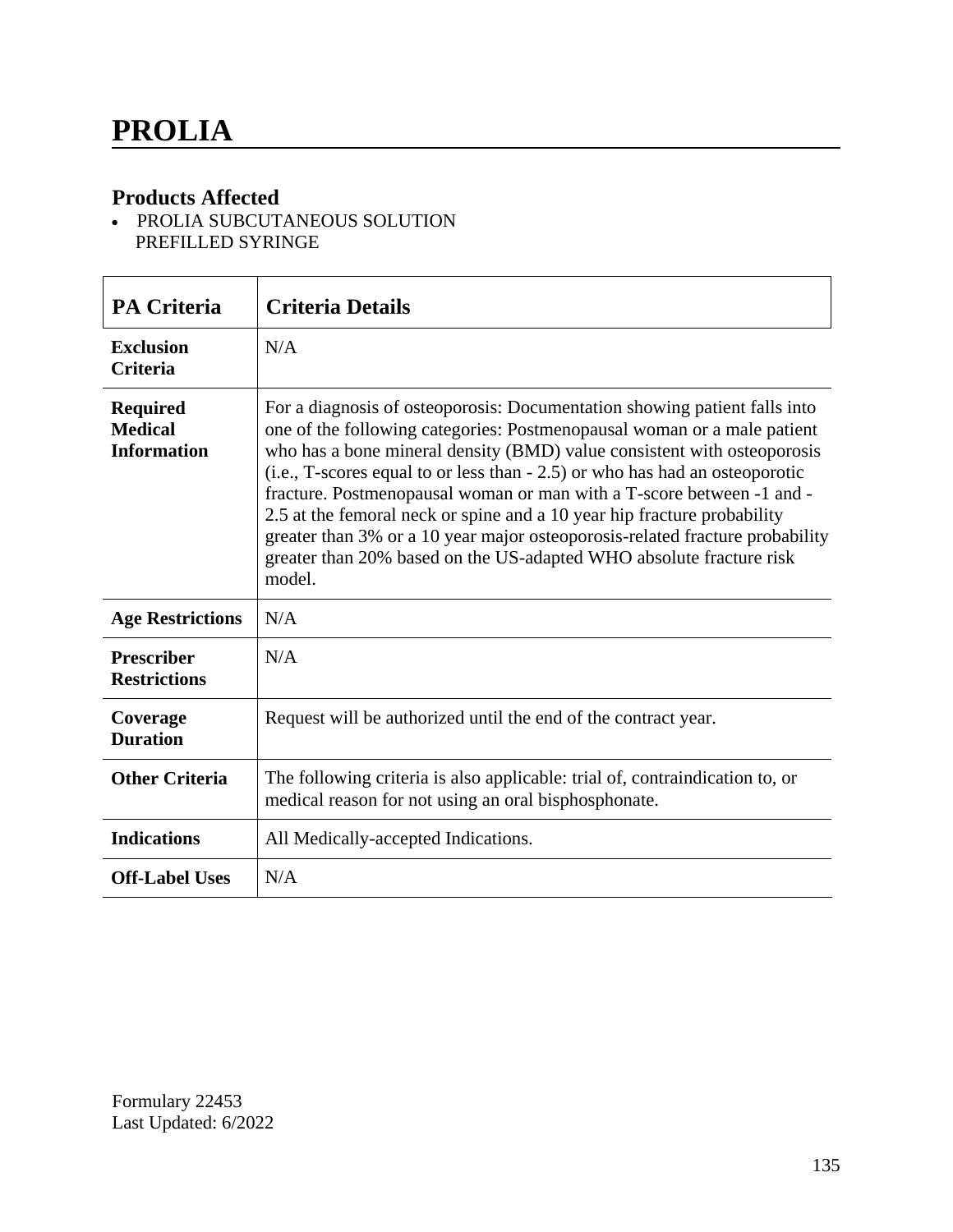• PROMACTA ORAL PACKET • PROMACTA ORAL TABLET

| <b>PA Criteria</b>                                      | <b>Criteria Details</b>                                                                                                                                                                                                                                                                                                                                                                                                                                                                                                                                                                                                                                                                                                                                                                                             |
|---------------------------------------------------------|---------------------------------------------------------------------------------------------------------------------------------------------------------------------------------------------------------------------------------------------------------------------------------------------------------------------------------------------------------------------------------------------------------------------------------------------------------------------------------------------------------------------------------------------------------------------------------------------------------------------------------------------------------------------------------------------------------------------------------------------------------------------------------------------------------------------|
| <b>Exclusion</b><br><b>Criteria</b>                     | N/A                                                                                                                                                                                                                                                                                                                                                                                                                                                                                                                                                                                                                                                                                                                                                                                                                 |
| <b>Required</b><br><b>Medical</b><br><b>Information</b> | N/A                                                                                                                                                                                                                                                                                                                                                                                                                                                                                                                                                                                                                                                                                                                                                                                                                 |
| <b>Age Restrictions</b>                                 | N/A                                                                                                                                                                                                                                                                                                                                                                                                                                                                                                                                                                                                                                                                                                                                                                                                                 |
| <b>Prescriber</b><br><b>Restrictions</b>                | Specialist for submitted diagnosis.                                                                                                                                                                                                                                                                                                                                                                                                                                                                                                                                                                                                                                                                                                                                                                                 |
| Coverage<br><b>Duration</b>                             | Request will be authorized until the end of the contract year.                                                                                                                                                                                                                                                                                                                                                                                                                                                                                                                                                                                                                                                                                                                                                      |
| <b>Other Criteria</b>                                   | For chronic immune (idiopathic) thrombocytopenia (ITP): 1) Documented<br>baseline platelet count less than 30,000 cells/ microL AND 2) Trial of,<br>medical reason for not using, or contraindication to glucocorticosteroids.<br>For severe aplastic anemia: 1) Prescribed with at least one formulary<br>immunosuppressive agent OR trial of, contraindication to, or medical<br>reason for not using one, AND 2) Documentation of baseline platelet count<br>less than 20,000 cells/microL OR platelet count less than 30,000<br>cells/microL with bleeding OR reticulocyte count less than 20,000<br>cells/microL OR absolute neutrophil count less than 500 cells/microL. For<br>thrombocytopenia in patients with Hepatitis C infection: documented<br>baseline platelet count less than 50,000 cells/microL. |
| <b>Indications</b>                                      | All Medically-accepted Indications.                                                                                                                                                                                                                                                                                                                                                                                                                                                                                                                                                                                                                                                                                                                                                                                 |
| <b>Off-Label Uses</b>                                   | N/A                                                                                                                                                                                                                                                                                                                                                                                                                                                                                                                                                                                                                                                                                                                                                                                                                 |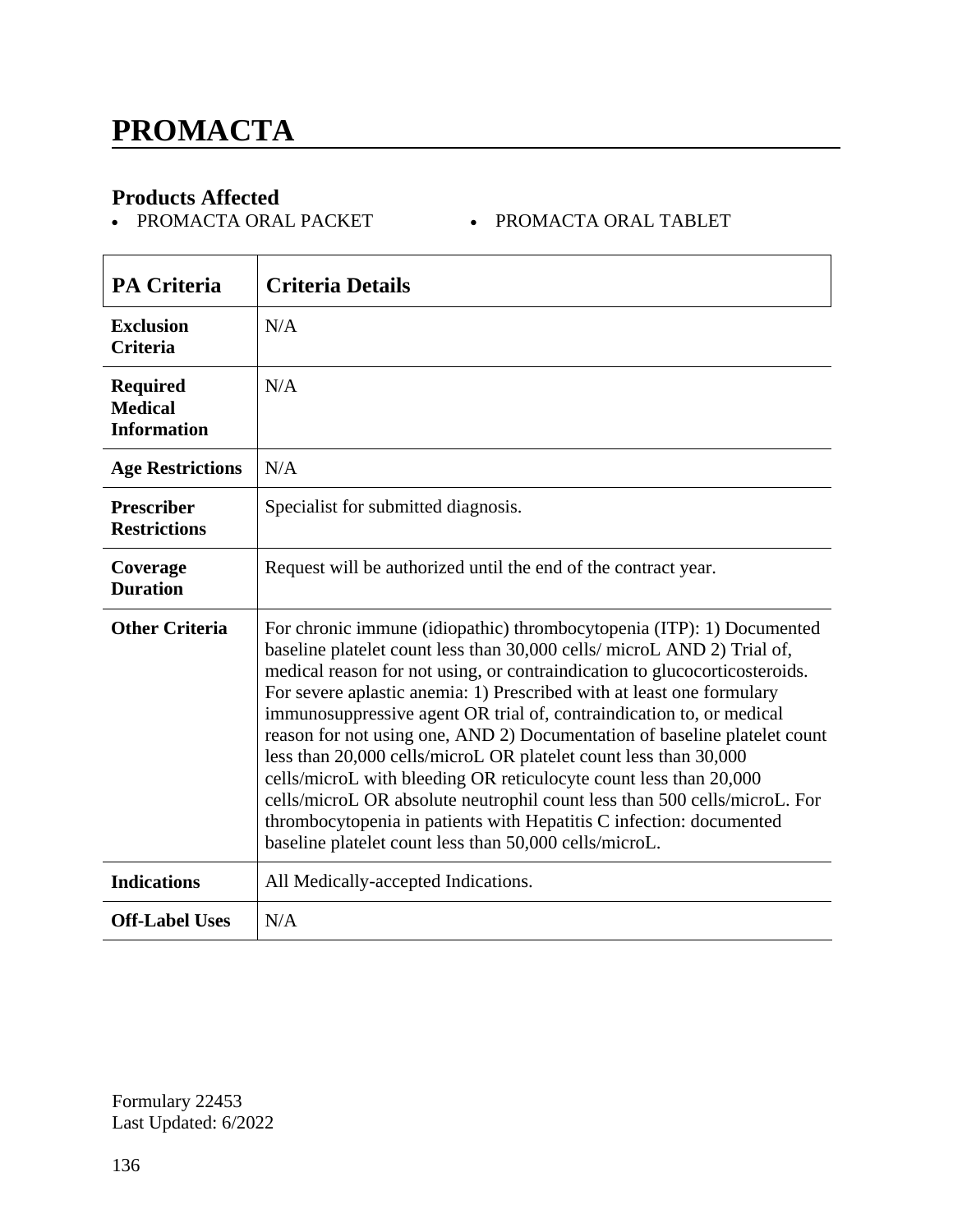# **PYRUKYND**

# **Products Affected**

#### • PYRUKYND TAPER PACK

| <b>PA Criteria</b>                                      | <b>Criteria Details</b>                                                                                                                                                                                                                                                                                                                                                                           |
|---------------------------------------------------------|---------------------------------------------------------------------------------------------------------------------------------------------------------------------------------------------------------------------------------------------------------------------------------------------------------------------------------------------------------------------------------------------------|
| Exclusion<br><b>Criteria</b>                            | N/A                                                                                                                                                                                                                                                                                                                                                                                               |
| <b>Required</b><br><b>Medical</b><br><b>Information</b> | For new starts: 1) documentation of diagnosis and 2) baseline hemoglobin<br>level. For continuation of therapy or reauthorization: documentation of<br>clinical improvement (e.g. reduction in number of blood transfusions, or<br>increase or stabilization in hemoglobin level). If the criteria are not met,<br>may authorize up to 14 days of a Pyrukynd Taper Pack to allow for<br>tapering. |
| <b>Age Restrictions</b>                                 | N/A                                                                                                                                                                                                                                                                                                                                                                                               |
| <b>Prescriber</b><br><b>Restrictions</b>                | Prescribed by or in consultation with a hematologist.                                                                                                                                                                                                                                                                                                                                             |
| Coverage<br><b>Duration</b>                             | New starts: 6 mo. Cont of therapy or reauth: end of contract yr. Denial: 14<br>days for dose tapering.                                                                                                                                                                                                                                                                                            |
| <b>Other Criteria</b>                                   | N/A                                                                                                                                                                                                                                                                                                                                                                                               |
| <b>Indications</b>                                      | All Medically-accepted Indications.                                                                                                                                                                                                                                                                                                                                                               |
| <b>Off-Label Uses</b>                                   | N/A                                                                                                                                                                                                                                                                                                                                                                                               |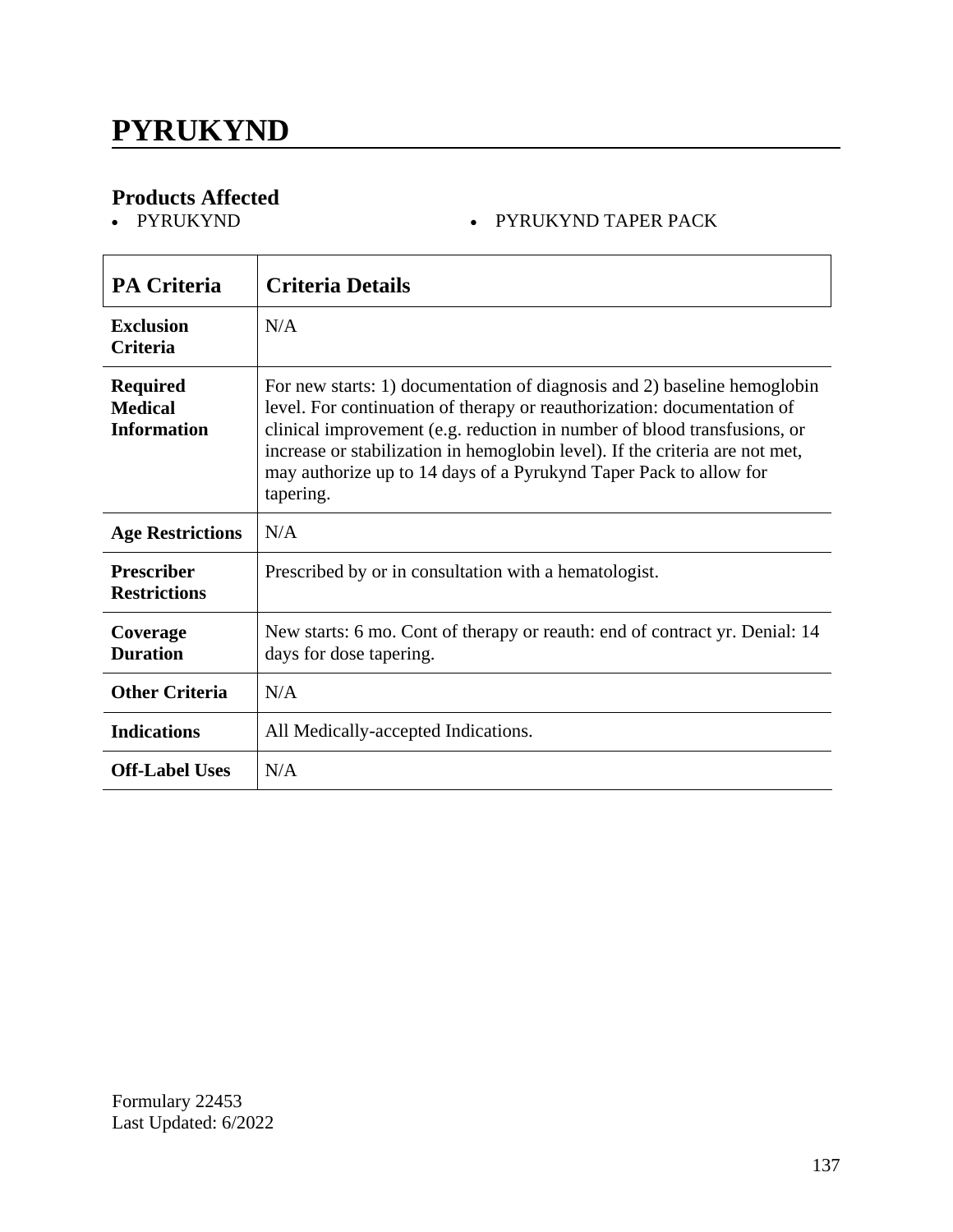# **RAVICTI**

### **Products Affected**

• RAVICTI

| <b>PA Criteria</b>                                      | <b>Criteria Details</b>                                                                                              |
|---------------------------------------------------------|----------------------------------------------------------------------------------------------------------------------|
| <b>Exclusion</b><br><b>Criteria</b>                     | N/A                                                                                                                  |
| <b>Required</b><br><b>Medical</b><br><b>Information</b> | N/A                                                                                                                  |
| <b>Age Restrictions</b>                                 | N/A                                                                                                                  |
| <b>Prescriber</b><br><b>Restrictions</b>                | Provider is a geneticist, metabolic specialist, gastroenterologist,<br>hepatologist, or liver transplant specialist. |
| Coverage<br><b>Duration</b>                             | Request will be authorized until the end of the contract year.                                                       |
| <b>Other Criteria</b>                                   | N/A                                                                                                                  |
| <b>Indications</b>                                      | All Medically-accepted Indications.                                                                                  |
| <b>Off-Label Uses</b>                                   | N/A                                                                                                                  |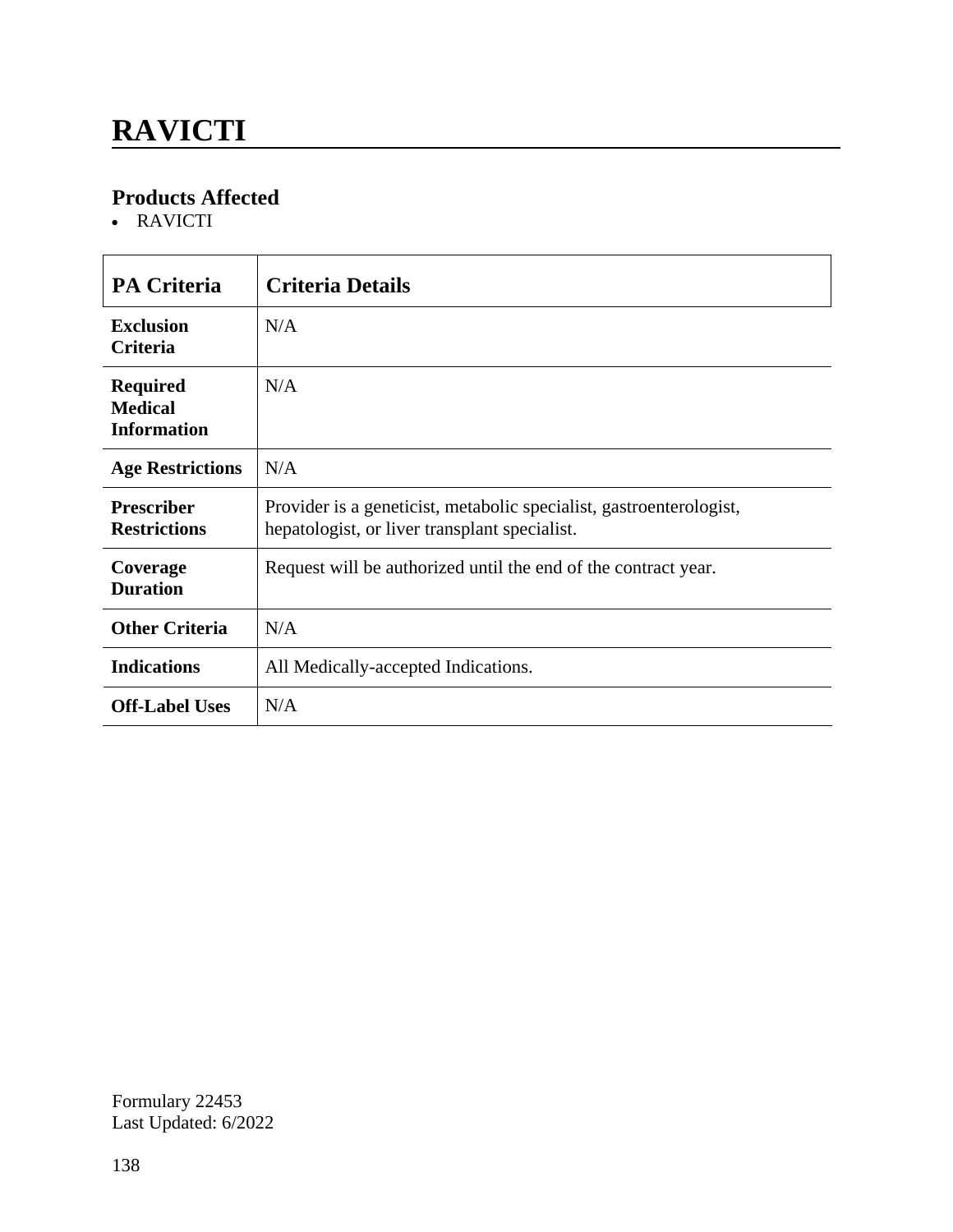### **RECORLEV**

### **Products Affected**

• RECORLEV

| <b>PA Criteria</b>                                      | <b>Criteria Details</b>                                                                 |
|---------------------------------------------------------|-----------------------------------------------------------------------------------------|
|                                                         |                                                                                         |
| <b>Exclusion</b><br><b>Criteria</b>                     | N/A                                                                                     |
| <b>Required</b><br><b>Medical</b><br><b>Information</b> | N/A                                                                                     |
| <b>Age Restrictions</b>                                 | N/A                                                                                     |
| <b>Prescriber</b><br><b>Restrictions</b>                | Specialist for submitted diagnosis.                                                     |
| Coverage<br><b>Duration</b>                             | Request will be authorized until the end of the contract year.                          |
| <b>Other Criteria</b>                                   | Trial of, contraindication to, or medical reason for not using ketoconazole<br>tablets. |
| <b>Indications</b>                                      | All Medically-accepted Indications.                                                     |
| <b>Off-Label Uses</b>                                   | N/A                                                                                     |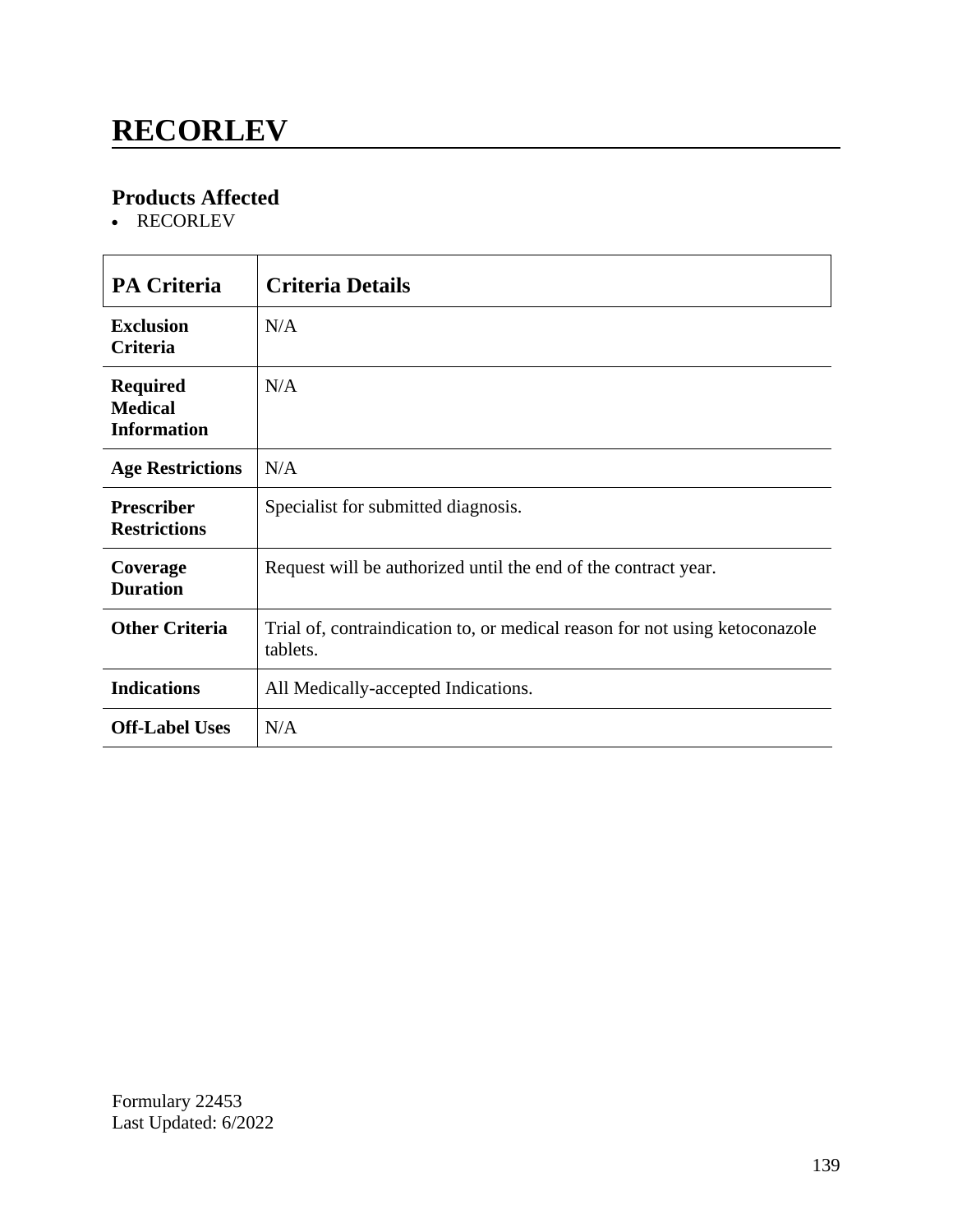### **REGRANEX**

### **Products Affected**

REGRANEX

| <b>PA Criteria</b>                                      | <b>Criteria Details</b>                  |
|---------------------------------------------------------|------------------------------------------|
| <b>Exclusion</b><br><b>Criteria</b>                     | N/A                                      |
| <b>Required</b><br><b>Medical</b><br><b>Information</b> | N/A                                      |
| <b>Age Restrictions</b>                                 | N/A                                      |
| <b>Prescriber</b><br><b>Restrictions</b>                | N/A                                      |
| Coverage<br><b>Duration</b>                             | Request will be authorized for 20 weeks. |
| <b>Other Criteria</b>                                   | N/A                                      |
| <b>Indications</b>                                      | All Medically-accepted Indications.      |
| <b>Off-Label Uses</b>                                   | N/A                                      |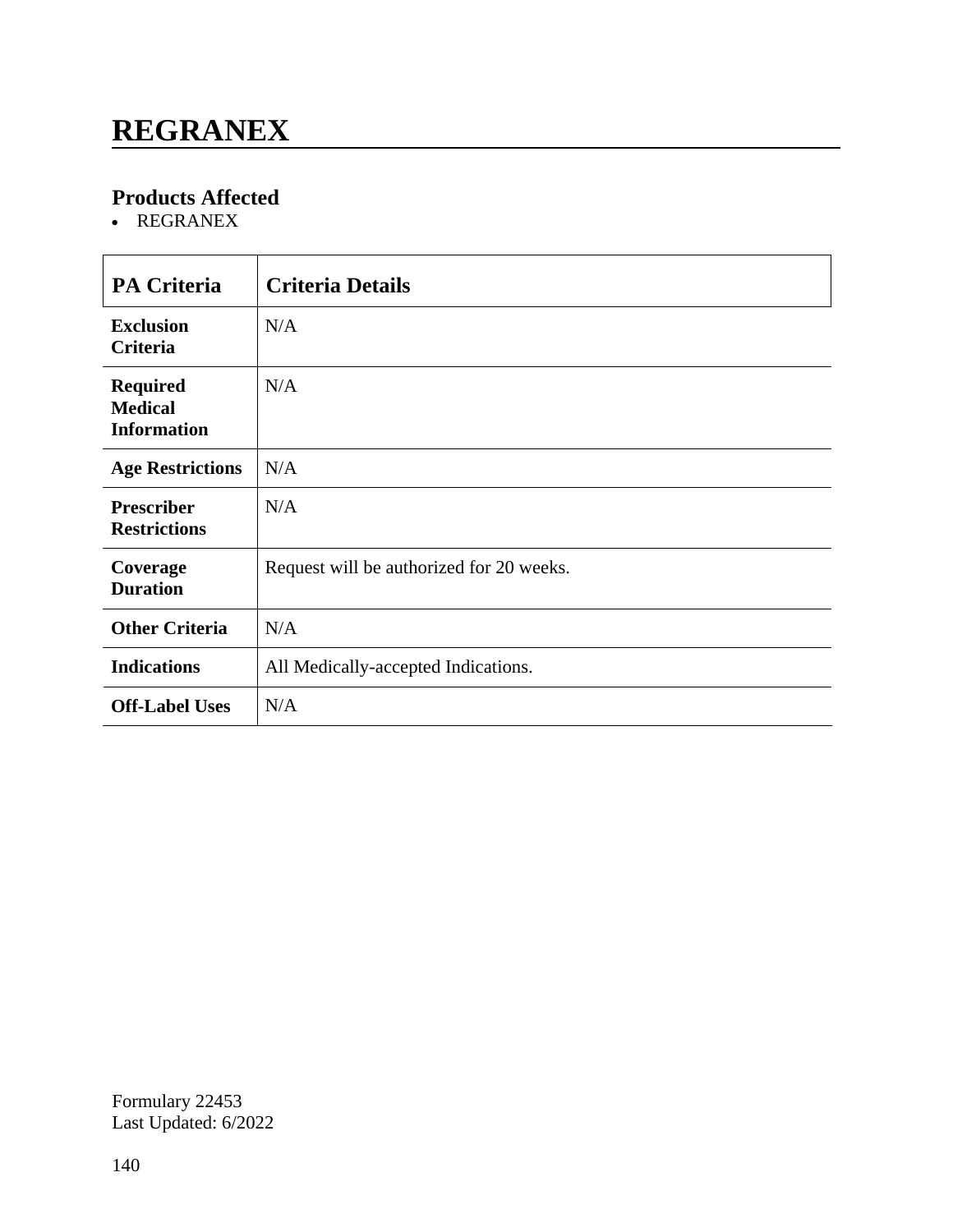#### - RELISTOR SUBCUTANEOUS SOLUTION

| <b>PA Criteria</b>                                      | <b>Criteria Details</b>                                                                                                                                                                                                                                                                                                                                                          |
|---------------------------------------------------------|----------------------------------------------------------------------------------------------------------------------------------------------------------------------------------------------------------------------------------------------------------------------------------------------------------------------------------------------------------------------------------|
| <b>Exclusion</b><br><b>Criteria</b>                     | N/A                                                                                                                                                                                                                                                                                                                                                                              |
| <b>Required</b><br><b>Medical</b><br><b>Information</b> | N/A                                                                                                                                                                                                                                                                                                                                                                              |
| <b>Age Restrictions</b>                                 | N/A                                                                                                                                                                                                                                                                                                                                                                              |
| <b>Prescriber</b><br><b>Restrictions</b>                | N/A                                                                                                                                                                                                                                                                                                                                                                              |
| Coverage<br><b>Duration</b>                             | Request will be authorized until the end of the contract year.                                                                                                                                                                                                                                                                                                                   |
| <b>Other Criteria</b>                                   | For appropriate indications, patient must have documented trial of or<br>medical reason for not using the following: 1) lubiprostone, AND 2)<br>lactulose. Additionally, for constipation caused by opioids that are used for<br>chronic, non-cancer pain, patient must have a medical reason for not being<br>able to use oral Relistor in order to receive Relistor injection. |
| <b>Indications</b>                                      | All Medically-accepted Indications.                                                                                                                                                                                                                                                                                                                                              |
| <b>Off-Label Uses</b>                                   | N/A                                                                                                                                                                                                                                                                                                                                                                              |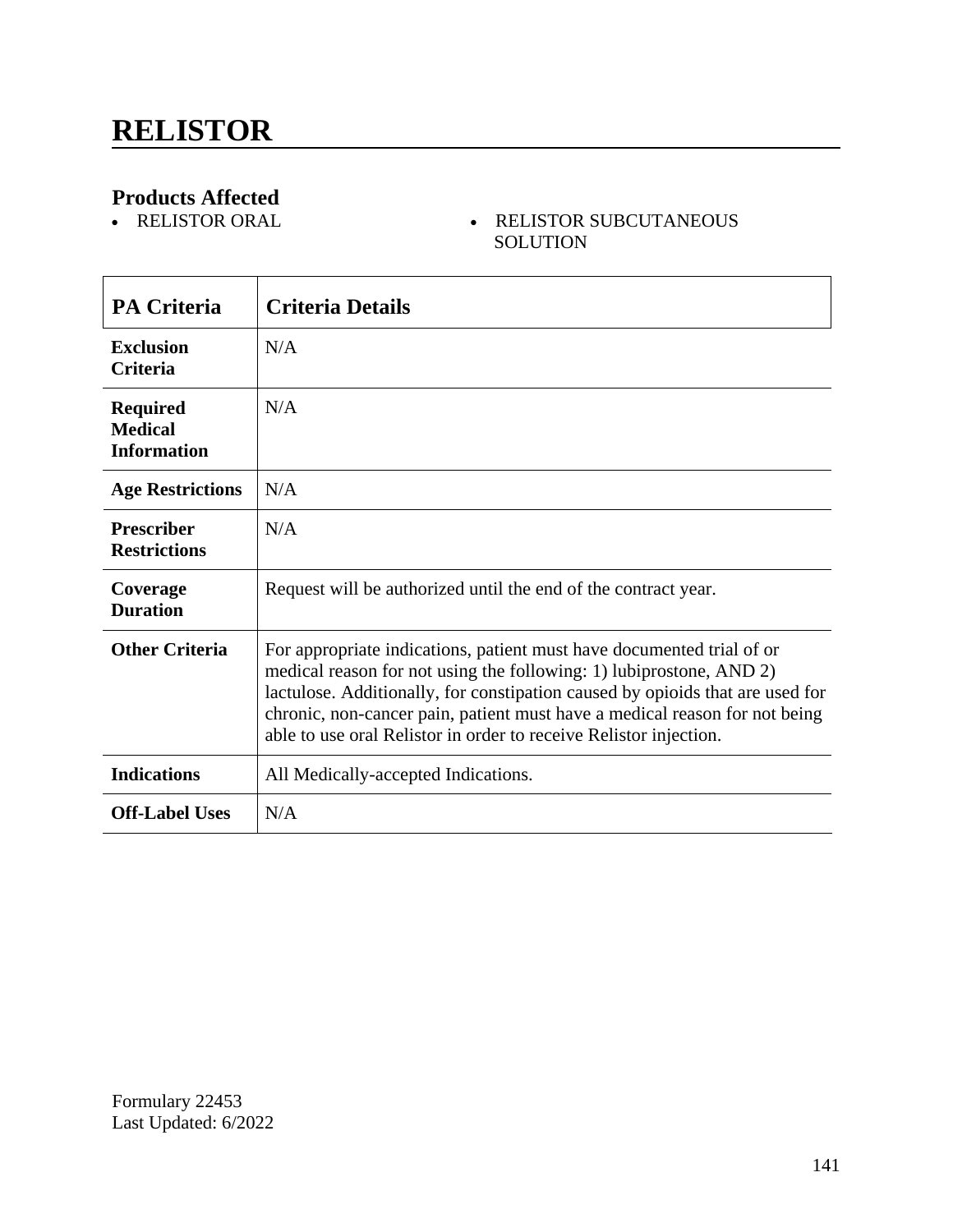# **REXULTI**

### **Products Affected**

REXULTI

| <b>PA Criteria</b>                                      | <b>Criteria Details</b>                                                                                                                                                                                                                                                 |
|---------------------------------------------------------|-------------------------------------------------------------------------------------------------------------------------------------------------------------------------------------------------------------------------------------------------------------------------|
| <b>Exclusion</b><br><b>Criteria</b>                     | N/A                                                                                                                                                                                                                                                                     |
| <b>Required</b><br><b>Medical</b><br><b>Information</b> | For schizophrenia: trial of, contraindication to, or medical reason for not<br>using one formulary generic antipsychotic. For major depressive disorder:<br>trial of, contraindication to, or medical reason for not using to two<br>formulary generic antidepressants. |
| <b>Age Restrictions</b>                                 | N/A                                                                                                                                                                                                                                                                     |
| <b>Prescriber</b><br><b>Restrictions</b>                | N/A                                                                                                                                                                                                                                                                     |
| Coverage<br><b>Duration</b>                             | Request will be authorized until the end of the contract year.                                                                                                                                                                                                          |
| <b>Other Criteria</b>                                   | N/A                                                                                                                                                                                                                                                                     |
| <b>Indications</b>                                      | All Medically-accepted Indications.                                                                                                                                                                                                                                     |
| <b>Off-Label Uses</b>                                   | N/A                                                                                                                                                                                                                                                                     |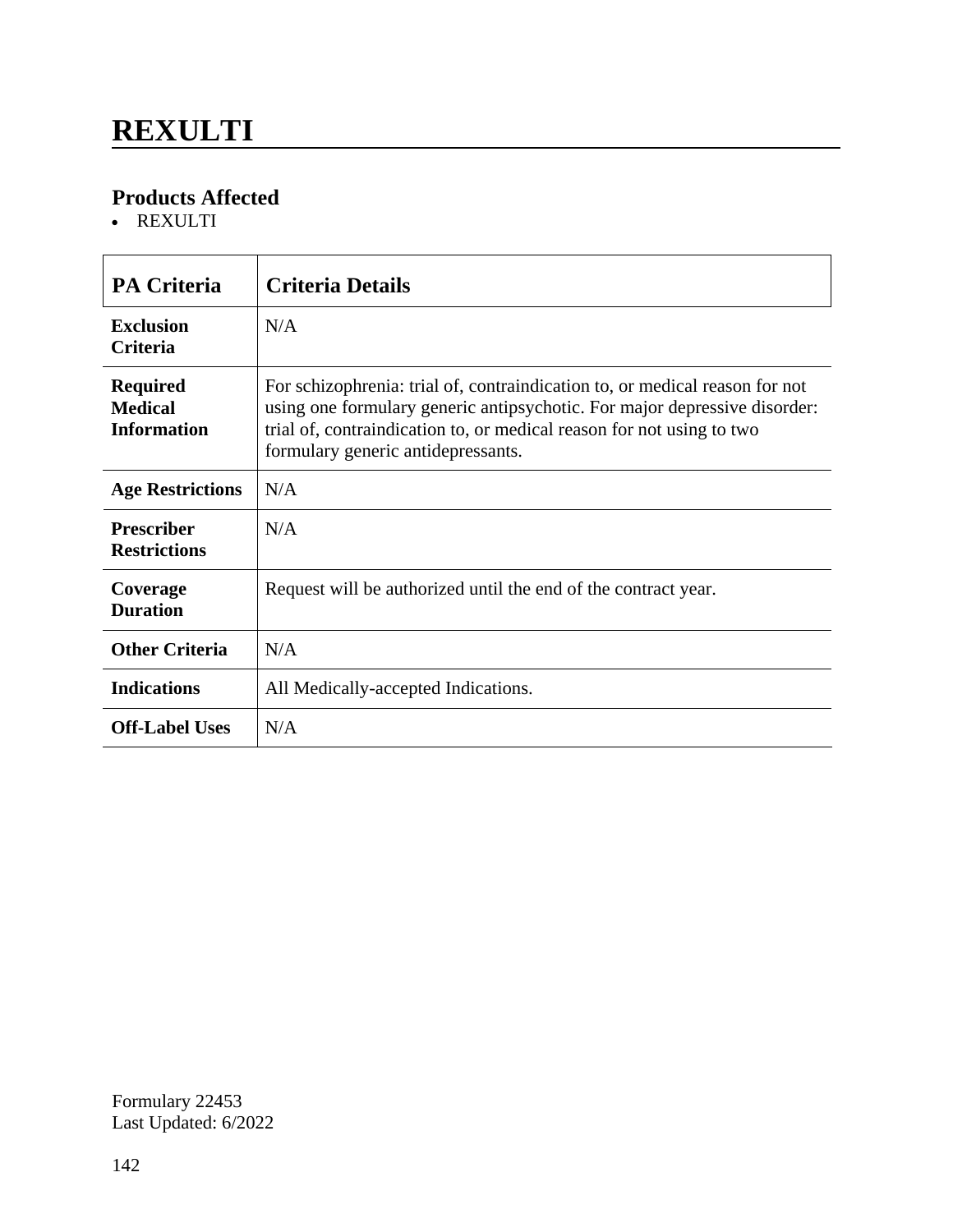## **REZUROCK**

### **Products Affected**

• REZUROCK

| <b>PA Criteria</b>                                      | <b>Criteria Details</b>                                                                                                                                                                                                                                                                                                                                                                                                                                                  |
|---------------------------------------------------------|--------------------------------------------------------------------------------------------------------------------------------------------------------------------------------------------------------------------------------------------------------------------------------------------------------------------------------------------------------------------------------------------------------------------------------------------------------------------------|
| <b>Exclusion</b><br><b>Criteria</b>                     | N/A                                                                                                                                                                                                                                                                                                                                                                                                                                                                      |
| <b>Required</b><br><b>Medical</b><br><b>Information</b> | N/A                                                                                                                                                                                                                                                                                                                                                                                                                                                                      |
| <b>Age Restrictions</b>                                 | N/A                                                                                                                                                                                                                                                                                                                                                                                                                                                                      |
| <b>Prescriber</b><br><b>Restrictions</b>                | Prescriber must be a hematologist, oncologist, or other specialist in the<br>treatment of hematopoietic cell transplants.                                                                                                                                                                                                                                                                                                                                                |
| Coverage<br><b>Duration</b>                             | New starts: 3 months. Cont. of therapy or reauthorization: until end of<br>contract year.                                                                                                                                                                                                                                                                                                                                                                                |
| <b>Other Criteria</b>                                   | For new starts: documented trial of, contraindication to, or medical reason<br>for not using at least two lines of systemic immunosuppressive therapy<br>(e.g. corticosteroids, tacrolimus, mycophenolate mofetil, Imbruvica, or<br>Jakafi), one of which must be a systemic corticosteroid. For continuation of<br>therapy or re-authorization: documentation of clinical benefit from use of<br>the drug (i.e. symptom improvement, reduction in corticosteroid dose). |
| <b>Indications</b>                                      | All Medically-accepted Indications.                                                                                                                                                                                                                                                                                                                                                                                                                                      |
| <b>Off-Label Uses</b>                                   | N/A                                                                                                                                                                                                                                                                                                                                                                                                                                                                      |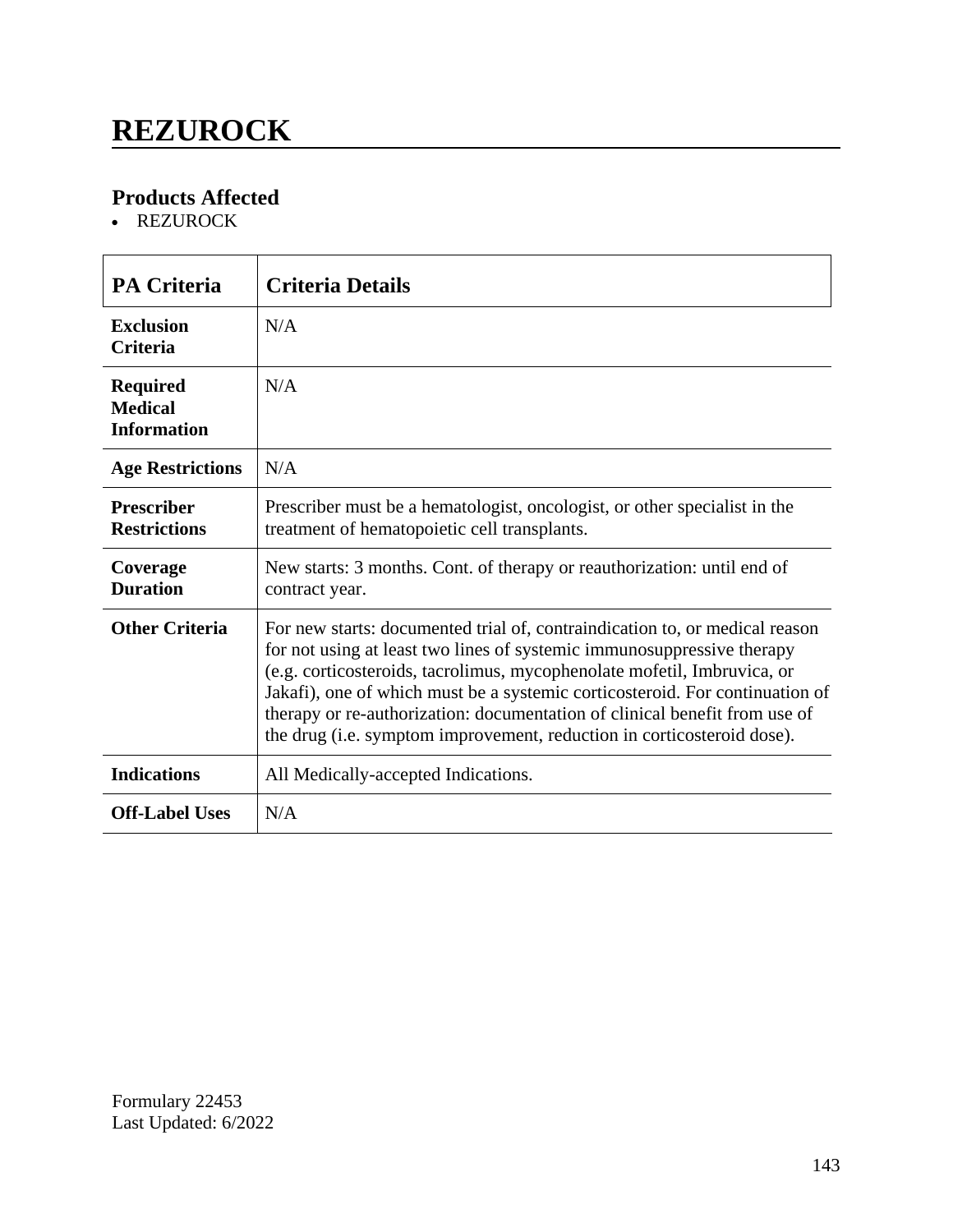r

#### **Products Affected**

- RINVOQ ORAL TABLET EXTENDED *rinvoq oral tablet extended release 24*  RELEASE 24 HOUR 15 MG, 30 MG
- *hour 45 mg*

| <b>PA Criteria</b>                                      | <b>Criteria Details</b>                                                                                                                                                                                                                                                                                                                                                                                                                                                                                                                                                                                                                                                                                                                                                                                                                                                                                                                           |
|---------------------------------------------------------|---------------------------------------------------------------------------------------------------------------------------------------------------------------------------------------------------------------------------------------------------------------------------------------------------------------------------------------------------------------------------------------------------------------------------------------------------------------------------------------------------------------------------------------------------------------------------------------------------------------------------------------------------------------------------------------------------------------------------------------------------------------------------------------------------------------------------------------------------------------------------------------------------------------------------------------------------|
| <b>Exclusion</b><br><b>Criteria</b>                     | N/A                                                                                                                                                                                                                                                                                                                                                                                                                                                                                                                                                                                                                                                                                                                                                                                                                                                                                                                                               |
| <b>Required</b><br><b>Medical</b><br><b>Information</b> | N/A                                                                                                                                                                                                                                                                                                                                                                                                                                                                                                                                                                                                                                                                                                                                                                                                                                                                                                                                               |
| <b>Age Restrictions</b>                                 | N/A                                                                                                                                                                                                                                                                                                                                                                                                                                                                                                                                                                                                                                                                                                                                                                                                                                                                                                                                               |
| <b>Prescriber</b><br><b>Restrictions</b>                | Specialist for submitted diagnosis.                                                                                                                                                                                                                                                                                                                                                                                                                                                                                                                                                                                                                                                                                                                                                                                                                                                                                                               |
| Coverage<br><b>Duration</b>                             | Request will be authorized until the end of the contract year.                                                                                                                                                                                                                                                                                                                                                                                                                                                                                                                                                                                                                                                                                                                                                                                                                                                                                    |
| <b>Other Criteria</b>                                   | For RA: Trial of, medical reason for not using, or contraindication to 1<br>disease modifying antirheumatic drug (DMARD) (methotrexate,<br>leflunomide, or sulfasalazine) and 1 tumor necrosis factor (TNF) blocker<br>(Enbrel or Humira). For PsA: Trial of, medical reason for not using, or<br>contraindication to 1 TNF blocker (Enbrel or Humira). For atopic<br>dermatitis: trial of, contraindication to, or medical reason for not using:<br>1) topical tacrolimus or pimecrolimus and 2) Eucrisa. For UC: Trial of,<br>medical reason for not using, or contraindication to 1 of the following<br>conventional therapies: mercaptopurine, an aminosalicylate (i.e.<br>mesalamine, sulfasalazine, azathioprine), or a corticosteroid (i.e.<br>prednisone, methylprednisolone) and Humira. For ankylosing spondylitis:<br>Trial of, medical reason for not using, or contraindication to naproxen and<br>1 TNF blocker (Enbrel or Humira). |
| <b>Indications</b>                                      | All Medically-accepted Indications.                                                                                                                                                                                                                                                                                                                                                                                                                                                                                                                                                                                                                                                                                                                                                                                                                                                                                                               |
| <b>Off-Label Uses</b>                                   | N/A                                                                                                                                                                                                                                                                                                                                                                                                                                                                                                                                                                                                                                                                                                                                                                                                                                                                                                                                               |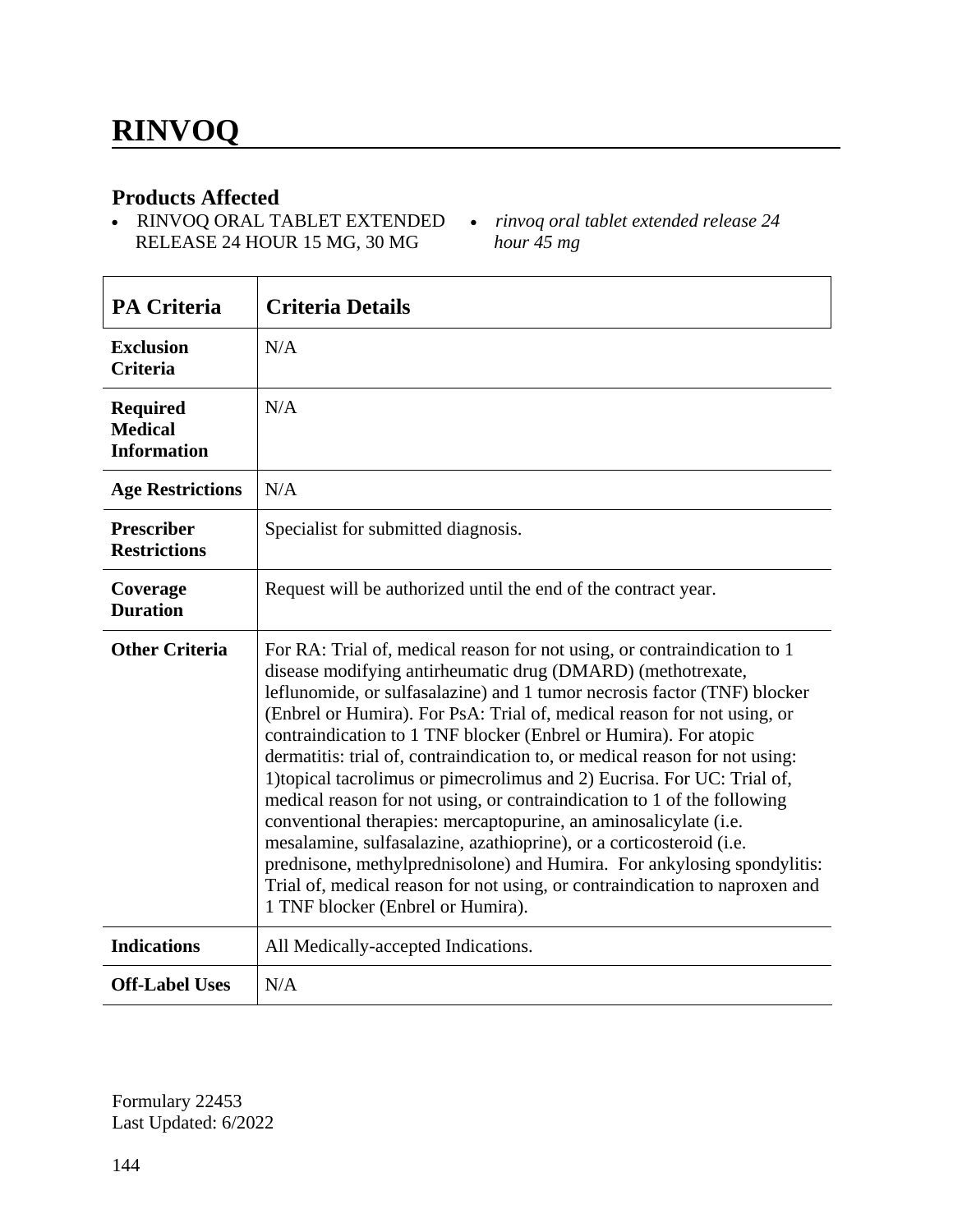RYLAZE

| <b>PA Criteria</b>                                      | <b>Criteria Details</b>                                                                   |
|---------------------------------------------------------|-------------------------------------------------------------------------------------------|
| <b>Exclusion</b><br><b>Criteria</b>                     | N/A                                                                                       |
| <b>Required</b><br><b>Medical</b><br><b>Information</b> | N/A                                                                                       |
| <b>Age Restrictions</b>                                 | N/A                                                                                       |
| <b>Prescriber</b><br><b>Restrictions</b>                | Prescriber must be an oncologist, hematologist, or specialist for submitted<br>diagnosis. |
| Coverage<br><b>Duration</b>                             | Request will be authorized until the end of the contract year.                            |
| <b>Other Criteria</b>                                   | N/A                                                                                       |
| <b>Indications</b>                                      | All Medically-accepted Indications.                                                       |
| <b>Off-Label Uses</b>                                   | N/A                                                                                       |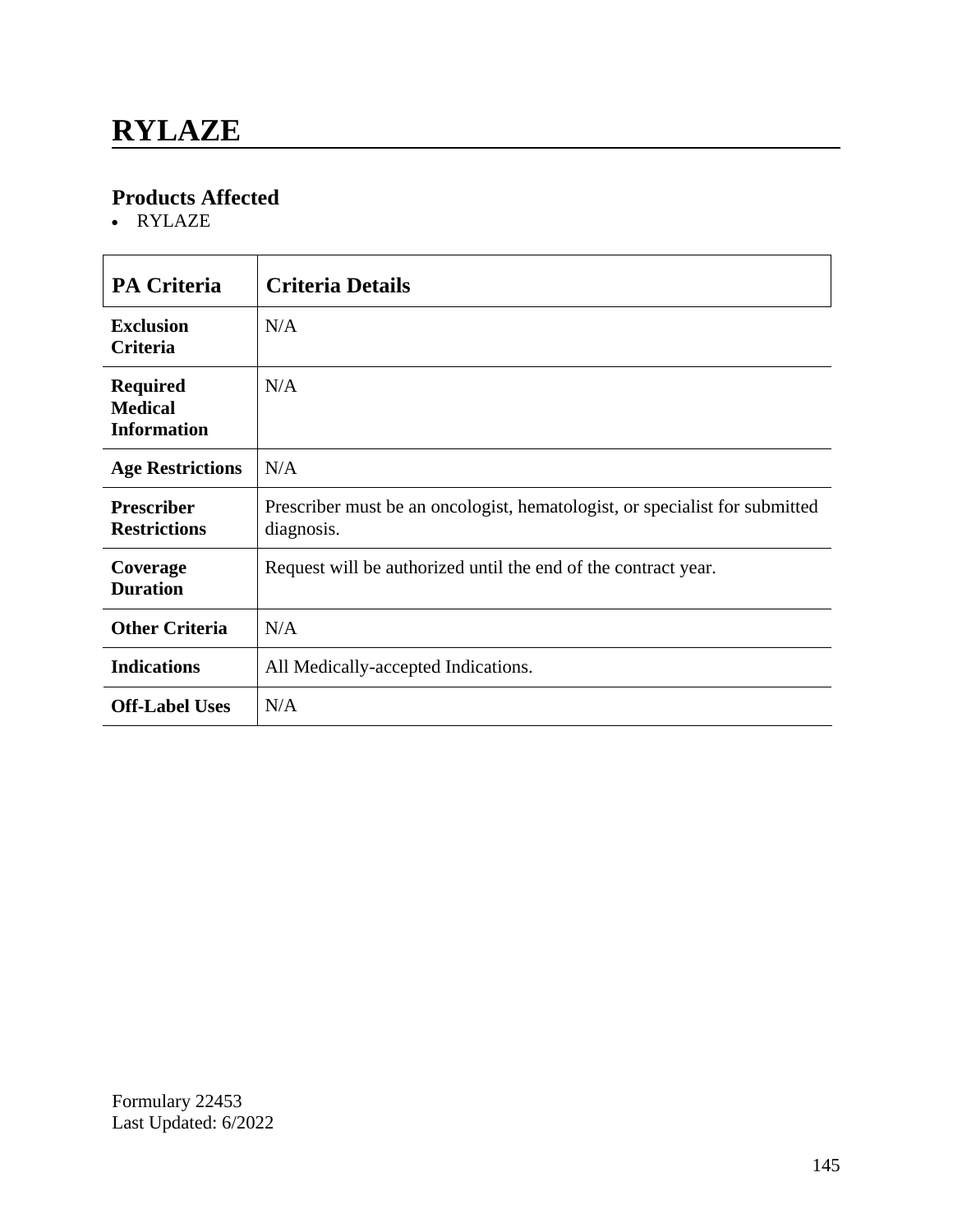# **SAPROPTERIN**

#### **Products Affected**

*sapropterin dihydrochloride oral packet sapropterin dihydrochloride oral tablet*

| <b>PA Criteria</b>                                      | <b>Criteria Details</b>                                                                                                                                                                                         |
|---------------------------------------------------------|-----------------------------------------------------------------------------------------------------------------------------------------------------------------------------------------------------------------|
| <b>Exclusion</b><br><b>Criteria</b>                     | N/A                                                                                                                                                                                                             |
| <b>Required</b><br><b>Medical</b><br><b>Information</b> | For new starts: documentation of elevated baseline phenylalanine levels.<br>Continuation of therapy or reauthorization: prescriber attests the member<br>has improvement in phenylalanine levels from baseline. |
| <b>Age Restrictions</b>                                 | N/A                                                                                                                                                                                                             |
| <b>Prescriber</b><br><b>Restrictions</b>                | N/A                                                                                                                                                                                                             |
| Coverage<br><b>Duration</b>                             | New starts will be authorized for 3 months. Cont of therapy or reauth until<br>end of contract year.                                                                                                            |
| <b>Other Criteria</b>                                   | N/A                                                                                                                                                                                                             |
| <b>Indications</b>                                      | All Medically-accepted Indications.                                                                                                                                                                             |
| <b>Off-Label Uses</b>                                   | N/A                                                                                                                                                                                                             |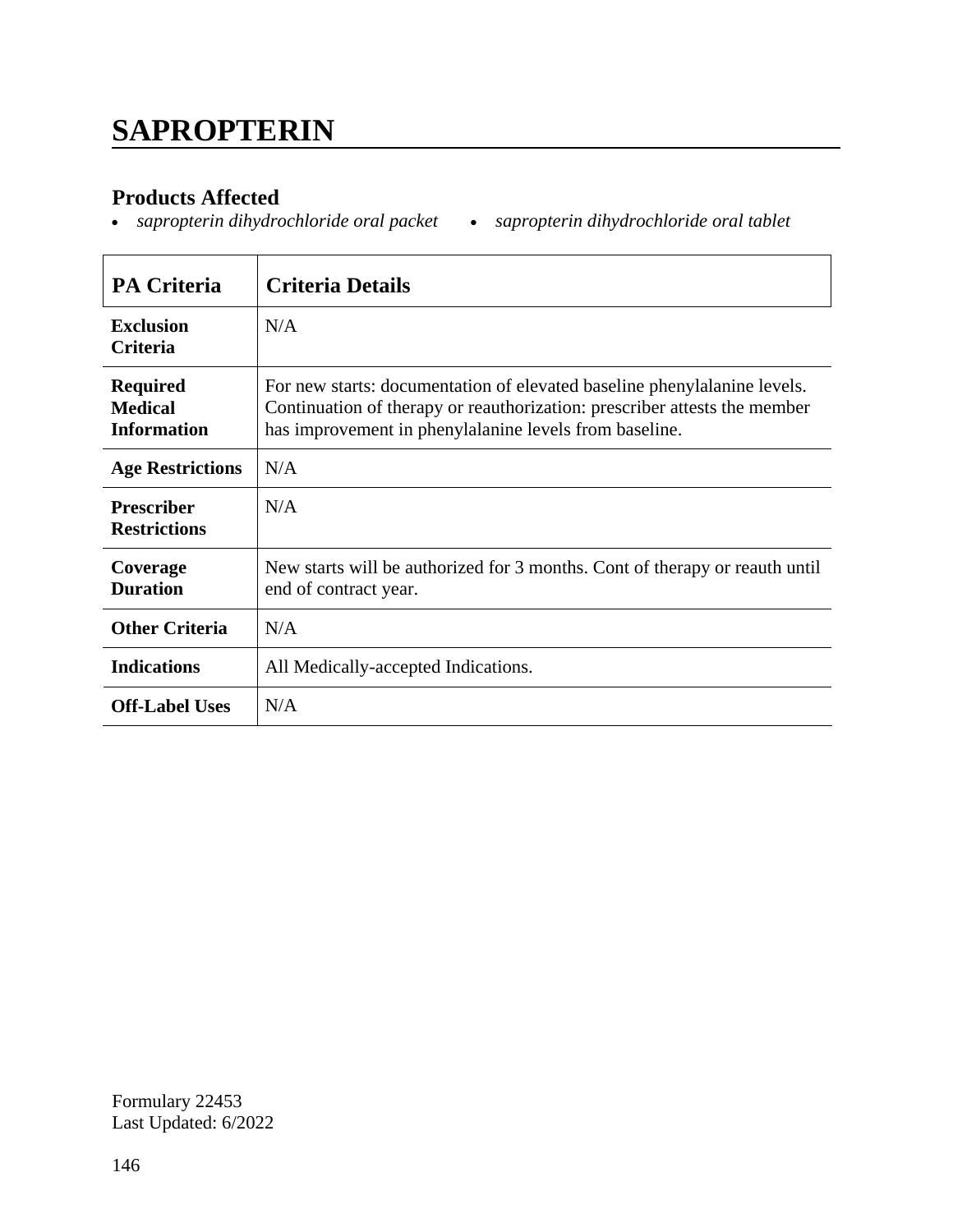# **SECUADO**

### **Products Affected**

SECUADO

| <b>PA Criteria</b>                                      | <b>Criteria Details</b>                                                                                    |
|---------------------------------------------------------|------------------------------------------------------------------------------------------------------------|
| <b>Exclusion</b><br><b>Criteria</b>                     | N/A                                                                                                        |
| <b>Required</b><br><b>Medical</b><br><b>Information</b> | Trial of, contraindication to, or medical reason for not using to one<br>formulary generic antipsychotics. |
| <b>Age Restrictions</b>                                 | N/A                                                                                                        |
| <b>Prescriber</b><br><b>Restrictions</b>                | N/A                                                                                                        |
| Coverage<br><b>Duration</b>                             | Request will be authorized until the end of the contract year.                                             |
| <b>Other Criteria</b>                                   | N/A                                                                                                        |
| <b>Indications</b>                                      | All Medically-accepted Indications.                                                                        |
| <b>Off-Label Uses</b>                                   | N/A                                                                                                        |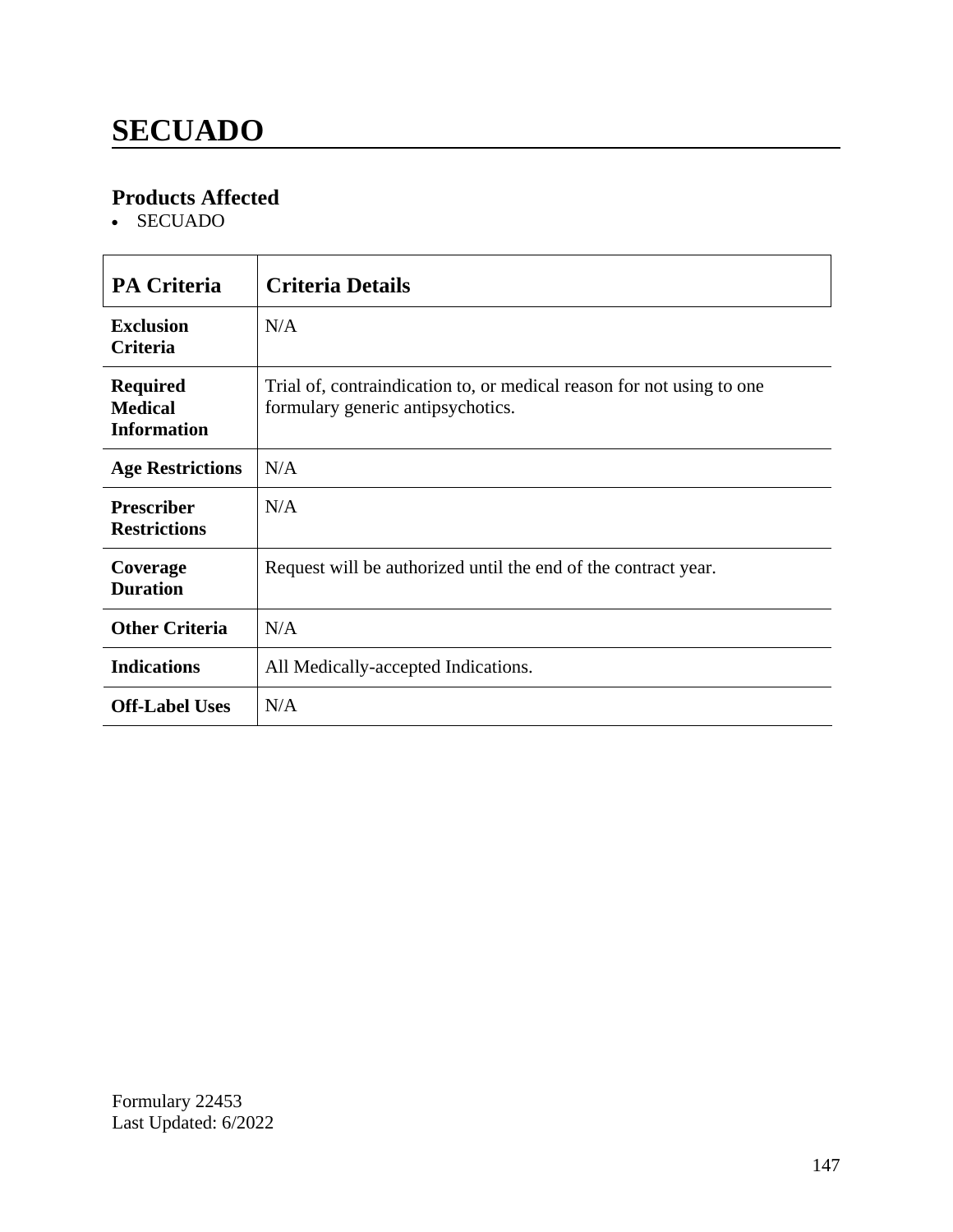- SEROSTIM SUBCUTANEOUS SOLUTION RECONSTITUTED 4 MG, 5 MG, 6 MG

| <b>PA Criteria</b>                                      | <b>Criteria Details</b>                  |
|---------------------------------------------------------|------------------------------------------|
| <b>Exclusion</b><br>Criteria                            | N/A                                      |
| <b>Required</b><br><b>Medical</b><br><b>Information</b> | N/A                                      |
| <b>Age Restrictions</b>                                 | N/A                                      |
| <b>Prescriber</b><br><b>Restrictions</b>                | Prescriber must be a HIV specialist.     |
| Coverage<br><b>Duration</b>                             | Request will be authorized for 12 weeks. |
| <b>Other Criteria</b>                                   | N/A                                      |
| <b>Indications</b>                                      | All Medically-accepted Indications.      |
| <b>Off-Label Uses</b>                                   | N/A                                      |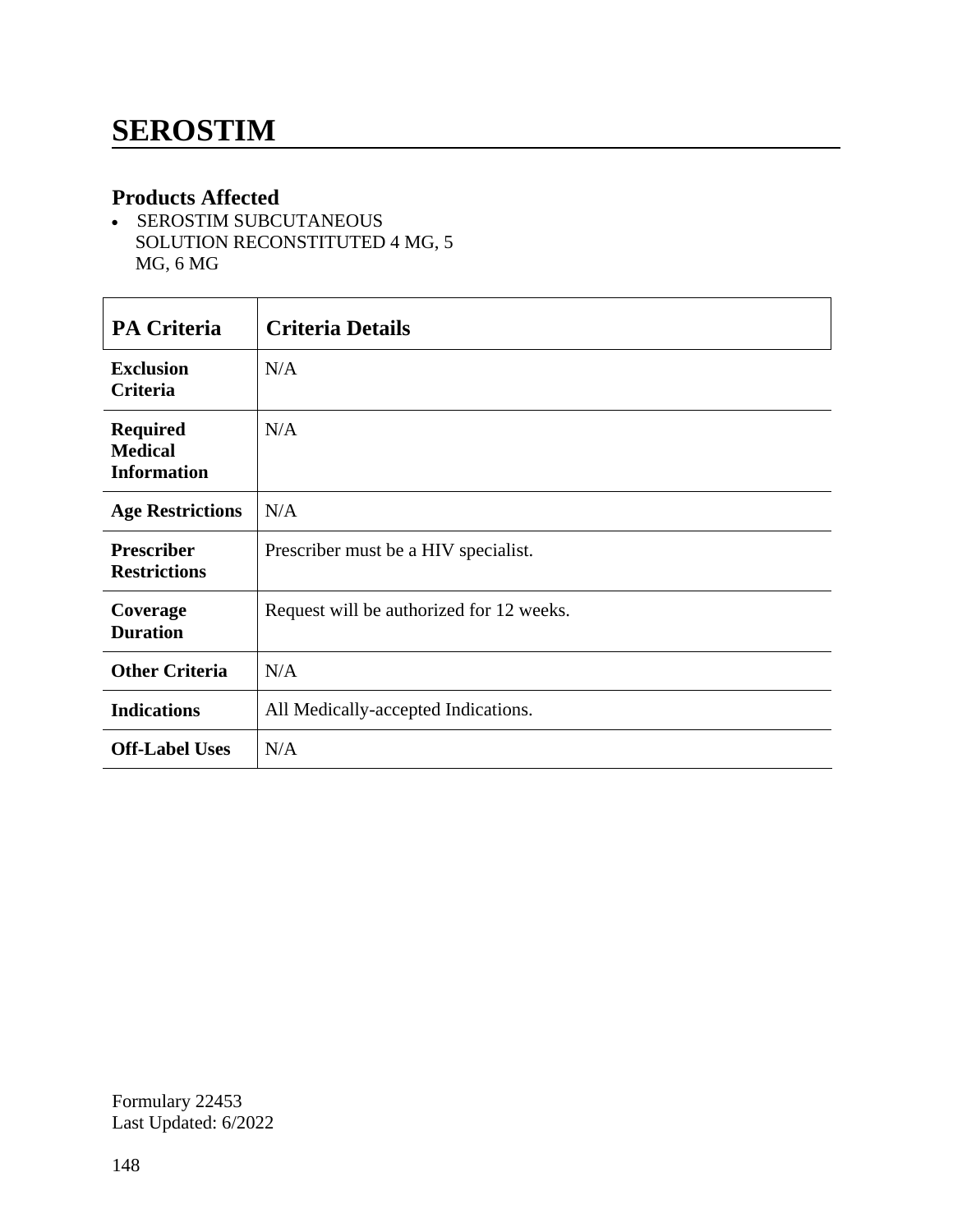## **SIGNIFOR**

### **Products Affected**

SIGNIFOR

| <b>PA Criteria</b>                                      | <b>Criteria Details</b>                                        |
|---------------------------------------------------------|----------------------------------------------------------------|
| <b>Exclusion</b><br><b>Criteria</b>                     | N/A                                                            |
| <b>Required</b><br><b>Medical</b><br><b>Information</b> | N/A                                                            |
| <b>Age Restrictions</b>                                 | N/A                                                            |
| <b>Prescriber</b><br><b>Restrictions</b>                | Prescribed by or in consultation with an endocrinologist.      |
| Coverage<br><b>Duration</b>                             | Request will be authorized until the end of the contract year. |
| <b>Other Criteria</b>                                   | N/A                                                            |
| <b>Indications</b>                                      | All Medically-accepted Indications.                            |
| <b>Off-Label Uses</b>                                   | N/A                                                            |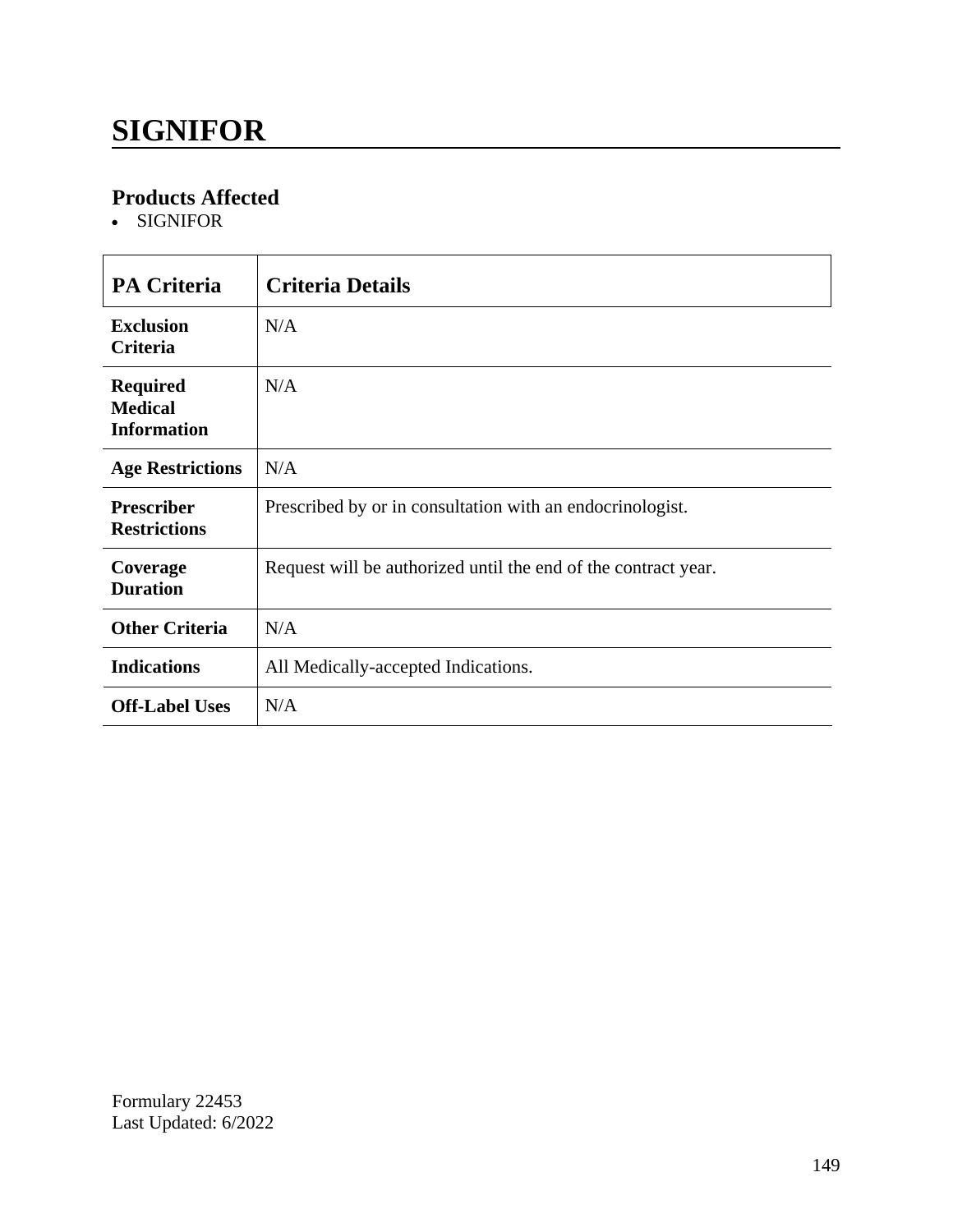*sildenafil citrate oral suspension reconstituted*

| <b>PA Criteria</b>                                      | <b>Criteria Details</b>                                                                                                                                                                                      |
|---------------------------------------------------------|--------------------------------------------------------------------------------------------------------------------------------------------------------------------------------------------------------------|
| <b>Exclusion</b><br><b>Criteria</b>                     | Documentation of concurrent nitrate or Adempas use.                                                                                                                                                          |
| <b>Required</b><br><b>Medical</b><br><b>Information</b> | Documentation of pulmonary arterial hypertension (PAH) WHO Group I<br>and PAH Functional Class. Reviewer will verify available patient claim<br>history to confirm patient is not using nitrates or Adempas. |
| <b>Age Restrictions</b>                                 | N/A                                                                                                                                                                                                          |
| <b>Prescriber</b><br><b>Restrictions</b>                | Prescriber must be a pulmonologist or cardiologist.                                                                                                                                                          |
| Coverage<br><b>Duration</b>                             | Request will be authorized until the end of the contract year.                                                                                                                                               |
| <b>Other Criteria</b>                                   | For sildenafil suspension: Documentation of trial of, contraindication to, or<br>medical reason for not using sildenafil tablet.                                                                             |
| <b>Indications</b>                                      | All Medically-accepted Indications.                                                                                                                                                                          |
| <b>Off-Label Uses</b>                                   | N/A                                                                                                                                                                                                          |

*sildenafil citrate oral tablet 20 mg*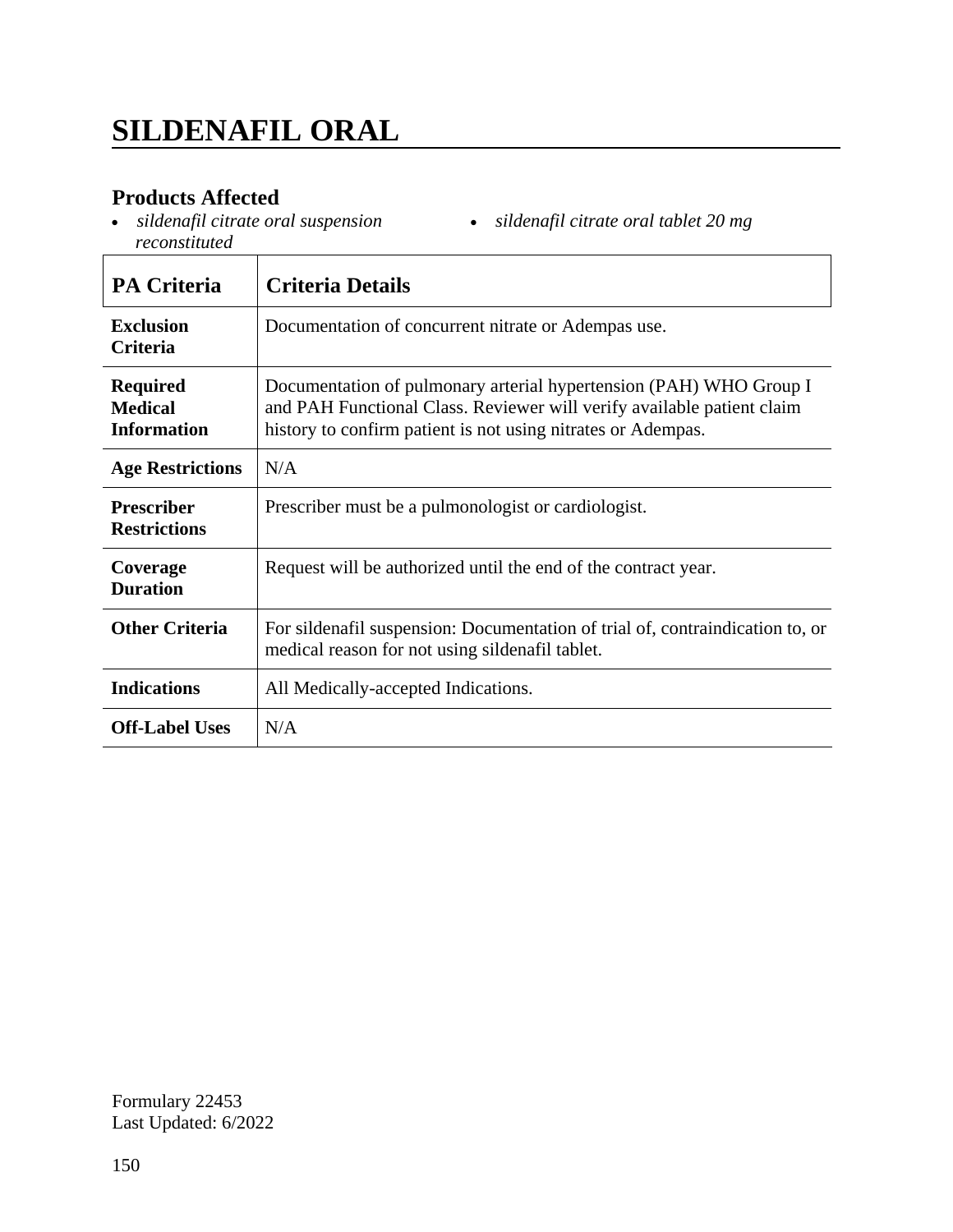SILIQ

| <b>PA Criteria</b>                                      | <b>Criteria Details</b>                                                                                                                                                                                                                                        |
|---------------------------------------------------------|----------------------------------------------------------------------------------------------------------------------------------------------------------------------------------------------------------------------------------------------------------------|
| <b>Exclusion</b><br><b>Criteria</b>                     | N/A                                                                                                                                                                                                                                                            |
| <b>Required</b><br><b>Medical</b><br><b>Information</b> | N/A                                                                                                                                                                                                                                                            |
| <b>Age Restrictions</b>                                 | N/A                                                                                                                                                                                                                                                            |
| <b>Prescriber</b><br><b>Restrictions</b>                | Specialist for submitted diagnosis.                                                                                                                                                                                                                            |
| Coverage<br><b>Duration</b>                             | Request will be authorized until the end of the contract year.                                                                                                                                                                                                 |
| <b>Other Criteria</b>                                   | For psoriasis: Either 1) Trial of, medical reason for not using, or<br>contraindication to 2 of the following therapies: Cosentyx, Skyrizi,<br>Tremfya, Enbrel, or Humira, or 2) If utilized within the past 120 days,<br>approve for continuation of therapy. |
| <b>Indications</b>                                      | All Medically-accepted Indications.                                                                                                                                                                                                                            |
| <b>Off-Label Uses</b>                                   | N/A                                                                                                                                                                                                                                                            |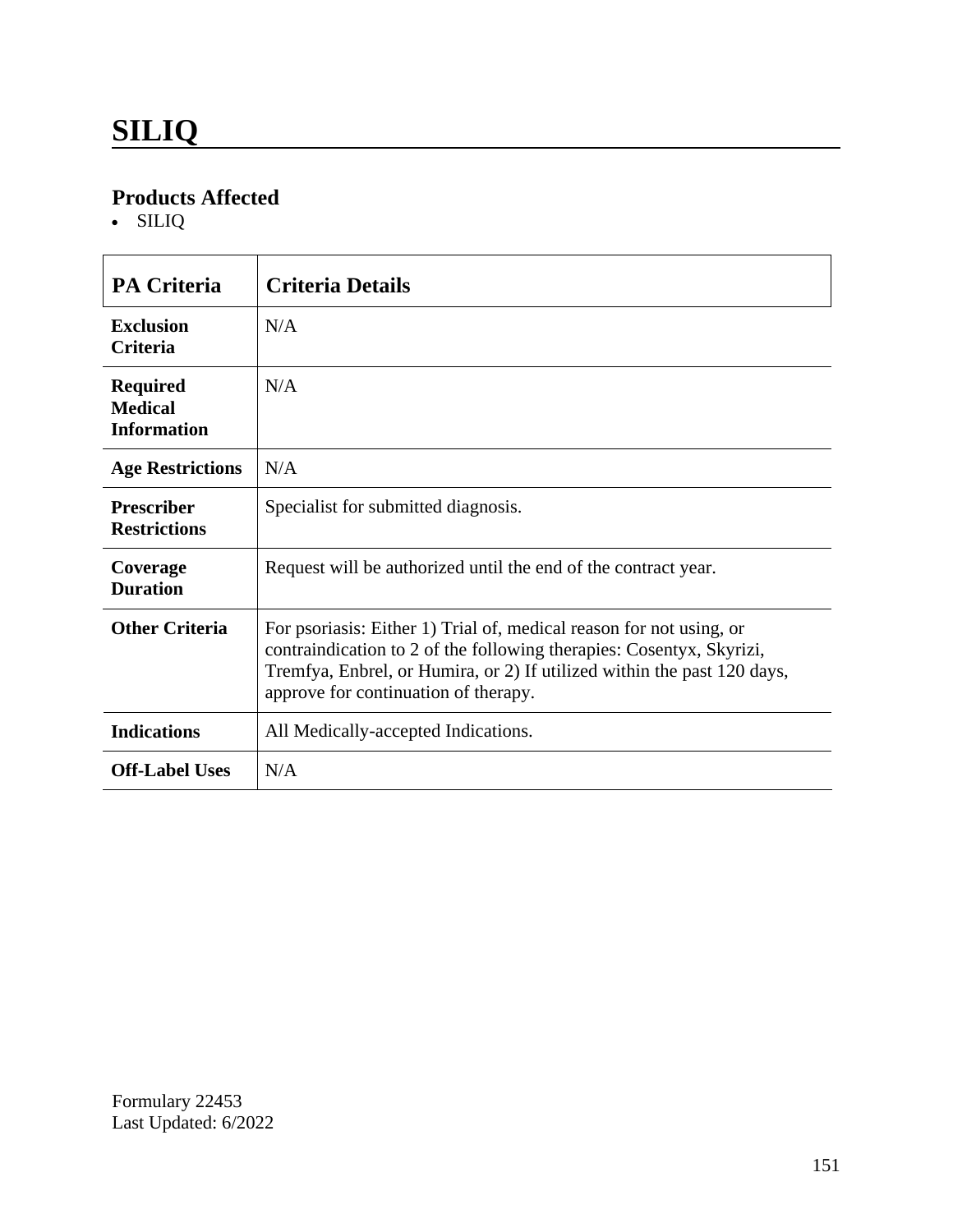SIMPONI SUBCUTANEOUS SIMPONI SUBCUTANEOUS SOLUTION AUTO-INJECTOR

# SOLUTION PREFILLED SYRINGE

| <b>PA Criteria</b>                                      | <b>Criteria Details</b>                                                                                                                                                                                                                                                                                                                                                                                                                                                                                                                                                                                                                                                                                                                                                                                                                                                                                                   |
|---------------------------------------------------------|---------------------------------------------------------------------------------------------------------------------------------------------------------------------------------------------------------------------------------------------------------------------------------------------------------------------------------------------------------------------------------------------------------------------------------------------------------------------------------------------------------------------------------------------------------------------------------------------------------------------------------------------------------------------------------------------------------------------------------------------------------------------------------------------------------------------------------------------------------------------------------------------------------------------------|
| <b>Exclusion</b><br><b>Criteria</b>                     | N/A                                                                                                                                                                                                                                                                                                                                                                                                                                                                                                                                                                                                                                                                                                                                                                                                                                                                                                                       |
| <b>Required</b><br><b>Medical</b><br><b>Information</b> | N/A                                                                                                                                                                                                                                                                                                                                                                                                                                                                                                                                                                                                                                                                                                                                                                                                                                                                                                                       |
| <b>Age Restrictions</b>                                 | N/A                                                                                                                                                                                                                                                                                                                                                                                                                                                                                                                                                                                                                                                                                                                                                                                                                                                                                                                       |
| <b>Prescriber</b><br><b>Restrictions</b>                | Specialist for submitted diagnosis.                                                                                                                                                                                                                                                                                                                                                                                                                                                                                                                                                                                                                                                                                                                                                                                                                                                                                       |
| Coverage<br><b>Duration</b>                             | Request will be authorized until the end of the contract year.                                                                                                                                                                                                                                                                                                                                                                                                                                                                                                                                                                                                                                                                                                                                                                                                                                                            |
| <b>Other Criteria</b>                                   | For RA: Either 1) Trial of, medical reason for not using, or contraindication<br>to 1 of the following: Enbrel or Humira or 2) If utilized within the past 120<br>days, approve for continuation of therapy. For PsA: Either 1) Trial of,<br>medical reason for not using, or contraindication to 2 of the following<br>therapies: Cosentyx, Tremfya, Xeljanz, Rinvoq, Enbrel, or Humira, or 2) If<br>utilized within the past 120 days, approve for continuation of therapy. For<br>ankylosing spondylitis: Either 1) Trial of, medical reason for not using, or<br>contraindication to 2 of the following therapies: Cosentyx, Enbrel, or<br>Humira, or 2) If utilized within the past 120 days, approve for continuation<br>of therapy. For UC: Either 1) Trial of, medical reason for not using, or<br>contraindication to Humira or 2) If utilized within the past 120 days,<br>approve for continuation of therapy. |
| <b>Indications</b>                                      | All Medically-accepted Indications.                                                                                                                                                                                                                                                                                                                                                                                                                                                                                                                                                                                                                                                                                                                                                                                                                                                                                       |
| <b>Off-Label Uses</b>                                   | N/A                                                                                                                                                                                                                                                                                                                                                                                                                                                                                                                                                                                                                                                                                                                                                                                                                                                                                                                       |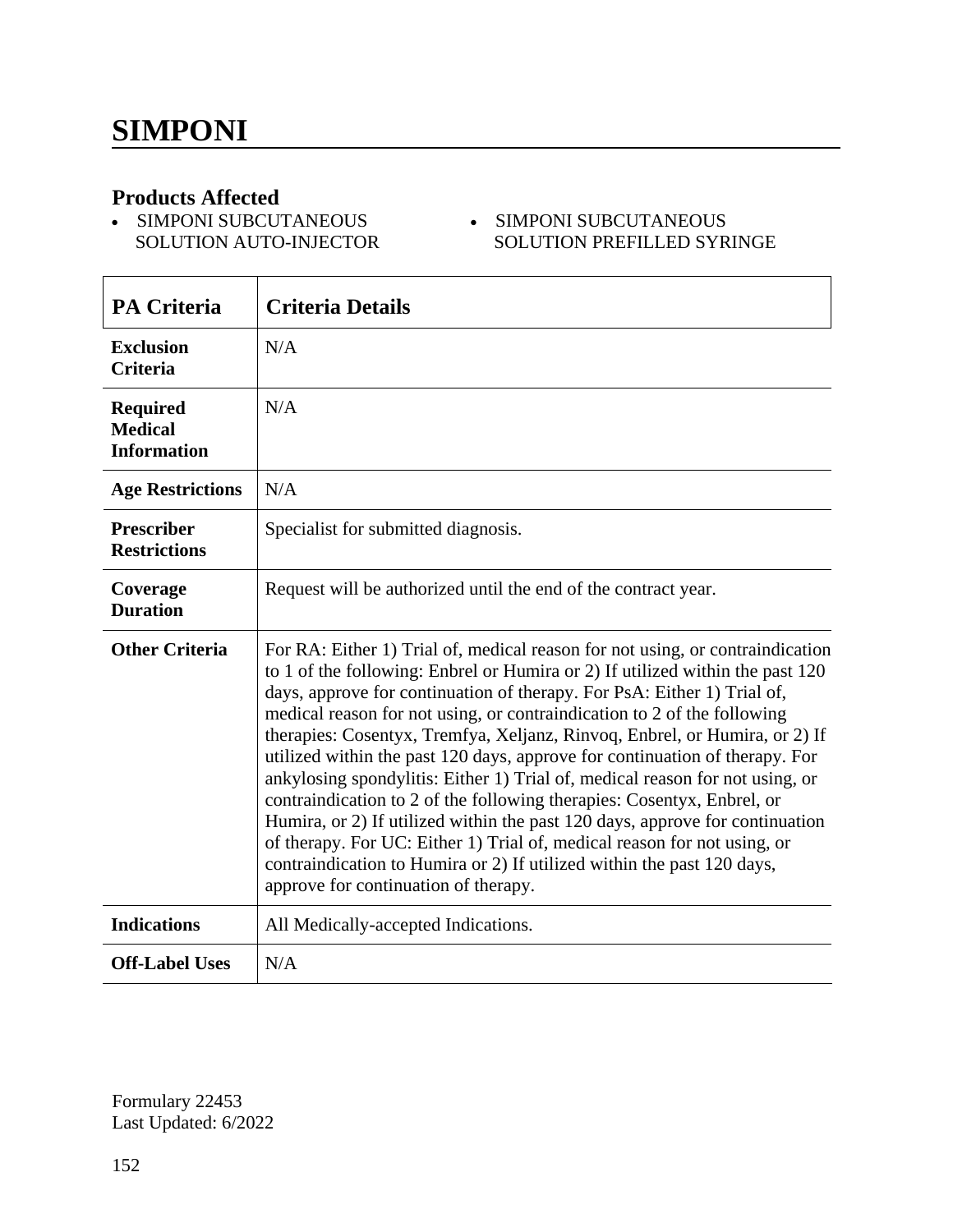### **SIRTURO**

### **Products Affected**

SIRTURO

| <b>PA Criteria</b>                                      | <b>Criteria Details</b>                                                                                                                                                                                                                                                                                                                                                         |
|---------------------------------------------------------|---------------------------------------------------------------------------------------------------------------------------------------------------------------------------------------------------------------------------------------------------------------------------------------------------------------------------------------------------------------------------------|
| <b>Exclusion</b><br><b>Criteria</b>                     | N/A                                                                                                                                                                                                                                                                                                                                                                             |
| <b>Required</b><br><b>Medical</b><br><b>Information</b> | Documentation of prior trial of or medical reason for not using first-line TB<br>regimen containing isoniazid and rifampin. Documentation (consistent with<br>pharmacy claims data, OR for new members to the health plan consistent<br>with medical chart history) that the member is currently taking 3 additional<br>antimycobacterial drugs in combination to treat MDR-TB. |
| <b>Age Restrictions</b>                                 | N/A                                                                                                                                                                                                                                                                                                                                                                             |
| <b>Prescriber</b><br><b>Restrictions</b>                | Prescribed by or in consultation with an infectious disease specialist.                                                                                                                                                                                                                                                                                                         |
| Coverage<br><b>Duration</b>                             | Request will be authorized for 24 weeks.                                                                                                                                                                                                                                                                                                                                        |
| <b>Other Criteria</b>                                   | N/A                                                                                                                                                                                                                                                                                                                                                                             |
| <b>Indications</b>                                      | All Medically-accepted Indications.                                                                                                                                                                                                                                                                                                                                             |
| <b>Off-Label Uses</b>                                   | N/A                                                                                                                                                                                                                                                                                                                                                                             |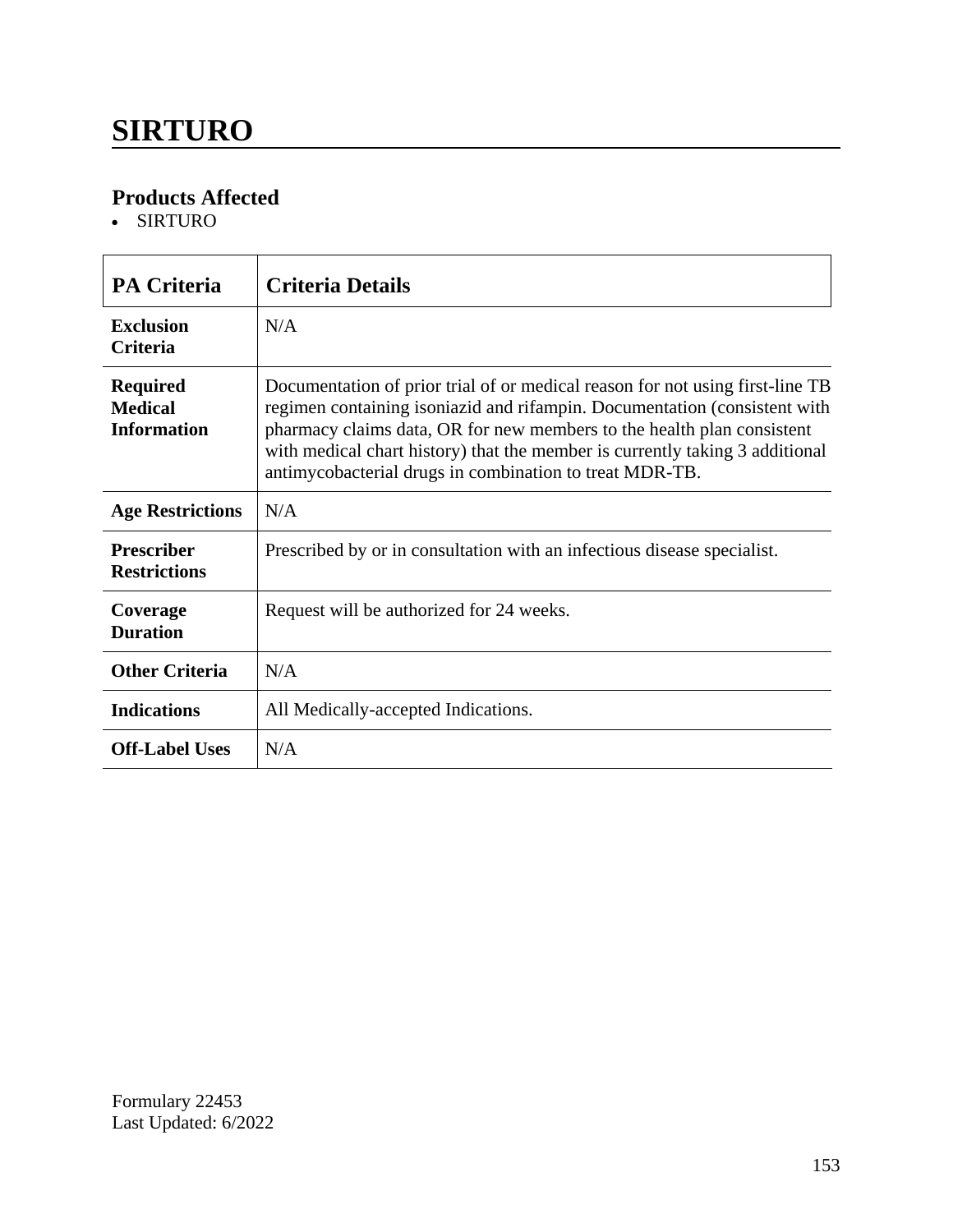SKYRIZI

SKYRIZI PEN

| SKYRIZI (150 MG DOSE)                                   |                                                                |
|---------------------------------------------------------|----------------------------------------------------------------|
| <b>PA Criteria</b>                                      | <b>Criteria Details</b>                                        |
| <b>Exclusion</b><br><b>Criteria</b>                     | N/A                                                            |
| <b>Required</b><br><b>Medical</b><br><b>Information</b> | N/A                                                            |
| <b>Age Restrictions</b>                                 | N/A                                                            |
| <b>Prescriber</b><br><b>Restrictions</b>                | Specialist for submitted diagnosis.                            |
| Coverage<br><b>Duration</b>                             | Request will be authorized until the end of the contract year. |
| <b>Other Criteria</b>                                   | For psoriasis: approve. For PsA: approve.                      |
| <b>Indications</b>                                      | All Medically-accepted Indications.                            |
| <b>Off-Label Uses</b>                                   | N/A                                                            |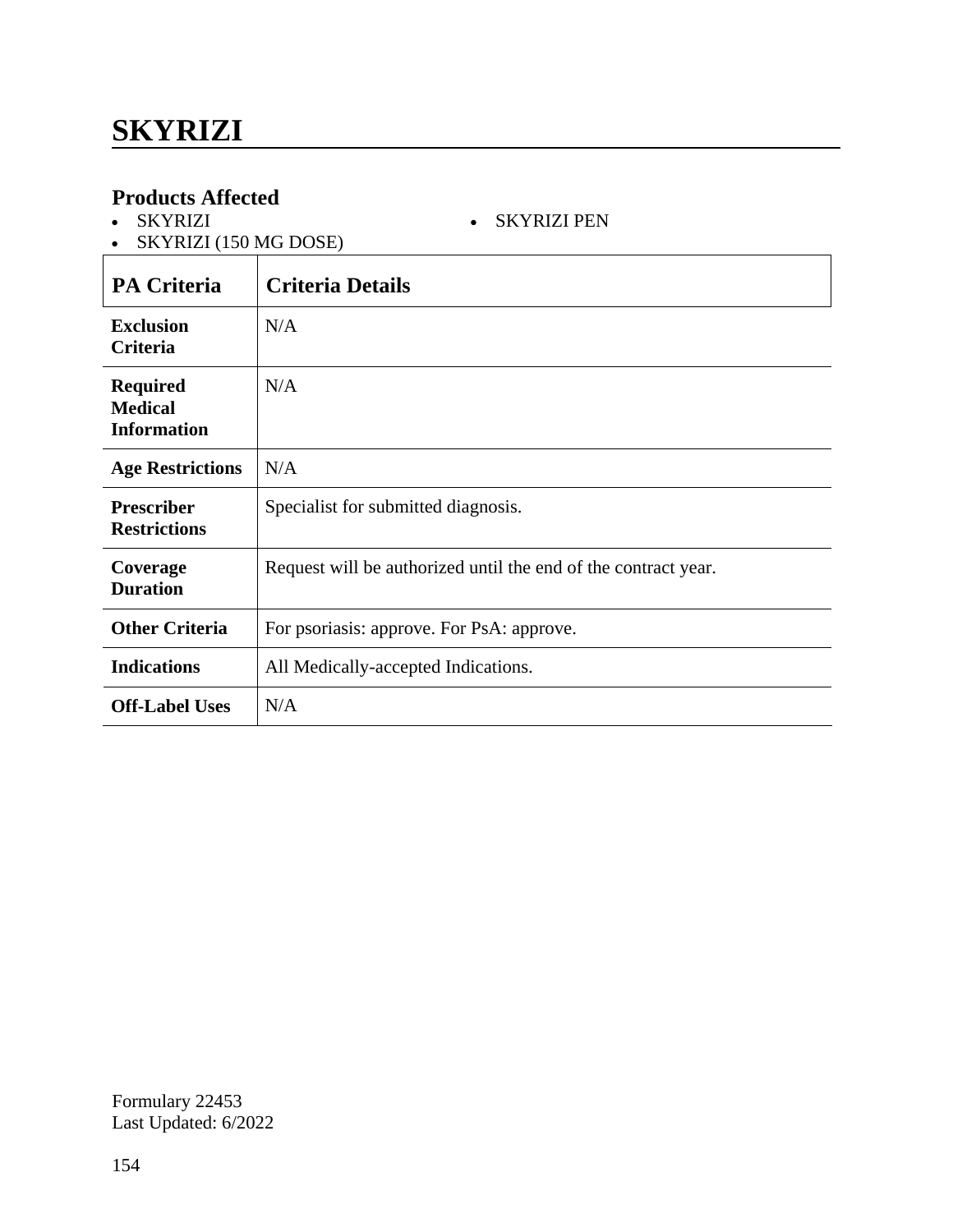# **SODIUM PHENYLBUTYRATE**

### **Products Affected**

 *sodium phenylbutyrate oral powder 3 sodium phenylbutyrate oral tablet gm/tsp*

| <b>PA Criteria</b>                                      | <b>Criteria Details</b>                                        |
|---------------------------------------------------------|----------------------------------------------------------------|
| <b>Exclusion</b><br>Criteria                            | N/A                                                            |
| <b>Required</b><br><b>Medical</b><br><b>Information</b> | N/A                                                            |
| <b>Age Restrictions</b>                                 | N/A                                                            |
| <b>Prescriber</b><br><b>Restrictions</b>                | N/A                                                            |
| Coverage<br><b>Duration</b>                             | Request will be authorized until the end of the contract year. |
| <b>Other Criteria</b>                                   | N/A                                                            |
| <b>Indications</b>                                      | All Medically-accepted Indications.                            |
| <b>Off-Label Uses</b>                                   | N/A                                                            |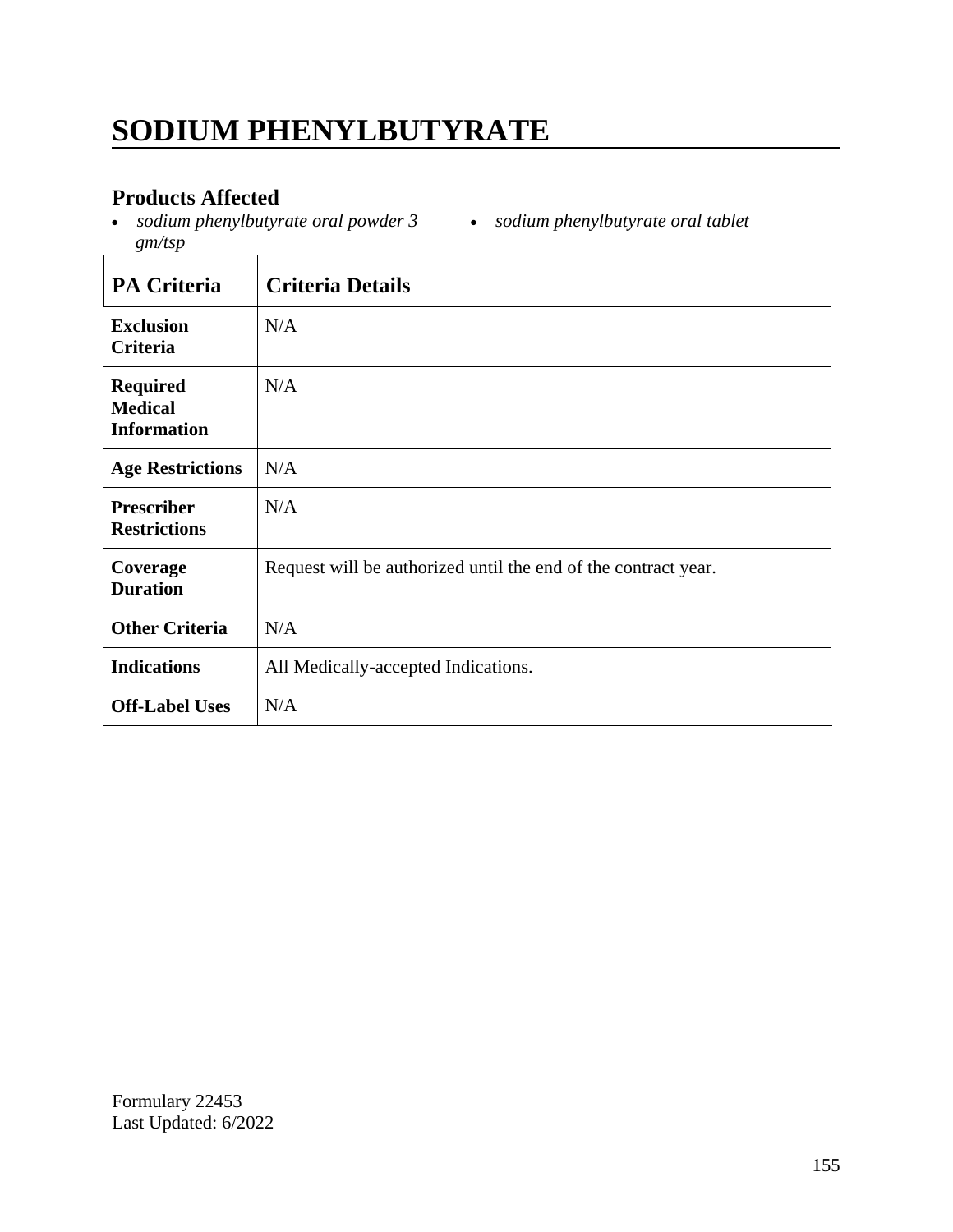# **SOFOSBUVIR/VELPATASVIR**

### **Products Affected**

*sofosbuvir-velpatasvir*

| <b>PA Criteria</b>                                      | <b>Criteria Details</b>                                                                                                                                                                                                                                                                                                                                                         |
|---------------------------------------------------------|---------------------------------------------------------------------------------------------------------------------------------------------------------------------------------------------------------------------------------------------------------------------------------------------------------------------------------------------------------------------------------|
| <b>Exclusion</b><br><b>Criteria</b>                     | N/A                                                                                                                                                                                                                                                                                                                                                                             |
| <b>Required</b><br><b>Medical</b><br><b>Information</b> | Labs within 3 months of request: liver function tests and detectable HCV<br>RNA viral load. In addition, documentation of genotype, treatment history,<br>and if cirrhotic, documentation of compensated or decompensated<br>cirrhosis. Prescriber attests to completing HBV screening and agrees to<br>monitor for HBV reactivation if patient has a history of HBV infection. |
| <b>Age Restrictions</b>                                 | N/A                                                                                                                                                                                                                                                                                                                                                                             |
| <b>Prescriber</b><br><b>Restrictions</b>                | Prescriber must be a hepatologist, gastroenterologist, infectious disease<br>specialist, or transplant specialist.                                                                                                                                                                                                                                                              |
| Coverage<br><b>Duration</b>                             | Request will be authorized for 12-24 weeks based on AASLD-IDSA<br>guidelines                                                                                                                                                                                                                                                                                                    |
| <b>Other Criteria</b>                                   | N/A                                                                                                                                                                                                                                                                                                                                                                             |
| <b>Indications</b>                                      | All Medically-accepted Indications.                                                                                                                                                                                                                                                                                                                                             |
| <b>Off-Label Uses</b>                                   | N/A                                                                                                                                                                                                                                                                                                                                                                             |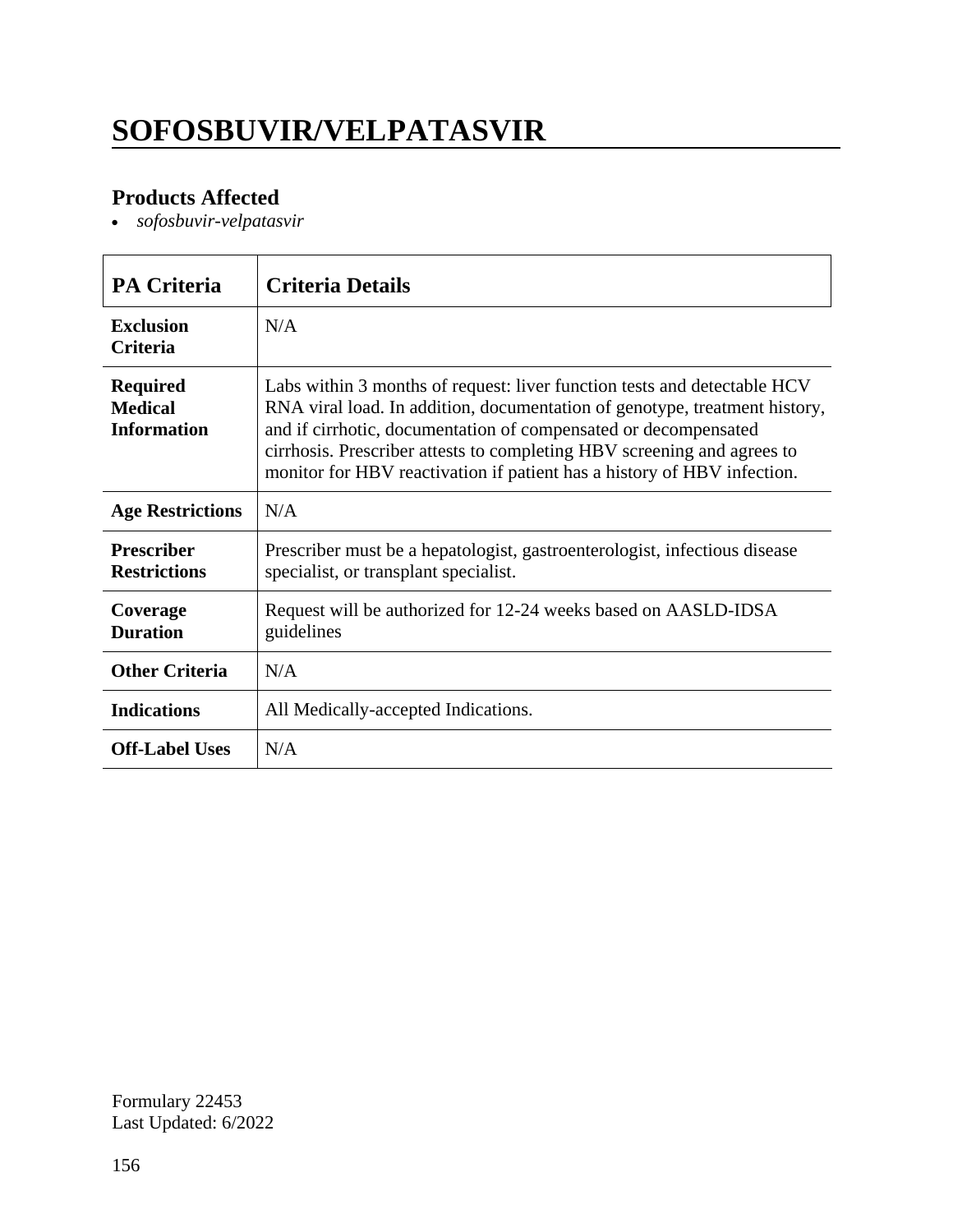# **SOMAVERT**

### **Products Affected**

• SOMAVERT

| <b>PA Criteria</b>                                      | <b>Criteria Details</b>                                        |
|---------------------------------------------------------|----------------------------------------------------------------|
| <b>Exclusion</b><br><b>Criteria</b>                     | N/A                                                            |
| <b>Required</b><br><b>Medical</b><br><b>Information</b> | N/A                                                            |
| <b>Age Restrictions</b>                                 | N/A                                                            |
| <b>Prescriber</b><br><b>Restrictions</b>                | N/A                                                            |
| Coverage<br><b>Duration</b>                             | Request will be authorized until the end of the contract year. |
| <b>Other Criteria</b>                                   | N/A                                                            |
| <b>Indications</b>                                      | All Medically-accepted Indications.                            |
| <b>Off-Label Uses</b>                                   | N/A                                                            |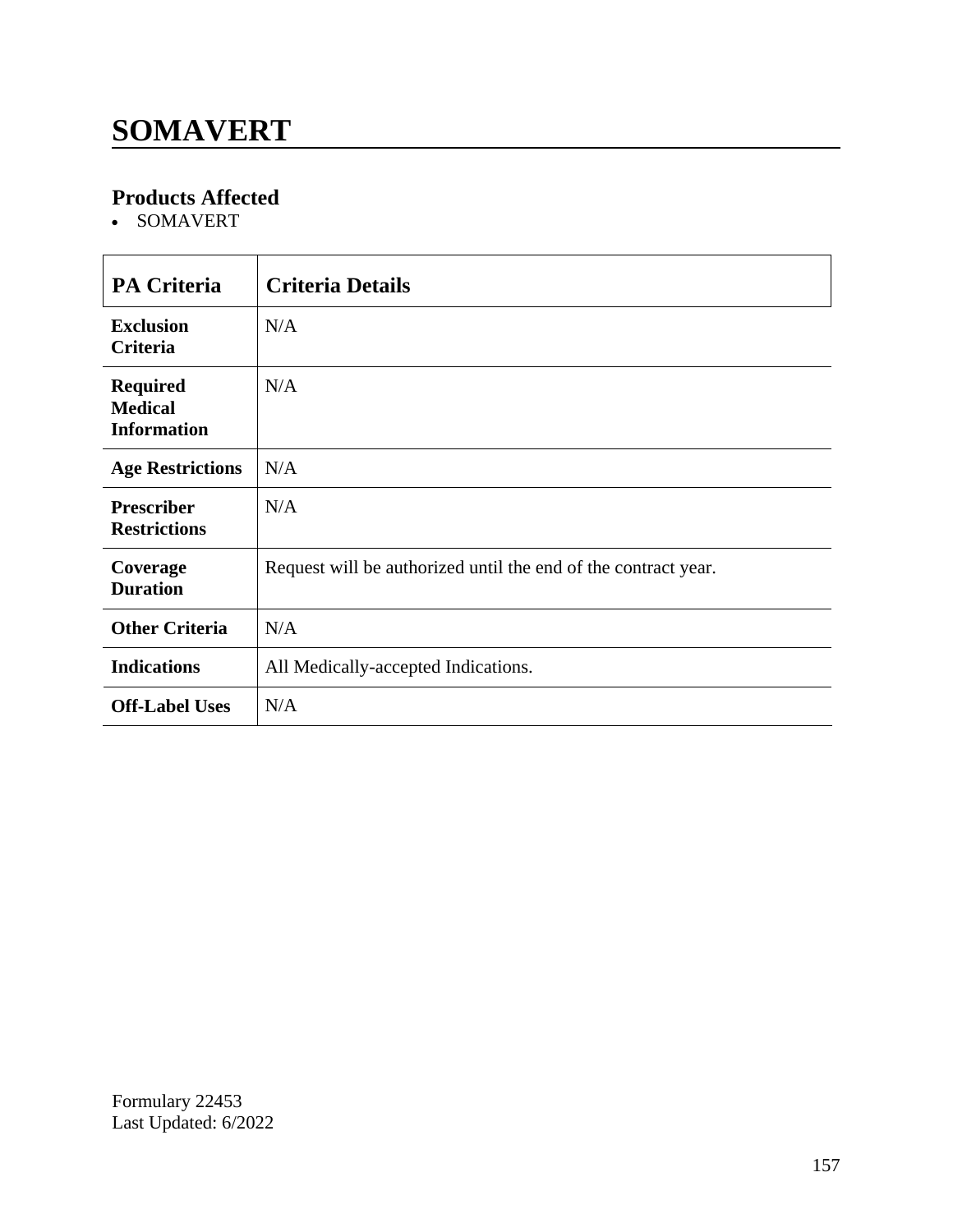• STELARA SUBCUTANEOUS SOLUTION 45 MG/0.5ML

#### STELARA SUBCUTANEOUS SOLUTION PREFILLED SYRINGE

| <b>PA Criteria</b>                                      | <b>Criteria Details</b>                                                                                                                                                                                                                                                                                                                                                                                                                                                                                                                                                                                                                                                                                                                                                                                                                                                                                                                                                                                                                                                                                                                                |
|---------------------------------------------------------|--------------------------------------------------------------------------------------------------------------------------------------------------------------------------------------------------------------------------------------------------------------------------------------------------------------------------------------------------------------------------------------------------------------------------------------------------------------------------------------------------------------------------------------------------------------------------------------------------------------------------------------------------------------------------------------------------------------------------------------------------------------------------------------------------------------------------------------------------------------------------------------------------------------------------------------------------------------------------------------------------------------------------------------------------------------------------------------------------------------------------------------------------------|
| <b>Exclusion</b><br><b>Criteria</b>                     | N/A                                                                                                                                                                                                                                                                                                                                                                                                                                                                                                                                                                                                                                                                                                                                                                                                                                                                                                                                                                                                                                                                                                                                                    |
| <b>Required</b><br><b>Medical</b><br><b>Information</b> | N/A                                                                                                                                                                                                                                                                                                                                                                                                                                                                                                                                                                                                                                                                                                                                                                                                                                                                                                                                                                                                                                                                                                                                                    |
| <b>Age Restrictions</b>                                 | N/A                                                                                                                                                                                                                                                                                                                                                                                                                                                                                                                                                                                                                                                                                                                                                                                                                                                                                                                                                                                                                                                                                                                                                    |
| <b>Prescriber</b><br><b>Restrictions</b>                | Specialist for submitted diagnosis.                                                                                                                                                                                                                                                                                                                                                                                                                                                                                                                                                                                                                                                                                                                                                                                                                                                                                                                                                                                                                                                                                                                    |
| Coverage<br><b>Duration</b>                             | Request will be authorized until the end of the contract year.                                                                                                                                                                                                                                                                                                                                                                                                                                                                                                                                                                                                                                                                                                                                                                                                                                                                                                                                                                                                                                                                                         |
| <b>Other Criteria</b>                                   | For PsA: Either 1) Trial of, medical reason for not using, or<br>contraindication (e.g., safety concerns, not indicated for patients age) to 2<br>of the following therapies: Cosentyx, Tremfya, Xeljanz, Rinvoq, Enbrel, or<br>Humira, or 2) If utilized within the past 120 days, approve for continuation<br>of therapy. For psoriasis: Either 1) Trial of, medical reason for not using, or<br>contraindication (e.g., safety concerns, not indicated for patients age) to 2<br>of the following therapies: Cosentyx, Skyrizi, Tremfya, Enbrel, or Humira,<br>or 2) If utilized within the past 120 days, approve for continuation of<br>therapy. For Crohns Disease: Either 1) Trial of, medical reason for not<br>using, or contraindication (e.g., safety concerns, not indicated for patients<br>age) to Humira, or 2) If utilized within the past 120 days, approve for<br>continuation of therapy. For UC: Either 1) Trial of, medical reason for not<br>using, or contraindication (e.g., safety concerns, not indicated for patients<br>age) to Humira or 2) If utilized within the past 120 days, approve for<br>continuation of therapy. |
| <b>Indications</b>                                      | All Medically-accepted Indications.                                                                                                                                                                                                                                                                                                                                                                                                                                                                                                                                                                                                                                                                                                                                                                                                                                                                                                                                                                                                                                                                                                                    |
| <b>Off-Label Uses</b>                                   | N/A                                                                                                                                                                                                                                                                                                                                                                                                                                                                                                                                                                                                                                                                                                                                                                                                                                                                                                                                                                                                                                                                                                                                                    |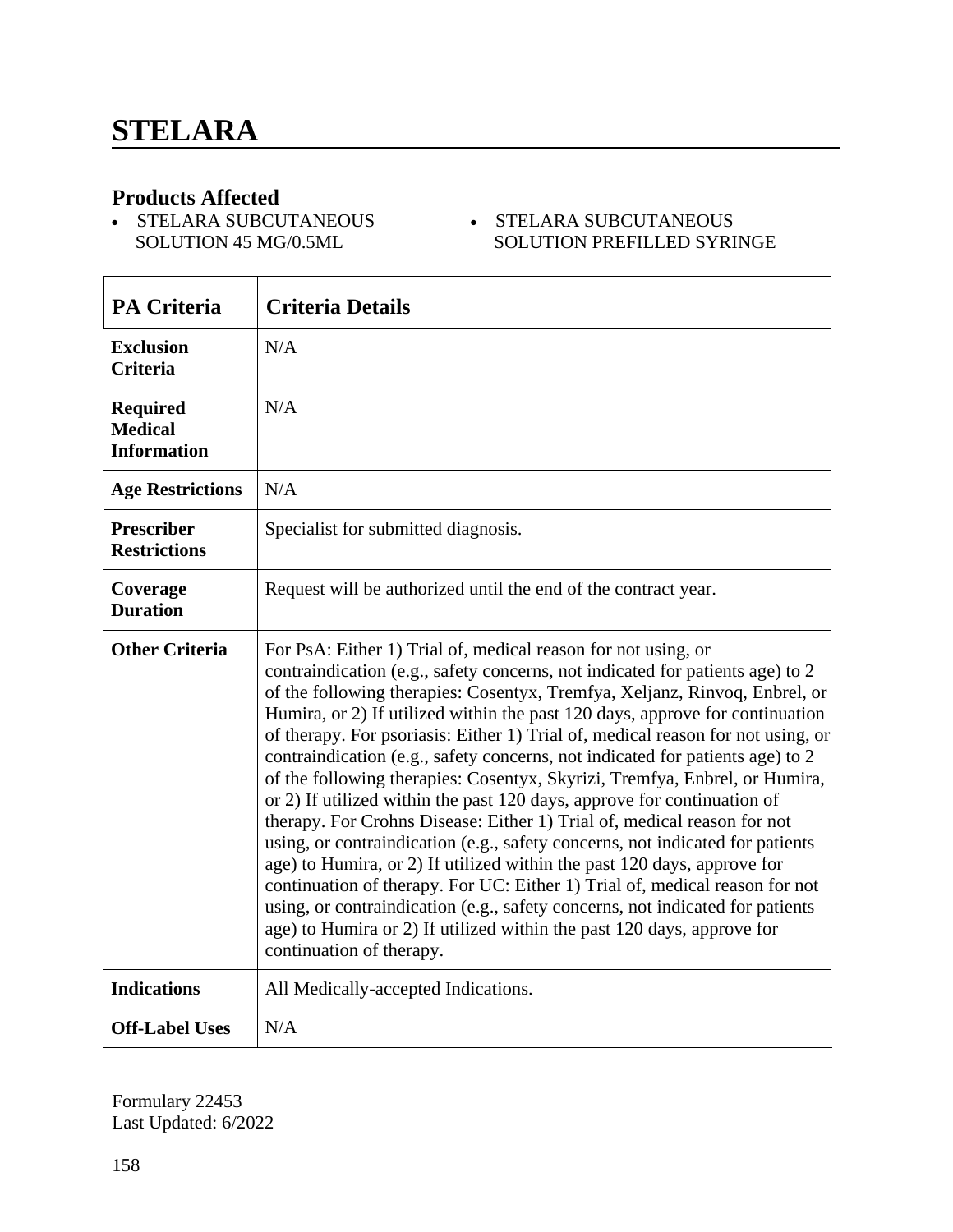# **SUCRAID**

### **Products Affected**

• SUCRAID

| <b>PA Criteria</b>                                      | <b>Criteria Details</b>                                        |
|---------------------------------------------------------|----------------------------------------------------------------|
| <b>Exclusion</b><br>Criteria                            | N/A                                                            |
| <b>Required</b><br><b>Medical</b><br><b>Information</b> | N/A                                                            |
| <b>Age Restrictions</b>                                 | N/A                                                            |
| <b>Prescriber</b><br><b>Restrictions</b>                | N/A                                                            |
| Coverage<br><b>Duration</b>                             | Request will be authorized until the end of the contract year. |
| <b>Other Criteria</b>                                   | N/A                                                            |
| <b>Indications</b>                                      | All Medically-accepted Indications.                            |
| <b>Off-Label Uses</b>                                   | N/A                                                            |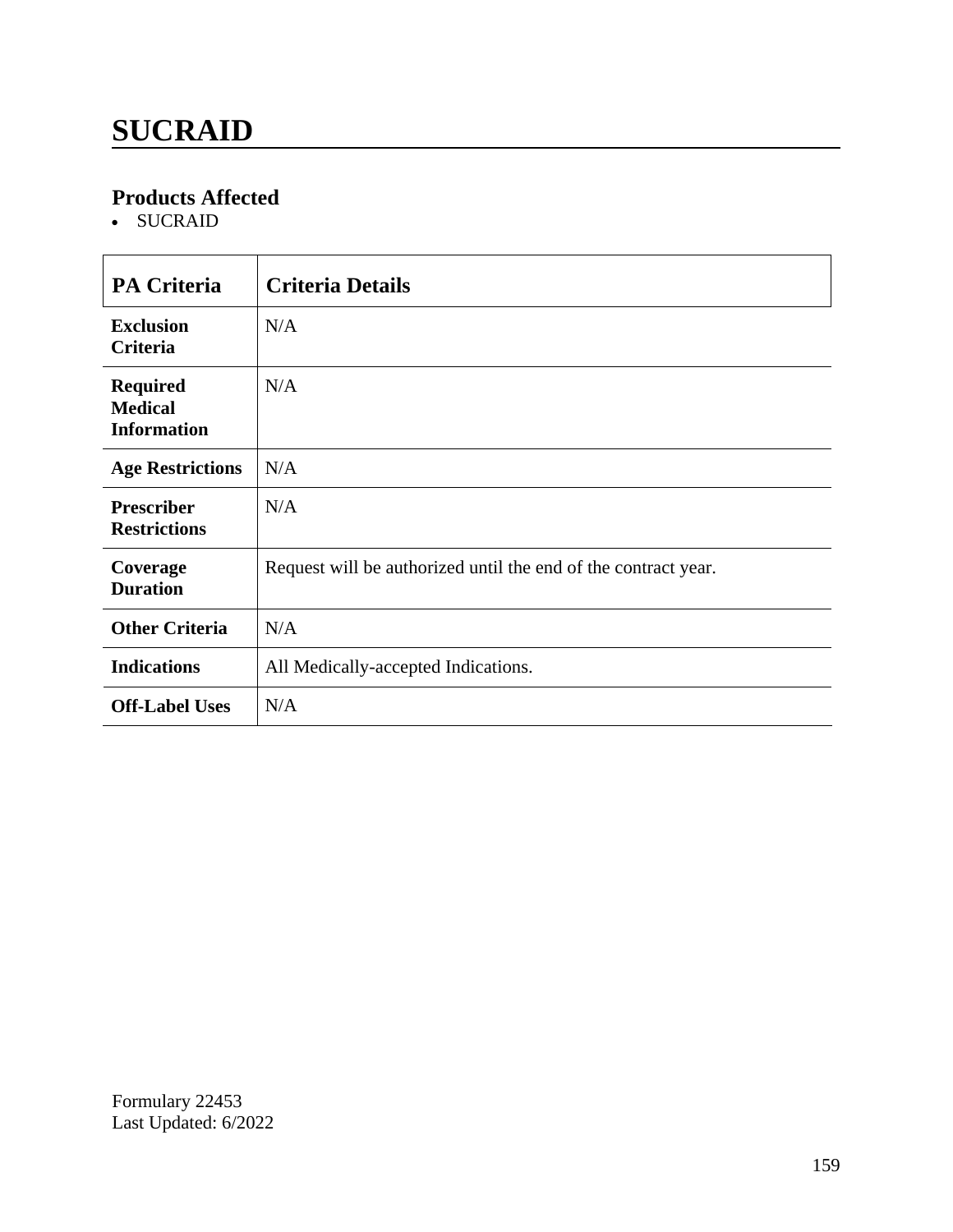# **SYMDEKO**

### **Products Affected**

• SYMDEKO

| <b>PA Criteria</b>                                      | <b>Criteria Details</b>                                                                 |
|---------------------------------------------------------|-----------------------------------------------------------------------------------------|
| <b>Exclusion</b><br><b>Criteria</b>                     | Combination use with Kalydeco, Orkambi, or Trikafta.                                    |
| <b>Required</b><br><b>Medical</b><br><b>Information</b> | Documentation of CFTR gene that is responsive to tezacaftor-ivacaftor<br>treatment.     |
| <b>Age Restrictions</b>                                 | N/A                                                                                     |
| <b>Prescriber</b><br><b>Restrictions</b>                | Prescriber must be a pulmonologist or an expert in the treatment of cystic<br>fibrosis. |
| Coverage<br><b>Duration</b>                             | Request will be authorized until the end of the contract year.                          |
| <b>Other Criteria</b>                                   | N/A                                                                                     |
| <b>Indications</b>                                      | All Medically-accepted Indications.                                                     |
| <b>Off-Label Uses</b>                                   | N/A                                                                                     |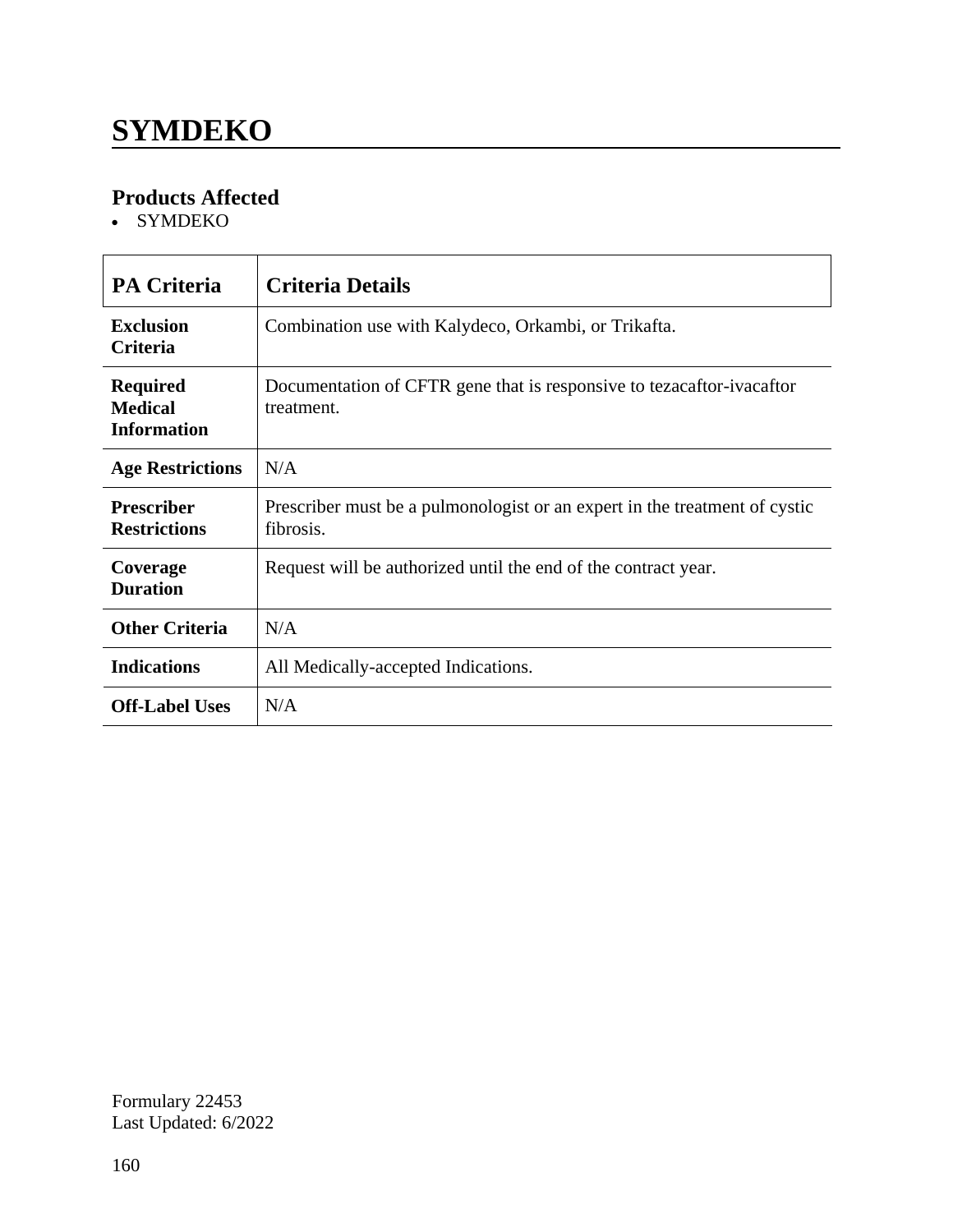• SYMLINPEN 120 SUBCUTANEOUS • SYMLINPEN 60 SUBCUTANEOUS SOLUTION PEN-INJECTOR

# SOLUTION PEN-INJECTOR

| <b>PA Criteria</b>                                      | <b>Criteria Details</b>                                                                                                     |
|---------------------------------------------------------|-----------------------------------------------------------------------------------------------------------------------------|
| <b>Exclusion</b><br><b>Criteria</b>                     | Patient has confirmed gastroparesis.                                                                                        |
| <b>Required</b><br><b>Medical</b><br><b>Information</b> | For new starts: HbA1C values within 90 days of request is greater than or<br>equal to 7% despite receiving insulin therapy. |
| <b>Age Restrictions</b>                                 | N/A                                                                                                                         |
| <b>Prescriber</b><br><b>Restrictions</b>                | N/A                                                                                                                         |
| Coverage<br><b>Duration</b>                             | Request will be authorized until the end of the contract year.                                                              |
| <b>Other Criteria</b>                                   | Trial of, contraindication to, or medical reason for not using two alternative<br>formulary anti-diabetic agents.           |
| <b>Indications</b>                                      | All Medically-accepted Indications.                                                                                         |
| <b>Off-Label Uses</b>                                   | N/A                                                                                                                         |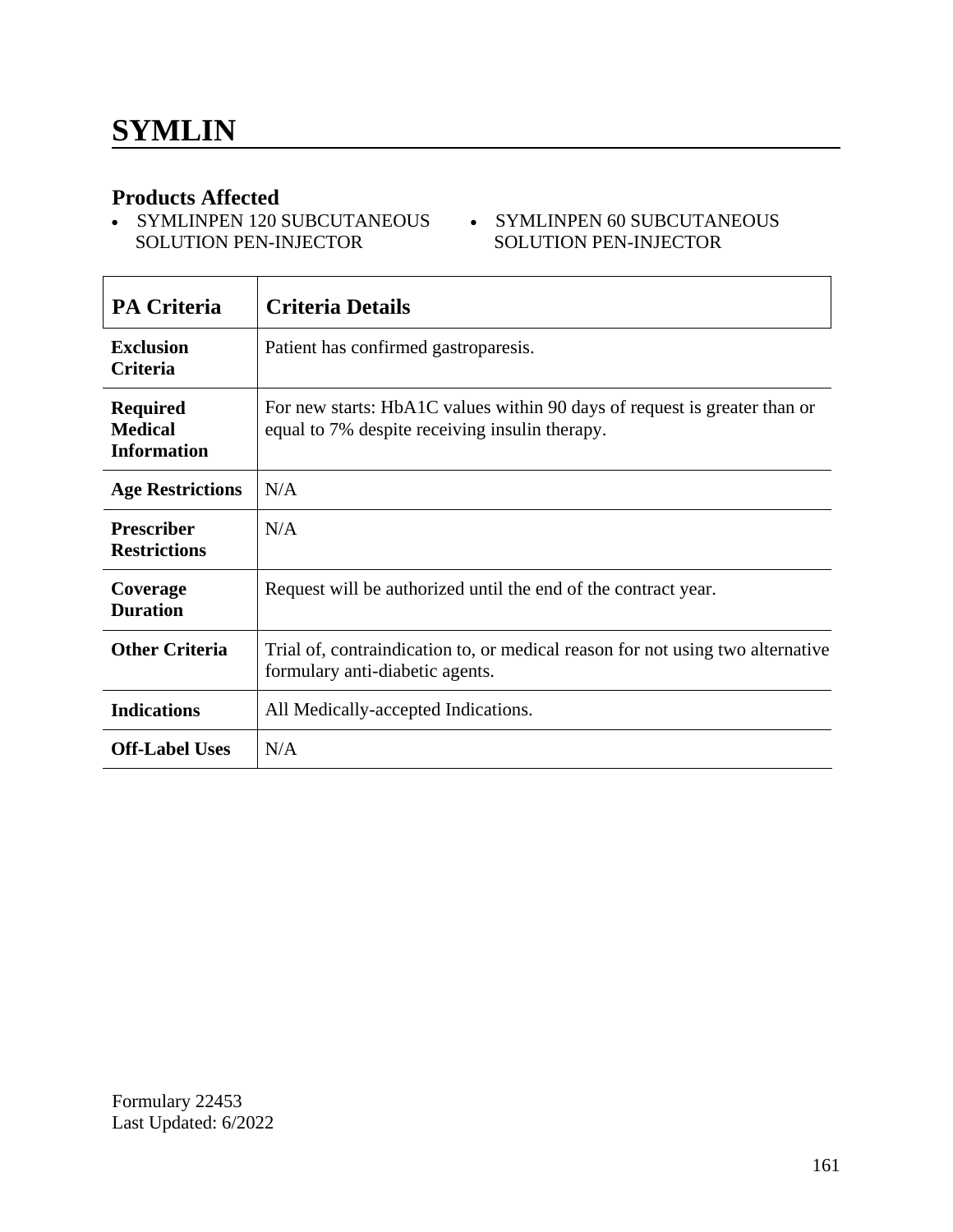### **SYNAREL**

### **Products Affected**

SYNAREL

| <b>PA Criteria</b>                                      | <b>Criteria Details</b>                                        |
|---------------------------------------------------------|----------------------------------------------------------------|
| <b>Exclusion</b><br>Criteria                            | N/A                                                            |
| <b>Required</b><br><b>Medical</b><br><b>Information</b> | N/A                                                            |
| <b>Age Restrictions</b>                                 | N/A                                                            |
| <b>Prescriber</b><br><b>Restrictions</b>                | N/A                                                            |
| Coverage<br><b>Duration</b>                             | Request will be authorized until the end of the contract year. |
| <b>Other Criteria</b>                                   | N/A                                                            |
| <b>Indications</b>                                      | All Medically-accepted Indications.                            |
| <b>Off-Label Uses</b>                                   | N/A                                                            |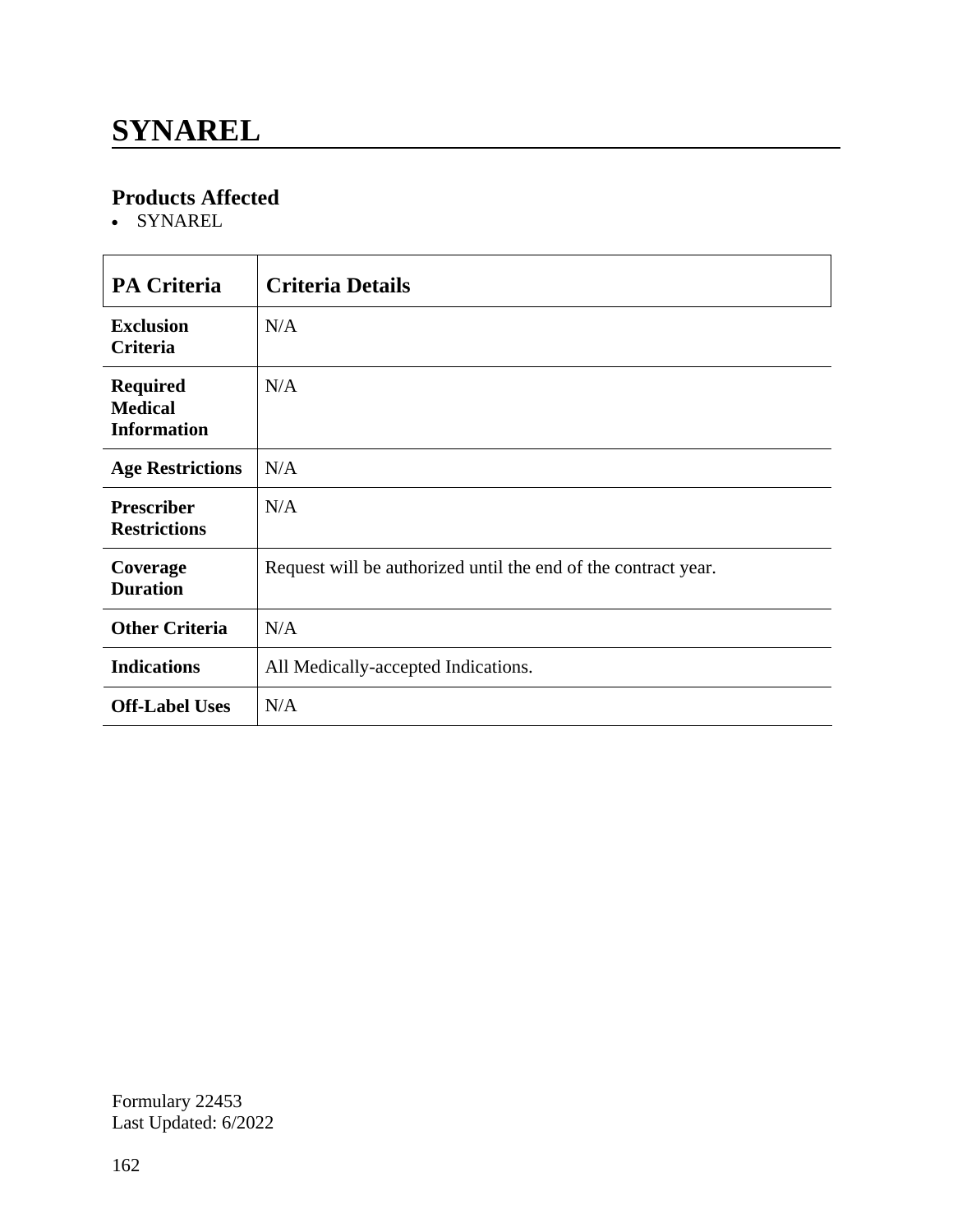# **SYNDROS**

### **Products Affected**

• SYNDROS

| <b>PA Criteria</b>                                      | <b>Criteria Details</b>                                                                            |
|---------------------------------------------------------|----------------------------------------------------------------------------------------------------|
| <b>Exclusion</b><br><b>Criteria</b>                     | N/A                                                                                                |
| <b>Required</b><br><b>Medical</b><br><b>Information</b> | N/A                                                                                                |
| <b>Age Restrictions</b>                                 | N/A                                                                                                |
| <b>Prescriber</b><br><b>Restrictions</b>                | N/A                                                                                                |
| Coverage<br><b>Duration</b>                             | Request will be authorized until the end of the contract year.                                     |
| <b>Other Criteria</b>                                   | Trial of, contraindication to, or medical reason for not being able to use<br>dronabinol capsules. |
| <b>Indications</b>                                      | All Medically-accepted Indications.                                                                |
| <b>Off-Label Uses</b>                                   | N/A                                                                                                |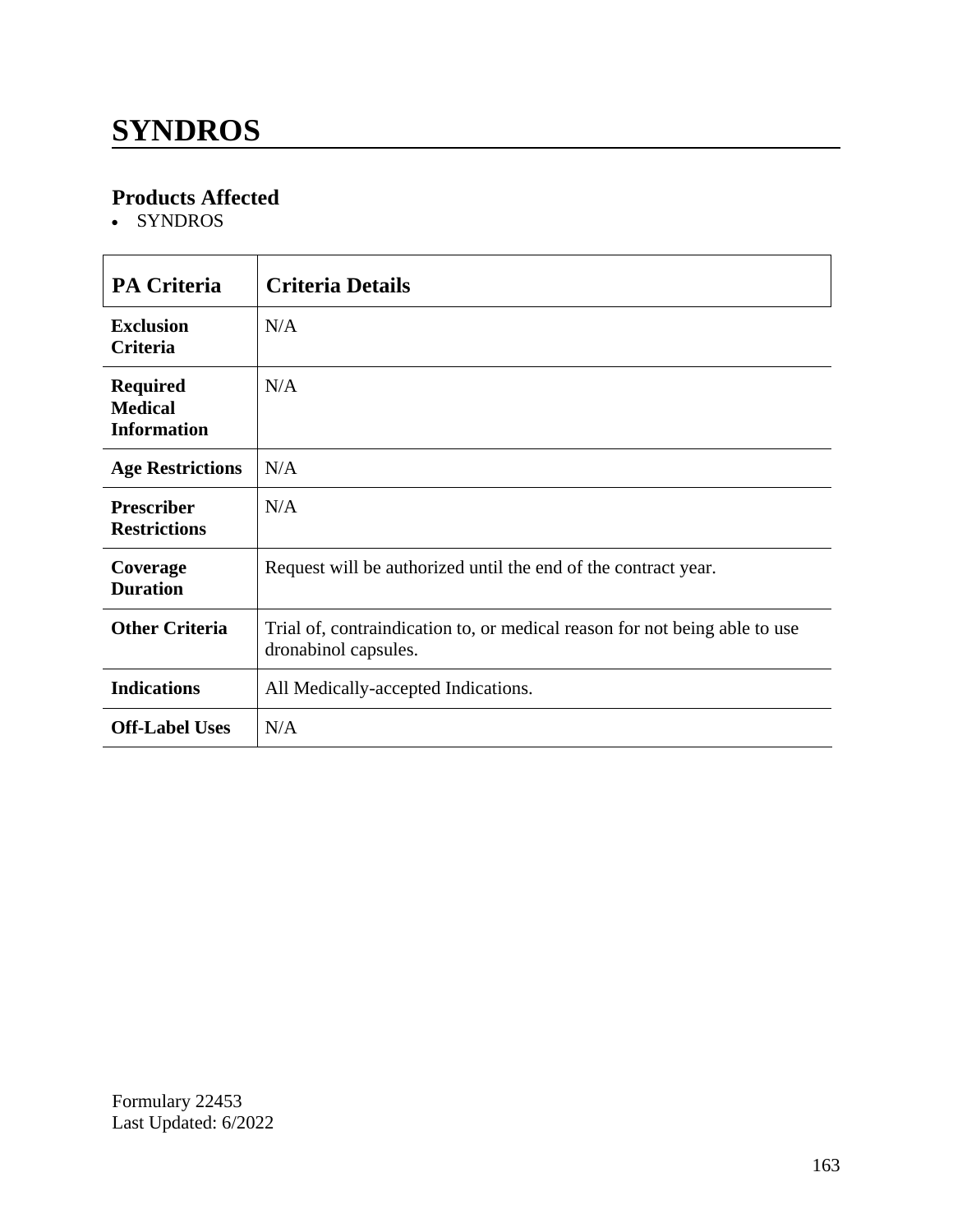## **SYNRIBO**

### **Products Affected**

• SYNRIBO

| <b>PA Criteria</b>                                      | <b>Criteria Details</b>                                        |
|---------------------------------------------------------|----------------------------------------------------------------|
| <b>Exclusion</b><br><b>Criteria</b>                     | N/A                                                            |
| <b>Required</b><br><b>Medical</b><br><b>Information</b> | N/A                                                            |
| <b>Age Restrictions</b>                                 | N/A                                                            |
| <b>Prescriber</b><br><b>Restrictions</b>                | Prescriber must be an oncologist or a hematologist.            |
| Coverage<br><b>Duration</b>                             | Request will be authorized until the end of the contract year. |
| <b>Other Criteria</b>                                   | N/A                                                            |
| <b>Indications</b>                                      | All Medically-accepted Indications.                            |
| <b>Off-Label Uses</b>                                   | N/A                                                            |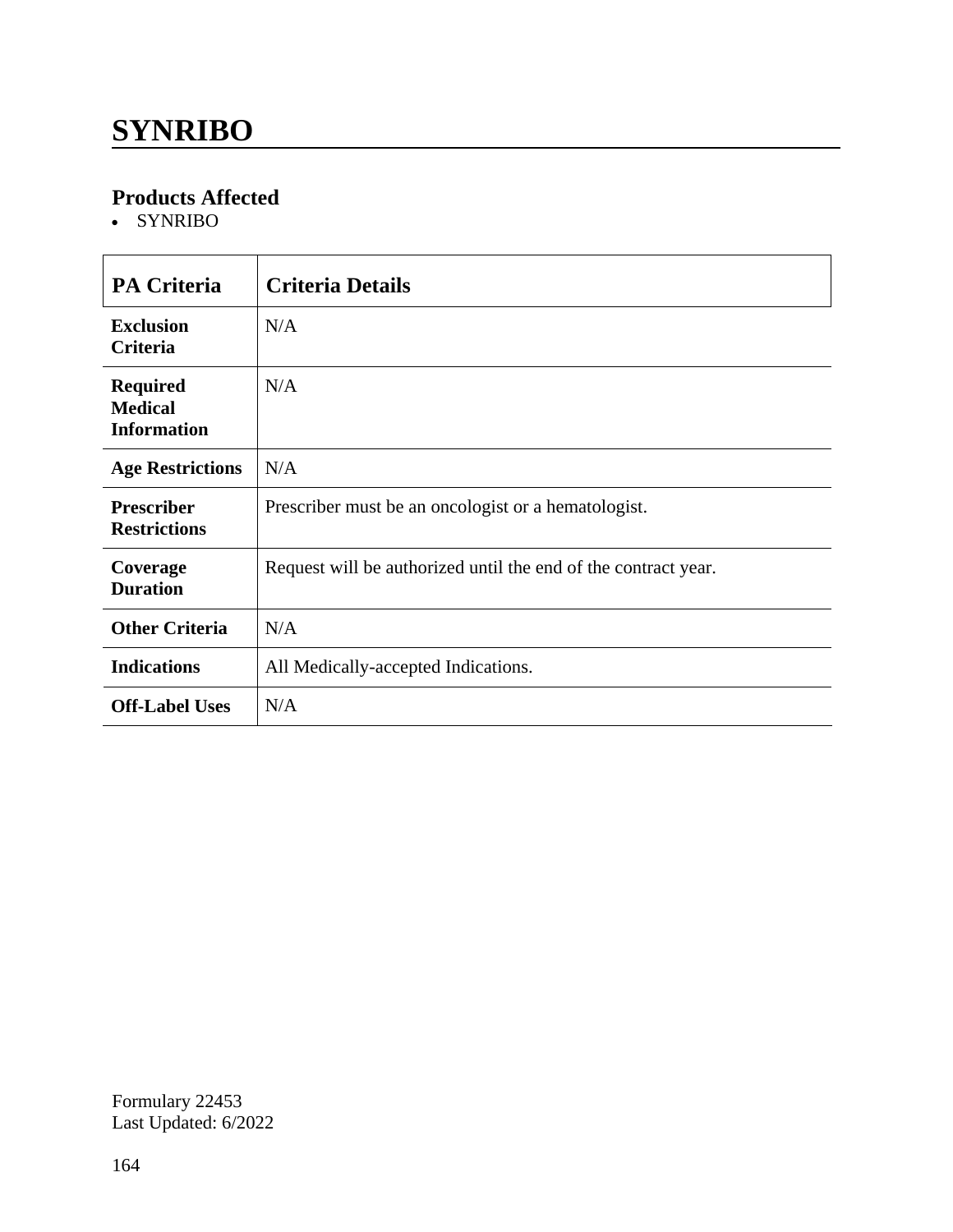# **TADALAFIL**

### **Products Affected**

*tadalafil (pah)*

| <b>PA Criteria</b>                                      | <b>Criteria Details</b>                                                                                                                                                                                      |
|---------------------------------------------------------|--------------------------------------------------------------------------------------------------------------------------------------------------------------------------------------------------------------|
| <b>Exclusion</b><br><b>Criteria</b>                     | Documentation of concurrent nitrate or Adempas use.                                                                                                                                                          |
| <b>Required</b><br><b>Medical</b><br><b>Information</b> | Documentation of pulmonary arterial hypertension (PAH) WHO Group I<br>and PAH Functional Class. Reviewer will verify available patient claim<br>history to confirm patient is not using nitrates or Adempas. |
| <b>Age Restrictions</b>                                 | N/A                                                                                                                                                                                                          |
| <b>Prescriber</b><br><b>Restrictions</b>                | Prescriber must be a pulmonologist or cardiologist.                                                                                                                                                          |
| Coverage<br><b>Duration</b>                             | Request will be authorized until the end of the contract year.                                                                                                                                               |
| <b>Other Criteria</b>                                   | N/A                                                                                                                                                                                                          |
| <b>Indications</b>                                      | All Medically-accepted Indications.                                                                                                                                                                          |
| <b>Off-Label Uses</b>                                   | N/A                                                                                                                                                                                                          |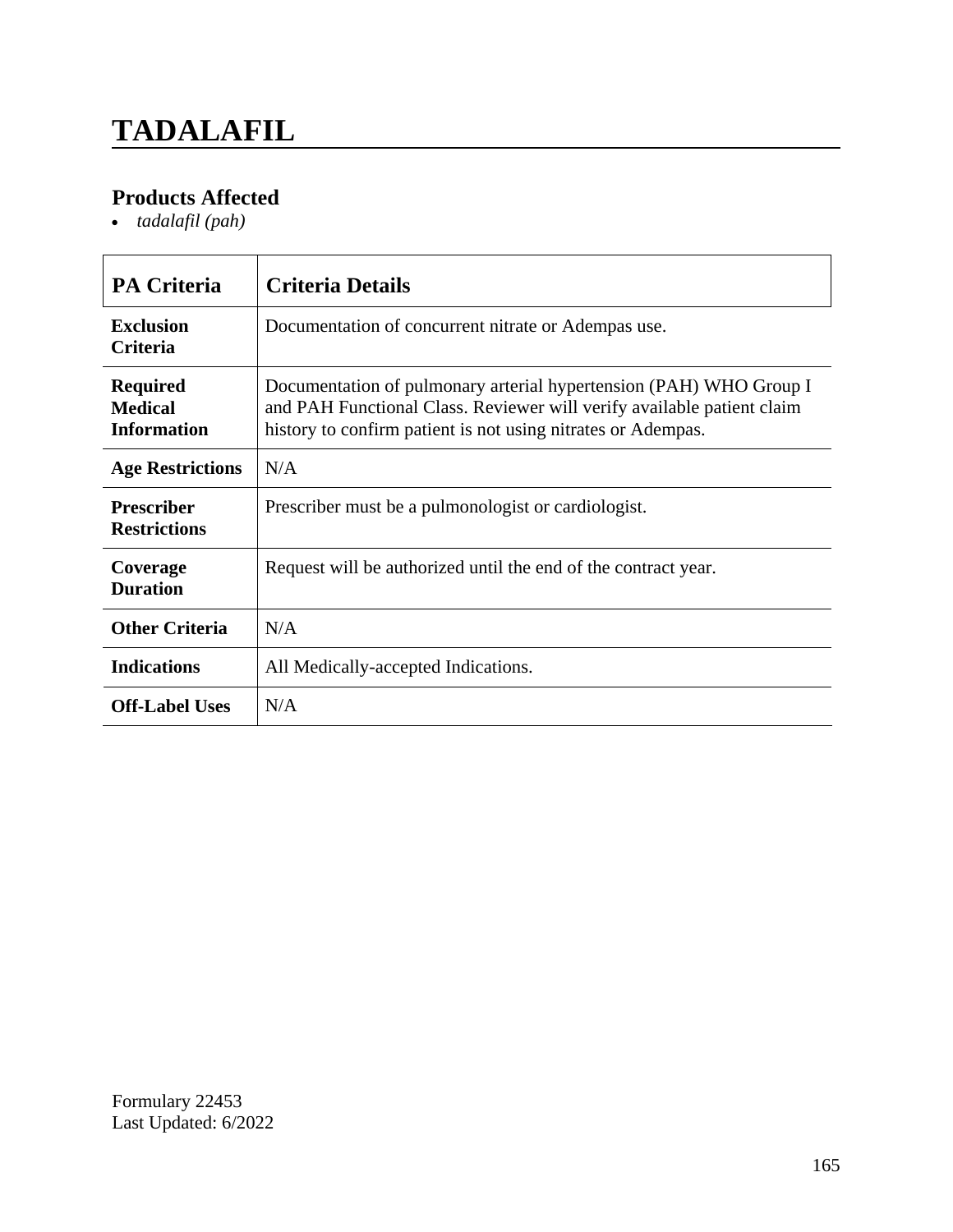TALTZ

| <b>PA Criteria</b>                                      | <b>Criteria Details</b>                                                                                                                                                                                                                                                                                                                                                                                                                                                                                                                                                                                                                                                                                                                                                                                                                                                                                                                                                                                                                                                                                                                                                                                                                                           |
|---------------------------------------------------------|-------------------------------------------------------------------------------------------------------------------------------------------------------------------------------------------------------------------------------------------------------------------------------------------------------------------------------------------------------------------------------------------------------------------------------------------------------------------------------------------------------------------------------------------------------------------------------------------------------------------------------------------------------------------------------------------------------------------------------------------------------------------------------------------------------------------------------------------------------------------------------------------------------------------------------------------------------------------------------------------------------------------------------------------------------------------------------------------------------------------------------------------------------------------------------------------------------------------------------------------------------------------|
| <b>Exclusion</b><br><b>Criteria</b>                     | N/A                                                                                                                                                                                                                                                                                                                                                                                                                                                                                                                                                                                                                                                                                                                                                                                                                                                                                                                                                                                                                                                                                                                                                                                                                                                               |
| <b>Required</b><br><b>Medical</b><br><b>Information</b> | N/A                                                                                                                                                                                                                                                                                                                                                                                                                                                                                                                                                                                                                                                                                                                                                                                                                                                                                                                                                                                                                                                                                                                                                                                                                                                               |
| <b>Age Restrictions</b>                                 | N/A                                                                                                                                                                                                                                                                                                                                                                                                                                                                                                                                                                                                                                                                                                                                                                                                                                                                                                                                                                                                                                                                                                                                                                                                                                                               |
| <b>Prescriber</b><br><b>Restrictions</b>                | Specialist for submitted diagnosis.                                                                                                                                                                                                                                                                                                                                                                                                                                                                                                                                                                                                                                                                                                                                                                                                                                                                                                                                                                                                                                                                                                                                                                                                                               |
| Coverage<br><b>Duration</b>                             | Request will be authorized until the end of the contract year.                                                                                                                                                                                                                                                                                                                                                                                                                                                                                                                                                                                                                                                                                                                                                                                                                                                                                                                                                                                                                                                                                                                                                                                                    |
| <b>Other Criteria</b>                                   | For PsA: Either 1) Trial of, medical reason for not using, or<br>contraindication (e.g., safety concerns, not indicated for patient's age) to 2<br>of the following therapies: Cosentyx, Tremfya, Xeljanz, Rinvoq, Enbrel, or<br>Humira, or 2) If utilized within the past 120 days, approve for continuation<br>of therapy. For psoriasis: Either 1) Trial of, medical reason for not using, or<br>contraindication (e.g., safety concerns, not indicated for patient's age) to 2<br>of the following therapies: Cosentyx, Skyrizi, Tremfya, Enbrel, or Humira,<br>or 2) If utilized within the past 120 days, approve for continuation of<br>therapy. For ankylosing spondylitis: Either 1) Trial of, medical reason for<br>not using, or contraindication (e.g., safety concerns, not indicated for<br>patient's age) to 2 of the following therapies: Cosentyx, Enbrel, or Humira,<br>or 2) If utilized within the past 120 days, approve for continuation of<br>therapy. For non-radiographic axial spondyloarthritis: Either 1) Trial of,<br>medical reason for not using, or contraindication (e.g., safety concerns, not<br>indicated for patient's age) to Cosentyx, or 2) If utilized within the past 120<br>days, approve for continuation of therapy. |
| <b>Indications</b>                                      | All Medically-accepted Indications.                                                                                                                                                                                                                                                                                                                                                                                                                                                                                                                                                                                                                                                                                                                                                                                                                                                                                                                                                                                                                                                                                                                                                                                                                               |
| <b>Off-Label Uses</b>                                   | N/A                                                                                                                                                                                                                                                                                                                                                                                                                                                                                                                                                                                                                                                                                                                                                                                                                                                                                                                                                                                                                                                                                                                                                                                                                                                               |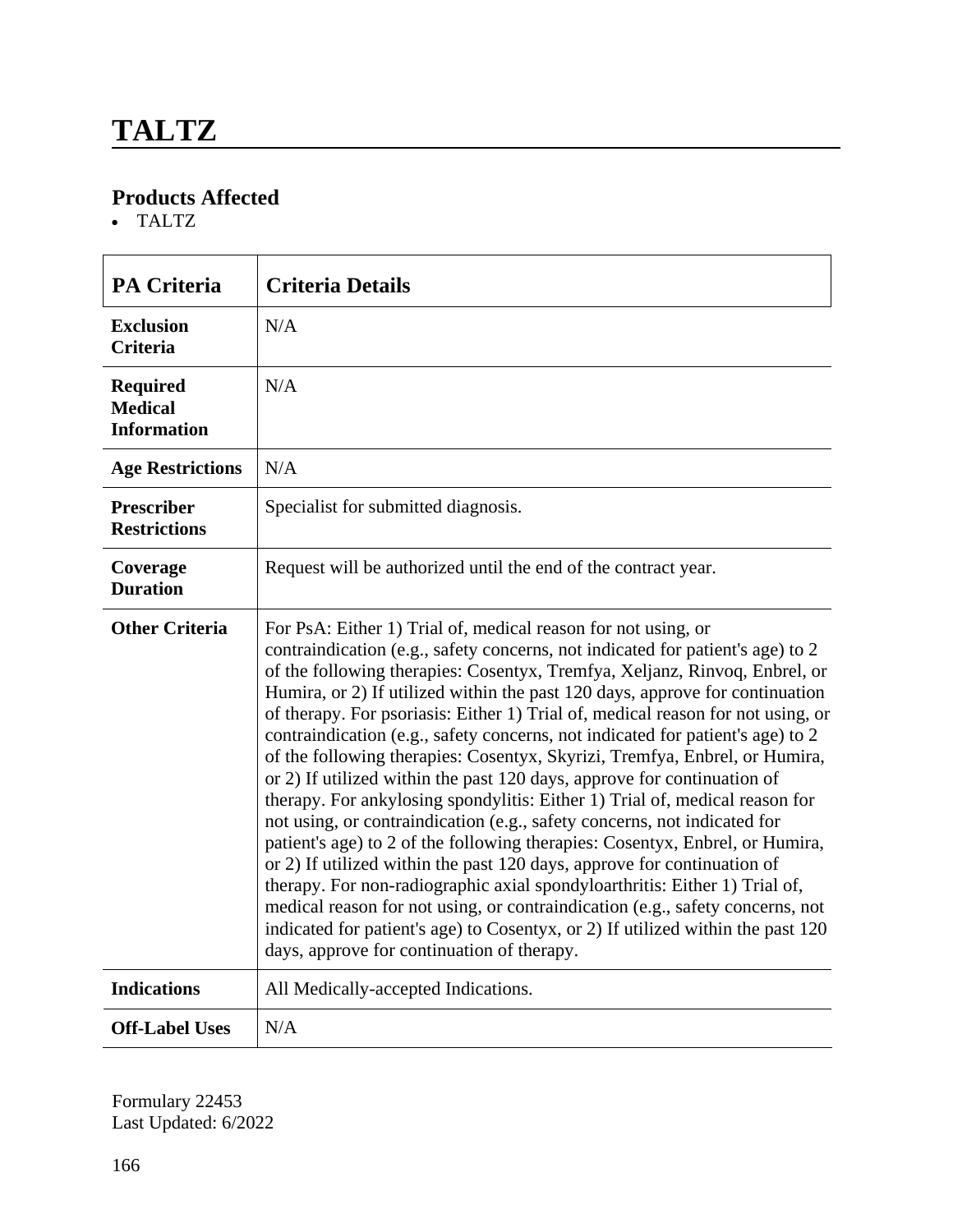# **TARYPEYO**

### **Products Affected**

TARPEYO

| <b>PA Criteria</b>                                      | <b>Criteria Details</b>                                                                                                                                                                                                                                                                                                                                                                                                                                                                                                                                                                                                                                                                                 |
|---------------------------------------------------------|---------------------------------------------------------------------------------------------------------------------------------------------------------------------------------------------------------------------------------------------------------------------------------------------------------------------------------------------------------------------------------------------------------------------------------------------------------------------------------------------------------------------------------------------------------------------------------------------------------------------------------------------------------------------------------------------------------|
| <b>Exclusion</b><br><b>Criteria</b>                     | N/A                                                                                                                                                                                                                                                                                                                                                                                                                                                                                                                                                                                                                                                                                                     |
| <b>Required</b><br><b>Medical</b><br><b>Information</b> | For new starts: attestation that member has 1) Diagnosis of primary<br>immunoglobulin A nephropathy (IgAN) and 2) at risk of rapid disease<br>progression. Member has an estimated glomerular filtration rate (eGFR)<br>greater than or equal to $35 \text{ mL/min}/1.73 \text{ m}(2)$ and proteinuria (defined as<br>either greater than or equal to 1 $g/day$ or urine protein/creatinine ratio<br>[UPCR] greater than or equal to 1.5 $g/g$ ). For continuation of therapy:<br>documentation that member has been on Tarpeyo for less than 9 months.<br>For reauthorizations: Requests will not be allowed as the safety and<br>efficacy of subsequent courses of Tarpeyo have not been established. |
| <b>Age Restrictions</b>                                 | N/A                                                                                                                                                                                                                                                                                                                                                                                                                                                                                                                                                                                                                                                                                                     |
| <b>Prescriber</b><br><b>Restrictions</b>                | Prescribed by or in consultation with a nephrologist.                                                                                                                                                                                                                                                                                                                                                                                                                                                                                                                                                                                                                                                   |
| Coverage<br><b>Duration</b>                             | Request will be authorized for 9 months.                                                                                                                                                                                                                                                                                                                                                                                                                                                                                                                                                                                                                                                                |
| <b>Other Criteria</b>                                   | N/A                                                                                                                                                                                                                                                                                                                                                                                                                                                                                                                                                                                                                                                                                                     |
| <b>Indications</b>                                      | All Medically-accepted Indications.                                                                                                                                                                                                                                                                                                                                                                                                                                                                                                                                                                                                                                                                     |
| <b>Off-Label Uses</b>                                   | N/A                                                                                                                                                                                                                                                                                                                                                                                                                                                                                                                                                                                                                                                                                                     |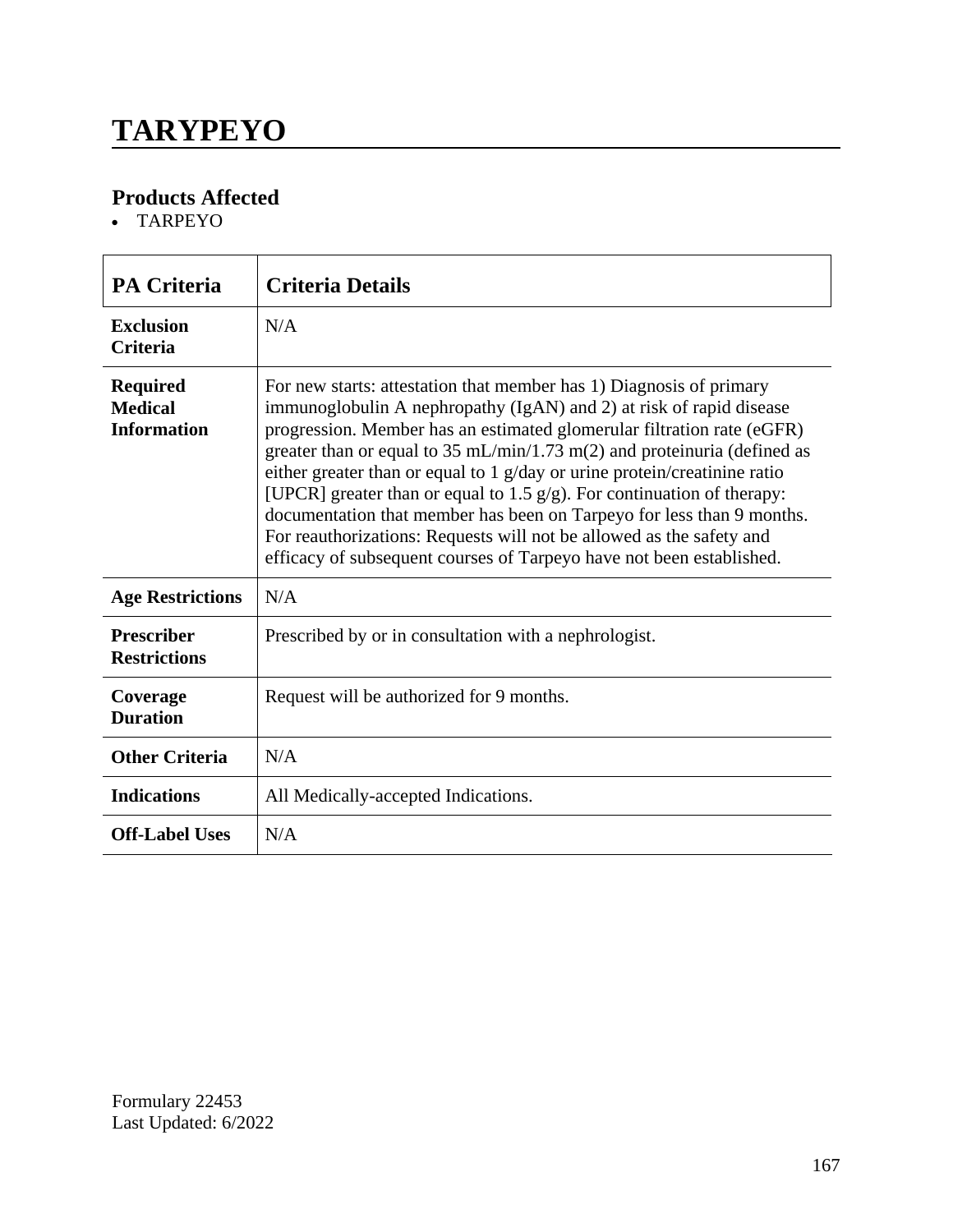### **TAVNEOS**

### **Products Affected**

TAVNEOS

| <b>PA Criteria</b>                                      | <b>Criteria Details</b>                                                                                                                                                                                                                                                                                                                                                                                                                                                                                                                                                                                                                                                                                                                                                                                                                                                                                                                                                                                                                                                                                                                                          |
|---------------------------------------------------------|------------------------------------------------------------------------------------------------------------------------------------------------------------------------------------------------------------------------------------------------------------------------------------------------------------------------------------------------------------------------------------------------------------------------------------------------------------------------------------------------------------------------------------------------------------------------------------------------------------------------------------------------------------------------------------------------------------------------------------------------------------------------------------------------------------------------------------------------------------------------------------------------------------------------------------------------------------------------------------------------------------------------------------------------------------------------------------------------------------------------------------------------------------------|
| <b>Exclusion</b><br><b>Criteria</b>                     | N/A                                                                                                                                                                                                                                                                                                                                                                                                                                                                                                                                                                                                                                                                                                                                                                                                                                                                                                                                                                                                                                                                                                                                                              |
| <b>Required</b><br><b>Medical</b><br><b>Information</b> | N/A                                                                                                                                                                                                                                                                                                                                                                                                                                                                                                                                                                                                                                                                                                                                                                                                                                                                                                                                                                                                                                                                                                                                                              |
| <b>Age Restrictions</b>                                 | N/A                                                                                                                                                                                                                                                                                                                                                                                                                                                                                                                                                                                                                                                                                                                                                                                                                                                                                                                                                                                                                                                                                                                                                              |
| <b>Prescriber</b><br><b>Restrictions</b>                | Prescribed by or in consultation with a rheumatologist or hematologist.                                                                                                                                                                                                                                                                                                                                                                                                                                                                                                                                                                                                                                                                                                                                                                                                                                                                                                                                                                                                                                                                                          |
| Coverage<br><b>Duration</b>                             | New starts will be authorized for 6 months. Cont of therapy or reauth until<br>end of contract year.                                                                                                                                                                                                                                                                                                                                                                                                                                                                                                                                                                                                                                                                                                                                                                                                                                                                                                                                                                                                                                                             |
| <b>Other Criteria</b>                                   | For new starts: 1) Prescriber attests that Tavneos will be prescribed in<br>combination with corticosteroids AND cyclophosphamide unless there is<br>documented trial of, contraindication to, or medical reason for not using<br>these therapies. 2) Documentation of baseline Birmingham Vasculitis<br>Activity Score (BVAS) score 3) Prescriber attestation that the patient will<br>have liver function tests before treatment (ALT, AST, alkaline phosphate,<br>and total bilirubin) and every 4 weeks after start of therapy for the first 6<br>months of treatment 4) Prescriber attestation that the patient has been<br>screened for and does not have active hepatitis B virus (HBV) infection at<br>baseline. For continuation of therapy or reauthorization: 1) Documentation<br>of remission (BVAS score of 0) OR improvement in BVAS score 2)<br>Prescriber attestation that patient has no abnormality in liver function tests<br>(abnormality: ALT or AST greater than 3 times the upper limit of normal<br>and bilirubin greater than 2 times the upper limit of normal) 3) Prescriber<br>attestation that patient has no active HBV infection. |
| <b>Indications</b>                                      | All Medically-accepted Indications.                                                                                                                                                                                                                                                                                                                                                                                                                                                                                                                                                                                                                                                                                                                                                                                                                                                                                                                                                                                                                                                                                                                              |
| <b>Off-Label Uses</b>                                   | N/A                                                                                                                                                                                                                                                                                                                                                                                                                                                                                                                                                                                                                                                                                                                                                                                                                                                                                                                                                                                                                                                                                                                                                              |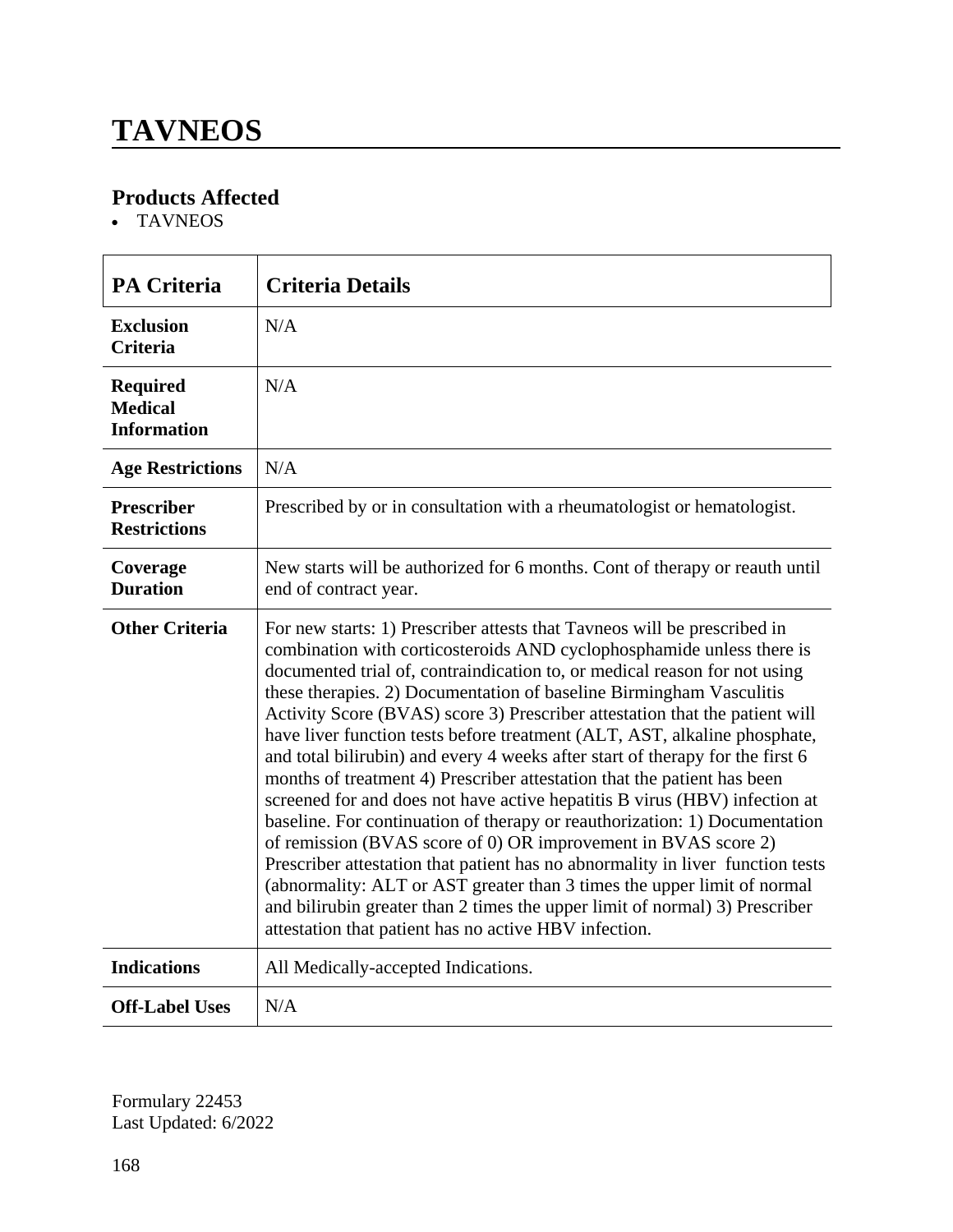### **TEFLARO**

### **Products Affected**

TEFLARO

| <b>PA Criteria</b>                                      | <b>Criteria Details</b>                                                |
|---------------------------------------------------------|------------------------------------------------------------------------|
| <b>Exclusion</b><br><b>Criteria</b>                     | N/A                                                                    |
| <b>Required</b><br><b>Medical</b><br><b>Information</b> | N/A                                                                    |
| <b>Age Restrictions</b>                                 | N/A                                                                    |
| <b>Prescriber</b><br><b>Restrictions</b>                | Documentation of a consultation with an infectious disease specialist. |
| Coverage<br><b>Duration</b>                             | Request will be authorized for 14 days.                                |
| <b>Other Criteria</b>                                   | N/A                                                                    |
| <b>Indications</b>                                      | All Medically-accepted Indications.                                    |
| <b>Off-Label Uses</b>                                   | N/A                                                                    |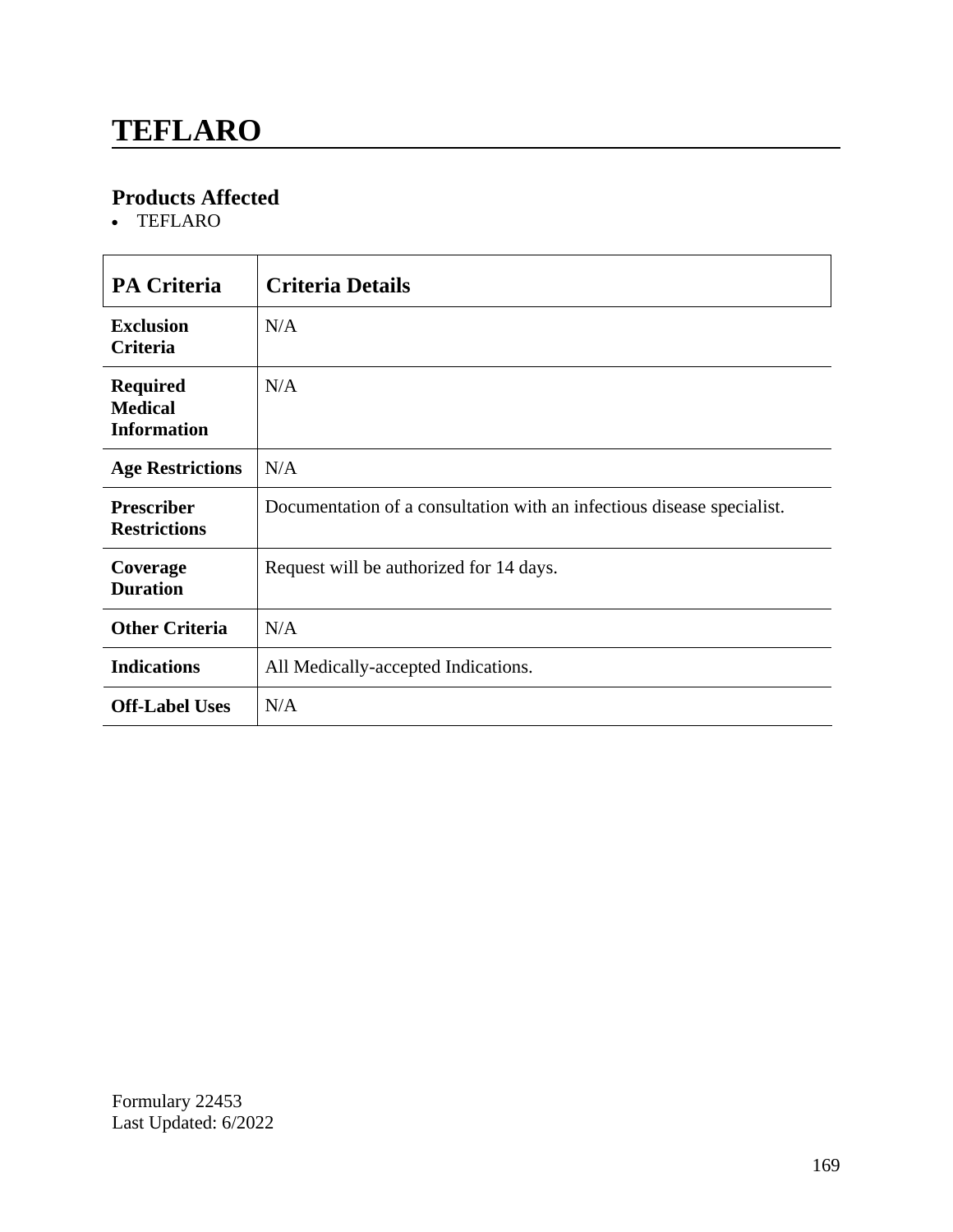## **TERIPARATIDE**

### **Products Affected**

*teriparatide (recombinant)*

| <b>PA Criteria</b>                                      | <b>Criteria Details</b>                                                                                                                                                                                                                                                                                                                                                                                                                                                                                                                                                                                                                                                                                                                                                                              |
|---------------------------------------------------------|------------------------------------------------------------------------------------------------------------------------------------------------------------------------------------------------------------------------------------------------------------------------------------------------------------------------------------------------------------------------------------------------------------------------------------------------------------------------------------------------------------------------------------------------------------------------------------------------------------------------------------------------------------------------------------------------------------------------------------------------------------------------------------------------------|
| <b>Exclusion</b><br><b>Criteria</b>                     | N/A                                                                                                                                                                                                                                                                                                                                                                                                                                                                                                                                                                                                                                                                                                                                                                                                  |
| <b>Required</b><br><b>Medical</b><br><b>Information</b> | Documentation showing patient falls into one of the following categories:<br>Postmenopausal woman who has a bone mineral density (BMD) value<br>consistent with osteoporosis (i.e., T-scores equal to or less than -2.5) or<br>postmenopausal woman who has had an osteoporotic fracture.<br>Postmenopausal woman who has T-scores from -1.5 to -2.5 and at least one<br>of the following risk factors for fracture: thinness [low body mass index<br>(less than 21 kg/m2)], history of fragility fracture since menopause, or<br>history of hip fracture in a parent. Male greater than or equal to 65 years of<br>age with T-score of -2.5 or less. Male less than 65 years of age with T-<br>score of -2.5 or less and 2 or more risk factors for fractures or previous<br>osteoporotic fracture. |
| <b>Age Restrictions</b>                                 | N/A                                                                                                                                                                                                                                                                                                                                                                                                                                                                                                                                                                                                                                                                                                                                                                                                  |
| <b>Prescriber</b><br><b>Restrictions</b>                | N/A                                                                                                                                                                                                                                                                                                                                                                                                                                                                                                                                                                                                                                                                                                                                                                                                  |
| Coverage<br><b>Duration</b>                             | Request will be authorized until the end of the contract year.                                                                                                                                                                                                                                                                                                                                                                                                                                                                                                                                                                                                                                                                                                                                       |
| <b>Other Criteria</b>                                   | In addition, the following criteria is also applicable: 1) Trial of, medical<br>reason for not using, or contraindication to an oral bisphosphonate and<br>Prolia and 2) therapy does not exceed the therapy maximum of 2 years.                                                                                                                                                                                                                                                                                                                                                                                                                                                                                                                                                                     |
| <b>Indications</b>                                      | All Medically-accepted Indications.                                                                                                                                                                                                                                                                                                                                                                                                                                                                                                                                                                                                                                                                                                                                                                  |
| <b>Off-Label Uses</b>                                   | N/A                                                                                                                                                                                                                                                                                                                                                                                                                                                                                                                                                                                                                                                                                                                                                                                                  |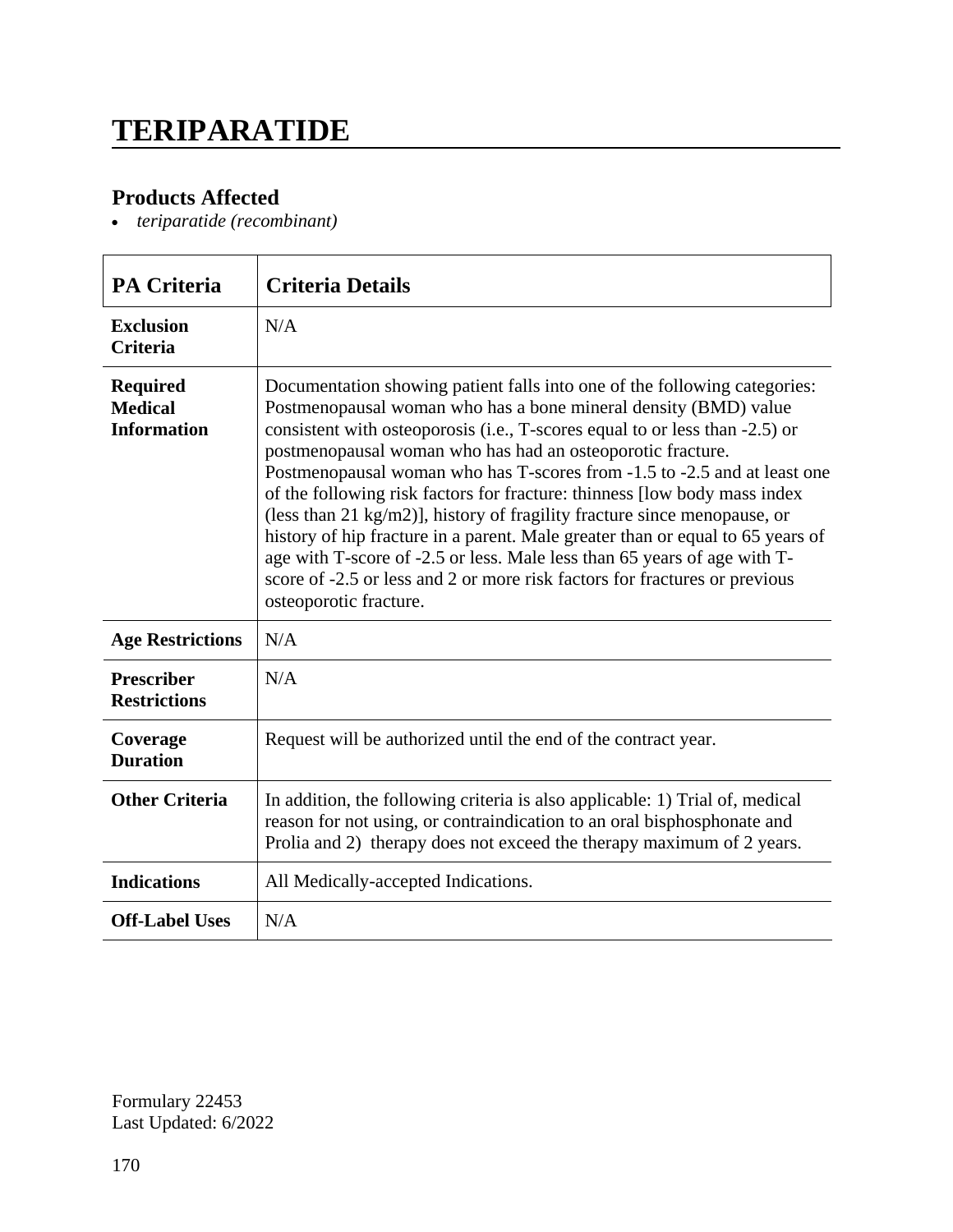$\bullet$  *tiopronin oral* 

| <b>PA Criteria</b>                                      | <b>Criteria Details</b>                                        |
|---------------------------------------------------------|----------------------------------------------------------------|
| <b>Exclusion</b><br>Criteria                            | N/A                                                            |
| <b>Required</b><br><b>Medical</b><br><b>Information</b> | N/A                                                            |
| <b>Age Restrictions</b>                                 | N/A                                                            |
| <b>Prescriber</b><br><b>Restrictions</b>                | N/A                                                            |
| Coverage<br><b>Duration</b>                             | Request will be authorized until the end of the contract year. |
| <b>Other Criteria</b>                                   | N/A                                                            |
| <b>Indications</b>                                      | All Medically-accepted Indications.                            |
| <b>Off-Label Uses</b>                                   | N/A                                                            |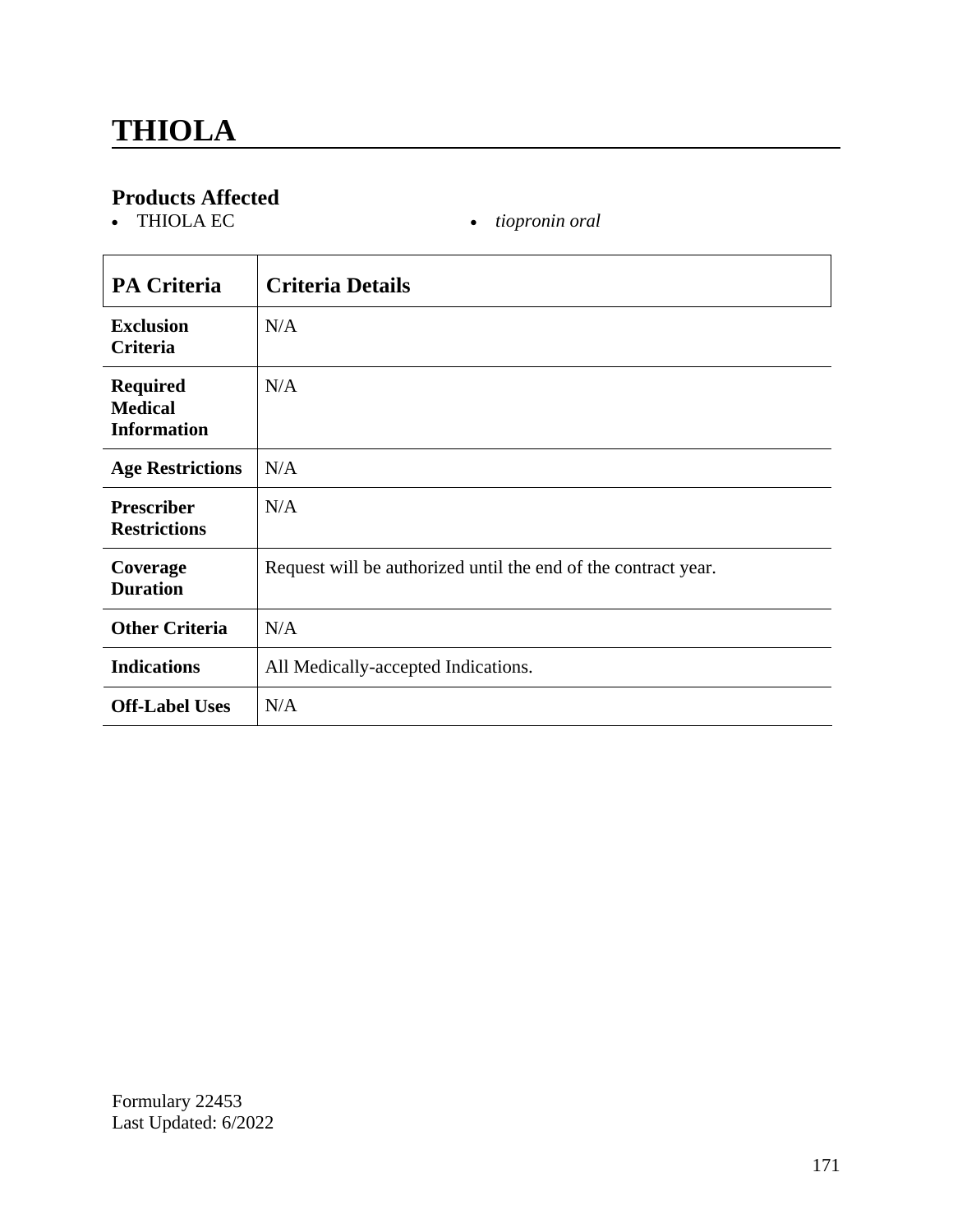# **TOLVAPTAN**

### **Products Affected**

JYNARQUE *tolvaptan*

| <b>PA Criteria</b>                                      | <b>Criteria Details</b>                                                                                                                                                                                                                                                                                       |
|---------------------------------------------------------|---------------------------------------------------------------------------------------------------------------------------------------------------------------------------------------------------------------------------------------------------------------------------------------------------------------|
| <b>Exclusion</b><br><b>Criteria</b>                     | Concomitant use with strong CYP3A4 inhibitors (i.e. clarithromycin,<br>ketoconazole, itraconazole, ritonavir, lopinavir-ritonavir, indinavir-<br>ritonavir, indinavir, nelfinavir, saquinavir, nefazodone, conivaptan, and<br>telithromycin).                                                                 |
| <b>Required</b><br><b>Medical</b><br><b>Information</b> | Reviewer will verify available patient claim history to confirm patient is<br>not using a strong CYP3A4 inhibitor (i.e. clarithromycin, ketoconazole,<br>itraconazole, ritonavir, lopinavir-ritonavir, indinavir-ritonavir, indinavir,<br>nelfinavir, saquinavir, nefazodone, conivaptan, and telithromycin). |
| <b>Age Restrictions</b>                                 | N/A                                                                                                                                                                                                                                                                                                           |
| <b>Prescriber</b><br><b>Restrictions</b>                | Prescribed by or in consultation with a cardiologist, endocrinologist,<br>hepatologist, or nephrologist.                                                                                                                                                                                                      |
| Coverage<br><b>Duration</b>                             | Request will be authorized until the end of the contract year.                                                                                                                                                                                                                                                |
| <b>Other Criteria</b>                                   | N/A                                                                                                                                                                                                                                                                                                           |
| <b>Indications</b>                                      | All Medically-accepted Indications.                                                                                                                                                                                                                                                                           |
| <b>Off-Label Uses</b>                                   | N/A                                                                                                                                                                                                                                                                                                           |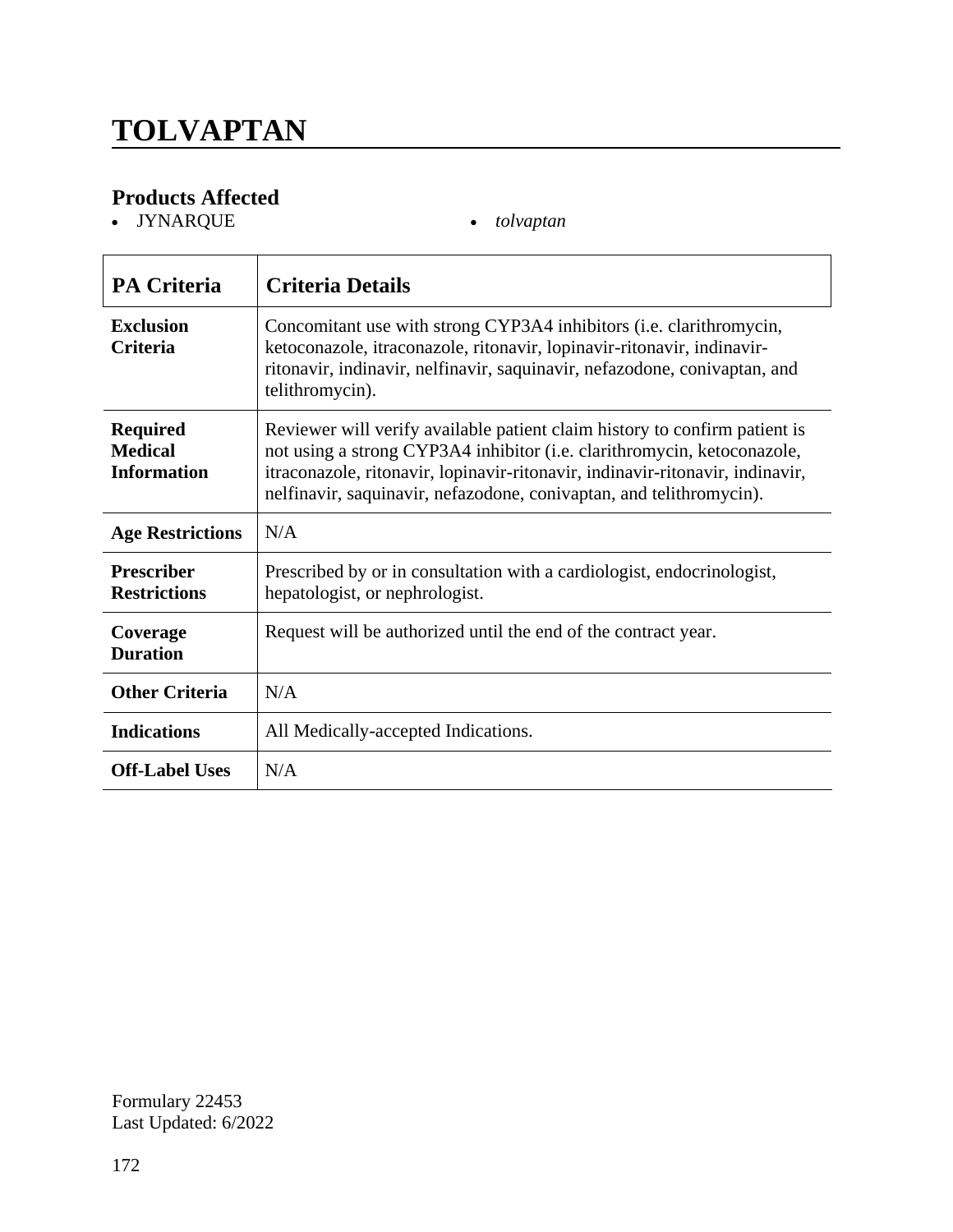# **TOPICAL ANTINEOPLASTIC RETINOIDS**

# **Products Affected**

**• TARGRETIN EXTERNAL** 

| <b>PA Criteria</b>                                      | <b>Criteria Details</b>                                        |
|---------------------------------------------------------|----------------------------------------------------------------|
| <b>Exclusion</b><br>Criteria                            | N/A                                                            |
| <b>Required</b><br><b>Medical</b><br><b>Information</b> | N/A                                                            |
| <b>Age Restrictions</b>                                 | N/A                                                            |
| <b>Prescriber</b><br><b>Restrictions</b>                | N/A                                                            |
| Coverage<br><b>Duration</b>                             | Request will be authorized until the end of the contract year. |
| <b>Other Criteria</b>                                   | N/A                                                            |
| <b>Indications</b>                                      | All Medically-accepted Indications.                            |
| <b>Off-Label Uses</b>                                   | N/A                                                            |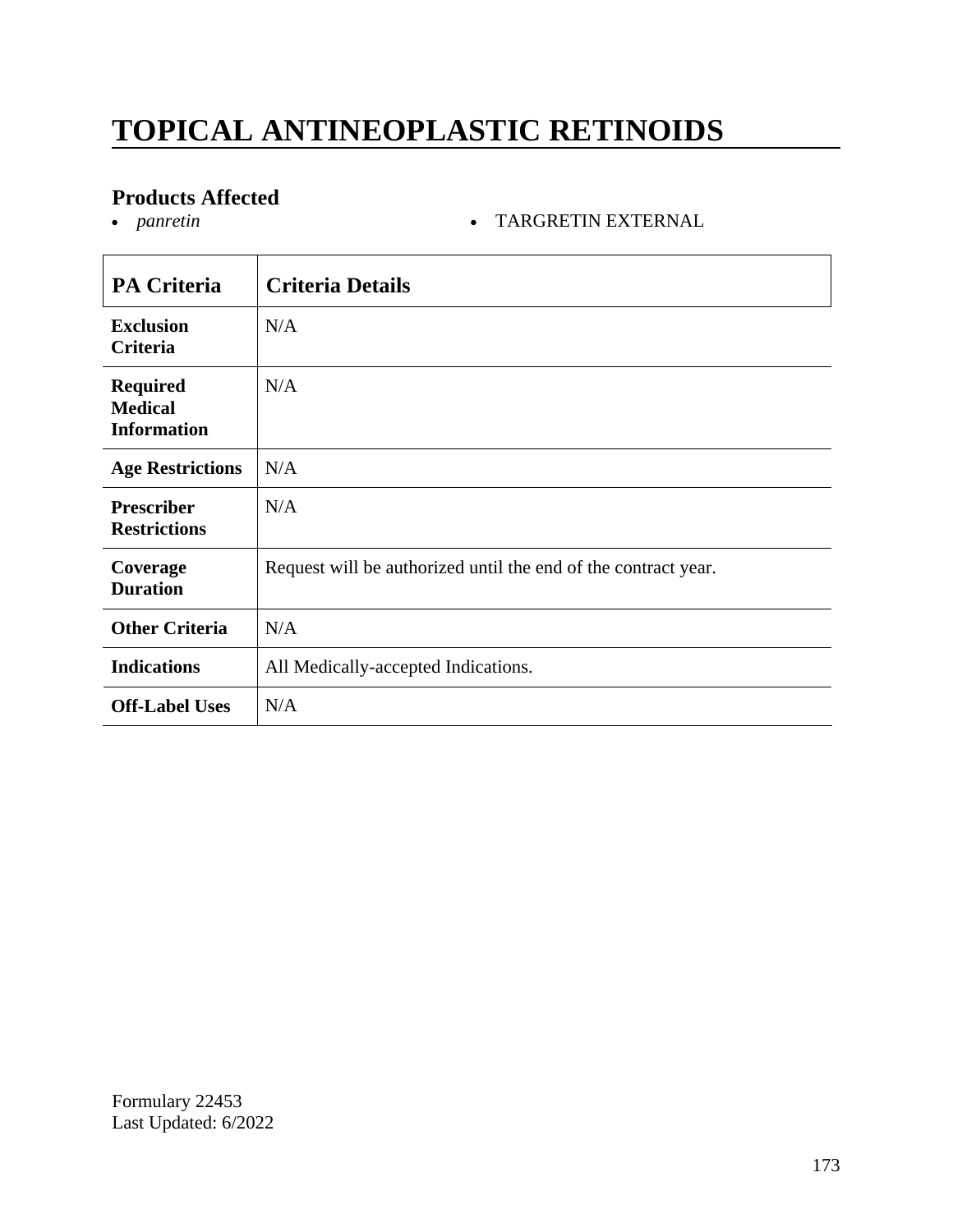# **TOPICAL TESTOSTERONE**

#### **Products Affected**

 *testosterone transdermal gel 12.5 mg/act (1%), 20.25 mg/1.25gm (1.62%), 25* 

*mg/2.5gm (1%), 40.5 mg/2.5gm (1.62%), 50 mg/5gm (1%)*

*testosterone transdermal solution*

| <b>PA Criteria</b>                                      | <b>Criteria Details</b>                                                                                                                                                                                                                                                                                                                                                                                                                                                                                                                                          |
|---------------------------------------------------------|------------------------------------------------------------------------------------------------------------------------------------------------------------------------------------------------------------------------------------------------------------------------------------------------------------------------------------------------------------------------------------------------------------------------------------------------------------------------------------------------------------------------------------------------------------------|
| <b>Exclusion</b><br><b>Criteria</b>                     | N/A                                                                                                                                                                                                                                                                                                                                                                                                                                                                                                                                                              |
| <b>Required</b><br><b>Medical</b><br><b>Information</b> | Patient initiating topical testosterone therapy for hypogonadism must have<br>both of the following characteristics of hypogonadism: 1) symptoms<br>associated with hypogonadism (e.g. unexplained mild anemia, low libido,<br>decreased energy, etc.) 2) Two instances of low serum total or free<br>testosterone, as defined by the reference range by the lab. For all patients,<br>provider attests that PSA levels, hemoglobin, hematocrit and testosterone<br>levels will be monitored periodically throughout the treatment as indicated<br>in compendia. |
| <b>Age Restrictions</b>                                 | N/A                                                                                                                                                                                                                                                                                                                                                                                                                                                                                                                                                              |
| <b>Prescriber</b><br><b>Restrictions</b>                | N/A                                                                                                                                                                                                                                                                                                                                                                                                                                                                                                                                                              |
| Coverage<br><b>Duration</b>                             | Request will be authorized until the end of the contract year.                                                                                                                                                                                                                                                                                                                                                                                                                                                                                                   |
| <b>Other Criteria</b>                                   | N/A                                                                                                                                                                                                                                                                                                                                                                                                                                                                                                                                                              |
| <b>Indications</b>                                      | All Medically-accepted Indications.                                                                                                                                                                                                                                                                                                                                                                                                                                                                                                                              |
| <b>Off-Label Uses</b>                                   | N/A                                                                                                                                                                                                                                                                                                                                                                                                                                                                                                                                                              |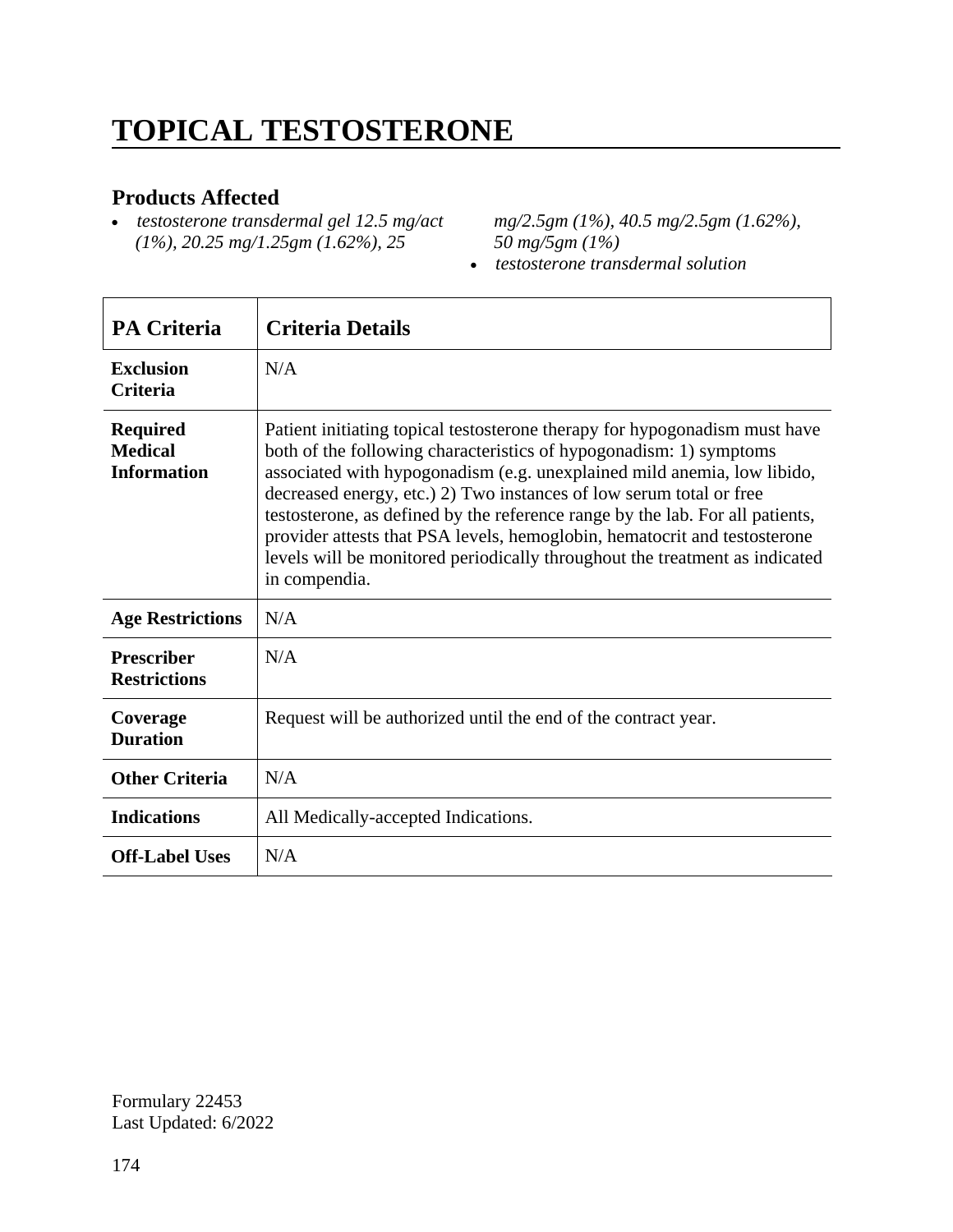# **TRANSDERMAL LIDOCAINE**

### **Products Affected**

• *lidocaine external patch 5 %* • ZTLIDO

| <b>PA Criteria</b>                                      | <b>Criteria Details</b>                                        |
|---------------------------------------------------------|----------------------------------------------------------------|
| <b>Exclusion</b><br>Criteria                            | N/A                                                            |
| <b>Required</b><br><b>Medical</b><br><b>Information</b> | N/A                                                            |
| <b>Age Restrictions</b>                                 | N/A                                                            |
| <b>Prescriber</b><br><b>Restrictions</b>                | N/A                                                            |
| Coverage<br><b>Duration</b>                             | Request will be authorized until the end of the contract year. |
| <b>Other Criteria</b>                                   | N/A                                                            |
| <b>Indications</b>                                      | All Medically-accepted Indications.                            |
| <b>Off-Label Uses</b>                                   | N/A                                                            |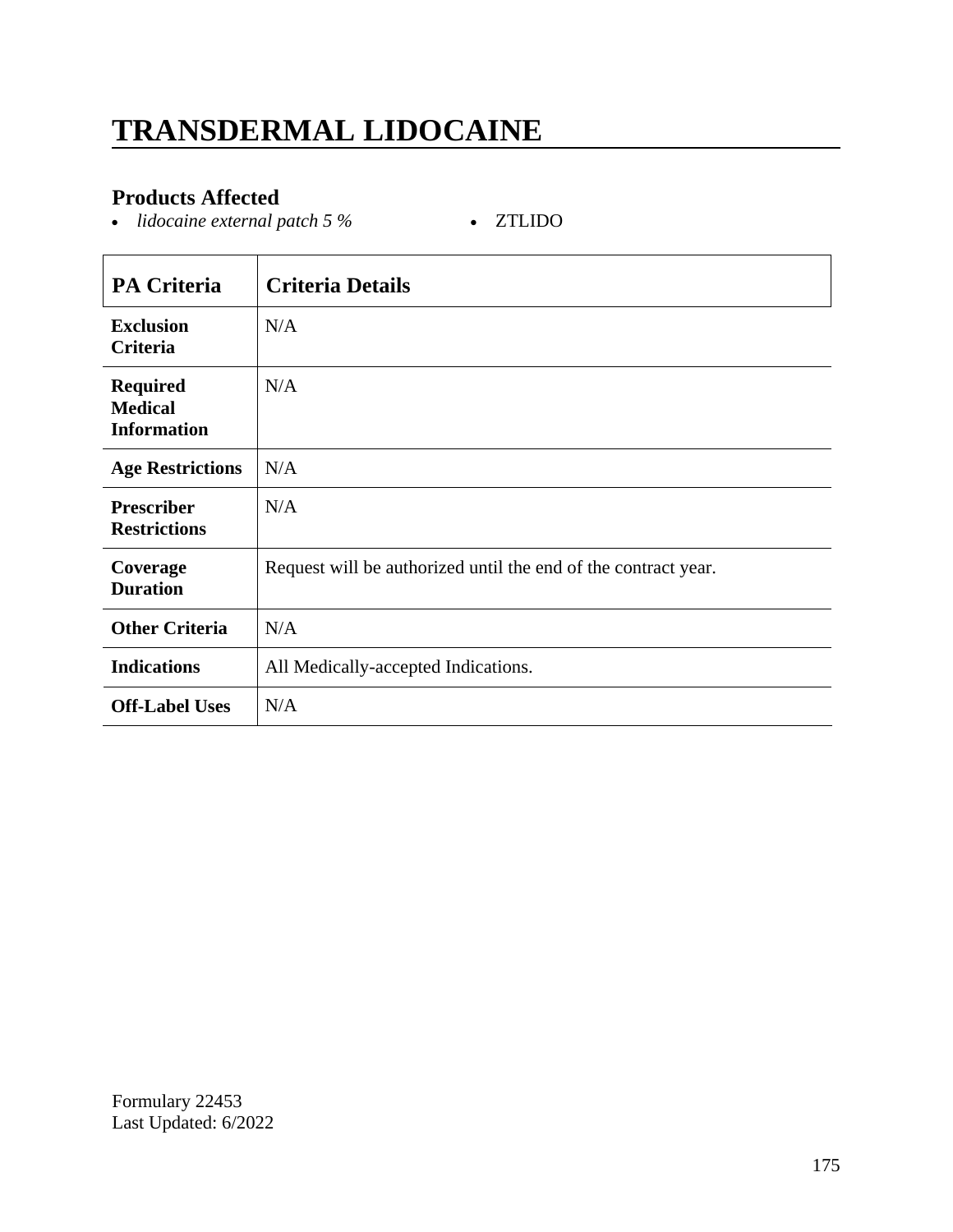### **TREMFYA**

### **Products Affected**

TREMFYA

| <b>PA Criteria</b>                                      | <b>Criteria Details</b>                                        |
|---------------------------------------------------------|----------------------------------------------------------------|
| <b>Exclusion</b><br><b>Criteria</b>                     | N/A                                                            |
| <b>Required</b><br><b>Medical</b><br><b>Information</b> | N/A                                                            |
| <b>Age Restrictions</b>                                 | N/A                                                            |
| <b>Prescriber</b><br><b>Restrictions</b>                | Specialist for submitted diagnosis.                            |
| Coverage<br><b>Duration</b>                             | Request will be authorized until the end of the contract year. |
| <b>Other Criteria</b>                                   | For PsA or psoriasis: approve.                                 |
| <b>Indications</b>                                      | All Medically-accepted Indications.                            |
| <b>Off-Label Uses</b>                                   | N/A                                                            |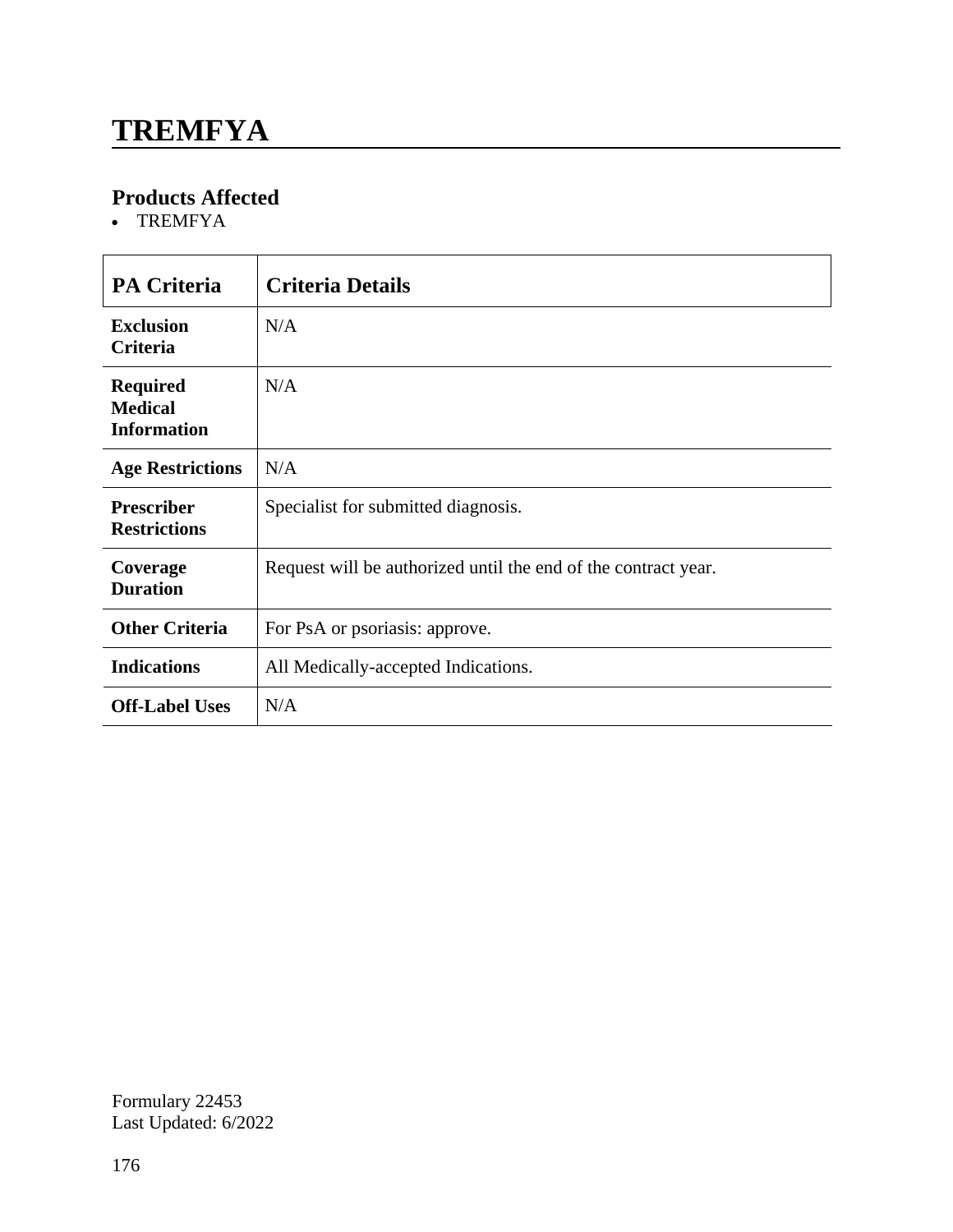### **TRIENTINE**

### **Products Affected**

*trientine hcl*

| <b>PA Criteria</b>                                      | <b>Criteria Details</b>                                                       |
|---------------------------------------------------------|-------------------------------------------------------------------------------|
| <b>Exclusion</b><br><b>Criteria</b>                     | N/A                                                                           |
| <b>Required</b><br><b>Medical</b><br><b>Information</b> | Trial of, contraindication to, or medical reason for not using penicillamine. |
| <b>Age Restrictions</b>                                 | N/A                                                                           |
| <b>Prescriber</b><br><b>Restrictions</b>                | N/A                                                                           |
| Coverage<br><b>Duration</b>                             | Request will be authorized until the end of the contract year.                |
| <b>Other Criteria</b>                                   | N/A                                                                           |
| <b>Indications</b>                                      | All Medically-accepted Indications.                                           |
| <b>Off-Label Uses</b>                                   | N/A                                                                           |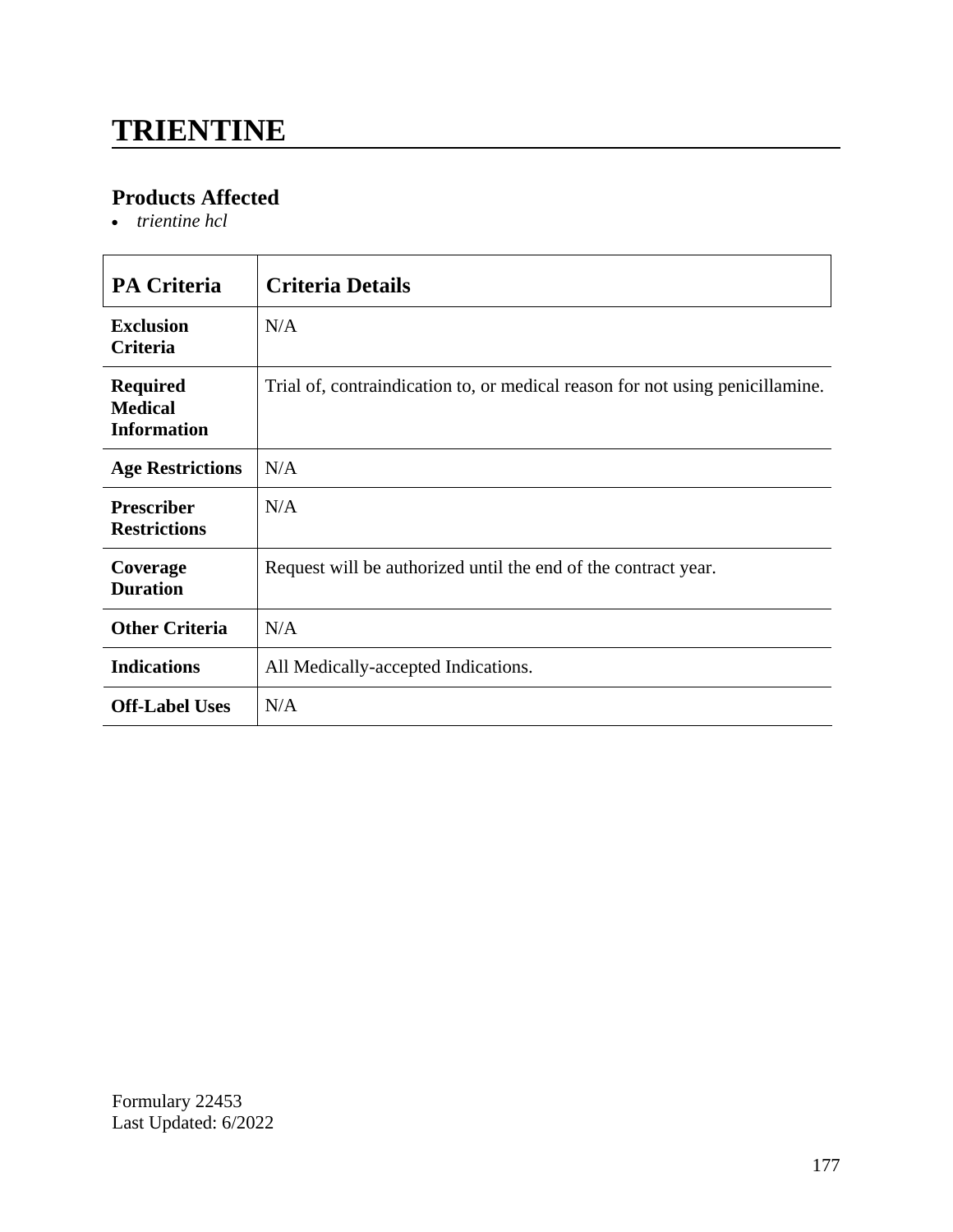# **TRIKAFTA**

### **Products Affected**

TRIKAFTA

| <b>PA Criteria</b>                                      | Criteria Details                                                                                 |
|---------------------------------------------------------|--------------------------------------------------------------------------------------------------|
| <b>Exclusion</b><br><b>Criteria</b>                     | Combination use with Kalydeco, Orkambi, or Symdeko.                                              |
| <b>Required</b><br><b>Medical</b><br><b>Information</b> | Documentation of CFTR gene that is responsive to elexacaftor-tezacaftor-<br>ivacaftor treatment. |
| <b>Age Restrictions</b>                                 | N/A                                                                                              |
| <b>Prescriber</b><br><b>Restrictions</b>                | Prescriber must be a pulmonologist or an expert in the treatment of cystic<br>fibrosis.          |
| Coverage<br><b>Duration</b>                             | Request will be authorized until the end of the contract year.                                   |
| <b>Other Criteria</b>                                   | N/A                                                                                              |
| <b>Indications</b>                                      | All Medically-accepted Indications.                                                              |
| <b>Off-Label Uses</b>                                   | N/A                                                                                              |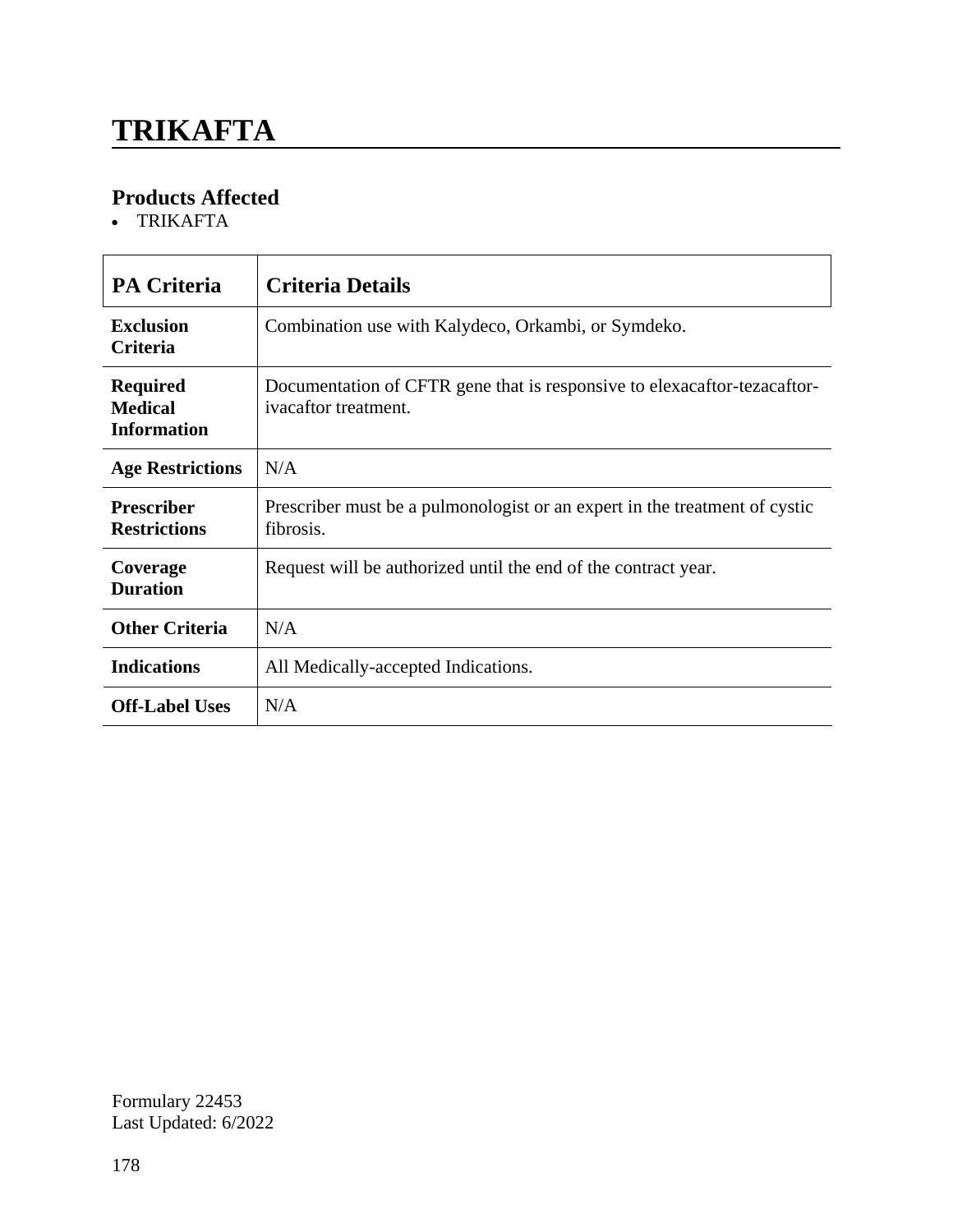### **TYMLOS**

### **Products Affected**

TYMLOS

| <b>PA Criteria</b>                                      | <b>Criteria Details</b>                                                                                                                                                                                                                                                                                                                                                                                                                                                                                                                                                |
|---------------------------------------------------------|------------------------------------------------------------------------------------------------------------------------------------------------------------------------------------------------------------------------------------------------------------------------------------------------------------------------------------------------------------------------------------------------------------------------------------------------------------------------------------------------------------------------------------------------------------------------|
| <b>Exclusion</b><br><b>Criteria</b>                     | N/A                                                                                                                                                                                                                                                                                                                                                                                                                                                                                                                                                                    |
| <b>Required</b><br><b>Medical</b><br><b>Information</b> | Documentation showing patient falls into one of the following categories:<br>Postmenopausal woman who has a bone mineral density (BMD) value<br>consistent with osteoporosis (i.e., T-scores equal to or less than -2.5) or<br>postmenopausal woman who has had an osteoporotic fracture.<br>Postmenopausal woman who has T-scores from -1.5 to -2.5 and at least one<br>of the following risk factors for fracture: thinness [low body mass index<br>(less than 21 kg/m2)], history of fragility fracture since menopause, or<br>history of hip fracture in a parent. |
| <b>Age Restrictions</b>                                 | N/A                                                                                                                                                                                                                                                                                                                                                                                                                                                                                                                                                                    |
| <b>Prescriber</b><br><b>Restrictions</b>                | N/A                                                                                                                                                                                                                                                                                                                                                                                                                                                                                                                                                                    |
| Coverage<br><b>Duration</b>                             | Request will be authorized until the end of the contract year.                                                                                                                                                                                                                                                                                                                                                                                                                                                                                                         |
| <b>Other Criteria</b>                                   | The following criteria is also applicable: 1) trial of, contraindication to, or<br>medical reason for not using an oral bisphosphonate and Prolia, and 2)<br>therapy does not exceed 2 years.                                                                                                                                                                                                                                                                                                                                                                          |
| <b>Indications</b>                                      | All Medically-accepted Indications.                                                                                                                                                                                                                                                                                                                                                                                                                                                                                                                                    |
| <b>Off-Label Uses</b>                                   | N/A                                                                                                                                                                                                                                                                                                                                                                                                                                                                                                                                                                    |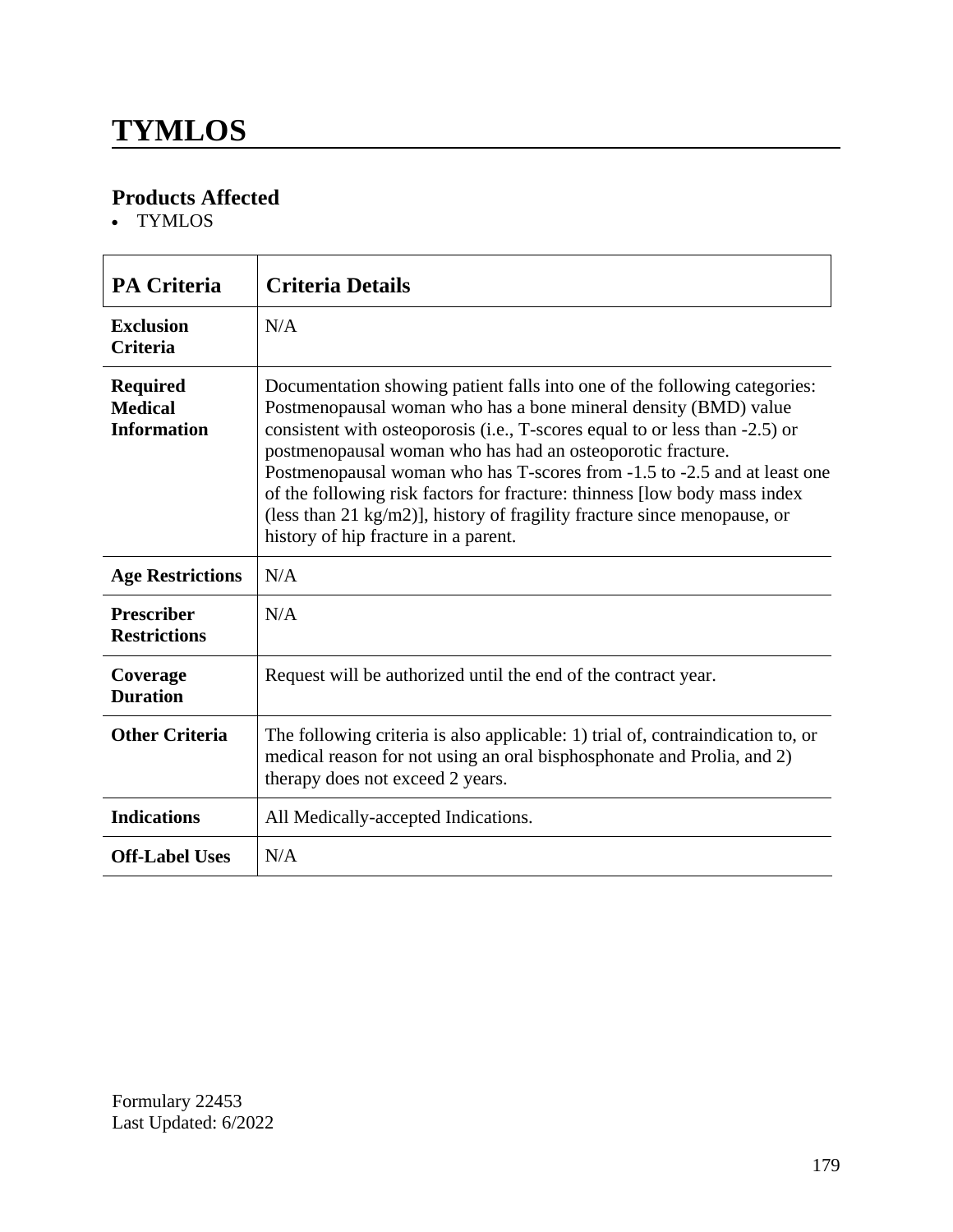### **UBRELVY**

### **Products Affected**

UBRELVY

| <b>PA Criteria</b>                                      | <b>Criteria Details</b>                                                                                                                                                                                                                                    |
|---------------------------------------------------------|------------------------------------------------------------------------------------------------------------------------------------------------------------------------------------------------------------------------------------------------------------|
| <b>Exclusion</b><br><b>Criteria</b>                     | N/A                                                                                                                                                                                                                                                        |
| <b>Required</b><br><b>Medical</b><br><b>Information</b> | N/A                                                                                                                                                                                                                                                        |
| <b>Age Restrictions</b>                                 | N/A                                                                                                                                                                                                                                                        |
| <b>Prescriber</b><br><b>Restrictions</b>                | Prescribed by or in consultation with a neurologist, headache specialist or<br>pain specialist.                                                                                                                                                            |
| Coverage<br><b>Duration</b>                             | New starts will be approved for 6 months. Cont of therapy or reauth until<br>end of contract year.                                                                                                                                                         |
| <b>Other Criteria</b>                                   | For new starts: trial of, contraindication to, or medical reason for not using<br>2 triptans. For continuation of therapy or reauthorization requests:<br>documentation of improvement in pain and symptom(s) (e.g., photophobia,<br>nausea, phonophobia). |
| <b>Indications</b>                                      | All Medically-accepted Indications.                                                                                                                                                                                                                        |
| <b>Off-Label Uses</b>                                   | N/A                                                                                                                                                                                                                                                        |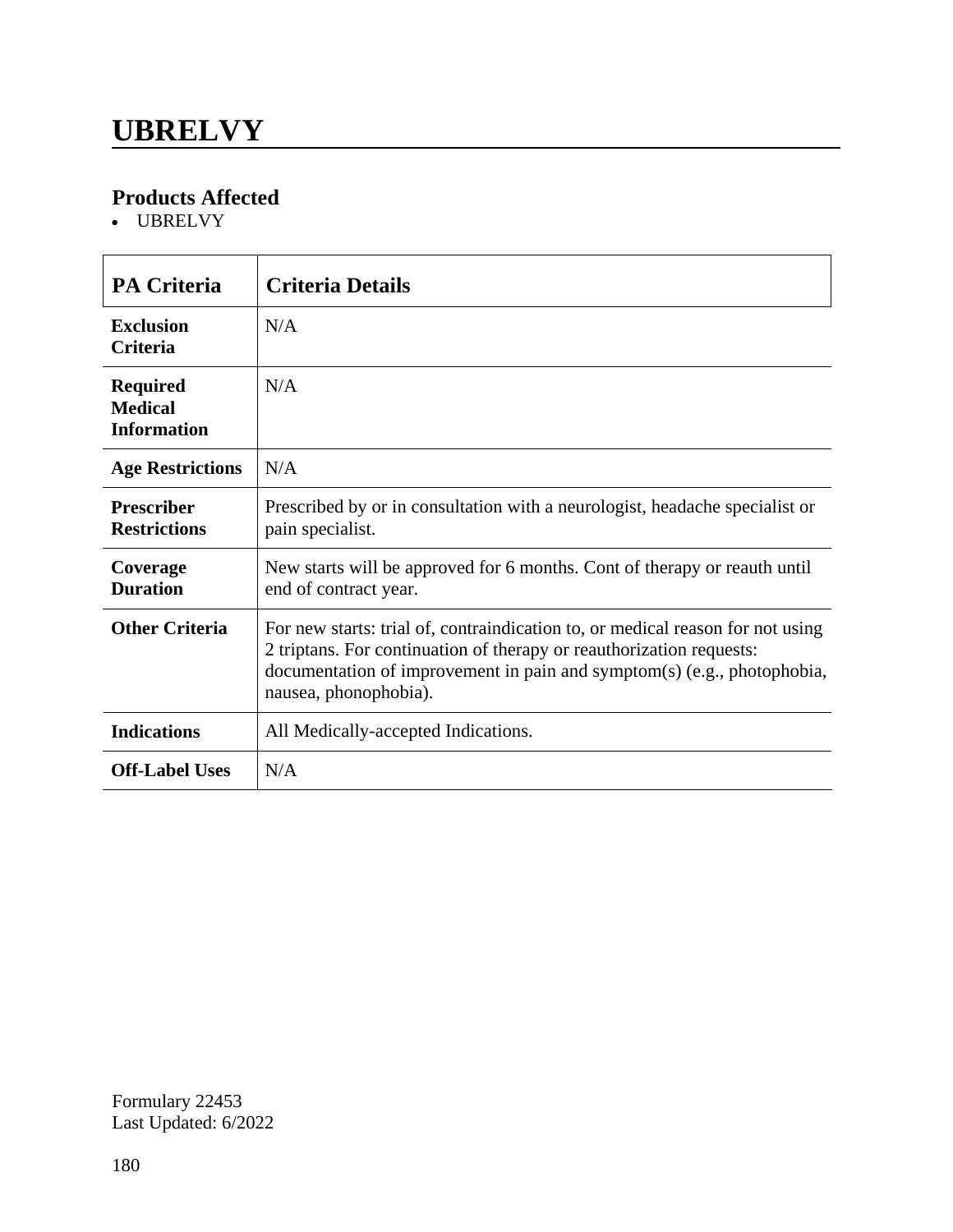UPTRAVI ORAL

| <b>PA Criteria</b>                                      | <b>Criteria Details</b>                                                                                                                                                                                                                                                      |
|---------------------------------------------------------|------------------------------------------------------------------------------------------------------------------------------------------------------------------------------------------------------------------------------------------------------------------------------|
| <b>Exclusion</b><br><b>Criteria</b>                     | N/A                                                                                                                                                                                                                                                                          |
| <b>Required</b><br><b>Medical</b><br><b>Information</b> | Documentation of pulmonary arterial hypertension (PAH) WHO Group I<br>and PAH Functional Class. Trial of, contraindication to, or medical reason<br>for not using a formulary phosphodiesterase inhibitor in combination with a<br>formulary endothelin receptor antagonist. |
| <b>Age Restrictions</b>                                 | N/A                                                                                                                                                                                                                                                                          |
| <b>Prescriber</b><br><b>Restrictions</b>                | Prescriber must be a pulmonologist or cardiologist.                                                                                                                                                                                                                          |
| Coverage<br><b>Duration</b>                             | Request will be authorized until the end of the contract year.                                                                                                                                                                                                               |
| <b>Other Criteria</b>                                   | N/A                                                                                                                                                                                                                                                                          |
| <b>Indications</b>                                      | All Medically-accepted Indications.                                                                                                                                                                                                                                          |
| <b>Off-Label Uses</b>                                   | N/A                                                                                                                                                                                                                                                                          |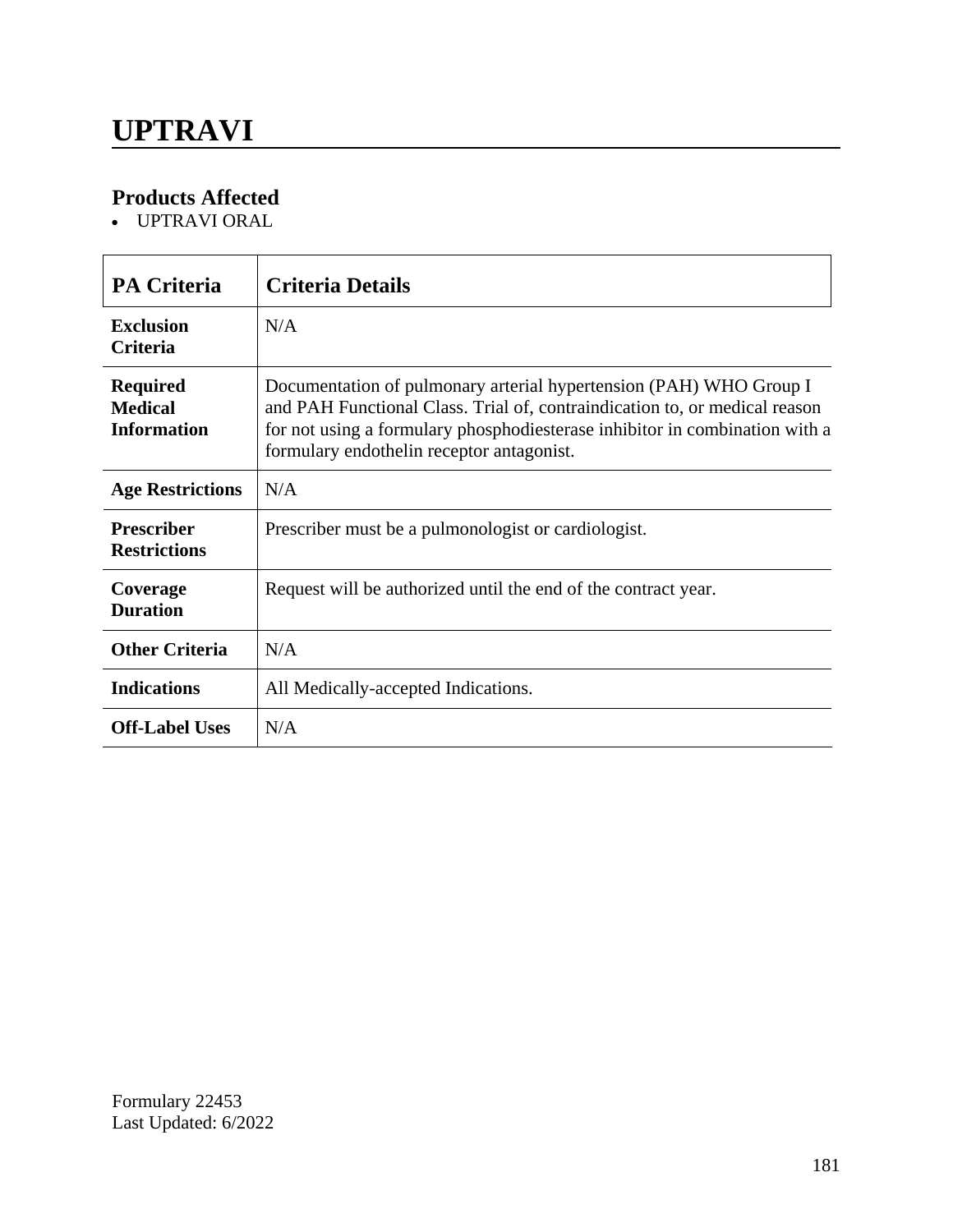## **VALCHLOR**

### **Products Affected**

VALCHLOR

| <b>PA Criteria</b>                                      | <b>Criteria Details</b>                                                                                                                               |
|---------------------------------------------------------|-------------------------------------------------------------------------------------------------------------------------------------------------------|
| <b>Exclusion</b><br><b>Criteria</b>                     | N/A                                                                                                                                                   |
| <b>Required</b><br><b>Medical</b><br><b>Information</b> | N/A                                                                                                                                                   |
| <b>Age Restrictions</b>                                 | N/A                                                                                                                                                   |
| <b>Prescriber</b><br><b>Restrictions</b>                | Prescribed by or in consultation with an oncologist or dermatologist.                                                                                 |
| Coverage<br><b>Duration</b>                             | Request will be authorized until the end of the contract year.                                                                                        |
| <b>Other Criteria</b>                                   | Trial of, contraindication to, or medical reason for not being able to use one<br>of the following: a topical corticosteroids or a topical retinoids. |
| <b>Indications</b>                                      | All Medically-accepted Indications.                                                                                                                   |
| <b>Off-Label Uses</b>                                   | N/A                                                                                                                                                   |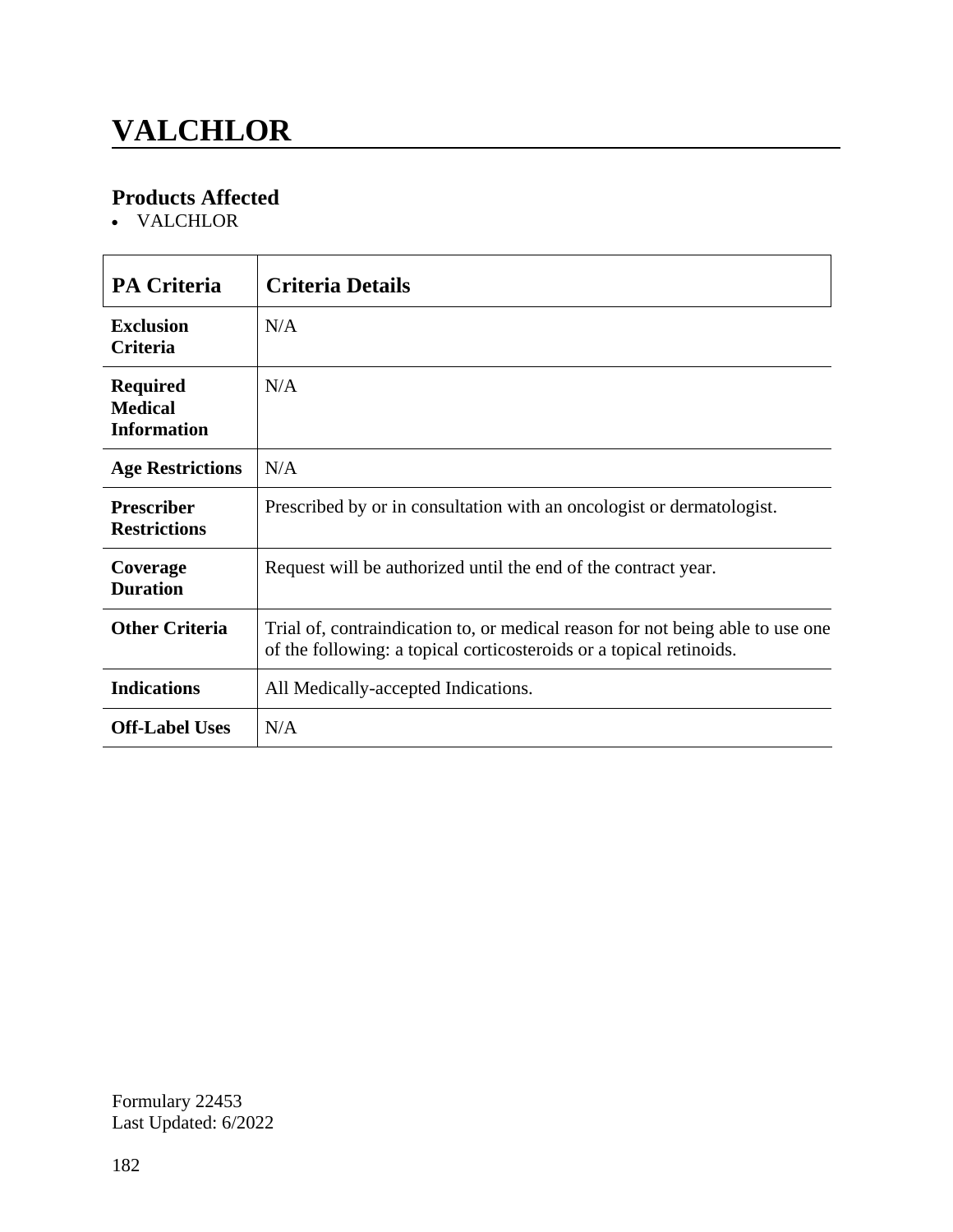# **Products Affected**<br>• *icosapent ethyl*

#### *icosapent ethyl* VASCEPA ORAL CAPSULE 0.5 GM

| <b>PA Criteria</b>                                      | <b>Criteria Details</b>                                                                                                                                                                                                                                                                                                                                                                                                                                                                                                                                                                                                                                                                                                                                                                                                                                                                                                                                                                                                                                                                                                      |
|---------------------------------------------------------|------------------------------------------------------------------------------------------------------------------------------------------------------------------------------------------------------------------------------------------------------------------------------------------------------------------------------------------------------------------------------------------------------------------------------------------------------------------------------------------------------------------------------------------------------------------------------------------------------------------------------------------------------------------------------------------------------------------------------------------------------------------------------------------------------------------------------------------------------------------------------------------------------------------------------------------------------------------------------------------------------------------------------------------------------------------------------------------------------------------------------|
| <b>Exclusion</b><br><b>Criteria</b>                     | N/A                                                                                                                                                                                                                                                                                                                                                                                                                                                                                                                                                                                                                                                                                                                                                                                                                                                                                                                                                                                                                                                                                                                          |
| <b>Required</b><br><b>Medical</b><br><b>Information</b> | N/A                                                                                                                                                                                                                                                                                                                                                                                                                                                                                                                                                                                                                                                                                                                                                                                                                                                                                                                                                                                                                                                                                                                          |
| <b>Age Restrictions</b>                                 | N/A                                                                                                                                                                                                                                                                                                                                                                                                                                                                                                                                                                                                                                                                                                                                                                                                                                                                                                                                                                                                                                                                                                                          |
| <b>Prescriber</b><br><b>Restrictions</b>                | N/A                                                                                                                                                                                                                                                                                                                                                                                                                                                                                                                                                                                                                                                                                                                                                                                                                                                                                                                                                                                                                                                                                                                          |
| Coverage<br><b>Duration</b>                             | Request will be authorized until the end of the contract year.                                                                                                                                                                                                                                                                                                                                                                                                                                                                                                                                                                                                                                                                                                                                                                                                                                                                                                                                                                                                                                                               |
| <b>Other Criteria</b>                                   | For a diagnosis of hypertriglyceridemia: Documented trial of,<br>contraindication to, or medical reason for not using statins at maximum<br>tolerated dose OR documented statin intolerance AND omega-3-acid ethyl<br>esters capsule. For a diagnosis of cardiovascular risk reduction, ALL the<br>following are required: 1) Documentation of hypertriglyceridemia greater<br>than or equal to 150 mg/dL: 2) Documented trial of, contraindication to, or<br>medical reason for not using statins at maximum tolerated dose for 3<br>months OR documented statin intolerance AND 3) Documentation of one<br>of the following: Established atherosclerotic cardiovascular disease (e.g.,<br>coronary artery disease, cerebrovascular accident, carotid disease,<br>peripheral artery disease) OR age greater than or equal to 50 years old with<br>established diabetes and at least one additional risk factor for<br>cardiovascular disease (e.g., hypertension, renal dysfunction, retinopathy,<br>albuminuria, males age greater than or equal to 55 years old or females age<br>greater than or equal to 65 years old). |
| <b>Indications</b>                                      | All Medically-accepted Indications.                                                                                                                                                                                                                                                                                                                                                                                                                                                                                                                                                                                                                                                                                                                                                                                                                                                                                                                                                                                                                                                                                          |
| <b>Off-Label Uses</b>                                   | N/A                                                                                                                                                                                                                                                                                                                                                                                                                                                                                                                                                                                                                                                                                                                                                                                                                                                                                                                                                                                                                                                                                                                          |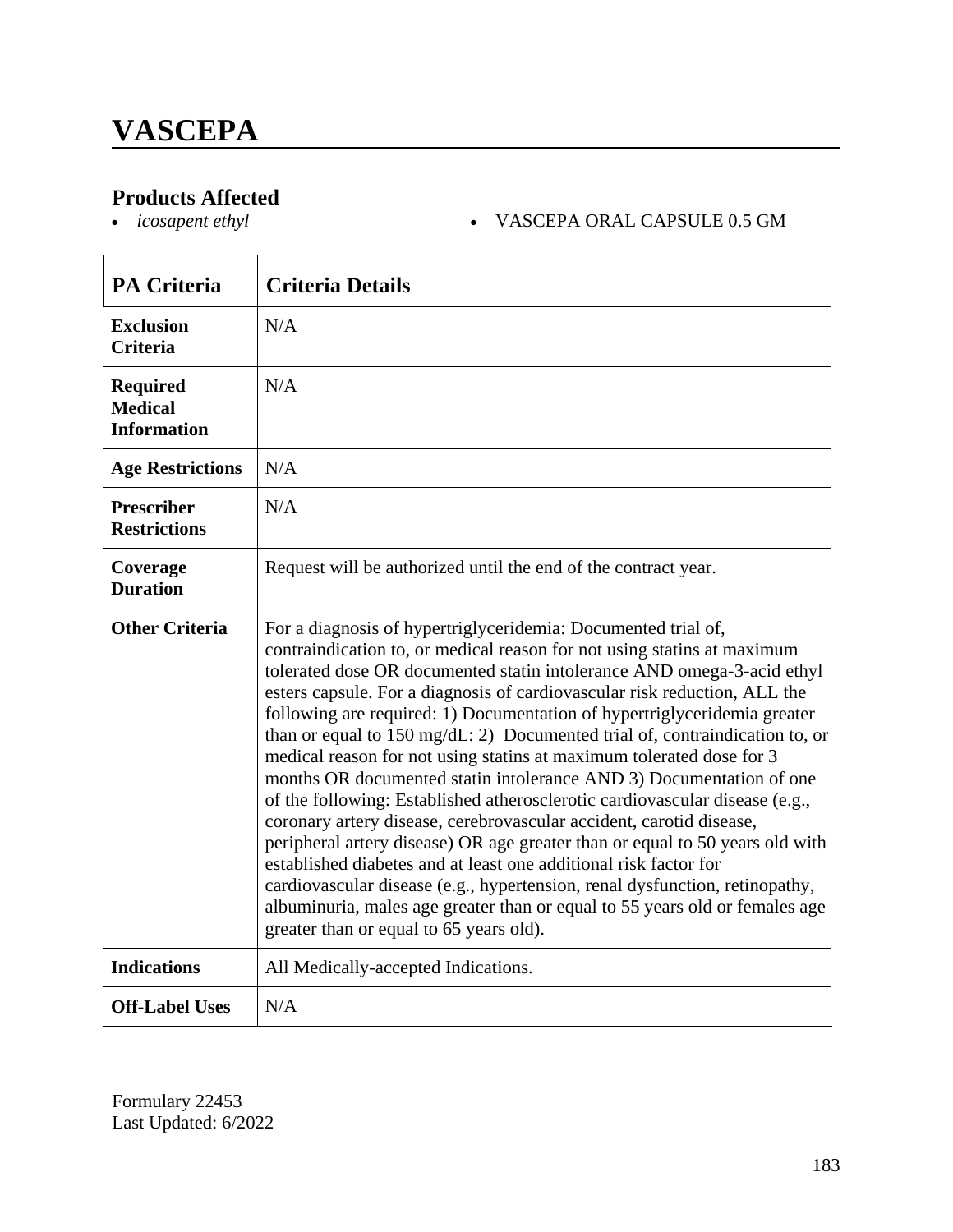### **VENTAVIS**

### **Products Affected**

VENTAVIS

| <b>PA Criteria</b>                                      | <b>Criteria Details</b>                                                                                        |
|---------------------------------------------------------|----------------------------------------------------------------------------------------------------------------|
| <b>Exclusion</b><br><b>Criteria</b>                     | N/A                                                                                                            |
| <b>Required</b><br><b>Medical</b><br><b>Information</b> | Documentation of pulmonary arterial hypertension (PAH) WHO Group I<br>classification and PAH Functional Class. |
| <b>Age Restrictions</b>                                 | N/A                                                                                                            |
| <b>Prescriber</b><br><b>Restrictions</b>                | Prescriber must be a pulmonologist or cardiologist.                                                            |
| Coverage<br><b>Duration</b>                             | Request will be authorized until the end of the contract year.                                                 |
| <b>Other Criteria</b>                                   | N/A                                                                                                            |
| <b>Indications</b>                                      | All Medically-accepted Indications.                                                                            |
| <b>Off-Label Uses</b>                                   | N/A                                                                                                            |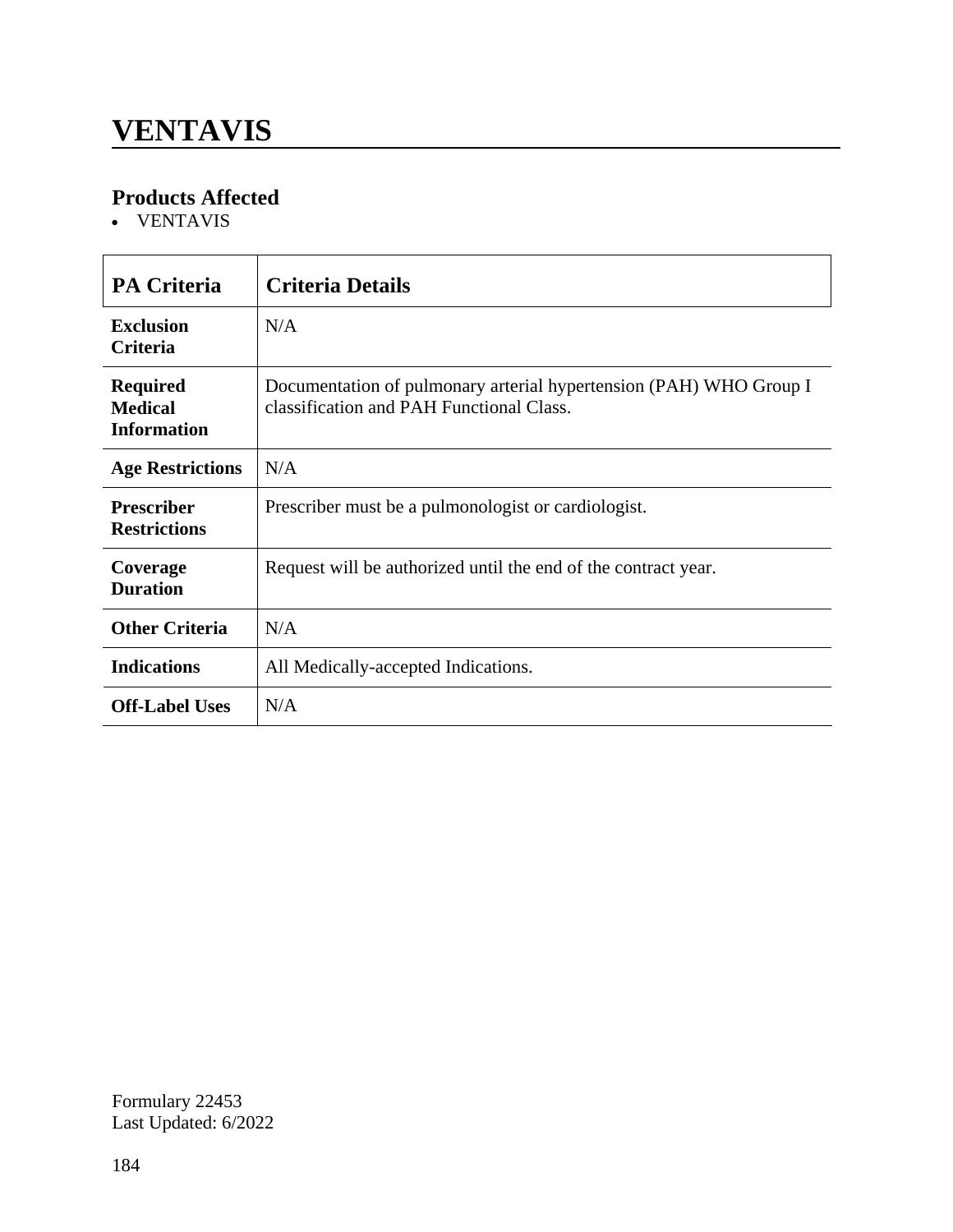### **VIGABATRIN**

### **Products Affected**

*vigabatrin*

| <b>PA Criteria</b>                                      | <b>Criteria Details</b>                                                                                                                                                                                                                                                                                                    |
|---------------------------------------------------------|----------------------------------------------------------------------------------------------------------------------------------------------------------------------------------------------------------------------------------------------------------------------------------------------------------------------------|
| Exclusion<br><b>Criteria</b>                            | N/A                                                                                                                                                                                                                                                                                                                        |
| <b>Required</b><br><b>Medical</b><br><b>Information</b> | For infantile spasms or West syndrome, the request will be approved.<br>Patient must have a diagnosis of refractory complex partial seizures who is<br>currently receiving another antiepileptic drug and the patient has<br>experienced treatment failure from two generic alternative formulary<br>antiepileptic agents. |
| <b>Age Restrictions</b>                                 | N/A                                                                                                                                                                                                                                                                                                                        |
| <b>Prescriber</b><br><b>Restrictions</b>                | Prescriber must be a neurologist.                                                                                                                                                                                                                                                                                          |
| Coverage<br><b>Duration</b>                             | Request will be authorized until the end of the contract year.                                                                                                                                                                                                                                                             |
| <b>Other Criteria</b>                                   | N/A                                                                                                                                                                                                                                                                                                                        |
| <b>Indications</b>                                      | All Medically-accepted Indications.                                                                                                                                                                                                                                                                                        |
| <b>Off-Label Uses</b>                                   | N/A                                                                                                                                                                                                                                                                                                                        |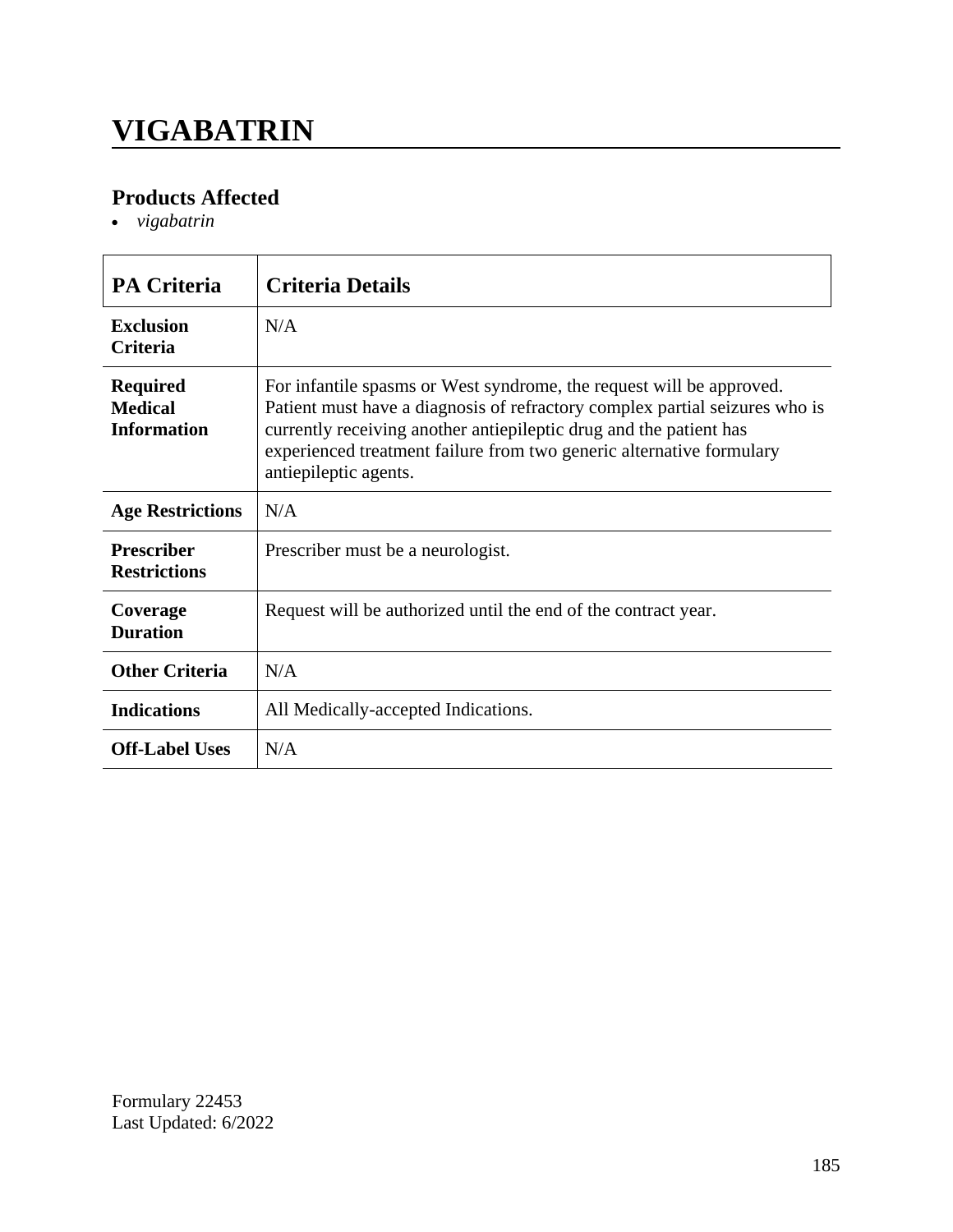### **VMAT-2 INHIBITORS**

#### **Products Affected**

- AUSTEDO
- INGREZZA ORAL CAPSULE 40 MG, 80 MG

#### • INGREZZA ORAL CAPSULE THERAPY PACK

- *tetrabenazine*
- *ingrezza oral capsule 60 mg*

| <b>PA Criteria</b>                                      | <b>Criteria Details</b>                                                                                                                                                                                                                                                                                                                                                                                                                                                                                                                                            |
|---------------------------------------------------------|--------------------------------------------------------------------------------------------------------------------------------------------------------------------------------------------------------------------------------------------------------------------------------------------------------------------------------------------------------------------------------------------------------------------------------------------------------------------------------------------------------------------------------------------------------------------|
| <b>Exclusion</b><br><b>Criteria</b>                     | N/A                                                                                                                                                                                                                                                                                                                                                                                                                                                                                                                                                                |
| <b>Required</b><br><b>Medical</b><br><b>Information</b> | If the request is for tetrabenazine, request will be approved. For Ingrezza,<br>trial of or medical reason for not using the tetrabenazine for tardive<br>dyskinesia. For Austedo, trial of or medical reason for not using the<br>following if applicable for submitted diagnosis 1) Chorea associated with<br>Huntington disease-trial of tetrabenazine. 2) Tardive dyskinesia -trial of<br>tetrabenazine and Ingrezza. Reauthorization: Confirmation of improvement<br>in tardive dyskinesia symptoms or chorea associated with Huntington<br>disease symptoms. |
| <b>Age Restrictions</b>                                 | N/A                                                                                                                                                                                                                                                                                                                                                                                                                                                                                                                                                                |
| <b>Prescriber</b><br><b>Restrictions</b>                | Prescriber must be a neurologist, clinical geneticist, or psychiatrist.                                                                                                                                                                                                                                                                                                                                                                                                                                                                                            |
| Coverage<br><b>Duration</b>                             | Request will be authorized until the end of the contract year.                                                                                                                                                                                                                                                                                                                                                                                                                                                                                                     |
| <b>Other Criteria</b>                                   | N/A                                                                                                                                                                                                                                                                                                                                                                                                                                                                                                                                                                |
| <b>Indications</b>                                      | All Medically-accepted Indications.                                                                                                                                                                                                                                                                                                                                                                                                                                                                                                                                |
| <b>Off-Label Uses</b>                                   | N/A                                                                                                                                                                                                                                                                                                                                                                                                                                                                                                                                                                |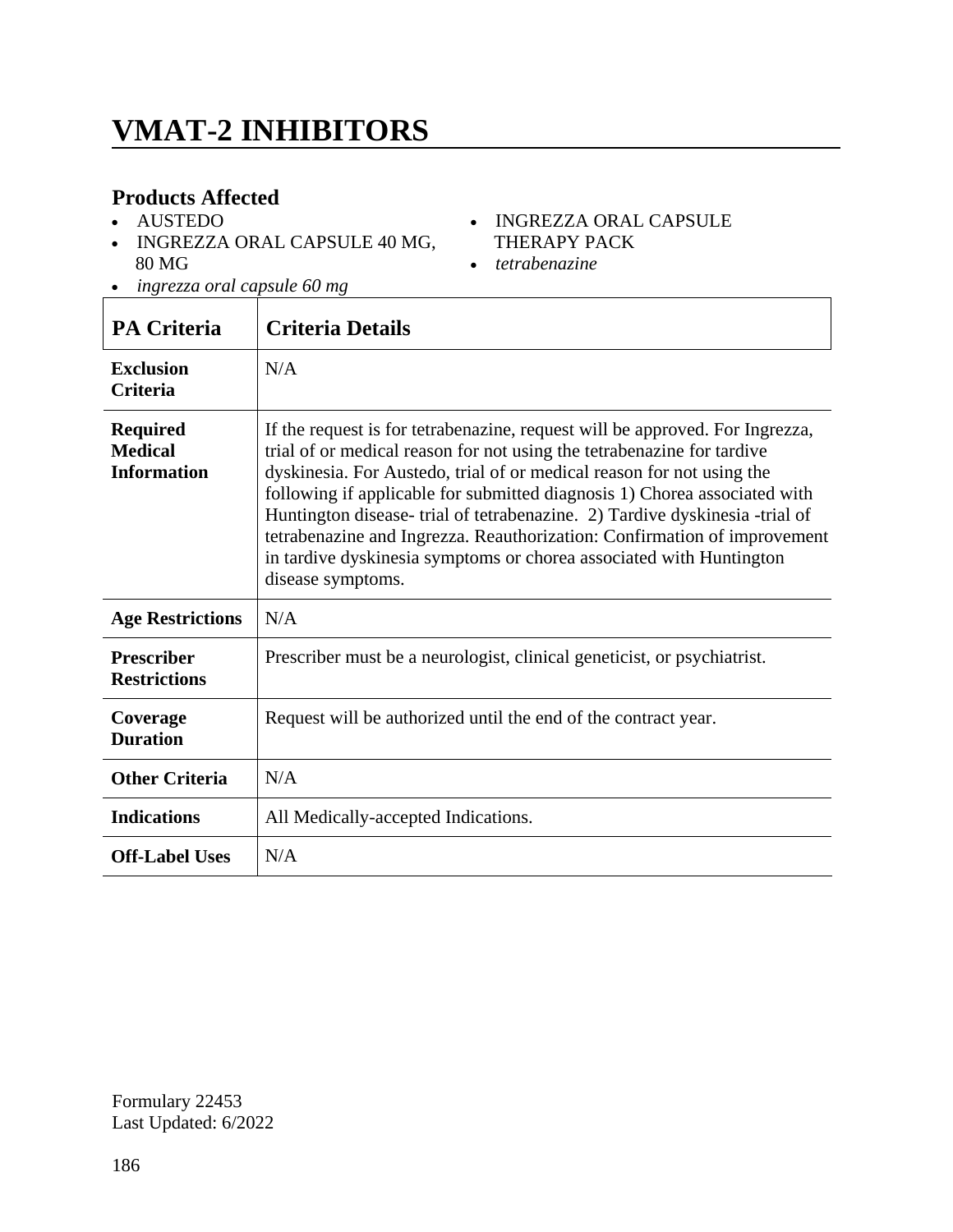## **VORICONAZOLE**

### **Products Affected**

*voriconazole intravenous*

| <b>PA Criteria</b>                                      | <b>Criteria Details</b>                                        |
|---------------------------------------------------------|----------------------------------------------------------------|
| <b>Exclusion</b><br>Criteria                            | Non-Part D indications.                                        |
| <b>Required</b><br><b>Medical</b><br><b>Information</b> | N/A                                                            |
| <b>Age Restrictions</b>                                 | N/A                                                            |
| <b>Prescriber</b><br><b>Restrictions</b>                | N/A                                                            |
| Coverage<br><b>Duration</b>                             | Request will be authorized until the end of the contract year. |
| <b>Other Criteria</b>                                   | N/A                                                            |
| <b>Indications</b>                                      | All Medically-accepted Indications.                            |
| <b>Off-Label Uses</b>                                   | N/A                                                            |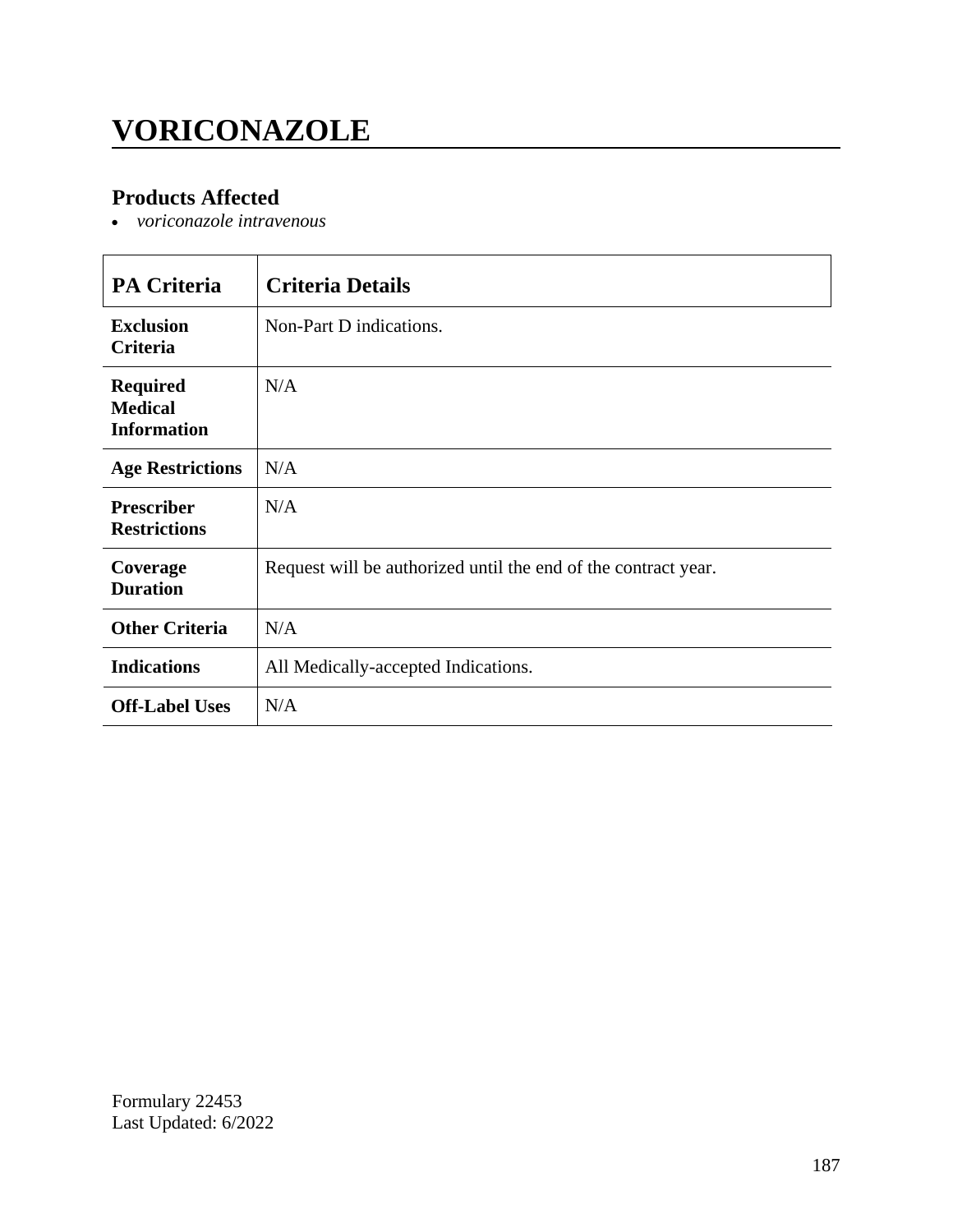VOSEVI

| <b>PA Criteria</b>                                      | <b>Criteria Details</b>                                                                                                                                                                                                                                                                                                                                                         |
|---------------------------------------------------------|---------------------------------------------------------------------------------------------------------------------------------------------------------------------------------------------------------------------------------------------------------------------------------------------------------------------------------------------------------------------------------|
| <b>Exclusion</b><br><b>Criteria</b>                     | N/A                                                                                                                                                                                                                                                                                                                                                                             |
| <b>Required</b><br><b>Medical</b><br><b>Information</b> | Labs within 3 months of request: liver function tests and detectable HCV<br>RNA viral load. In addition, documentation of genotype, treatment history,<br>and if cirrhotic, documentation of compensated or decompensated<br>cirrhosis. Prescriber attests to completing HBV screening and agrees to<br>monitor for HBV reactivation if patient has a history of HBV infection. |
| <b>Age Restrictions</b>                                 | N/A                                                                                                                                                                                                                                                                                                                                                                             |
| <b>Prescriber</b><br><b>Restrictions</b>                | Prescriber must be a hepatologist, gastroenterologist, infectious disease<br>specialist, or transplant specialist.                                                                                                                                                                                                                                                              |
| Coverage<br><b>Duration</b>                             | Request will be authorized for 12 weeks as per AASLD-IDSA guidance.                                                                                                                                                                                                                                                                                                             |
| <b>Other Criteria</b>                                   | N/A                                                                                                                                                                                                                                                                                                                                                                             |
| <b>Indications</b>                                      | All Medically-accepted Indications.                                                                                                                                                                                                                                                                                                                                             |
| <b>Off-Label Uses</b>                                   | N/A                                                                                                                                                                                                                                                                                                                                                                             |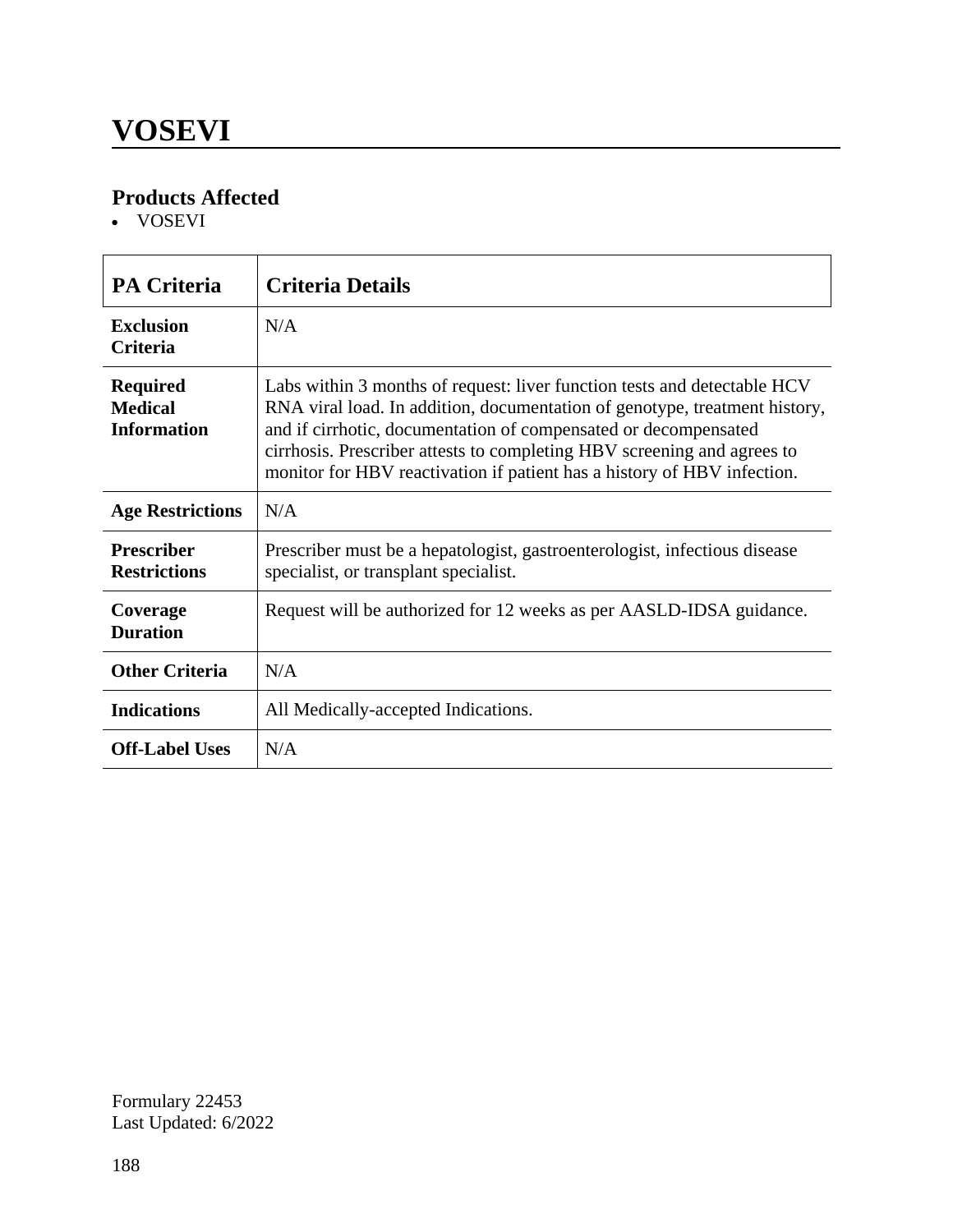## **WHITE BLOOD CELL STIMULATORS**

#### **Products Affected**

- FULPHILA
- GRANIX
- LEUKINE INJECTION SOLUTION RECONSTITUTED
- NEULASTA ONPRO
- NEULASTA SUBCUTANEOUS SOLUTION PREFILLED SYRINGE
- NEUPOGEN INJECTION SOLUTION ZIEXTENZO 300 MCG/ML, 480 MCG/1.6ML
- NEUPOGEN INJECTION SOLUTION PREFILLED SYRINGE
- NIVESTYM INJECTION SOLUTION PREFILLED SYRINGE
- NYVEPRIA
- UDENYCA
- ZARXIO
	-

| <b>PA Criteria</b>                                      | <b>Criteria Details</b>                                                                                                                                                                                                                                                                                                                                                                                                                                         |
|---------------------------------------------------------|-----------------------------------------------------------------------------------------------------------------------------------------------------------------------------------------------------------------------------------------------------------------------------------------------------------------------------------------------------------------------------------------------------------------------------------------------------------------|
| <b>Exclusion</b><br><b>Criteria</b>                     | N/A                                                                                                                                                                                                                                                                                                                                                                                                                                                             |
| <b>Required</b><br><b>Medical</b><br><b>Information</b> | For new starts for Neupogen and Granix: documentation of trial of,<br>contraindication to, or medical reason for not using Zarxio and Nivestym.<br>For new starts for Neulasta, Fulphila, and Nyvepria: documentation of trial<br>of, contraindication to, or medical reason for not using Udenyca and<br>Ziextenzo. Continuation of therapy or re-authorization criteria: diagnosis of<br>chronic neutropenia or a medical reason for continued need for GCSF. |
| <b>Age Restrictions</b>                                 | N/A                                                                                                                                                                                                                                                                                                                                                                                                                                                             |
| <b>Prescriber</b><br><b>Restrictions</b>                | Specialist for submitted diagnosis.                                                                                                                                                                                                                                                                                                                                                                                                                             |
| Coverage<br><b>Duration</b>                             | For new starts: 4 months. Cont of therapy or reauth until end of contract<br>year.                                                                                                                                                                                                                                                                                                                                                                              |
| <b>Other Criteria</b>                                   | N/A                                                                                                                                                                                                                                                                                                                                                                                                                                                             |
| <b>Indications</b>                                      | All Medically-accepted Indications.                                                                                                                                                                                                                                                                                                                                                                                                                             |
| <b>Off-Label Uses</b>                                   | N/A                                                                                                                                                                                                                                                                                                                                                                                                                                                             |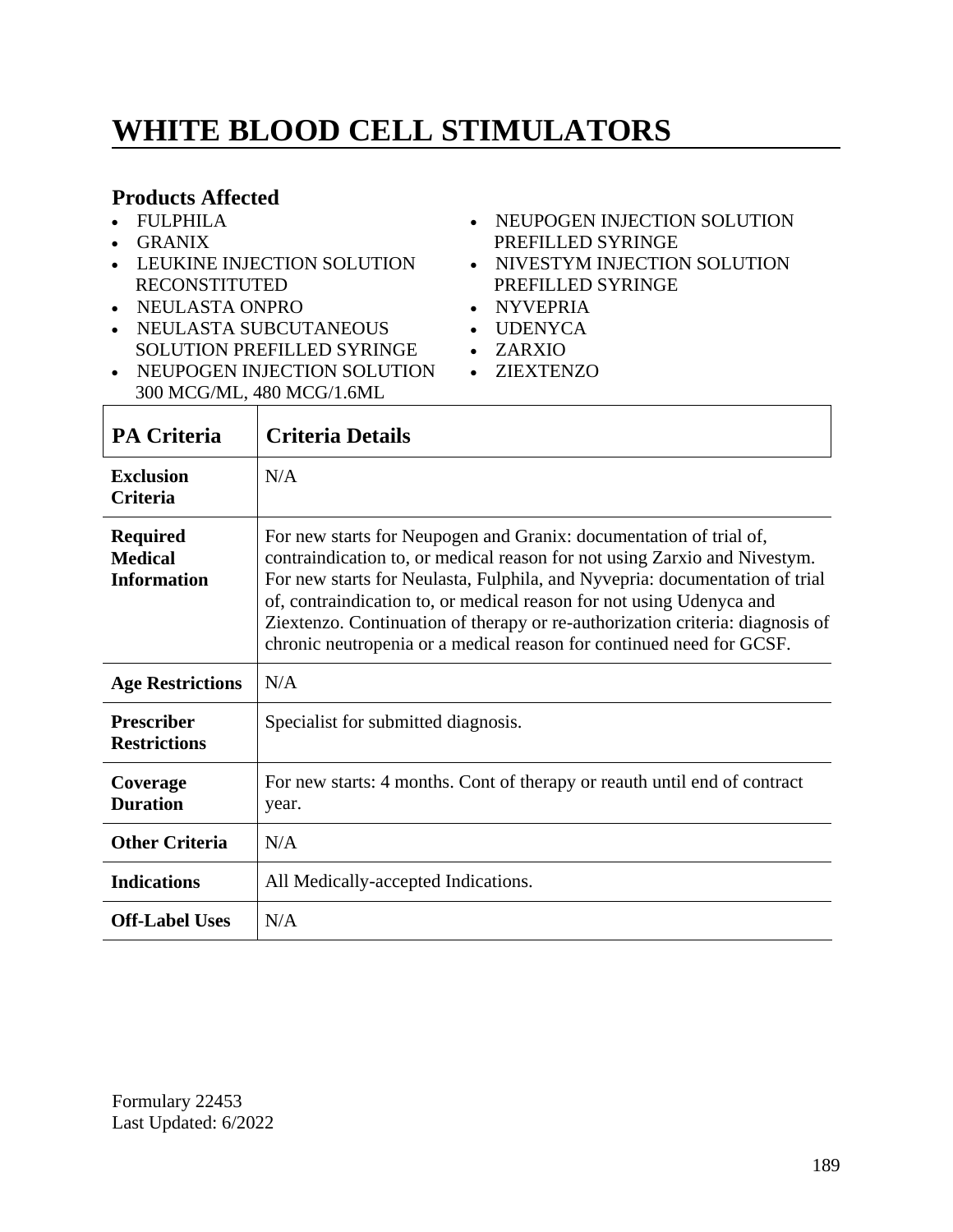### **XATMEP**

#### **Products Affected**

XATMEP

| <b>PA Criteria</b>                                      | <b>Criteria Details</b>                                        |
|---------------------------------------------------------|----------------------------------------------------------------|
| <b>Exclusion</b><br>Criteria                            | N/A                                                            |
| <b>Required</b><br><b>Medical</b><br><b>Information</b> | N/A                                                            |
| <b>Age Restrictions</b>                                 | N/A                                                            |
| <b>Prescriber</b><br><b>Restrictions</b>                | Prescriber must be an oncologist or rheumatologist.            |
| Coverage<br><b>Duration</b>                             | Request will be authorized until the end of the contract year. |
| <b>Other Criteria</b>                                   | N/A                                                            |
| <b>Indications</b>                                      | All Medically-accepted Indications.                            |
| <b>Off-Label Uses</b>                                   | N/A                                                            |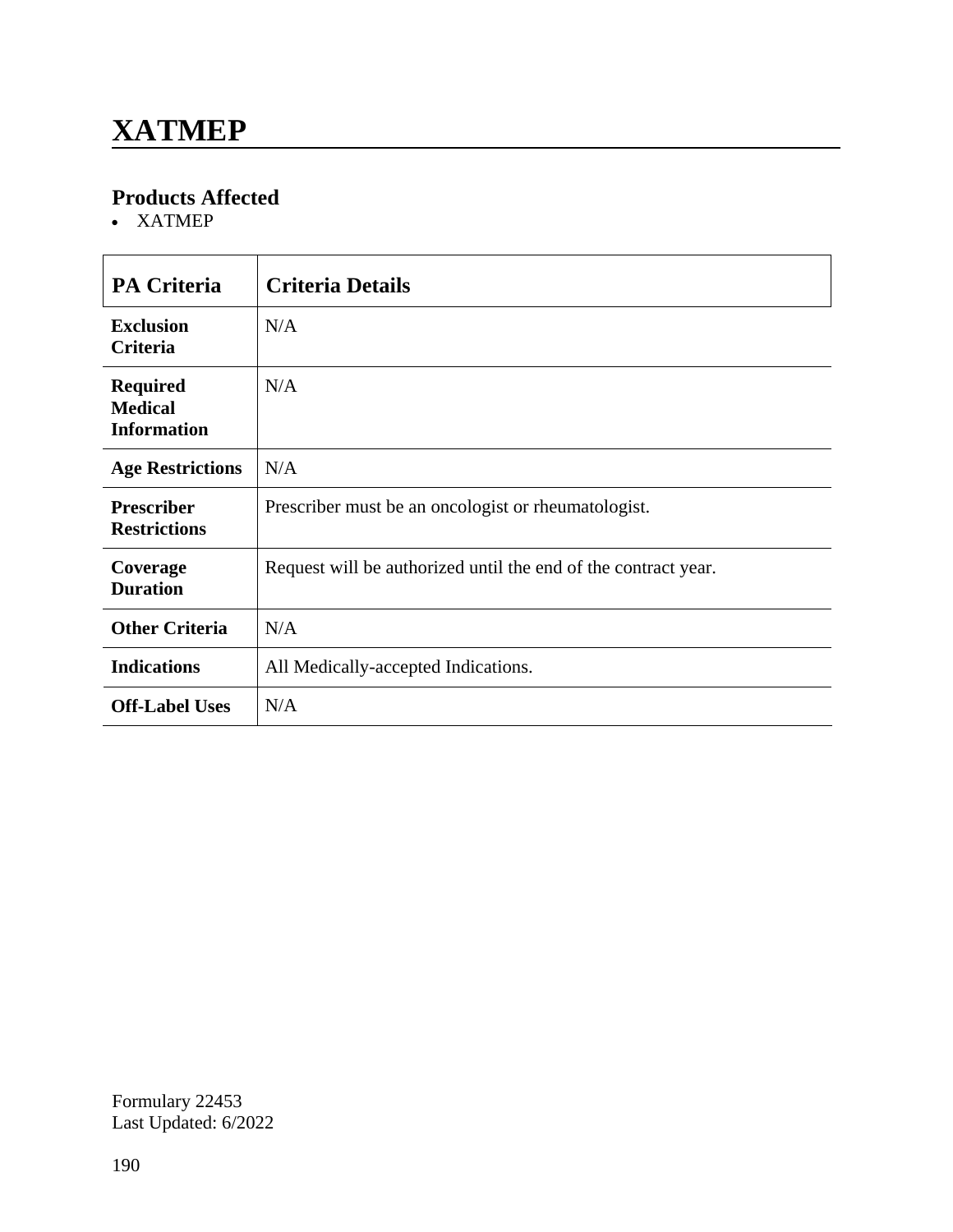XELJANZ XELJANZ XR

| <b>PA Criteria</b>                                      | <b>Criteria Details</b>                                                                                                                                                                                                                                                                                                                                                                                                                                                                                                                                                                                                                                                                                                                                                                                                                                 |
|---------------------------------------------------------|---------------------------------------------------------------------------------------------------------------------------------------------------------------------------------------------------------------------------------------------------------------------------------------------------------------------------------------------------------------------------------------------------------------------------------------------------------------------------------------------------------------------------------------------------------------------------------------------------------------------------------------------------------------------------------------------------------------------------------------------------------------------------------------------------------------------------------------------------------|
| <b>Exclusion</b><br><b>Criteria</b>                     | N/A                                                                                                                                                                                                                                                                                                                                                                                                                                                                                                                                                                                                                                                                                                                                                                                                                                                     |
| <b>Required</b><br><b>Medical</b><br><b>Information</b> | N/A                                                                                                                                                                                                                                                                                                                                                                                                                                                                                                                                                                                                                                                                                                                                                                                                                                                     |
| <b>Age Restrictions</b>                                 | N/A                                                                                                                                                                                                                                                                                                                                                                                                                                                                                                                                                                                                                                                                                                                                                                                                                                                     |
| <b>Prescriber</b><br><b>Restrictions</b>                | Specialist for submitted diagnosis.                                                                                                                                                                                                                                                                                                                                                                                                                                                                                                                                                                                                                                                                                                                                                                                                                     |
| Coverage<br><b>Duration</b>                             | Request will be authorized until the end of the contract year.                                                                                                                                                                                                                                                                                                                                                                                                                                                                                                                                                                                                                                                                                                                                                                                          |
| <b>Other Criteria</b>                                   | For RA: Trial of, medical reason for not using, or contraindication to 1<br>disease modifying antirheumatic drug (DMARD) (methotrexate,<br>leflunomide, or sulfasalazine) and 1 tumor necrosis factor (TNF) blocker<br>(Enbrel or Humira). For pJIA: Trial of, medical reason for not using, or<br>contraindication to 1 of the following DMARDs: methotrexate or<br>leflunomide and 1 TNF blocker (Enbrel or Humira). For PsA: Trial of,<br>medical reason for not using, or contraindication to 1 TNF blocker (Enbrel<br>or Humira). For UC: Trial of, medical reason for not using, or<br>contraindication to 1 of the following conventional therapies:<br>mercaptopurine, an aminosalicylate (i.e. mesalamine, sulfasalazine,<br>azathioprine), or a corticosteroid (i.e. prednisone, methylprednisolone) and<br>1 TNF blocker (Enbrel or Humira). |
| <b>Indications</b>                                      | All Medically-accepted Indications.                                                                                                                                                                                                                                                                                                                                                                                                                                                                                                                                                                                                                                                                                                                                                                                                                     |
| <b>Off-Label Uses</b>                                   | N/A                                                                                                                                                                                                                                                                                                                                                                                                                                                                                                                                                                                                                                                                                                                                                                                                                                                     |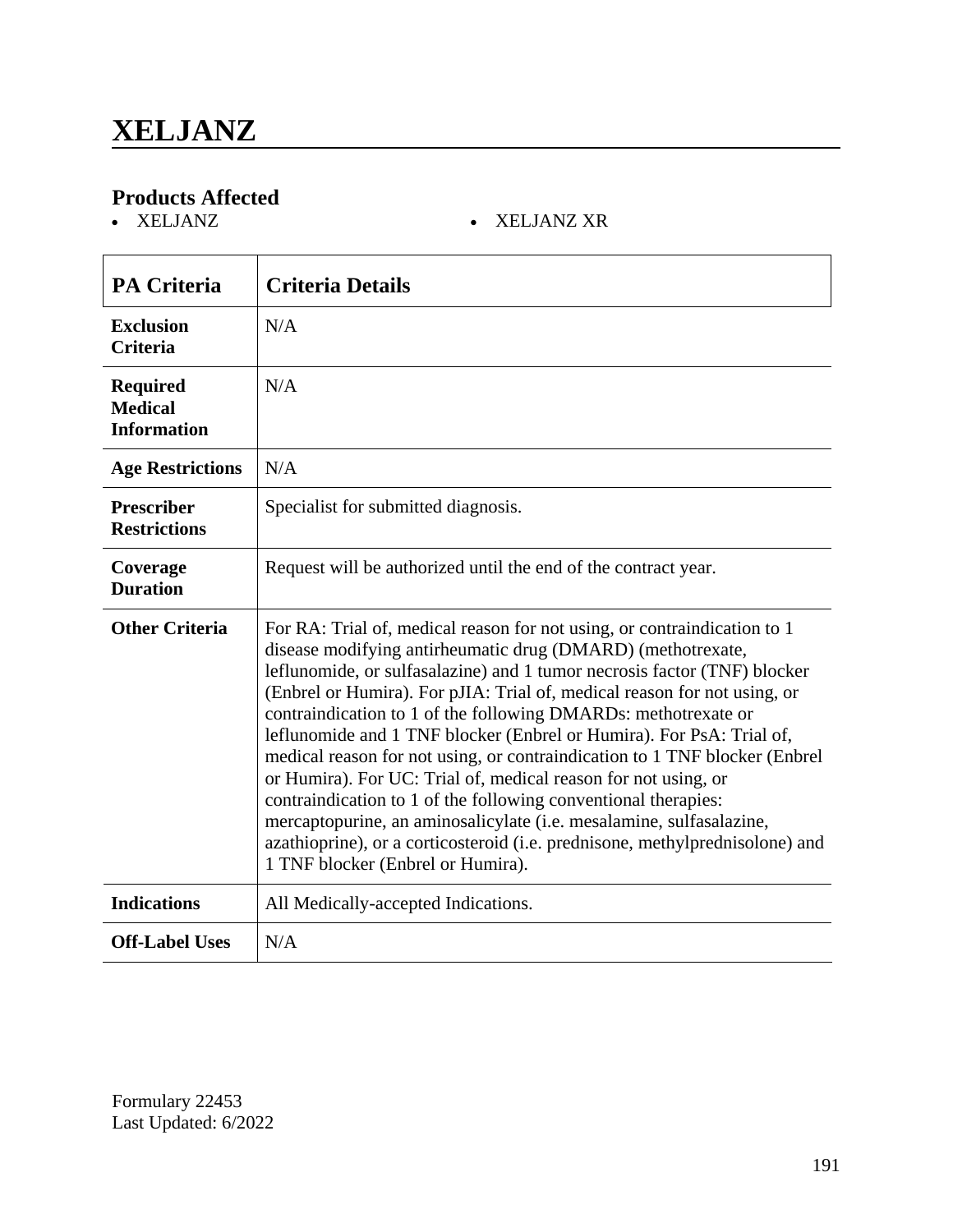### **XERMELO**

### **Products Affected**

XERMELO

| <b>PA Criteria</b>                                      | <b>Criteria Details</b>                                        |
|---------------------------------------------------------|----------------------------------------------------------------|
| <b>Exclusion</b><br><b>Criteria</b>                     | N/A                                                            |
| <b>Required</b><br><b>Medical</b><br><b>Information</b> | N/A                                                            |
| <b>Age Restrictions</b>                                 | N/A                                                            |
| <b>Prescriber</b><br><b>Restrictions</b>                | N/A                                                            |
| Coverage<br><b>Duration</b>                             | Request will be authorized until the end of the contract year. |
| <b>Other Criteria</b>                                   | N/A                                                            |
| <b>Indications</b>                                      | All Medically-accepted Indications.                            |
| <b>Off-Label Uses</b>                                   | N/A                                                            |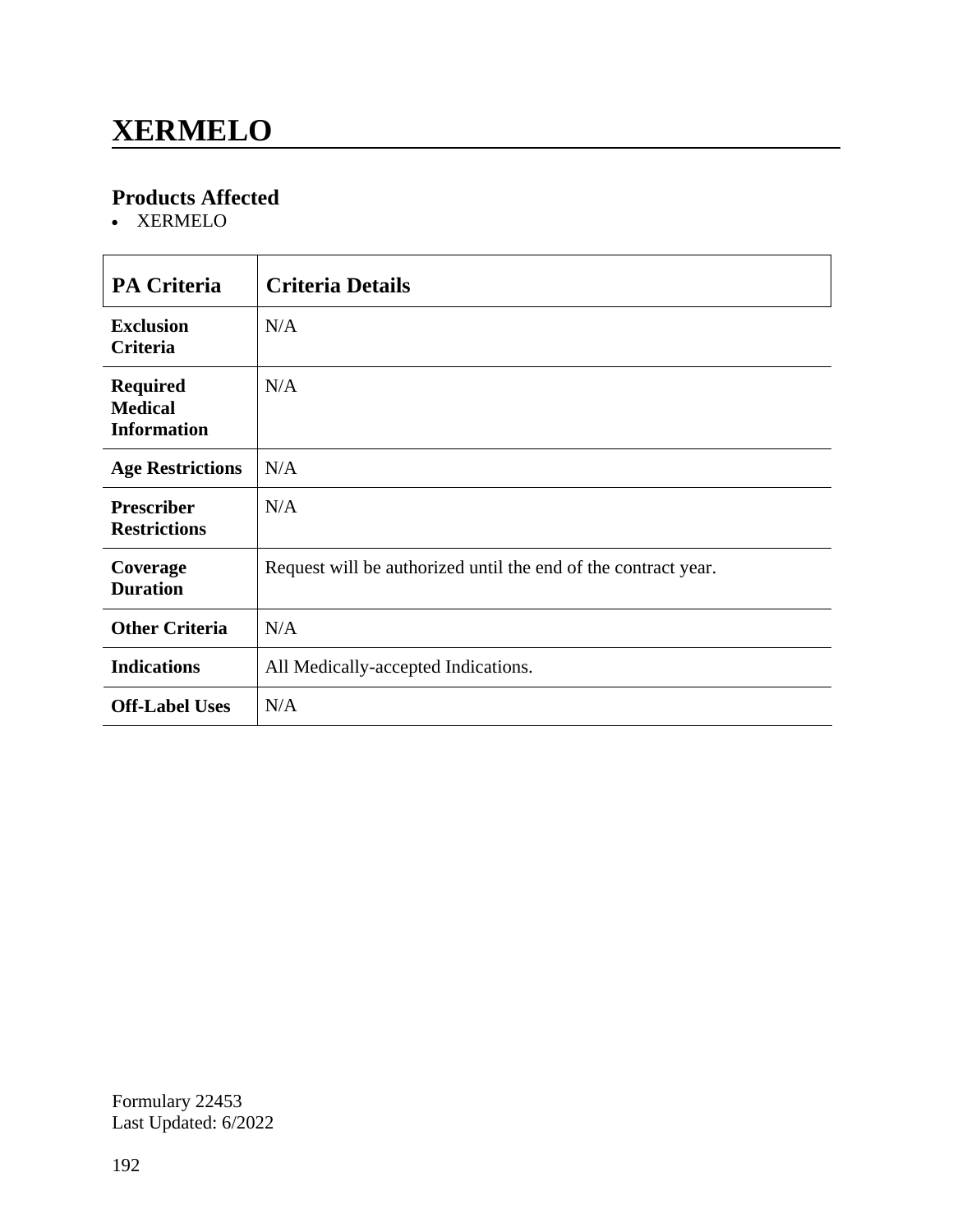XGEVA

| <b>PA Criteria</b>                                      | <b>Criteria Details</b>                                                                                                                                                       |
|---------------------------------------------------------|-------------------------------------------------------------------------------------------------------------------------------------------------------------------------------|
| <b>Exclusion</b><br><b>Criteria</b>                     | Patients with baseline hypocalcemia                                                                                                                                           |
| <b>Required</b><br><b>Medical</b><br><b>Information</b> | N/A                                                                                                                                                                           |
| <b>Age Restrictions</b>                                 | N/A                                                                                                                                                                           |
| <b>Prescriber</b><br><b>Restrictions</b>                | N/A                                                                                                                                                                           |
| Coverage<br><b>Duration</b>                             | Request will be authorized until the end of the contract year.                                                                                                                |
| <b>Other Criteria</b>                                   | New starts: Serum calcium levels. Reauthorization criteria for malignant<br>hypercalcemia: albumin-adjusted serum calcium level below 12.5mg/dl<br>within 30 days of request. |
| <b>Indications</b>                                      | All Medically-accepted Indications.                                                                                                                                           |
| <b>Off-Label Uses</b>                                   | N/A                                                                                                                                                                           |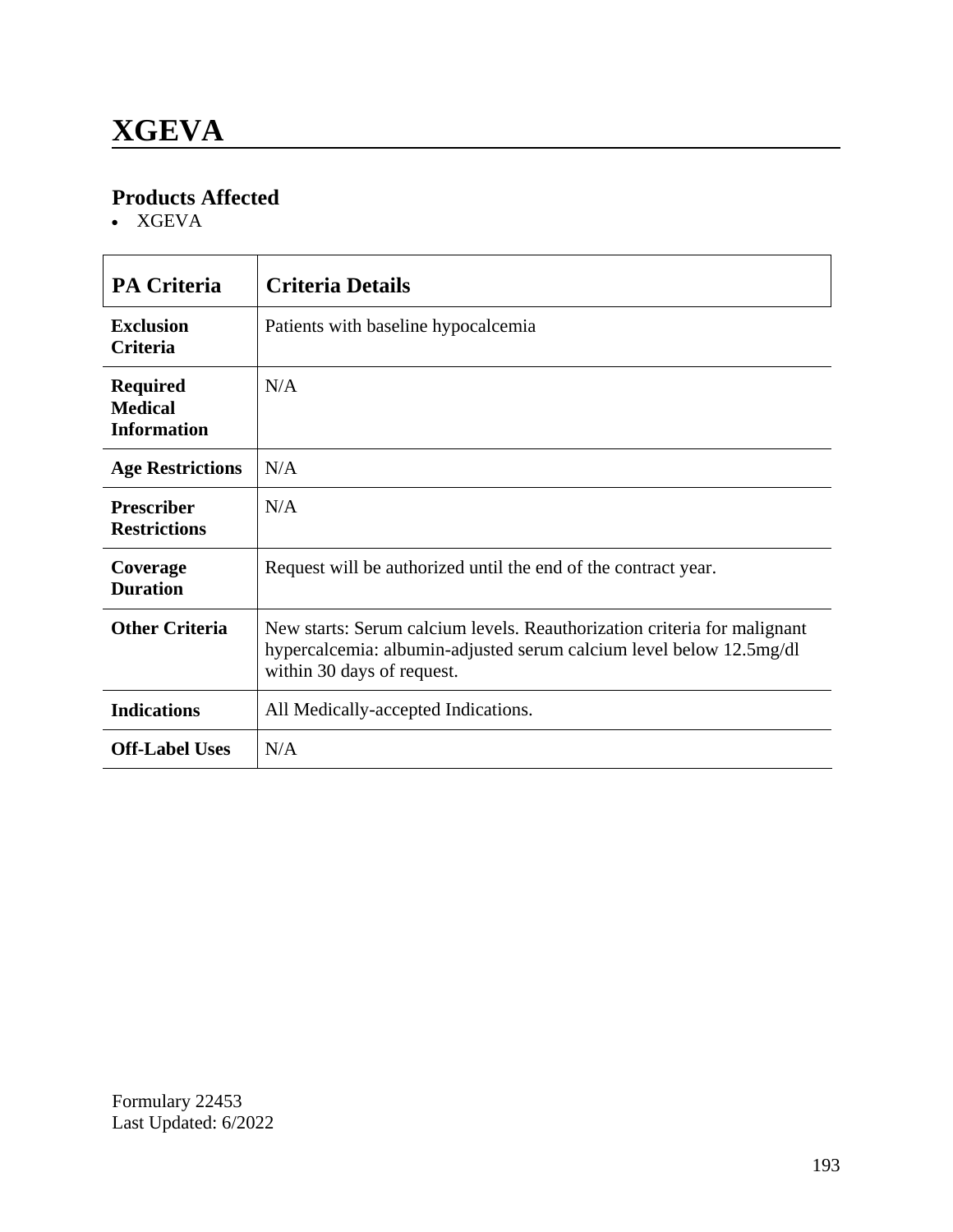### **XIFAXAN**

### **Products Affected**

XIFAXAN

| <b>PA Criteria</b>                                      | <b>Criteria Details</b>                                                                                                                                                                                                                                                                                                                                                                                                                                                                                                                                                                                                           |  |
|---------------------------------------------------------|-----------------------------------------------------------------------------------------------------------------------------------------------------------------------------------------------------------------------------------------------------------------------------------------------------------------------------------------------------------------------------------------------------------------------------------------------------------------------------------------------------------------------------------------------------------------------------------------------------------------------------------|--|
| <b>Exclusion</b><br><b>Criteria</b>                     | N/A                                                                                                                                                                                                                                                                                                                                                                                                                                                                                                                                                                                                                               |  |
| <b>Required</b><br><b>Medical</b><br><b>Information</b> | For diagnosis of hepatic encephalopathy (HE): trial of, contraindication to,<br>or medical reason for not using lactulose. For diagnosis of irritable bowel<br>syndrome with diarrhea (IBSD): 1) trial of, contraindication to, or medical<br>reason for not using loperamide and dicyclomine AND 2) no more than 3<br>courses of 14 days each. For travelers diarrhea (TD) caused by noninvasive<br>strains of E. Coli (with no bloody stools or fever): patient must be<br>intolerant to or must have had a trial of at least 3 days of one of the<br>following agents: ciprofloxacin, ofloxacin, levofloxacin or azithromycin. |  |
| <b>Age Restrictions</b>                                 | N/A                                                                                                                                                                                                                                                                                                                                                                                                                                                                                                                                                                                                                               |  |
| <b>Prescriber</b><br><b>Restrictions</b>                | For HE: gastroenterologist or hepatologist. For IBS-D: gastroenterologist.                                                                                                                                                                                                                                                                                                                                                                                                                                                                                                                                                        |  |
| Coverage<br><b>Duration</b>                             | For HE: contract year. For IBSD: 14 days (cannot exceed 3 courses of 14<br>days each). For TD: 3 days.                                                                                                                                                                                                                                                                                                                                                                                                                                                                                                                            |  |
| <b>Other Criteria</b>                                   | N/A                                                                                                                                                                                                                                                                                                                                                                                                                                                                                                                                                                                                                               |  |
| <b>Indications</b>                                      | All Medically-accepted Indications.                                                                                                                                                                                                                                                                                                                                                                                                                                                                                                                                                                                               |  |
| <b>Off-Label Uses</b>                                   | N/A                                                                                                                                                                                                                                                                                                                                                                                                                                                                                                                                                                                                                               |  |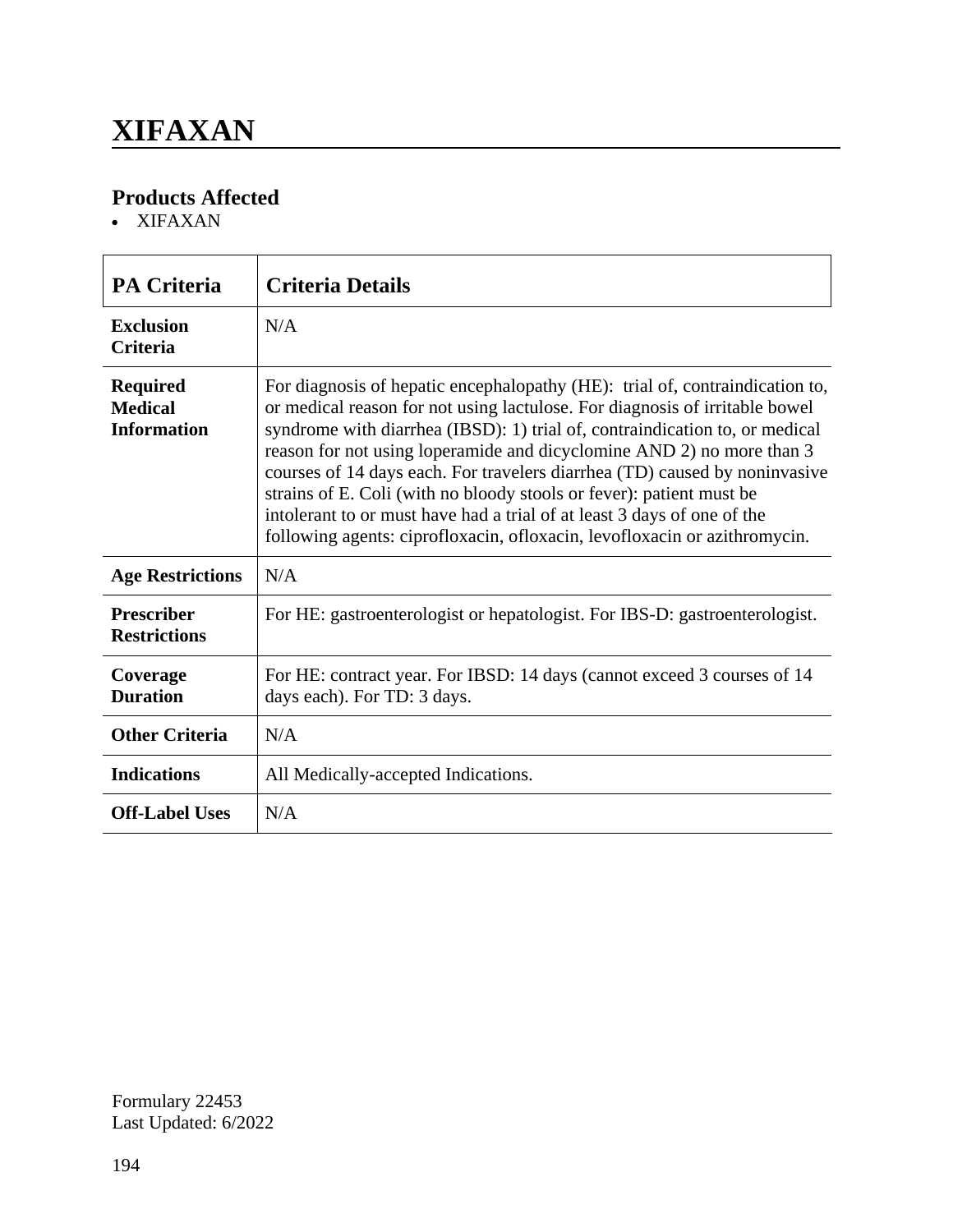XOLAIR

| <b>PA Criteria</b>                                      | <b>Criteria Details</b>                                                                                                                                                                                                                                                                                                                                                                                                                                                                                                                                                                                                                                                                                                                                                                                                                                                                                                                                                                                                                                                                                                                                                                                                                                                                                                                                                                                                                                                                                                                                                                                                                                |  |
|---------------------------------------------------------|--------------------------------------------------------------------------------------------------------------------------------------------------------------------------------------------------------------------------------------------------------------------------------------------------------------------------------------------------------------------------------------------------------------------------------------------------------------------------------------------------------------------------------------------------------------------------------------------------------------------------------------------------------------------------------------------------------------------------------------------------------------------------------------------------------------------------------------------------------------------------------------------------------------------------------------------------------------------------------------------------------------------------------------------------------------------------------------------------------------------------------------------------------------------------------------------------------------------------------------------------------------------------------------------------------------------------------------------------------------------------------------------------------------------------------------------------------------------------------------------------------------------------------------------------------------------------------------------------------------------------------------------------------|--|
| <b>Exclusion</b><br><b>Criteria</b>                     | N/A                                                                                                                                                                                                                                                                                                                                                                                                                                                                                                                                                                                                                                                                                                                                                                                                                                                                                                                                                                                                                                                                                                                                                                                                                                                                                                                                                                                                                                                                                                                                                                                                                                                    |  |
| <b>Required</b><br><b>Medical</b><br><b>Information</b> | N/A                                                                                                                                                                                                                                                                                                                                                                                                                                                                                                                                                                                                                                                                                                                                                                                                                                                                                                                                                                                                                                                                                                                                                                                                                                                                                                                                                                                                                                                                                                                                                                                                                                                    |  |
| <b>Age Restrictions</b>                                 | N/A                                                                                                                                                                                                                                                                                                                                                                                                                                                                                                                                                                                                                                                                                                                                                                                                                                                                                                                                                                                                                                                                                                                                                                                                                                                                                                                                                                                                                                                                                                                                                                                                                                                    |  |
| <b>Prescriber</b><br><b>Restrictions</b>                | Prescriber must be a pulmonologist, allergist, immunologist, dermatologist,<br>or otolaryngologist.                                                                                                                                                                                                                                                                                                                                                                                                                                                                                                                                                                                                                                                                                                                                                                                                                                                                                                                                                                                                                                                                                                                                                                                                                                                                                                                                                                                                                                                                                                                                                    |  |
| Coverage<br><b>Duration</b>                             | New Starts: 6 months. Cont of therapy or reauth until end of contract year.                                                                                                                                                                                                                                                                                                                                                                                                                                                                                                                                                                                                                                                                                                                                                                                                                                                                                                                                                                                                                                                                                                                                                                                                                                                                                                                                                                                                                                                                                                                                                                            |  |
| <b>Other Criteria</b>                                   | New starts for moderate to severe persistent allergic asthma: 1) Evidence of<br>specific allergic sensitivity confirmed by positive skin test (i.e.<br>prick/puncture test) or blood test (i.e. radioallergosorbent test) for a specific<br>IgE or in vitro reactivity to a perennial aeroallergen, AND 2) Pretreatment<br>serum IgE levels greater than 30 IU/mL, AND 3) Symptoms are not<br>adequately controlled with high-dose inhaled corticosteroid (ICS) plus<br>long-acting beta2-agonist (LABA) for at least 3 months, or there is a<br>medical reason for not using these drugs. Continuation of therapy or<br>reauthorization criteria for moderate to severe persistent allergic asthma: 1)<br>Reduction in asthma exacerbation resulting in systemic steroid use and/or<br>hospitalization, OR 2) Reduction of rescue inhaler use, OR 3)<br>Documentation of improvement in pulmonary function tests since baseline<br>(prior to initiation of Xolair). New starts for chronic idiopathic urticaria: 1)<br>inadequate symptomatic relief despite trial of two weeks of two different<br>oral antihistamine therapies (unless contraindicated), AND 2) disease must<br>be severe enough to warrant short term systemic corticosteroid therapy for<br>management of urticaria. Continuation of therapy or reauthorization criteria<br>for chronic idiopathic urticaria: 1) improvement from baseline of<br>symptoms associated with urticaria within 6 months of Xolair use. New<br>starts for c: 1) currently using an intranasal corticosteroid, will be<br>prescribed an intranasal corticosteroid with request, or has a medical reason |  |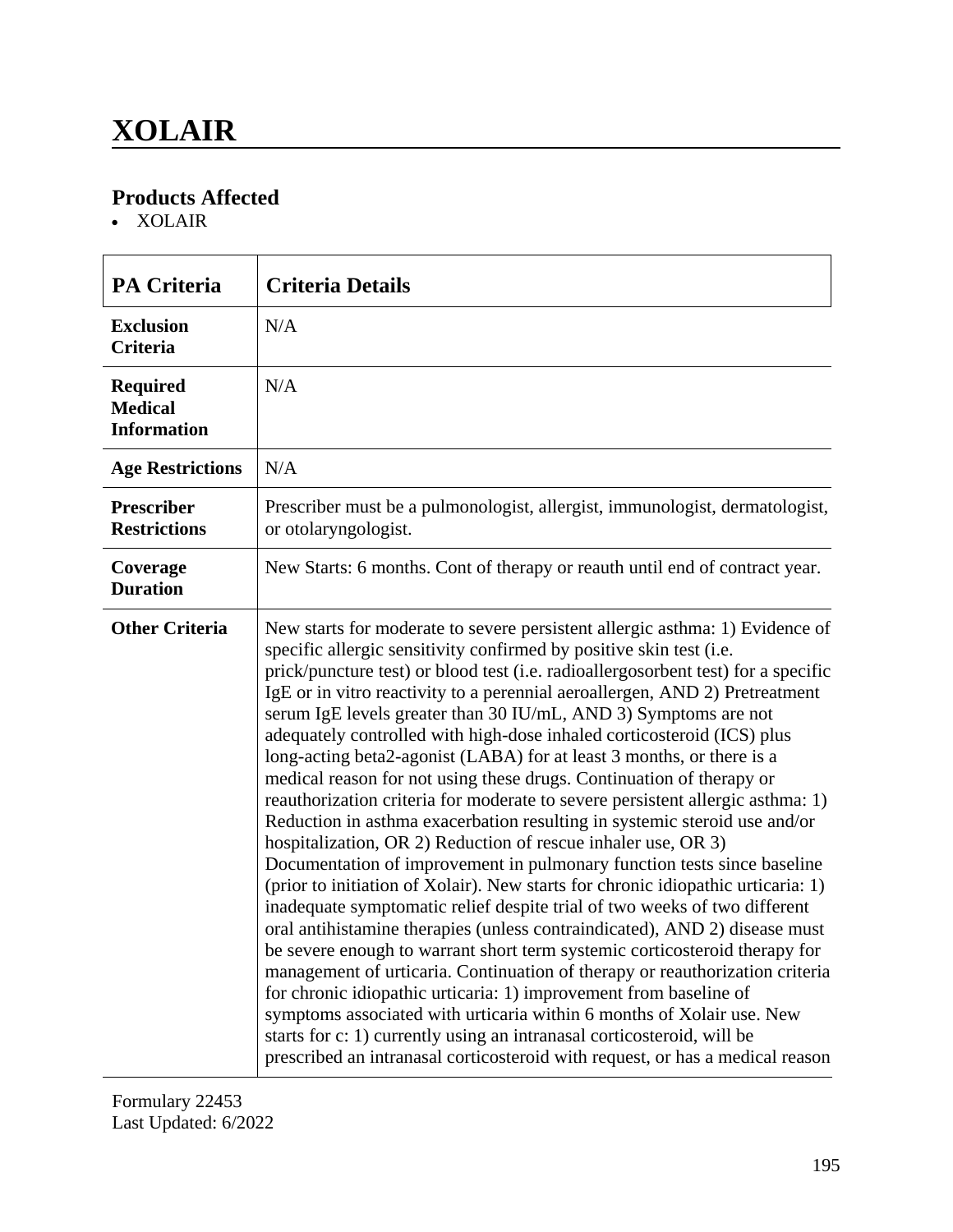| <b>PA Criteria</b>    | <b>Criteria Details</b>                                                                                                                                                                                                                                                                                                                                                                                                                     |  |
|-----------------------|---------------------------------------------------------------------------------------------------------------------------------------------------------------------------------------------------------------------------------------------------------------------------------------------------------------------------------------------------------------------------------------------------------------------------------------------|--|
|                       | for not using an intranasal corticosteroid. Continuation of therapy or<br>reauthorization criteria for nasal polyps: 1) Documentation has been<br>provided that demonstrates a clinical benefit (e.g. improvements in<br>symptom severity, nasal polyp score [NPS], sino-nasal outcome test-22<br>[SNOT-22], nasal congestion score [NCS]) AND 2) continued use of<br>intranasal corticosteroid, or has a medical reason for not using one. |  |
| <b>Indications</b>    | All Medically-accepted Indications.                                                                                                                                                                                                                                                                                                                                                                                                         |  |
| <b>Off-Label Uses</b> | N/A                                                                                                                                                                                                                                                                                                                                                                                                                                         |  |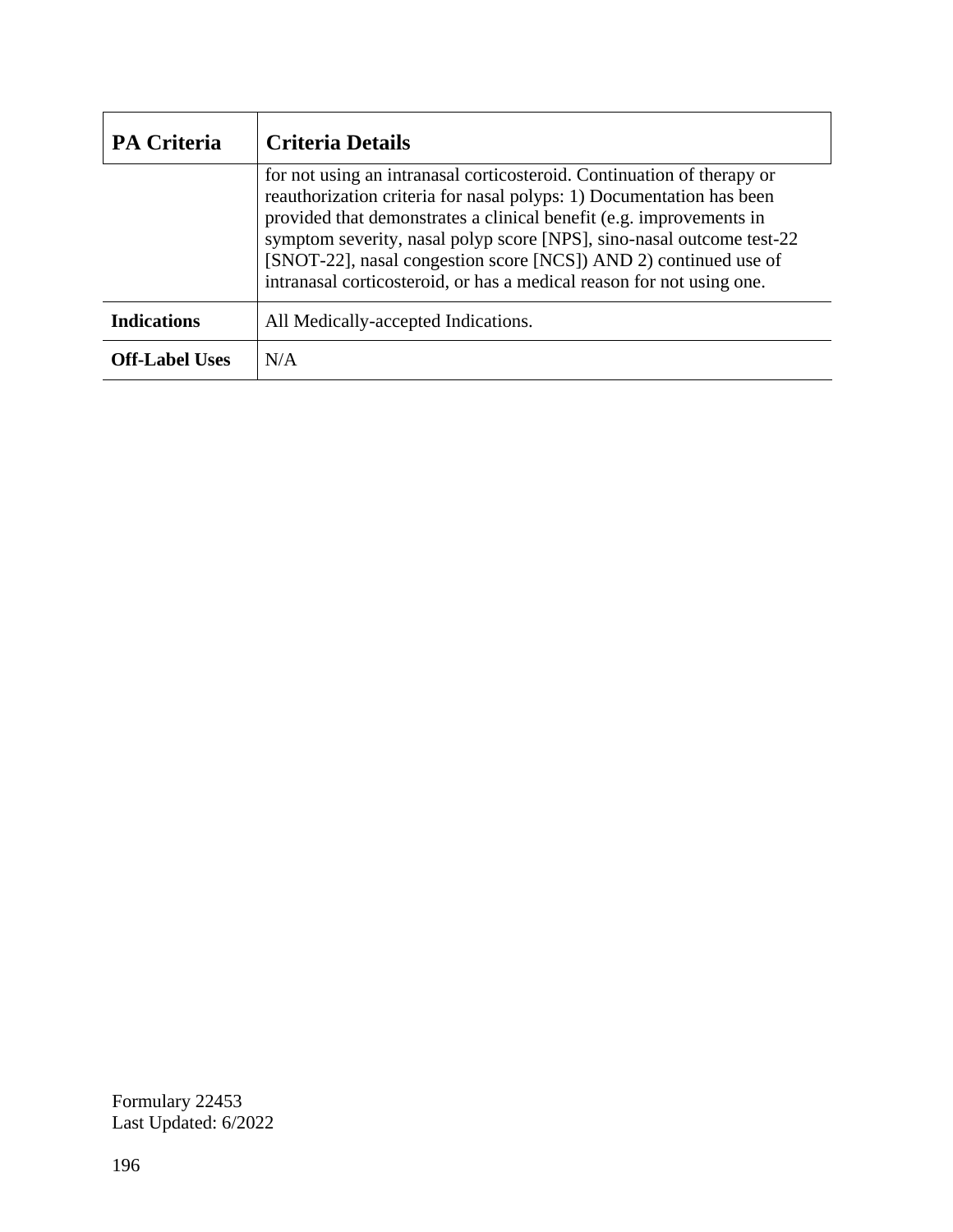### **XURIDEN**

### **Products Affected**

XURIDEN

| <b>PA Criteria</b>                                      | <b>Criteria Details</b>                                                                              |
|---------------------------------------------------------|------------------------------------------------------------------------------------------------------|
| <b>Exclusion</b><br>Criteria                            | N/A                                                                                                  |
| <b>Required</b><br><b>Medical</b><br><b>Information</b> | N/A                                                                                                  |
| <b>Age Restrictions</b>                                 | N/A                                                                                                  |
| <b>Prescriber</b><br><b>Restrictions</b>                | Prescriber must be an endocrinologist, metabolic specialist, clinical<br>geneticist or hematologist. |
| Coverage<br><b>Duration</b>                             | Request will be authorized until the end of the contract year.                                       |
| <b>Other Criteria</b>                                   | N/A                                                                                                  |
| <b>Indications</b>                                      | All Medically-accepted Indications.                                                                  |
| <b>Off-Label Uses</b>                                   | N/A                                                                                                  |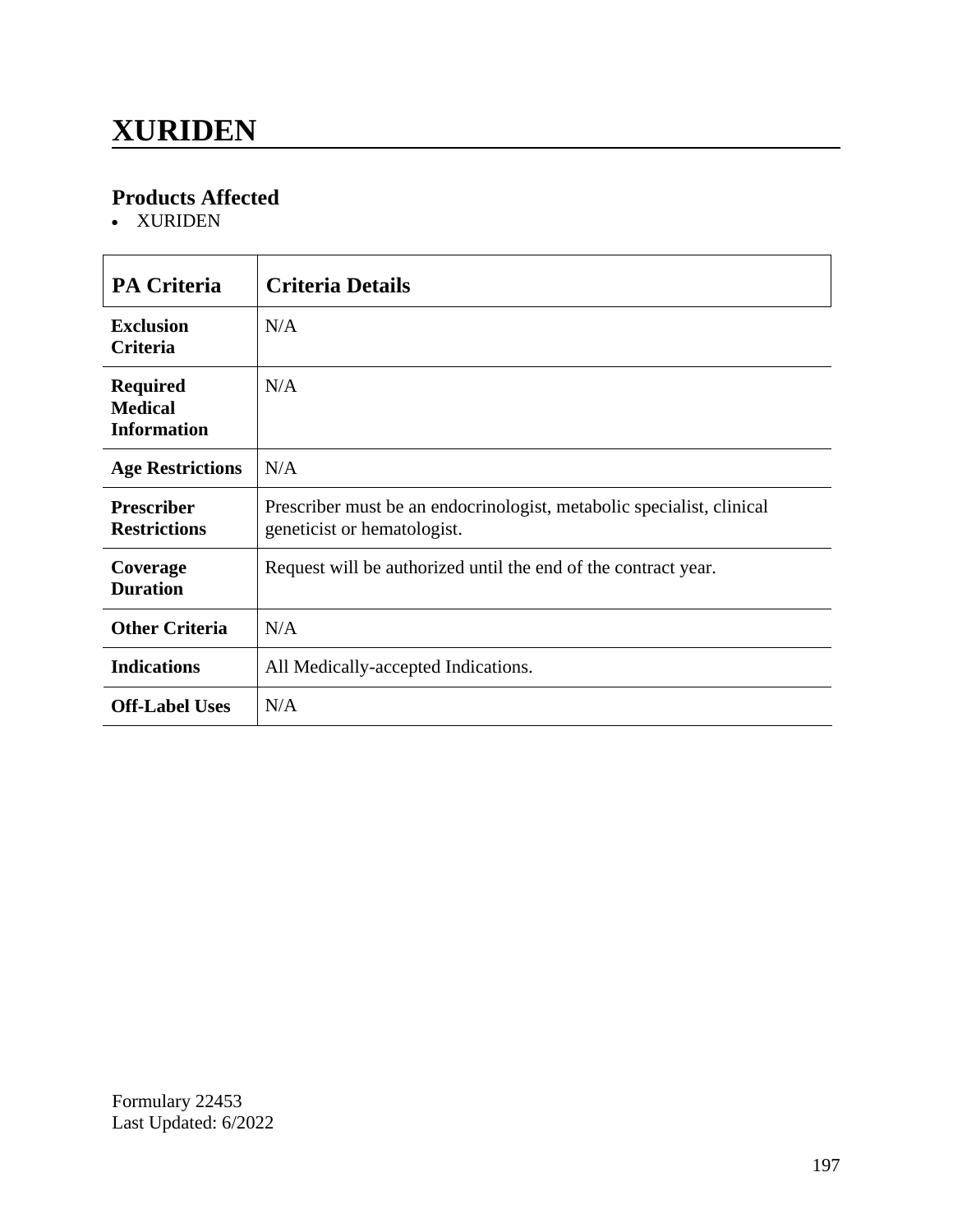XYREM

| <b>PA Criteria</b>                                      | <b>Criteria Details</b>                                                                                                                                                                                                                                         |
|---------------------------------------------------------|-----------------------------------------------------------------------------------------------------------------------------------------------------------------------------------------------------------------------------------------------------------------|
| <b>Exclusion</b><br><b>Criteria</b>                     | N/A                                                                                                                                                                                                                                                             |
| <b>Required</b><br><b>Medical</b><br><b>Information</b> | N/A                                                                                                                                                                                                                                                             |
| <b>Age Restrictions</b>                                 | N/A                                                                                                                                                                                                                                                             |
| <b>Prescriber</b><br><b>Restrictions</b>                | Prescriber must be a sleep specialist, pulmonologist, or neurologist.                                                                                                                                                                                           |
| Coverage<br><b>Duration</b>                             | Request will be authorized until the end of the contract year.                                                                                                                                                                                                  |
| <b>Other Criteria</b>                                   | For somnolence associated with narcolepsy: trial of, contraindication to, or<br>medical reason for not using an approved formulary CNS stimulant (e.g.<br>methylphenidate, modafinil, armodafinil, etc.). For cataplexy associated<br>with narcolepsy, approve. |
| <b>Indications</b>                                      | All Medically-accepted Indications.                                                                                                                                                                                                                             |
| <b>Off-Label Uses</b>                                   | N/A                                                                                                                                                                                                                                                             |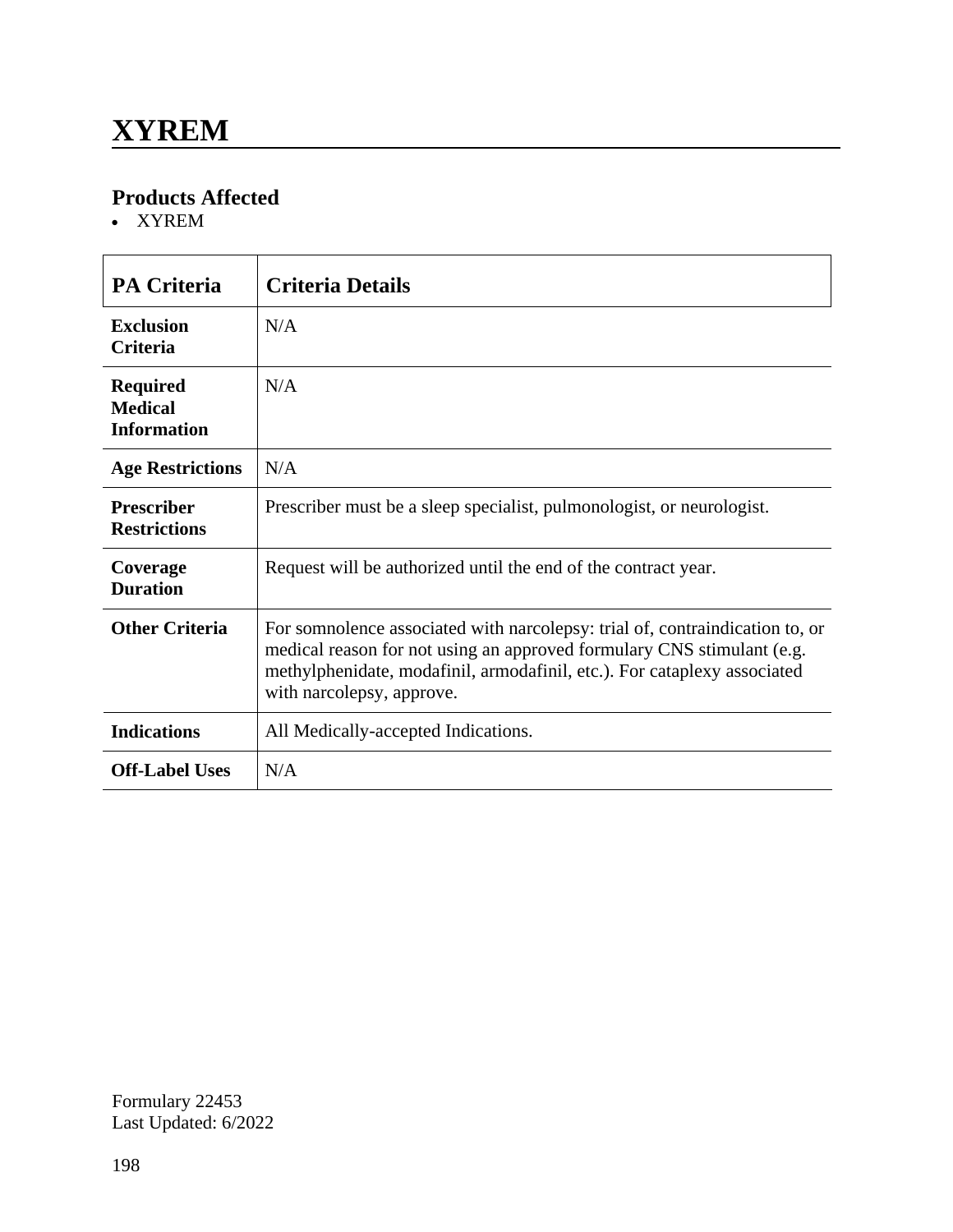XYWAV

| <b>PA Criteria</b>                                      | <b>Criteria Details</b>                                                                                                                                                                                                                                                                                                                                    |
|---------------------------------------------------------|------------------------------------------------------------------------------------------------------------------------------------------------------------------------------------------------------------------------------------------------------------------------------------------------------------------------------------------------------------|
| <b>Exclusion</b><br><b>Criteria</b>                     | N/A                                                                                                                                                                                                                                                                                                                                                        |
| <b>Required</b><br><b>Medical</b><br><b>Information</b> | N/A                                                                                                                                                                                                                                                                                                                                                        |
| <b>Age Restrictions</b>                                 | N/A                                                                                                                                                                                                                                                                                                                                                        |
| <b>Prescriber</b><br><b>Restrictions</b>                | Prescriber must be a sleep specialist or a neurologist.                                                                                                                                                                                                                                                                                                    |
| Coverage<br><b>Duration</b>                             | Request will be authorized until the end of the contract year.                                                                                                                                                                                                                                                                                             |
| <b>Other Criteria</b>                                   | For treatment of somnolence associated with narcolepsy, patient must have<br>documentation of either trial of or a medical reason for being unable to use<br>an approved formulary CNS stimulant (e.g. methylphenidate, modafinil,<br>armodafinil, etc.). For the treatment of cataplexy associated with<br>narcolepsy or idiopathic hypersomnia, approve. |
| <b>Indications</b>                                      | All Medically-accepted Indications.                                                                                                                                                                                                                                                                                                                        |
| <b>Off-Label Uses</b>                                   | N/A                                                                                                                                                                                                                                                                                                                                                        |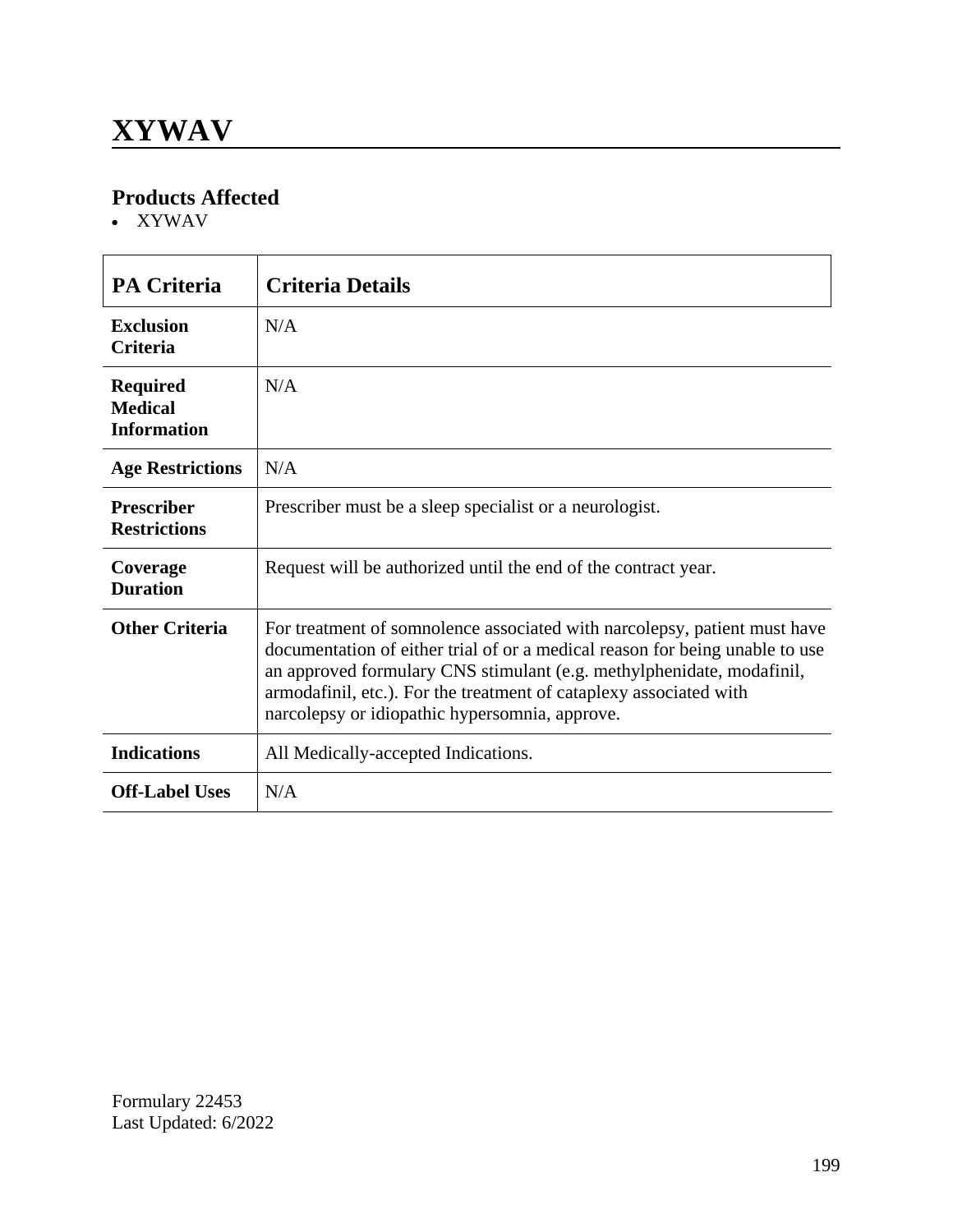### **ZYPREXA RELPREVV**

#### **Products Affected**

'n

 ZYPREXA RELPREVV INTRAMUSCULAR SUSPENSION RECONSTITUTED 210 MG, 300 MG, 405 MG

| <b>PA Criteria</b>                                      | <b>Criteria Details</b>                                                                                                                                                                         |
|---------------------------------------------------------|-------------------------------------------------------------------------------------------------------------------------------------------------------------------------------------------------|
| <b>Exclusion</b><br><b>Criteria</b>                     | N/A                                                                                                                                                                                             |
| <b>Required</b><br><b>Medical</b><br><b>Information</b> | The member has taken oral olanzapine without significant side effects.<br>Trial of, contraindication to, or medical reason for not using Invega<br>Sustenna, Invega Trinza or Risperdal Consta. |
| <b>Age Restrictions</b>                                 | N/A                                                                                                                                                                                             |
| <b>Prescriber</b><br><b>Restrictions</b>                | N/A                                                                                                                                                                                             |
| Coverage<br><b>Duration</b>                             | Request will be authorized until the end of the contract year.                                                                                                                                  |
| <b>Other Criteria</b>                                   | N/A                                                                                                                                                                                             |
| <b>Indications</b>                                      | All Medically-accepted Indications.                                                                                                                                                             |
| <b>Off-Label Uses</b>                                   | N/A                                                                                                                                                                                             |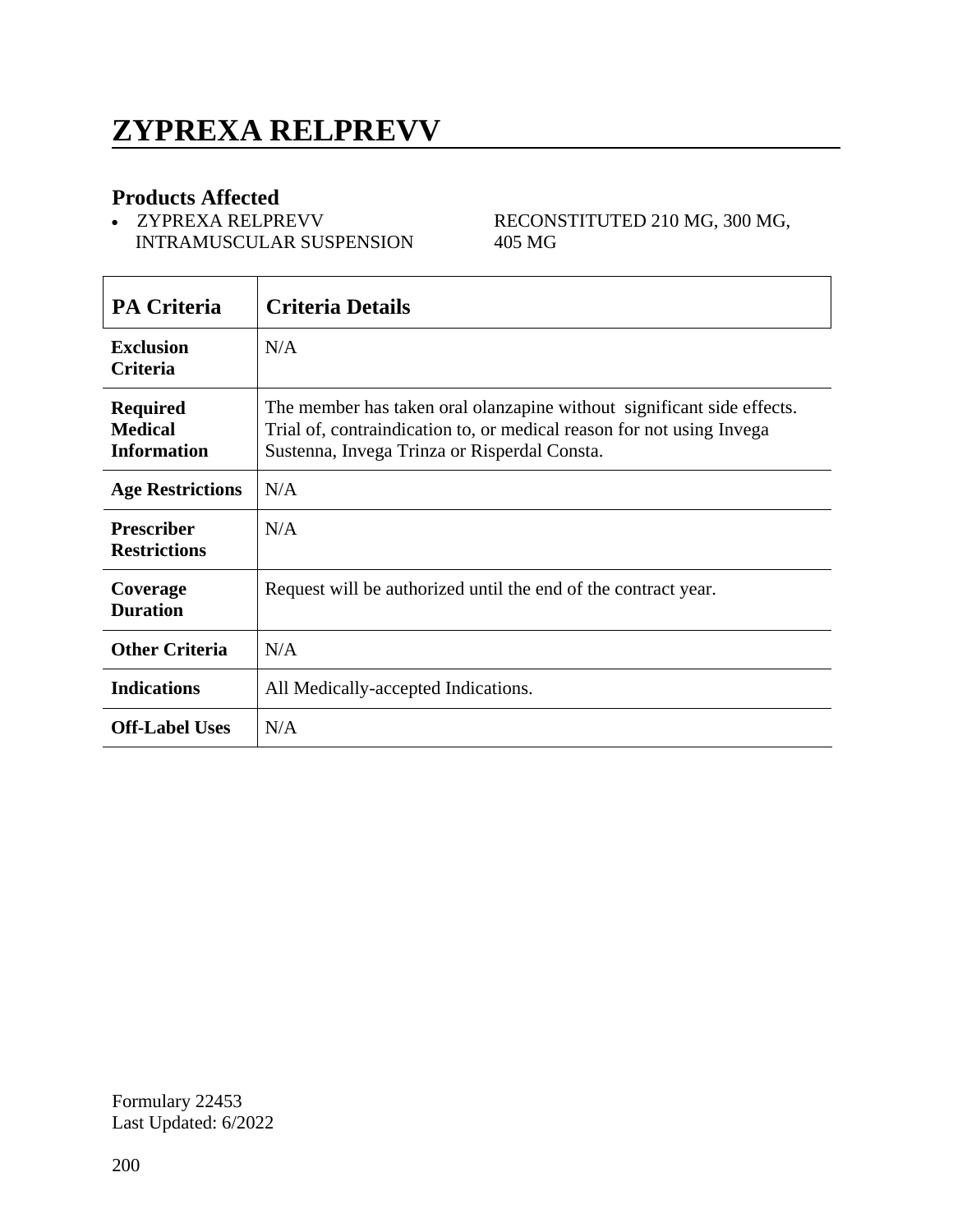### **PART B VERSUS PART D**

#### **Products Affected**

- ABELCET INTRAVENOUS SUSPENSION 5 MG/ML
- *acetylcysteine inhalation solution 10 %, 20 %*
- *acyclovir sodium intravenous solution 50 mg/ml*
- *albuterol sulfate inhalation nebulization solution (2.5 mg/3ml) 0.083%, (5 mg/ml) 0.5%, 0.63 mg/3ml, 1.25 mg/3ml, 2.5 mg/0.5ml*
- AMBISOME INTRAVENOUS SUSPENSION RECONSTITUTED 50 MG
- AMINOSYN II INTRAVENOUS SOLUTION 15 %
- AMINOSYN-PF 7% INTRAVENOUS SOLUTION 7 %
- AMINOSYN-PF INTRAVENOUS SOLUTION 7 %
- *amphotericin b intravenous solution reconstituted 50 mg*
- *amphotericin b liposome intravenous suspension reconstituted 50 mg*
- *aprepitant oral 80 & 125 mg*
- *aprepitant oral capsule 125 mg, 40 mg, 80 & 125 mg, 80 mg*
- ASTAGRAF XL ORAL CAPSULE EXTENDED RELEASE 24 HOUR 0.5 MG, 1 MG, 5 MG
- *azathioprine oral tablet 50 mg*
- *budesonide inhalation suspension 0.25 mg/2ml, 0.5 mg/2ml, 1 mg/2ml*
- CLINIMIX/DEXTROSE (4.25/10) INTRAVENOUS SOLUTION 4.25 %
- CLINISOL SF INTRAVENOUS SOLUTION 15 %
- *cromolyn sodium inhalation nebulization solution 20 mg/2ml*
- *cyclophosphamide oral capsule 25 mg, 50 mg*
- *cyclophosphamide oral tablet 25 mg, 50 mg*
- *cyclosporine modified oral capsule 100 mg, 25 mg, 50 mg*
- *cyclosporine modified oral solution 100 mg/ml*
- *cyclosporine oral capsule 100 mg, 25 mg*
- *dexamethasone sodium phosphate injection solution 120 mg/30ml, 20 mg/5ml, 4 mg/ml*
- *diphtheria-tetanus toxoids dt intramuscular suspension 25-5 lfu/0.5ml*
- *dronabinol oral capsule 10 mg, 2.5 mg, 5 mg*
- EMEND ORAL SUSPENSION RECONSTITUTED 125 MG/5ML
- ENGERIX-B INJECTION SUSPENSION 10 MCG/0.5ML, 20 MCG/ML
- ENVARSUS XR ORAL TABLET EXTENDED RELEASE 24 HOUR 0.75 MG, 1 MG, 4 MG
- *everolimus oral tablet 0.25 mg, 0.5 mg, 0.75 mg, 1 mg*
- FLEBOGAMMA DIF INTRAVENOUS SOLUTION 5 GM/50ML
- GAMMAGARD INJECTION SOLUTION 1 GM/10ML, 10 GM/100ML, 2.5 GM/25ML, 20 GM/200ML, 30 GM/300ML, 5 GM/50ML
- GAMMAGARD S/D LESS IGA INTRAVENOUS SOLUTION RECONSTITUTED 10 GM, 5 GM
- GAMMAKED INJECTION SOLUTION 1 GM/10ML
- GAMMAPLEX INTRAVENOUS SOLUTION 10 GM/100ML, 10 GM/200ML, 20 GM/200ML, 5 GM/50ML
- GAMUNEX-C INJECTION SOLUTION
- 1 GM/10ML GENGRAF ORAL CAPSULE 100 MG,
- 25 MG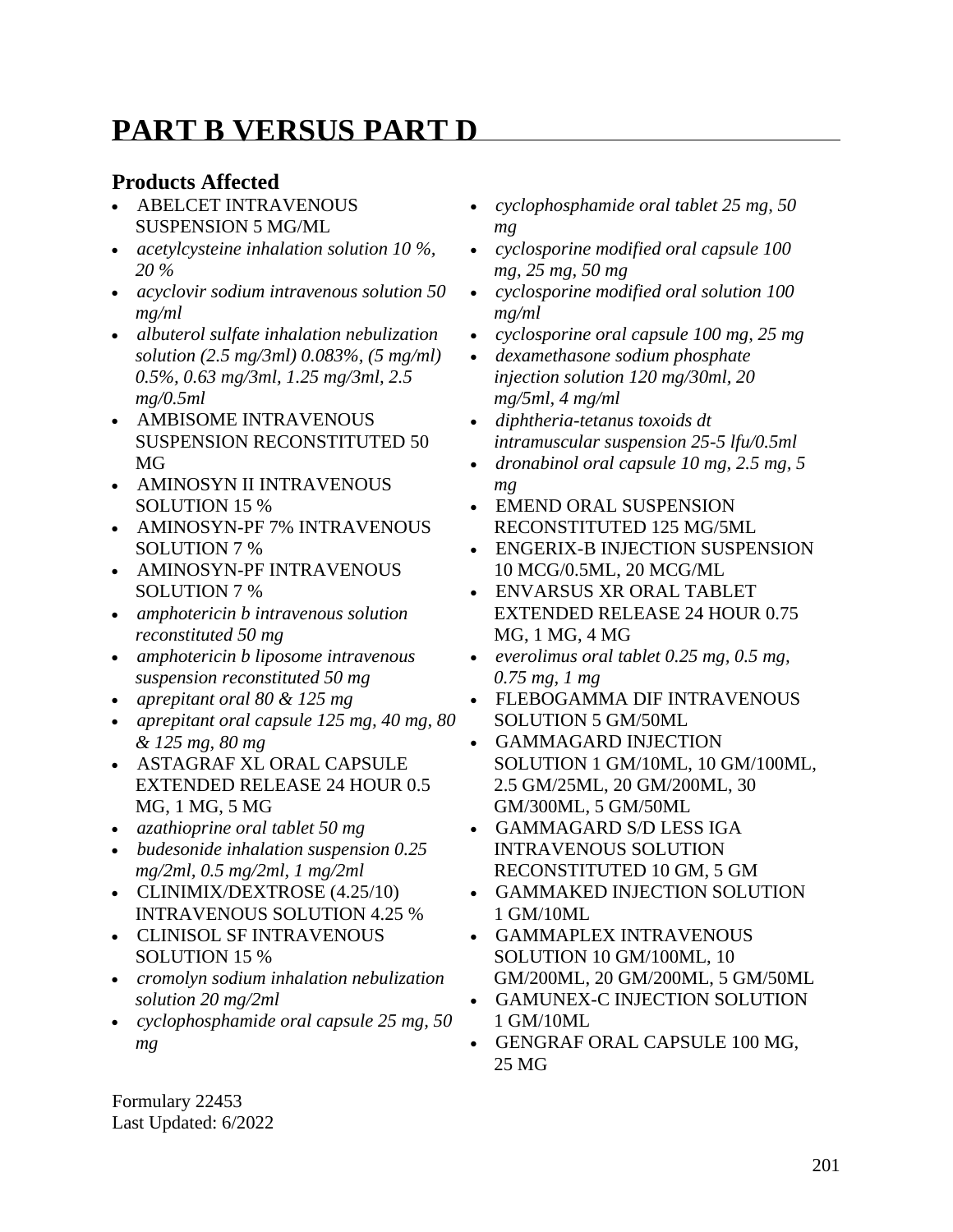- GENGRAF ORAL SOLUTION 100 MG/ML
- *granisetron hcl oral tablet 1 mg*
- *heparin sodium (porcine) injection solution 1000 unit/ml, 10000 unit/ml, 5000 unit/ml*
- HEPLISAV-B INTRAMUSCULAR SOLUTION PREFILLED SYRINGE 20 MCG/0.5ML
- IMOVAX RABIES INTRAMUSCULAR INJECTABLE 2.5 UNIT/ML
- INTRALIPID INTRAVENOUS EMULSION 20 %, 30 %
- *ipratropium bromide inhalation solution 0.02 %*
- *ipratropium-albuterol inhalation solution 0.5-2.5 (3) mg/3ml*
- *levalbuterol hcl inhalation nebulization solution 0.31 mg/3ml, 0.63 mg/3ml, 1.25 mg/3ml*
- *mycophenolate mofetil oral capsule 250 mg*
- *mycophenolate mofetil oral suspension reconstituted 200 mg/ml*
- *mycophenolate mofetil oral tablet 500 mg*
- *mycophenolate sodium oral tablet delayed release 180 mg, 360 mg*
- *nalbuphine hcl injection solution 10 mg/ml* •
- NULOJIX INTRAVENOUS SOLUTION RECONSTITUTED 250 MG
- NUTRILIPID INTRAVENOUS EMULSION 20 %
- *ondansetron hcl oral solution 4 mg/5ml*
- *ondansetron hcl oral tablet 24 mg, 4 mg, 8 mg*
- *ondansetron oral tablet dispersible 4 mg, 8 mg*
- *pentamidine isethionate inhalation solution reconstituted 300 mg*
- PERFOROMIST INHALATION NEBULIZATION SOLUTION 20 MCG/2ML
- PLENAMINE INTRAVENOUS SOLUTION 15 %
- *prehevbrio intramuscular suspension 10 mcg/ml*
- PRIVIGEN INTRAVENOUS SOLUTION 10 GM/100ML, 20 GM/200ML, 40 GM/400ML, 5 GM/50ML
- PROGRAF INTRAVENOUS SOLUTION 5 MG/ML
- PROGRAF ORAL PACKET 0.2 MG, 1 MG
- *pulmozyme inhalation solution 2.5 mg/2.5ml*
- RABAVERT INTRAMUSCULAR SUSPENSION RECONSTITUTED
- RECOMBIVAX HB INJECTION SUSPENSION 10 MCG/ML, 10 MCG/ML (1ML SYRINGE), 40 MCG/ML, 5 MCG/0.5ML
- SANDIMMUNE ORAL SOLUTION 100 MG/ML
- *sirolimus oral solution 1 mg/ml*
- *sirolimus oral tablet 0.5 mg, 1 mg, 2 mg*
- *tacrolimus oral capsule 0.5 mg, 1 mg, 5 mg*
- TDVAX INTRAMUSCULAR SUSPENSION 2-2 LF/0.5ML
- *tetanus-diphtheria toxoids td intramuscular suspension 2-2 lf/0.5ml*
- *tobramycin inhalation nebulization solution 300 mg/5ml*
- *ziprasidone mesylate intramuscular solution reconstituted 20 mg*

#### **Details**

This drug may be covered under Medicare Part B or D depending upon the circumstances. Information may need to be submitted describing the use and setting of the drug to make the determination.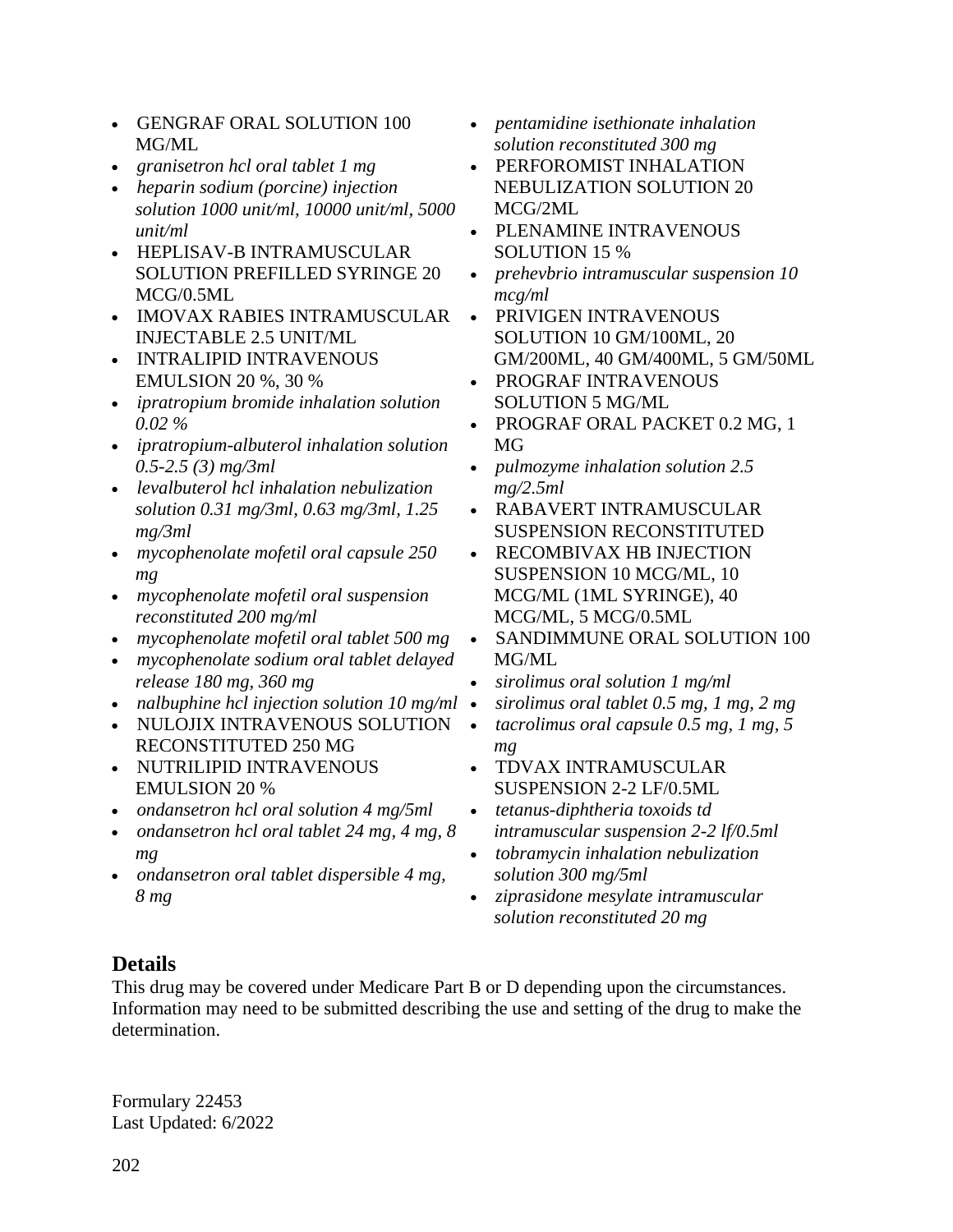### **Index**

#### **A**

| <b>ABELCET INTRAVENOUS</b>                                  |
|-------------------------------------------------------------|
| <b>SUSPENSION 5 MG/ML 201</b>                               |
| <b>ABILIFY MAINTENA</b>                                     |
| <b>INTRAMUSCULAR PREFILLED</b>                              |
|                                                             |
| <b>ABILIFY MAINTENA</b>                                     |
| <b>INTRAMUSCULAR SUSPENSION</b>                             |
| RECONSTITUTED ER 10                                         |
| abiraterone acetate  114, 115, 116                          |
| acetylcysteine inhalation solution 10 %, 20                 |
|                                                             |
|                                                             |
|                                                             |
| <b>ACTEMRA SUBCUTANEOUS</b> 2                               |
|                                                             |
|                                                             |
| acyclovir sodium intravenous solution 50                    |
|                                                             |
|                                                             |
|                                                             |
|                                                             |
| albuterol sulfate inhalation nebulization                   |
| solution $(2.5 \text{ mg/3ml})$ 0.083%, $(5 \text{ mg/ml})$ |
| 0.5%, 0.63 mg/3ml, 1.25 mg/3ml, 2.5                         |
|                                                             |
| ALECENSA 114, 115, 116                                      |
| ALUNBRIG 114, 115, 116                                      |
| <b>AMBISOME INTRAVENOUS</b>                                 |
| <b>SUSPENSION RECONSTITUTED 50</b>                          |
|                                                             |
|                                                             |
| <b>AMINOSYN II INTRAVENOUS</b>                              |
|                                                             |
| <b>AMINOSYN-PF 7% INTRAVENOUS</b>                           |
|                                                             |
| <b>AMINOSYN-PF INTRAVENOUS</b>                              |
|                                                             |
|                                                             |
|                                                             |
| amphotericin b intravenous solution                         |
|                                                             |
|                                                             |
| Formulary 22453                                             |

| Last Updated: 6/2022 |  |
|----------------------|--|
|                      |  |

| amphotericin b liposome intravenous         |
|---------------------------------------------|
| suspension reconstituted 50 mg  201         |
| apomorphine hcl subcutaneous 8              |
|                                             |
| aprepitant oral capsule 125 mg, 40 mg, 80 & |
|                                             |
| <b>ARALAST NP INTRAVENOUS</b>               |
| <b>SOLUTION RECONSTITUTED 1000</b>          |
|                                             |
| <b>ARANESP (ALBUMIN FREE)</b>               |
| INJECTION SOLUTION 100 MCG/ML,              |
| 200 MCG/ML, 25 MCG/ML, 40                   |
| MCG/ML, 60 MCG/ML 45                        |
| <b>ARANESP (ALBUMIN FREE)</b>               |
| <b>INJECTION SOLUTION PREFILLED</b>         |
|                                             |
|                                             |
|                                             |
| ARISTADA INTRAMUSCULAR                      |
| PREFILLED SYRINGE 1064                      |
| MG/3.9ML, 441 MG/1.6ML, 662                 |
| MG/2.4ML, 882 MG/3.2ML  10                  |
|                                             |
|                                             |
| <b>ASTAGRAF XL ORAL CAPSULE</b>             |
| <b>EXTENDED RELEASE 24 HOUR 0.5</b>         |
|                                             |
|                                             |
|                                             |
| AYVAKIT  114, 115, 116                      |
| azathioprine oral tablet 50 mg 201          |
| В                                           |
| BAC.<br>$\dots$ 66<br>                      |
|                                             |
| BALVERSA  114, 115, 116                     |
| BENLYSTA SUBCUTANEOUS 12                    |
|                                             |
|                                             |
| BETASERON SUBCUTANEOUS KIT. 94,             |
| 95                                          |
|                                             |
| BOSULIF 114, 115, 116                       |
|                                             |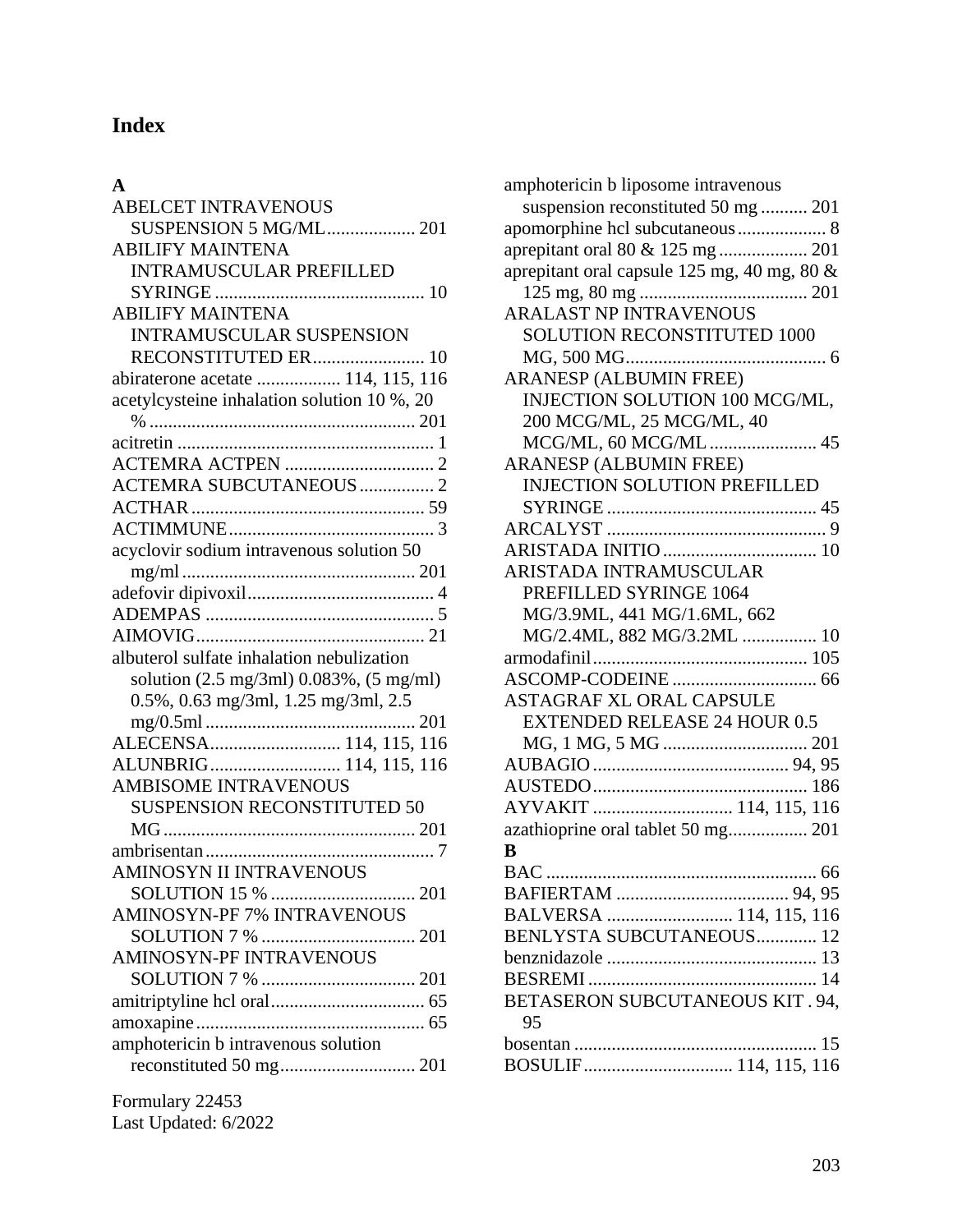| BRAFTOVI ORAL CAPSULE 75 MG 114,              |
|-----------------------------------------------|
| 115, 116                                      |
| BRUKINSA  114, 115, 116                       |
| budesonide er oral tablet extended release 24 |
|                                               |
| budesonide inhalation suspension 0.25         |
| mg/2ml, 0.5 mg/2ml, 1 mg/2ml  201             |
| butalbital-acetaminophen oral tablet 50-325   |
|                                               |
| butalbital-apap-caff-cod oral capsule 50-     |
|                                               |
| butalbital-apap-caffeine oral capsule 50-     |
|                                               |
| butalbital-apap-caffeine oral tablet 50-325-  |
|                                               |
| butalbital-asa-caff-codeine 66                |
|                                               |
| butalbital-aspirin-caffeine oral capsule 66   |
| C                                             |
| CABOMETYX  114, 115, 116                      |
| CALQUENCE  114, 115, 116                      |
|                                               |
| CAPRELSA  114, 115, 116                       |
| carglumic acid oral tablet soluble  18        |
|                                               |
|                                               |
|                                               |
|                                               |
|                                               |
| chlorzoxazone oral tablet 500 mg  68          |
|                                               |
|                                               |
| <b>CIMZIA PREFILLED SUBCUTANEOUS</b>          |
| PREFILLED SYRINGE KIT  24, 25                 |
| <b>CIMZIA STARTER KIT</b>                     |
| <b>SUBCUTANEOUS PREFILLED</b>                 |
|                                               |
| CIMZIA SUBCUTANEOUS KIT 2 X 200               |
|                                               |
|                                               |
| clemastine fumarate oral tablet 2.68 mg 63,   |
| 64                                            |
| CLINIMIX/DEXTROSE (4.25/10)                   |
| <b>INTRAVENOUS SOLUTION 4.25 % 201</b>        |
| <b>CLINISOL SF INTRAVENOUS</b>                |
|                                               |
| Formulary 22453                               |
| Last Updated: 6/2022                          |
|                                               |

| clobazam oral suspension  26                |
|---------------------------------------------|
|                                             |
|                                             |
| COMETRIQ (100 MG DAILY DOSE)                |
| ORAL KIT 80 & 20 MG  114, 115, 116          |
| COMETRIQ (140 MG DAILY DOSE)                |
| ORAL KIT 3 X 20 MG & 80 MG  114,            |
| 115, 116                                    |
| COMETRIQ (60 MG DAILY DOSE) 114,            |
| 115, 116                                    |
| COPIKTRA 114, 115, 116                      |
|                                             |
|                                             |
| COSENTYX (300 MG DOSE) 29                   |
| COSENTYX SENSOREADY (300 MG). 29            |
| <b>COSENTYX SENSOREADY PEN  29</b>          |
| <b>COSENTYX SUBCUTANEOUS</b>                |
| SOLUTION PREFILLED SYRINGE 150              |
|                                             |
| cosentyx subcutaneous solution prefilled    |
|                                             |
|                                             |
| cromolyn sodium inhalation nebulization     |
|                                             |
|                                             |
| cyclobenzaprine hcl oral tablet 10 mg, 5 mg |
|                                             |
| cyclophosphamide oral capsule 25 mg, 50     |
|                                             |
| cyclophosphamide oral tablet 25 mg, 50 mg   |
|                                             |
| cyclosporine modified oral capsule 100 mg,  |
|                                             |
| cyclosporine modified oral solution 100     |
|                                             |
| cyclosporine oral capsule 100 mg, 25 mg201  |
|                                             |
|                                             |
| D                                           |
|                                             |
| DAURISMO  114, 115, 116                     |
|                                             |
|                                             |
|                                             |
|                                             |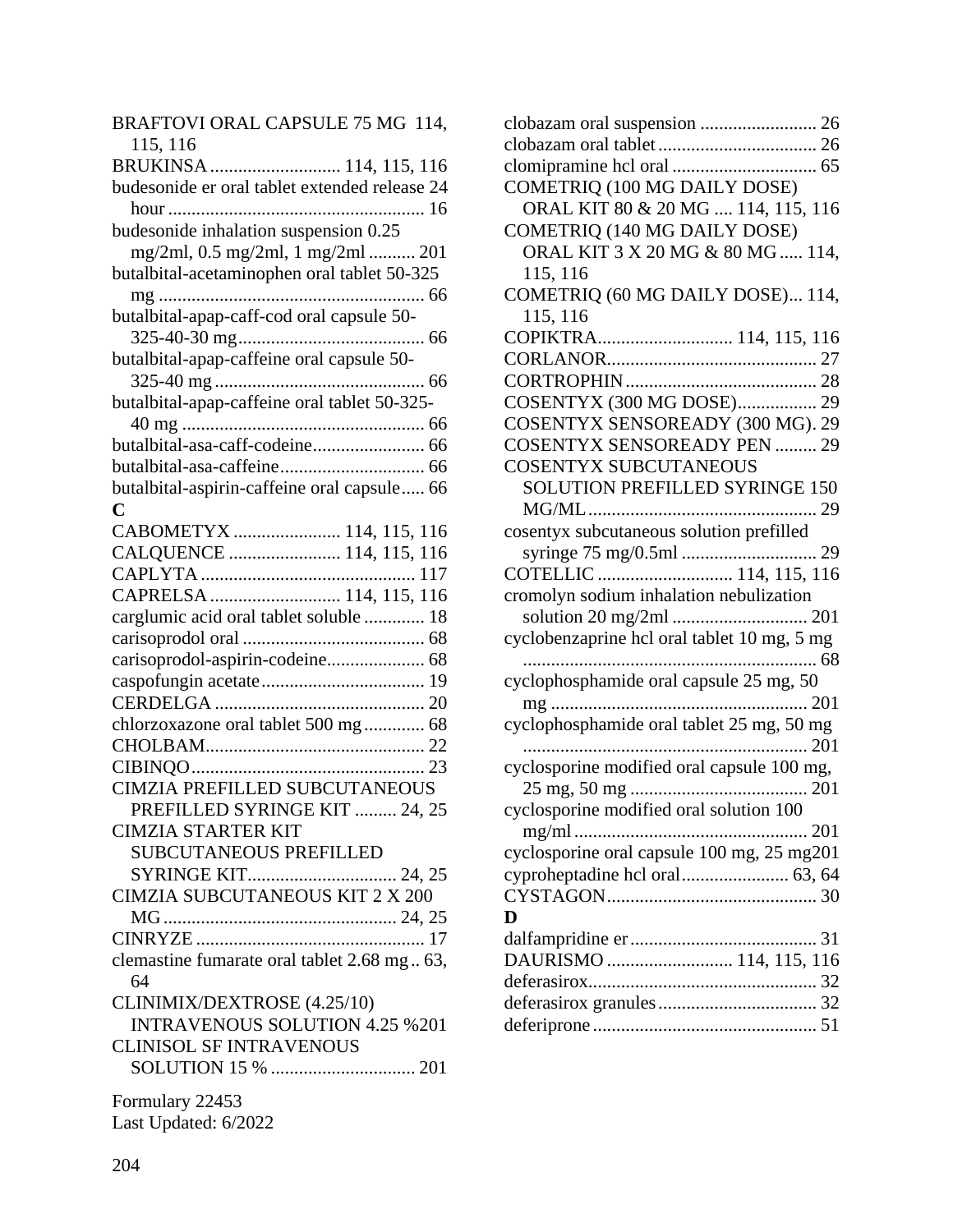| dexamethasone sodium phosphate injection    |
|---------------------------------------------|
| solution 120 mg/30ml, 20 mg/5ml, 4          |
|                                             |
|                                             |
|                                             |
| DIGITEK ORAL TABLET 250 MCG 67              |
| DIGOX ORAL TABLET 250 MCG  67               |
|                                             |
|                                             |
|                                             |
| dimethyl fumarate starter pack 94, 95       |
| diphtheria-tetanus toxoids dt intramuscular |
|                                             |
|                                             |
| disopyramide phosphate oral  63, 64         |
|                                             |
|                                             |
|                                             |
|                                             |
|                                             |
| dronabinol oral capsule 10 mg, 2.5 mg, 5 mg |
|                                             |
|                                             |
| E                                           |
|                                             |
|                                             |
| <b>EMEND ORAL SUSPENSION</b>                |
| RECONSTITUTED 125 MG/5ML  201               |
|                                             |
| EMGALITY (300 MG DOSE)  21                  |
|                                             |
|                                             |
| ENBREL SUBCUTANEOUS SOLUTION                |
| 25 MG/0.5ML.                                |
| ENBREL SUBCUTANEOUS SOLUTION                |
| PREFILLED SYRINGE  41                       |
| ENBREL SUBCUTANEOUS SOLUTION                |
| RECONSTITUTED 41                            |
| <b>ENBREL SURECLICK SUBCUTANEOUS</b>        |
| SOLUTION AUTO-INJECTOR  41                  |
|                                             |
| <b>ENGERIX-B INJECTION SUSPENSION</b>       |
| 10 MCG/0.5ML, 20 MCG/ML  201                |
| <b>ENVARSUS XR ORAL TABLET</b>              |
| <b>EXTENDED RELEASE 24 HOUR 0.75</b>        |
|                                             |
|                                             |
| Formulary 22453                             |
| Last Updated: 6/2022                        |

| EPOGEN INJECTION SOLUTION 10000               |
|-----------------------------------------------|
| UNIT/ML, 2000 UNIT/ML, 20000                  |
| UNIT/ML, 3000 UNIT/ML, 4000                   |
|                                               |
|                                               |
|                                               |
| ERIVEDGE 114, 115, 116                        |
| ERLEADA 114, 115, 116                         |
| erlotinib hcl  114, 115, 116                  |
|                                               |
|                                               |
|                                               |
| everolimus oral tablet 0.25 mg, 0.5 mg, 0.75  |
|                                               |
| everolimus oral tablet 10 mg, 2.5 mg, 5 mg,   |
|                                               |
| everolimus oral tablet soluble. 114, 115, 116 |
|                                               |
| EXKIVITY  114, 115, 116                       |
| EXTAVIA SUBCUTANEOUS KIT 94, 95               |
| $\mathbf{F}$                                  |
|                                               |
| FANAPT TITRATION PACK  117                    |
|                                               |
|                                               |
| fentanyl citrate buccal lozenge on a handle   |
|                                               |
| fentanyl transdermal patch 72 hour 100        |
|                                               |
|                                               |
|                                               |
| FIRMAGON (240 MG DOSE) 56                     |
| FIRMAGON SUBCUTANEOUS                         |
| <b>SOLUTION RECONSTITUTED 80 MG</b>           |
|                                               |
| FLEBOGAMMA DIF INTRAVENOUS                    |
| SOLUTION 5 GM/50ML 201                        |
| FOTIVDA  114, 115, 116                        |
|                                               |
| G                                             |
|                                               |
| <b>GAMMAGARD INJECTION SOLUTION</b>           |
| 1 GM/10ML, 10 GM/100ML, 2.5                   |
|                                               |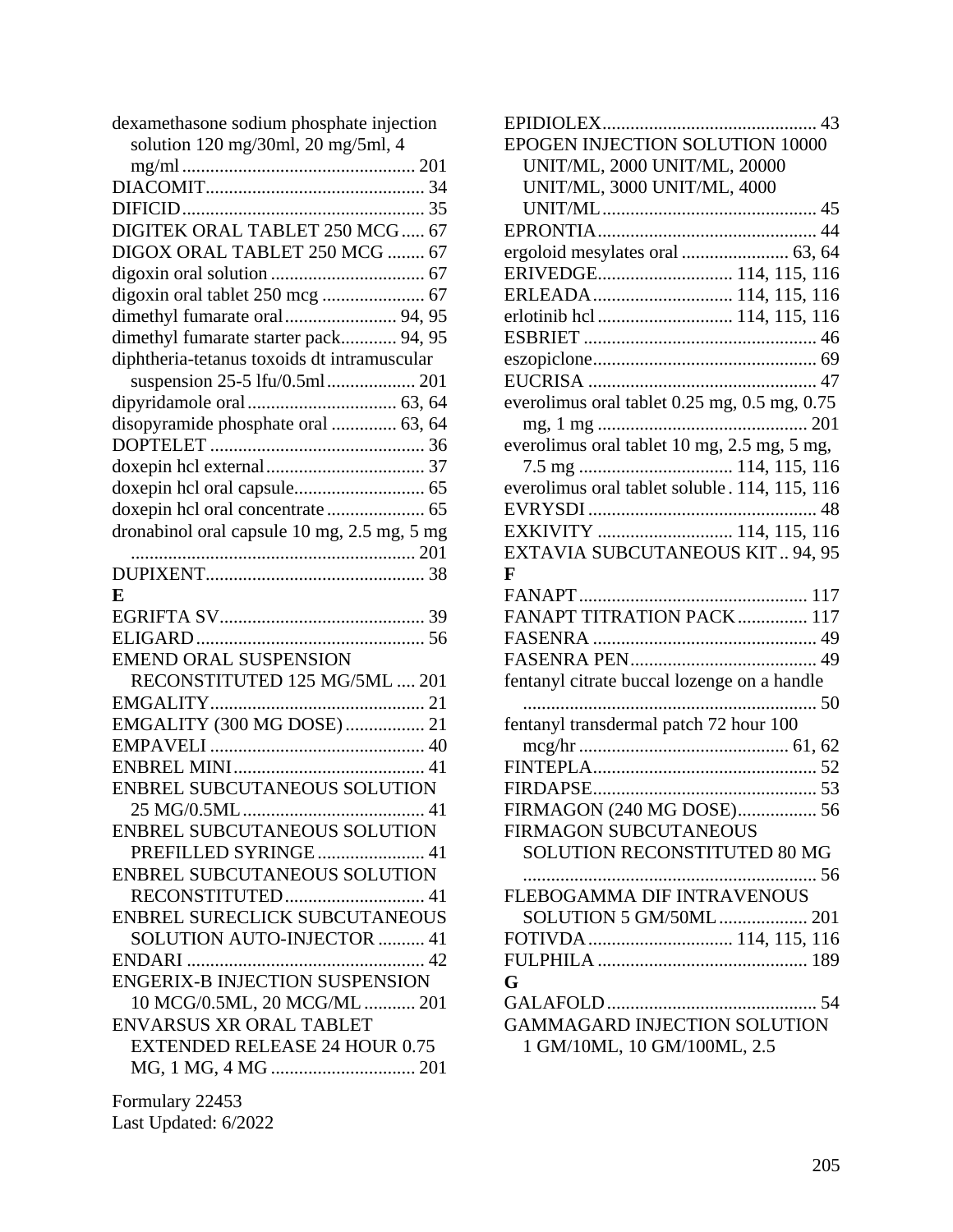| GM/25ML, 20 GM/200ML, 30                    |
|---------------------------------------------|
| GM/300ML, 5 GM/50ML  201                    |
| <b>GAMMAGARD S/D LESS IGA</b>               |
| <b>INTRAVENOUS SOLUTION</b>                 |
| RECONSTITUTED 10 GM, 5 GM  201              |
| <b>GAMMAKED INJECTION SOLUTION 1</b>        |
|                                             |
| <b>GAMMAPLEX INTRAVENOUS</b>                |
| SOLUTION 10 GM/100ML, 10                    |
| GM/200ML, 20 GM/200ML, 5                    |
|                                             |
| <b>GAMUNEX-C INJECTION SOLUTION 1</b>       |
|                                             |
|                                             |
| GAVRETO  114, 115, 116                      |
| GENGRAF ORAL CAPSULE 100 MG, 25             |
|                                             |
| <b>GENGRAF ORAL SOLUTION 100</b>            |
|                                             |
| <b>GENOTROPIN MINIQUICK</b>                 |
| <b>SUBCUTANEOUS PREFILLED</b>               |
|                                             |
| <b>GENOTROPIN SUBCUTANEOUS</b>              |
|                                             |
| GILENYA ORAL CAPSULE 0.5 MG94, 95           |
| GILOTRIF  114, 115, 116                     |
|                                             |
|                                             |
|                                             |
| glyburide micronized oral tablet 1.5 mg, 3  |
|                                             |
| glyburide oral tablet 1.25 mg, 2.5 mg, 5 mg |
|                                             |
| glyburide-metformin oral tablet 1.25-250    |
|                                             |
| glyburide-metformin oral tablet 5-500 mg    |
|                                             |
|                                             |
| granisetron hcl oral tablet 1 mg  202       |
|                                             |
|                                             |
|                                             |
| H                                           |
|                                             |
|                                             |

| heparin sodium (porcine) injection solution<br>1000 unit/ml, 10000 unit/ml, 5000 unit/ml |
|------------------------------------------------------------------------------------------|
| HEPLISAV-B INTRAMUSCULAR                                                                 |
| <b>SOLUTION PREFILLED SYRINGE 20</b>                                                     |
|                                                                                          |
|                                                                                          |
|                                                                                          |
| HUMATROPE INJECTION CARTRIDGE                                                            |
|                                                                                          |
| <b>SUBCUTANEOUS PREFILLED</b>                                                            |
| SYRINGE KIT 80 MG/0.8ML, 80                                                              |
| MG/0.8ML & 40MG/0.4ML  70, 71                                                            |
| HUMIRA PEN SUBCUTANEOUS PEN-                                                             |
| INJECTOR KIT  70, 71                                                                     |
| HUMIRA PEN-CD/UC/HS STARTER  70,<br>71                                                   |
| HUMIRA PEN-PEDIATRIC UC START                                                            |
| HUMIRA PEN-PS/UV/ADOL HS START                                                           |
| <b>SUBCUTANEOUS PEN-INJECTOR</b>                                                         |
| KIT 40 MG/0.8ML  70, 71                                                                  |
| HUMIRA PEN-PSOR/UVEIT STARTER                                                            |
| HUMIRA SUBCUTANEOUS PREFILLED                                                            |
| SYRINGE KIT 10 MG/0.1ML, 20                                                              |
| MG/0.2ML, 40 MG/0.4ML, 40                                                                |
|                                                                                          |
| hydroxyzine hcl oral syrup 63, 64                                                        |
| hydroxyzine hcl oral tablet 25 mg, 50 mg 63,<br>64                                       |
|                                                                                          |
| L                                                                                        |
| IBRANCE 114, 115, 116                                                                    |
|                                                                                          |
|                                                                                          |
|                                                                                          |
|                                                                                          |
| <b>ILARIS SUBCUTANEOUS SOLUTION 73</b>                                                   |
|                                                                                          |
| imatinib mesylate  114, 115, 116                                                         |
| IMBRUVICA 114, 115, 116                                                                  |
|                                                                                          |
|                                                                                          |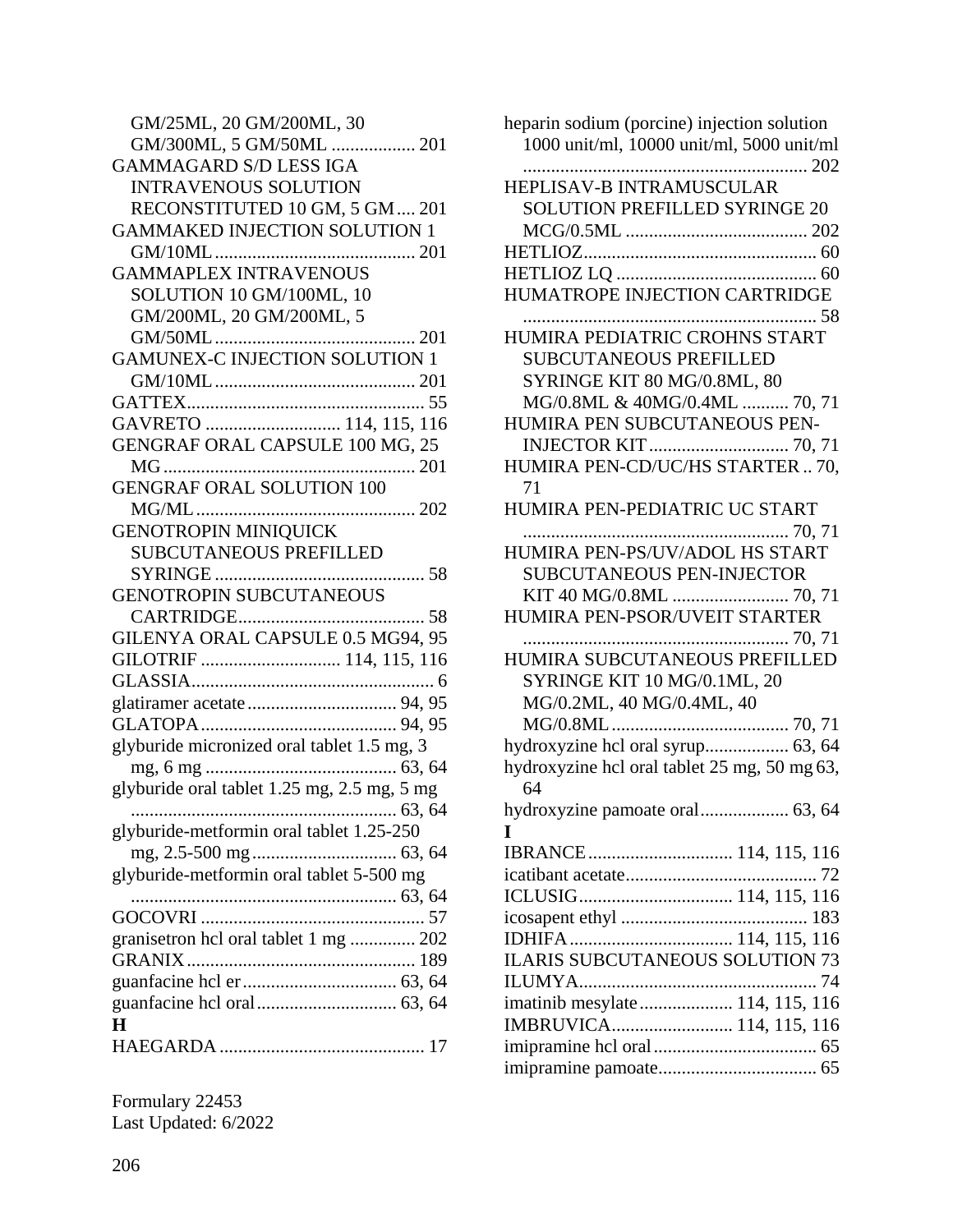| <b>IMOVAX RABIES INTRAMUSCULAR</b>         |
|--------------------------------------------|
| INJECTABLE 2.5 UNIT/ML  202                |
|                                            |
|                                            |
| indomethacin oral capsule 25 mg, 50 mg 63, |
| 64                                         |
| INGREZZA ORAL CAPSULE 40 MG, 80            |
|                                            |
| ingrezza oral capsule 60 mg 186            |
| INGREZZA ORAL CAPSULE THERAPY              |
|                                            |
|                                            |
|                                            |
|                                            |
| <b>INTRALIPID INTRAVENOUS</b>              |
| EMULSION 20 %, 30 %  202                   |
|                                            |
| <b>INVEGA TRINZA INTRAMUSCULAR</b>         |
| <b>SUSPENSION PREFILLED SYRINGE</b>        |
| 273 MG/0.88ML, 410 MG/1.32ML, 546          |
| MG/1.75ML, 819 MG/2.63ML  77               |
| ipratropium bromide inhalation solution    |
|                                            |
| ipratropium-albuterol inhalation solution  |
|                                            |
|                                            |
| J.                                         |
|                                            |
|                                            |
| K                                          |
|                                            |
|                                            |
| ketorolac tromethamine oral  63, 64        |
|                                            |
|                                            |
| KINERET SUBCUTANEOUS SOLUTION              |
| PREFILLED SYRINGE 81                       |
| KISQALI (200 MG DOSE)  114, 115, 116       |
| KISQALI (400 MG DOSE) 114, 115, 116        |
| KISQALI (600 MG DOSE) 114, 115, 116        |
| KISQALI FEMARA (400 MG DOSE). 114,         |
| 115, 116                                   |
| KISQALI FEMARA (600 MG DOSE). 114,         |
| 115, 116                                   |
|                                            |

| KISQALI FEMARA(200 MG DOSE) 114,         |
|------------------------------------------|
| 115, 116                                 |
|                                          |
| KOSELUGO  114, 115, 116                  |
|                                          |
| L                                        |
|                                          |
| lapatinib ditosylate 114, 115, 116       |
| lenalidomide 114, 115, 116               |
| LENVIMA (10 MG DAILY DOSE)  114,         |
| 115, 116                                 |
| LENVIMA (12 MG DAILY DOSE)  114,         |
| 115, 116                                 |
| LENVIMA (14 MG DAILY DOSE)  114,         |
| 115, 116                                 |
| LENVIMA (18 MG DAILY DOSE)  114,         |
| 115, 116                                 |
| LENVIMA (20 MG DAILY DOSE)  114,         |
| 115, 116                                 |
| LENVIMA (24 MG DAILY DOSE)  114,         |
| 115, 116                                 |
| LENVIMA (4 MG DAILY DOSE) 114, 115,      |
| 116                                      |
| LENVIMA (8 MG DAILY DOSE) 114, 115,      |
| 116                                      |
| LEUKINE INJECTION SOLUTION               |
| RECONSTITUTED 189                        |
| levalbuterol hcl inhalation nebulization |
| solution 0.31 mg/3ml, 0.63 mg/3ml, 1.25  |
|                                          |
| lidocaine external patch 5 %  175        |
|                                          |
| LONSURF  114, 115, 116                   |
| LORBRENA 114, 115, 116                   |
|                                          |
| LUMAKRAS  114, 115, 116                  |
|                                          |
| LUPRON DEPOT (1-MONTH) 56                |
| LUPRON DEPOT (3-MONTH) 56                |
| LUPRON DEPOT (4-MONTH) 56                |
| LUPRON DEPOT (6-MONTH) 56                |
| LUPRON DEPOT-PED (1-MONTH)               |
| <b>INTRAMUSCULAR KIT 7.5 MG  56</b>      |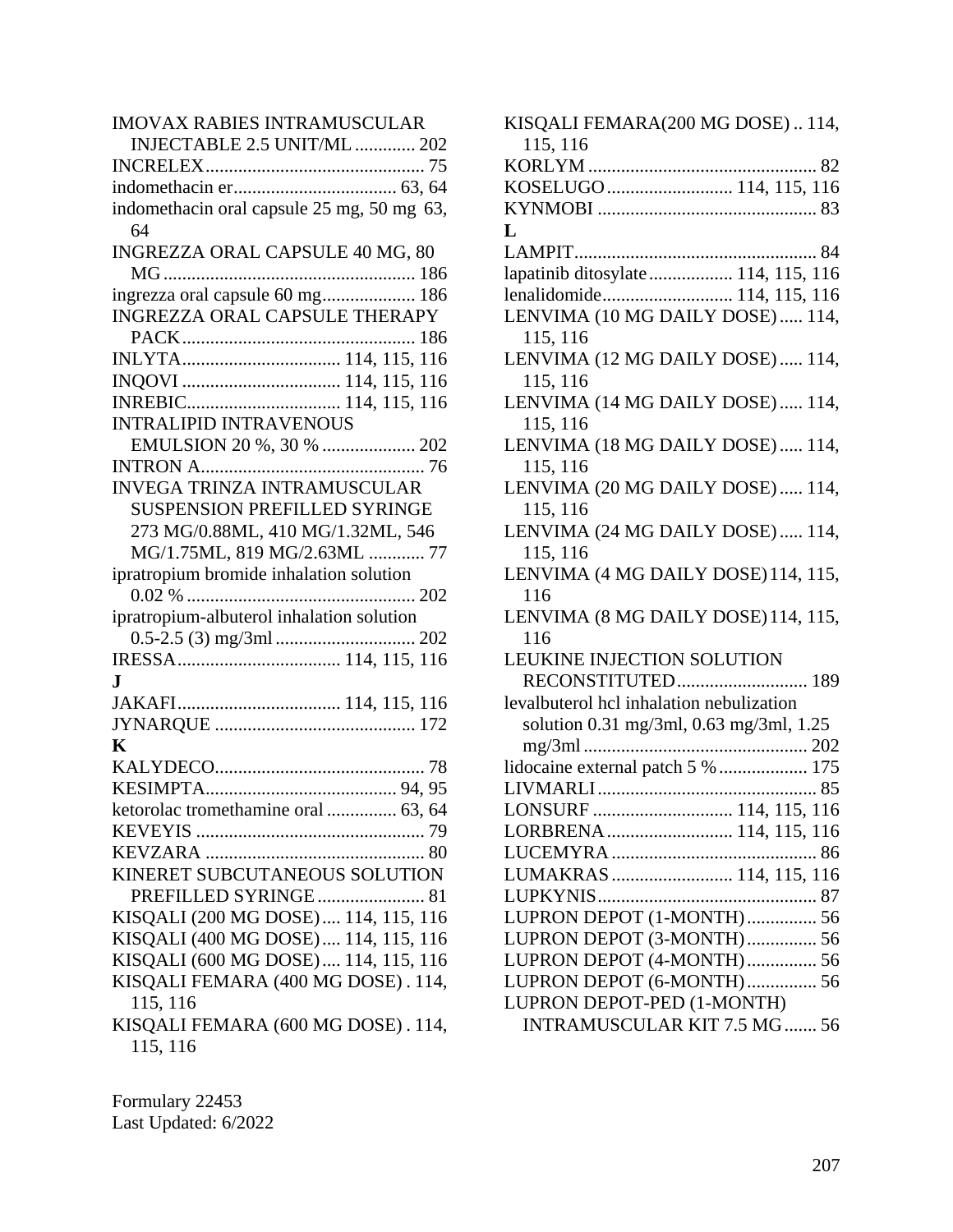| LUPRON DEPOT-PED (3-MONTH)                  |
|---------------------------------------------|
| <b>INTRAMUSCULAR KIT 11.25 MG</b>           |
|                                             |
|                                             |
| LYNPARZA ORAL TABLET114, 115, 116           |
| M                                           |
|                                             |
|                                             |
| MAVYRET ORAL TABLET 89                      |
|                                             |
| MAYZENT STARTER PACK 94, 95                 |
| megestrol acetate oral suspension 40 mg/ml, |
| 400 mg/10ml, 625 mg/5ml 63, 64              |
|                                             |
| MEKINIST  114, 115, 116                     |
| MEKTOVI  114, 115, 116                      |
| MENEST ORAL TABLET 0.3 MG, 0.625            |
|                                             |
| meperidine hcl oral solution 63, 64         |
| meperidine hcl oral tablet 50 mg  63, 64    |
| metaxalone oral tablet 800 mg 68            |
| methadone hcl oral tablet 10 mg 61, 62      |
|                                             |
|                                             |
|                                             |
|                                             |
|                                             |
|                                             |
|                                             |
|                                             |
| morphine sulfate er oral tablet extended    |
| release 100 mg, 200 mg  61, 62              |
| mycophenolate mofetil oral capsule 250 mg   |
|                                             |
| mycophenolate mofetil oral suspension       |
|                                             |
| mycophenolate mofetil oral tablet 500 mg    |
|                                             |
| mycophenolate sodium oral tablet delayed    |
| release 180 mg, 360 mg  202                 |
|                                             |
| N                                           |
| nalbuphine hcl injection solution 10 mg/ml  |
|                                             |
|                                             |
|                                             |
|                                             |
| NERLYNX  114, 115, 116                      |
| Formulary 22453                             |

| $\sim$ 0.111.01 $\mu$ , $\mu$ = 100 |  |
|-------------------------------------|--|
| Last Updated: 6/2022                |  |

| NEULASTA ONPRO  189                   |  |
|---------------------------------------|--|
| NEULASTA SUBCUTANEOUS                 |  |
| <b>SOLUTION PREFILLED SYRINGE 189</b> |  |
| NEUPOGEN INJECTION SOLUTION 300       |  |
| MCG/ML, 480 MCG/1.6ML  189            |  |
| NEUPOGEN INJECTION SOLUTION           |  |
| PREFILLED SYRINGE 189                 |  |
| NEXAVAR  114, 115, 116                |  |
|                                       |  |
|                                       |  |
|                                       |  |
| NINLARO 114, 115, 116                 |  |
|                                       |  |
|                                       |  |
| NIVESTYM INJECTION SOLUTION           |  |
| PREFILLED SYRINGE 189                 |  |
| NORDITROPIN FLEXPRO                   |  |
| SUBCUTANEOUS SOLUTION PEN-            |  |
|                                       |  |
|                                       |  |
| <b>NOXAFIL ORAL SUSPENSION  106</b>   |  |
| NUBEQA 114, 115, 116                  |  |
| NUCALA SUBCUTANEOUS SOLUTION          |  |
| AUTO-INJECTOR  107                    |  |
| NUCALA SUBCUTANEOUS SOLUTION          |  |
| PREFILLED SYRINGE 100 MG/ML 107       |  |
| NUCALA SUBCUTANEOUS SOLUTION          |  |
| RECONSTITUTED 107                     |  |
|                                       |  |
| NULOJIX INTRAVENOUS SOLUTION          |  |
| RECONSTITUTED 250 MG  202             |  |
| NUPLAZID ORAL CAPSULE 109             |  |
| NUPLAZID ORAL TABLET 10 MG 109        |  |
| NURTEC                                |  |
| NUTRILIPID INTRAVENOUS                |  |
|                                       |  |
| NUTROPIN AQ NUSPIN 10                 |  |
| SUBCUTANEOUS SOLUTION PEN-            |  |
|                                       |  |
| <b>NUTROPIN AQ NUSPIN 20</b>          |  |
| SUBCUTANEOUS SOLUTION PEN-            |  |
| <b>INJECTOR</b>                       |  |
| NUTROPIN AQ NUSPIN 5                  |  |
| SUBCUTANEOUS SOLUTION PEN-            |  |
|                                       |  |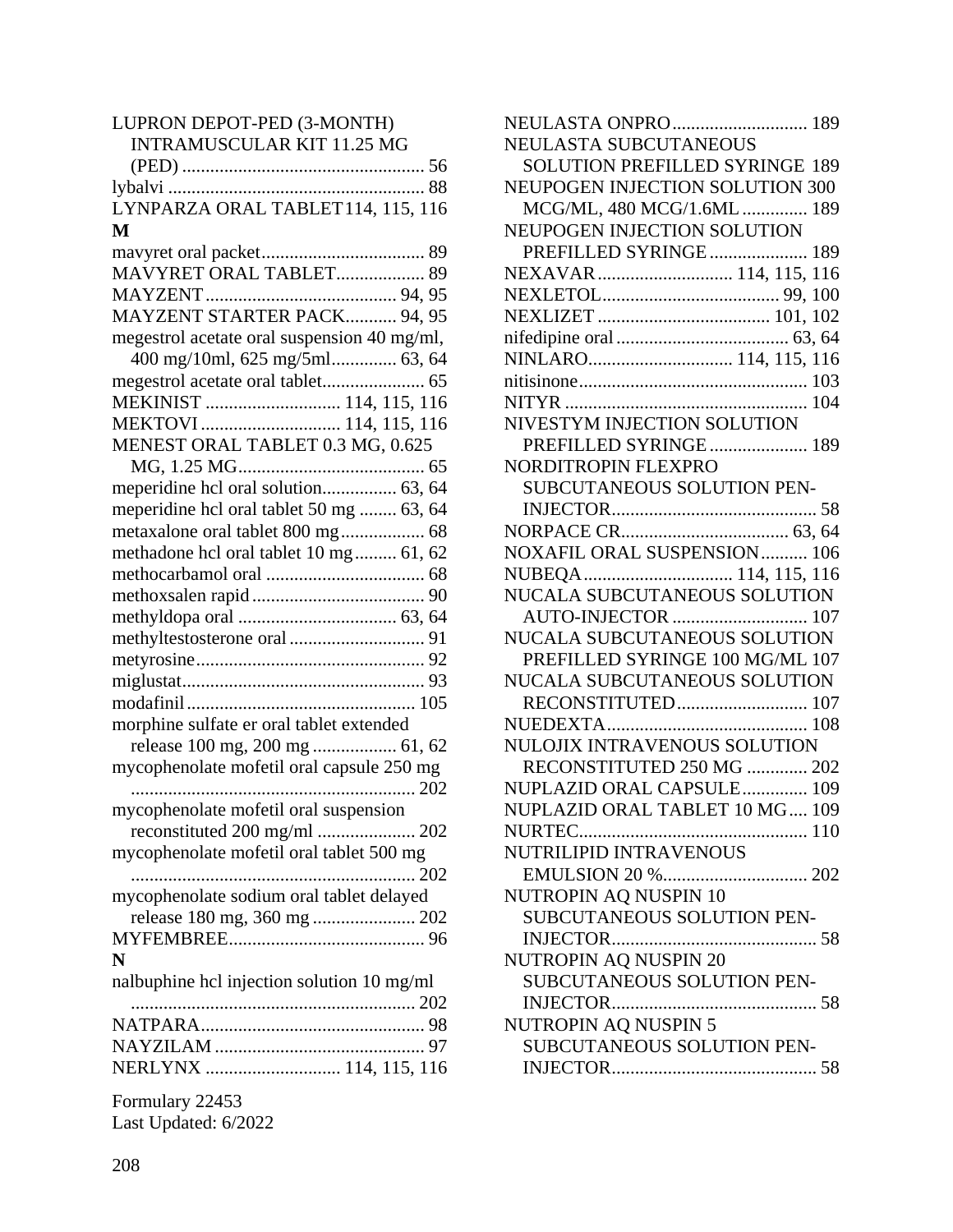| 0                                            |
|----------------------------------------------|
|                                              |
| ODOMZO  114, 115, 116                        |
|                                              |
|                                              |
| <b>OMNITROPE SUBCUTANEOUS</b>                |
| SOLUTION CARTRIDGE 58                        |
| <b>OMNITROPE SUBCUTANEOUS</b>                |
| <b>SOLUTION RECONSTITUTED 58</b>             |
| ondansetron hcl oral solution 4 mg/5ml 202   |
| ondansetron hcl oral tablet 24 mg, 4 mg, 8   |
| 202                                          |
| ondansetron oral tablet dispersible 4 mg, 8  |
|                                              |
|                                              |
|                                              |
| ORENCIA CLICKJECT 118                        |
| ORENCIA INTRAVENOUS  118                     |
| ORENCIA SUBCUTANEOUS SOLUTION                |
| PREFILLED SYRINGE 118                        |
| ORFADIN ORAL CAPSULE 20 MG 103               |
| ORFADIN ORAL SUSPENSION 103                  |
| ORGOVYX 114, 115, 116                        |
|                                              |
|                                              |
|                                              |
|                                              |
|                                              |
|                                              |
|                                              |
| oxycodone hcl er oral tablet er 12 hour      |
|                                              |
| P                                            |
| paliperidone er oral tablet extended release |
| 24 hour 1.5 mg, 3 mg, 6 mg, 9 mg 126         |
|                                              |
| PEGASYS SUBCUTANEOUS SOLUTION                |
|                                              |
| pegasys subcutaneous solution prefilled      |
|                                              |
| PEMAZYRE 114, 115, 116                       |
|                                              |
| pentamidine isethionate inhalation solution  |
|                                              |
| pentamidine isethionate injection  130       |
|                                              |
| Formulary 22453                              |
| Last Updated: 6/2022                         |

| PERFOROMIST INHALATION                   |
|------------------------------------------|
| <b>NEBULIZATION SOLUTION 20</b>          |
|                                          |
| perphenazine-amitriptyline  65           |
|                                          |
|                                          |
|                                          |
| phenoxybenzamine hcl oral  132           |
| PIQRAY (200 MG DAILY DOSE)114, 115,      |
| 116                                      |
| PIQRAY (250 MG DAILY DOSE)114, 115,      |
| 116                                      |
| PIQRAY (300 MG DAILY DOSE)114, 115,      |
| 116                                      |
|                                          |
| PLENAMINE INTRAVENOUS                    |
|                                          |
| POMALYST 114, 115, 116                   |
|                                          |
| PONVORY STARTER PACK 94, 95              |
|                                          |
| PRALUENT SUBCUTANEOUS                    |
| SOLUTION AUTO-INJECTOR 127, 128          |
| prehevbrio intramuscular suspension 10   |
|                                          |
|                                          |
| PREVYMIS ORAL  134                       |
| PRIVIGEN INTRAVENOUS SOLUTION            |
| 10 GM/100ML, 20 GM/200ML, 40             |
| GM/400ML, 5 GM/50ML  202                 |
|                                          |
| PROGRAF INTRAVENOUS SOLUTION 5           |
|                                          |
| PROGRAF ORAL PACKET 0.2 MG, 1 MG         |
|                                          |
|                                          |
| PROLIA SUBCUTANEOUS SOLUTION             |
| PREFILLED SYRINGE 135                    |
| PROMACTA ORAL PACKET 136                 |
| PROMACTA ORAL TABLET  136                |
|                                          |
| promethazine hcl rectal suppository 12.5 |
|                                          |
|                                          |
|                                          |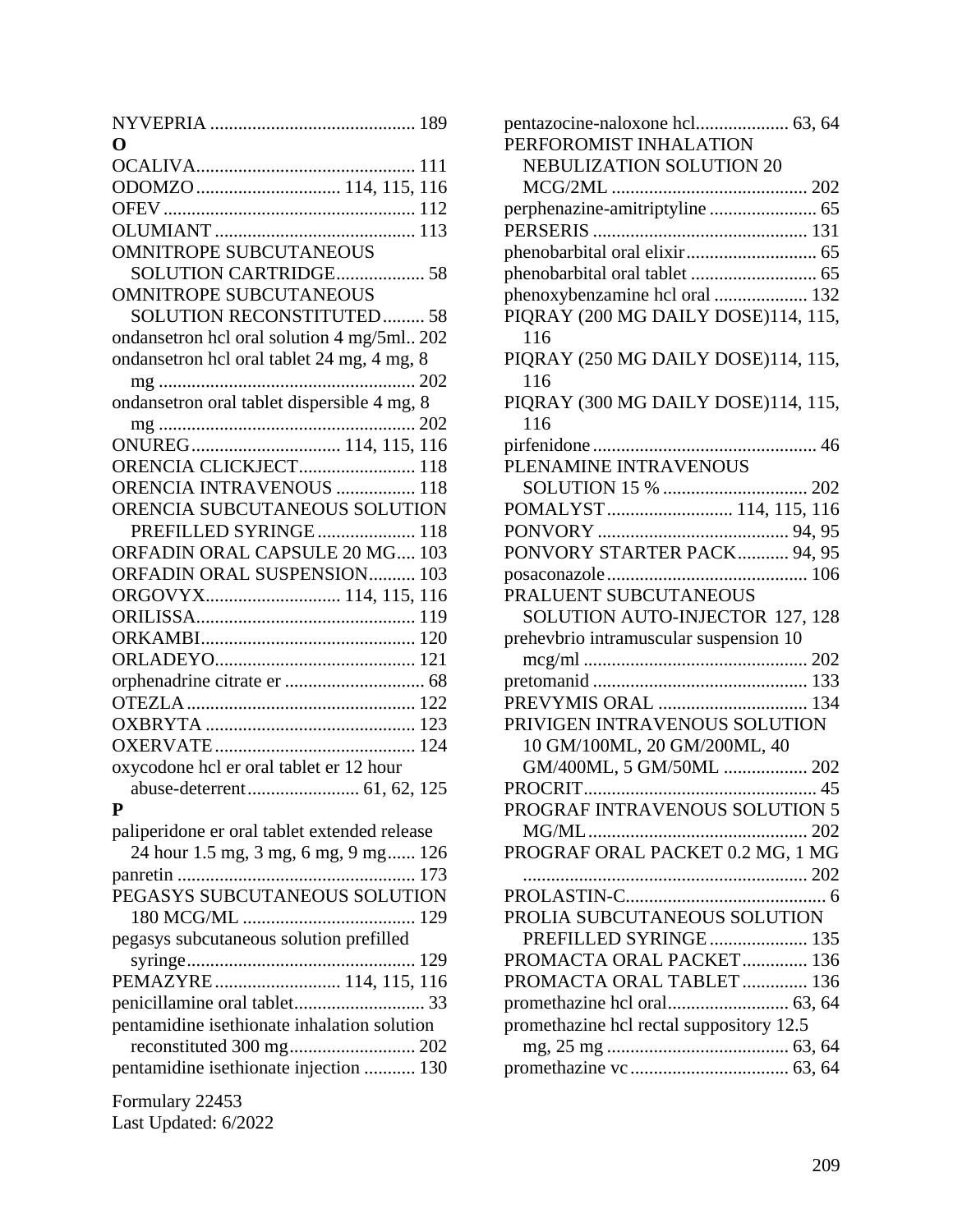| PROMETHEGAN RECTAL<br>SUPPOSITORY 50 MG  63, 64<br>pulmozyme inhalation solution 2.5<br>PYRUKYND TAPER PACK 137<br>$\mathbf{Q}$<br>QINLOCK 114, 115, 116<br>$\bf{R}$<br>RABAVERT INTRAMUSCULAR<br><b>SUSPENSION RECONSTITUTED 202</b><br>REBIF REBIDOSE SUBCUTANEOUS<br>SOLUTION AUTO-INJECTOR  94, 95<br>REBIF REBIDOSE TITRATION PACK |
|-----------------------------------------------------------------------------------------------------------------------------------------------------------------------------------------------------------------------------------------------------------------------------------------------------------------------------------------|
|                                                                                                                                                                                                                                                                                                                                         |
|                                                                                                                                                                                                                                                                                                                                         |
|                                                                                                                                                                                                                                                                                                                                         |
|                                                                                                                                                                                                                                                                                                                                         |
|                                                                                                                                                                                                                                                                                                                                         |
|                                                                                                                                                                                                                                                                                                                                         |
|                                                                                                                                                                                                                                                                                                                                         |
|                                                                                                                                                                                                                                                                                                                                         |
|                                                                                                                                                                                                                                                                                                                                         |
|                                                                                                                                                                                                                                                                                                                                         |
|                                                                                                                                                                                                                                                                                                                                         |
|                                                                                                                                                                                                                                                                                                                                         |
|                                                                                                                                                                                                                                                                                                                                         |
|                                                                                                                                                                                                                                                                                                                                         |
|                                                                                                                                                                                                                                                                                                                                         |
| SUBCUTANEOUS SOLUTION AUTO-                                                                                                                                                                                                                                                                                                             |
|                                                                                                                                                                                                                                                                                                                                         |
|                                                                                                                                                                                                                                                                                                                                         |
| REBIF SUBCUTANEOUS SOLUTION                                                                                                                                                                                                                                                                                                             |
| PREFILLED SYRINGE  94, 95                                                                                                                                                                                                                                                                                                               |
| <b>REBIF TITRATION PACK</b>                                                                                                                                                                                                                                                                                                             |
| <b>SUBCUTANEOUS SOLUTION</b>                                                                                                                                                                                                                                                                                                            |
| PREFILLED SYRINGE 94, 95                                                                                                                                                                                                                                                                                                                |
| RECOMBIVAX HB INJECTION                                                                                                                                                                                                                                                                                                                 |
| SUSPENSION 10 MCG/ML, 10                                                                                                                                                                                                                                                                                                                |
| MCG/ML (1ML SYRINGE), 40                                                                                                                                                                                                                                                                                                                |
| MCG/ML, 5 MCG/0.5ML  202                                                                                                                                                                                                                                                                                                                |
|                                                                                                                                                                                                                                                                                                                                         |
|                                                                                                                                                                                                                                                                                                                                         |
| RELISTOR ORAL 141                                                                                                                                                                                                                                                                                                                       |
| <b>RELISTOR SUBCUTANEOUS</b>                                                                                                                                                                                                                                                                                                            |
| 141                                                                                                                                                                                                                                                                                                                                     |
|                                                                                                                                                                                                                                                                                                                                         |
| REPATHA PUSHTRONEX SYSTEM. 127,                                                                                                                                                                                                                                                                                                         |
| 128                                                                                                                                                                                                                                                                                                                                     |
| REPATHA SURECLICK 127, 128                                                                                                                                                                                                                                                                                                              |
|                                                                                                                                                                                                                                                                                                                                         |
| RETACRIT INJECTION SOLUTION                                                                                                                                                                                                                                                                                                             |
| 10000 UNIT/ML, 10000                                                                                                                                                                                                                                                                                                                    |
| UNIT/ML(1ML), 2000 UNIT/ML, 20000                                                                                                                                                                                                                                                                                                       |
| UNIT/ML, 3000 UNIT/ML, 4000                                                                                                                                                                                                                                                                                                             |
| UNIT/ML, 40000 UNIT/ML  45                                                                                                                                                                                                                                                                                                              |
| RETEVMO  114, 115, 116                                                                                                                                                                                                                                                                                                                  |
| REVLIMID ORAL CAPSULE 2.5 MG, 20                                                                                                                                                                                                                                                                                                        |
|                                                                                                                                                                                                                                                                                                                                         |
| Formulary 22453                                                                                                                                                                                                                                                                                                                         |

| RINVOQ ORAL TABLET EXTENDED<br>RELEASE 24 HOUR 15 MG, 30 MG 144<br>rinvoq oral tablet extended release 24 hour<br>ROZLYTREK 114, 115, 116<br>RUBRACA  114, 115, 116<br>rufinamide oral suspension  11<br>RYDAPT 114, 115, 116<br>S<br>SANDIMMUNE ORAL SOLUTION 100<br>sapropterin dihydrochloride oral packet . 146<br>sapropterin dihydrochloride oral tablet 146<br>SCEMBLIX  114, 115, 116<br><b>SEROSTIM SUBCUTANEOUS</b><br>SOLUTION RECONSTITUTED 4 MG, |  |
|---------------------------------------------------------------------------------------------------------------------------------------------------------------------------------------------------------------------------------------------------------------------------------------------------------------------------------------------------------------------------------------------------------------------------------------------------------------|--|
|                                                                                                                                                                                                                                                                                                                                                                                                                                                               |  |
|                                                                                                                                                                                                                                                                                                                                                                                                                                                               |  |
|                                                                                                                                                                                                                                                                                                                                                                                                                                                               |  |
|                                                                                                                                                                                                                                                                                                                                                                                                                                                               |  |
|                                                                                                                                                                                                                                                                                                                                                                                                                                                               |  |
|                                                                                                                                                                                                                                                                                                                                                                                                                                                               |  |
|                                                                                                                                                                                                                                                                                                                                                                                                                                                               |  |
|                                                                                                                                                                                                                                                                                                                                                                                                                                                               |  |
|                                                                                                                                                                                                                                                                                                                                                                                                                                                               |  |
|                                                                                                                                                                                                                                                                                                                                                                                                                                                               |  |
|                                                                                                                                                                                                                                                                                                                                                                                                                                                               |  |
|                                                                                                                                                                                                                                                                                                                                                                                                                                                               |  |
|                                                                                                                                                                                                                                                                                                                                                                                                                                                               |  |
|                                                                                                                                                                                                                                                                                                                                                                                                                                                               |  |
|                                                                                                                                                                                                                                                                                                                                                                                                                                                               |  |
|                                                                                                                                                                                                                                                                                                                                                                                                                                                               |  |
|                                                                                                                                                                                                                                                                                                                                                                                                                                                               |  |
|                                                                                                                                                                                                                                                                                                                                                                                                                                                               |  |
|                                                                                                                                                                                                                                                                                                                                                                                                                                                               |  |
|                                                                                                                                                                                                                                                                                                                                                                                                                                                               |  |
|                                                                                                                                                                                                                                                                                                                                                                                                                                                               |  |
|                                                                                                                                                                                                                                                                                                                                                                                                                                                               |  |
| sildenafil citrate oral suspension                                                                                                                                                                                                                                                                                                                                                                                                                            |  |
|                                                                                                                                                                                                                                                                                                                                                                                                                                                               |  |
| sildenafil citrate oral tablet 20 mg  150                                                                                                                                                                                                                                                                                                                                                                                                                     |  |
|                                                                                                                                                                                                                                                                                                                                                                                                                                                               |  |
| SIMPONI SUBCUTANEOUS SOLUTION                                                                                                                                                                                                                                                                                                                                                                                                                                 |  |
| AUTO-INJECTOR  152                                                                                                                                                                                                                                                                                                                                                                                                                                            |  |
| SIMPONI SUBCUTANEOUS SOLUTION                                                                                                                                                                                                                                                                                                                                                                                                                                 |  |
| PREFILLED SYRINGE 152                                                                                                                                                                                                                                                                                                                                                                                                                                         |  |
| sirolimus oral solution 1 mg/ml  202                                                                                                                                                                                                                                                                                                                                                                                                                          |  |
| sirolimus oral tablet 0.5 mg, 1 mg, 2 mg 202                                                                                                                                                                                                                                                                                                                                                                                                                  |  |
|                                                                                                                                                                                                                                                                                                                                                                                                                                                               |  |
|                                                                                                                                                                                                                                                                                                                                                                                                                                                               |  |
| SKYRIZI (150 MG DOSE)  154                                                                                                                                                                                                                                                                                                                                                                                                                                    |  |
|                                                                                                                                                                                                                                                                                                                                                                                                                                                               |  |
|                                                                                                                                                                                                                                                                                                                                                                                                                                                               |  |
| sodium phenylbutyrate oral powder 3 gm/tsp                                                                                                                                                                                                                                                                                                                                                                                                                    |  |
|                                                                                                                                                                                                                                                                                                                                                                                                                                                               |  |
| sodium phenylbutyrate oral tablet 155                                                                                                                                                                                                                                                                                                                                                                                                                         |  |
| sofosbuvir-velpatasvir 156                                                                                                                                                                                                                                                                                                                                                                                                                                    |  |
|                                                                                                                                                                                                                                                                                                                                                                                                                                                               |  |
|                                                                                                                                                                                                                                                                                                                                                                                                                                                               |  |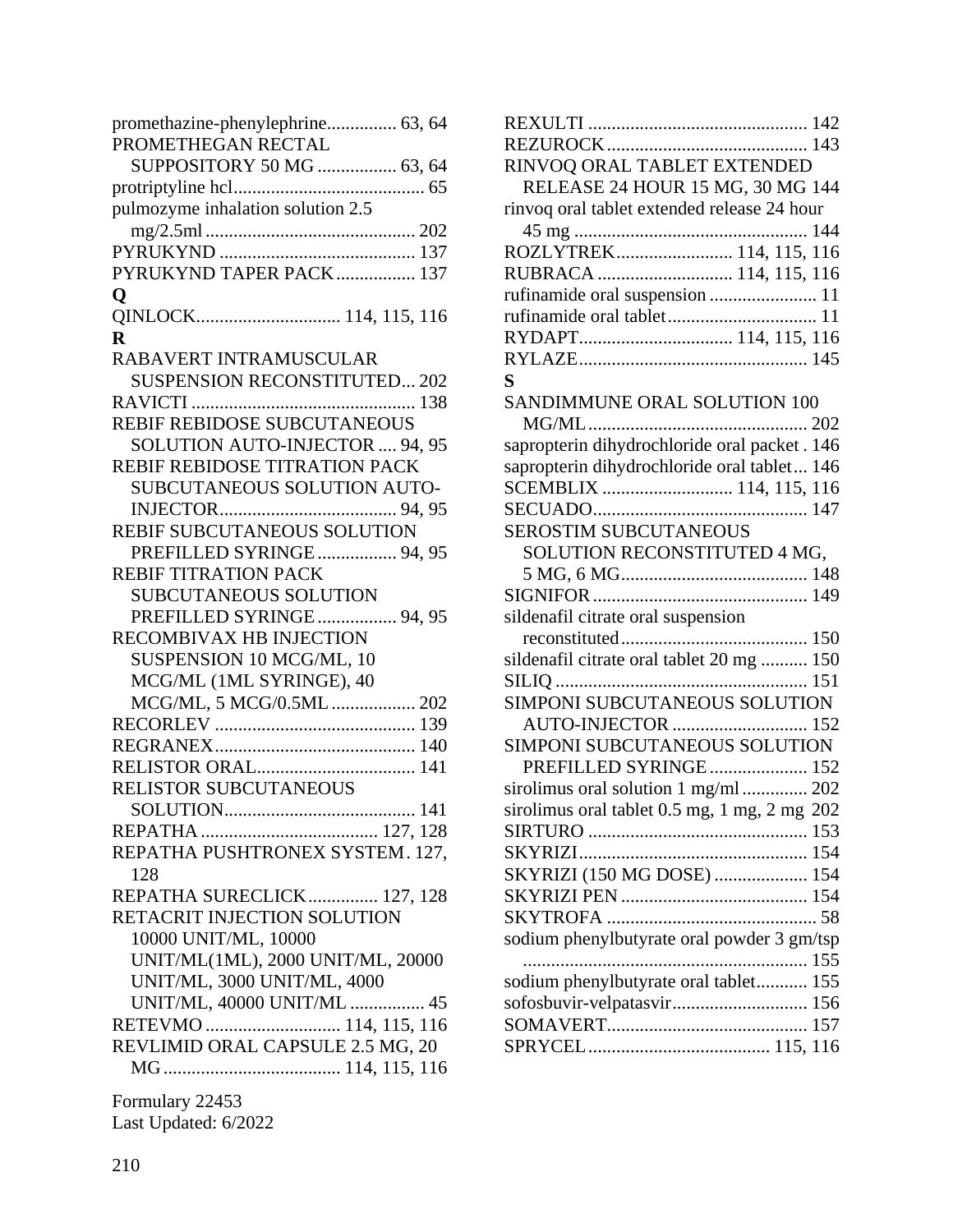| <b>STELARA SUBCUTANEOUS</b>                       |
|---------------------------------------------------|
| SOLUTION 45 MG/0.5ML 158                          |
| STELARA SUBCUTANEOUS                              |
| SOLUTION PREFILLED SYRINGE 158                    |
|                                                   |
|                                                   |
| sunitinib malate 115, 116                         |
|                                                   |
| <b>SYMLINPEN 120 SUBCUTANEOUS</b>                 |
| SOLUTION PEN-INJECTOR 161                         |
| <b>SYMLINPEN 60 SUBCUTANEOUS</b>                  |
| SOLUTION PEN-INJECTOR 161                         |
|                                                   |
|                                                   |
|                                                   |
|                                                   |
| T                                                 |
|                                                   |
|                                                   |
|                                                   |
| tacrolimus oral capsule 0.5 mg, 1 mg, 5 mg        |
|                                                   |
|                                                   |
|                                                   |
|                                                   |
|                                                   |
| TALZENNA ORAL CAPSULE 0.25 MG, 1                  |
|                                                   |
| talzenna oral capsule $0.5$ mg, $0.75$ mg $115$ , |
| 116                                               |
| TARGRETIN EXTERNAL 173                            |
|                                                   |
|                                                   |
|                                                   |
|                                                   |
| TDVAX INTRAMUSCULAR                               |
| SUSPENSION 2-2 LF/0.5ML  202                      |
|                                                   |
|                                                   |
| TEPMETKO  115, 116                                |
| teriparatide (recombinant) 170                    |
| testosterone transdermal gel 12.5 mg/act          |
| $(1\%)$ , 20.25 mg/1.25gm $(1.62\%)$ , 25         |
| mg/2.5gm (1%), 40.5 mg/2.5gm (1.62%),             |
|                                                   |
| testosterone transdermal solution 174             |
|                                                   |
| Formulary 22453                                   |

| Last Updated: 6/2022 |  |
|----------------------|--|

| tetanus-diphtheria toxoids td intramuscular |
|---------------------------------------------|
|                                             |
|                                             |
|                                             |
|                                             |
|                                             |
|                                             |
| tobramycin inhalation nebulization solution |
|                                             |
|                                             |
| toremifene citrate  115, 116                |
| TRELSTAR MIXJECT  56                        |
|                                             |
|                                             |
|                                             |
|                                             |
|                                             |
| truseltiq (100mg daily dose)  115, 116      |
| truseltiq (125mg daily dose)  115, 116      |
| truseltiq (50mg daily dose)  115, 116       |
| truseltiq (75mg daily dose)  115, 116       |
|                                             |
|                                             |
|                                             |
| $\mathbf{U}$                                |
|                                             |
|                                             |
|                                             |
|                                             |
| $\mathbf{V}$                                |
|                                             |
|                                             |
|                                             |
|                                             |
|                                             |
| VASCEPA ORAL CAPSULE 0.5 GM  183            |
| VENCLEXTA 115, 116                          |
| <b>VENCLEXTA STARTING PACK 115, 116</b>     |
|                                             |
|                                             |
|                                             |
|                                             |
|                                             |
|                                             |
| voriconazole intravenous  187               |